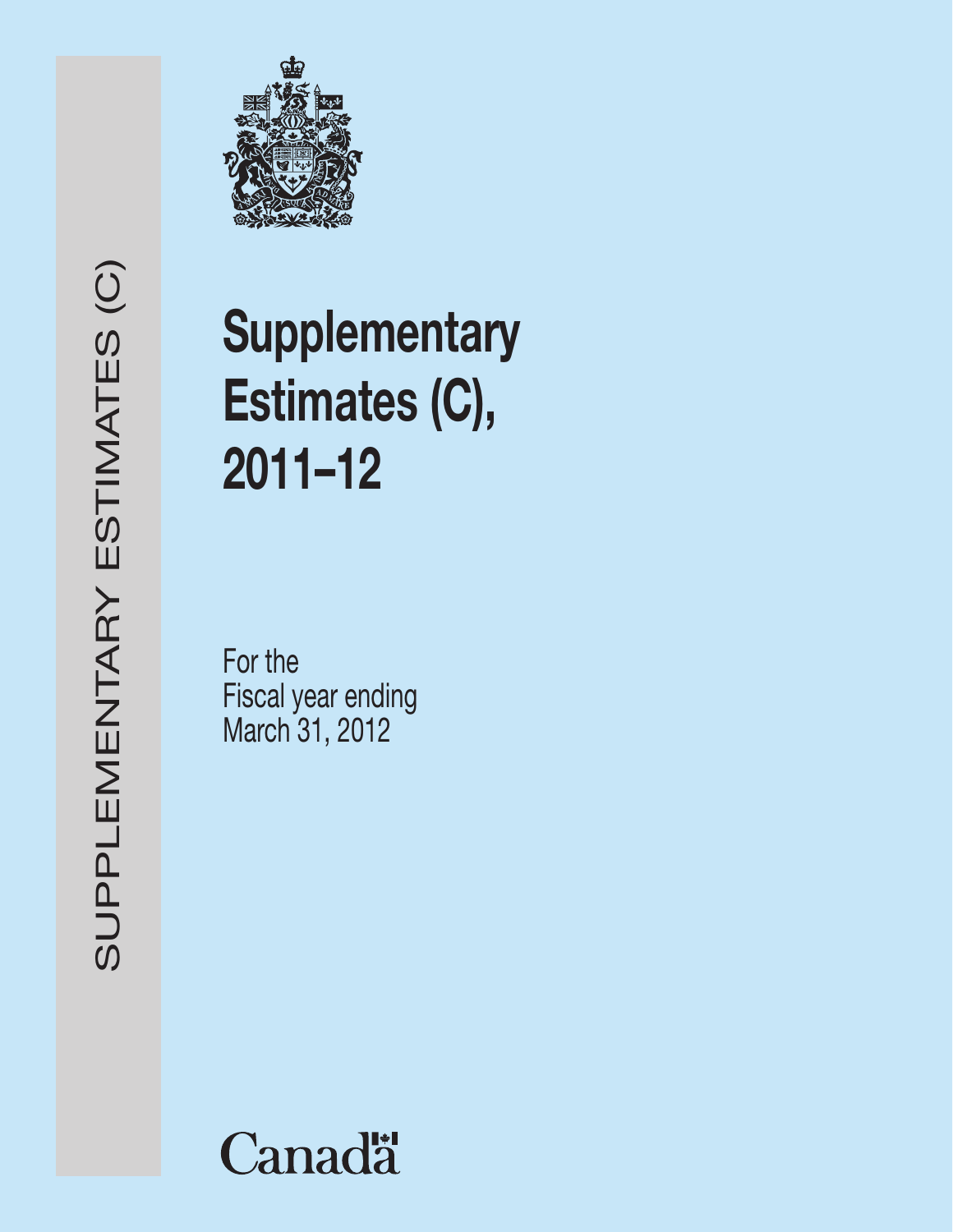## **The Estimates Documents**

Each year, the government prepares Estimates in support of its request to Parliament for authority to spend public funds. This request is formalized through the introduction of appropriation bills in Parliament. The Estimates, which are tabled in the House of Commons by the President of the Treasury Board, consist of the following:

**Part I – The Government Expenditure Plan** provides an overview of federal spending and summarizes the key elements of the Main Estimates.

**Part II – The Main Estimates** directly support the Appropriation Act. The Main Estimates identify the spending authorities (Votes) and amounts to be included in subsequent appropriation bills. Parliament will be asked to approve these Votes to enable the government to proceed with its spending plans. Parts I and II of the Estimates are tabled on or before March 1.

**Part III – Departmental Expenditure Plans** are divided into two components:

- 1) **Reports on Plans and Priorities (RPP)** are individual expenditure plans for each department and agency (excluding Crown corporations). These reports provide increased levels of detail over a three-year period on an organization's main priorities by strategic outcome(s), program activity(ies) and planned/expected results, including links to related resource requirements. The RPPs also provide additional details on risk management, operational and management priorities, transformational projects and grants and contributions, etc. They are tabled in Parliament by the President of the Treasury Board on behalf of the ministers who preside over the appropriation-dependent departments and agencies identified in Schedules I, I.1 and II of the *Financial Administration Act*. These documents are tabled on or before March 31 and referred to committees, which may then report to the House of Commons pursuant to Standing Order 81(7).
- 2) **Departmental Performance Reports (DPR)** are individual department and agency accounts of results achieved against planned performance expectations as set out in respective RPPs. These Performance Reports, which cover the most recently completed fiscal year, are tabled in Parliament in the fall by the President of the Treasury Board on behalf of the ministers who preside over the appropriation-dependent departments and agencies identified in Schedules I, I.1 and II of the *Financial Administration Act*.

**Supplementary Estimates** directly support an Appropriation Act. The Supplementary Estimates identify the spending authorities (Votes) and amounts to be included in the subsequent appropriation bill. Parliamentary approval is required to enable the government to proceed with its spending plans. Supplementary Estimates are normally tabled three times a year, the first document in May, the second in late October and the final in late February. Each Supplementary Estimates document is identified alphabetically A, B, C, etc. In special circumstances, more than three Supplementary Estimates documents can be published in any given year.

The Estimates, along with the Minister of Finance's Budget, reflect the government's annual budget planning and resource allocation priorities. In combination with the subsequent reporting of financial results in the Public Accounts and of accomplishments achieved in DPRs, this material helps Parliament hold the government to account for the allocation and management of public funds.

© Her Majesty the Queen in Right of Canada, represented by the Minister of Public Works and Government Services, 2012

This document is available in multiple formats upon request.

This document is available on the TBS website at the following address: http://www.tbs-sct.gc.ca.

Available through your local bookseller or by mail from Publishing and Depository Services Public Works and Government Services Canada Ottawa ON KIA 0S5

Telephone: 613-941-5995 Orders Only: 1-800-635-7943 (Canada and U.S.A.) Fax: 613-954-5779 or 1-800-565-7757 (Canada and U.S.A.) Internet: http://publications.gc.ca

Catalogue No.: BT31-2/3-2012 ISBN 978-0-660-67363-9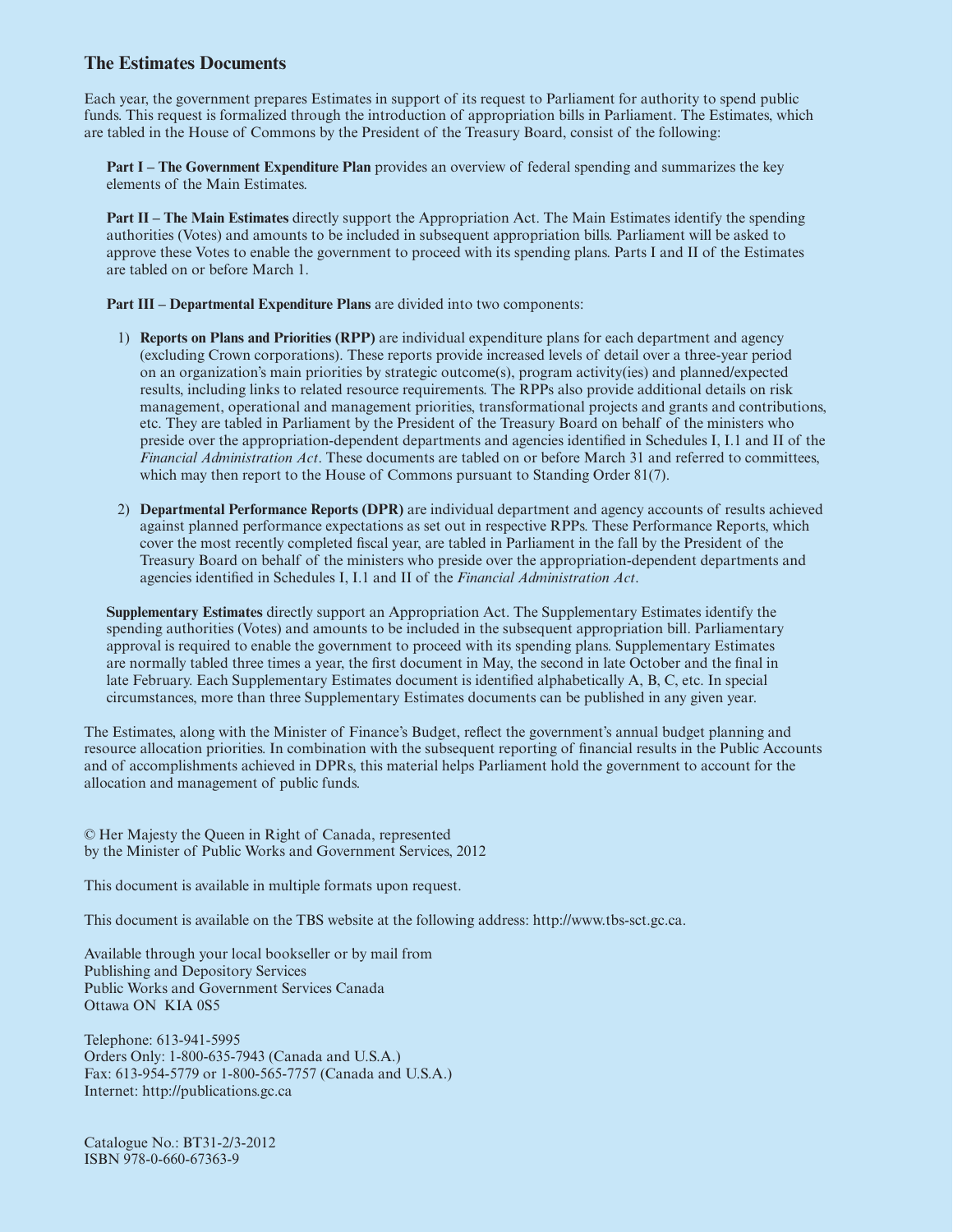# **Supplementary Estimates (C), 2011–12**

For the Fiscal year ending March 31, 2012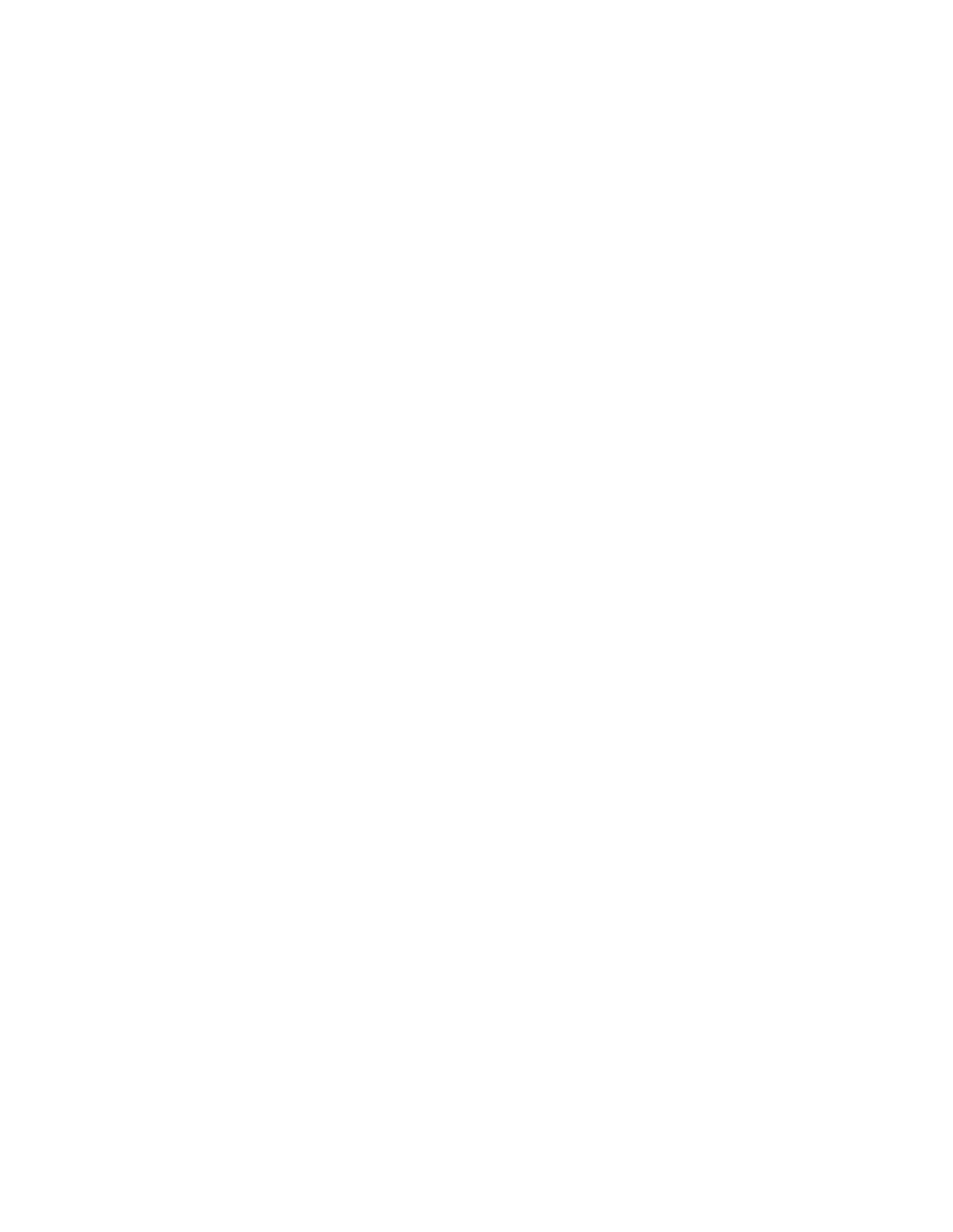## **Table of Contents**

| Summary Tables                                       |  |
|------------------------------------------------------|--|
|                                                      |  |
|                                                      |  |
|                                                      |  |
| Details by Department, Agency and Crown Corporation  |  |
| AGRICULTURE AND AGRI-FOOD                            |  |
|                                                      |  |
|                                                      |  |
| <b>CANADIAN HERITAGE</b>                             |  |
|                                                      |  |
|                                                      |  |
| CITIZENSHIP AND IMMIGRATION                          |  |
| $\textbf{Department}\textbf{\textit{31}}\textbf{31}$ |  |
|                                                      |  |
| <b>ENVIRONMENT</b>                                   |  |
|                                                      |  |
| <b>FINANCE</b>                                       |  |
|                                                      |  |
|                                                      |  |
| FOREIGN AFFAIRS AND INTERNATIONAL TRADE              |  |
|                                                      |  |
|                                                      |  |
|                                                      |  |
| <b>HEALTH</b>                                        |  |
|                                                      |  |
|                                                      |  |
|                                                      |  |
|                                                      |  |
| HUMAN RESOURCES AND SKILLS DEVELOPMENT               |  |
|                                                      |  |
| INDIAN AFFAIRS AND NORTHERN DEVELOPMENT              |  |
|                                                      |  |
| <b>INDUSTRY</b>                                      |  |
|                                                      |  |
|                                                      |  |
|                                                      |  |
|                                                      |  |
|                                                      |  |
|                                                      |  |
| <b>JUSTICE</b>                                       |  |
|                                                      |  |
|                                                      |  |
|                                                      |  |
|                                                      |  |
|                                                      |  |
| NATIONAL DEFENCE                                     |  |
|                                                      |  |
|                                                      |  |
| PARLIAMENT                                           |  |
|                                                      |  |
| PRIVY COUNCIL                                        |  |
|                                                      |  |
|                                                      |  |

Page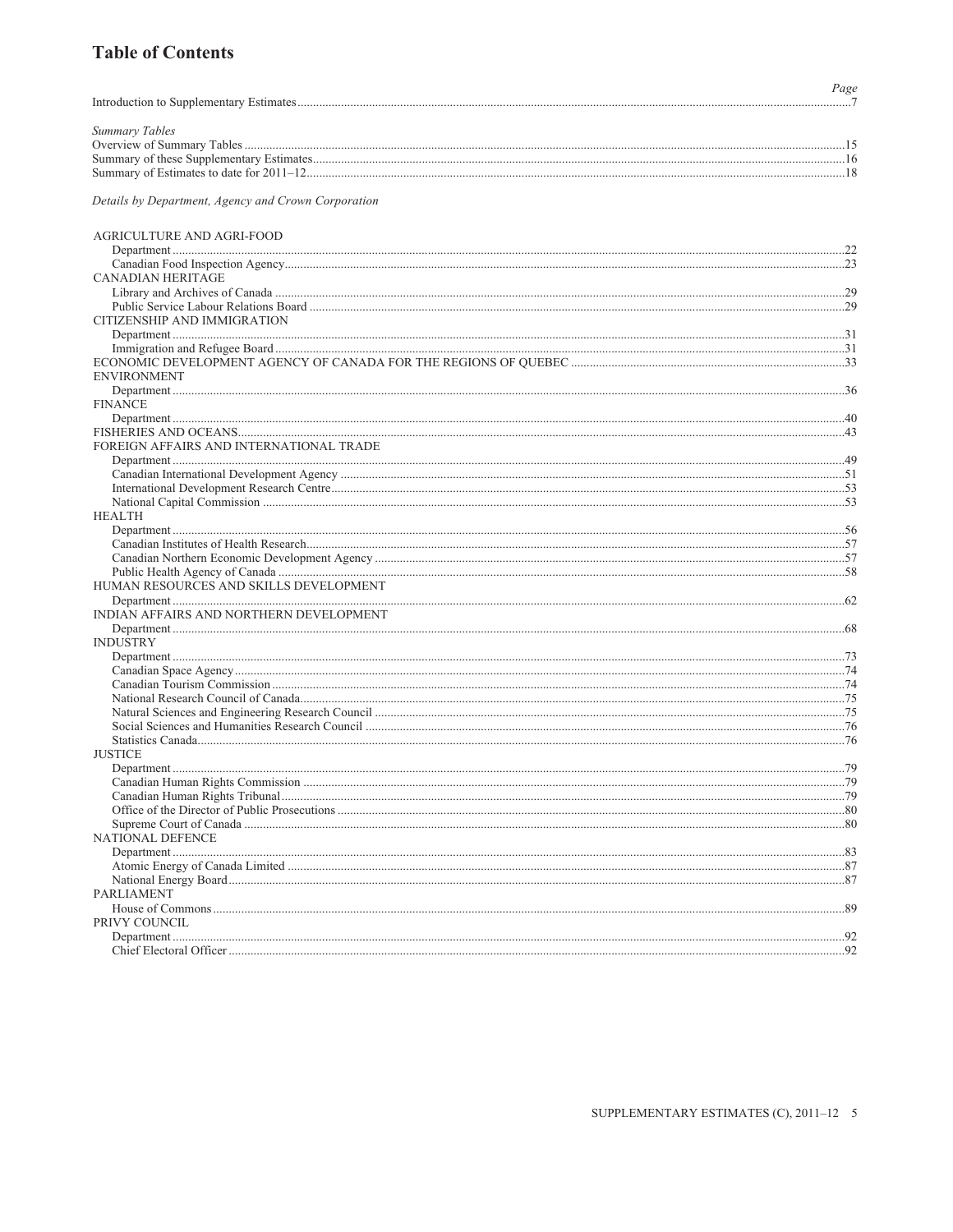## **Table of Contents**

Details by Department, Agency and Crown Corporation

| PUBLIC SAFETY AND EMERGENCY PREPAREDNESS |  |
|------------------------------------------|--|
|                                          |  |
|                                          |  |
|                                          |  |
|                                          |  |
|                                          |  |
|                                          |  |
|                                          |  |
| PUBLIC WORKS AND GOVERNMENT SERVICES     |  |
|                                          |  |
|                                          |  |
|                                          |  |
| <b>TRANSPORT</b>                         |  |
|                                          |  |
|                                          |  |
| TREASURY BOARD                           |  |
|                                          |  |
| <b>VETERANS AFFAIRS</b>                  |  |
|                                          |  |
|                                          |  |

## Annex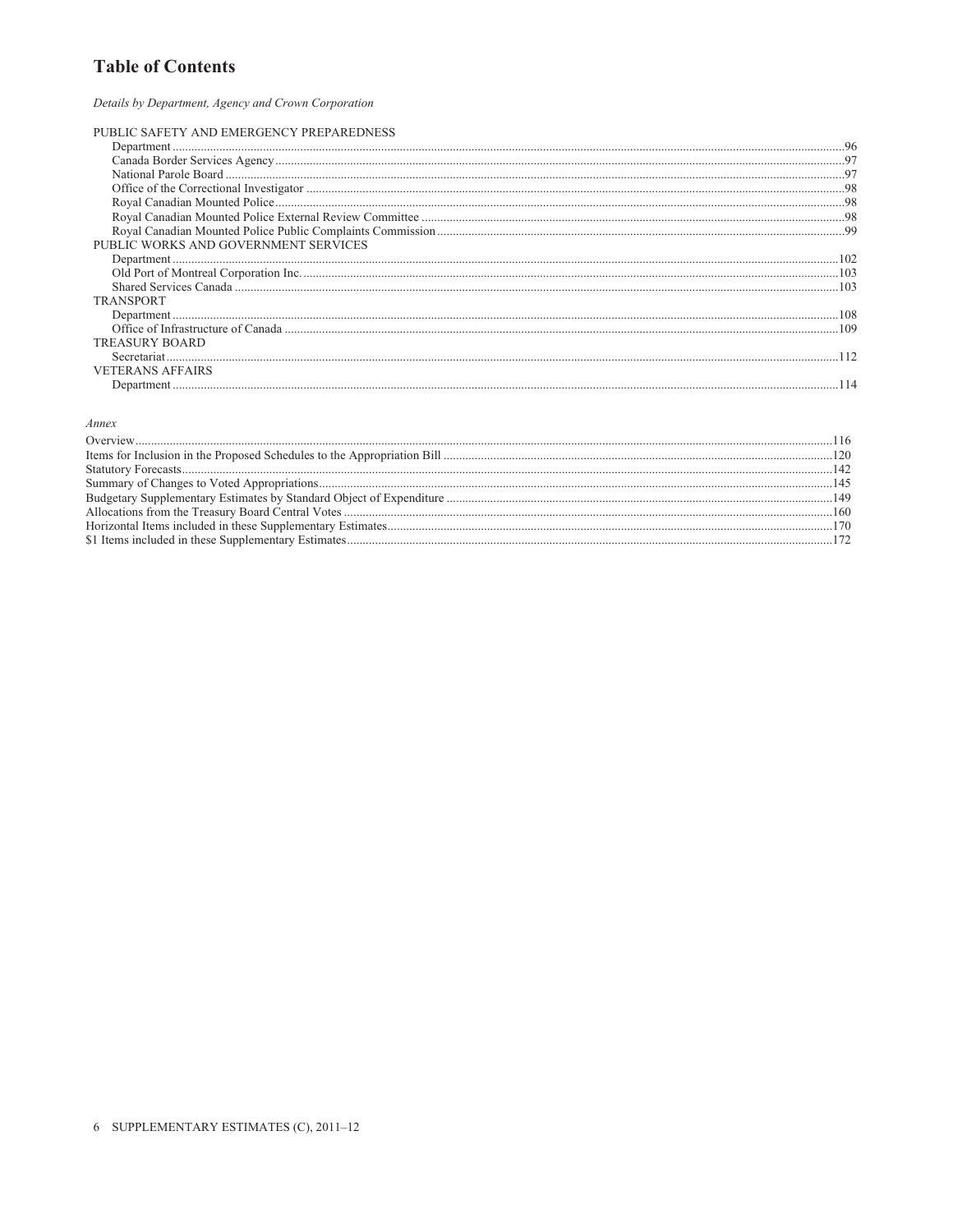## *Structure of these Supplementary Estimates*

This Supplementary Estimates document is presented in four sections:

- 1. *Introduction to Supplementary Estimates*;
- 2. *Summary Tables*;
- 3. *Detail by Department, Agency and Crown Corporation*; and
- 4. *Annex*.

<span id="page-6-0"></span>l

#### *Purpose and General Information*

The purpose of Supplementary Estimates is to present to Parliament information on the Government of Canada's spending requirements which were either not sufficiently developed in time for inclusion in the Main Estimates, or have subsequently been refined to account for developments in particular programs and services.

Supplementary Estimates also provide updated information on changes to expenditure forecasts of major statutory items as well as on such items as: transfers of money between Votes; debt deletion; loan guarantees; new or increased grants; and changes to Vote wording.

Supplementary Estimates documents are normally tabled in Parliament approximately one month in advance of the related Appropriation Act that provides the necessary authority for the Government of Canada to spend monies from the Consolidated Revenue Fund to carry out its programs and services. This period is intended to provide the various Standing Committees of Parliament with sufficient time to review proposed spending before the introduction of the Appropriation Act.

Since the spring of 2007, the practice has been to table a Supplementary Estimate for each of the three Parliamentary Supply periods ending June 23, December 10, and March 26. These Supplementary Estimates (C) are the third and final Supplementary Estimates planned for this fiscal year.

#### *Summary of Estimates to Date – Fiscal Year ending March 31, 2012*

The 2011–12 Main Estimates were tabled on March 1, 2011, supporting the government's request to Parliament for authority through annual appropriations to spend \$91.8 billion in budgetary expenditures and \$0.1 billion in non-budgetary expenditures and presenting information on the statutory amounts of \$159.0 billion in budgetary expenditures and \$0.7 billion in net non-budgetary recoveries.

Due to the dissolution of Parliament for the purposes of a general election, the appropriation bill to provide interim supply was not voted upon. Consequently, Governor General Special Warrants (Special Warrants) were issued to support the operations of government.

The 2011–12 Main Estimates were re-tabled on June 3, 2011 and Royal Assent for *Appropriation Act No. 1, 2011-12* was granted on June 26, 2011.

#### **Main Estimates**

SUPPLEMENTARY ESTIMATES (C), 2011–12 7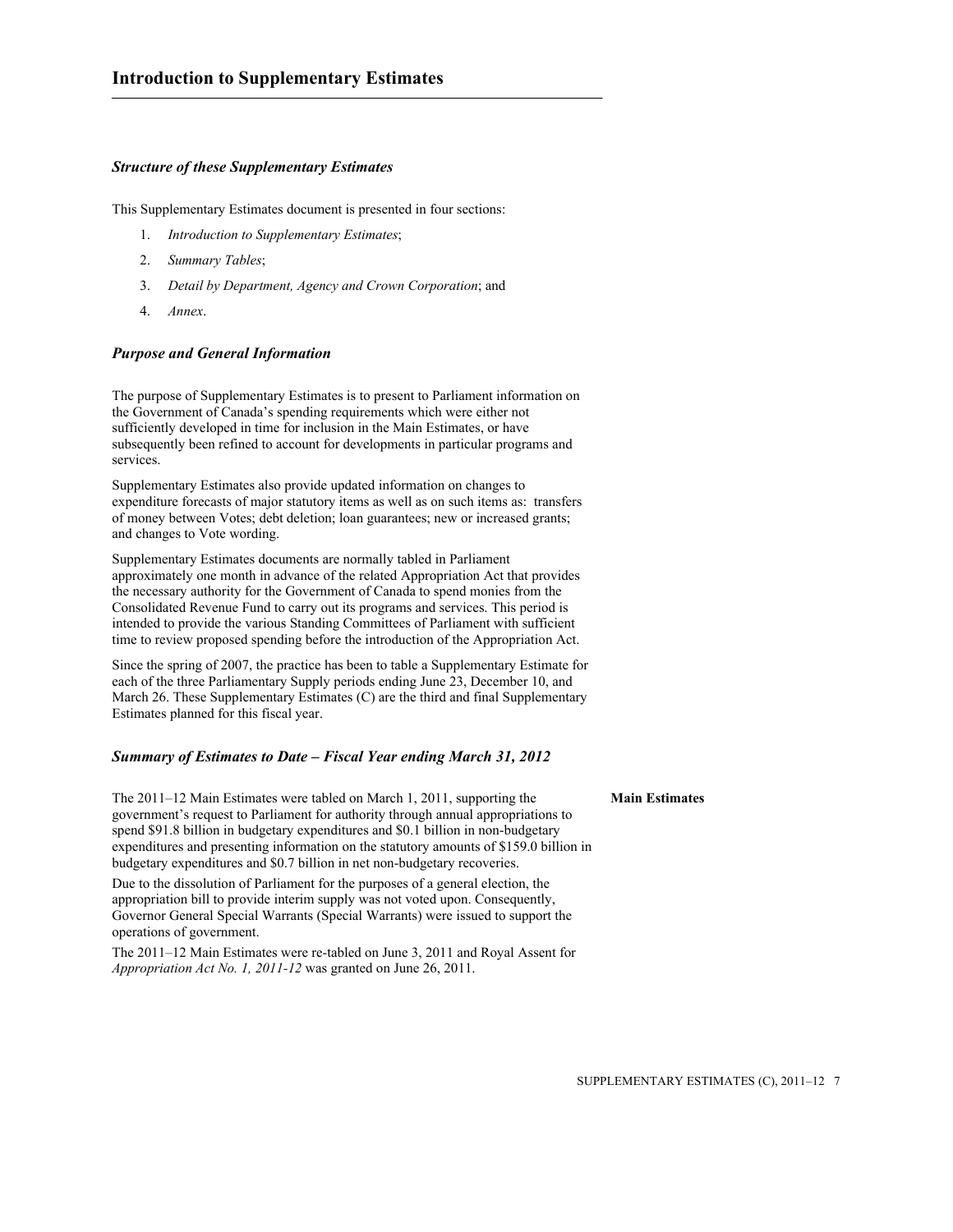Given the timing of the dissolution and reconvening of Parliament, Supplementary Estimates (A), 2011–12 were limited to items needing additional expenditure or grant authority before the next Supply period.

The Supplementary Estimates (A), 2011–12 were tabled June 8, 2011 and provided information in support of Parliament's approval of \$2.0 billion in Voted budgetary appropriations which represented an increase of 2.2% over Main Estimates. Also presented was information related to an increase of \$0.9 million in forecast statutory budgetary expenditures. Royal Assent for *Appropriation Act No. 2, 2011-12* was granted on June 26, 2011.

The Supplementary Estimates (B), 2011–12 were tabled November 3, 2011 and provided information in support of requests for Parliament's approval of \$4.3 billion in voted appropriations which represented an increase of 4.7% over Main Estimates. Also presented was information related to an increase of \$2.3 billion in forecast statutory budgetary expenditures and a \$1.4 billion decrease in net non-budgetary expenditures. Royal Assent for *Appropriation Act No. 3, 2011–12* was granted on December 15, 2011.

The Supplementary Estimates (C), 2011–12 provide information in support of requests for Parliament's approval of \$1.2 billion in voted appropriations which represents an increase of 1.3% over Main Estimates. Also presented in this document is information related to a decrease of \$1.6 billion in forecast budgetary statutory expenditures and an increase of \$0.2 billion in non-budgetary expenditures.

#### **Table 1: Total 2011–12 Supplementary Estimates (C) (\$ billions)**

|                                     | Budgetary <sup>1</sup> | Non-Budgetary <sup>2</sup> |
|-------------------------------------|------------------------|----------------------------|
| Voted Appropriations <sup>3</sup>   | 12                     | ( )  ()                    |
| Statutory Expenditures <sup>4</sup> | (1.6)                  | 02                         |
| Total                               | (0.4)                  |                            |

**Notes:** 

l

1. Budgetary expenditures include the cost of servicing the public debt; operating and capital expenditures; transfer payments to other levels of government, organizations or individuals; and payments to Crown corporations.

2. Non-budgetary expenditures (loans, investments and advances) are outlays that represent changes in the composition of the financial assets of the Government of Canada.

- 3. Voted Appropriations are those for which parliamentary authority is sought through an Appropriation bill.
- 4. Statutory Expenditures are those authorized by Parliament through enabling legislation and for which forecasts are provided for information purposes.

#### **Supplementary Estimates (A)**

**Supplementary Estimates (B)** 

#### **These Supplementary Estimates**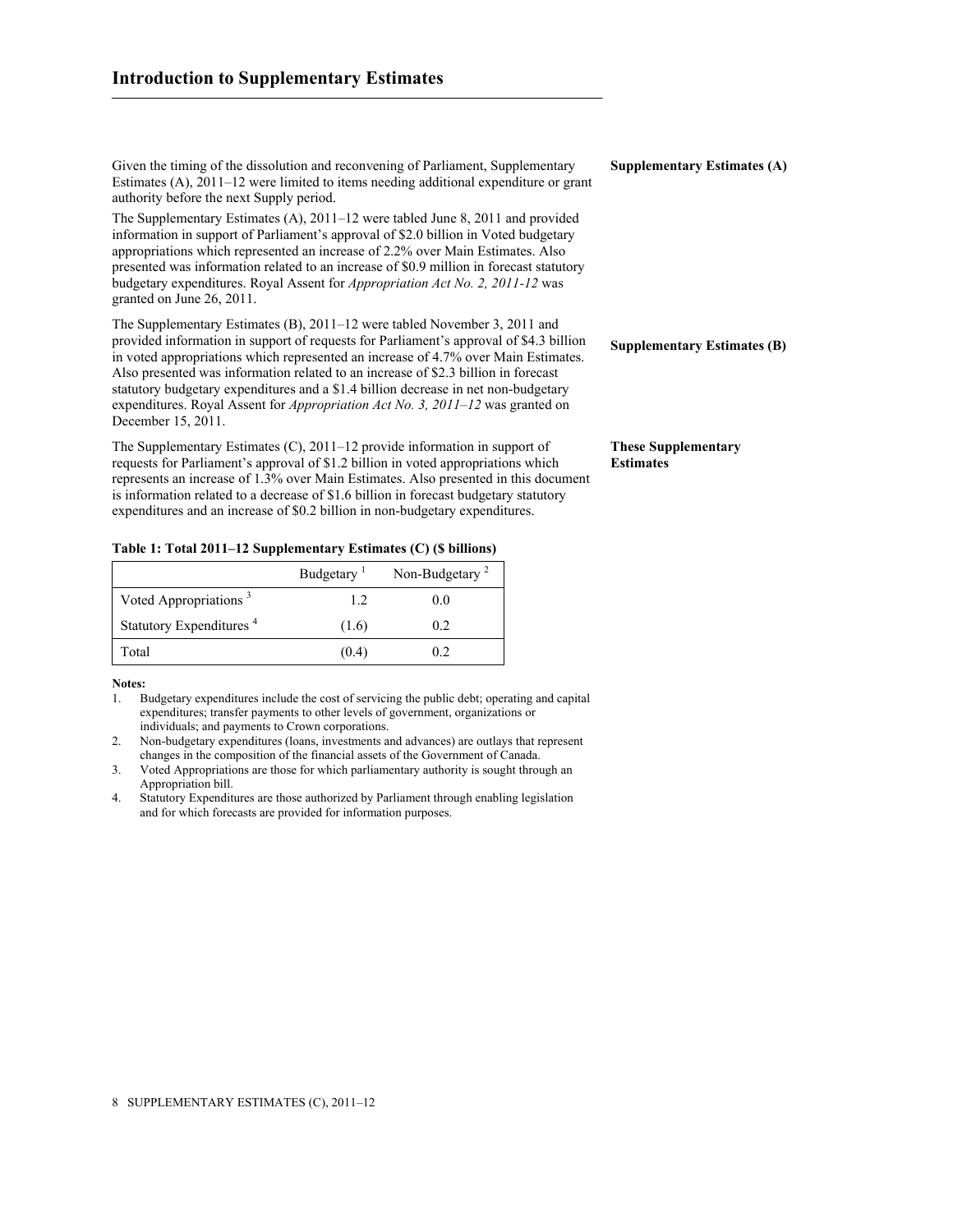## *Highlights of these Supplementary Estimates*

l

The following provides an overview of the major items included in these Supplementary Estimates.

## *Major voted initiatives included in these Supplementary Estimates requiring Parliamentary approval:*

## **Funding for the Gas Tax Fund to support environmentally sustainable municipal infrastructure projects that contribute to cleaner air, cleaner water and reduced greenhouse gas emissions**

The Gas Tax Fund provides predictable and long-term funding in support of environmentally sustainable municipal infrastructure, such as: public transit; drinking water; wastewater infrastructure; green energy; solid waste management; local roads and bridges.

## **Funding for Canada's fast start financing commitments under the Copenhagen Accord which supports climate change adaptation and mitigation in developing countries**

The Copenhagen Accord laid out a road map for a post-2012 climate change regime and included a commitment by developed countries to provide financing to developing countries for climate change adaptation and mitigation. This funding will support initiatives: to contribute to helping the poorest and most vulnerable people adapt to the impacts of climate change they are currently experiencing; to increase the availability of clean energy in developing countries; and to improve the management of forest and agriculture resources in developing countries including the protection of rainforests and protected areas.

#### **Funding for the write-off of debts owed to the Crown for unrecoverable Canada Student Loans**

The Canada Student Loans Program provides financial assistance for post-secondary education for students in financial need. Pursuant to subsection 25(2) of the *Financial Administration Act*, an amount of \$162.2 million is requested to write-off 36,657 debts related to Canada Student Loans.

#### **Funding in support of Canada's new training mission in Afghanistan**

In November 2010, the Government of Canada announced that it would begin a new chapter in its role in Afghanistan. The new training mission is focused on humanitarian aid and development as well as preparation of Afghans to assume responsibility for Afghanistan's security. 950 Canadian Forces personnel and support staff were deployed to Afghan locations in 2011. The overall total cost estimate for the four year mission is \$498.7 million.

*Voted items*

**Office of Infrastructure of Canada**  *\$353.4 million* 

#### **Canadian International Development Agency**

*\$345.9 million* 

**Environment** 

*\$3.5 million* 

**Foreign Affairs and International Trade** 

*\$4.6 million* 

**International Development Research Centre**  *\$27.5 million*

**Human Resources and Skills Development**  *\$162.2 million*

**National Defence** 

*\$151.9 million* 

SUPPLEMENTARY ESTIMATES (C), 2011–12 9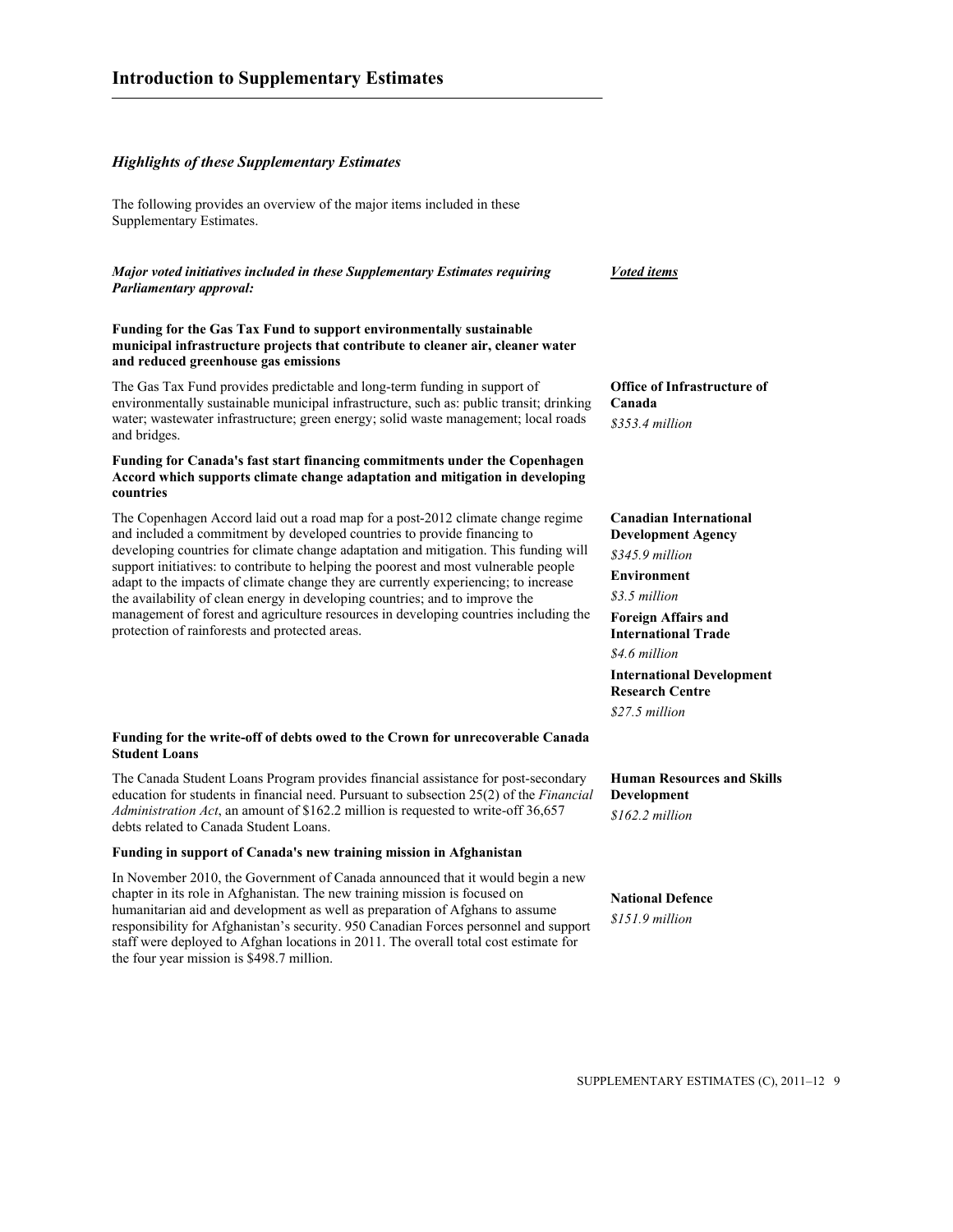#### **Funding for additional grants to international organizations for development assistance, food aid and education**

The Canadian International Development Agency (CIDA) is seeking to transfer available contribution funding of \$100 million into its grant program to provide CIDA with the flexibility to respond to development assistance needs such as food aid and education. Food assistance will include supporting the World Food Program's Right Foods at the Right Time Program, a program designed to maximize the nutritional impact of food assistance, while non-food assistance could include support to the United Nations Children's Fund (UNICEF), the UN Refugee Agency (UNHCR) and/or the International Committee of the Red Cross (ICRC).

#### **Funding to meet operational requirements of nuclear laboratories such as ensuring continued isotope production, and health and safety upgrades**

This funding will allow Atomic Energy of Canada Ltd. to meet costs associated with continued isotope production; winding down of the Dedicated Isotopes Facility; addressing infrastructure and operational upgrades related to health, safety, security and environmental priorities at Chalk River Laboratories.

#### **Funding for Canada's response to the humanitarian crisis in eastern Africa resulting from the prolonged drought in the region**

This funding will support Canada's response through the East Africa Drought Relief Fund to the humanitarian crisis in eastern Africa resulting from the severe drought in the region. Between July 6, 2011 and September 16, 2011, individual Canadians donated \$70,421,608.55 to eligible registered Canadian charities responding to the drought in Eastern Africa. The Government of Canada announced on July 22 that it would allocate an amount equivalent to these donations to the East Africa Drought Relief Fund.

#### **Funding to realign operating resources following the review of Employment Insurance administrative cost allocation**

This realignment of funding between the Employment Insurance Operating Account and departmental appropriations is an adjustment resulting from a review of the Employment Insurance administrative cost allocation. This cost allocation is reviewed periodically.

#### **Funding for increases in non-discretionary expenses (fit-up, maintenance and temporary accommodation) associated with Crown-owned buildings and leased space**

Public Works and Government Services Canada is responsible for the provision of office space for federal departments and agencies. It is expected that these facilities be safe, healthy and support the effective delivery of programs and services. This funding will cover costs related to the preparation of office space for occupancy and costs related to temporary space during the renovation of Crown-owned buildings.

#### *Significant updates to statutory forecasts included in these Supplementary Estimates for information purposes:*

#### **Expenses of elections**

The funding will be used for expenditures resulting from the 41st general election of May 2, 2011.

**Canadian International Development Agency**  *\$100.0 million*

**Atomic Energy of Canada Limited**  *\$95.0 million* 

## **Canadian International Development Agency**

*\$70.4 million* 

**Human Resources and Skills Development**  *\$59.7 million* 

**Public Works and Government Services**  *\$54.0 million* 

*Statutory items*

**Chief Electoral Officer**  *\$232.9 million*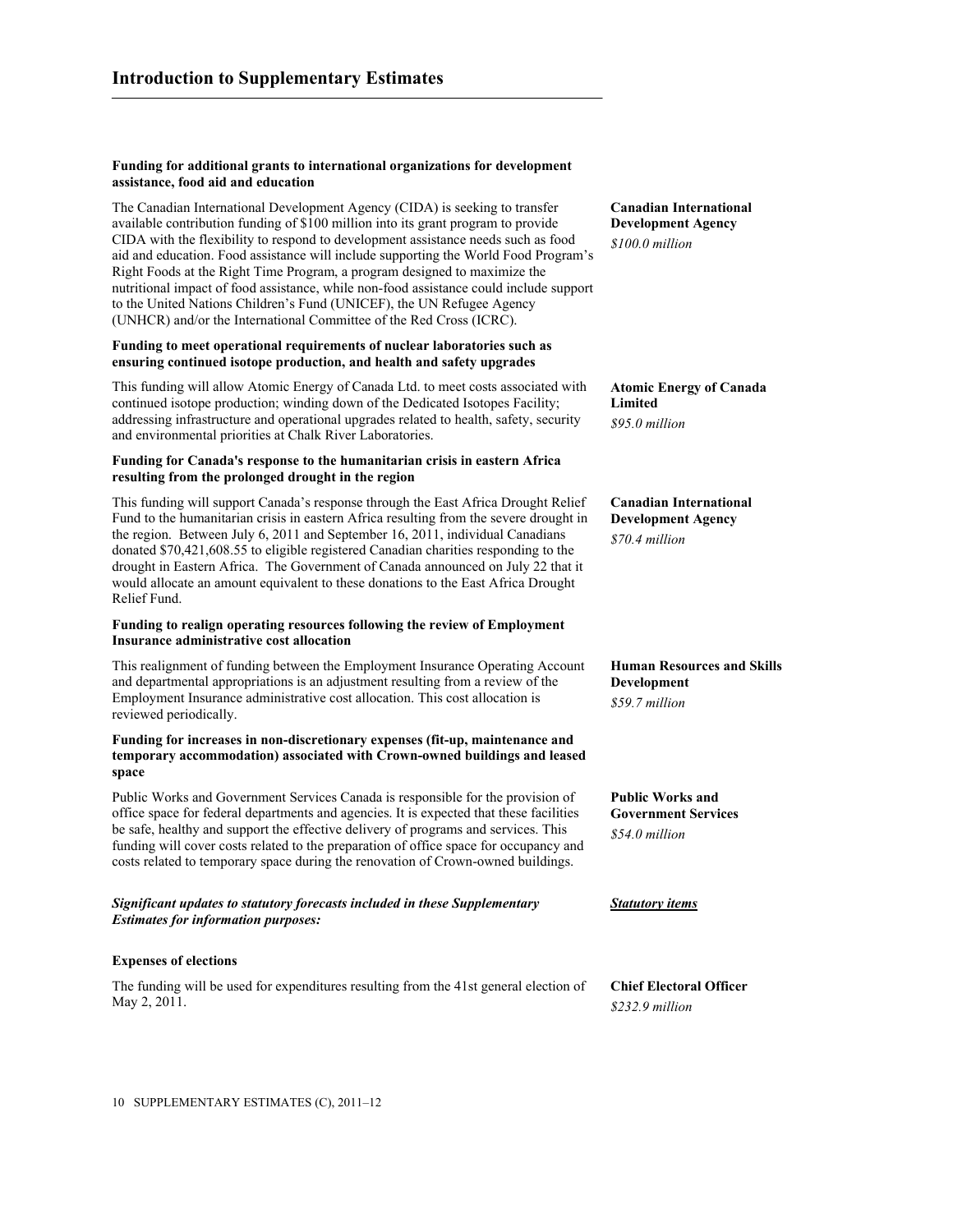## **Increase of net loans disbursed under the** *Canada Student Financial Assistance Act* **as a result of higher new loan projections made by the Chief Actuary offset by higher than anticipated loan repayments (non-budgetary)**

The Canada Student Loans Program provides financial assistance for post-secondary education for students in financial need. The increase is based upon an increase in the estimated demand.

#### **Increase of the Canada Study Grants payments due to higher than anticipated Statutory payments and in accordance with revised growth rate projections by the Chief Actuary**

The Canada Study Grants Program provides financial assistance for post-secondary education for students in financial need. The increase is due to an anticipated increase in the number of students in need of financial assistance as estimated by the Chief Actuary and based upon the current year expenditure trend.

### **Revised forecasts for Old Age Security and Guaranteed Income Supplement benefit payments**

Old Age Security is a monthly benefit available to Canadian residents 65 years of age or over who meet the residency requirement and the Guaranteed Income Supplement is a monthly benefit provided to low-income seniors who receive the Old Age Security benefit.

Old Age Security – The decrease of \$410.3 million is a combination of three factors: a decrease in the estimated number of beneficiaries; a decrease in the forecasted average monthly rate for the OAS pension; and an increase in anticipated OAS benefit repayments.

Guaranteed Income Supplement – The increase of \$98.6 million is a combination of two components: a decrease in the estimated number of beneficiaries; and an increase in the forecasted average monthly rate.

## **Revised forecast of payments to the Newfoundland Offshore Petroleum Resource Revenue Fund due to decreases in anticipated crude oil prices for the year**

In accordance with the *Canada-Newfoundland Atlantic Accord Implementation Act*, statutory payments are made to the Newfoundland Offshore Petroleum Resource Revenue Fund in amounts equivalent to federal royalty, provincial corporate income tax and other miscellaneous revenues generated in the offshore. Royalties from Newfoundland offshore petroleum are sensitive to oil prices, production volumes and costs. The forecast decrease for 2011–12 is primarily due to a decrease in anticipated crude oil prices for the year.

#### **Revised Forecast of Public Debt Charges**

The Department of Finance has a statutory authority to manage interest costs on federal government borrowing. The decrease reflects a downward revision to the interest rate forecast by private sector economists.

**Human Resources and Skills Development**  *\$157.4 million* 

**Human Resources and Skills Development**  *\$74.4 million* 

## **Human Resources and Skills Development**

*(\$311.7 million)* 

**Natural Resources** 

*(\$415.8 million)* 

**Finance** 

*(\$1,448.0 million)* 

SUPPLEMENTARY ESTIMATES (C), 2011–12 11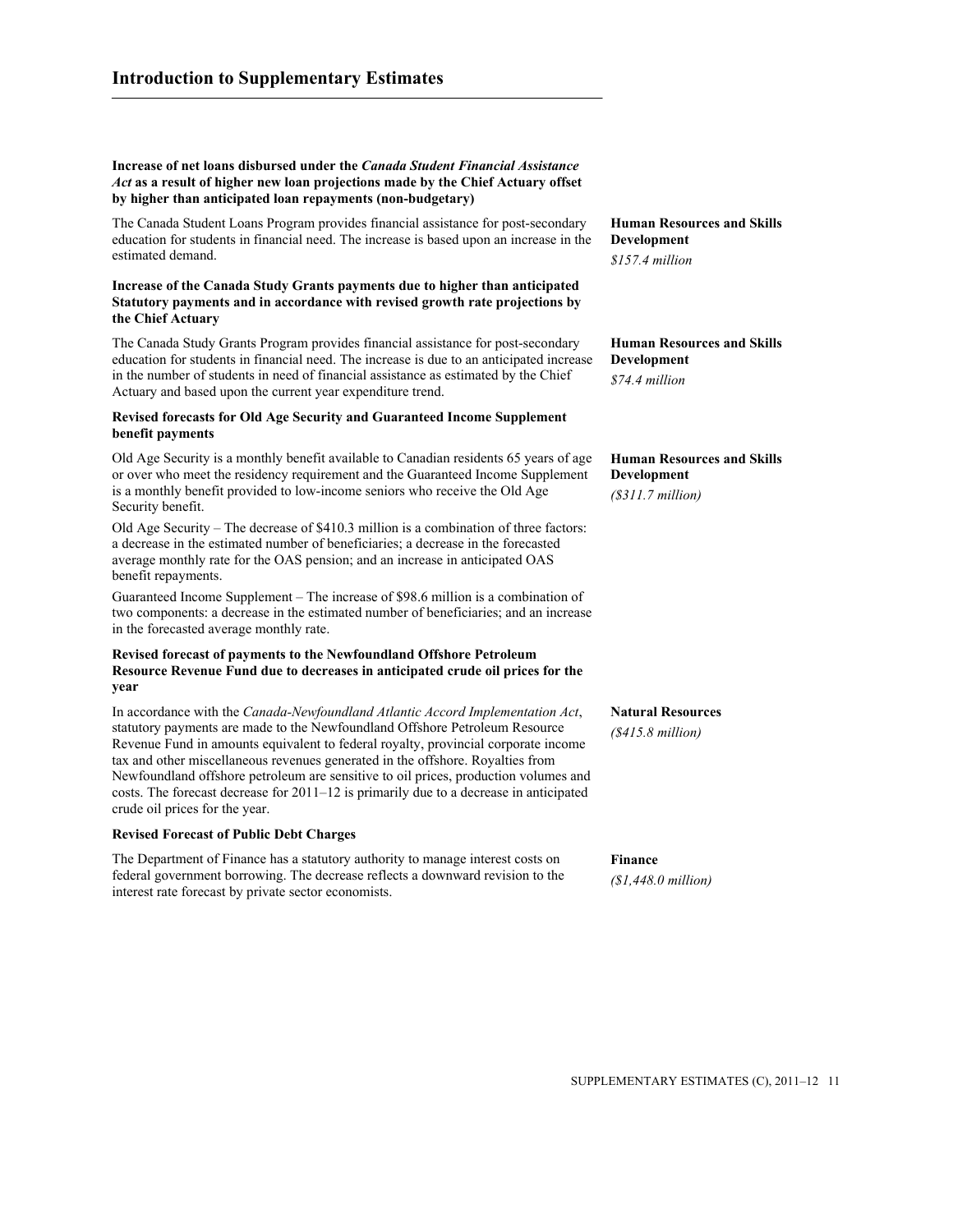## *New Vote and Statutory Authorities Presented in these Supplementary Estimates*

#### **Changes to Government Structure and New Authorities Being Sought**

Section 31.1 of the *Financial Administration Act* provides expenditure authority for transfers of any power, duty or function or control or supervision of a portion of the federal public administration for Orders in Council made under section 2 of the *Public Service Rearrangement and Transfer of Duties Act*. Pursuant to section 31.1, unexpended money related to the transferred functions is deemed to have been appropriated to the department to which the functions have been transferred.

The deemed appropriations in the department(s) receiving the functions are established based on the nature of the appropriations of the department(s) from which the functions have been transferred. The deemed appropriations in the receiving department(s) may include operating expenditures, program expenditures, capital expenditures, grants and contributions or other Votes, as determined by the nature of the Votes of the department(s) from which the functions have been transferred.

The complexity of the calculation of unexpended money depends on the nature of the functions transferred. If the final amounts of unexpended money have been determined in time for inclusion in a Supplementary Estimates, they will be reflected in adjustments to the amounts of previous authorities of the affected departments. Following the end of the fiscal year, the Public Accounts of Canada will reflect the availability and use of the deemed authorities.

#### **Changes to the structure of Government reflected in these Supplementary Estimates include: Structure**

- Shared Services Canada Order in Council P.C. 2011-0881 established Shared Services Canada as a department, effective August 4, 2011. Subsequent Orders in Council P.C. 2011-0877 and P.C. 2011-1297 transferred the control and supervision of certain portions of the federal public administration related to information technology infrastructure services.
- Canadian Northern Economic Development Agency Order in Council P.C. 2011-1290 transfers the control and supervision of the Canadian Northern Economic Development Agency from the Minister of Indian Affairs and Northern Development to the Minister of Health for the purposes of the *Public Service Rearrangement and Transfer of Duties Act*, effective November 15, 2011.

## **Changes to voted and statutory authorities being sought in these Supplementary Estimates include:**

New and changed authorities are listed in each Ministry Summary: underlined vote number or (S) for statutory items indicate new authorities and underlined wording are changed authorities.

|    | New vote authorities are being sought by:                            | <b>New Votes</b>           |
|----|----------------------------------------------------------------------|----------------------------|
| ٠  | Finance (Votes 7c and L17c)                                          |                            |
| ٠  | Public Works and Government Services (Vote 7c)                       |                            |
| ٠  | Shared Services Canada (Votes 17c and 21c)                           |                            |
|    | Amendments to the wording of voted authorities are being sought by:  | <b>Amendments to Votes</b> |
| ٠  | Canadian International Development Agency (Votes 30c, L35c and L40c) |                            |
| п. | Environment (Vote 10c)                                               |                            |
|    |                                                                      |                            |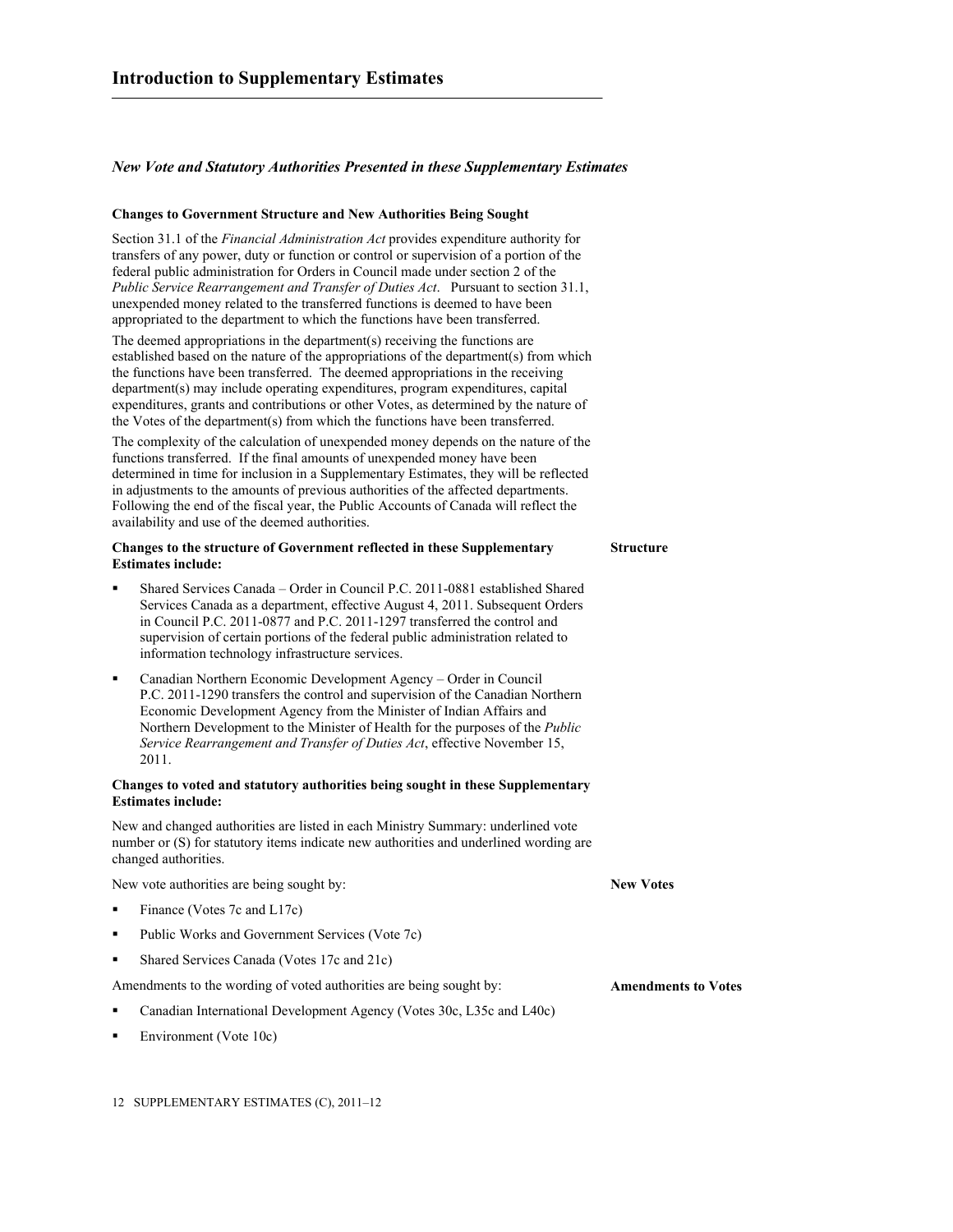Finance (Vote L10c)

l

- Foreign Affairs and International Trade (Vote 10c)
- Human Resources and Skills Development (Vote 7c)
- Indian Affairs and Northern Development (Vote 5c)
- National Defence (Vote 10c)
- On June 26, 2011, section 29.2(1) of the *Financial Administration Act* came into force authorizing departments to provide administrative services to other organizations or collaborate on the provision of internal support services. Organizations that do not have authority to respend revenues must seek authority through an Appropriation Act as required by paragraph 29.1(2)(*a*) of the *Financial Administration Act*. The following organizations are seeking such authority:
	- Agriculture and Agri-Food (Vote 1c)
	- Canadian Heritage (Vote 1c)
	- Canadian Human Rights Commission (Vote 10c)
	- Environment (Vote 1c)
	- Finance (Vote 1c)
	- Fisheries and Oceans (Vote 1c)
	- Health (Vote 1c)
	- Indian Affairs and Northern Development (Vote 1c)
	- Industry (Vote 1c)
	- Justice (Vote 1c)
	- National Defence (Vote 1c)
	- Natural Resources (Vote 1c)
	- Office of the Director of Public Prosecutions (Vote 35c)
	- Privy Council (Vote 1c)
	- Public Safety and Emergency Preparedness (Vote 1c)
	- Public Service Labour Relations Board (Vote 105c)
	- Public Works and Government Services (Vote 1c)
	- Royal Canadian Mounted Police (Vote 45c)
	- Transport (Vote 1c)
	- Treasury Board Secretariat (Vote 1c)

SUPPLEMENTARY ESTIMATES (C), 2011–12 13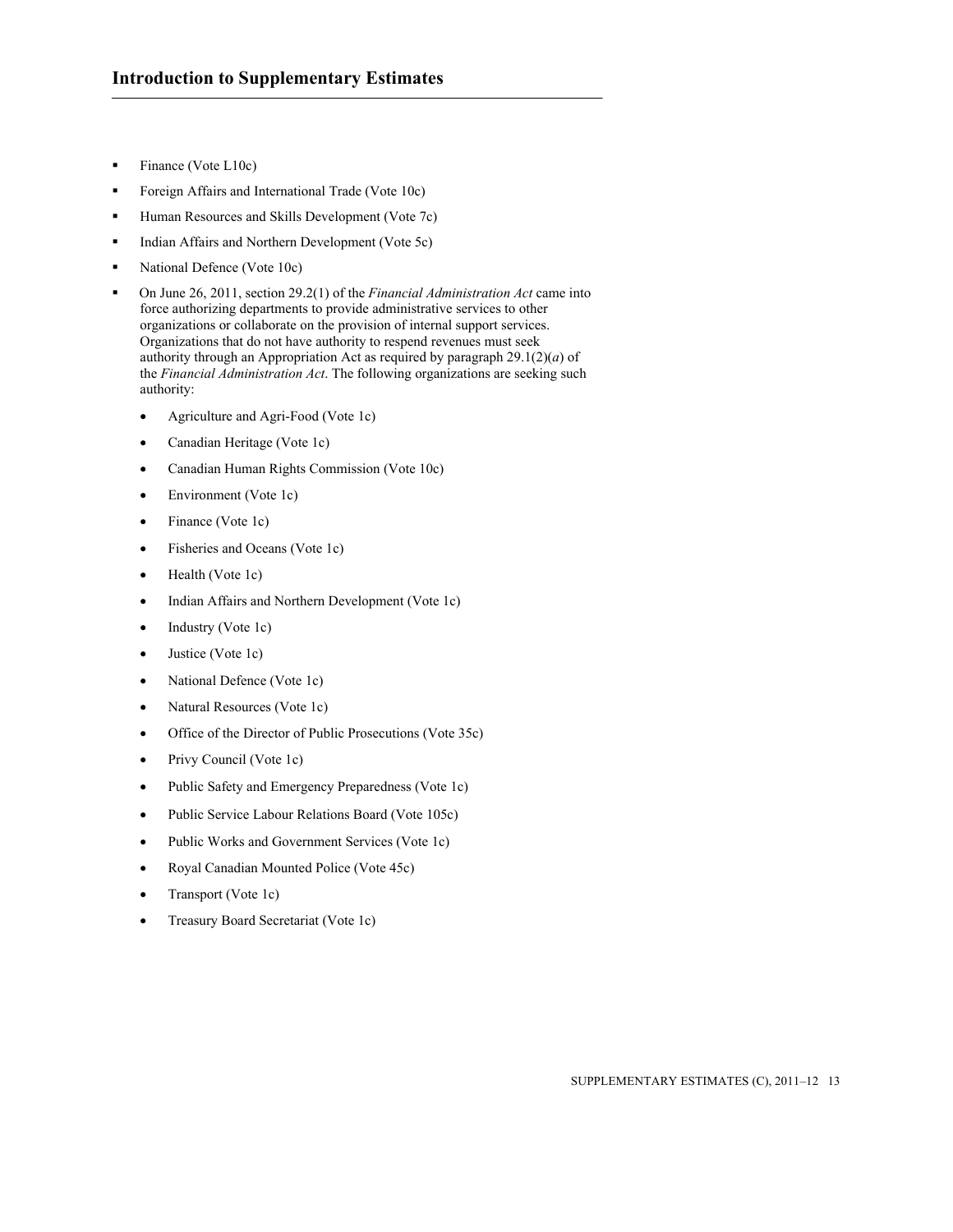New statutory authorities included in these Supplementary Estimates are: **New statutory authorities** 

Environment – Nature Conservancy of Canada

l

- Finance International Bank for Reconstruction and Development for the Agriculture Advance Market Commitment (*Bretton Woods and Related Agreements Act*, Section 8)
- Finance Payment to International Bank for Reconstruction and Development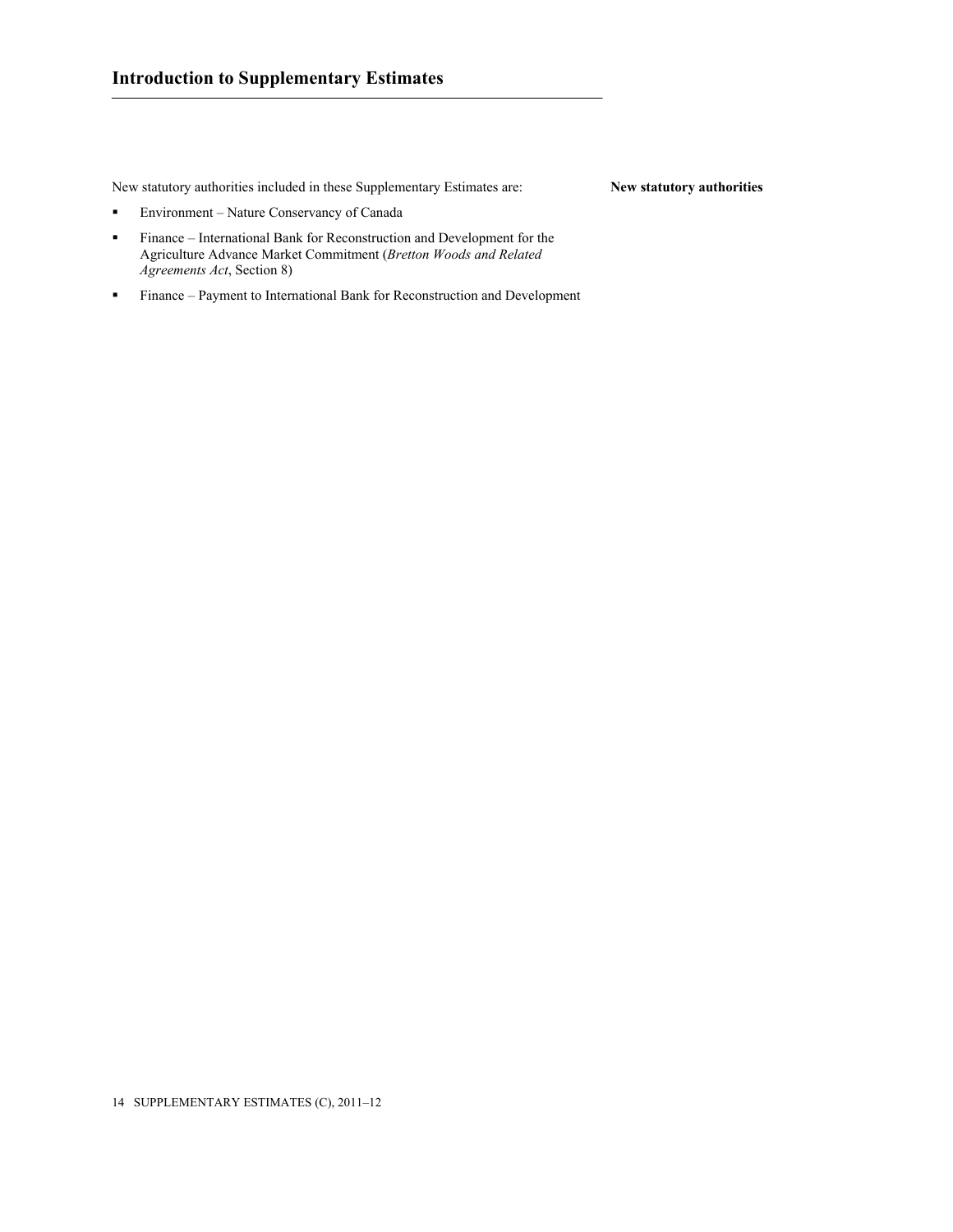## <span id="page-14-0"></span>*Overview of Summary Tables*

This section provides an overview of the following summary tables:

## **1. Summary of these Supplementary Estimates**

This table identifies Budgetary and Non-Budgetary Estimates by department, agency and Crown corporation; and by type of parliamentary authority (annual Votes and Statutory requirements).

## **2. Summary of Estimates to Date for 2011–12**

This table displays previous Estimates publications and amounts being requested in these Supplementary Estimates. It also contains a breakdown of funding by Budgetary and Non-Budgetary/Voted and Statutory requirements.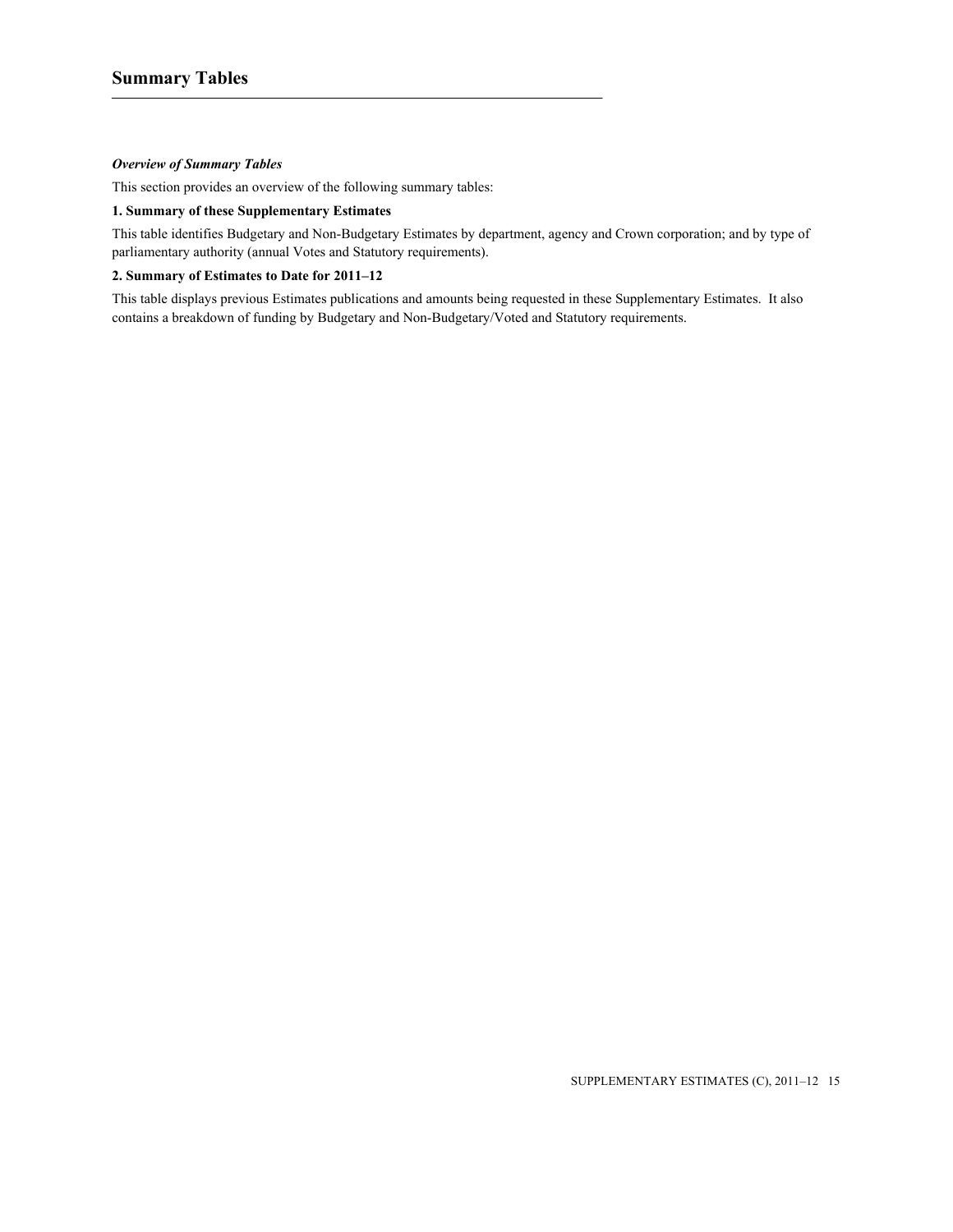## <span id="page-15-0"></span>**Summary of these Supplementary Estimates**

|                                               |                            | <b>Budgetary Expenditures</b>              |                              |
|-----------------------------------------------|----------------------------|--------------------------------------------|------------------------------|
| Department, Agency or Crown corporation       | Previous                   | Permanent<br><b>Allocations</b><br>from TB | Total<br>Authorities to      |
|                                               | <b>Authorities</b>         | Central Votes                              | Date                         |
|                                               | \$                         | S                                          | \$                           |
| AGRICULTURE AND AGRI-FOOD                     |                            |                                            |                              |
|                                               | 2,945,107,918              | 31,746,321                                 | 2,976,854,239                |
|                                               | 751,957,651                | 11,317,553                                 | 763,275,204                  |
| <b>CANADIAN HERITAGE</b>                      |                            |                                            |                              |
|                                               | 1,319,103,153              | 18,561,528                                 | 1,337,664,681                |
|                                               | 117,043,618<br>14,369,007  | 6,813,380<br>2,041                         | 123,856,998<br>14,371,048    |
| CITIZENSHIP AND IMMIGRATION                   |                            |                                            |                              |
|                                               | 1,574,406,883              | 34,578,243                                 | 1,608,985,126                |
|                                               | 157,651,463                | 8,451,831                                  | 166, 103, 294                |
| ECONOMIC DEVELOPMENT AGENCY OF CANADA FOR THE |                            |                                            |                              |
|                                               | 321,665,795                | 610,801                                    | 322,276,596                  |
| <b>ENVIRONMENT</b>                            |                            |                                            |                              |
| <b>FINANCE</b>                                | 1,049,835,346              | 18,042,993                                 | 1,067,878,339                |
|                                               | 86,830,166,128             | 2,337,835                                  | 86,832,503,963               |
|                                               | 1,943,642,750              | 62,267,286                                 | 2,005,910,036                |
| FOREIGN AFFAIRS AND INTERNATIONAL TRADE       |                            |                                            |                              |
|                                               | 2,799,444,416              | 12,048,995                                 | 2,811,493,411                |
|                                               | 3,469,236,529              | 8,742,668                                  | 3,477,979,197                |
|                                               | 210,407,649                |                                            | 210,407,649                  |
| <b>HEALTH</b>                                 | 97,016,605                 | 691,123                                    | 97,707,728                   |
|                                               | 3,802,494,275              | 14,389,922                                 | 3,816,884,197                |
|                                               | 1,008,856,880              | 908,637                                    | 1,009,765,517                |
|                                               | 44,903,362                 | 324,136                                    | 45,227,498                   |
|                                               | 674,766,221                | 15,362,718                                 | 690,128,939                  |
| HUMAN RESOURCES AND SKILLS DEVELOPMENT        |                            |                                            |                              |
|                                               | 45,742,498,730             | 21,894,275                                 | 45,764,393,005               |
| INDIAN AFFAIRS AND NORTHERN DEVELOPMENT       | 7,865,371,043              | 43,442,897                                 | 7,908,813,940                |
| <b>INDUSTRY</b>                               |                            |                                            |                              |
|                                               | 1,680,478,916              | 23,783,335                                 | 1,704,262,251                |
|                                               | 439, 422, 689              | 2,849,683                                  | 442,272,372                  |
|                                               | 81,032,802                 |                                            | 81,032,802                   |
|                                               | 725,076,938                | 6,275,975                                  | 731,352,913                  |
|                                               | 1,087,464,287              | 898,525                                    | 1,088,362,812<br>698,453,591 |
|                                               | 697,974,923<br>778,144,665 | 478,668<br>21,375,269                      | 799,519,934                  |
| <b>JUSTICE</b>                                |                            |                                            |                              |
|                                               | 776,045,061                | 24,768,315                                 | 800, 813, 376                |
|                                               | 23,885,365                 | 1,234,562                                  | 25, 119, 927                 |
|                                               | 4,716,806                  | 99,392                                     | 4,816,198                    |
|                                               | 183,297,006                | 4,133,960                                  | 187,430,966                  |
| NATIONAL DEFENCE                              | 31,631,325                 | 478,463                                    | 32, 109, 788                 |
|                                               | 21,293,007,124             | 475, 181, 721                              | 21,768,188,845               |
| NATURAL RESOURCES                             |                            |                                            |                              |
|                                               | 4, 245, 213, 656           | 16,782,913                                 | 4,261,996,569                |
|                                               | 806,999,356                | $\cdots$                                   | 806,999,356                  |
|                                               | 64, 122, 535               | .                                          | 64, 122, 535                 |
| PARLIAMENT                                    |                            |                                            |                              |
| PRIVY COUNCIL                                 | 441,648,089                | .                                          | 441,648,089                  |
|                                               | 158,384,407                | 7,750,682                                  | 166, 135, 089                |
|                                               | 123,829,163                | 1,928,730                                  | 125,757,893                  |
|                                               |                            |                                            |                              |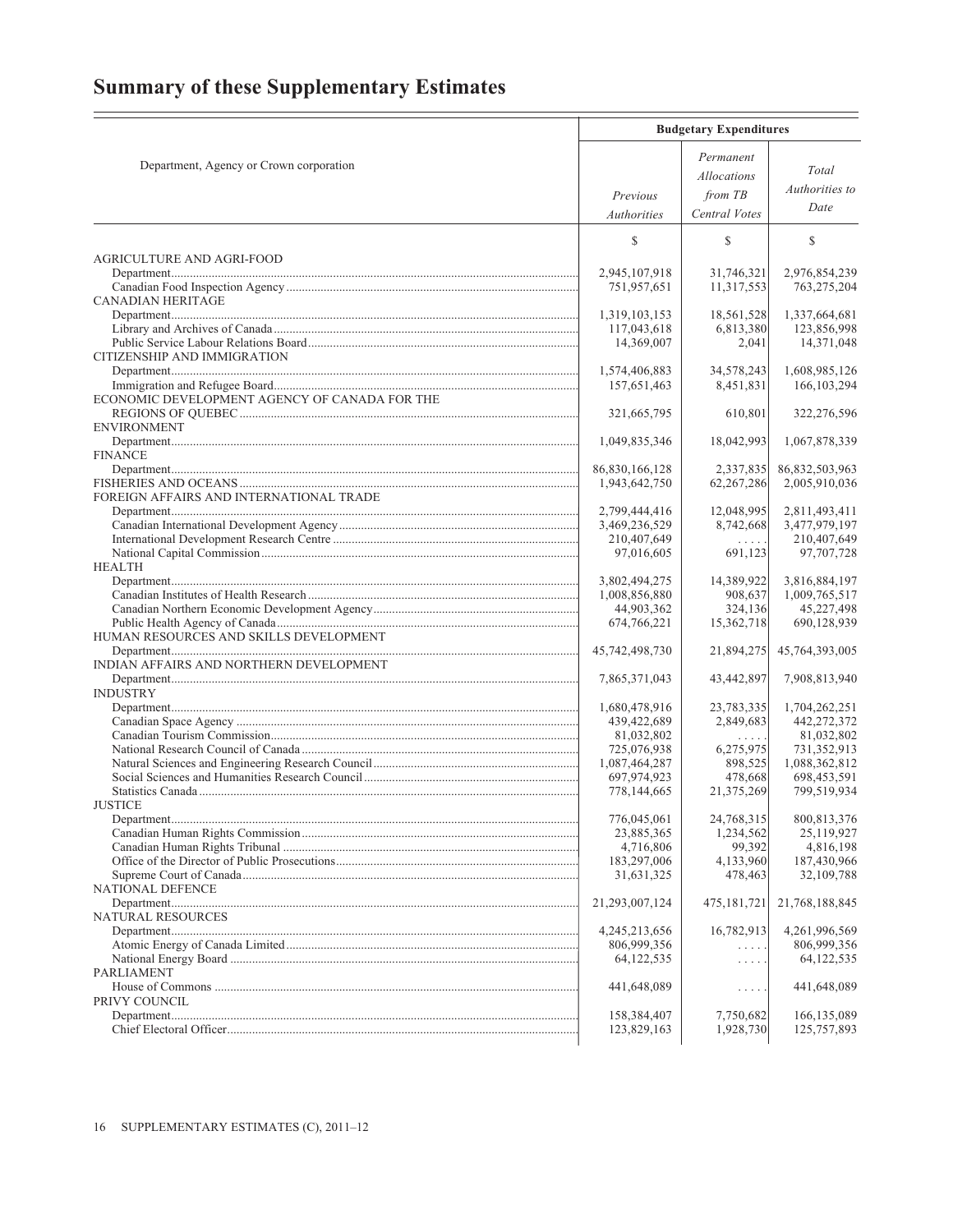| <b>Budgetary Expenditures</b>               |                   |                                                    |                                |                            |                                                | Non-Budgetary Authorities (Loans, Investments and Advances) |                                             |
|---------------------------------------------|-------------------|----------------------------------------------------|--------------------------------|----------------------------|------------------------------------------------|-------------------------------------------------------------|---------------------------------------------|
| These Supplementary Estimates               |                   |                                                    |                                |                            | These Supplementary Estimates                  |                                                             |                                             |
| Transfers                                   | To be Voted       | Statutory                                          | Total<br>Estimates<br>to Date  | Previous<br>Authorities    | To be<br>Voted                                 | Statutory                                                   | Total<br>Estimates<br>to Date               |
| \$                                          | \$                | \$                                                 | \$                             | \$                         | \$                                             | \$                                                          | \$                                          |
| (8, 153, 741)                               | 725,034           | $\sim$ $\sim$ $\sim$ $\sim$ $\sim$                 | 2,969,425,532                  | .                          | $\ldots$                                       | $\alpha$ , $\alpha$ , $\alpha$ , $\alpha$                   | .                                           |
| 8,628,841                                   | 6,926,778         | $\sim$ $\sim$ $\sim$ $\sim$ $\sim$                 | 778,830,823                    | .                          | .                                              | .                                                           |                                             |
| (957, 164)                                  | 2                 | $\sim$ $\sim$ $\sim$ $\sim$ $\sim$                 | 1,336,707,519                  | .                          | .                                              | .                                                           |                                             |
| 121,137<br>$\alpha$ is a second .           | $\mathbf{1}$<br>1 | .<br>.                                             | 123,978,136<br>14,371,049      | .<br>.                     | .<br>.                                         | 1.1.1.1<br>1.1.1.1                                          |                                             |
| 2,083,200                                   | 15,253,391        | .                                                  | 1,626,321,717                  | -1                         | .                                              | .                                                           | 1                                           |
| (40, 889)                                   | .                 | $\cdots$                                           | 166,062,405                    | .                          | .                                              | 1.1.1.1                                                     | .                                           |
| 300,000                                     | 1                 | $\alpha$ is a second .                             | 322,576,597                    | .                          | $\ldots$                                       | .                                                           | .                                           |
| (515,000)                                   | 2                 | 33,695,148                                         | 1,101,058,489                  | $\ldots$                   | .                                              | $\cdots$                                                    | $\mathbb{Z}^2$ . The set of $\mathbb{Z}^2$  |
| $\mathbb{Z}^2$ . The set of $\mathbb{Z}^2$  | 2                 | (1,439,000,000)                                    | 85,393,503,965                 | 172,064,642                | 2                                              | 55,610,640                                                  | 227, 675, 284                               |
| (40,000)                                    | 6,516,936         | .                                                  | 2,012,386,972                  | .                          | .                                              | $\alpha$ , $\alpha$ , $\alpha$                              | .                                           |
| (6,634,780)<br>3,909,700                    | 2<br>355,551,418  | .<br>37,500,000                                    | 2,804,858,633<br>3,874,940,315 | $\cdots$<br>84,279,962     | .<br>2                                         | $\alpha$ , $\alpha$ , $\alpha$ , $\alpha$<br>28,651,598     | $\cdots$<br>112,931,562                     |
| .<br>100,000                                | 27,500,000<br>1   | $\ldots$<br>$\ldots$                               | 237,907,649<br>97,807,729      | .<br>$\cdots$              | .<br>.                                         | $\ldots$<br>.                                               | $\mathbb{Z}^2$ . The set of $\mathbb{Z}^2$  |
| (470, 571)                                  | 22,250,001        | $\ldots$                                           | 3,838,663,627                  | .                          | 1.1.1.1                                        | $\alpha$ , $\alpha$ , $\alpha$                              |                                             |
| 914,000<br>1,150,000                        | 2,000,001         | $\ldots$                                           | 1,010,679,518<br>48, 377, 499  | .                          | .                                              | .                                                           |                                             |
| (544,000)                                   | 1                 | .<br>$\ldots$                                      | 689,584,940                    | $\cdots$<br>$\cdots\cdots$ | $\alpha$ , $\alpha$ , $\alpha$ , $\alpha$<br>. | .<br>$\ldots$                                               | .<br>$\cdots$                               |
| 497,000                                     | 218,586,510       | (46,052,568)                                       | 45,937,423,947                 | 816, 141, 015              | .                                              | 157, 375, 526                                               | 973,516,541                                 |
| (1,165,185)                                 | 39,585,767        | $\cdots$                                           | 7,947,234,522                  | 77,803,000                 | .                                              | $\ldots$                                                    | 77,803,000                                  |
| 34,088<br>(15,000)                          | 2<br>440,899      | (20,000,000)                                       | 1,684,296,341<br>442,698,271   | 800,000                    | .                                              | $\alpha$ , $\alpha$ , $\alpha$                              | 800,000                                     |
| 1,001,173                                   |                   | $\ldots$<br>$\ldots$                               | 82,033,976                     | $\cdots$<br>.              | .<br>.                                         | 1.1.1.1<br>1.1.1.1                                          | $\mathbb{Z}^n$ . In the $\mathbb{Z}^n$<br>. |
| 710,000                                     | 3                 | 34,500,000                                         | 766,562,916                    | .                          | .                                              | .                                                           |                                             |
| 250,000<br>197,002                          |                   | .                                                  | 1,088,612,813<br>698,650,594   | .                          | .                                              | .                                                           |                                             |
| 220,000                                     |                   | .<br>1.1.1.1                                       | 799,739,935                    | $\cdots$<br>.              | .<br>.                                         | .<br>.                                                      | .                                           |
|                                             |                   |                                                    |                                |                            |                                                |                                                             |                                             |
| (1,418,960)                                 |                   | $\cdots$                                           | 799,394,417<br>25,119,928      | $\cdots\cdots$             | $\sim$ $\sim$ $\sim$ $\sim$ $\sim$             | $\sim$ $\sim$ $\sim$ $\sim$ $\sim$                          | .                                           |
| .<br>778,338                                | 1                 | $\cdots$<br>$\cdots$                               | 5,594,537                      | .<br>.                     | .<br>.                                         | .<br>.                                                      | .                                           |
| 640,622                                     | 1                 | $\cdots$                                           | 188,071,589                    | .                          | .                                              | $\cdots\cdots\cdots$                                        |                                             |
| $\ldots$                                    | $\cdots$          | 277,339                                            | 32,387,127                     | .                          | $\cdots\cdots\cdots$                           | .                                                           | .                                           |
| (722,700)                                   | 2                 | $\ldots$                                           | 21,767,466,147                 | $\cdots\cdots\cdots$       | .                                              | $\sim$ $\sim$ $\sim$ $\sim$ $\sim$                          | .                                           |
| 564,268                                     | 3                 | (403, 627, 000)                                    | 3,858,933,840                  | .                          | .                                              | $\cdots\cdots\cdots$                                        | .                                           |
| $\alpha$ , $\alpha$ , $\alpha$<br>(500,000) | 95,000,000<br>.   | $\ldots$<br>$\mathbb{Z}^2$ . In the $\mathbb{Z}^2$ | 901,999,356<br>63, 622, 535    | .<br>.                     | $\cdots\cdots\cdots$<br>$\cdots$               | $\cdots\cdots\cdots$<br>.                                   | .<br>.                                      |
| $\cdots$                                    | 2,733,651         | 8,999,417                                          | 453,381,157                    | .                          | .                                              | $\cdots\cdots\cdots$                                        | $\cdots\cdots\cdots$                        |
| $\cdots$                                    | 883,395           | .                                                  | 167,018,484                    | .                          | $\cdots\cdots\cdots$                           | $\cdots\cdots\cdots$                                        | .                                           |
| $\cdots$                                    | $\ldots$          | 232,927,709                                        | 358,685,602                    | .                          | $\cdots\cdots\cdots$                           | $\cdots\cdots\cdots$                                        | .                                           |
|                                             |                   |                                                    |                                |                            |                                                |                                                             |                                             |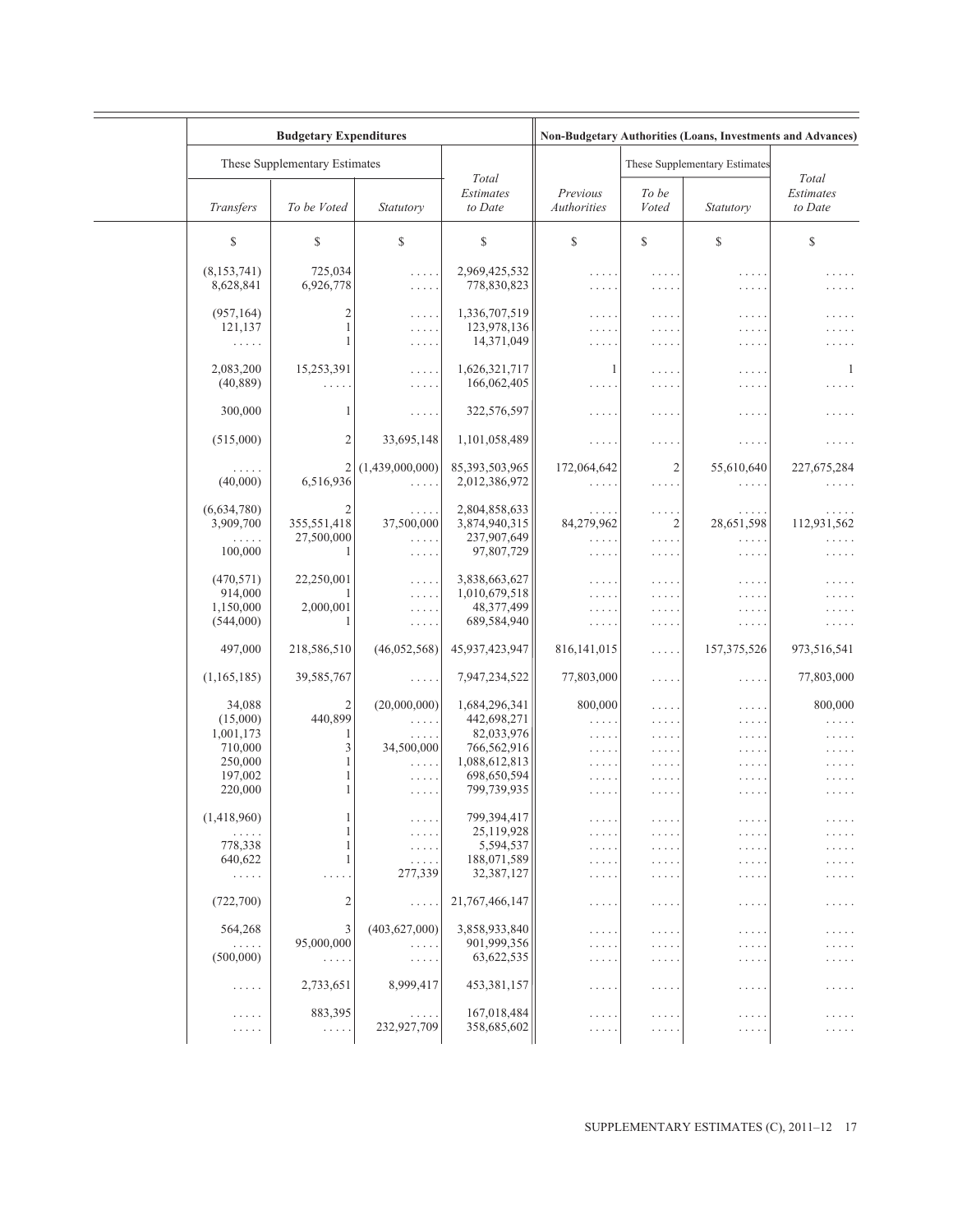## <span id="page-17-0"></span>**Summary of these Supplementary Estimates**

|                                                                                                                               | <b>Budgetary Expenditures</b>                                                                                                                                                                   |                                                                                                                                                            |                                                                                                                                                                                                 |  |
|-------------------------------------------------------------------------------------------------------------------------------|-------------------------------------------------------------------------------------------------------------------------------------------------------------------------------------------------|------------------------------------------------------------------------------------------------------------------------------------------------------------|-------------------------------------------------------------------------------------------------------------------------------------------------------------------------------------------------|--|
| Department, Agency or Crown corporation                                                                                       | Previous<br>Authorities                                                                                                                                                                         | Permanent<br><b>Allocations</b><br>from TB<br>Central Votes                                                                                                | Total<br>Authorities to<br>Date                                                                                                                                                                 |  |
|                                                                                                                               | \$.                                                                                                                                                                                             | S                                                                                                                                                          | \$                                                                                                                                                                                              |  |
| PUBLIC SAFETY AND EMERGENCY PREPAREDNESS<br>PUBLIC WORKS AND GOVERNMENT SERVICES<br><b>TRANSPORT</b><br><b>TREASURY BOARD</b> | 411,282,405<br>2,076,424,247<br>52,103,152<br>4,479,384<br>3,136,584,467<br>2,029,176<br>8,636,124<br>2,837,918,162<br>24,826,376<br>1.1.1.1<br>1,659,466,926<br>6,055,991,135<br>5,879,891,351 | 9,073,528<br>39,192,323<br>3,806,116<br>457,787<br>91,699,691<br>. <br>8.886<br>35, 133, 720<br>. 1<br>. 1<br>24, 222, 424<br>2,136,248<br>(1,395,328,974) | 420,355,933<br>2,115,616,570<br>55,909,268<br>4,937,171<br>3,228,284,158<br>2,029,176<br>8,645,010<br>2,873,051,882<br>24,826,376<br>1.1.1.1<br>1,683,689,350<br>6,058,127,383<br>4,484,562,377 |  |
| <b>VETERANS AFFAIRS</b>                                                                                                       | 3,593,386,168                                                                                                                                                                                   | 37,602,197                                                                                                                                                 | 3,630,988,365                                                                                                                                                                                   |  |
| All other departments, agencies or Crown corporations not included in these                                                   | 17,247,278,645<br>20,573,646,752                                                                                                                                                                |                                                                                                                                                            | 251,440,678 17,498,719,323<br>$\ldots$ . 20,573,646,752                                                                                                                                         |  |
|                                                                                                                               | 259,946,265,005                                                                                                                                                                                 |                                                                                                                                                            | $\ldots$ . 259,946,265,005                                                                                                                                                                      |  |

Notes:

The Previous Authorities to Date amount includes funds for Canada Revenue Agency, Parks Canada Agency and Canada Border Services Agency that were appropriated in 2010–11 and will be spent in 2011–12.

The column "Permanent Allocations from TB Central Votes" does not include allocations from TB Vote 15, as shown on pages 159 to 162, since they will only be allocated once Royal Assent of Supply has been received for these Supplementary Estimates.

## **Summary of Estimates to Date for 2011–12**

| Previous Estimates: |
|---------------------|
|                     |
|                     |
|                     |
|                     |
|                     |

Note: The Main Estimates amount includes funds for Canada Revenue Agency, Parks Canada Agency and Canada Boarder Services Agency that were appropriated in 2010–11 and will be spent in 2011–12.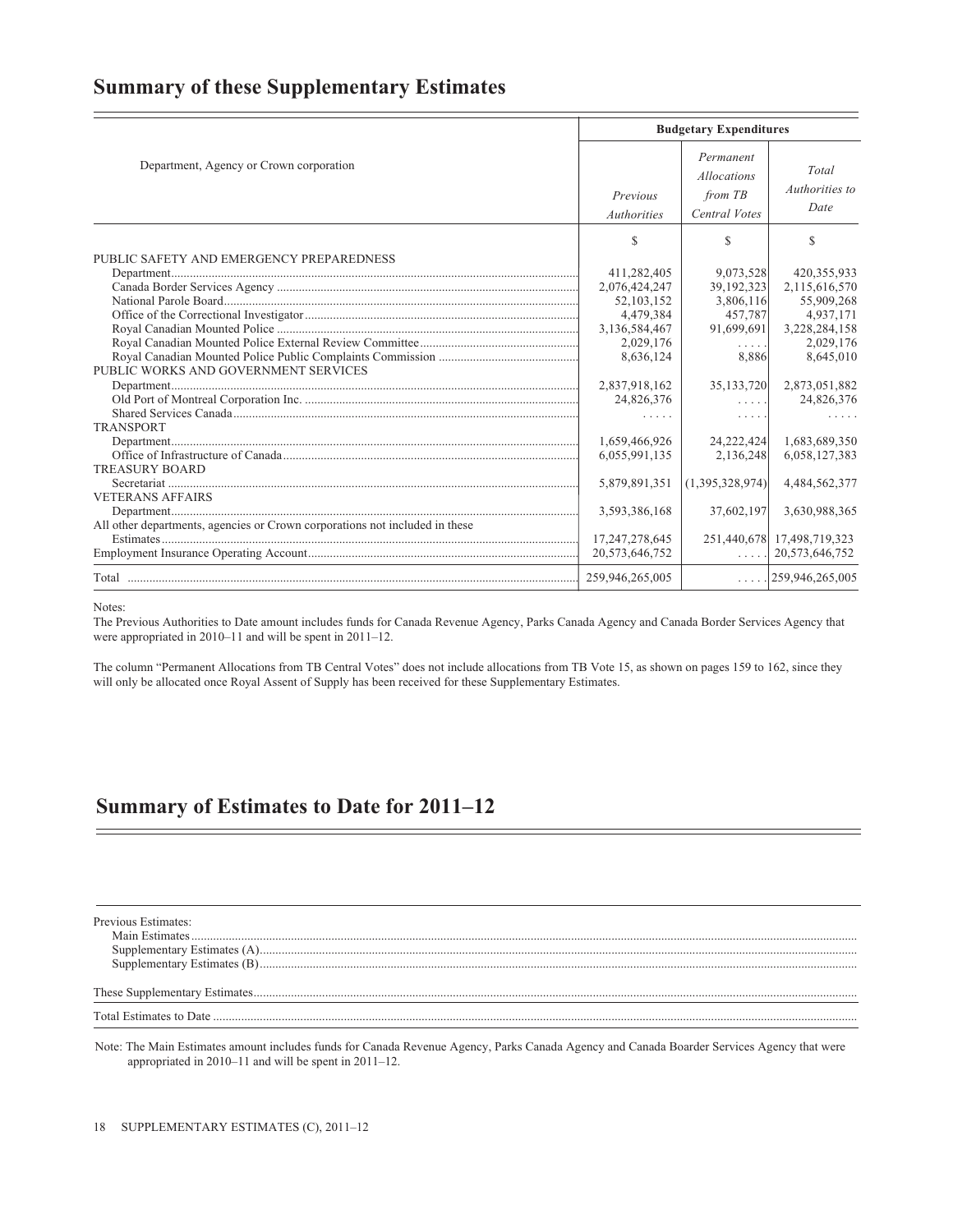| <b>Budgetary Expenditures</b>                   |                              |                           |                                                                 |                                |                                  |                               | Non-Budgetary Authorities (Loans, Investments and Advances) |
|-------------------------------------------------|------------------------------|---------------------------|-----------------------------------------------------------------|--------------------------------|----------------------------------|-------------------------------|-------------------------------------------------------------|
| These Supplementary Estimates                   |                              |                           | Total                                                           |                                |                                  | These Supplementary Estimates | Total                                                       |
| Transfers                                       | To be Voted                  | Statutory                 | Estimates<br>to Date                                            | Previous<br><b>Authorities</b> | To be<br>Voted                   | Statutory                     | <b>Estimates</b><br>to Date                                 |
| S                                               | \$                           | \$                        | S                                                               | S                              | <sup>\$</sup>                    | S                             | \$                                                          |
| (6,098,677)<br>2,934,000<br>(13,786)<br>(1,341) | $\frac{2}{2}$<br>.<br>.      | $\ldots$ .<br>.<br>.<br>. | 414,257,258<br>2,118,550,572<br>55,895,482<br>4,935,830         | .<br>$\cdots$<br>.<br>.        | .<br>.<br>.<br>.                 | .<br>.<br>.<br>.              |                                                             |
| 4,765,062<br>(431)<br>(2,723)                   | 2<br>.<br>.                  | .<br>.<br>.               | 3,233,049,222<br>2,028,745<br>8,642,287                         | .<br>.<br>.                    | $\cdots$<br>$\cdots$<br>$\cdots$ | .<br>.<br>.                   | .<br>.                                                      |
| 389,598<br>.<br>.                               | 47,842,758<br>2,000,000<br>2 | .<br>.<br>.               | 2,921,284,238<br>26,826,376<br>2                                | .<br>.<br>.                    | .<br>$\cdots$<br>$\cdots$        | .<br>.<br>.                   | .<br>.                                                      |
| (1,415,320)<br>.                                | 3<br>282,146,001             | .<br>.                    | 1,682,274,033<br>6,340,273,384                                  | .<br>.                         | $\cdots$<br>$\cdots$             | .<br>.                        |                                                             |
| (1,477,761)<br>.                                | 38,376,336<br>37,537,000     | .<br>.                    | 4,521,460,952<br>3,668,525,365                                  | .<br>$\cdots$                  | .<br>.                           | .<br>.                        | .<br>.                                                      |
| .<br>.                                          | .<br>.                       | .<br>$\ldots$ .           | $17,498,719,323$ (3,182,042,000)<br>20,573,646,752              |                                | .<br>.                           | .<br>$\cdots$                 | (3,182,042,000)                                             |
| .                                               |                              |                           | $1,201,855,919$ (1,560,779,955) 259,587,340,970 (2,030,953,380) |                                | $\overline{4}$                   |                               | 241,637,764 (1,789,315,612)                                 |

\* A negative amount is for information only and will not be included in the proposed schedules to the appropriation bill.

|                                                     | Budgetary                                   |                                                   |                 | Non-Budgetary                           |                                         |  |
|-----------------------------------------------------|---------------------------------------------|---------------------------------------------------|-----------------|-----------------------------------------|-----------------------------------------|--|
| To be Voted                                         | Statutory                                   | Total                                             | To be Voted     | Statutory                               | Total                                   |  |
| \$                                                  | \$                                          | \$                                                | \$              | ъ                                       | S                                       |  |
|                                                     |                                             |                                                   |                 |                                         |                                         |  |
| 92, 357, 868, 287<br>2,026,401,314<br>4,321,759,032 | 158,981,602,549<br>908,000<br>2,257,725,824 | 251,339,470,836<br>2,027,309,314<br>6,579,484,856 | 99,213,643<br>. | (687, 621, 024)<br>.<br>(1,442,546,000) | (588, 407, 381)<br>.<br>(1,442,545,999) |  |
| 98,706,028,633                                      | 161,240,236,373                             | 259,946,265,006                                   | 99,213,644      | (2,130,167,024)                         | (2,030,953,380)                         |  |
| 1,201,855,919                                       | (1, 560, 779, 955)                          | (358, 924, 036)                                   | 4               | 241,637,764                             | 241,637,768                             |  |
| 99,907,884,552                                      | 159,679,456,418                             | 259,587,340,970                                   | 99,213,648      | (1,888,529,260)                         | (1,789,315,612)                         |  |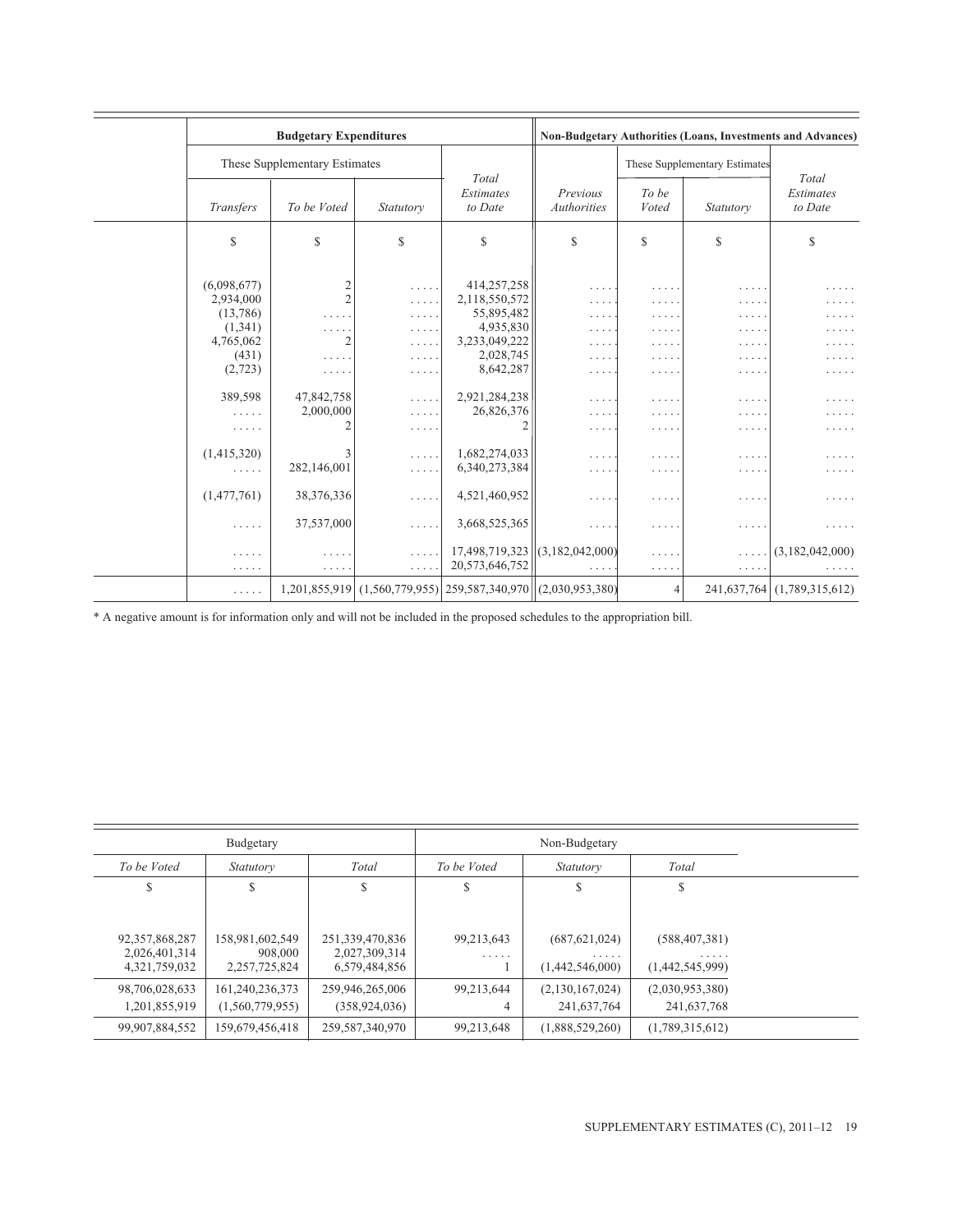|  | <b>Ministry Summary - Budgetary</b> |  |
|--|-------------------------------------|--|
|--|-------------------------------------|--|

|     |                                                                                             |                            | These Supplementary Estimates |                    |                        |  |
|-----|---------------------------------------------------------------------------------------------|----------------------------|-------------------------------|--------------------|------------------------|--|
|     |                                                                                             | Authorities                |                               |                    | <b>Total Estimates</b> |  |
|     | Vote (dollars)                                                                              | to date                    | <b>Transfers</b>              | <b>Adjustments</b> | to date                |  |
|     |                                                                                             |                            |                               |                    |                        |  |
| 1c  | Department<br>Operating expenditures and, pursuant to                                       |                            |                               |                    |                        |  |
|     | paragraph $29.1(2)(a)$ of the <i>Financial Administration</i>                               |                            |                               |                    |                        |  |
|     | Act, authority to expend revenues received from, and                                        |                            |                               |                    |                        |  |
|     | to offset expenditures incurred in the fiscal year for,                                     |                            |                               |                    |                        |  |
|     | collaborative research agreements and research                                              |                            |                               |                    |                        |  |
|     | services, the grazing and breeding activities of the                                        |                            |                               |                    |                        |  |
|     | Community Pastures Program, the administration of                                           |                            |                               |                    |                        |  |
|     | the AgriStability program, and the provision of                                             |                            |                               |                    |                        |  |
|     | internal support services to other organizations; and                                       |                            |                               |                    |                        |  |
|     | the payment to each member of the Queen's Privy                                             |                            |                               |                    |                        |  |
|     | Council for Canada who is a Minister without                                                |                            |                               |                    |                        |  |
|     | Portfolio or a Minister of State who does not preside                                       |                            |                               |                    |                        |  |
|     | over a Ministry of State of a salary not to exceed the                                      |                            |                               |                    |                        |  |
|     | salary paid to Ministers of State who preside over                                          |                            |                               |                    |                        |  |
|     | Ministries of State under the <i>Salaries Act</i> , as adjusted                             |                            |                               |                    |                        |  |
|     | pursuant to the Parliament of Canada Act and pro rata                                       |                            |                               |                    |                        |  |
|     | for any period less than a year $-$ To authorize the                                        |                            |                               |                    |                        |  |
|     | transfer of \$1,440,000 from Agriculture and<br>Agri-Food Vote 10, Appropriation Act No. 1, |                            |                               |                    |                        |  |
|     |                                                                                             | 792,056,917                | (32, 974, 819)                | 1                  | 759,082,099            |  |
| 5   |                                                                                             | 34,150,756                 | .                             | .                  | 34,150,756             |  |
|     | 10c The grants listed in the Estimates and contributions –                                  |                            |                               |                    |                        |  |
|     | To authorize the transfer of \$26,261,078 from                                              |                            |                               |                    |                        |  |
|     | Agriculture and Agri-Food Vote 1, Appropriation Act                                         |                            |                               |                    |                        |  |
|     | No. 1, 2011–12 for the purposes of this Vote and to                                         |                            |                               |                    |                        |  |
|     |                                                                                             | 433,597,091                | 24,821,078                    | 725,033            | 459, 143, 202          |  |
| (S) |                                                                                             | 84,309,446                 | .                             | .                  | 84,309,446             |  |
| (S) | Minister of Agriculture and Agri-Food and Minister                                          |                            |                               |                    |                        |  |
|     | for the Canadian Wheat Board - Salary and motor car                                         |                            |                               |                    |                        |  |
|     |                                                                                             | 77,516                     |                               |                    | 77,516                 |  |
| (S) | Contribution payments for the AgriStability program                                         | 500,964,000                | .                             |                    | 500,964,000            |  |
| (S) | Contribution payments for the AgriInsurance program                                         | 452,000,000                | .                             | .                  | 452,000,000            |  |
| (S) | Contribution payments for the Agricultural Disaster                                         |                            |                               |                    | 300,042,000            |  |
| (S) | Grant payments for the AgriInvest program                                                   | 300,042,000<br>139,400,000 | .<br>.                        | .                  | 139,400,000            |  |
| (S) | Payments in connection with the Agricultural                                                |                            |                               | .                  |                        |  |
|     | Marketing Programs Act (S.C., 1997, c. C-34)                                                | 106,000,000                | .                             |                    | 106,000,000            |  |
| (S) | Grant payments for the AgriStability program                                                | 95,452,000                 | .                             | .                  | 95,452,000             |  |
| (S) | Contribution payments for the AgriInvest program                                            | 20,089,000                 | .                             | .                  | 20,089,000             |  |
| (S) | Loan guarantees under the Canadian Agricultural                                             |                            |                               |                    |                        |  |
|     |                                                                                             | 13,111,013                 |                               |                    | 13, 111, 013           |  |
| (S) | Canadian Cattlemen's Association Legacy Fund                                                | 5,000,000                  | .                             | .                  | 5,000,000              |  |
|     | (S) Contributions in support of the Assistance to the Pork                                  |                            |                               |                    |                        |  |
|     |                                                                                             | 404,500                    |                               |                    | 404,500                |  |
| (S) | Grants to agencies established under the Farm                                               |                            |                               |                    |                        |  |
|     | Products Agencies Act (R.S.C., 1985, c. F-4)                                                | 200,000                    |                               | .                  | 200,000                |  |
| (S) | Canadian Pari-Mutuel Agency Revolving Fund                                                  | .                          | .                             | .                  |                        |  |
|     |                                                                                             | 2,976,854,239              | (8, 153, 741)                 | 725,034            | 2,969,425,532          |  |
|     | <b>Canadian Dairy Commission</b>                                                            |                            |                               |                    |                        |  |
| 15  |                                                                                             | 4,453,881                  |                               | .                  | 4,453,881              |  |
|     |                                                                                             | 4,453,881                  | .                             | .                  | 4,453,881              |  |
|     |                                                                                             |                            |                               |                    |                        |  |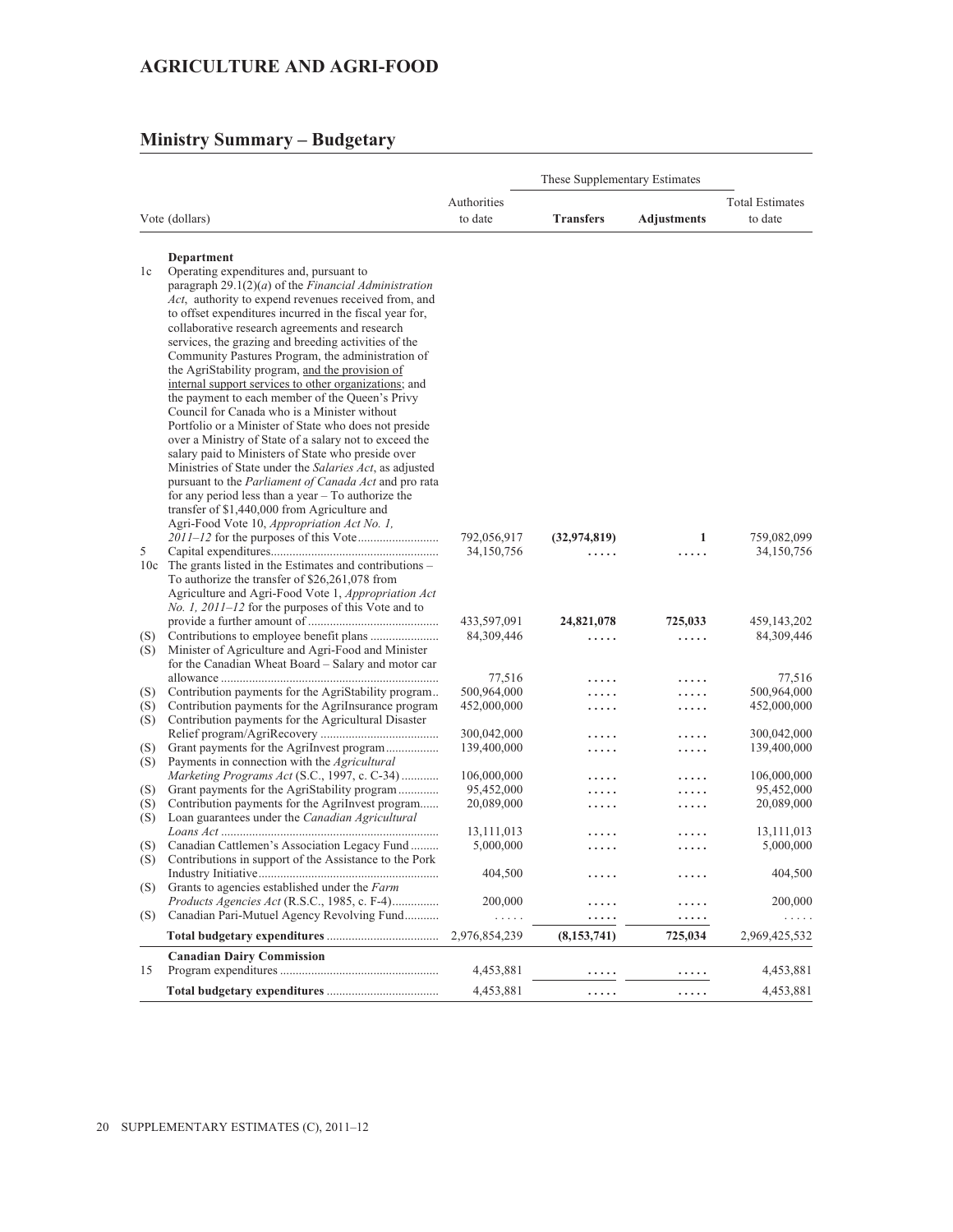## **AGRICULTURE AND AGRI-FOOD**

|            |                                                                                                               |                        | These Supplementary Estimates |                    |                                   |
|------------|---------------------------------------------------------------------------------------------------------------|------------------------|-------------------------------|--------------------|-----------------------------------|
|            | Vote (dollars)                                                                                                | Authorities<br>to date | <b>Transfers</b>              | <b>Adjustments</b> | <b>Total Estimates</b><br>to date |
|            | <b>Canadian Food Inspection Agency</b>                                                                        |                        |                               |                    |                                   |
| 20c        | Operating expenditures and contributions $-$ To<br>authorize the transfer of \$2,920,953 from Agriculture     |                        |                               |                    |                                   |
|            | and Agri-Food Vote 1 and \$475,100 from Foreign                                                               |                        |                               |                    |                                   |
|            | Affairs and International Trade Vote 1, Appropriation<br>Act No. 1, 2011–12 for the purposes of this Vote and |                        |                               |                    |                                   |
|            |                                                                                                               | 603,791,867            | 3,396,053                     | 6,903,635          | 614,091,555                       |
| 25c        | Capital expenditures $-$ To authorize the transfer of                                                         |                        |                               |                    |                                   |
|            | \$5,232,788 from Agriculture and Agri-Food Vote 1,                                                            |                        |                               |                    |                                   |
|            | Appropriation Act No. 1, 2011–12 for the purposes of                                                          |                        |                               |                    |                                   |
|            | this Vote and to provide a further amount of                                                                  | 24,430,196             | 5,232,788                     | 23,143             | 29,686,127                        |
| (S)<br>(S) | Contributions to employee benefit plans<br>Spending of Revenues pursuant to section 30 of the                 | 81,394,985             |                               |                    | 81,394,985                        |
|            |                                                                                                               | 52,158,156             |                               |                    | 52,158,156                        |
| (S)        | Compensation payments in accordance with                                                                      |                        |                               |                    |                                   |
|            | requirements established by Regulations under the                                                             |                        |                               |                    |                                   |
|            | Health of Animals Act and the Plant Protection Act,                                                           |                        |                               |                    |                                   |
|            | and authorized pursuant to the Canadian Food                                                                  |                        |                               |                    |                                   |
|            |                                                                                                               | 1,500,000              | .                             |                    | 1,500,000                         |
|            |                                                                                                               | 763,275,204            | 8,628,841                     | 6,926,778          | 778,830,823                       |
|            | <b>Canadian Grain Commission</b>                                                                              |                        |                               |                    |                                   |
| 30         |                                                                                                               | 35,188,205             |                               |                    | 35,188,205                        |
| (S)        | Contributions to employee benefit plans                                                                       | 622,222                |                               |                    | 622,222                           |
| (S)        | Canadian Grain Commission Revolving Fund                                                                      | (120,001)              | .                             | .                  | (120,001)                         |
|            |                                                                                                               | 35,690,426             | .                             | .                  | 35,690,426                        |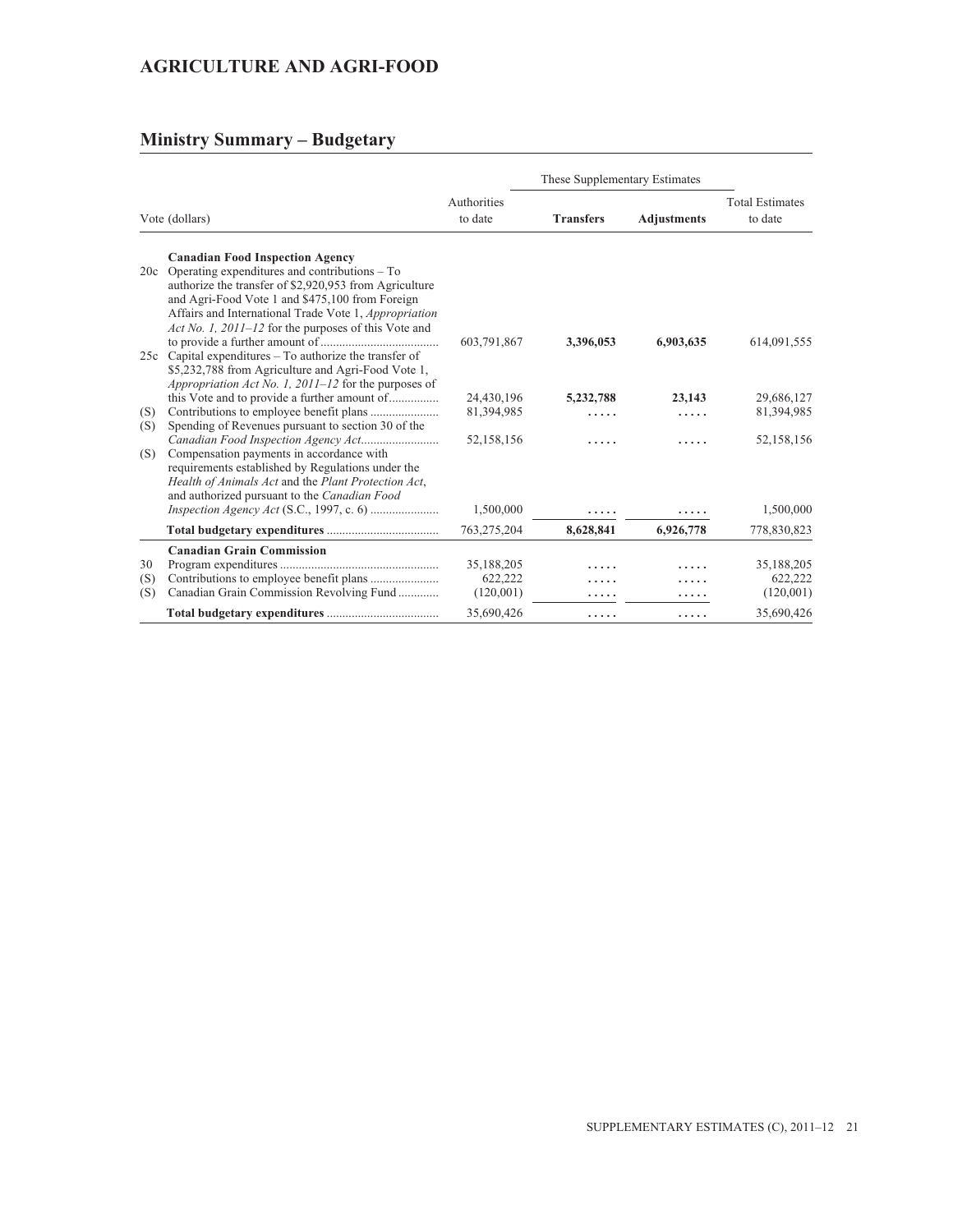## <span id="page-21-0"></span>**AGRICULTURE AND AGRI-FOOD Department**

#### **Explanation of Requirements – Budgetary (thousands of dollars)**

| <b>Voted Appropriations</b>                                                                                                                                                                                                                                                                                                                | Vote 1    | Vote 10      | <b>Total</b>    |
|--------------------------------------------------------------------------------------------------------------------------------------------------------------------------------------------------------------------------------------------------------------------------------------------------------------------------------------------|-----------|--------------|-----------------|
| Funding to support a profitable and innovative agriculture and an agri-food and<br>agri-based products industry that seizes opportunities in responding to market<br>demands and contributes to the health and well-being of Canadians (Growing)                                                                                           |           | 27,070       | 27,070          |
| Funding for the development of a traceability information sharing solution to enhance<br>the ability of conducting rapid, accurate and efficient investigations on animal                                                                                                                                                                  | 5,996     |              | 5,996           |
|                                                                                                                                                                                                                                                                                                                                            | 17        | .<br>.       | 17              |
| Gross Voted Appropriations                                                                                                                                                                                                                                                                                                                 | 6,013     | 27,070       | 33,083          |
| <b>Funds Available</b>                                                                                                                                                                                                                                                                                                                     |           |              |                 |
|                                                                                                                                                                                                                                                                                                                                            | 6,013     | 84<br>26,261 | 6.097<br>26,261 |
| <b>Total Funds Available</b>                                                                                                                                                                                                                                                                                                               | 6,013     | 26,345       | 32,358          |
| <b>Total Voted Appropriations</b>                                                                                                                                                                                                                                                                                                          | .         | 725          | 725             |
| <b>Transfers</b>                                                                                                                                                                                                                                                                                                                           |           |              |                 |
| Internal reallocation of resources – To monitor and implement measures to mitigate<br>the spread of the plum pox virus from the Niagara quarantine area to other parts<br>of Canada and internationally, and to facilitate the tender fruit and nursery<br>Internal reallocation of resources – To reduce the amount of new appropriations | 1,440     | (1,440)      |                 |
| Transfer to the Canadian Food Inspection Agency – To monitor and implement<br>measures to mitigate the spread of the plum pox virus from the Niagara<br>quarantine area to other parts of Canada and internationally, and to facilitate the<br>tender fruit and nursery industry's transition into the management of the plum pox          | (26, 261) | 26,261       |                 |
| Transfer to the Canadian Food Inspection Agency – For the development of a<br>traceability information sharing solution to enhance the ability of conducting                                                                                                                                                                               | (2,158)   |              | (2,158)         |
| rapid, accurate and efficient investigations on animal health incidents                                                                                                                                                                                                                                                                    | (5,996)   | .            | (5,996)         |
| <b>Total Transfers</b>                                                                                                                                                                                                                                                                                                                     | (32, 975) | 24,821       | (8, 154)        |
| <b>These Supplementary Estimates</b>                                                                                                                                                                                                                                                                                                       | (32, 975) | 25,546       | (7, 429)        |

#### **Explanation of Funds Available (dollars)**

**Vote 1**: \$6,013,358 in total authorities is available within the Vote due to the reprofiling of funds for the Agricultural Flexibility Fund to align with the requirements of approved projects in future years.

Vote 10: \$26,344,967 in total authorities is available: \$83,889 within the Vote due to a reallocation of funding from the Agricultural Flexibility Fund to support the Agricultural Innovation program; and \$26,261,078 is available from Vote 1 due to a reallocation of funding from the Agricultural Flexibility Fund to support the Agricultural Innovation program which supports knowledge creation and transfer and increased commercialization of agricultural innovations (\$24,896,837); and the reprofiling of funds for the Agricultural Flexibility Fund to align with the requirements of approved projects in future years (\$1,364,241).

| <b>Transfer Payments (dollars)</b>                                                    | Voted               | <b>Statutory</b> |
|---------------------------------------------------------------------------------------|---------------------|------------------|
| <b>Contributions</b>                                                                  |                     |                  |
| Contributions to accelerate the Pace of Innovation and Facilitate the Adoption of New | 27,070,000          | .                |
| <b>Total Gross Transfer Payments</b>                                                  | 27,070,000          | .                |
|                                                                                       | 83,889<br>1.440.000 | .<br>.           |
| <b>Net Transfer Payments</b>                                                          | 25,546,111          | .                |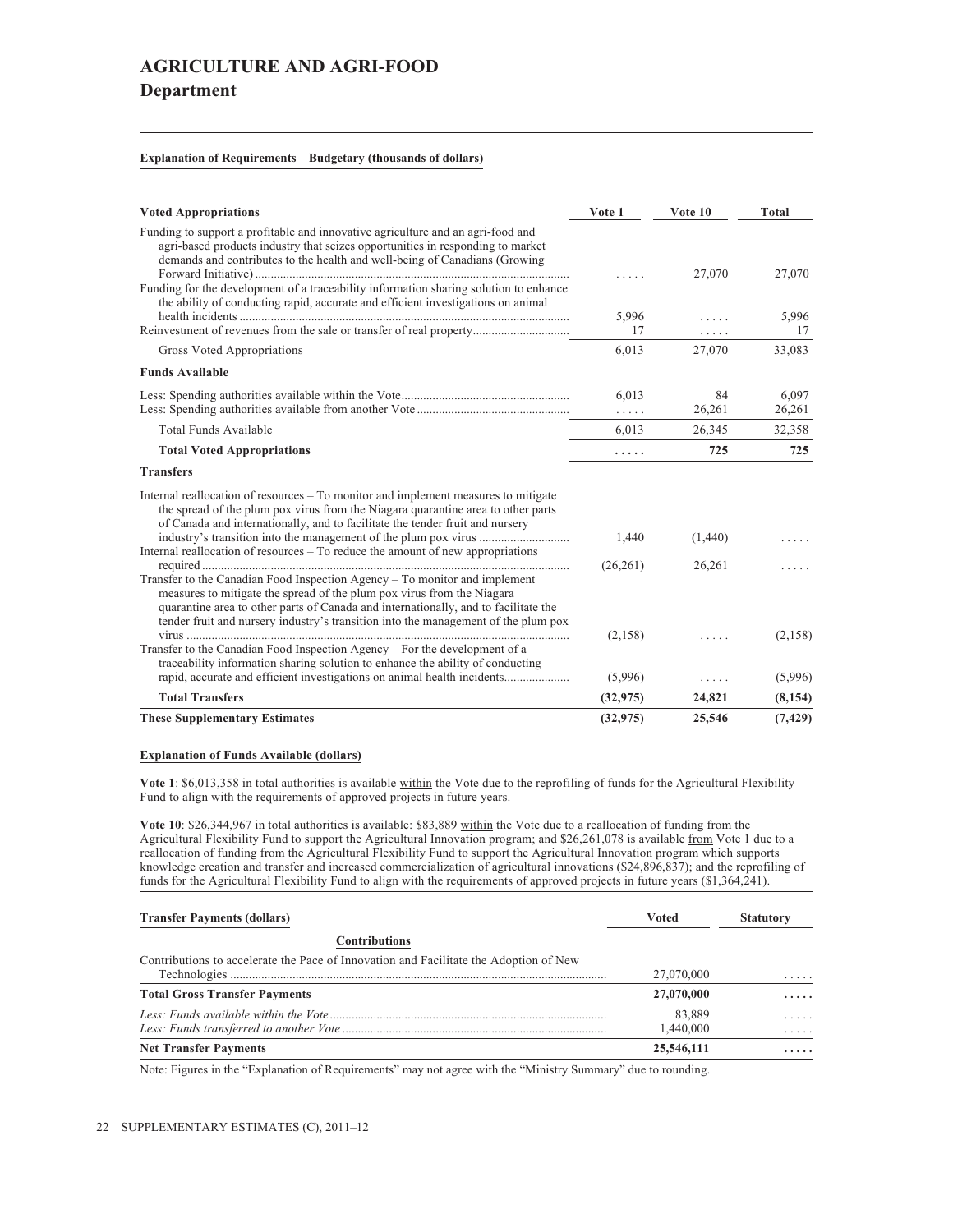## <span id="page-22-0"></span>**AGRICULTURE AND AGRI-FOOD Canadian Food Inspection Agency**

## **Explanation of Requirements – Budgetary (thousands of dollars)**

| <b>Voted Appropriations</b>                                                                                                                                                                                                                                                                                                                                                                                                  | Vote 20 | Vote 25 | Total  |
|------------------------------------------------------------------------------------------------------------------------------------------------------------------------------------------------------------------------------------------------------------------------------------------------------------------------------------------------------------------------------------------------------------------------------|---------|---------|--------|
|                                                                                                                                                                                                                                                                                                                                                                                                                              | 6.904   | 23      | 6.927  |
| <b>Transfers</b>                                                                                                                                                                                                                                                                                                                                                                                                             |         |         |        |
| Transfer from Agriculture and Agri-Food – For the development of a traceability<br>information sharing solution to enhance the ability of conducting rapid, accurate<br>Transfer from Agriculture and Agri-Food – To monitor and implement measures to<br>mitigate the spread of the plum pox virus from the Niagara quarantine area to<br>other parts of Canada and internationally, and to facilitate the tender fruit and | 875     | 5,121   | 5.996  |
| nursery industry's transition into the management of the plum pox virus                                                                                                                                                                                                                                                                                                                                                      | 2.046   | 112     | 2,158  |
| Transfer from Foreign Affairs and International Trade – Adjustment to funding<br>previously provided for departmental staff located at missions abroad                                                                                                                                                                                                                                                                       | 475     | .       | 475    |
| <b>Total Transfers</b>                                                                                                                                                                                                                                                                                                                                                                                                       | 3,396   | 5.233   | 8,629  |
| <b>These Supplementary Estimates</b>                                                                                                                                                                                                                                                                                                                                                                                         | 10,300  | 5.256   | 15,556 |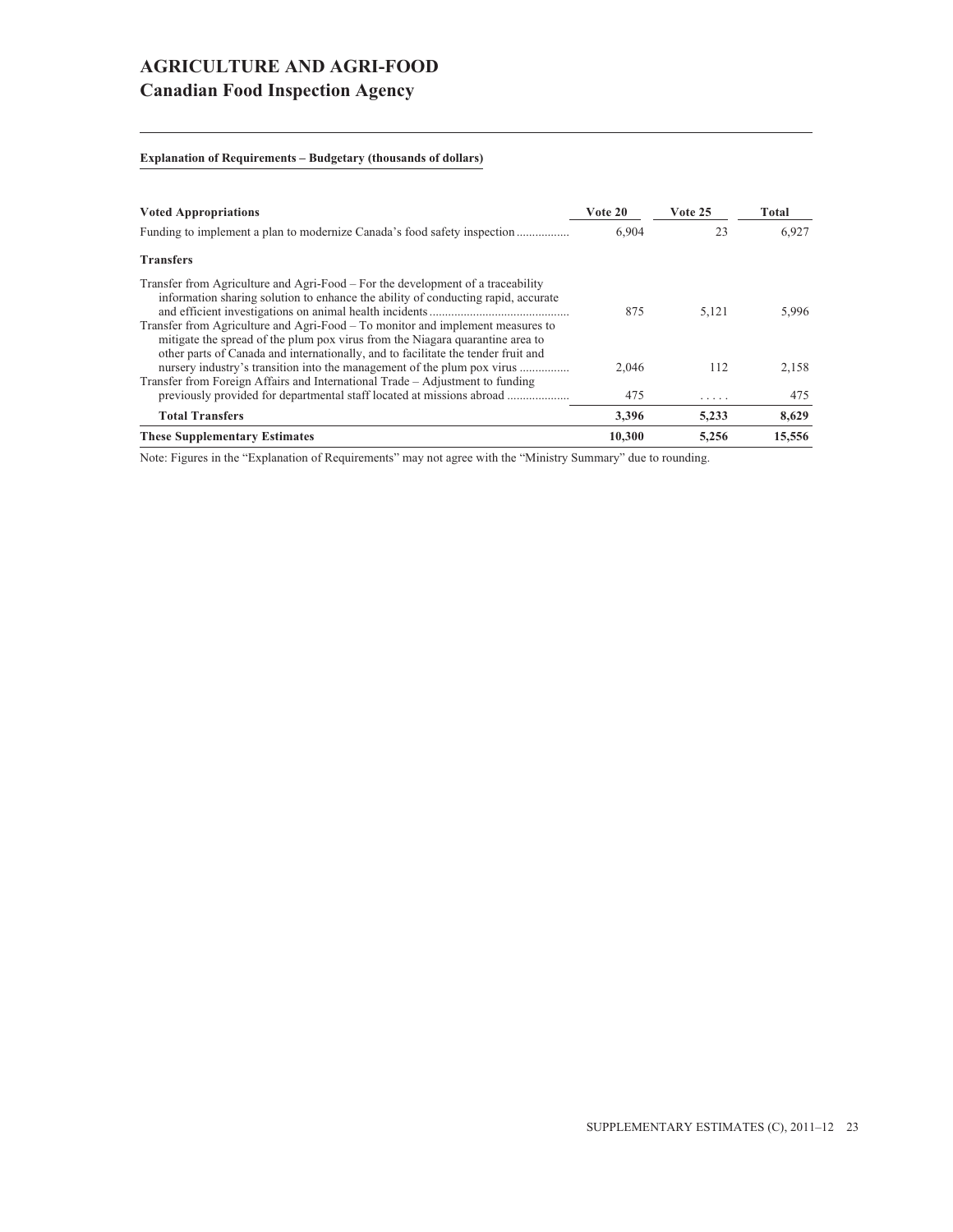|  | <b>Ministry Summary - Budgetary</b> |  |
|--|-------------------------------------|--|
|--|-------------------------------------|--|

|     | Vote (dollars)                                                                                                   | Authorities<br>to date | <b>Transfers</b> | <b>Adjustments</b> | <b>Total Estimates</b><br>to date |
|-----|------------------------------------------------------------------------------------------------------------------|------------------------|------------------|--------------------|-----------------------------------|
|     | Department                                                                                                       |                        |                  |                    |                                   |
| 1c  | Operating expenditures and, pursuant to                                                                          |                        |                  |                    |                                   |
|     | paragraph $29.1(2)(a)$ of the <i>Financial Administration</i>                                                    |                        |                  |                    |                                   |
|     | Act, authority to expend revenues received during the<br>fiscal year by the Canadian Conservation Institute, the |                        |                  |                    |                                   |
|     | Canadian Heritage Information Network and the                                                                    |                        |                  |                    |                                   |
|     | Canadian Audio-Visual Certification Office, and the                                                              |                        |                  |                    |                                   |
|     | provision of internal support services to other                                                                  |                        |                  |                    |                                   |
|     | organizations, and the payment to each member of the                                                             |                        |                  |                    |                                   |
|     | Queen's Privy Council for Canada who is a Minister                                                               |                        |                  |                    |                                   |
|     | without Portfolio or a Minister of State who does not                                                            |                        |                  |                    |                                   |
|     | preside over a Ministry of State of a salary not to<br>exceed the salary paid to Ministers of State who          |                        |                  |                    |                                   |
|     | preside over Ministries of State under the Salaries                                                              |                        |                  |                    |                                   |
|     | Act, as adjusted pursuant to the Parliament of Canada                                                            |                        |                  |                    |                                   |
|     | Act and pro rata for any period of less than a year                                                              | 224,776,879            |                  | 1                  | 224,776,880                       |
| 5c  | The grants listed in the Estimates and contributions -                                                           |                        |                  |                    |                                   |
|     | To authorize the transfer of \$5,000 from Fisheries and                                                          |                        |                  |                    |                                   |
|     | Oceans Vote 1, Appropriation Act No. 1, 2011-12 for                                                              | 1,090,002,382          | (957, 164)       | 1                  | 1,089,045,219                     |
| (S) |                                                                                                                  | 20,790,904             | .                |                    | 20,790,904                        |
| (S) | Minister of Canadian Heritage and Official                                                                       |                        |                  |                    |                                   |
|     | Languages – Salary and motor car allowance                                                                       | 77,516                 |                  |                    | 77,516                            |
| (S) | Minister of State (Sport) – Motor car allowance                                                                  | 2,000                  |                  |                    | 2,000                             |
| (S) |                                                                                                                  | 1,196,000              |                  |                    | 1,196,000                         |
| (S) | Payments under the Lieutenant Governors<br><i>Superannuation Act</i> (R.S.C., 1985, c. L-8)                      | 637,000                | .                | .                  | 637,000                           |
| (S) | Supplementary Retirement Benefits – Former                                                                       |                        |                  |                    |                                   |
|     |                                                                                                                  | 182,000                | .                | .                  | 182,000                           |
|     |                                                                                                                  | 1,337,664,681          | (957, 164)       | $\overline{2}$     | 1,336,707,519                     |
|     | <b>Canada Council for the Arts</b>                                                                               |                        |                  |                    |                                   |
|     | 10b Payments to the Canada Council for the Arts under                                                            |                        |                  |                    |                                   |
|     | section 18 of the Canada Council for the Arts Act, to                                                            |                        |                  |                    |                                   |
|     | be used for the furtherance of the objects set out in                                                            |                        |                  |                    |                                   |
|     |                                                                                                                  | 181,917,817            |                  |                    | 181,917,817                       |
|     |                                                                                                                  | 181,917,817            | .                | .                  | 181,917,817                       |
|     | <b>Canadian Broadcasting Corporation</b>                                                                         |                        |                  |                    |                                   |
|     | 15b Payments to the Canadian Broadcasting Corporation                                                            | 1,028,047,060          |                  |                    | 1,028,047,060                     |
| 20  | Payments to the Canadian Broadcasting Corporation                                                                |                        |                  |                    |                                   |
|     |                                                                                                                  | 4,000,000              | .                | .                  | 4,000,000                         |
| 25  | Payments to the Canadian Broadcasting Corporation                                                                |                        |                  |                    |                                   |
|     |                                                                                                                  | 102,272,000            | .                | .                  | 102,272,000                       |
|     |                                                                                                                  | 1,134,319,060          | .                | .                  | 1,134,319,060                     |
|     | <b>Canadian Museum for Human Rights</b>                                                                          |                        |                  |                    |                                   |
| 30  | Payments to the Canadian Museum for Human Rights                                                                 |                        |                  |                    |                                   |
|     |                                                                                                                  | 31,700,000             |                  |                    | 31,700,000                        |
|     |                                                                                                                  | 31,700,000             | .                | .                  | 31,700,000                        |
|     | <b>Canadian Museum of Civilization</b>                                                                           |                        |                  |                    |                                   |
|     | 35b Payments to the Canadian Museum of Civilization for                                                          |                        |                  |                    |                                   |
|     |                                                                                                                  | 64,211,102             | .                | .                  | 64,211,102                        |
|     |                                                                                                                  | 64,211,102             | .                | .                  | 64,211,102                        |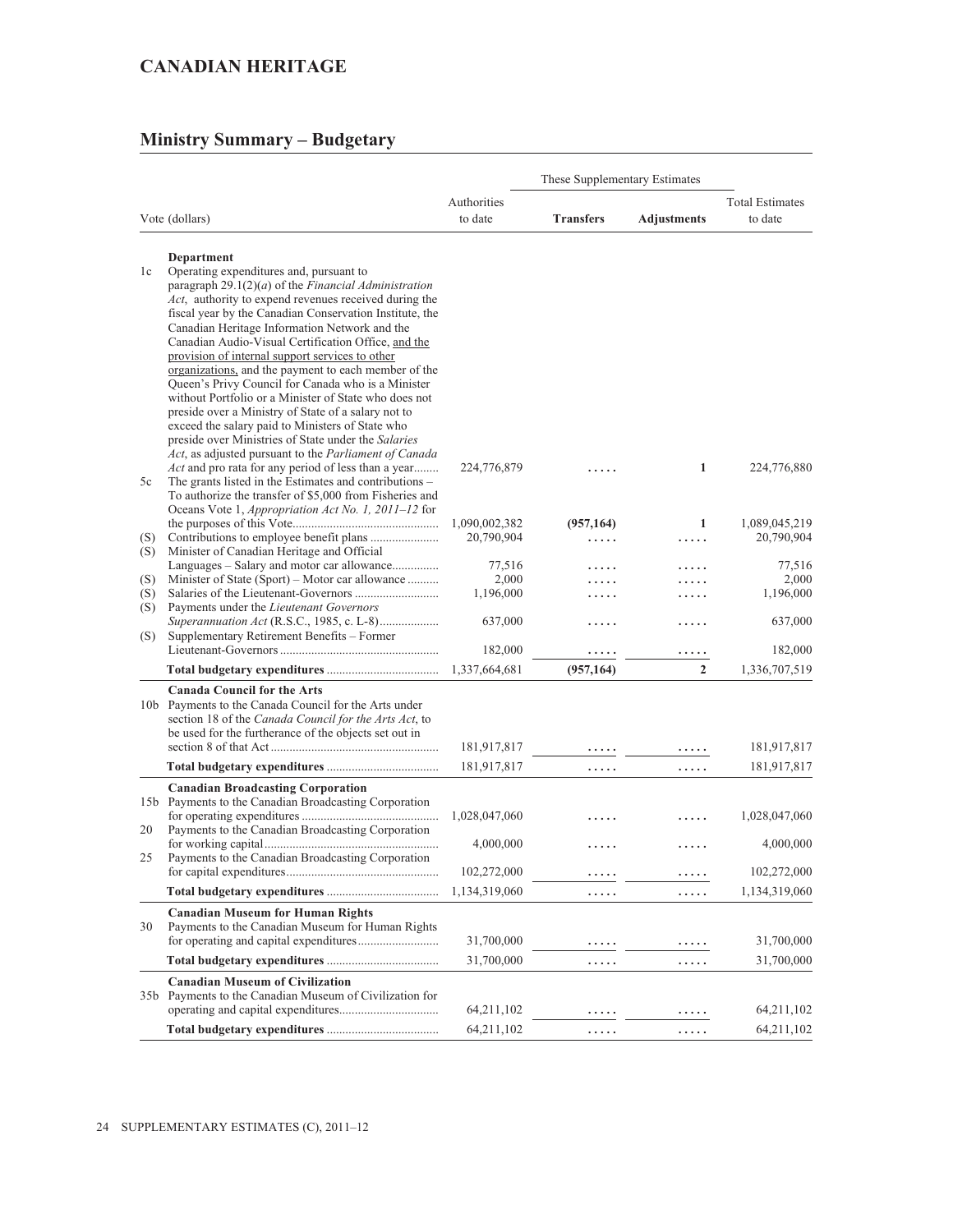|                  |                                                                                                                                                                                                                                                                                                                                                                                                                                                                                                                         |                                   | These Supplementary Estimates |                    |                                   |  |
|------------------|-------------------------------------------------------------------------------------------------------------------------------------------------------------------------------------------------------------------------------------------------------------------------------------------------------------------------------------------------------------------------------------------------------------------------------------------------------------------------------------------------------------------------|-----------------------------------|-------------------------------|--------------------|-----------------------------------|--|
|                  | Vote (dollars)                                                                                                                                                                                                                                                                                                                                                                                                                                                                                                          | Authorities<br>to date            | <b>Transfers</b>              | <b>Adjustments</b> | <b>Total Estimates</b><br>to date |  |
|                  | <b>Canadian Museum of Immigration at Pier 21</b><br>37a Payments to the Canadian Museum of Immigration at<br>Pier 21 for operating and capital expenditures                                                                                                                                                                                                                                                                                                                                                             | 9,974,440                         | .                             |                    | 9,974,440                         |  |
|                  |                                                                                                                                                                                                                                                                                                                                                                                                                                                                                                                         | 9,974,440                         | .                             | .                  | 9,974,440                         |  |
| 40               | <b>Canadian Museum of Nature</b><br>Payments to the Canadian Museum of Nature for                                                                                                                                                                                                                                                                                                                                                                                                                                       | 28,554,904                        |                               |                    | 28,554,904                        |  |
|                  |                                                                                                                                                                                                                                                                                                                                                                                                                                                                                                                         | 28,554,904                        | .                             | .                  | 28,554,904                        |  |
| (S)              | <b>Canadian Radio-television and</b><br><b>Telecommunications Commission</b><br>45a Program expenditures and, pursuant to<br>paragraph $29.1(2)(a)$ of the Financial Administration<br>Act, authority to expend revenues received during the<br>fiscal year pursuant to the Telecommunications Fees<br>Regulations, 2010, Broadcasting Licence Fee<br>Regulations, 1997, and other activities related to the<br>conduct of its operations, up to amounts approved by                                                    | 17,717,538<br>6,473,124           |                               |                    | 17,717,538<br>6,473,124           |  |
|                  |                                                                                                                                                                                                                                                                                                                                                                                                                                                                                                                         |                                   |                               |                    |                                   |  |
|                  | <b>Library and Archives of Canada</b>                                                                                                                                                                                                                                                                                                                                                                                                                                                                                   | 24,190,662                        | .                             | .                  | 24,190,662                        |  |
| 55               | 50c Operating expenditures, the grants listed in the<br>Estimates and contributions and, pursuant to<br>paragraph $29.1(2)(a)$ of the <i>Financial Administration</i><br>Act, authority to expend revenues received to offset<br>related expenditures incurred in the fiscal year arising<br>from access to and reproduction of materials from the<br>collection – To authorize the transfer of $$121,137$<br>from Public Works and Government Services Vote 1,<br>Appropriation Act No. 1, 2011-12 for the purposes of | 101,752,332<br>10,350,000         | 121,137<br>.                  | 1<br>.             | 101,873,470<br>10,350,000         |  |
| (S)              |                                                                                                                                                                                                                                                                                                                                                                                                                                                                                                                         | 11,754,666                        | .                             | .                  | 11,754,666                        |  |
|                  |                                                                                                                                                                                                                                                                                                                                                                                                                                                                                                                         | 123,856,998                       | 121,137                       | $\mathbf{1}$       | 123,978,136                       |  |
|                  | <b>National Arts Centre Corporation</b><br>60b Payments to the National Arts Centre Corporation for                                                                                                                                                                                                                                                                                                                                                                                                                     | 35,781,175                        |                               | .                  | 35,781,175                        |  |
|                  |                                                                                                                                                                                                                                                                                                                                                                                                                                                                                                                         | 35,781,175                        | .                             | .                  | 35,781,175                        |  |
| 65<br>(S)<br>(S) | <b>National Battlefields Commission</b><br>Contributions to employee benefit plans<br>Expenditures pursuant to paragraph $29.1(1)$ of the                                                                                                                                                                                                                                                                                                                                                                               | 7,520,729<br>407,061<br>1,700,000 | .                             | .                  | 7,520,729<br>407,061<br>1,700,000 |  |
|                  |                                                                                                                                                                                                                                                                                                                                                                                                                                                                                                                         | 9,627,790                         | .                             | .                  | 9,627,790                         |  |
|                  | <b>National Film Board</b>                                                                                                                                                                                                                                                                                                                                                                                                                                                                                              |                                   |                               |                    |                                   |  |
| 70<br>(S)        | Program expenditures, the grants listed in the                                                                                                                                                                                                                                                                                                                                                                                                                                                                          | 68,114,170                        | .                             |                    | 68,114,170                        |  |
|                  |                                                                                                                                                                                                                                                                                                                                                                                                                                                                                                                         | 68,114,170                        | .                             | .                  | 68,114,170                        |  |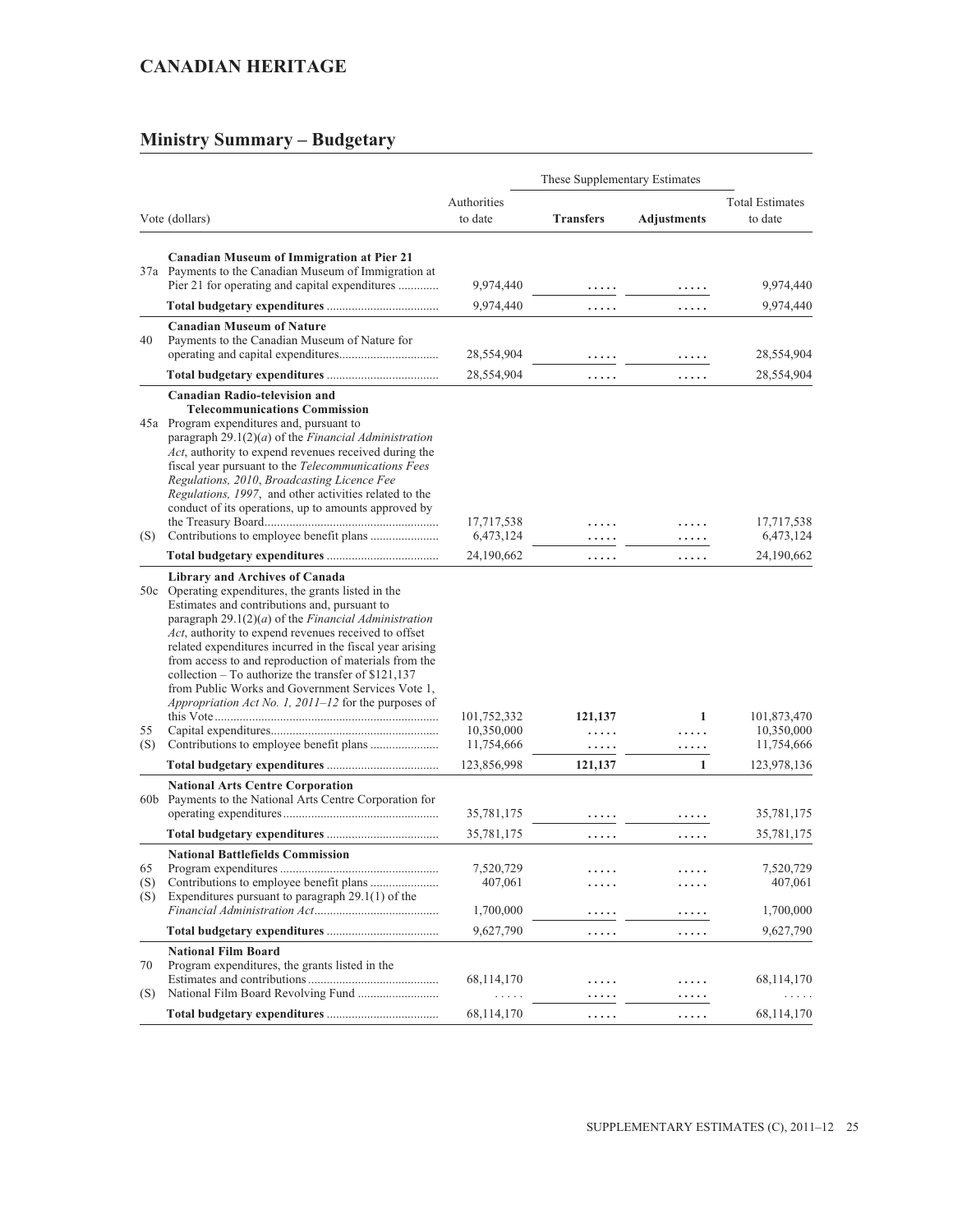|            |                                                                                                                                                                                                                                                                                                                                                                                                                                                                                                                                                                      |                                 | These Supplementary Estimates |                    |                                   |
|------------|----------------------------------------------------------------------------------------------------------------------------------------------------------------------------------------------------------------------------------------------------------------------------------------------------------------------------------------------------------------------------------------------------------------------------------------------------------------------------------------------------------------------------------------------------------------------|---------------------------------|-------------------------------|--------------------|-----------------------------------|
|            | Vote (dollars)                                                                                                                                                                                                                                                                                                                                                                                                                                                                                                                                                       | Authorities<br>to date          | <b>Transfers</b>              | <b>Adjustments</b> | <b>Total Estimates</b><br>to date |
| 75<br>80   | <b>National Gallery of Canada</b><br>Payments to the National Gallery of Canada for<br>Payment to the National Gallery of Canada for the<br>acquisition of objects for the Collection and other                                                                                                                                                                                                                                                                                                                                                                      | 40,916,336                      |                               |                    | 40,916,336                        |
|            |                                                                                                                                                                                                                                                                                                                                                                                                                                                                                                                                                                      | 8,000,000                       |                               |                    | 8,000,000                         |
|            |                                                                                                                                                                                                                                                                                                                                                                                                                                                                                                                                                                      | 48,916,336                      | .                             | .                  | 48,916,336                        |
| 85         | <b>National Museum of Science and Technology</b><br>Payments to the National Museum of Science and<br>Technology for operating and capital expenditures                                                                                                                                                                                                                                                                                                                                                                                                              | 29,255,212                      |                               |                    | 29,255,212                        |
|            |                                                                                                                                                                                                                                                                                                                                                                                                                                                                                                                                                                      | 29,255,212                      | .                             | .                  | 29,255,212                        |
| (S)        | Office of the Co-ordinator, Status of Women<br>90b Operating expenditures and the payment to each<br>member of the Queen's Privy Council for Canada<br>who is a Minister without Portfolio or a Minister of<br>State who does not preside over a Ministry of State of<br>a salary not to exceed the salary paid to Ministers of<br>State who preside over Ministries of State under the<br>Salaries Act, as adjusted pursuant to the Parliament of<br>Canada Act and pro rata for any period less than a<br>95b The grants listed in the Estimates and contributions | 898,507<br>493,578<br>1,253,340 | .                             |                    | $\cdots$                          |
|            |                                                                                                                                                                                                                                                                                                                                                                                                                                                                                                                                                                      | 2,645,425                       | .                             | .<br>.             | .                                 |
|            | <b>Public Service Commission</b><br>100b Program expenditures and, pursuant to<br>paragraph $29.1(2)(a)$ of the Financial Administration<br>Act, authority to expend revenues received in a fiscal<br>year to offset expenditures incurred in that fiscal year<br>arising from the provision of assessment and                                                                                                                                                                                                                                                       | 97,024,699<br>.<br>14,048,074   | .                             | .                  | 97,024,699<br>14,048,074          |
|            |                                                                                                                                                                                                                                                                                                                                                                                                                                                                                                                                                                      | 111,072,773                     | .                             | .                  | 111,072,773                       |
| (S)        | <b>Public Service Labour Relations Board</b><br>105c Program expenditures and, pursuant to paragraph<br>$29.1(2)(a)$ of the Financial Administration Act,<br>authority to expend revenues received in a fiscal year<br>through the provision of internal support services to<br>other organizations to offset associated expenditures                                                                                                                                                                                                                                | 13,040,859<br>1,330,189         | .<br>.                        | 1<br>.             | 13,040,860<br>1,330,189           |
|            |                                                                                                                                                                                                                                                                                                                                                                                                                                                                                                                                                                      | 14,371,048                      | .                             | 1                  | 14,371,049                        |
| 110<br>(S) | <b>Public Service Staffing Tribunal</b><br>Contributions to employee benefit plans                                                                                                                                                                                                                                                                                                                                                                                                                                                                                   | 5,120,521<br>576,919            | .<br>.                        | .<br>.             | 5,120,521<br>576,919              |
|            |                                                                                                                                                                                                                                                                                                                                                                                                                                                                                                                                                                      | 5,697,440                       | .                             | .                  | 5,697,440                         |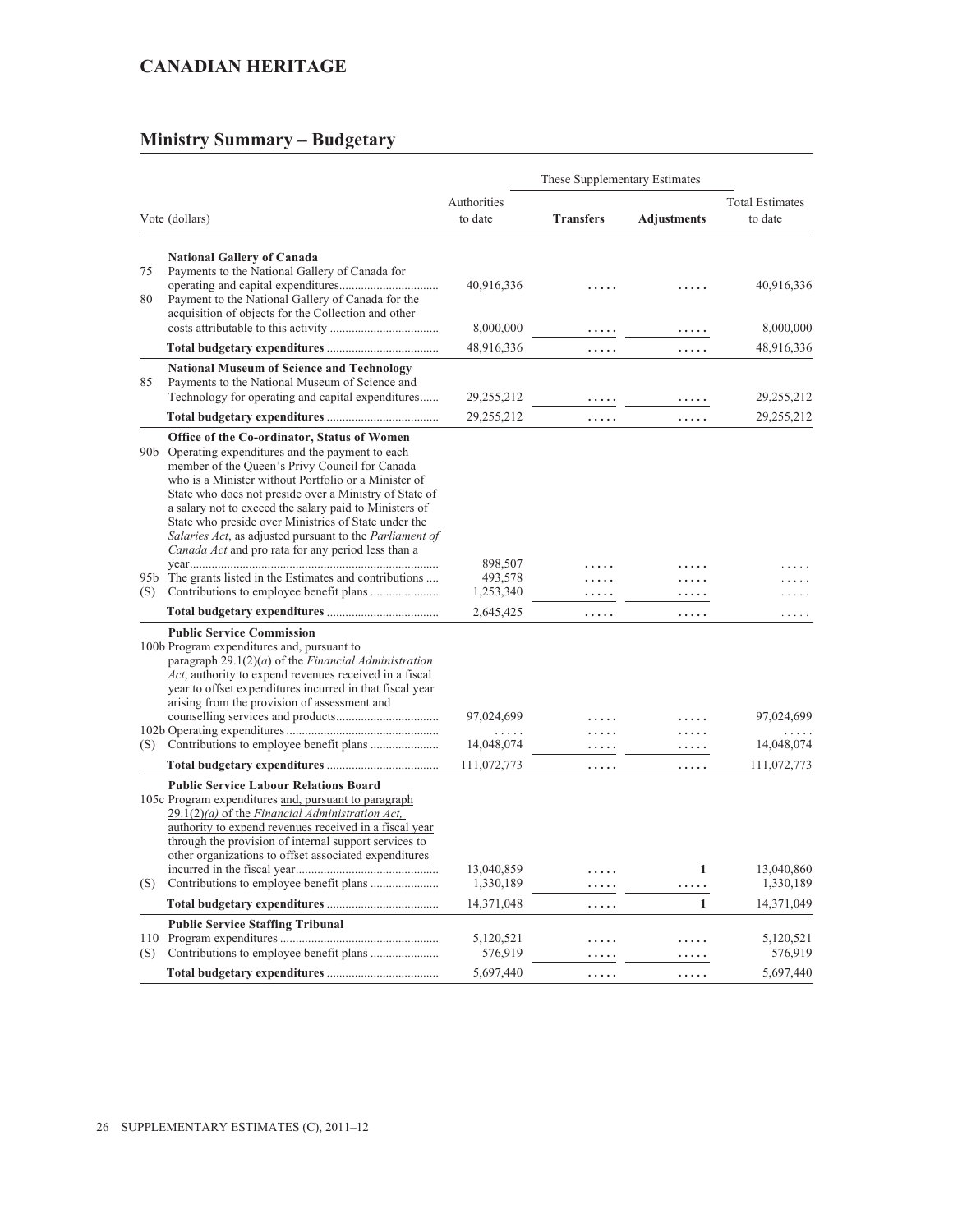|            | Vote (dollars)                                                                                                          | Authorities<br>to date | <b>Transfers</b> | <b>Adjustments</b> | <b>Total Estimates</b><br>to date |
|------------|-------------------------------------------------------------------------------------------------------------------------|------------------------|------------------|--------------------|-----------------------------------|
|            | <b>Registry of the Public Servants Disclosure</b><br><b>Protection Tribunal</b>                                         |                        |                  |                    |                                   |
| 115<br>(S) |                                                                                                                         | 1,786,473<br>194.400   | .<br>.           | .<br>.             | 1,786,473<br>194,400              |
|            |                                                                                                                         | 1,980,873              | .                | .                  | 1,980,873                         |
| 120        | Telefilm Canada<br>Payments to Telefilm Canada to be used for the<br>purposes set out in the <i>Telefilm Canada Act</i> | 105,667,144            | .                | .                  | 105,667,144                       |
|            |                                                                                                                         | 105,667,144            | .                | .                  | 105,667,144                       |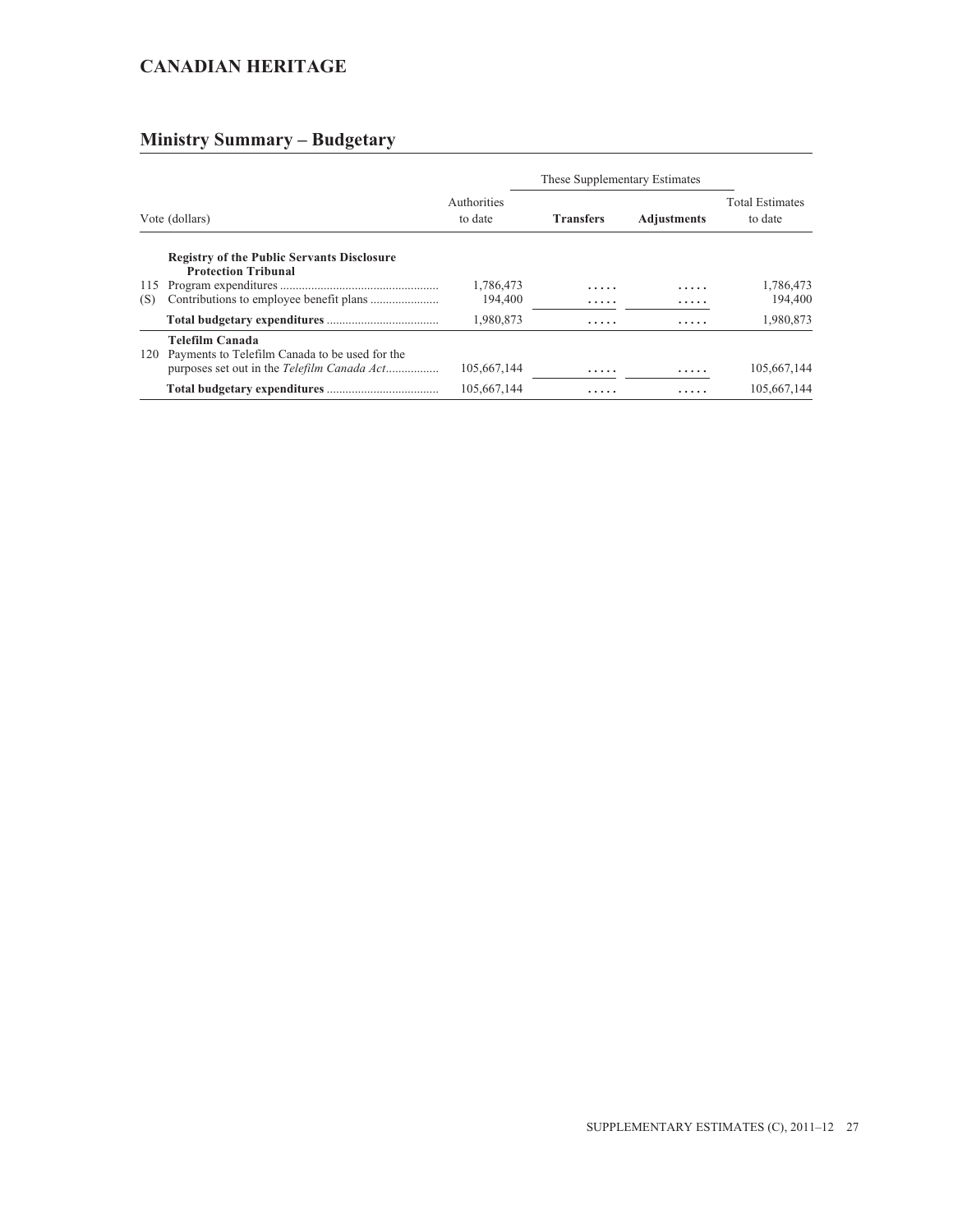## **Department**

## **Explanation of Requirements – Budgetary (thousands of dollars)**

| <b>Voted Appropriations</b>                                                                                                                                                                                                                                       | Vote 1  | Vote 5 | Total |
|-------------------------------------------------------------------------------------------------------------------------------------------------------------------------------------------------------------------------------------------------------------------|---------|--------|-------|
| Funding for a grant payment to the Michaelle Jean Foundation to promote arts,<br>creativity and civic participation as part of the Governor General's legacy<br>Pursuant to section 29.1(2)( <i>a</i> ) of the <i>Financial Administration Act</i> , authority to |         | 211    | 211   |
|                                                                                                                                                                                                                                                                   | .       |        |       |
| Gross Voted Appropriations                                                                                                                                                                                                                                        | .       | 211    | 211   |
| <b>Funds Available</b>                                                                                                                                                                                                                                            |         |        |       |
|                                                                                                                                                                                                                                                                   | .       | 211    | 211   |
| <b>Total Voted Appropriations</b>                                                                                                                                                                                                                                 | .       |        |       |
| <b>Transfers</b>                                                                                                                                                                                                                                                  |         |        |       |
| Transfer from Fisheries and Oceans – To support the "Gaspesian Memories"<br>Transfer to Social Sciences and Humanities Research Council – For research to                                                                                                         |         | 5      | 5     |
| Transfer to Foreign Affairs and International Trade – To provide funding for the first                                                                                                                                                                            | 1.1.1.1 | (197)  | (197) |
| Transfer to Indian Affairs and Northern Development – For the Self-Governing<br>Yukon First Nations Programs and Services Transfer Agreement for Aboriginal                                                                                                       | 1.1.1.1 | (300)  | (300) |
|                                                                                                                                                                                                                                                                   |         | (465)  | (465) |
| <b>Total Transfers</b>                                                                                                                                                                                                                                            |         | (957)  | (957) |
| <b>These Supplementary Estimates</b>                                                                                                                                                                                                                              |         | (957)  | (957) |

#### **Explanation of Funds Available (dollars)**

**Vote 5**: \$210,660 in total authorities is available within the Vote due to a les than anticipated number of projects for the Youth Take Charge Program receiving approval for funding.

| <b>Transfer Payments (dollars)</b>                                                | Voted      | <b>Statutory</b> |
|-----------------------------------------------------------------------------------|------------|------------------|
| <b>Grants</b>                                                                     |            |                  |
|                                                                                   | 210,660    | .                |
| <b>Contributions</b>                                                              |            |                  |
| Contributions to support the Development of Official-Language Communities Program | 5.000      | .                |
| <b>Total Gross Transfer Payments</b>                                              | 215,660    | .                |
|                                                                                   | 210,660    | .                |
|                                                                                   | 962.164    | .                |
| <b>Net Transfer Payments</b>                                                      | (957, 164) | .                |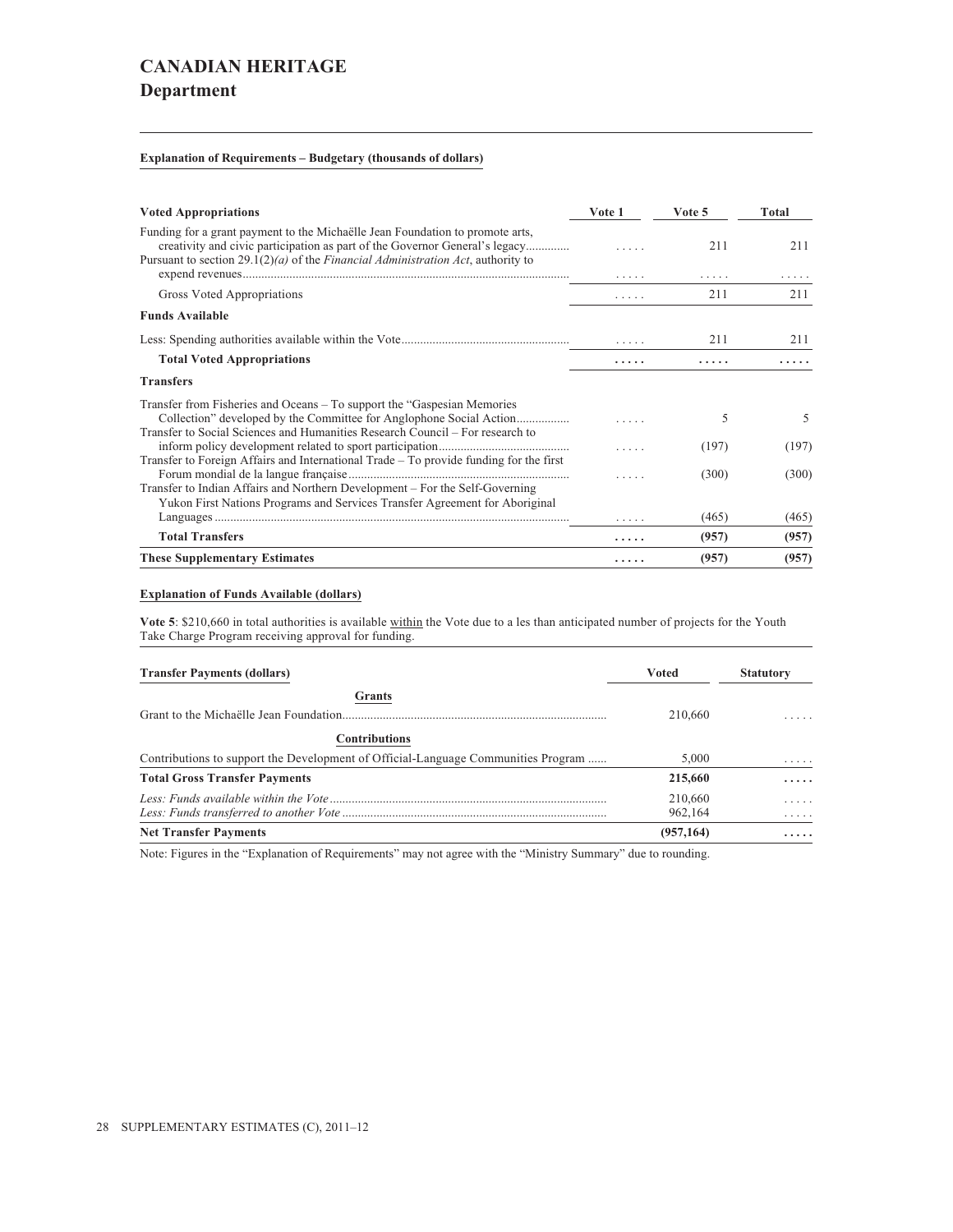## <span id="page-28-0"></span>**CANADIAN HERITAGE Library and Archives of Canada**

## **Explanation of Requirements – Budgetary (thousands of dollars)**

Note: Figures in the "Explanation of Requirements" may not agree with the "Ministry Summary" due to rounding.

## **Public Service Labour Relations Board**

**Explanation of Requirements – Budgetary (thousands of dollars)**

| <b>Voted Appropriations</b> | <b>Vote 105</b> |
|-----------------------------|-----------------|
|                             | .               |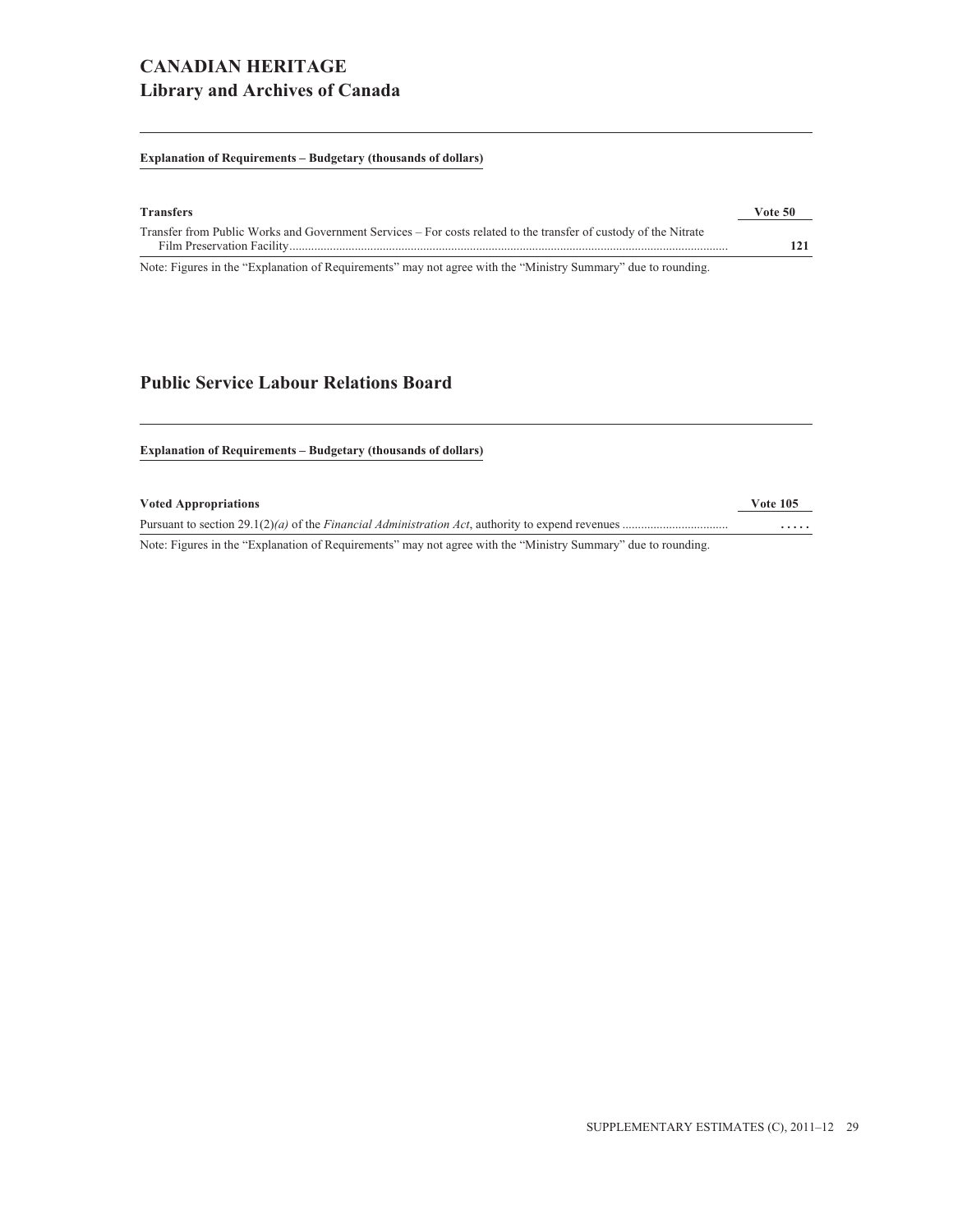## **CITIZENSHIP AND IMMIGRATION**

|  | <b>Ministry Summary - Budgetary</b> |  |
|--|-------------------------------------|--|
|--|-------------------------------------|--|

|            |                                                                                                                                                                                                                                                                                                                                                                                                                                                                                                                                                                                                                              |                           | These Supplementary Estimates |                    |                                   |
|------------|------------------------------------------------------------------------------------------------------------------------------------------------------------------------------------------------------------------------------------------------------------------------------------------------------------------------------------------------------------------------------------------------------------------------------------------------------------------------------------------------------------------------------------------------------------------------------------------------------------------------------|---------------------------|-------------------------------|--------------------|-----------------------------------|
|            | Vote (dollars)                                                                                                                                                                                                                                                                                                                                                                                                                                                                                                                                                                                                               | Authorities<br>to date    | <b>Transfers</b>              | <b>Adjustments</b> | <b>Total Estimates</b><br>to date |
|            | Department                                                                                                                                                                                                                                                                                                                                                                                                                                                                                                                                                                                                                   |                           |                               |                    |                                   |
| 1c         | Operating expenditures and the payment to each<br>member of the Queen's Privy Council for Canada<br>who is a Minister without Portfolio or a Minister of<br>State who does not preside over a Ministry of State of<br>a salary not to exceed the salary paid to Ministers of<br>State who preside over Ministries of State under the<br>Salaries Act, as adjusted pursuant to the Parliament of<br>Canada Act and pro rata for any period of less than a<br>year – To authorize the transfer of $$1,887,200$ from<br>Foreign Affairs and International Trade Vote 5, and<br>\$196,000 from Foreign Affairs and International |                           |                               |                    |                                   |
|            | Trade Vote 1, <i>Appropriation Act No. 1, 2011-12</i> for                                                                                                                                                                                                                                                                                                                                                                                                                                                                                                                                                                    |                           |                               |                    |                                   |
| 5c         | The grants listed in the Estimates and contributions –<br>To authorize the transfer of \$6,061,840 from<br>Citizenship and Immigration Vote 1, Appropriation<br>Act No. 1, 2011–12 for the purposes of this Vote and                                                                                                                                                                                                                                                                                                                                                                                                         | 609,065,780               | (3,978,640)                   | 1                  | 605,087,141                       |
| 7b         | Pursuant to section 25(2) of the Financial<br>Administration Act, to write-off from the Accounts of<br>Canada 4,726 debts due to Her Majesty in right of<br>Canada amounting to \$1,709,358 in the amount of<br>$$1,700,056$ in 2011-12 related to immigration loans<br>issued pursuant to section 88 of the Immigration and<br>Refugee Protection Act in order to write-off loans                                                                                                                                                                                                                                           | 944,970,969               | 6,061,840                     | 15,253,390         | 966,286,199                       |
|            |                                                                                                                                                                                                                                                                                                                                                                                                                                                                                                                                                                                                                              | 1,709,358                 |                               |                    | 1,709,358                         |
| (S)<br>(S) | Minister of Citizenship, Immigration and                                                                                                                                                                                                                                                                                                                                                                                                                                                                                                                                                                                     | 53,161,503                |                               |                    | 53,161,503                        |
|            | Multiculturalism – Salary and motor car allowance                                                                                                                                                                                                                                                                                                                                                                                                                                                                                                                                                                            | 77,516                    | .                             | .                  | 77,516                            |
|            |                                                                                                                                                                                                                                                                                                                                                                                                                                                                                                                                                                                                                              | 1,608,985,126             | 2,083,200                     | 15,253,391         | 1,626,321,717                     |
|            | <b>Immigration and Refugee Board</b>                                                                                                                                                                                                                                                                                                                                                                                                                                                                                                                                                                                         |                           |                               |                    |                                   |
| (S)        | 10c Immigration and Refugee Board of Canada – Program                                                                                                                                                                                                                                                                                                                                                                                                                                                                                                                                                                        | 149,643,813<br>16,459,481 | (40, 889)<br>.                |                    | 149,602,924<br>16,459,481         |
|            |                                                                                                                                                                                                                                                                                                                                                                                                                                                                                                                                                                                                                              | 166, 103, 294             | (40, 889)                     | .                  | 166,062,405                       |

## **Ministry Summary – Non-Budgetary Authorities**

| Vote (dollars) |                                                                                                                                                                  |                        | These Supplementary Estimates |                  |                    |                                   |
|----------------|------------------------------------------------------------------------------------------------------------------------------------------------------------------|------------------------|-------------------------------|------------------|--------------------|-----------------------------------|
|                |                                                                                                                                                                  | Authorities<br>to date |                               | <b>Transfers</b> | <b>Adjustments</b> | <b>Total Estimates</b><br>to date |
| (S)            | Department<br>Loans to immigrants and refugees to facilitate the<br>arrival of newcomers pursuant to section 88 of<br>the Immigration and Refugee Protection Act |                        |                               | .                | .                  |                                   |
|                |                                                                                                                                                                  |                        |                               | .                | .                  |                                   |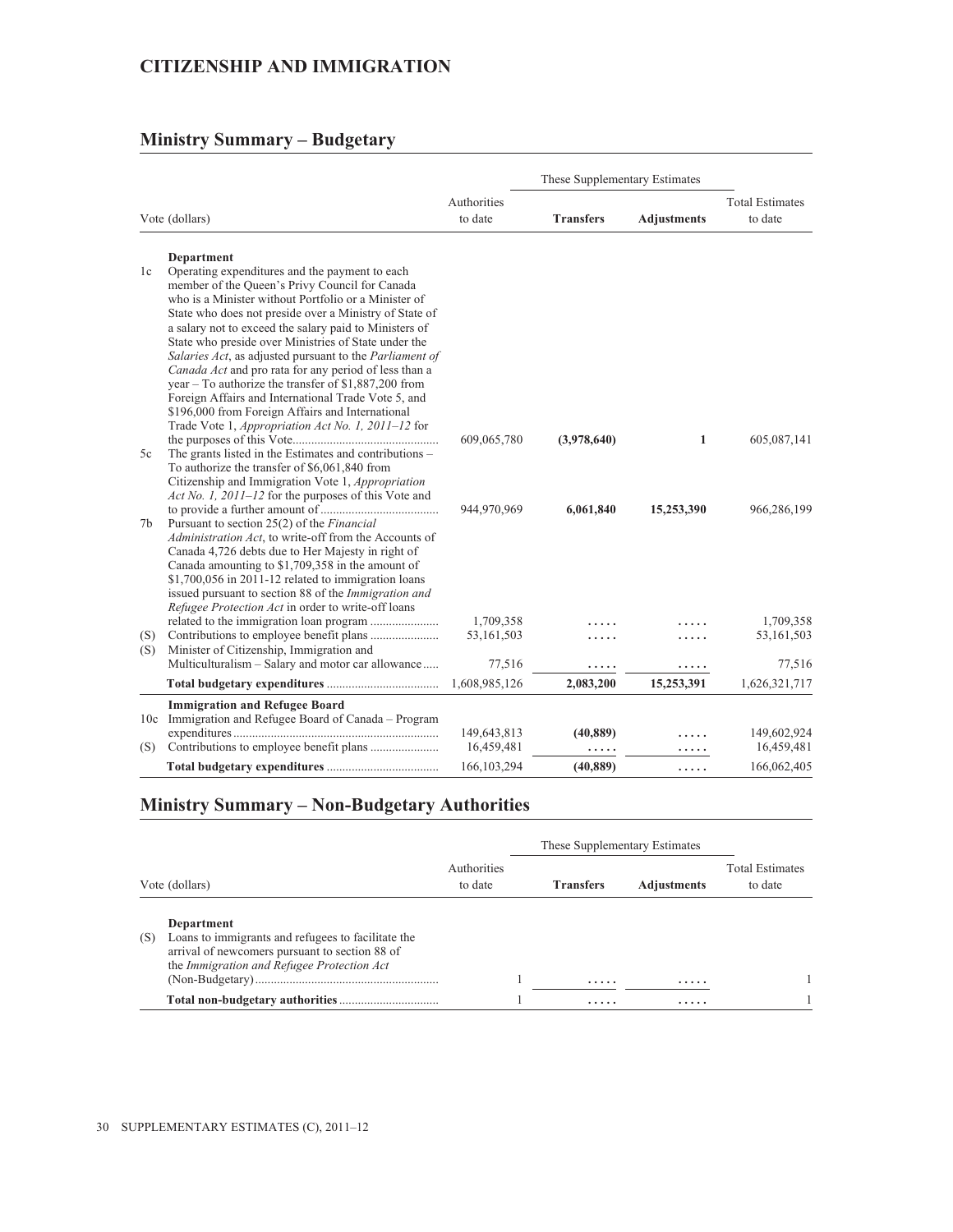## <span id="page-30-0"></span>**CITIZENSHIP AND IMMIGRATION Department**

#### **Explanation of Requirements – Budgetary (thousands of dollars)**

| <b>Voted Appropriations</b>                                                                                                                                                                                                               | Vote 1  | Vote 5 | Total  |
|-------------------------------------------------------------------------------------------------------------------------------------------------------------------------------------------------------------------------------------------|---------|--------|--------|
| Funding for the Grant for the Canada-Quebec Accord on immigration<br>Funding for the Institute for Canadian Citizenship Grant to encourage national                                                                                       |         | 24,657 | 24,657 |
|                                                                                                                                                                                                                                           | .       | 358    | 358    |
| Gross Voted Appropriations                                                                                                                                                                                                                | .       | 25,015 | 25,015 |
| <b>Funds Available</b>                                                                                                                                                                                                                    |         |        |        |
|                                                                                                                                                                                                                                           |         | 3,700  | 3,700  |
|                                                                                                                                                                                                                                           |         | 6,062  | 6,062  |
| Total Funds Available                                                                                                                                                                                                                     | .       | 9,762  | 9,762  |
| <b>Total Voted Appropriations</b>                                                                                                                                                                                                         | .       | 15,253 | 15,253 |
| <b>Transfers</b>                                                                                                                                                                                                                          |         |        |        |
| Transfer from Foreign Affairs and International Trade – Adjustment to funding<br>previously provided for departmental staff located at missions abroad<br>Internal reallocation of resources – To reduce the amount of new appropriations | 2,083   | .      | 2,083  |
|                                                                                                                                                                                                                                           | (6,062) | 6,062  | .      |
| <b>Total Transfers</b>                                                                                                                                                                                                                    | (3,979) | 6,062  | 2,083  |
| <b>These Supplementary Estimates</b>                                                                                                                                                                                                      | (3,979) | 21,315 | 17,336 |

## **Explanation of Funds Available (dollars)**

Vote 5: \$9,761,840 in total authorities is available: \$3,700,000 within the Vote due to the reprofiling of funds related to Community Historical Recognition Program; and \$6,061,840 from Vote 1 due to the reprofiling of funds related to the Temporary Resident Biometrics Project.

| <b>Transfer Payments (dollars)</b>   | Voted      | <b>Statutory</b> |
|--------------------------------------|------------|------------------|
| Grants                               |            |                  |
|                                      | 24,657,000 | .                |
|                                      | 358.230    | .                |
| <b>Total Gross Transfer Payments</b> | 25,015,230 | .                |
|                                      | 3,700,000  | .                |
|                                      | 6,061,840  | .                |
| <b>Net Transfer Payments</b>         | 15,253,390 | .                |

Note: Figures in the "Explanation of Requirements" may not agree with the "Ministry Summary" due to rounding.

## **Immigration and Refugee Board**

#### **Explanation of Requirements – Budgetary (thousands of dollars)**

| (41) |
|------|
|      |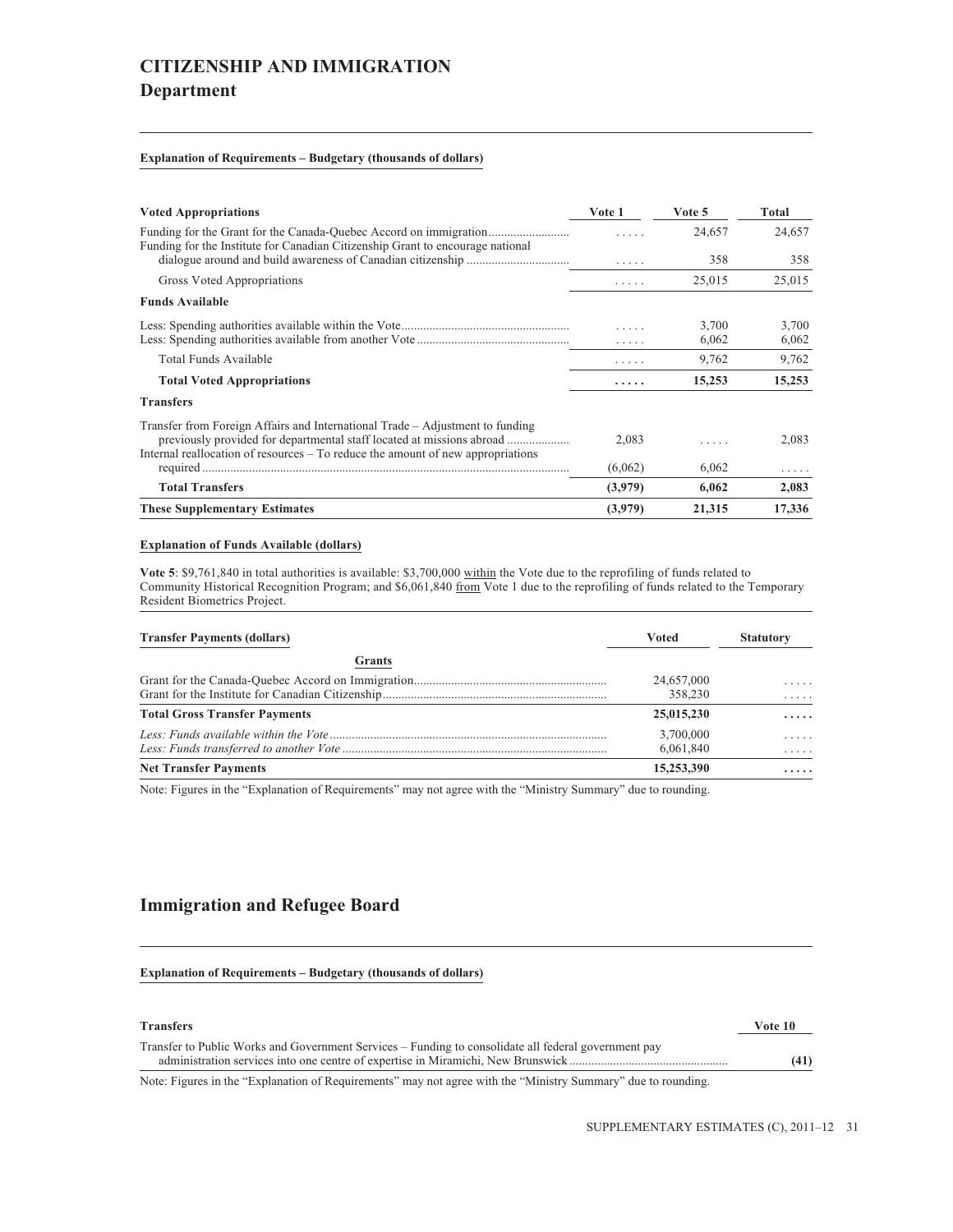## **ECONOMIC DEVELOPMENT AGENCY OF CANADA FOR THE REGIONS OF QUEBEC**

| Vote (dollars) |                                                                                                                                                                                                                                                                                                                                                                                                                                                                 |                        | These Supplementary Estimates |                    |                                   |
|----------------|-----------------------------------------------------------------------------------------------------------------------------------------------------------------------------------------------------------------------------------------------------------------------------------------------------------------------------------------------------------------------------------------------------------------------------------------------------------------|------------------------|-------------------------------|--------------------|-----------------------------------|
|                |                                                                                                                                                                                                                                                                                                                                                                                                                                                                 | Authorities<br>to date | <b>Transfers</b>              | <b>Adjustments</b> | <b>Total Estimates</b><br>to date |
| 1 <sub>b</sub> | Operating expenditures and the payment to each<br>member of the Queen's Privy Council for Canada<br>who is a Minister without Portfolio or a Minister of<br>State who does not preside over a Ministry of State of<br>a salary not to exceed the salary paid to Ministers of<br>State who preside over Ministries of State under the<br>Salaries Act, as adjusted pursuant to the Parliament of<br><i>Canada Act</i> and pro rata for any period of less than a |                        |                               |                    |                                   |
| 5c             | The grants listed in the Estimates and contributions –<br>To authorize the transfer of \$150,000 from Foreign<br>Affairs and International Trade Vote 1 and \$150,000<br>from Foreign Affairs and International Trade Vote 30,<br><i>Appropriation Act No. 1, 2011–12</i> for the purposes of                                                                                                                                                                   | 50,094,079             |                               |                    | 50,094,079                        |
|                |                                                                                                                                                                                                                                                                                                                                                                                                                                                                 | 266, 623, 536          | 300,000                       | 1                  | 266,923,537                       |
| (S)            |                                                                                                                                                                                                                                                                                                                                                                                                                                                                 | 5,556,981              |                               |                    | 5,556,981                         |
| (S)            |                                                                                                                                                                                                                                                                                                                                                                                                                                                                 | 2,000                  | .                             |                    | 2,000                             |
|                |                                                                                                                                                                                                                                                                                                                                                                                                                                                                 | 322,276,596            | 300,000                       |                    | 322,576,597                       |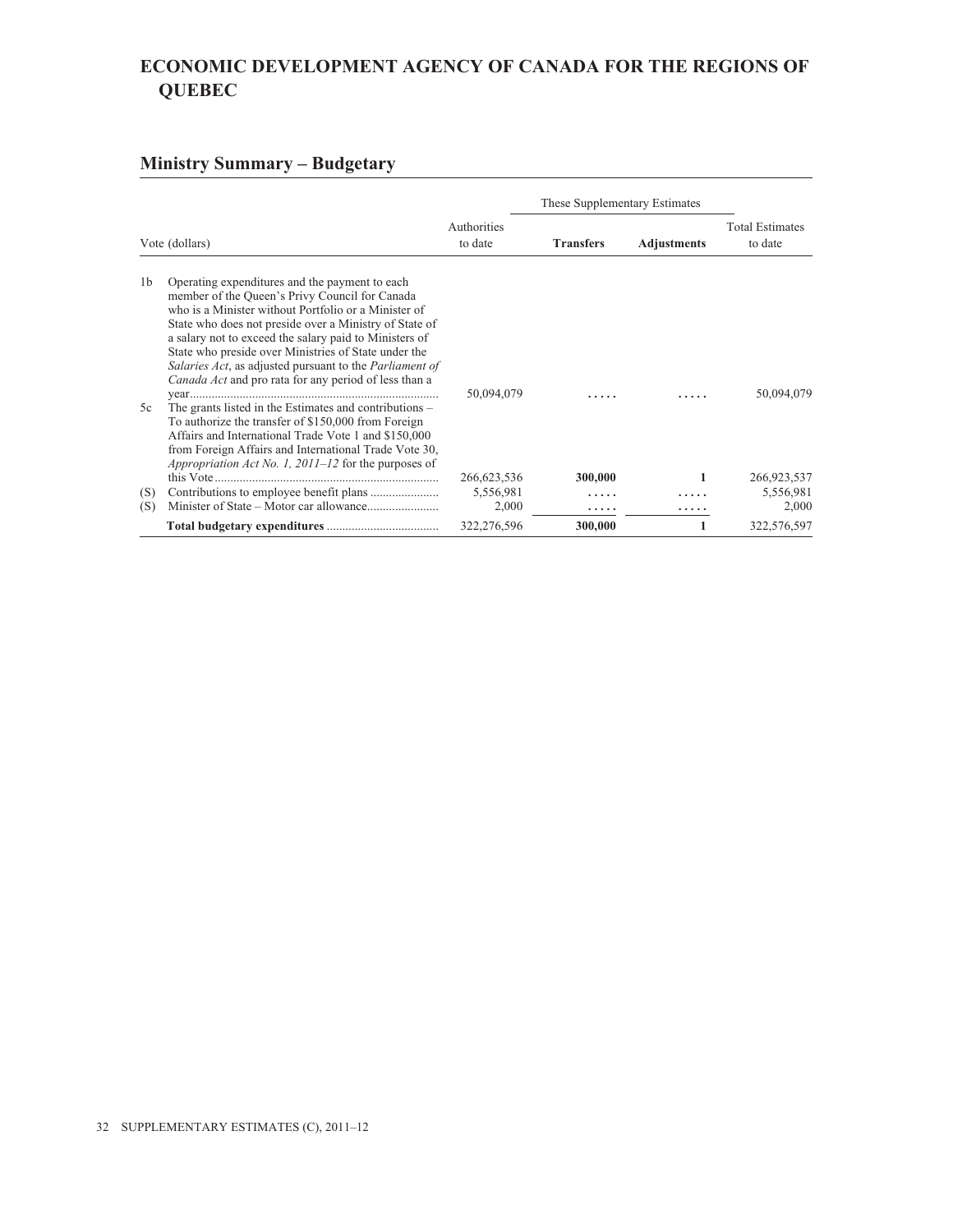## <span id="page-32-1"></span><span id="page-32-0"></span>**ECONOMIC DEVELOPMENT AGENCY OF CANADA FOR THE REGIONS OF QUEBEC**

## **Explanation of Requirements – Budgetary (thousands of dollars)**

| <b>Transfers</b>                                                                                                                                                                                                        |         |                  |  |  |
|-------------------------------------------------------------------------------------------------------------------------------------------------------------------------------------------------------------------------|---------|------------------|--|--|
| Transfer from Foreign Affairs and International Trade (\$150) and Canadian International Development Agency<br>$($150)$ – To support the hosting of the 2012 International Economic Forum of the Americas on the Global |         |                  |  |  |
|                                                                                                                                                                                                                         |         | 300              |  |  |
|                                                                                                                                                                                                                         | Voted   | <b>Statutory</b> |  |  |
| <b>Transfer Payments (dollars)</b>                                                                                                                                                                                      |         |                  |  |  |
| <b>Contributions</b>                                                                                                                                                                                                    |         |                  |  |  |
|                                                                                                                                                                                                                         | 300,000 | .                |  |  |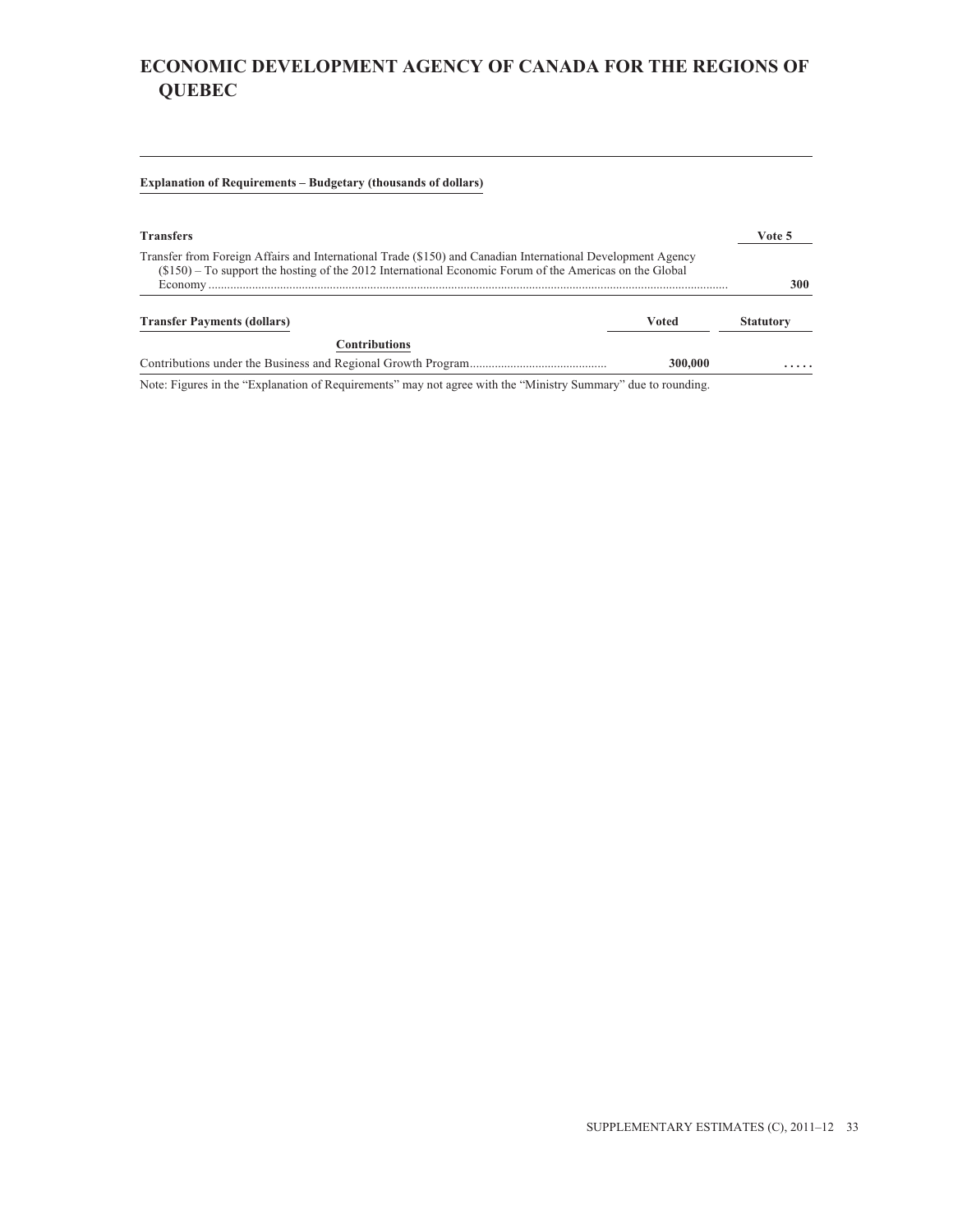|     |                                                                                                               |                        | These Supplementary Estimates |                    |                                   |
|-----|---------------------------------------------------------------------------------------------------------------|------------------------|-------------------------------|--------------------|-----------------------------------|
|     | Vote (dollars)                                                                                                | Authorities<br>to date | <b>Transfers</b>              | <b>Adjustments</b> | <b>Total Estimates</b><br>to date |
|     | Department                                                                                                    |                        |                               |                    |                                   |
| 1c  | Operating expenditures, and                                                                                   |                        |                               |                    |                                   |
|     | (a) recoverable expenditures incurred in respect of the                                                       |                        |                               |                    |                                   |
|     | Prairie Provinces Water Board, the Qu'Appelle Basin                                                           |                        |                               |                    |                                   |
|     | Study Board and the St. John River Basin Study                                                                |                        |                               |                    |                                   |
|     | Board:                                                                                                        |                        |                               |                    |                                   |
|     | $(b)$ authority for the Minister of the Environment to                                                        |                        |                               |                    |                                   |
|     | engage such consultants as may be required by the                                                             |                        |                               |                    |                                   |
|     | Boards identified in paragraph (a), at such                                                                   |                        |                               |                    |                                   |
|     | remuneration as those Boards may determine;                                                                   |                        |                               |                    |                                   |
|     | $(c)$ recoverable expenditures incurred in respect of                                                         |                        |                               |                    |                                   |
|     | Regional Water Resources Planning Investigations                                                              |                        |                               |                    |                                   |
|     | and Water Resources Inventories;                                                                              |                        |                               |                    |                                   |
|     | (d) authority to make recoverable advances not                                                                |                        |                               |                    |                                   |
|     | exceeding the aggregate of the amount of the shares                                                           |                        |                               |                    |                                   |
|     | of the Provinces of Manitoba and Ontario of the cost<br>of regulating the levels of Lake of the Woods and Lac |                        |                               |                    |                                   |
|     | Seul:                                                                                                         |                        |                               |                    |                                   |
|     | (e) authority to make recoverable advances not                                                                |                        |                               |                    |                                   |
|     | exceeding the aggregate of the amount of the shares                                                           |                        |                               |                    |                                   |
|     | of provincial and outside agencies of the cost of                                                             |                        |                               |                    |                                   |
|     | hydrometric surveys;                                                                                          |                        |                               |                    |                                   |
|     | ( <i>f</i> ) pursuant to paragraph 29.1(2)( <i>a</i> ) of the <i>Financial</i>                                |                        |                               |                    |                                   |
|     | Administration Act, authority to expend in the current                                                        |                        |                               |                    |                                   |
|     | fiscal year revenues received during the fiscal year                                                          |                        |                               |                    |                                   |
|     | arising from the operations of the department funded                                                          |                        |                               |                    |                                   |
|     | from this Vote and for the provision of internal                                                              |                        |                               |                    |                                   |
|     | support services to other organizations; and                                                                  |                        |                               |                    |                                   |
|     | $(g)$ the payment to each member of the Queen's Privy                                                         |                        |                               |                    |                                   |
|     | Council for Canada who is a Minister without                                                                  |                        |                               |                    |                                   |
|     | Portfolio or a Minister of State who does not preside                                                         |                        |                               |                    |                                   |
|     | over a Ministry of State of a salary not to exceed the                                                        |                        |                               |                    |                                   |
|     | salary paid to Ministers of State who preside over                                                            |                        |                               |                    |                                   |
|     | Ministries of State under the Salaries Act, as adjusted                                                       |                        |                               |                    |                                   |
|     | pursuant to the Parliament of Canada Act and pro rata                                                         |                        |                               |                    |                                   |
|     | for any period of less than a year $-$ To authorize the                                                       |                        |                               |                    |                                   |
|     | transfer of \$1,353,378 from Environment Vote 10,                                                             |                        |                               |                    |                                   |
|     | Appropriation Act No. 1, 2011–12 for the purposes of                                                          |                        |                               |                    |                                   |
| 5b  | Capital expenditures and authority to make payments                                                           | 830,959,197            | 1,353,378                     | 1                  | 832, 312, 576                     |
|     | to provinces or municipalities as contributions                                                               |                        |                               |                    |                                   |
|     | towards construction done by those bodies and                                                                 |                        |                               |                    |                                   |
|     | authority to make recoverable advances not exceeding                                                          |                        |                               |                    |                                   |
|     | the amount of the shares of provincial and outside                                                            |                        |                               |                    |                                   |
|     | agencies of the cost of joint projects including                                                              |                        |                               |                    |                                   |
|     | expenditures on other than federal property                                                                   | 56, 549, 748           |                               |                    | 56, 549, 748                      |
|     | 10c The grants listed in the Estimates and contributions,                                                     |                        |                               |                    |                                   |
|     | and contributions to developing countries in                                                                  |                        |                               |                    |                                   |
|     | accordance with the Multilateral Fund of the Montreal                                                         |                        |                               |                    |                                   |
|     | Protocol taking the form of monetary payments or the                                                          |                        |                               |                    |                                   |
|     | provision of goods, equipment or services – To                                                                |                        |                               |                    |                                   |
|     | authorize the transfer of \$75,000 from Transport                                                             |                        |                               |                    |                                   |
|     | Vote 10, Appropriation Act No. 1, 2011-12 for the                                                             |                        |                               |                    |                                   |
|     |                                                                                                               | 95,796,313             | (1,868,378)                   | 1                  | 93,927,936                        |
| (S) |                                                                                                               | 84,495,565             | .                             | .                  | 84,495,565                        |
| (S) | Minister of the Environment - Salary and motor car                                                            |                        |                               |                    |                                   |
|     |                                                                                                               | 77,516                 |                               | .                  | 77,516                            |
| (S) |                                                                                                               | $\cdots$               | .                             | 33,695,148         | 33,695,148                        |
|     |                                                                                                               | 1,067,878,339          | (515,000)                     | 33,695,150         | 1,101,058,489                     |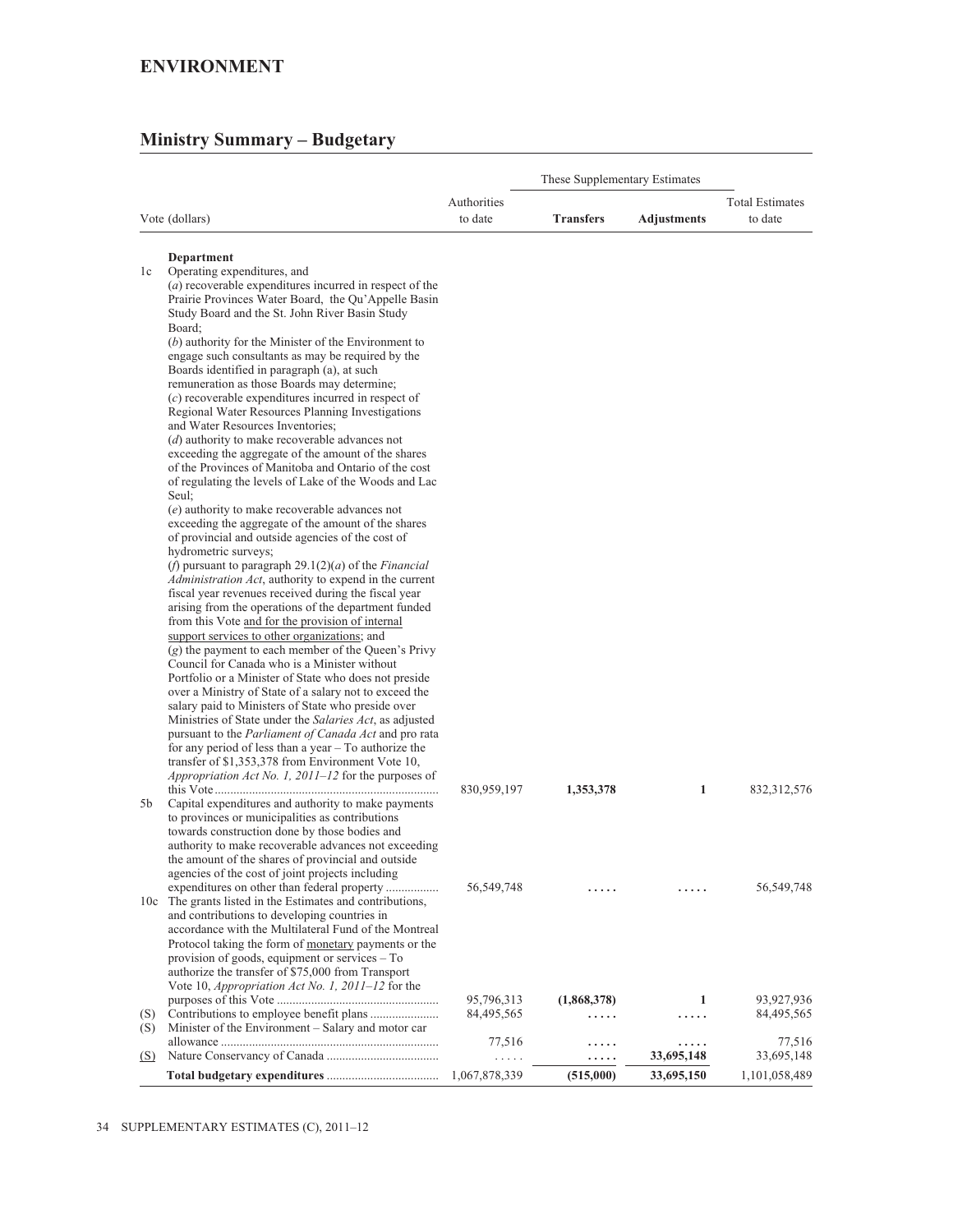## <span id="page-34-0"></span>**ENVIRONMENT**

|           |                                                                                                                                                                                                                                                                                                                                                                                                                                                                                                   |                        | These Supplementary Estimates |                    |                                   |
|-----------|---------------------------------------------------------------------------------------------------------------------------------------------------------------------------------------------------------------------------------------------------------------------------------------------------------------------------------------------------------------------------------------------------------------------------------------------------------------------------------------------------|------------------------|-------------------------------|--------------------|-----------------------------------|
|           | Vote (dollars)                                                                                                                                                                                                                                                                                                                                                                                                                                                                                    | Authorities<br>to date | <b>Transfers</b>              | <b>Adjustments</b> | <b>Total Estimates</b><br>to date |
|           | <b>Canadian Environmental Assessment Agency</b><br>15b Program expenditures, contributions and, pursuant to<br>paragraph $29.1(2)(a)$ of the <i>Financial Administration</i><br>Act, authority to expend revenues received during the<br>fiscal year arising from the provision of<br>environmental assessment services including the<br>conduct of panel reviews, comprehensive studies,<br>mediations, training and information publications by<br>the Canadian Environmental Assessment Agency | 31,440,266             |                               |                    | 31,440,266                        |
| (S)       |                                                                                                                                                                                                                                                                                                                                                                                                                                                                                                   | 2,872,435              | .                             | .                  | 2,872,435                         |
|           |                                                                                                                                                                                                                                                                                                                                                                                                                                                                                                   | 34,312,701             | .                             | .                  | 34, 312, 701                      |
| 20<br>(S) | <b>National Round Table on the Environment and</b><br>the Economy<br>Contributions to employee benefit plans                                                                                                                                                                                                                                                                                                                                                                                      | 5,209,545<br>439,195   |                               |                    | 5,209,545<br>439,195              |
|           |                                                                                                                                                                                                                                                                                                                                                                                                                                                                                                   | 5,648,740              | .                             | .                  | 5,648,740                         |
|           | Parks Canada Agency<br>25b Program expenditures, including capital expenditures,<br>the grants listed in the Estimates and contributions,<br>including expenditures on other than federal property,<br>and payments to provinces and municipalities as<br>contributions towards the cost of undertakings carried                                                                                                                                                                                  | 604,866,166            |                               |                    | 604,866,166                       |
| 30        | Payments to the New Parks and Historic Sites<br>Account for the purposes of establishing new national<br>parks, national historic sites and related heritage<br>areas, as set out in section 21 of the Parks Canada                                                                                                                                                                                                                                                                               |                        |                               |                    |                                   |
| (S)       |                                                                                                                                                                                                                                                                                                                                                                                                                                                                                                   | 500,000<br>47,942,197  |                               |                    | 500,000<br>47,942,197             |
| (S)       | Expenditures equivalent to revenues resulting from<br>the conduct of operations pursuant to section 20 of the                                                                                                                                                                                                                                                                                                                                                                                     |                        |                               |                    |                                   |
|           |                                                                                                                                                                                                                                                                                                                                                                                                                                                                                                   | 111,000,000            |                               |                    | 111,000,000                       |
|           |                                                                                                                                                                                                                                                                                                                                                                                                                                                                                                   | 764,308,363            | .                             | .                  | 764,308,363                       |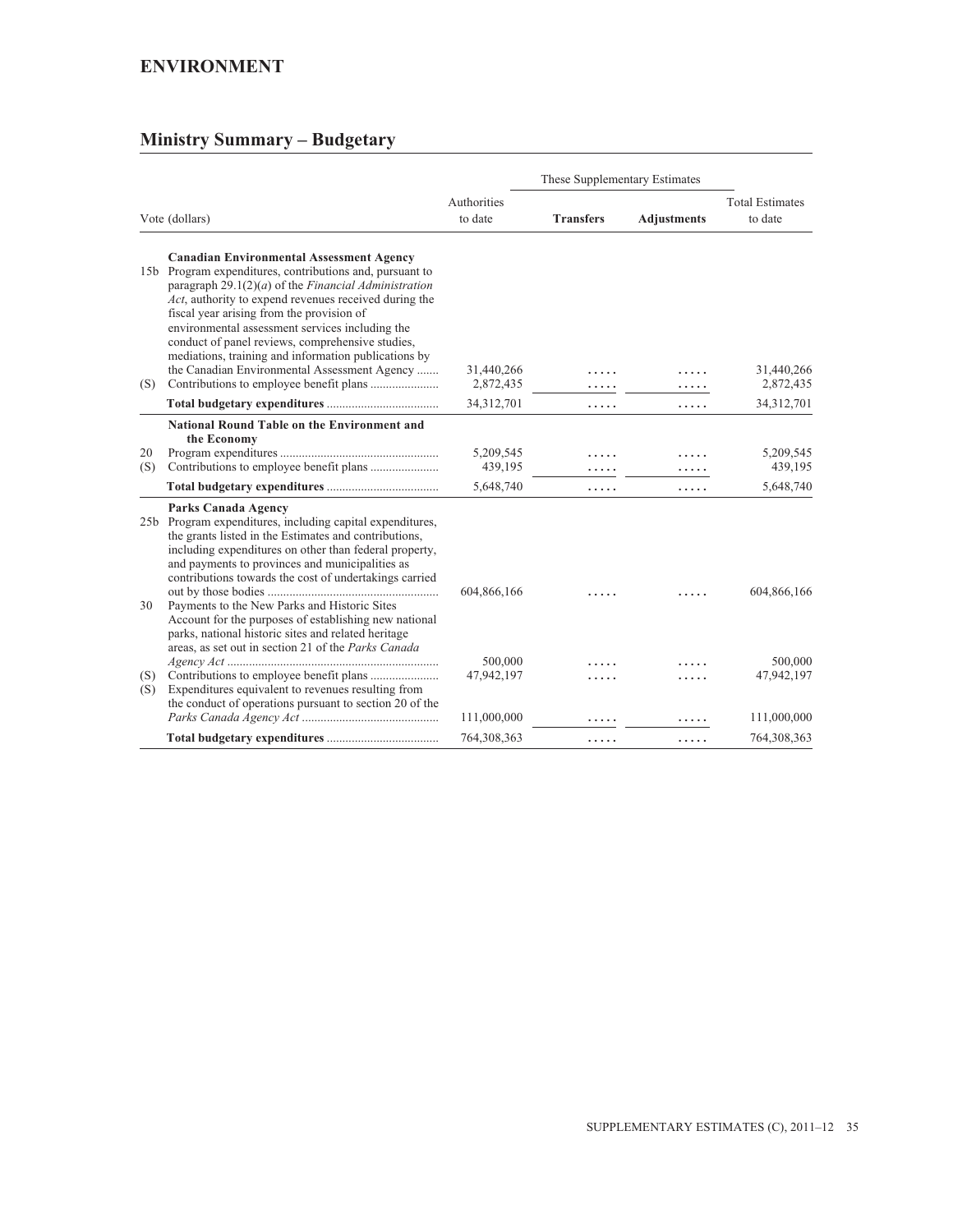## <span id="page-35-0"></span>**ENVIRONMENT**

## **Department**

#### **Explanation of Requirements – Budgetary (thousands of dollars)**

| <b>Voted Appropriations</b>                                                                                                                                                                                                                                                                                                 | Vote 1         | Vote 10    | <b>Total</b>   |
|-----------------------------------------------------------------------------------------------------------------------------------------------------------------------------------------------------------------------------------------------------------------------------------------------------------------------------|----------------|------------|----------------|
| Funding for the implementation of Canada's renewed International Climate Change<br>Strategy, including engagement and alignment with the U.S. under the Clean<br>Funding for Canada's fast start financing commitments under the Copenhagen<br>Accord which supports climate change adaptation and mitigation in developing | 5,039          | 325        | 5,364          |
|                                                                                                                                                                                                                                                                                                                             | .              | 3,450      | 3,450          |
| Gross Voted Appropriations                                                                                                                                                                                                                                                                                                  | 5.039          | 3,775      | 8,814          |
| <b>Funds Available</b>                                                                                                                                                                                                                                                                                                      |                |            |                |
|                                                                                                                                                                                                                                                                                                                             | 3,686<br>1,353 | 3,775<br>. | 7,461<br>1,353 |
| Total Funds Available                                                                                                                                                                                                                                                                                                       | 5,039          | 3.775      | 8,814          |
| <b>Total Voted Appropriations</b>                                                                                                                                                                                                                                                                                           | .              | .          | .              |
| <b>Statutory Appropriations</b>                                                                                                                                                                                                                                                                                             |                |            |                |
|                                                                                                                                                                                                                                                                                                                             |                |            | 33,695         |
| <b>Total Adjustments to Appropriations</b>                                                                                                                                                                                                                                                                                  |                |            | 33,695         |
| <b>Transfers</b>                                                                                                                                                                                                                                                                                                            |                |            |                |
| Internal reallocation of resources – To reduce the amount of new appropriations                                                                                                                                                                                                                                             |                | 75         | 75             |
| Transfer to National Research Council of Canada – To support the Youth                                                                                                                                                                                                                                                      | 1,353          | (1,353)    |                |
|                                                                                                                                                                                                                                                                                                                             | .              | (590)      | (590)          |
| <b>Total Transfers</b>                                                                                                                                                                                                                                                                                                      | 1,353          | (1, 868)   | (515)          |
| <b>These Supplementary Estimates</b>                                                                                                                                                                                                                                                                                        | 1,353          | (1, 868)   | 33,180         |

#### **Explanation of Funds Available (dollars)**

Vote 1: \$5,038,766 in total authorities is available: \$3,685,388 in total authorities is available within the Vote due to the reprofiling of funds related to the Action Plan on Clean Water (\$2,885,388) and funds related to the Federal Contaminated Sites Action Plan (\$800,000); \$1,353,378 from Vote 10 due to the reprofiling of funds related to the Next Generation Biofuels Fund – Sustainable Development Technology of Canada.

**Vote 10**: \$3,775,000 in total authorities is available within the Vote due to reprofiling of funds related to the Next Generation Biofuels Fund – Sustainable Development Technology of Canada (\$3,690,000) and the Action Plan on Clean Water (\$85,000).

| <b>Transfer Payments (dollars)</b>   | Voted                  | <b>Statutory</b> |
|--------------------------------------|------------------------|------------------|
| <b>Grants</b>                        |                        |                  |
|                                      | .                      | 33,695,148       |
| <b>Contributions</b>                 |                        |                  |
|                                      | 3,850,000              | .                |
| <b>Total Gross Transfer Payments</b> | 3,850,000              | 33,695,148       |
|                                      | 3,775,000<br>1,943,378 | .<br>.           |
| <b>Net Transfer Payments</b>         | (1,868,378)            | 33,695,148       |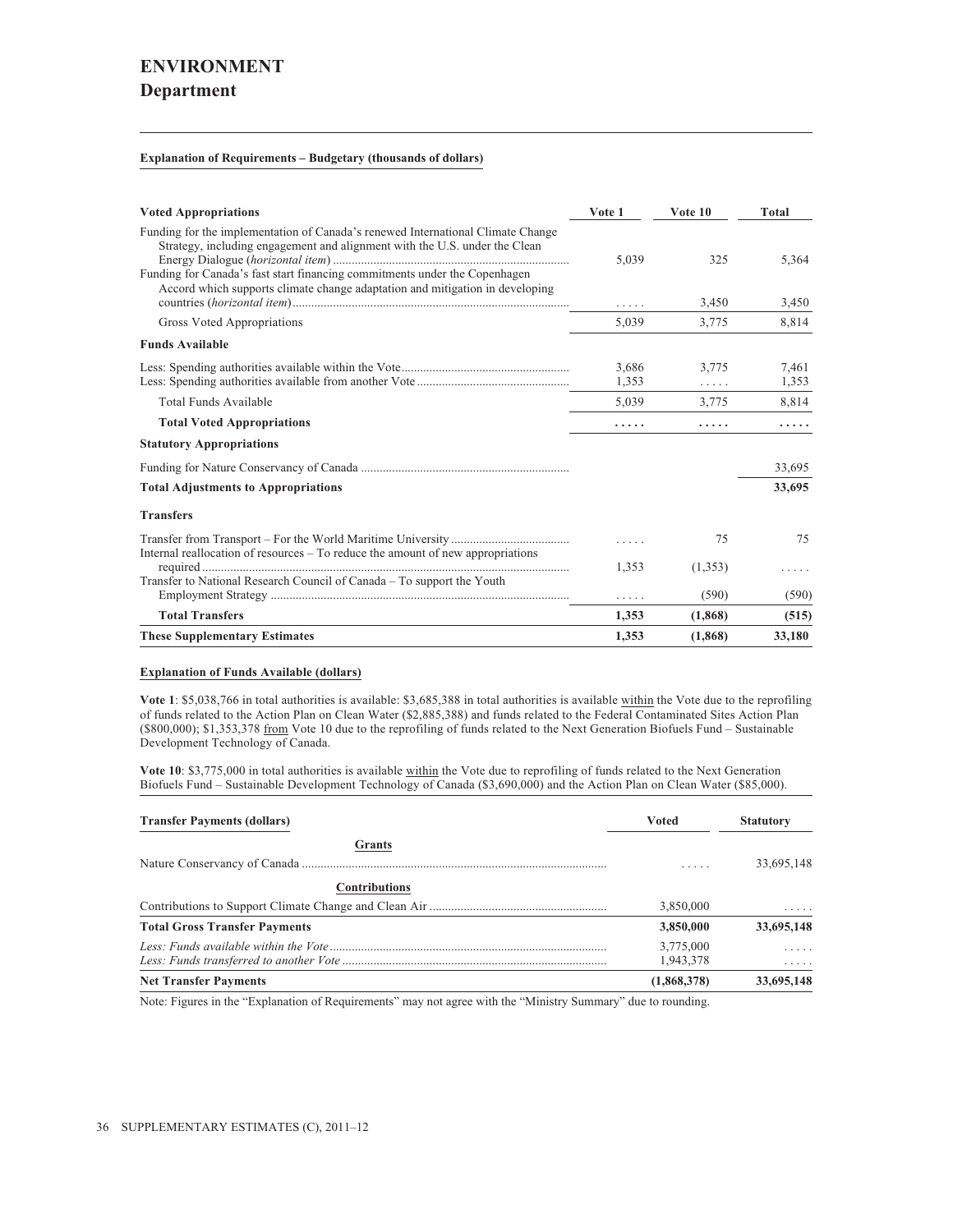|                |                                                                                                                                                                                                                                                                                                                                                                                                                                                                                                                                                                                                                                                                                                                                                                                                                                                                                                                                                                                                                                                                                                                                                                                     |                            | These Supplementary Estimates |                    |                                   |
|----------------|-------------------------------------------------------------------------------------------------------------------------------------------------------------------------------------------------------------------------------------------------------------------------------------------------------------------------------------------------------------------------------------------------------------------------------------------------------------------------------------------------------------------------------------------------------------------------------------------------------------------------------------------------------------------------------------------------------------------------------------------------------------------------------------------------------------------------------------------------------------------------------------------------------------------------------------------------------------------------------------------------------------------------------------------------------------------------------------------------------------------------------------------------------------------------------------|----------------------------|-------------------------------|--------------------|-----------------------------------|
|                | Vote (dollars)                                                                                                                                                                                                                                                                                                                                                                                                                                                                                                                                                                                                                                                                                                                                                                                                                                                                                                                                                                                                                                                                                                                                                                      | Authorities<br>to date     | <b>Transfers</b>              | <b>Adjustments</b> | <b>Total Estimates</b><br>to date |
| 1c<br>5c<br>7c | Department<br>Operating expenditures and the payment to each<br>member of the Queen's Privy Council for Canada<br>who is a Minister without Portfolio or a Minister of<br>State who does not preside over a Ministry of State of<br>a salary not to exceed the salary paid to Ministers of<br>State who preside over Ministries of State under the<br>Salaries Act, as adjusted pursuant to the Parliament of<br>Canada Act and pro rata for any period of less than a<br>year and, pursuant to paragraph $29.1(2)(a)$ of the<br>Financial Administration Act, authority to expend<br>revenues received in a fiscal year to offset<br>expenditures incurred in that fiscal year arising from<br>the provision of internal support services to other<br>organizations – To authorize the transfer of<br>\$15,221,937 from Finance Vote 5, Appropriation Act<br>No. 1, 2011–12 for the purposes of this Vote<br>The grants listed in the Estimates and contributions<br>Authority to make payments from April 1, 2011 to<br>March 31, 2012, under the Bretton Woods and<br>Related Agreements Act to the International Bank for<br>Reconstruction and Development for the Agriculture | 115,852,949<br>188,416,000 | 15,221,937<br>(15, 221, 937)  | 1                  | 131,074,887<br>173, 194, 063      |
|                | Advance Market Commitment an amount not to                                                                                                                                                                                                                                                                                                                                                                                                                                                                                                                                                                                                                                                                                                                                                                                                                                                                                                                                                                                                                                                                                                                                          | .                          |                               | 1                  | 1                                 |
| (S)            |                                                                                                                                                                                                                                                                                                                                                                                                                                                                                                                                                                                                                                                                                                                                                                                                                                                                                                                                                                                                                                                                                                                                                                                     | 12,789,809                 |                               | .                  | 12,789,809                        |
| (S)            | Minister of Finance - Salary and motor car allowance                                                                                                                                                                                                                                                                                                                                                                                                                                                                                                                                                                                                                                                                                                                                                                                                                                                                                                                                                                                                                                                                                                                                | 77,516                     |                               | .                  | 77,516                            |
| (S)            |                                                                                                                                                                                                                                                                                                                                                                                                                                                                                                                                                                                                                                                                                                                                                                                                                                                                                                                                                                                                                                                                                                                                                                                     | 2,000                      |                               | .                  | 2,000                             |
| (S)            |                                                                                                                                                                                                                                                                                                                                                                                                                                                                                                                                                                                                                                                                                                                                                                                                                                                                                                                                                                                                                                                                                                                                                                                     |                            |                               | (1,448,000,000)    | 28,393,000,000                    |
| (S)            | Canada Health Transfer (Part V.1 -                                                                                                                                                                                                                                                                                                                                                                                                                                                                                                                                                                                                                                                                                                                                                                                                                                                                                                                                                                                                                                                                                                                                                  |                            |                               |                    |                                   |
| (S)            | Federal-Provincial Fiscal Arrangements Act)  26,951,863,000<br>Fiscal Equalization (Part I - Federal-Provincial                                                                                                                                                                                                                                                                                                                                                                                                                                                                                                                                                                                                                                                                                                                                                                                                                                                                                                                                                                                                                                                                     |                            |                               | .                  | 26,951,863,000                    |
|                | Canada Social Transfer (Part V.1 -                                                                                                                                                                                                                                                                                                                                                                                                                                                                                                                                                                                                                                                                                                                                                                                                                                                                                                                                                                                                                                                                                                                                                  |                            |                               | .                  | 14,658,570,000                    |
| (S)            | Federal-Provincial Fiscal Arrangements Act)  11,514,064,000                                                                                                                                                                                                                                                                                                                                                                                                                                                                                                                                                                                                                                                                                                                                                                                                                                                                                                                                                                                                                                                                                                                         |                            |                               | .                  | 11,514,064,000                    |
| (S)            | Territorial Financing (Part I.1 - Federal-Provincial                                                                                                                                                                                                                                                                                                                                                                                                                                                                                                                                                                                                                                                                                                                                                                                                                                                                                                                                                                                                                                                                                                                                |                            |                               |                    |                                   |
|                |                                                                                                                                                                                                                                                                                                                                                                                                                                                                                                                                                                                                                                                                                                                                                                                                                                                                                                                                                                                                                                                                                                                                                                                     | 2,876,083,006              |                               | .                  | 2,876,083,006                     |
| (S)            | Transitional assistance to provinces entering into the                                                                                                                                                                                                                                                                                                                                                                                                                                                                                                                                                                                                                                                                                                                                                                                                                                                                                                                                                                                                                                                                                                                              |                            |                               |                    |                                   |
|                | harmonized value-added tax framework (Part III.1 -                                                                                                                                                                                                                                                                                                                                                                                                                                                                                                                                                                                                                                                                                                                                                                                                                                                                                                                                                                                                                                                                                                                                  |                            |                               |                    |                                   |
|                | Federal-Provincial Fiscal Arrangements Act)                                                                                                                                                                                                                                                                                                                                                                                                                                                                                                                                                                                                                                                                                                                                                                                                                                                                                                                                                                                                                                                                                                                                         | 1,880,000,000              |                               | .                  | 1,880,000,000                     |
| (S)            | Additional Fiscal Equalization Payment - Total<br>Transfer Protection (Part I – Federal-Provincial                                                                                                                                                                                                                                                                                                                                                                                                                                                                                                                                                                                                                                                                                                                                                                                                                                                                                                                                                                                                                                                                                  |                            |                               |                    |                                   |
|                |                                                                                                                                                                                                                                                                                                                                                                                                                                                                                                                                                                                                                                                                                                                                                                                                                                                                                                                                                                                                                                                                                                                                                                                     | 952,107,000                |                               |                    | 952,107,000                       |
| (S)            | Transitional Payment to Newfoundland and Labrador                                                                                                                                                                                                                                                                                                                                                                                                                                                                                                                                                                                                                                                                                                                                                                                                                                                                                                                                                                                                                                                                                                                                   |                            |                               |                    |                                   |
|                | (Nova Scotia and Newfoundland and Labrador                                                                                                                                                                                                                                                                                                                                                                                                                                                                                                                                                                                                                                                                                                                                                                                                                                                                                                                                                                                                                                                                                                                                          |                            |                               |                    |                                   |
|                | Additional Fiscal Equalization Offset Payments Act)                                                                                                                                                                                                                                                                                                                                                                                                                                                                                                                                                                                                                                                                                                                                                                                                                                                                                                                                                                                                                                                                                                                                 | 536,121,000                |                               |                    | 536,121,000                       |
| (S)            | Payments to International Development Association                                                                                                                                                                                                                                                                                                                                                                                                                                                                                                                                                                                                                                                                                                                                                                                                                                                                                                                                                                                                                                                                                                                                   | 384,280,000                |                               |                    | 384,280,000                       |
| (S)            | Wait Times Reduction Transfer (Part V.1 -                                                                                                                                                                                                                                                                                                                                                                                                                                                                                                                                                                                                                                                                                                                                                                                                                                                                                                                                                                                                                                                                                                                                           |                            |                               |                    |                                   |
| (S)            | Federal-Provincial Fiscal Arrangements Act)<br>Establishment of a Canadian Securities Regulation                                                                                                                                                                                                                                                                                                                                                                                                                                                                                                                                                                                                                                                                                                                                                                                                                                                                                                                                                                                                                                                                                    | 250,000,000                | .                             | .                  | 250,000,000                       |
|                | Regime and Canadian Regulatory Authority (Budget                                                                                                                                                                                                                                                                                                                                                                                                                                                                                                                                                                                                                                                                                                                                                                                                                                                                                                                                                                                                                                                                                                                                    |                            |                               |                    |                                   |
|                |                                                                                                                                                                                                                                                                                                                                                                                                                                                                                                                                                                                                                                                                                                                                                                                                                                                                                                                                                                                                                                                                                                                                                                                     | 150,000,000                |                               |                    | 150,000,000                       |
| (S)            |                                                                                                                                                                                                                                                                                                                                                                                                                                                                                                                                                                                                                                                                                                                                                                                                                                                                                                                                                                                                                                                                                                                                                                                     | 130,000,000                |                               |                    | 130,000,000                       |
| (S)            | Incentive for Provinces to Eliminate Taxes on Capital                                                                                                                                                                                                                                                                                                                                                                                                                                                                                                                                                                                                                                                                                                                                                                                                                                                                                                                                                                                                                                                                                                                               |                            |                               |                    |                                   |
|                | (Part IV - Federal-Provincial Fiscal Arrangements                                                                                                                                                                                                                                                                                                                                                                                                                                                                                                                                                                                                                                                                                                                                                                                                                                                                                                                                                                                                                                                                                                                                   |                            |                               |                    |                                   |
|                |                                                                                                                                                                                                                                                                                                                                                                                                                                                                                                                                                                                                                                                                                                                                                                                                                                                                                                                                                                                                                                                                                                                                                                                     | 86,390,000                 |                               |                    | 86,390,000                        |
| (S)            | Debt payments on behalf of poor countries to                                                                                                                                                                                                                                                                                                                                                                                                                                                                                                                                                                                                                                                                                                                                                                                                                                                                                                                                                                                                                                                                                                                                        |                            |                               |                    |                                   |
|                | International Organizations pursuant to section $18(1)$                                                                                                                                                                                                                                                                                                                                                                                                                                                                                                                                                                                                                                                                                                                                                                                                                                                                                                                                                                                                                                                                                                                             | 51,200,000                 |                               |                    | 51,200,000                        |
|                |                                                                                                                                                                                                                                                                                                                                                                                                                                                                                                                                                                                                                                                                                                                                                                                                                                                                                                                                                                                                                                                                                                                                                                                     |                            |                               |                    |                                   |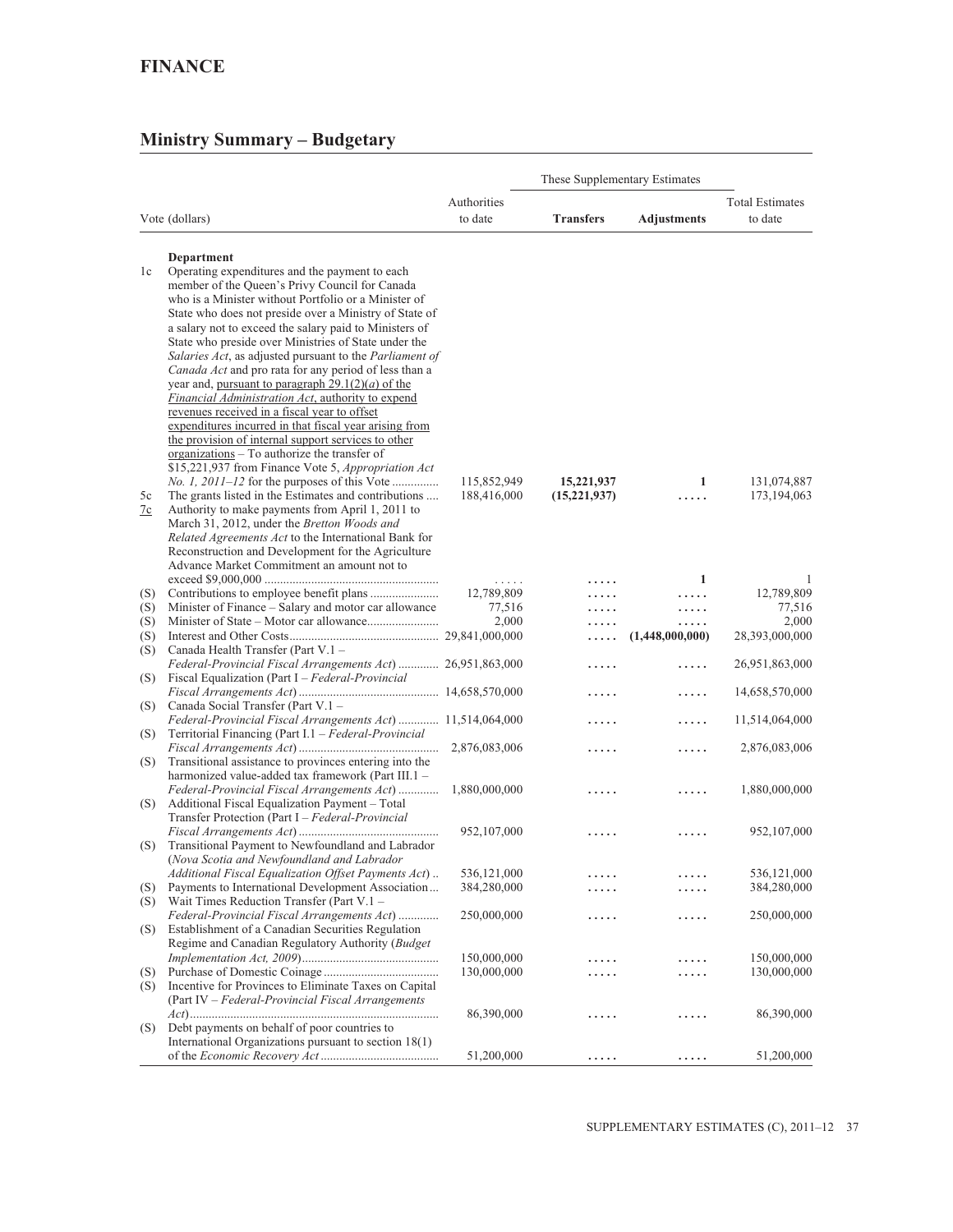|           |                                                                                                                                                                                                                                                                                                                                                                                                                                               |                         | These Supplementary Estimates |                    |                         |
|-----------|-----------------------------------------------------------------------------------------------------------------------------------------------------------------------------------------------------------------------------------------------------------------------------------------------------------------------------------------------------------------------------------------------------------------------------------------------|-------------------------|-------------------------------|--------------------|-------------------------|
|           |                                                                                                                                                                                                                                                                                                                                                                                                                                               | Authorities             |                               |                    | <b>Total Estimates</b>  |
|           | Vote (dollars)                                                                                                                                                                                                                                                                                                                                                                                                                                | to date                 | <b>Transfers</b>              | <b>Adjustments</b> | to date                 |
|           | Department                                                                                                                                                                                                                                                                                                                                                                                                                                    |                         |                               |                    |                         |
| (S)       | Additional Fiscal Equalization Offset Payment to<br>Nova Scotia (Nova Scotia and Newfoundland and                                                                                                                                                                                                                                                                                                                                             |                         |                               |                    |                         |
|           | Labrador Additional Fiscal Equalization Offset                                                                                                                                                                                                                                                                                                                                                                                                |                         |                               |                    |                         |
| (S)       | Statutory Subsidies (Constitution Acts, 1867-1982,                                                                                                                                                                                                                                                                                                                                                                                            | 33,695,000              |                               |                    | 33,695,000              |
| (S)       | Additional Fiscal Equalization to Nova Scotia (Part I)                                                                                                                                                                                                                                                                                                                                                                                        | 32,148,683              |                               |                    | 32,148,683              |
| (S)       | - Federal-Provincial Fiscal Arrangements Act)<br>Canadian Securities Regulation Regime Transition                                                                                                                                                                                                                                                                                                                                             | 17,988,000              |                               |                    | 17,988,000              |
|           | Office (Canadian Securities Regulation Regime                                                                                                                                                                                                                                                                                                                                                                                                 | 11,000,000              |                               |                    | 11,000,000              |
| (S)       | International Bank for Reconstruction and<br>Development for the Agriculture Advance Market                                                                                                                                                                                                                                                                                                                                                   |                         |                               |                    |                         |
|           | Commitment (Bretton Woods and Related                                                                                                                                                                                                                                                                                                                                                                                                         |                         |                               | 9,000,000          | 9,000,000               |
|           | (S) Youth Allowances Recovery (Federal-Provincial                                                                                                                                                                                                                                                                                                                                                                                             |                         |                               |                    |                         |
| (S)       | Alternative Payments for Standing Programs                                                                                                                                                                                                                                                                                                                                                                                                    | (693, 597, 000)         |                               |                    | (693, 597, 000)         |
|           | (Part VI - Federal-Provincial Fiscal                                                                                                                                                                                                                                                                                                                                                                                                          |                         |                               |                    |                         |
|           |                                                                                                                                                                                                                                                                                                                                                                                                                                               |                         | .                             | .                  | (3,147,547,000)         |
|           | <b>Auditor General</b>                                                                                                                                                                                                                                                                                                                                                                                                                        |                         | .                             | (1,438,999,998)    | 85,393,503,965          |
| 20        | Program expenditures and, pursuant to paragraph<br>$29.1(2)(a)$ of the Financial Administration Act,<br>authority to expend revenues received to offset related<br>expenditures incurred in the fiscal year arising from<br>audit professional services provided to members of<br>the Canadian Council of Legislative Auditors<br>(CCOLA) and the annual financial and performance<br>audits and of contribution audits for the International | 79,578,956              |                               |                    | 79,578,956              |
| (S)       |                                                                                                                                                                                                                                                                                                                                                                                                                                               | 10,439,256              | .                             | .                  | 10,439,256              |
|           |                                                                                                                                                                                                                                                                                                                                                                                                                                               | 90,018,212              | .                             | .                  | 90,018,212              |
|           | <b>Canadian International Trade Tribunal</b>                                                                                                                                                                                                                                                                                                                                                                                                  |                         |                               |                    |                         |
| 25        |                                                                                                                                                                                                                                                                                                                                                                                                                                               | 11,033,986              |                               |                    | 11,033,986              |
| (S)       |                                                                                                                                                                                                                                                                                                                                                                                                                                               | 1,477,598               |                               |                    | 1,477,598               |
|           |                                                                                                                                                                                                                                                                                                                                                                                                                                               | 12,511,584              | .                             | .                  | 12,511,584              |
|           | <b>Financial Transactions and Reports Analysis</b><br><b>Centre of Canada</b>                                                                                                                                                                                                                                                                                                                                                                 |                         |                               |                    |                         |
|           |                                                                                                                                                                                                                                                                                                                                                                                                                                               | 56,712,288<br>3,892,779 |                               |                    | 56,712,288<br>3,892,779 |
|           |                                                                                                                                                                                                                                                                                                                                                                                                                                               | 60,605,067              | .                             | .                  | 60,605,067              |
|           | Office of the Superintendent of Financial                                                                                                                                                                                                                                                                                                                                                                                                     |                         |                               |                    |                         |
| 35<br>(S) | <b>Institutions</b><br>Spending of revenues pursuant to subsection $17(2)$ of<br>the Office of the Superintendent of Financial                                                                                                                                                                                                                                                                                                                | 910,226                 |                               | .                  | 910,226                 |
|           |                                                                                                                                                                                                                                                                                                                                                                                                                                               | $\mathbf{1}$            |                               |                    | 1                       |
|           |                                                                                                                                                                                                                                                                                                                                                                                                                                               | 910,227                 | .                             | .                  | 910,227                 |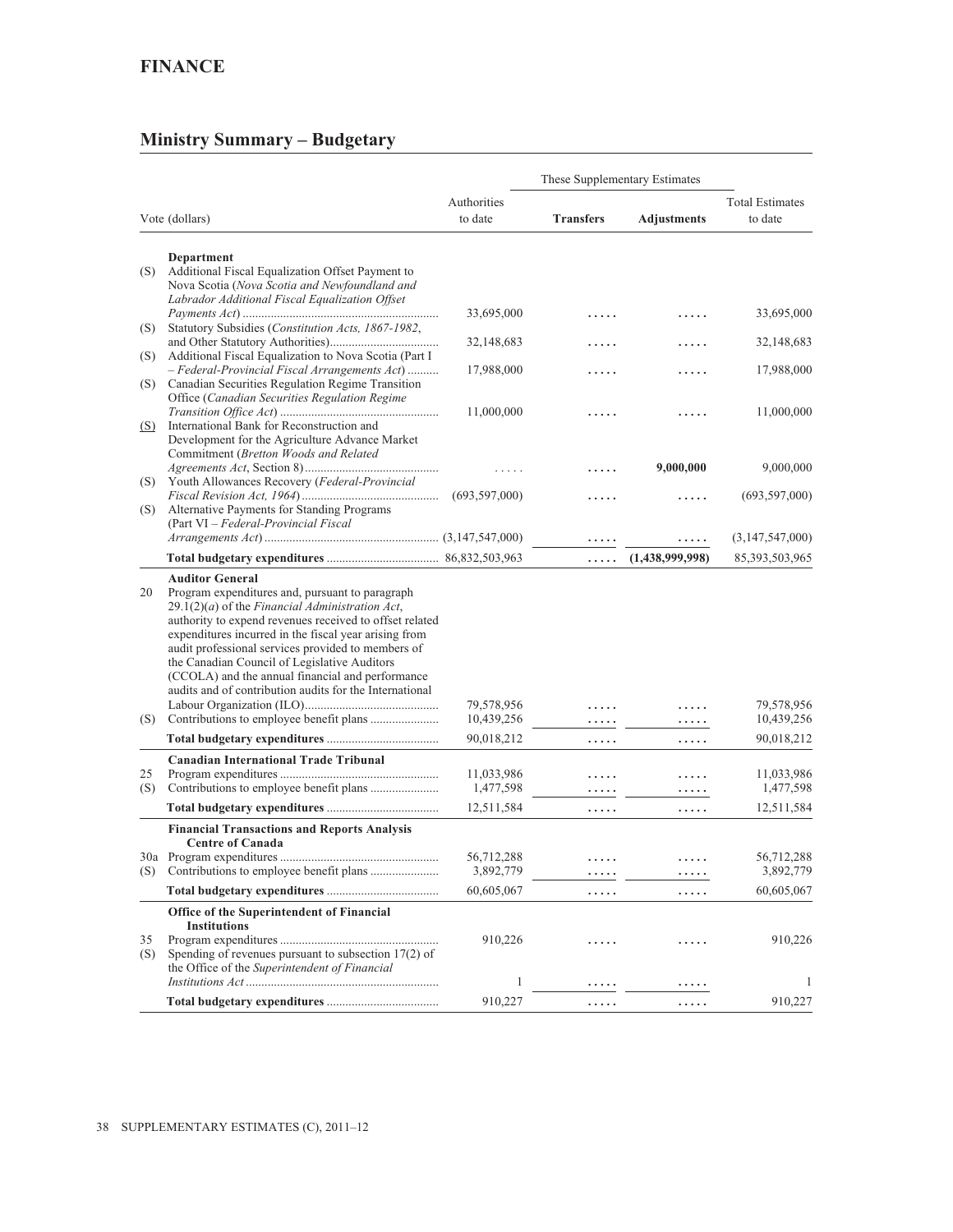|    |                                                |                        | These Supplementary Estimates |                    |                                   |
|----|------------------------------------------------|------------------------|-------------------------------|--------------------|-----------------------------------|
|    | Vote (dollars)                                 | Authorities<br>to date | <b>Transfers</b>              | <b>Adjustments</b> | <b>Total Estimates</b><br>to date |
|    | PPP Canada Inc.                                |                        |                               |                    |                                   |
| 40 | Payments to PPP Canada Inc. for operations and | 12,700,000             | .                             | .                  | 12,700,000                        |
| 45 | Payments to PPP Canada Inc. for P3 Fund        | 275,000,000            | .                             | .                  | 275,000,000                       |
|    |                                                | 287,700,000            | .                             | .                  | 287,700,000                       |

## **Ministry Summary – Non-Budgetary Authorities**

|                                                                                                                                                                                                                                                                                                                                                                                                  |                        | These Supplementary Estimates |                    |                                   |
|--------------------------------------------------------------------------------------------------------------------------------------------------------------------------------------------------------------------------------------------------------------------------------------------------------------------------------------------------------------------------------------------------|------------------------|-------------------------------|--------------------|-----------------------------------|
| Vote (dollars)                                                                                                                                                                                                                                                                                                                                                                                   | Authorities<br>to date | <b>Transfers</b>              | <b>Adjustments</b> | <b>Total Estimates</b><br>to date |
|                                                                                                                                                                                                                                                                                                                                                                                                  |                        |                               |                    |                                   |
| Department<br>L10c Pursuant to subsection 8(2) of the Bretton Woods and                                                                                                                                                                                                                                                                                                                          |                        |                               |                    |                                   |
| Related Agreements Act, the amount of financial<br>assistance provided by the Minister of Finance for the<br>purchase of shares of the International Bank for<br>Reconstruction and Development shall not exceed an<br>amount of \$98,141,398 in United States dollars over                                                                                                                      |                        |                               |                    |                                   |
| L15b In accordance with the <i>Bretton Woods and Related</i>                                                                                                                                                                                                                                                                                                                                     | 20,610,640             |                               | 1                  | 20,610,641                        |
| <i>Agreements Act</i> , the issuance and payment of<br>non-interest bearing, non-negotiable demand notes in<br>an amount not to exceed \$441,620,000 to the                                                                                                                                                                                                                                      |                        |                               |                    |                                   |
|                                                                                                                                                                                                                                                                                                                                                                                                  | $\overline{2}$         |                               |                    | 2                                 |
| L17c Pursuant to subsection 8(2) of the Bretton Woods and<br>Related Agreements Act, the amount of financial<br>assistance provided by the Minister of Finance for the<br>purchase of shares of the International Bank for<br>Reconstruction and Development shall not exceed an<br>amount of \$1,537,548,567 in United States dollars,<br>which shall remain subject to call over an indefinite |                        |                               |                    |                                   |
|                                                                                                                                                                                                                                                                                                                                                                                                  |                        |                               | 1                  | 1                                 |
| Payments to Ontario and Prince Edward Island<br>(S)<br>(Part I.01 – Federal-Provincial Fiscal Arrangements                                                                                                                                                                                                                                                                                       | 151,454,000            |                               |                    | 151,454,000                       |
| Payment to International Bank for Reconstruction and<br>(S)                                                                                                                                                                                                                                                                                                                                      |                        |                               |                    |                                   |
|                                                                                                                                                                                                                                                                                                                                                                                                  |                        |                               | 55,610,640         | 55,610,640                        |
|                                                                                                                                                                                                                                                                                                                                                                                                  | 172,064,642            | .                             | 55,610,642         | 227, 675, 284                     |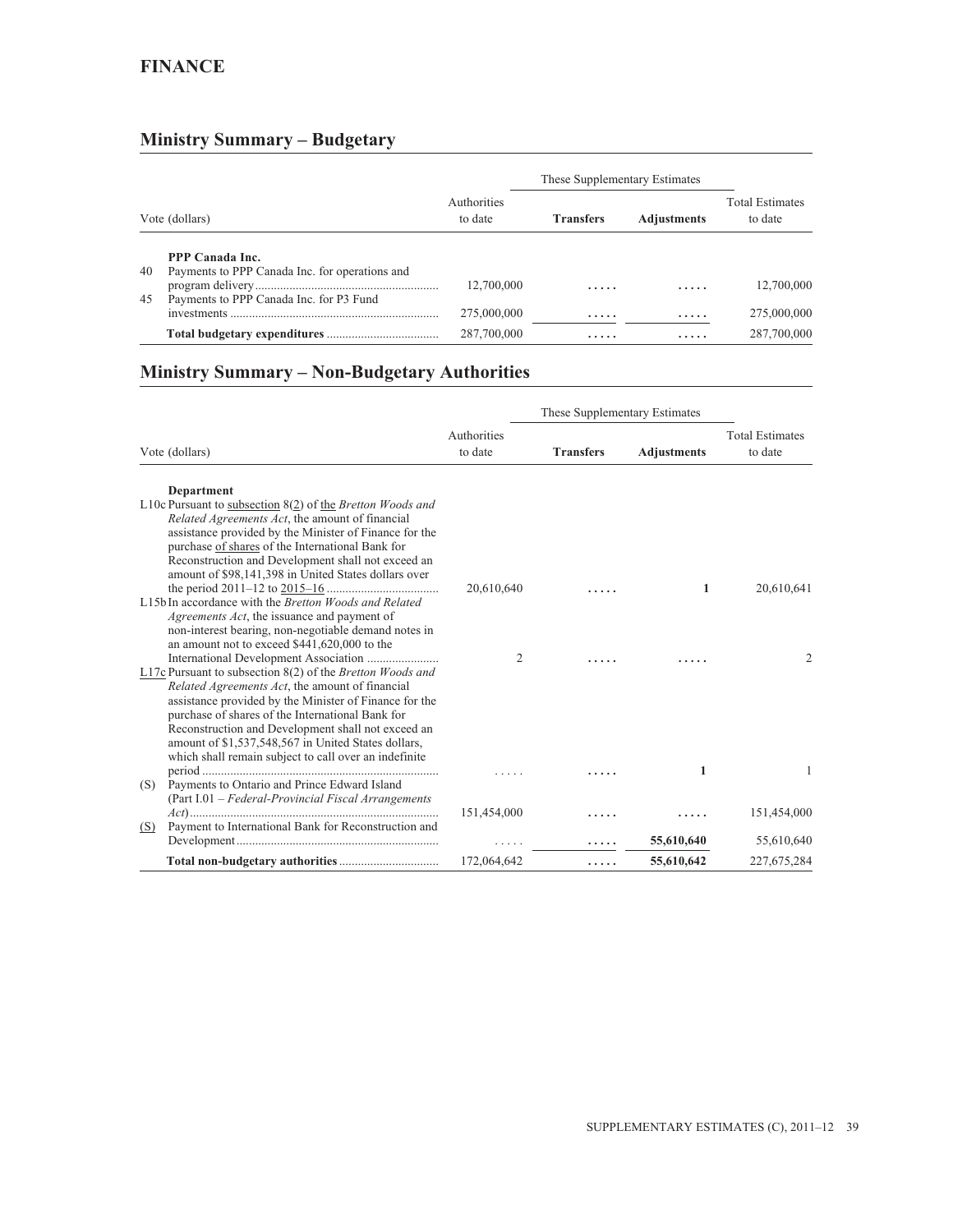## **FINANCE Department**

#### **Explanation of Requirements – Budgetary (thousands of dollars)**

| <b>Voted Appropriations</b>                                      | Vote 1     | Vote 5    | Vote 7 | Total       |
|------------------------------------------------------------------|------------|-----------|--------|-------------|
| Funding to support corporate information management/information  |            |           |        |             |
|                                                                  | 7,589      | .         |        | 7,589       |
|                                                                  | 2,768      |           |        | 2,768       |
| Funding related to government advertising programs (horizontal   |            |           |        |             |
|                                                                  | 2,300      | .         | .      | 2,300       |
|                                                                  | 892        | .         | .      | 892         |
|                                                                  | 830<br>462 | .         | .      | 830         |
|                                                                  | 381        | .         | .      | 462<br>381  |
|                                                                  |            | .         | .      |             |
|                                                                  | .          | .         | .      | .           |
| Gross Voted Appropriations                                       | 15,222     | .         | .      | 15,222      |
| <b>Funds Available</b>                                           |            |           |        |             |
|                                                                  | 15,222     | .         | .      | 15,222      |
| <b>Total Voted Appropriations</b>                                | .          | .         | .      | .           |
| <b>Statutory Appropriations</b>                                  |            |           |        |             |
| Agriculture Advance Market Commitment (Bretton Woods and         |            |           |        |             |
|                                                                  |            |           |        | 9,000       |
|                                                                  |            |           |        | (1,448,000) |
| <b>Total Statutory Appropriations</b>                            |            |           |        | (1,439,000) |
| <b>Total Adjustments to Appropriations</b>                       |            |           |        | (1,439,000) |
| <b>Transfers</b>                                                 |            |           |        |             |
| Internal reallocation of resources – To reduce the amount of new |            |           |        |             |
|                                                                  | 15,222     | (15,222)  | .      | .           |
| <b>These Supplementary Estimates</b>                             | 15,222     | (15, 222) | .      | (1,439,000) |
|                                                                  |            |           |        |             |
| <b>Explanation of Funds Available (dollars)</b>                  |            |           |        |             |

**Vote 1**: \$15,221,937 in total authorities is available from Vote 5 due to the reprofiling of funds related to compensation to Canadian agencies or entities established by an Act of Parliament for reduction of debts of debtor countries.

| <b>Transfer Payments (dollars)</b>                                                                           | Voted | <b>Statutory</b> |
|--------------------------------------------------------------------------------------------------------------|-------|------------------|
| <b>Other Transfer Payments</b>                                                                               |       |                  |
| (S) Agriculture Advance Market Commitment <i>(Bretton Woods and Related Agreements</i>                       |       |                  |
|                                                                                                              | .     | 9,000,000        |
| Note: Eigenschu the "Evalenction of Deguinements" more not gones with the "Minister Cummon", due to nounding |       |                  |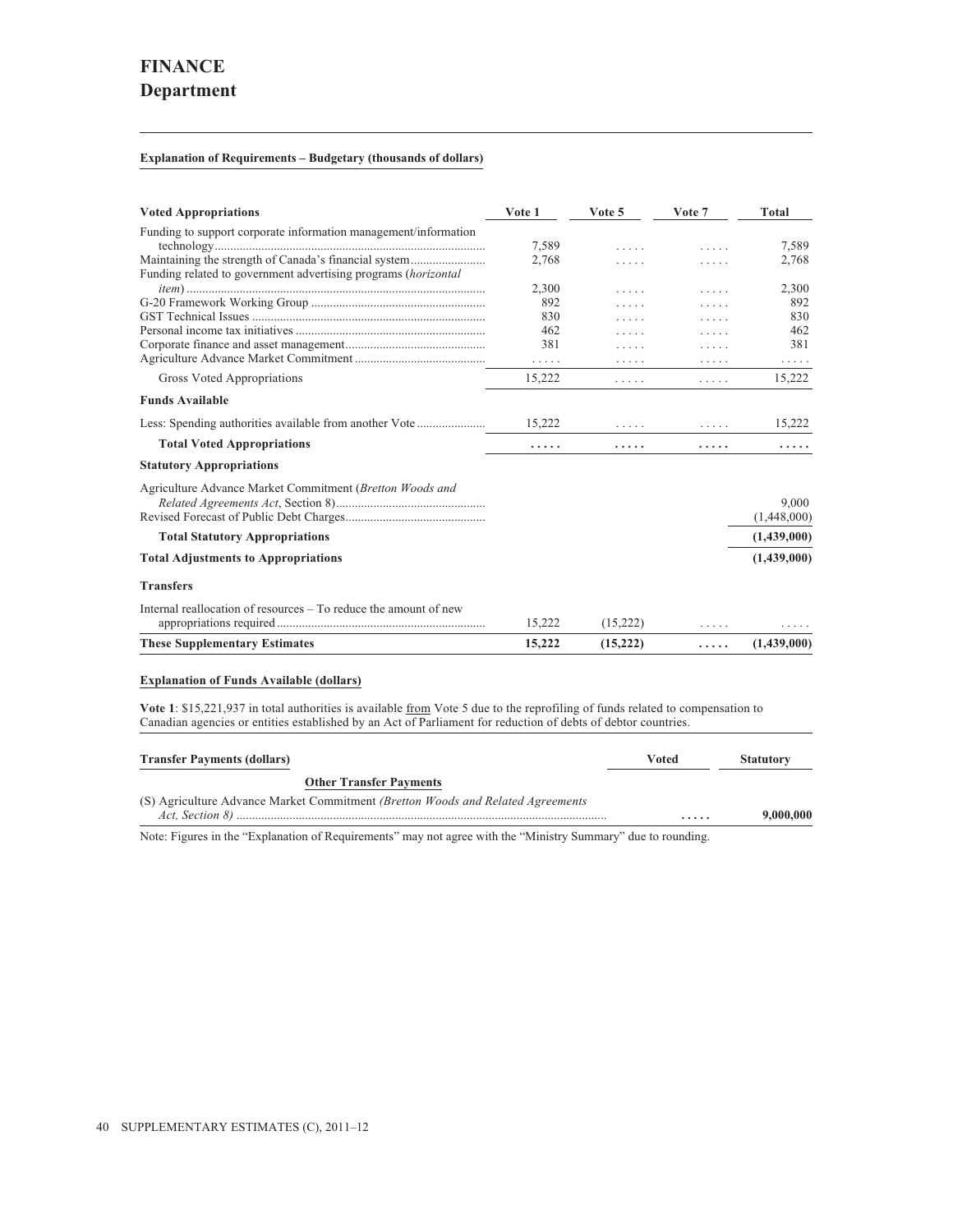# **FINANCE Department**

**Explanation of Requirements – Non-Budgetary (thousands of dollars)**

| <b>Voted Appropriations</b>                                                                                                                                                                                                                                                                                                                                                                                                                                                                                                                                                                                                                                                                                                                                       | Vote L10 | Vote L17 | Total  |
|-------------------------------------------------------------------------------------------------------------------------------------------------------------------------------------------------------------------------------------------------------------------------------------------------------------------------------------------------------------------------------------------------------------------------------------------------------------------------------------------------------------------------------------------------------------------------------------------------------------------------------------------------------------------------------------------------------------------------------------------------------------------|----------|----------|--------|
| Pursuant to subsection 8(2) of the <i>Bretton Woods and Related</i><br><i>Agreements Act</i> , the amount of financial assistance provided by<br>the Minister of Finance for the purchase of shares of the<br>International Bank for Reconstruction and Development shall not<br>exceed an amount of \$1,537,548,567 in United States dollars,<br>which shall remain subject to call over an indefinite period<br>Pursuant to subsection 8(2) of the <i>Bretton Woods and Related</i><br><i>Agreements Act</i> , the amount of financial assistance provided by<br>the Minister of Finance for the purchase of shares of the<br>International Bank for Reconstruction and Development shall not<br>exceed an amount of \$98,141,398 in United States dollars over | .        |          |        |
| <b>Statutory Appropriations</b>                                                                                                                                                                                                                                                                                                                                                                                                                                                                                                                                                                                                                                                                                                                                   |          |          |        |
| Payment to International Bank for Reconstruction and Development.                                                                                                                                                                                                                                                                                                                                                                                                                                                                                                                                                                                                                                                                                                 |          |          | 55,611 |
| <b>These Supplementary Estimates</b>                                                                                                                                                                                                                                                                                                                                                                                                                                                                                                                                                                                                                                                                                                                              |          |          | 55,611 |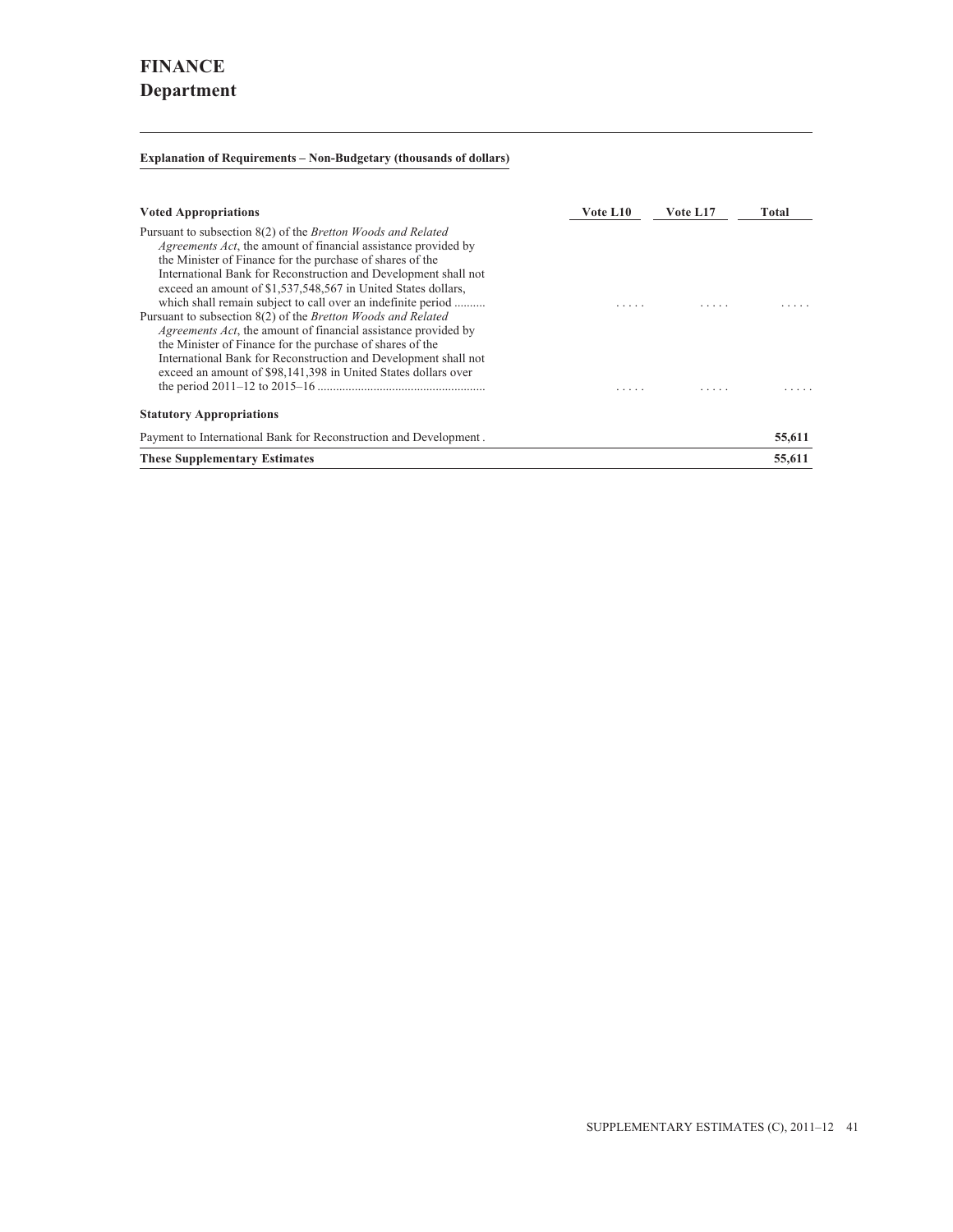### **FISHERIES AND OCEANS**

|     |                                                                                                              |               | These Supplementary Estimates |                    |                        |
|-----|--------------------------------------------------------------------------------------------------------------|---------------|-------------------------------|--------------------|------------------------|
|     |                                                                                                              | Authorities   |                               |                    | <b>Total Estimates</b> |
|     | Vote (dollars)                                                                                               | to date       | <b>Transfers</b>              | <b>Adjustments</b> | to date                |
|     |                                                                                                              |               |                               |                    |                        |
| 1c  | Operating expenditures, and                                                                                  |               |                               |                    |                        |
|     | $(a)$ Canada's share of expenses of the International                                                        |               |                               |                    |                        |
|     | Fisheries Commissions, authority to provide free<br>accommodation for the International Fisheries            |               |                               |                    |                        |
|     | Commissions and authority to make recoverable                                                                |               |                               |                    |                        |
|     | advances in the amounts of the shares of the                                                                 |               |                               |                    |                        |
|     | International Fisheries Commissions of joint cost                                                            |               |                               |                    |                        |
|     | projects;                                                                                                    |               |                               |                    |                        |
|     | $(b)$ authority to make recoverable advances for                                                             |               |                               |                    |                        |
|     | transportation, stevedoring and other shipping                                                               |               |                               |                    |                        |
|     | services performed on behalf of individuals, outside                                                         |               |                               |                    |                        |
|     | agencies and other governments in the course of, or                                                          |               |                               |                    |                        |
|     | arising out of, the exercise of jurisdiction in                                                              |               |                               |                    |                        |
|     | navigation, including aids to navigation and shipping;                                                       |               |                               |                    |                        |
|     | (c) pursuant to paragraph $29.1(2)(a)$ of the <i>Financial</i>                                               |               |                               |                    |                        |
|     | Administration Act, authority to expend revenue                                                              |               |                               |                    |                        |
|     | received during the fiscal year in the course of, or                                                         |               |                               |                    |                        |
|     | arising from, the activities of the Canadian Coast                                                           |               |                               |                    |                        |
|     | Guard, and for the provision of internal support                                                             |               |                               |                    |                        |
|     | services to other organizations; and<br>(d) the payment to each member of the Queen's Privy                  |               |                               |                    |                        |
|     | Council for Canada who is a Minister without                                                                 |               |                               |                    |                        |
|     | Portfolio or a Minister of State who does not preside                                                        |               |                               |                    |                        |
|     | over a Ministry of State of a salary not to exceed the                                                       |               |                               |                    |                        |
|     | salary paid to Ministers of State who preside over                                                           |               |                               |                    |                        |
|     | Ministries of State under the Salaries Act, as adjusted                                                      |               |                               |                    |                        |
|     | pursuant to the <i>Parliament of Canada Act</i> and pro rata                                                 |               |                               |                    |                        |
|     | for any period of less than a year $-$ To authorize the                                                      |               |                               |                    |                        |
|     | transfer of \$5,194,900 from Fisheries and Oceans                                                            |               |                               |                    |                        |
|     | Vote 5, <i>Appropriation Act No. 1, 2011–12</i> for the                                                      |               |                               |                    |                        |
|     | purposes of this Vote and to provide a further amount                                                        |               |                               |                    |                        |
|     |                                                                                                              | 1,371,540,143 | (344, 187)                    | 6,516,935          | 1,377,712,891          |
| 5c  | Capital expenditures and authority to make payments                                                          |               |                               |                    |                        |
|     | to provinces, municipalities and local or private                                                            |               |                               |                    |                        |
|     | authorities as contributions towards construction done<br>by those bodies and authority for the purchase and |               |                               |                    |                        |
|     |                                                                                                              | 372,477,485   | (5,194,900)                   |                    | 367,282,585            |
|     | 10c The grants listed in the Estimates and contributions –                                                   |               |                               |                    |                        |
|     | To authorize the transfer of \$5,499,087 from Fisheries                                                      |               |                               |                    |                        |
|     | and Oceans Vote 1, Appropriation Act No. 1,                                                                  |               |                               |                    |                        |
|     |                                                                                                              | 123,973,270   | 5,499,087                     | 1                  | 129,472,358            |
| (S) |                                                                                                              | 137,841,622   |                               | .                  | 137,841,622            |
| (S) | Minister of Fisheries and Oceans and Minister for the                                                        |               |                               |                    |                        |
|     | Atlantic Gateway – Salary and motor car allowance                                                            | 77,516        | .                             | .                  | 77,516                 |
|     |                                                                                                              | 2,005,910,036 | (40,000)                      | 6,516,936          | 2,012,386,972          |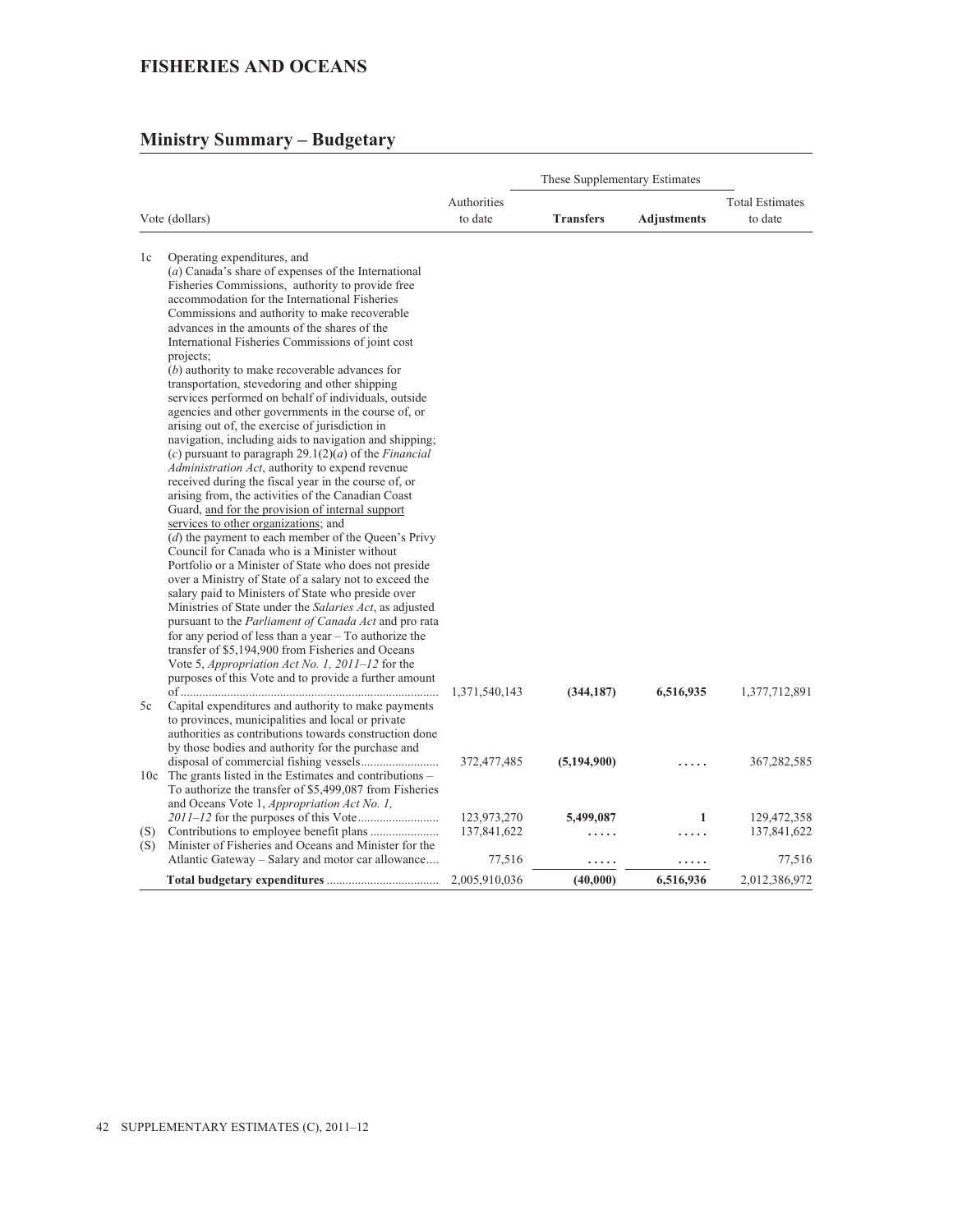### **FISHERIES AND OCEANS**

#### **Explanation of Requirements – Budgetary (thousands of dollars)**

| <b>Voted Appropriations</b>                                                                                                            | Vote 1  | Vote 5   | Vote 10 | Total  |
|----------------------------------------------------------------------------------------------------------------------------------------|---------|----------|---------|--------|
| Funding to address the cost of fuel due to price increases                                                                             | 13,000  |          | .       | 13,000 |
| Funding to support projects under the Small Craft Harbours program                                                                     |         | .        | 260     | 260    |
| Reinvestment of revenue received from polluters or the Ship-Source<br>Oil Source Pollution Fund for clean up costs associated with oil |         |          |         |        |
|                                                                                                                                        | 146     | .        | .       | 146    |
| Reinvestment of revenues from the sale or transfer of real property                                                                    | 66      | .        | .       | 66     |
| Gross Voted Appropriations                                                                                                             | 13,212  | .        | 260     | 13,472 |
| <b>Funds Available</b>                                                                                                                 |         |          |         |        |
|                                                                                                                                        | 1,500   | .        | 260     | 1.760  |
|                                                                                                                                        | 5,195   | .        | .       | 5,195  |
| Total Funds Available                                                                                                                  | 6,695   | .        | 260     | 6,955  |
| <b>Total Voted Appropriations</b>                                                                                                      | 6,517   | .        | .       | 6,517  |
| <b>Transfers</b>                                                                                                                       |         |          |         |        |
| Internal reallocation of resources – To support projects under the                                                                     |         |          |         |        |
|                                                                                                                                        | (5,499) | .        | 5,499   |        |
| Internal reallocation of resources - To reduce the amount of new                                                                       |         |          |         |        |
|                                                                                                                                        | 5,195   | (5,195)  |         |        |
| Transfer to Canadian Heritage - To support the "Gaspesian                                                                              |         |          |         |        |
| Memories Collection" developed by the Committee for                                                                                    |         |          |         |        |
|                                                                                                                                        | (5)     |          |         | (5)    |
| Transfer to Industry – For the federal coordination of Global                                                                          |         |          |         |        |
| Transfer to National Research Council of Canada – To support the                                                                       | (15)    | .        | .       | (15)   |
|                                                                                                                                        | (20)    |          |         | (20)   |
|                                                                                                                                        |         | .        | .       |        |
| <b>Total Transfers</b>                                                                                                                 | (344)   | (5, 195) | 5,499   | (40)   |
| <b>These Supplementary Estimates</b>                                                                                                   | 6,173   | (5, 195) | 5,499   | 6,477  |

#### **Explanation of Funds Available (dollars)**

**Vote 1**: \$6,694,900 in total authorities is available: \$1,500,000 within Vote 1 due to reprofiling of funds for the Delineating Canada's Continental Shelf UNCLOS (United Nations Convention on the Law of the Sea) Article 76 and \$5,194,900 from Vote 5 due to reprofiling of funds for the Air Cushion Vehicle (ACV) for the Pacific Region.

Vote 10: \$260,000 in total authorities is available within the Vote to provide a source of funds for the projects under the Small Craft Harbours Program.

| <b>Transfer Payments (dollars)</b> | Voted     | <b>Statutory</b> |
|------------------------------------|-----------|------------------|
| Grants                             |           |                  |
|                                    | 5.759,087 | .                |
| <b>Total Gross Grants</b>          | 5,759,087 | .                |
|                                    | 260,000   | .                |
| <b>Net Transfer Payments</b>       | 5,499,087 | .                |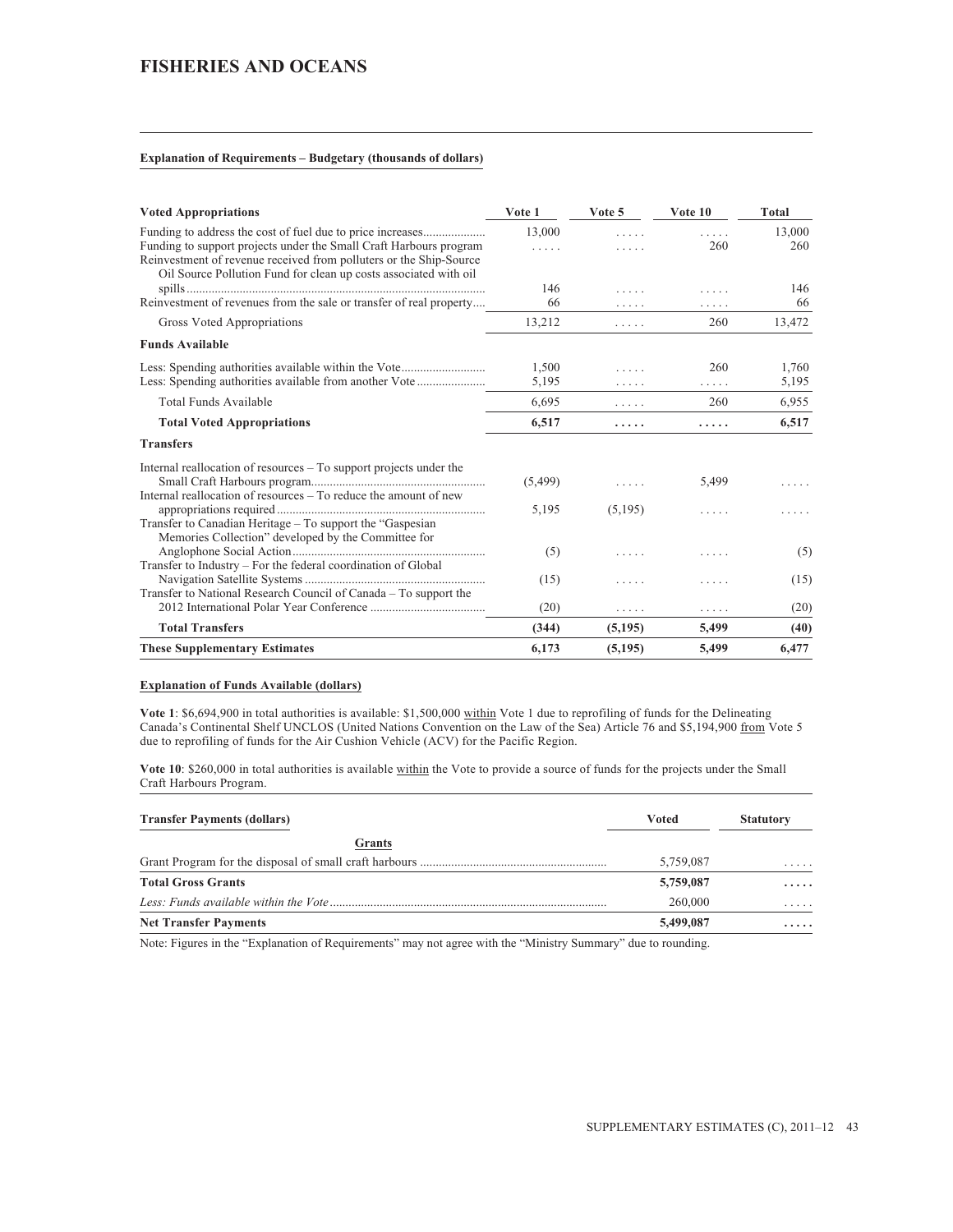|  | <b>Ministry Summary - Budgetary</b> |  |
|--|-------------------------------------|--|
|--|-------------------------------------|--|

|                |             |                  | These Supplementary Estimates |                        |
|----------------|-------------|------------------|-------------------------------|------------------------|
|                | Authorities |                  |                               | <b>Total Estimates</b> |
| Vote (dollars) | to date     | <b>Transfers</b> | Adjustments                   | to date                |

#### **Department**

| 1c | Operating expenditures, including the payment of              |               |              |              |               |
|----|---------------------------------------------------------------|---------------|--------------|--------------|---------------|
|    | remuneration and other expenditures subject to the            |               |              |              |               |
|    | approval of the Governor in Council in connection             |               |              |              |               |
|    | with the assignment by the Canadian Government of             |               |              |              |               |
|    | Canadians to the staffs of international organizations        |               |              |              |               |
|    | and authority to make recoverable advances in                 |               |              |              |               |
|    | amounts not exceeding the amounts of the shares of            |               |              |              |               |
|    | such organizations of such expenses; authority for the        |               |              |              |               |
|    | appointment and fixing of salaries by the Governor in         |               |              |              |               |
|    | Council of High Commissioners, Ambassadors,                   |               |              |              |               |
|    | Ministers Plenipotentiary, Consuls, Representatives           |               |              |              |               |
|    | on International Commissions, the staff of such               |               |              |              |               |
|    | officials and other persons to represent Canada in            |               |              |              |               |
|    | another country; expenditures in respect of the               |               |              |              |               |
|    | provision of office accommodation for the                     |               |              |              |               |
|    | International Civil Aviation Organization;                    |               |              |              |               |
|    | recoverable expenditures for assistance to and                |               |              |              |               |
|    | repatriation of distressed Canadian citizens and              |               |              |              |               |
|    | Canadian residents living abroad, including their             |               |              |              |               |
|    | dependants; cultural relations and academic exchange          |               |              |              |               |
|    |                                                               |               |              |              |               |
|    | programs with other countries; and, pursuant to               |               |              |              |               |
|    | paragraph $29.1(2)(a)$ of the <i>Financial Administration</i> |               |              |              |               |
|    | Act, authority to expend revenues received in a fiscal        |               |              |              |               |
|    | year from, and to offset related expenditures incurred        |               |              |              |               |
|    | in the fiscal year arising from the provision of              |               |              |              |               |
|    | services related to: training services provided by the        |               |              |              |               |
|    | Canadian Foreign Service Institute; trade fairs,              |               |              |              |               |
|    | missions and other international business                     |               |              |              |               |
|    | development services; investment development                  |               |              |              |               |
|    | services; international telecommunication services;           |               |              |              |               |
|    | departmental publications; other services provided            |               |              |              |               |
|    | abroad to other government departments, agencies,             |               |              |              |               |
|    | Crown corporations and other non-federal                      |               |              |              |               |
|    | organizations; specialized consular services; and             |               |              |              |               |
|    | international youth employment exchange programs              |               |              |              |               |
|    | and the payment to each member of the Queen's                 |               |              |              |               |
|    | Privy Council for Canada who is a Minister without            |               |              |              |               |
|    | Portfolio or a Minister of State who does not preside         |               |              |              |               |
|    | over a Ministry of State of a salary not to exceed the        |               |              |              |               |
|    | salary paid to Ministers of State who preside over            |               |              |              |               |
|    | Ministries of State under the Salaries Act, as adjusted       |               |              |              |               |
|    | pursuant to the Parliament of Canada Act and pro rata         |               |              |              |               |
|    | for any period of less than a year $-$ To authorize the       |               |              |              |               |
|    | transfer of \$9,222,873 from Foreign Affairs and              |               |              |              |               |
|    | International Trade Vote 5, \$94,200 from Natural             |               |              |              |               |
|    | Resources Vote 1 and \$46,320 from Transport                  |               |              |              |               |
|    | Vote 1, <i>Appropriation Act No. 1, 2011–12</i> for the       |               |              |              |               |
|    |                                                               | 1,460,234,616 | 4,275,293    | $\mathbf{1}$ | 1,464,509,910 |
|    |                                                               |               |              |              |               |
| 5c |                                                               | 253,888,405   | (21,960,073) | .            | 231,928,332   |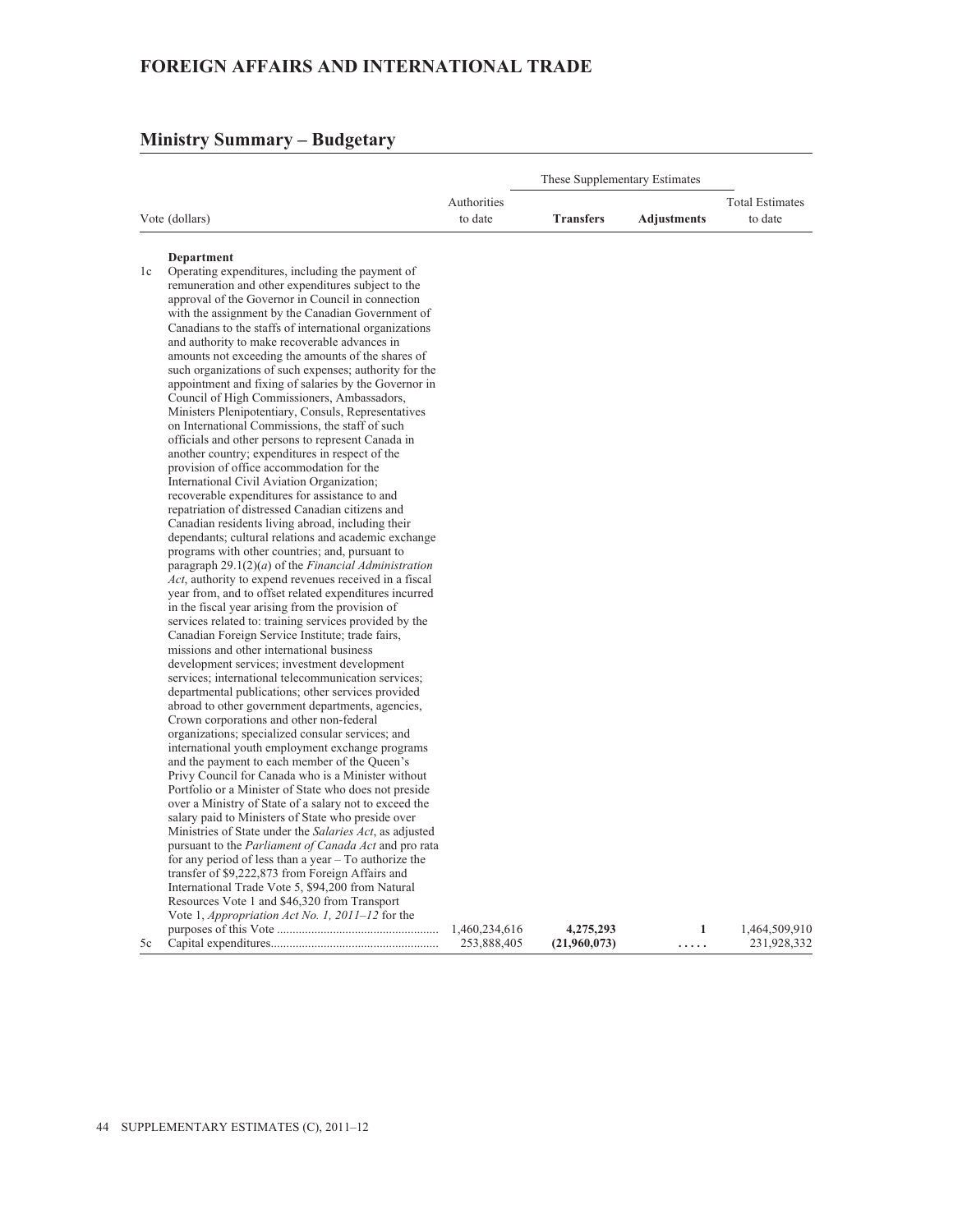|     |                                                                                                               |               | These Supplementary Estimates |                    |                        |
|-----|---------------------------------------------------------------------------------------------------------------|---------------|-------------------------------|--------------------|------------------------|
|     |                                                                                                               | Authorities   |                               |                    | <b>Total Estimates</b> |
|     | Vote (dollars)                                                                                                | to date       | <b>Transfers</b>              | <b>Adjustments</b> | to date                |
|     | Department                                                                                                    |               |                               |                    |                        |
|     | 10c The grants listed in the Estimates and contributions,                                                     |               |                               |                    |                        |
|     | which may include: with respect to Canada's Global                                                            |               |                               |                    |                        |
|     | Partnership Program (under the G8 Global                                                                      |               |                               |                    |                        |
|     | Partnership), Canada's Counter-Terrorism Capacity                                                             |               |                               |                    |                        |
|     | Building Program, the Anti-Crime Capacity Building                                                            |               |                               |                    |                        |
|     | Program, the Afghanistan Counter-Narcotics                                                                    |               |                               |                    |                        |
|     | Program, the Global Peace and Security Program,<br>Global Peace Operations Program and Glyn Berry             |               |                               |                    |                        |
|     | Program, in the form of monetary payments or the                                                              |               |                               |                    |                        |
|     | provision of goods or services; authority to make                                                             |               |                               |                    |                        |
|     | commitments for the current fiscal year not exceeding                                                         |               |                               |                    |                        |
|     | \$30,000,000, in respect of contributions to persons,                                                         |               |                               |                    |                        |
|     | groups of persons, councils and associations to                                                               |               |                               |                    |                        |
|     | promote the development of Canadian export sales;                                                             |               |                               |                    |                        |
|     | and, authority to pay assessments in the amounts and<br>in the currencies in which they are levied as well as |               |                               |                    |                        |
|     | the authority to pay other amounts specified in the                                                           |               |                               |                    |                        |
|     | currencies of the countries indicated, notwithstanding                                                        |               |                               |                    |                        |
|     | that the total of such payments may exceed the                                                                |               |                               |                    |                        |
|     | equivalent in Canadian dollars, estimated as of                                                               |               |                               |                    |                        |
|     | September $2010 - To$ authorize the transfer of                                                               |               |                               |                    |                        |
|     | \$10,750,000 from Foreign Affairs and International<br>Trade Vote 5 and \$300,000 from Canadian Heritage      |               |                               |                    |                        |
|     | Vote 5, <i>Appropriation Act No. 1, 2011–12</i> for the                                                       |               |                               |                    |                        |
|     |                                                                                                               | 888,408,882   | 11,050,000                    | 1                  | 899,458,883            |
|     | 15b Passport Office Revolving Fund - In accordance with                                                       |               |                               |                    |                        |
|     | section 12 of the <i>Revolving Funds Act</i> (R.S., 1985,                                                     |               |                               |                    |                        |
|     | c. R-8), to amend subsection $4(3)$ of that Act by                                                            |               |                               |                    |                        |
|     | increasing from \$4,000,000 to \$131,204,000,                                                                 |               |                               |                    |                        |
|     | commencing April 1, 2011, the amount by which the<br>aggregate of expenditures made for the purpose of the    |               |                               |                    |                        |
|     | fund may exceed the revenues for Passport Canada                                                              | 2             |                               |                    | 2                      |
|     | 17b Payments, in respect of pension, insurance and social                                                     |               |                               |                    |                        |
|     | security programs or other arrangements for                                                                   |               |                               |                    |                        |
|     | employees locally engaged outside of Canada, or in                                                            |               |                               |                    |                        |
|     | respect of the administration of such programs or                                                             |               |                               |                    |                        |
|     | arrangements, including premiums, contributions,                                                              |               |                               |                    |                        |
|     | benefit payments, fees and other expenditures made<br>in respect of employees locally engaged outside         |               |                               |                    |                        |
|     | Canada and for such other persons, as Treasury Board                                                          |               |                               |                    |                        |
|     |                                                                                                               | 70,140,001    |                               |                    | 70,140,001             |
| (S) |                                                                                                               | 92,990,473    | .                             | .                  | 92,990,473             |
| (S) | Minister of Foreign Affairs - Salary and motor car                                                            |               |                               |                    |                        |
|     | Minister of International Trade and Minister for the                                                          | 77,516        |                               |                    | 77,516                 |
| (S) | Asia-Pacific Gateway – Salary and motor car                                                                   |               |                               |                    |                        |
|     |                                                                                                               | 77,516        |                               |                    | 77,516                 |
| (S) | Minister of State of Foreign Affairs (Americas and                                                            |               |                               |                    |                        |
|     |                                                                                                               | 2,000         |                               |                    | 2,000                  |
| (S) | Passport Office Revolving Fund (Revolving Funds                                                               |               |                               |                    |                        |
| (S) | Payments under the Diplomatic Service (Special)                                                               | 45,424,000    |                               |                    | 45,424,000             |
|     | Superannuation Act (R.S.C., 1985, c. D-2)                                                                     | 250,000       | .                             |                    | 250,000                |
|     |                                                                                                               | 2,811,493,411 | (6,634,780)                   | $\overline{2}$     | 2,804,858,633          |
|     | <b>Canadian Commercial Corporation</b>                                                                        |               |                               |                    |                        |
| 20  | Payments to the Canadian Commercial Corporation                                                               | 15,481,540    |                               |                    | 15,481,540             |
|     |                                                                                                               | 15,481,540    |                               |                    | 15,481,540             |

### **Ministry Summary – Budgetary**

SUPPLEMENTARY ESTIMATES (C), 2011–12 45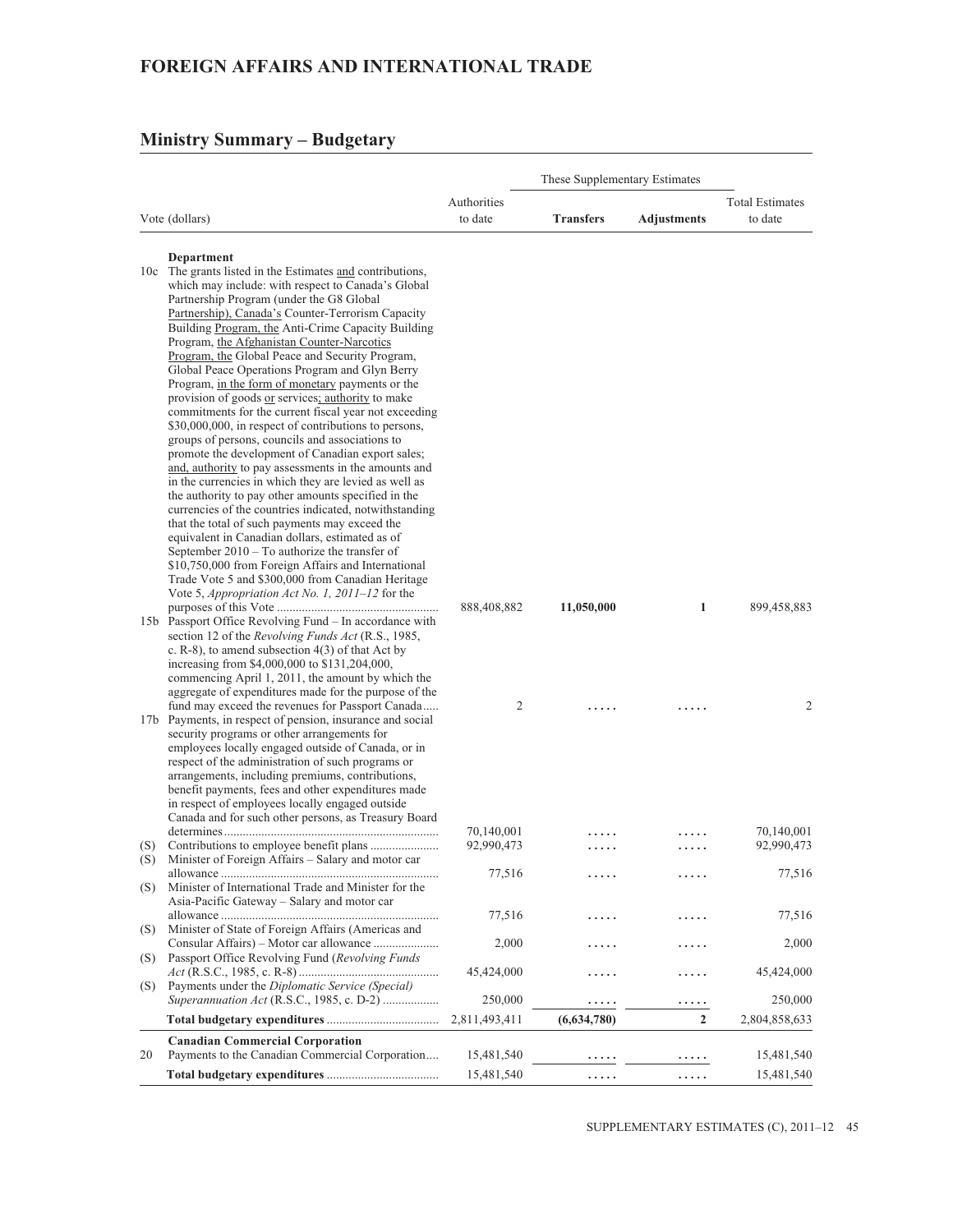|            |                                                                                                                                                                                                                                                                                                                                                                                                                                                                                                                                                                                                                                                                                                                                                                                                                                                        |               | These Supplementary Estimates |                    |                        |
|------------|--------------------------------------------------------------------------------------------------------------------------------------------------------------------------------------------------------------------------------------------------------------------------------------------------------------------------------------------------------------------------------------------------------------------------------------------------------------------------------------------------------------------------------------------------------------------------------------------------------------------------------------------------------------------------------------------------------------------------------------------------------------------------------------------------------------------------------------------------------|---------------|-------------------------------|--------------------|------------------------|
|            |                                                                                                                                                                                                                                                                                                                                                                                                                                                                                                                                                                                                                                                                                                                                                                                                                                                        | Authorities   |                               |                    | <b>Total Estimates</b> |
|            | Vote (dollars)                                                                                                                                                                                                                                                                                                                                                                                                                                                                                                                                                                                                                                                                                                                                                                                                                                         | to date       | <b>Transfers</b>              | <b>Adjustments</b> | to date                |
|            | <b>Canadian International Development Agency</b><br>25c Operating expenditures and authority to:<br>$(a)$ engage persons for service in developing countries<br>and in countries in transition; and<br>$(b)$ provide education or training for persons from<br>developing countries and from countries in transition,<br>in accordance with the Technical Assistance<br>Regulations, made by Order in Council<br>P.C. 1986-993 of April 24, 1986 (and registered as<br>SOR/86-475), as may be amended, or any other<br>regulations that may be made by the Governor in<br>Council with respect to:<br>(i) the remuneration payable to persons for service in<br>developing countries and in countries in transition,<br>and the payment of their expenses or of allowances<br>with respect thereto,<br>(ii) the maintenance of persons from developing |               |                               |                    |                        |
|            | countries and from countries in transition who are<br>undergoing education or training, and the payment of<br>their expenses or of allowances with respect thereto,<br>and<br>(iii) the payment of special expenses directly or<br>indirectly related to the service of persons in<br>developing countries and in countries in transition or<br>the education or training of persons from developing<br>countries and from countries in transition $-$ To<br>authorize the transfer of \$30,000 from Treasury<br>Board Vote 1, Appropriation Act No. 1, 2011-12 for                                                                                                                                                                                                                                                                                    |               |                               |                    |                        |
|            | the purposes of this Vote and to provide a further<br>30c The grants listed in the Estimates and contributions<br>for international development assistance, international<br>humanitarian assistance and other specified purposes,<br>in the form of monetary payments or the provision of<br>goods or services – To authorize the transfer of<br>\$4,029,700 from Foreign Affairs and International                                                                                                                                                                                                                                                                                                                                                                                                                                                   | 220,067,875   | 30,000                        | 22,418             | 220, 120, 293          |
|            | Trade Vote 1, Appropriation Act No. 1, 2011-12 for<br>the purposes of this Vote and to provide a further                                                                                                                                                                                                                                                                                                                                                                                                                                                                                                                                                                                                                                                                                                                                               |               |                               |                    |                        |
|            |                                                                                                                                                                                                                                                                                                                                                                                                                                                                                                                                                                                                                                                                                                                                                                                                                                                        | 2,959,747,247 | 3,879,700                     | 355,529,000        | 3,319,155,947          |
| (S)<br>(S) | Minister of International Cooperation – Salary and                                                                                                                                                                                                                                                                                                                                                                                                                                                                                                                                                                                                                                                                                                                                                                                                     | 27,047,538    | .                             | .                  | 27,047,538             |
| (S)        | Encashment of notes issued to the development<br>assistance funds of the international financial                                                                                                                                                                                                                                                                                                                                                                                                                                                                                                                                                                                                                                                                                                                                                       | 77,516        | .                             | .                  | 77,516                 |
| (S)        | institutions in accordance with the <i>International</i><br>Development (Financial Institutions) Assistance Act<br>Pursuant to section 144 of the Budget and Economic<br>Statement Implementation Act, 2007, a payment to the<br>World Bank for the Advance Market Commitment for<br>Pneumococcal Vaccines in respect of the period<br>commencing on April 1, 2011 and ending on<br>March 31, 2012, in an amount not to exceed                                                                                                                                                                                                                                                                                                                                                                                                                         | 248,113,000   |                               | 37,500,000         | 285,613,000            |
|            |                                                                                                                                                                                                                                                                                                                                                                                                                                                                                                                                                                                                                                                                                                                                                                                                                                                        | 22,926,021    |                               |                    | 22,926,021             |
|            |                                                                                                                                                                                                                                                                                                                                                                                                                                                                                                                                                                                                                                                                                                                                                                                                                                                        | 3,477,979,197 | 3,909,700                     | 393,051,418        | 3,874,940,315          |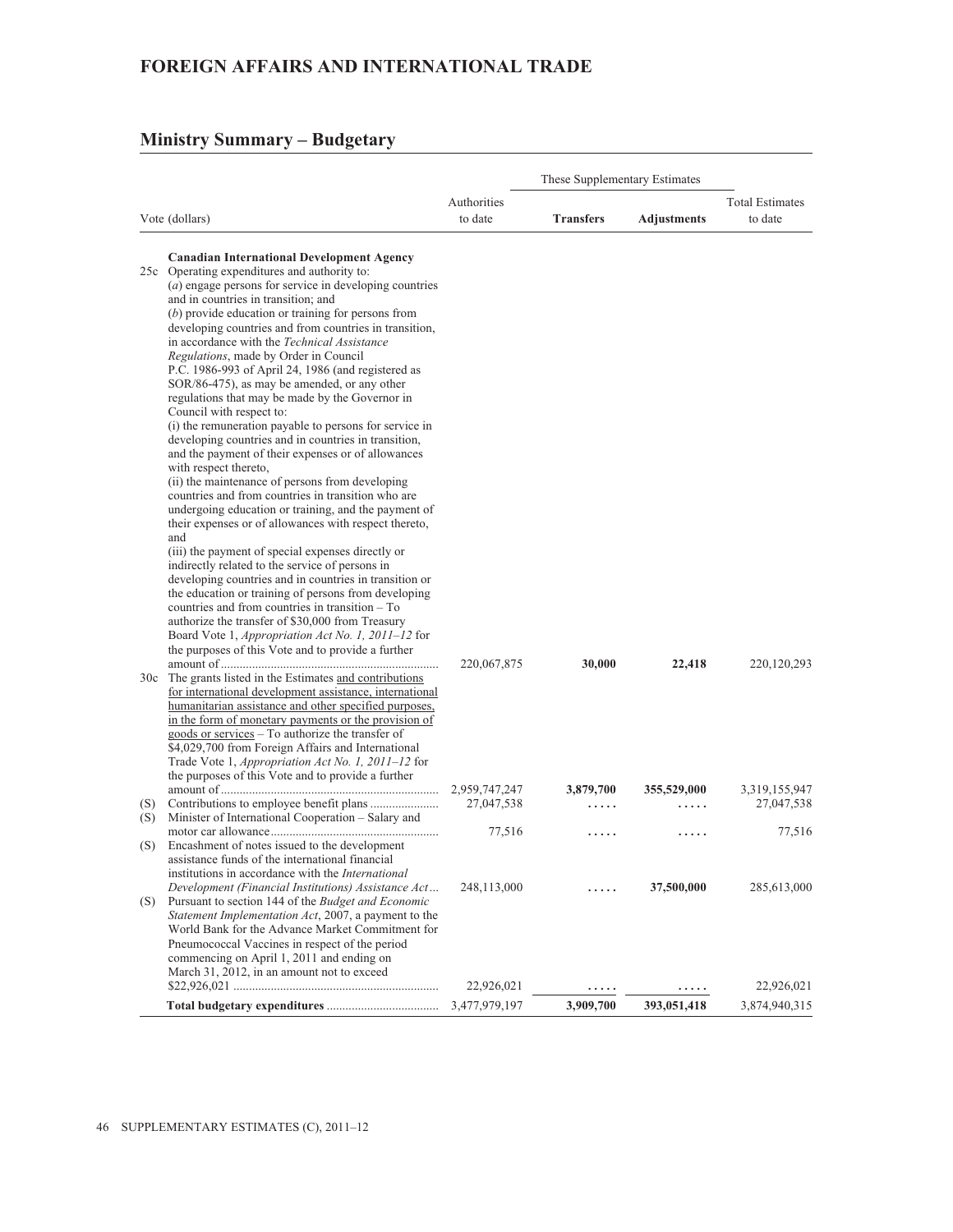|           |                                                                                                                                                                                                                                                                                                                                                                                                                               |                          |                      | These Supplementary Estimates |                                   |  |
|-----------|-------------------------------------------------------------------------------------------------------------------------------------------------------------------------------------------------------------------------------------------------------------------------------------------------------------------------------------------------------------------------------------------------------------------------------|--------------------------|----------------------|-------------------------------|-----------------------------------|--|
|           | Vote (dollars)                                                                                                                                                                                                                                                                                                                                                                                                                | Authorities<br>to date   | <b>Transfers</b>     | <b>Adjustments</b>            | <b>Total Estimates</b><br>to date |  |
| (S)       | <b>Export Development Canada (Canada Account)</b><br>Payments to Export Development Canada to<br>discharge obligations incurred pursuant to Section 23<br>of the Export Development Act (Canada Account) for<br>the purpose of facilitating and developing trade<br>between Canada and other countries                                                                                                                        | 500,000                  |                      |                               | 500,000                           |  |
|           |                                                                                                                                                                                                                                                                                                                                                                                                                               | 500,000                  | .                    | .                             | 500,000                           |  |
|           | <b>International Development Research Centre</b><br>45c Payments to the International Development Research                                                                                                                                                                                                                                                                                                                    | 210,407,649              |                      | 27,500,000                    | 237,907,649                       |  |
|           |                                                                                                                                                                                                                                                                                                                                                                                                                               | 210,407,649              | .                    | 27,500,000                    | 237,907,649                       |  |
| 50<br>(S) | <b>International Joint Commission (Canadian</b><br>Section)<br>Program expenditures – Salaries and expenses of the<br>Canadian Section, expenses of studies, surveys and<br>investigations by the Commission under International<br>References and expenses of the Commission under<br>the Canada/United States Great Lakes Water Quality                                                                                     | 8,285,157<br>596,943     | .                    |                               | 8,285,157<br>596,943              |  |
|           |                                                                                                                                                                                                                                                                                                                                                                                                                               | 8,882,100                | .                    | .                             | 8,882,100                         |  |
|           | <b>National Capital Commission</b><br>52c Payments to the National Capital Commission for<br>operating expenditures – To authorize the transfer of<br>\$807,000 from Foreign Affairs and International<br>Trade Vote 54, Appropriation Act No.3, 2011-12 and<br>\$100,000 from Foreign Affairs and International<br>Trade Vote 5, Appropriation Act No. 1, 2011-12 for<br>54c Payments to the National Capital Commission for | 69,698,853<br>28,008,875 | 907,000<br>(807,000) | 1<br>.                        | 70,605,854<br>27, 201, 875        |  |
|           |                                                                                                                                                                                                                                                                                                                                                                                                                               | 97,707,728               | 100,000              | 1                             | 97,807,729                        |  |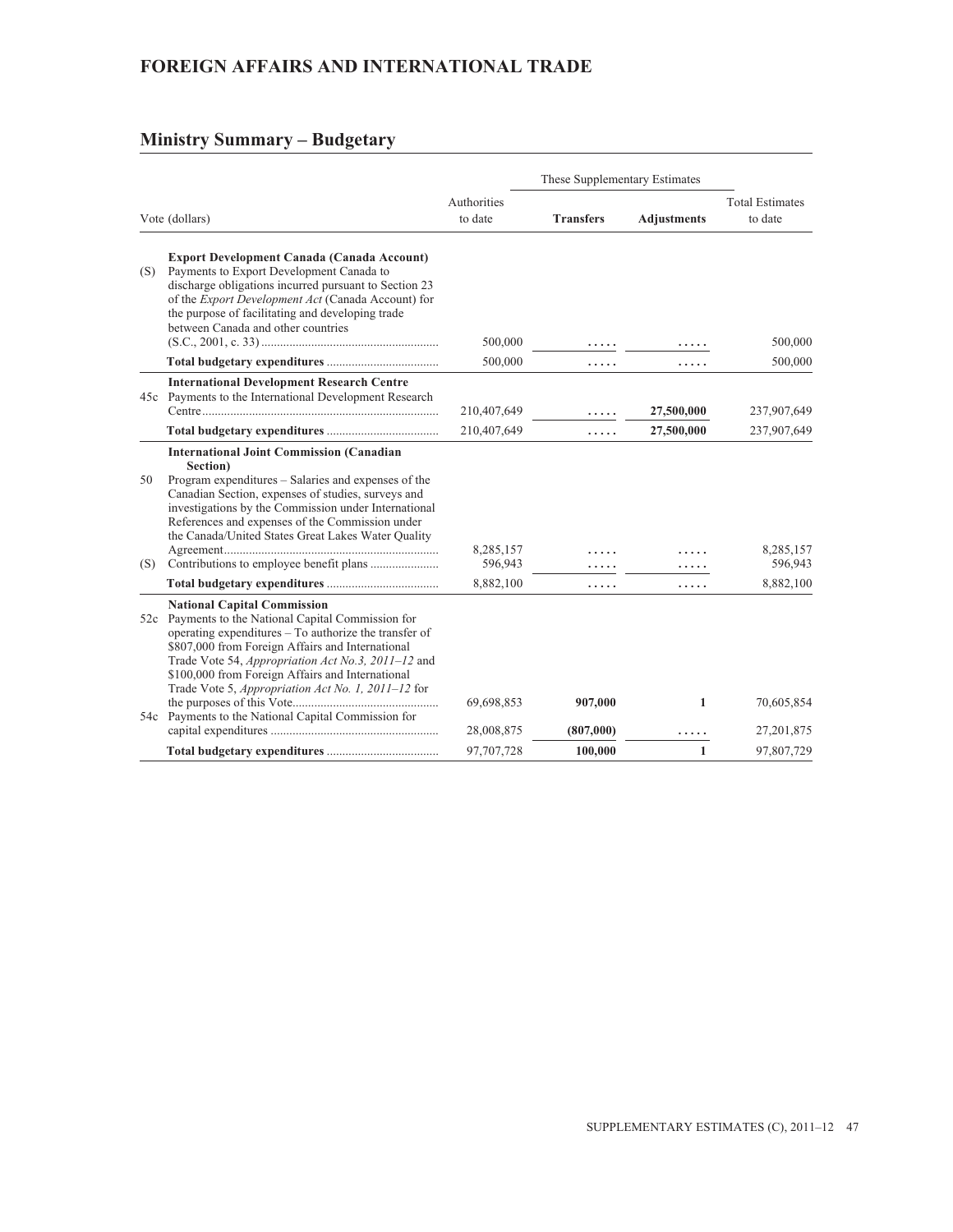|                                                                                                                                                                                                                                                                                                                                                                                                                                                                                                                                                                                                                                                                                                                                                                                                                                                                                                                                                               |                        |                  | These Supplementary Estimates |                                    |  |
|---------------------------------------------------------------------------------------------------------------------------------------------------------------------------------------------------------------------------------------------------------------------------------------------------------------------------------------------------------------------------------------------------------------------------------------------------------------------------------------------------------------------------------------------------------------------------------------------------------------------------------------------------------------------------------------------------------------------------------------------------------------------------------------------------------------------------------------------------------------------------------------------------------------------------------------------------------------|------------------------|------------------|-------------------------------|------------------------------------|--|
| Vote (dollars)                                                                                                                                                                                                                                                                                                                                                                                                                                                                                                                                                                                                                                                                                                                                                                                                                                                                                                                                                | Authorities<br>to date | <b>Transfers</b> | <b>Adjustments</b>            | <b>Total Estimates</b><br>to date  |  |
| <b>Canadian International Development Agency</b><br>L35c The issuance and payment of non-interest bearing,<br>non-negotiable demand notes in an amount not to<br>exceed \$285,613,000 in accordance with the<br>International Development (Financial Institutions)<br>Assistance Act, for the purpose of contributions to the<br>International Financial Institution Fund Accounts<br>L40c Pursuant to paragraph $3(c)$ of the <i>International</i><br>Development (Financial Institutions) Assistance Act,<br>the amount of financial assistance provided by the<br>Minister of Foreign Affairs, in consultation with the<br>Minister of Finance for participation in General<br>Capital Increase for International Financial<br>Institutions to respond to the global economic crisis<br>and to the longer-term development needs in Africa,<br>Americas, Asia and the Caribbean, shall not exceed,<br>in respect of the period commencing on April 1, 2011 | 1                      |                  | 1                             | $\overline{2}$                     |  |
| and ending on March 31, 2012, an amount of<br>\$110,411,457 US which amount is estimated in<br>Payments to International Financial Institutions -<br>(S)                                                                                                                                                                                                                                                                                                                                                                                                                                                                                                                                                                                                                                                                                                                                                                                                      | 1<br>84,279,960        | .                | $\mathbf{1}$<br>28,651,598    | $\overline{2}$<br>112,931,558      |  |
|                                                                                                                                                                                                                                                                                                                                                                                                                                                                                                                                                                                                                                                                                                                                                                                                                                                                                                                                                               | 84,279,962             | .                | 28,651,600                    | 112,931,562                        |  |
| <b>Export Development Canada (Canada Account)</b><br>(S)<br>Payments to Export Development Canada to<br>discharge obligations incurred pursuant to Section 23<br>of the <i>Export Development Act</i> (Canada Account) for<br>the purpose of facilitating and developing trade<br>between Canada and other countries                                                                                                                                                                                                                                                                                                                                                                                                                                                                                                                                                                                                                                          |                        |                  |                               | (1,230,700,000)<br>(1,230,700,000) |  |
|                                                                                                                                                                                                                                                                                                                                                                                                                                                                                                                                                                                                                                                                                                                                                                                                                                                                                                                                                               |                        | .                | .                             |                                    |  |

## **Ministry Summary – Non-Budgetary Authorities**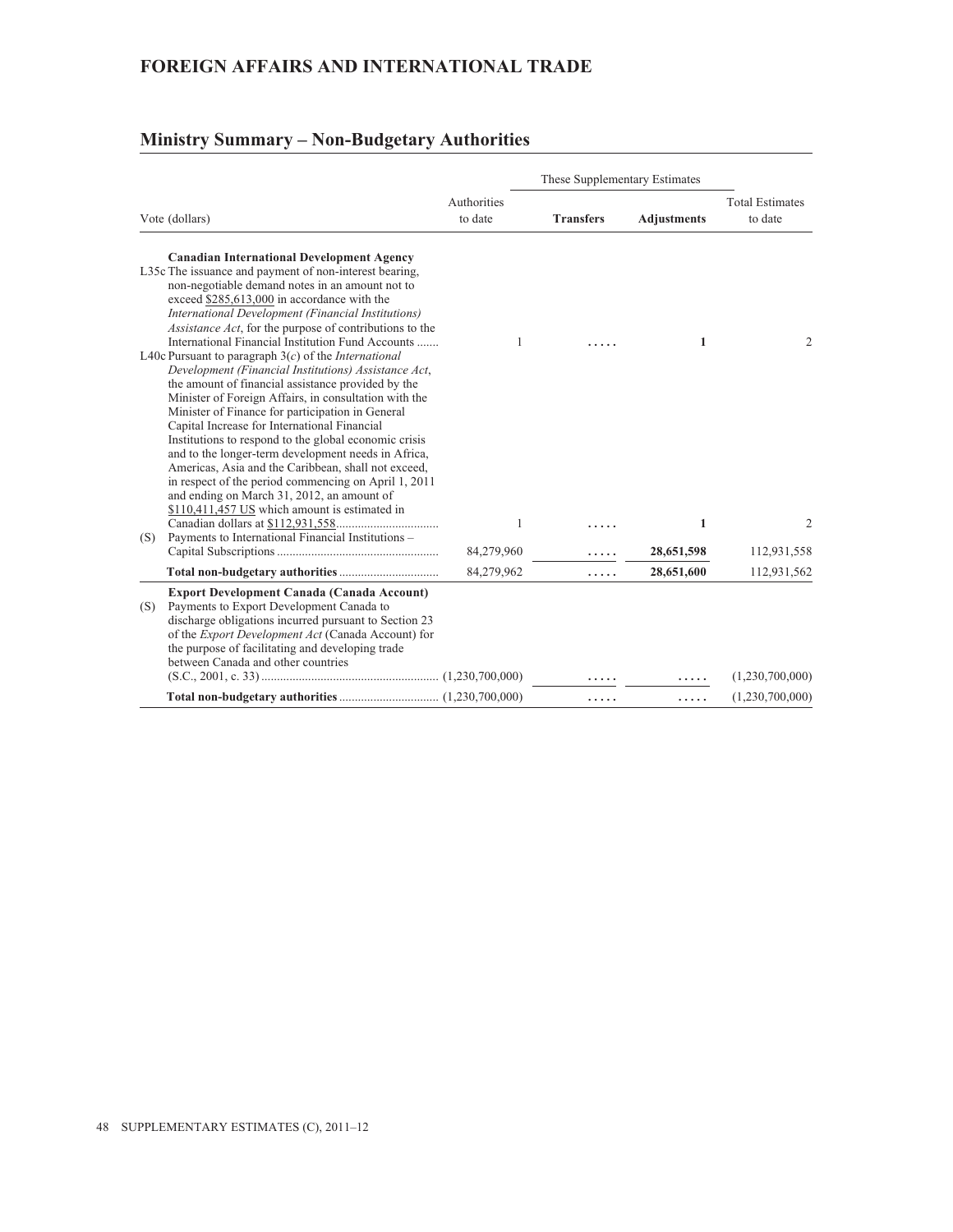# **FOREIGN AFFAIRS AND INTERNATIONAL TRADE Department**

### **Explanation of Requirements – Budgetary (thousands of dollars)**

| <b>Voted Appropriations</b>                                                                                                     | Vote 1          | Vote 5   | Vote 10     | Total            |
|---------------------------------------------------------------------------------------------------------------------------------|-----------------|----------|-------------|------------------|
| Funding to support Canada's engagement in Afghanistan from 2011                                                                 |                 |          |             |                  |
|                                                                                                                                 | 14,900          | .        | 6,000       | 20,900           |
| Funding for Canada's fast start financing commitments under the                                                                 |                 |          |             |                  |
| Copenhagen Accord which supports climate change adaptation<br>and mitigation in developing countries ( <i>horizontal item</i> ) | .               | .        | 4,600       | 4,600            |
| Funding for incremental costs associated with consular and security                                                             |                 |          |             |                  |
|                                                                                                                                 | 1,700           |          | .           | 1,700            |
| Funding for the establishment and support of an Advisory Panel on                                                               |                 |          |             |                  |
|                                                                                                                                 | 1,526           | .        | .           | 1,526            |
| Funding adjustment for revisions to Locally Engaged Staff salaries                                                              | 1,367           | .        | .           | 1,367            |
| Funding for the implementation of Canada's renewed International                                                                |                 |          |             |                  |
| Climate Change Strategy, including engagement and alignment<br>with the U.S. under the Clean Energy Dialogue (horizontal item). | 1,118           |          | 150         | 1,268            |
| Funding for Canada's host country support to the International Civil                                                            |                 | .        |             |                  |
|                                                                                                                                 | 800             | .        | .           | 800              |
| Gross Voted Appropriations                                                                                                      | 21,411          | $\ldots$ | 10,750      | 32,161           |
| <b>Funds Available</b>                                                                                                          |                 |          |             |                  |
|                                                                                                                                 |                 |          |             |                  |
| Less: Spending authorities available from another Vote                                                                          | 18,381<br>3,030 | .<br>.   | .<br>10,750 | 18,381<br>13,780 |
|                                                                                                                                 |                 |          |             |                  |
| Total Funds Available                                                                                                           | 21,411          | .        | 10,750      | 32,161           |
| <b>Total Voted Appropriations</b>                                                                                               | .               | .        | .           | .                |
| <b>Transfers</b>                                                                                                                |                 |          |             |                  |
| Transfer from Canadian Heritage – To provide funding for the first                                                              |                 |          |             |                  |
|                                                                                                                                 |                 |          | 300         | 300              |
| Transfer from Natural Resources – To provide support to                                                                         | 94              |          |             | 94               |
| Transfer from Transport – For Counter-Piracy Policy and Operations                                                              |                 | .        | .           |                  |
|                                                                                                                                 | 46              |          | $\ldots$ .  | 46               |
| Internal reallocation of resources – To correct a previous transfer to                                                          |                 |          |             |                  |
| Citizenship and Immigration for an adjustment to the funding                                                                    |                 |          |             |                  |
| previously provided for departmental staff located at missions                                                                  |                 |          |             |                  |
|                                                                                                                                 | 6,193           | (6,193)  | .           |                  |
| Internal reallocation of resources – To reduce the amount of new                                                                |                 |          |             |                  |
| Transfer to Industry – For the federal coordination of Global                                                                   | 3,030           | (13,780) | 10,750      |                  |
|                                                                                                                                 | (15)            | .        | .           | (15)             |
| Transfer to the National Capital Commission – To support the                                                                    |                 |          |             |                  |
| building of a National Holocaust Monument to commemorate the                                                                    |                 |          |             |                  |
| victims and Canadian survivors of the Holocaust                                                                                 | .               | (100)    | .           | (100)            |
| Transfer to the Economic Development Agency of Canada for the                                                                   |                 |          |             |                  |
| Regions of Quebec $-$ To support the hosting of the 2012                                                                        |                 |          |             |                  |
| International Economic Forum of the Americas on the Global                                                                      | (150)           |          |             | (150)            |
| Transfer to Canadian International Development Agency (\$4,030),                                                                |                 |          |             |                  |
| Citizenship and Immigration (\$2,083), Canadian Food Inspection                                                                 |                 |          |             |                  |
| Agency (\$475) and National Defence (\$222) – Adjustment to                                                                     |                 |          |             |                  |
| funding previously provided for departmental staff located at                                                                   |                 |          |             |                  |
|                                                                                                                                 | (4, 923)        | (1,887)  | .           | (6, 810)         |
| <b>Total Transfers</b>                                                                                                          | 4,275           | (21,960) | 11,050      | (6,635)          |
| <b>These Supplementary Estimates</b>                                                                                            | 4,275           | (21,960) | 11,050      | (6,635)          |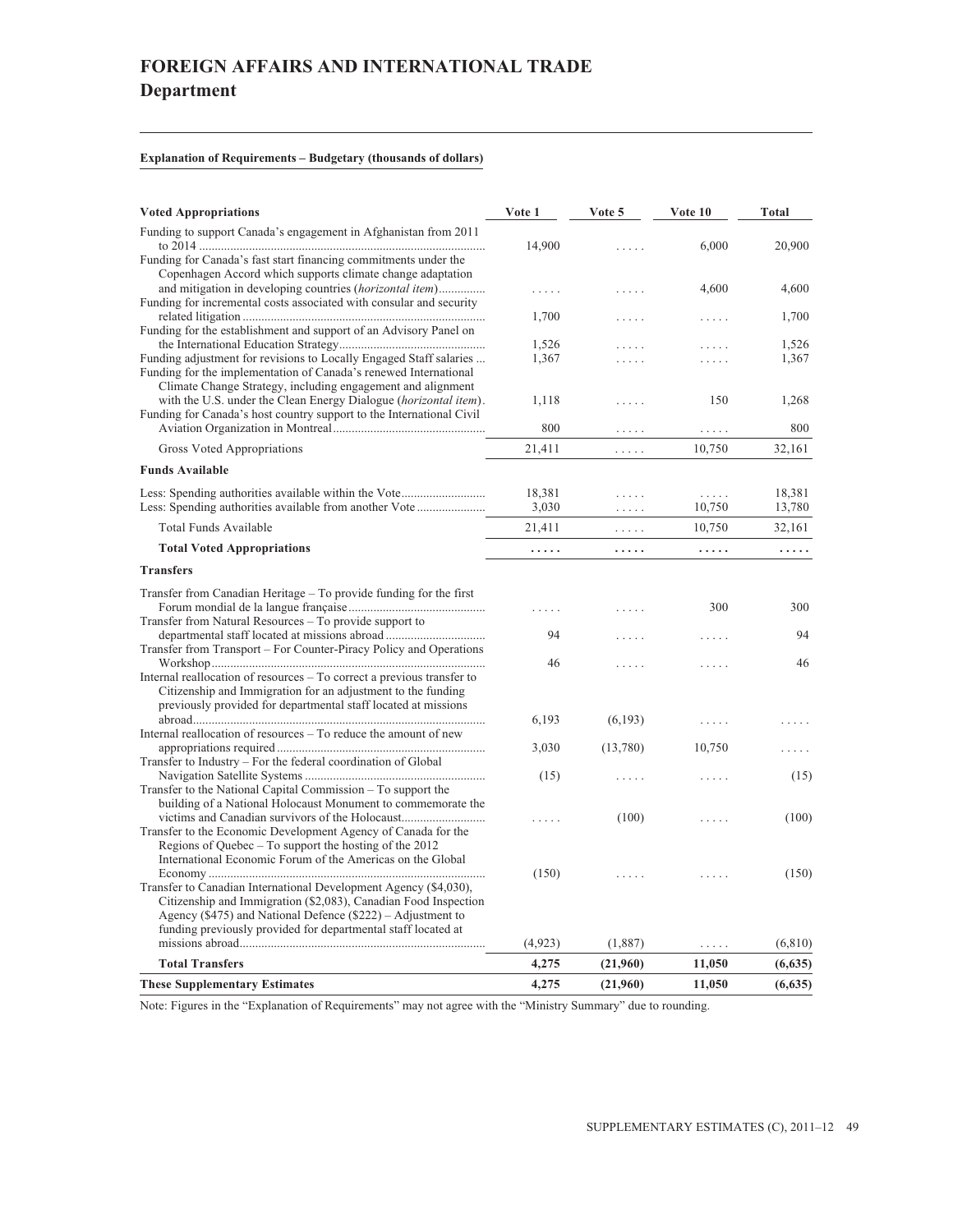## **FOREIGN AFFAIRS AND INTERNATIONAL TRADE Department**

#### **Explanation of Funds Available (dollars)**

**Vote 1**: \$21,411,209 in total authorities is available: \$18,381,336 within the Vote due to Foreign currency gains incurred at the missions abroad (\$15,481,336), the reprofiling of funds related to: Canada's Submission to the Commission on the Limits of the Continental Shelf  $(\$1,800,000)$  and the G8 and G20 Summits in Canada  $(\$1,100,000)$ ; and  $\$3,029,873$  from Vote 5 due to the reprofiling of funds for the Moscow Chancery Relocation Project.

Vote 10: \$10,750,000 in total authorities is available from Vote 5 due to the reprofiling of funds for the Moscow Chancery Relocation Project.

| <b>Transfer Payments (dollars)</b>                                             | <b>Voted</b> | <b>Statutory</b> |
|--------------------------------------------------------------------------------|--------------|------------------|
| <b>Grants</b>                                                                  |              |                  |
| Grants in support of the Global Peace and Security Fund and its sub-programmes | 4,600,000    | .                |
| <b>Total Grants</b>                                                            | 4,600,000    | .                |
| <b>Contributions</b>                                                           |              |                  |
|                                                                                | 6,000,000    | .                |
| Projects and development activities resulting from Summits of La Francophonie  | 300,000      | .                |
|                                                                                | 150,000      | .                |
| <b>Total Contributions</b>                                                     | 6,450,000    | .                |
| <b>Total Transfer Payments</b>                                                 | 11,050,000   | .                |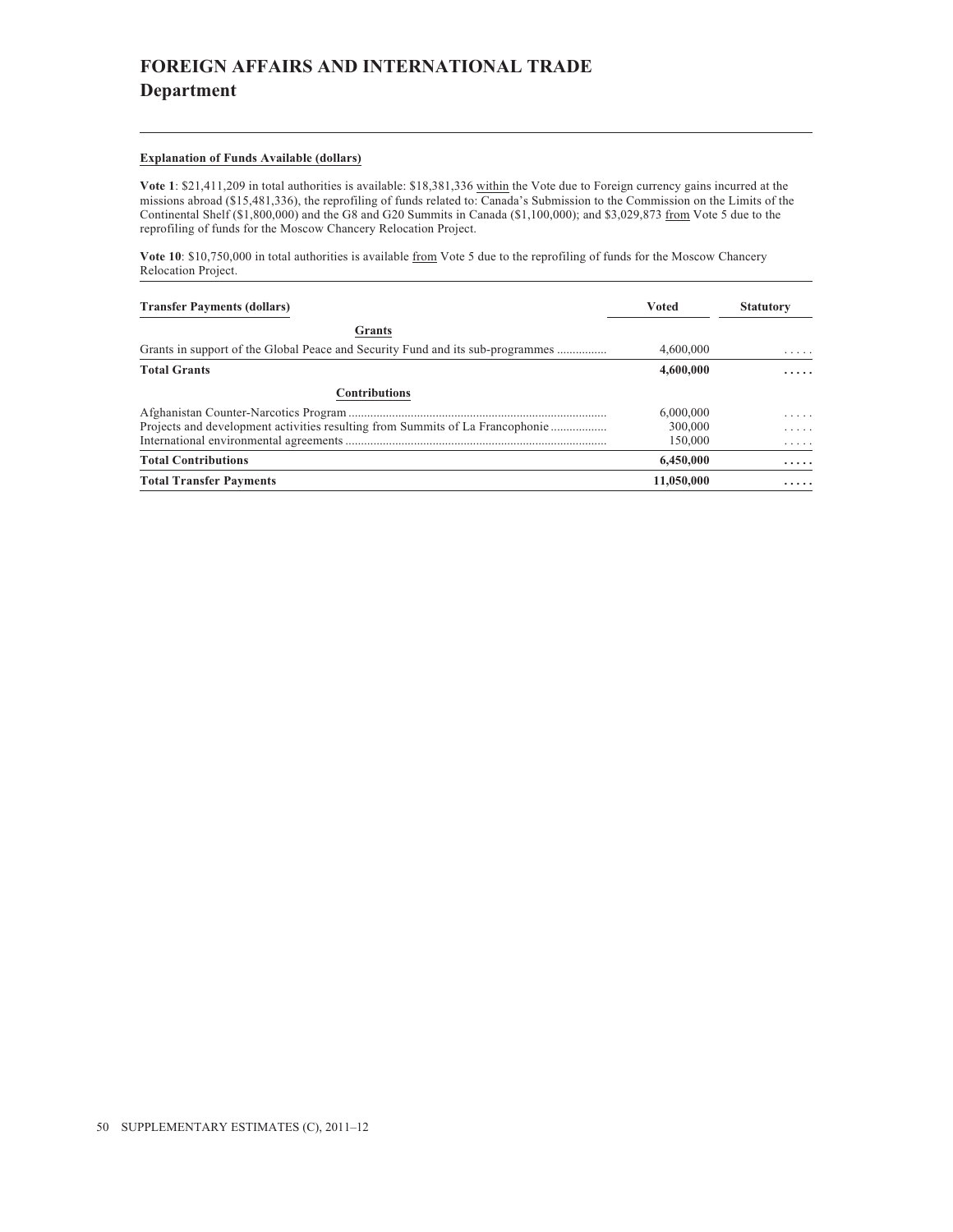# **FOREIGN AFFAIRS AND INTERNATIONAL TRADE Canadian International Development Agency**

#### **Explanation of Requirements – Budgetary (thousands of dollars)**

| <b>Voted Appropriations</b>                                                                                                                                                        | Vote 25 | Vote 30 | <b>Total</b> |
|------------------------------------------------------------------------------------------------------------------------------------------------------------------------------------|---------|---------|--------------|
| Funding for Canada's fast start financing commitments under the Copenhagen<br>Accord which supports climate change adaptation and mitigation in developing                         | 22      |         | 345,871      |
| Funding for additional grants to international organizations for development                                                                                                       |         | 345,849 |              |
|                                                                                                                                                                                    | .       | 100,000 | 100,000      |
| Funding for Canada's response to the humanitarian crisis in Eastern Africa resulting                                                                                               | .       | 70,420  | 70,420       |
| Funding for additional grants in support of the education sector                                                                                                                   |         | 5,000   | 5,000        |
| Gross Voted Appropriations                                                                                                                                                         | 22      | 521,269 | 521,291      |
| <b>Funds Available</b>                                                                                                                                                             |         |         |              |
|                                                                                                                                                                                    |         | 165,740 | 165,740      |
| <b>Total Voted Appropriations</b>                                                                                                                                                  | 22      | 355,529 | 355,551      |
| <b>Statutory Appropriations</b>                                                                                                                                                    |         |         |              |
| Encashment of notes issued to the development assistance funds of the international<br>financial institutions in accordance with the <i>International Development (Financial</i> ) |         |         |              |
|                                                                                                                                                                                    |         |         | 37,500       |
| <b>Total Adjustments to Appropriations</b>                                                                                                                                         |         |         | 393,051      |
| <b>Transfers</b>                                                                                                                                                                   |         |         |              |
| Transfer from Foreign Affairs and International Trade – Adjustment to funding<br>previously provided for departmental staff located at missions abroad                             |         | 4,030   | 4,030        |
| Transfer from Treasury Board Secretariat – For implementation of the Departmental<br>Transfer to the Economic Development Agency of Canada for the Regions of Quebec               | 30      | .       | 30           |
| - To support the hosting of the 2012 International Economic Forum of the                                                                                                           |         |         |              |
|                                                                                                                                                                                    | .       | (150)   | (150)        |
| <b>Total Transfers</b>                                                                                                                                                             | 30      | 3,880   | 3,910        |
| <b>These Supplementary Estimates</b>                                                                                                                                               | 52      | 359,409 | 396,961      |

#### **Explanation of Funds Available (dollars)**

**Vote 30**: \$165,740,000 in total authorities is available within the Vote due to the realignment of contributions to grants for delivering international assistance (\$128,240,000) and the International Fund for Agriculture Development (\$37,500,000).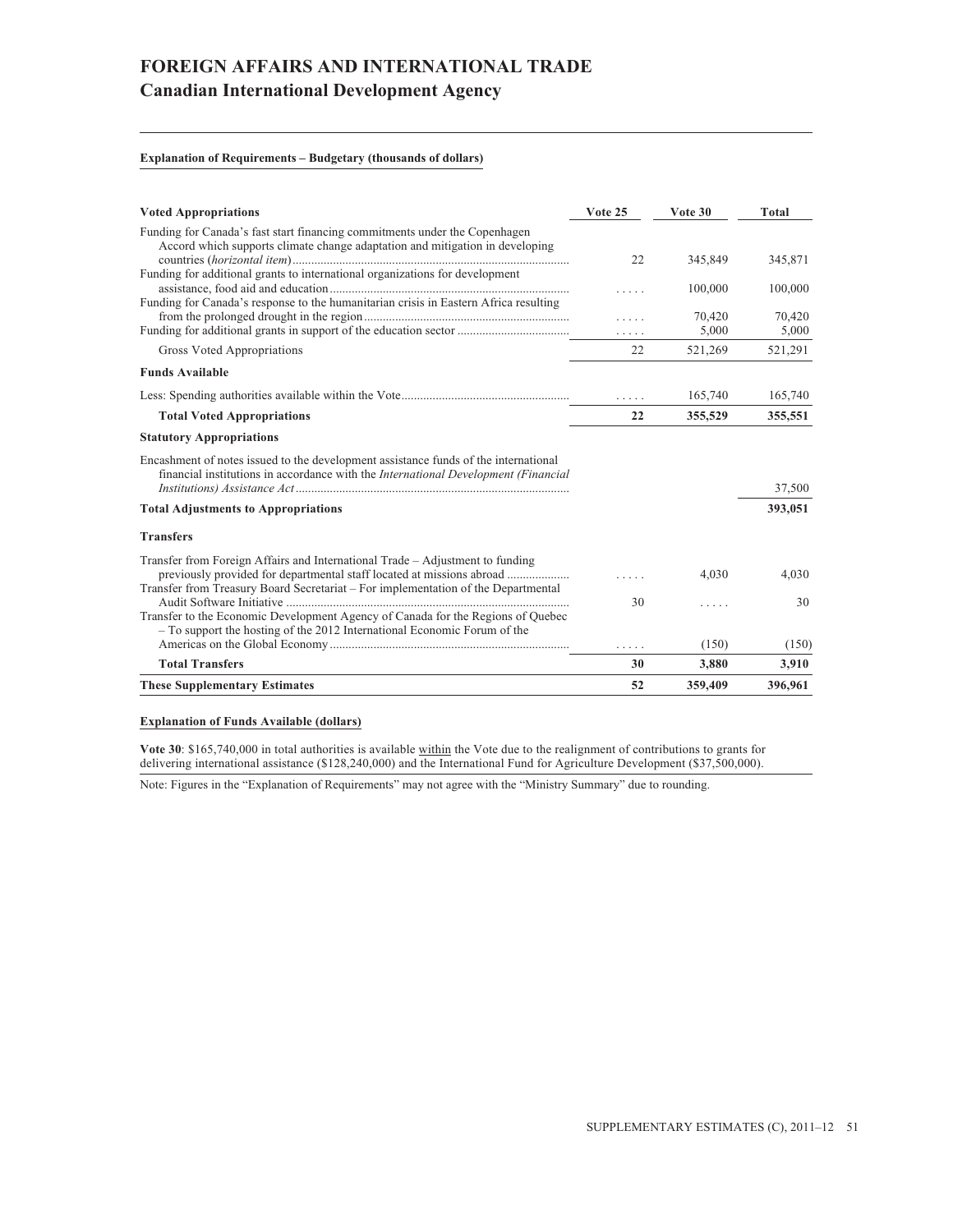# **FOREIGN AFFAIRS AND INTERNATIONAL TRADE Canadian International Development Agency**

| <b>Transfer Payments (dollars)</b>                                                                                                                                                                                                                                                                                                                                                                                                                                                                                                                                                                                                                                                                                                                                                                                           | <b>Voted</b>             | <b>Statutory</b> |
|------------------------------------------------------------------------------------------------------------------------------------------------------------------------------------------------------------------------------------------------------------------------------------------------------------------------------------------------------------------------------------------------------------------------------------------------------------------------------------------------------------------------------------------------------------------------------------------------------------------------------------------------------------------------------------------------------------------------------------------------------------------------------------------------------------------------------|--------------------------|------------------|
| Grants                                                                                                                                                                                                                                                                                                                                                                                                                                                                                                                                                                                                                                                                                                                                                                                                                       |                          |                  |
| Grants for Multilateral Programming: Grants in support of development assistance,<br>humanitarian assistance or disaster preparedness, including peace building, for global<br>operations, programs, projects, activities and appeals; as well as in support of<br>programming against hunger, malnutrition and disease for the benefit of developing                                                                                                                                                                                                                                                                                                                                                                                                                                                                        | 215,269,000              |                  |
| Grants for Bilateral Programming: Grants for cooperation with other donor countries for<br>the benefit of developing countries or territories or countries in transition                                                                                                                                                                                                                                                                                                                                                                                                                                                                                                                                                                                                                                                     | 5,000,000                |                  |
| <b>Total Gross Grants</b>                                                                                                                                                                                                                                                                                                                                                                                                                                                                                                                                                                                                                                                                                                                                                                                                    | 220,269,000              |                  |
| <b>Contributions</b>                                                                                                                                                                                                                                                                                                                                                                                                                                                                                                                                                                                                                                                                                                                                                                                                         |                          |                  |
| Contributions for Bilateral Programming: Contributions in support of development<br>assistance, including payments for loan agreements issued under the authority of<br>previous Appropriation Acts, contributions for cooperation with countries in transition<br>and contributions in support of regional or country specific development assistance<br>projects, programs and activities for the benefit of developing countries or territories or<br>Contributions for Multilateral Programming: Contributions in support of development<br>assistance, humanitarian assistance or disaster preparedness, including peace building,<br>for global operations, programs, projects, activities and appeals; as well as in support<br>of programming against hunger, malnutrition and disease for the benefit of developing | 5,029,700<br>300,000,000 |                  |
| <b>Total Gross Contributions</b>                                                                                                                                                                                                                                                                                                                                                                                                                                                                                                                                                                                                                                                                                                                                                                                             | 305,029,700              |                  |
| <b>Other Transfer Payments</b>                                                                                                                                                                                                                                                                                                                                                                                                                                                                                                                                                                                                                                                                                                                                                                                               |                          |                  |
| (S) Encashment of notes issued to the development assistance funds of the international<br>financial institutions in accordance with the <i>International Development (Financial</i> )                                                                                                                                                                                                                                                                                                                                                                                                                                                                                                                                                                                                                                       |                          | 37,500,000       |
| <b>Total Gross Transfer Payments</b>                                                                                                                                                                                                                                                                                                                                                                                                                                                                                                                                                                                                                                                                                                                                                                                         | 525,298,700              | 37,500,000       |
|                                                                                                                                                                                                                                                                                                                                                                                                                                                                                                                                                                                                                                                                                                                                                                                                                              | 165,740,000<br>150,000   | .                |
| <b>Net Transfer Payments</b>                                                                                                                                                                                                                                                                                                                                                                                                                                                                                                                                                                                                                                                                                                                                                                                                 | 359,408,700              | 37,500,000       |

### **Explanation of Requirements – Non-Budgetary (thousands of dollars)**

| <b>Voted Appropriations</b>                                                                                                                                                                                                                                                                                                                                                                                                                                                                                                                                                | <b>Vote L35</b> | Vote L40 | Total  |
|----------------------------------------------------------------------------------------------------------------------------------------------------------------------------------------------------------------------------------------------------------------------------------------------------------------------------------------------------------------------------------------------------------------------------------------------------------------------------------------------------------------------------------------------------------------------------|-----------------|----------|--------|
| To increase the ceiling for the issuance and payment of non-interest bearing,<br>non-negotiable demand notes by \$37,500,000 for a total amount not to exceed<br>\$285,613,000, to increase the payment to the International Fund for Agriculture<br>To increase the ceiling of the financial assistance provided for participation in<br>General Capital Increase for International Financial Institutions by<br>\$28,235,209 US (\$28,651,598 CAD), for a total amount not to exceed<br>$$110,411,457$ US ( $$112,931,558$ CAD) to respond to the global economic crisis |                 |          |        |
| <b>Statutory Appropriations</b>                                                                                                                                                                                                                                                                                                                                                                                                                                                                                                                                            |                 |          |        |
| Payments to International Financial Institutions – Capital Subscriptions                                                                                                                                                                                                                                                                                                                                                                                                                                                                                                   |                 |          | 28,652 |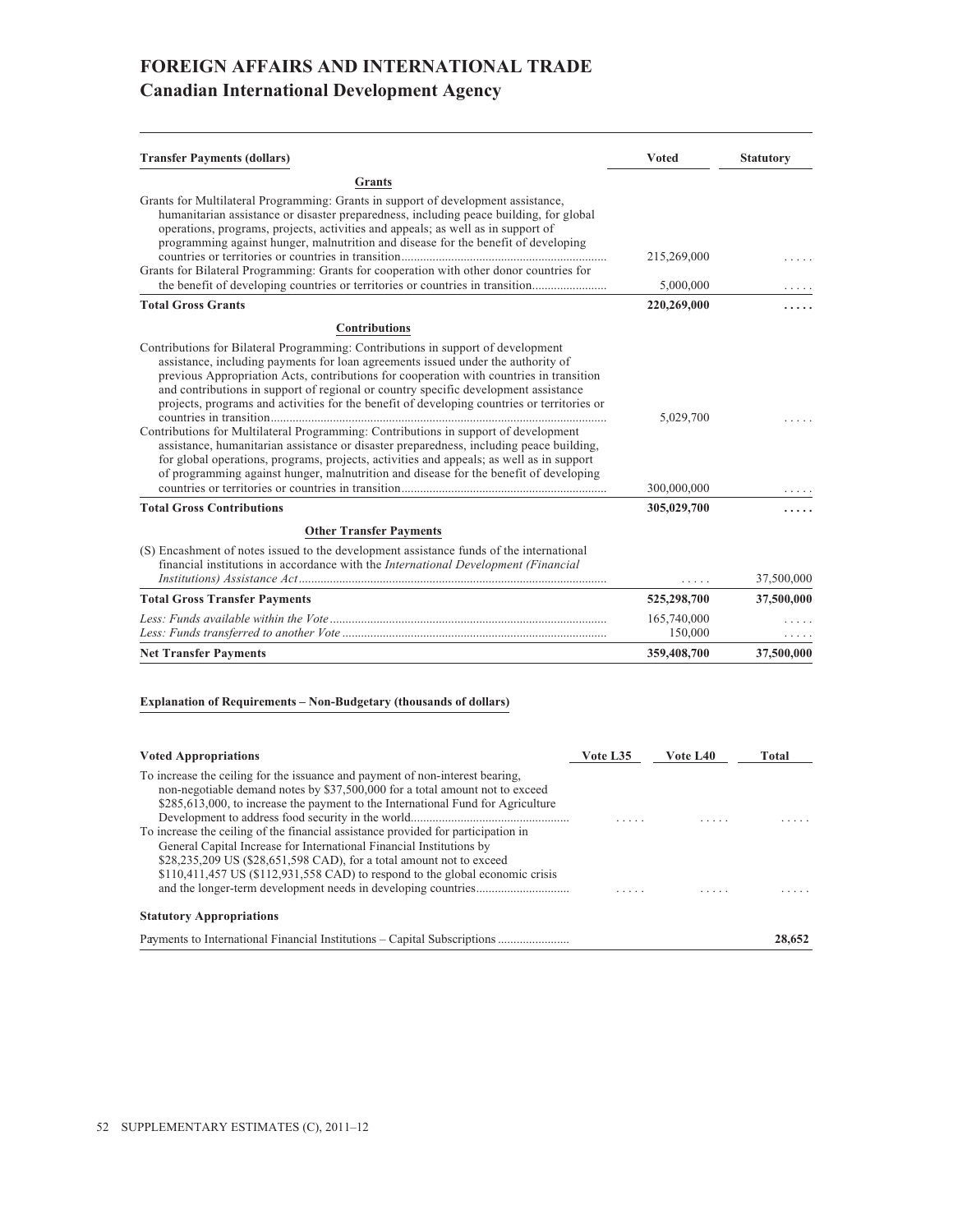# **FOREIGN AFFAIRS AND INTERNATIONAL TRADE International Development Research Centre**

#### **Explanation of Requirements – Budgetary (thousands of dollars)**

| 27,500 |
|--------|
|        |

Note: Figures in the "Explanation of Requirements" may not agree with the "Ministry Summary" due to rounding.

### **National Capital Commission**

#### **Explanation of Requirements – Budgetary (thousands of dollars)**

| <b>Transfers</b>                                                                                                                                              | <b>Vote 52</b> | Vote 54 | Total |
|---------------------------------------------------------------------------------------------------------------------------------------------------------------|----------------|---------|-------|
| Transfer from Foreign Affairs and International Trade $-$ To support the building of a<br>National Holocaust Monument to commemorate the victims and Canadian |                |         |       |
|                                                                                                                                                               | 100            |         | 100   |
| Internal reallocation of resources – For the construction and maintenance of a                                                                                | 760            | (760)   | .     |
| Internal reallocation of resources – For the rehabilitation of the commemorative                                                                              | 47             | (47)    | .     |
| <b>These Supplementary Estimates</b>                                                                                                                          | 907            | (807)   | 100   |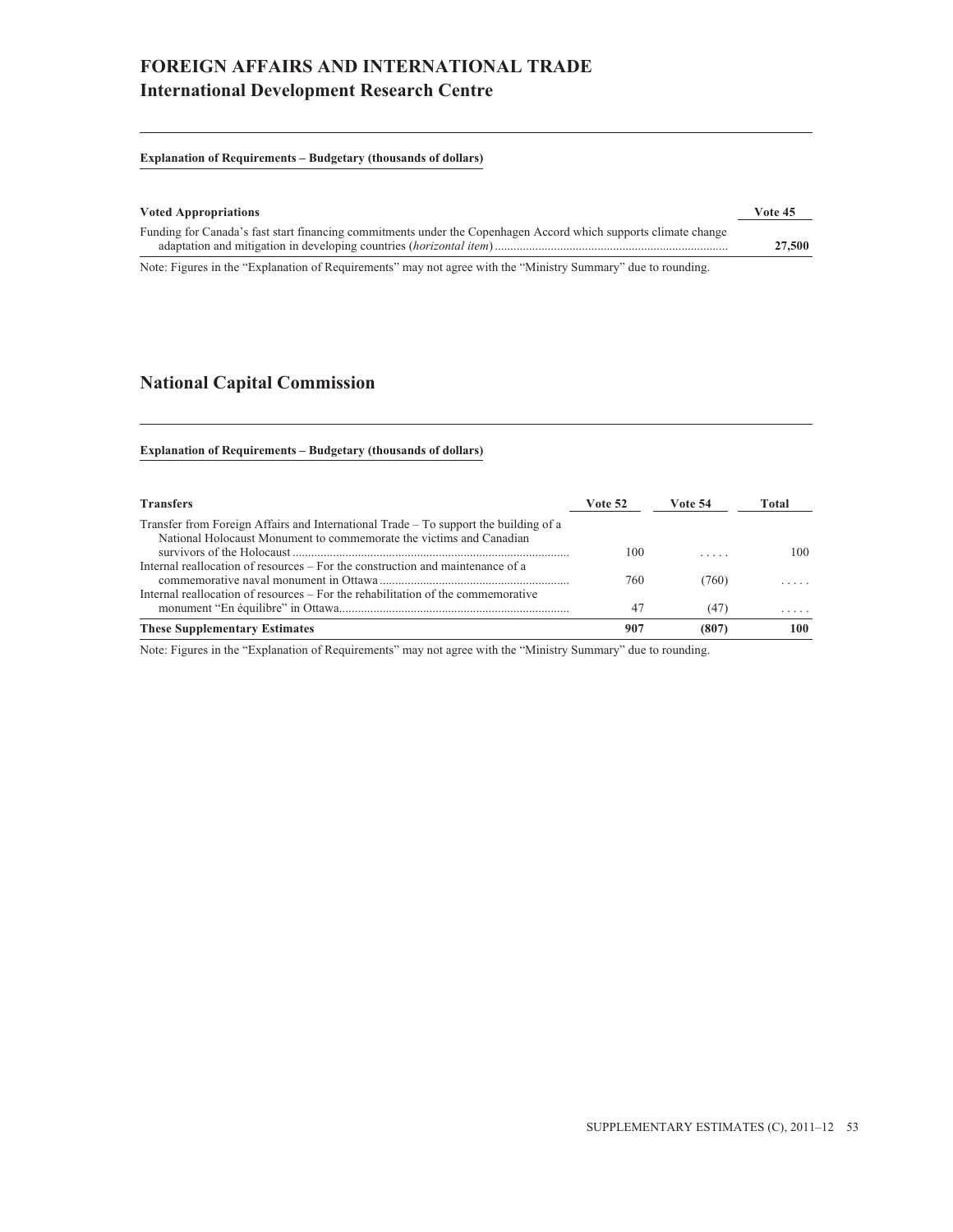|  | <b>Ministry Summary - Budgetary</b> |  |
|--|-------------------------------------|--|
|--|-------------------------------------|--|

|            |                                                                                                                                                                                                                                                                                                                                                                                                                                                                                                                                                                                                                                                                                                                                                                                                                                                                                                                    |                                        | These Supplementary Estimates |                    |                                   |
|------------|--------------------------------------------------------------------------------------------------------------------------------------------------------------------------------------------------------------------------------------------------------------------------------------------------------------------------------------------------------------------------------------------------------------------------------------------------------------------------------------------------------------------------------------------------------------------------------------------------------------------------------------------------------------------------------------------------------------------------------------------------------------------------------------------------------------------------------------------------------------------------------------------------------------------|----------------------------------------|-------------------------------|--------------------|-----------------------------------|
|            | Vote (dollars)                                                                                                                                                                                                                                                                                                                                                                                                                                                                                                                                                                                                                                                                                                                                                                                                                                                                                                     | Authorities<br>to date                 | <b>Transfers</b>              | <b>Adjustments</b> | <b>Total Estimates</b><br>to date |
| 1c         | Department<br>Operating expenditures and, pursuant to<br>paragraph $29.1(2)(a)$ of the Financial Administration<br>Act, authority to spend revenues to offset<br>expenditures incurred in the fiscal year arising from<br>the provision of services or the sale of products<br>related to health protection, regulatory activities and<br>medical services, and the provision of internal support<br>services to other organizations, and the payment to<br>each member of the Queen's Privy Council for<br>Canada who is a Minister without Portfolio or a<br>Minister of State who does not preside over a<br>Ministry of State of a salary not to exceed the salary<br>paid to Ministers of State who preside over Ministries<br>of State under the Salaries Act, as adjusted pursuant<br>to the <i>Parliament of Canada Act</i> and pro rata for any<br>period of less than a year – To authorize the transfer |                                        |                               |                    |                                   |
| 5b         | of \$575,000 from Health Vote 10, Appropriation Act<br>No. 1, 2011-12 for the purposes of this Vote<br>10c The grants listed in the Estimates and contributions –<br>To authorize the transfer of \$30,000,000 from Health<br>Vote 1 and \$50,000 from Health Vote 50,                                                                                                                                                                                                                                                                                                                                                                                                                                                                                                                                                                                                                                             | 2,160,056,334<br>37,661,306            | (29,825,000)                  | 1<br>.             | 2,130,231,335<br>37,661,306       |
| (S)<br>(S) | Appropriation Act No. 1, 2011–12 for the purposes of<br>this Vote and to provide a further amount of<br>Minister of Health and Minister of the Canadian<br>Northern Economic Development Agency – Salary                                                                                                                                                                                                                                                                                                                                                                                                                                                                                                                                                                                                                                                                                                           | 1,484,938,480<br>134,150,561<br>77,516 | 29,354,429                    | 22,250,000         | 1,536,542,909<br>134,150,561      |
|            |                                                                                                                                                                                                                                                                                                                                                                                                                                                                                                                                                                                                                                                                                                                                                                                                                                                                                                                    | 3,816,884,197                          | .<br>(470, 571)               | .<br>22,250,001    | 77,516<br>3,838,663,627           |
|            | <b>Assisted Human Reproduction Agency of Canada</b>                                                                                                                                                                                                                                                                                                                                                                                                                                                                                                                                                                                                                                                                                                                                                                                                                                                                |                                        |                               |                    |                                   |
| 15<br>(S)  |                                                                                                                                                                                                                                                                                                                                                                                                                                                                                                                                                                                                                                                                                                                                                                                                                                                                                                                    | 10,422,425<br>628,554                  | .<br>.                        | .                  | 10,422,425<br>628,554             |
|            |                                                                                                                                                                                                                                                                                                                                                                                                                                                                                                                                                                                                                                                                                                                                                                                                                                                                                                                    | 11,050,979                             | .                             | .                  | 11,050,979                        |
|            | <b>Canadian Institutes of Health Research</b><br>25c The grants listed in the Estimates – To authorize the<br>transfer of \$514,000 from Health Vote 50, and<br>\$400,000 from Health Vote 1, Appropriation Act                                                                                                                                                                                                                                                                                                                                                                                                                                                                                                                                                                                                                                                                                                    | 52,740,321                             | .                             |                    | 52,740,321                        |
| (S)        | <i>No. 1, 2011–12</i> for the purposes of this Vote                                                                                                                                                                                                                                                                                                                                                                                                                                                                                                                                                                                                                                                                                                                                                                                                                                                                | 951,733,335<br>5,291,861               | 914,000<br>.                  | 1<br>.             | 952,647,336<br>5,291,861          |
|            |                                                                                                                                                                                                                                                                                                                                                                                                                                                                                                                                                                                                                                                                                                                                                                                                                                                                                                                    | 1,009,765,517                          | 914,000                       | 1                  | 1,010,679,518                     |
|            | <b>Canadian Northern Economic Development</b><br>Agency<br>27c Operating expenditures – To authorize the transfer of<br>\$150,000 from Indian Affairs and Northern<br>Development Vote 1, Appropriation Act No. 1,<br>$2011 - 12$ for the purposes of this Vote and to provide<br>29c Contributions – To authorize the transfer of                                                                                                                                                                                                                                                                                                                                                                                                                                                                                                                                                                                 | 13,472,742                             | 150,000                       | 2,000,000          | 15,622,742                        |
|            | \$1,000,000 from Indian Affairs and Northern<br>Development Vote 10, Appropriation Act No. 1,                                                                                                                                                                                                                                                                                                                                                                                                                                                                                                                                                                                                                                                                                                                                                                                                                      |                                        |                               |                    |                                   |
|            |                                                                                                                                                                                                                                                                                                                                                                                                                                                                                                                                                                                                                                                                                                                                                                                                                                                                                                                    | 31,754,756<br>45,227,498               | 1,000,000<br>1,150,000        | 1<br>2,000,001     | 32,754,757<br>48, 377, 499        |
|            |                                                                                                                                                                                                                                                                                                                                                                                                                                                                                                                                                                                                                                                                                                                                                                                                                                                                                                                    |                                        |                               |                    |                                   |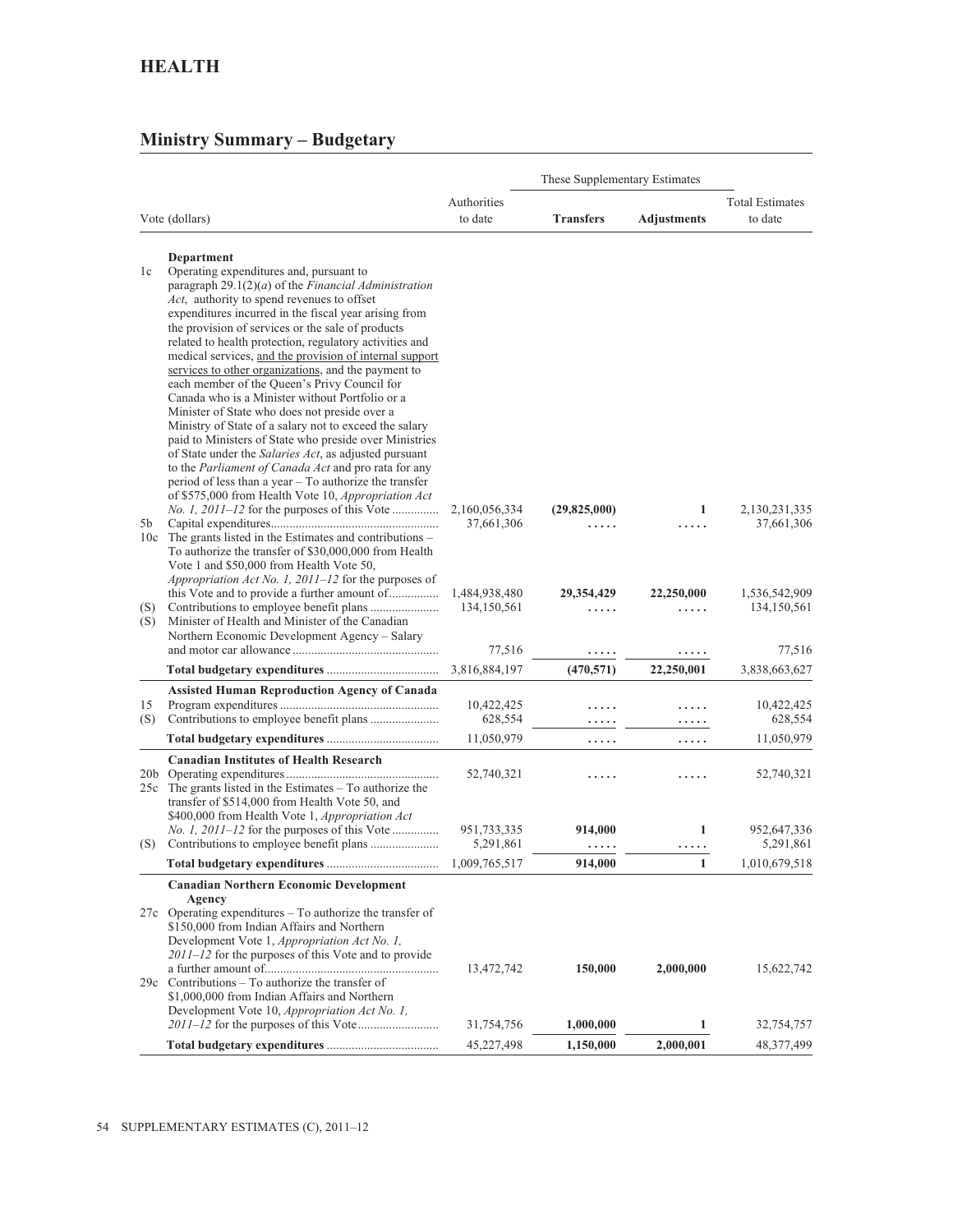|            |                                                                                                                                                                                                                                                                                                                                                                                                                                           |                           | These Supplementary Estimates |                    |                                   |
|------------|-------------------------------------------------------------------------------------------------------------------------------------------------------------------------------------------------------------------------------------------------------------------------------------------------------------------------------------------------------------------------------------------------------------------------------------------|---------------------------|-------------------------------|--------------------|-----------------------------------|
|            | Vote (dollars)                                                                                                                                                                                                                                                                                                                                                                                                                            | Authorities<br>to date    | <b>Transfers</b>              | <b>Adjustments</b> | <b>Total Estimates</b><br>to date |
|            | <b>Hazardous Materials Information Review</b><br>Commission                                                                                                                                                                                                                                                                                                                                                                               |                           |                               |                    |                                   |
| 30<br>(S)  |                                                                                                                                                                                                                                                                                                                                                                                                                                           | 4,189,498<br>609.984      | .                             | .                  | 4,189,498<br>609,984              |
|            |                                                                                                                                                                                                                                                                                                                                                                                                                                           | 4,799,482                 | .                             | .                  | 4,799,482                         |
| 35<br>(S)  | <b>Patented Medicine Prices Review Board</b>                                                                                                                                                                                                                                                                                                                                                                                              | 11,520,980<br>1,076,486   | .                             | .                  | 11,520,980<br>1,076,486           |
|            |                                                                                                                                                                                                                                                                                                                                                                                                                                           | 12,597,466                | .                             | .                  | 12,597,466                        |
| 40c        | <b>Public Health Agency of Canada</b><br>Operating expenditures and, pursuant to paragraph<br>$29.1(2)(a)$ of the Financial Administration Act,<br>authority to spend revenues to offset expenditures<br>incurred in the fiscal year arising from the sale of<br>products – To authorize the transfer of \$20,000 from<br>Public Safety and Emergency Preparedness Vote 1,<br><i>Appropriation Act No. 1, 2011–12</i> for the purposes of |                           |                               |                    |                                   |
| 45b        |                                                                                                                                                                                                                                                                                                                                                                                                                                           | 429,992,546<br>28,372,624 | 20,000<br>.                   | 1                  | 430,012,547<br>28,372,624         |
| 50c<br>(S) | The grants listed in the Estimates and contributions                                                                                                                                                                                                                                                                                                                                                                                      | 197,549,563<br>34,214,206 | (564,000)<br>.                | .                  | 196,985,563<br>34,214,206         |
|            |                                                                                                                                                                                                                                                                                                                                                                                                                                           | 690,128,939               | (544,000)                     | 1                  | 689,584,940                       |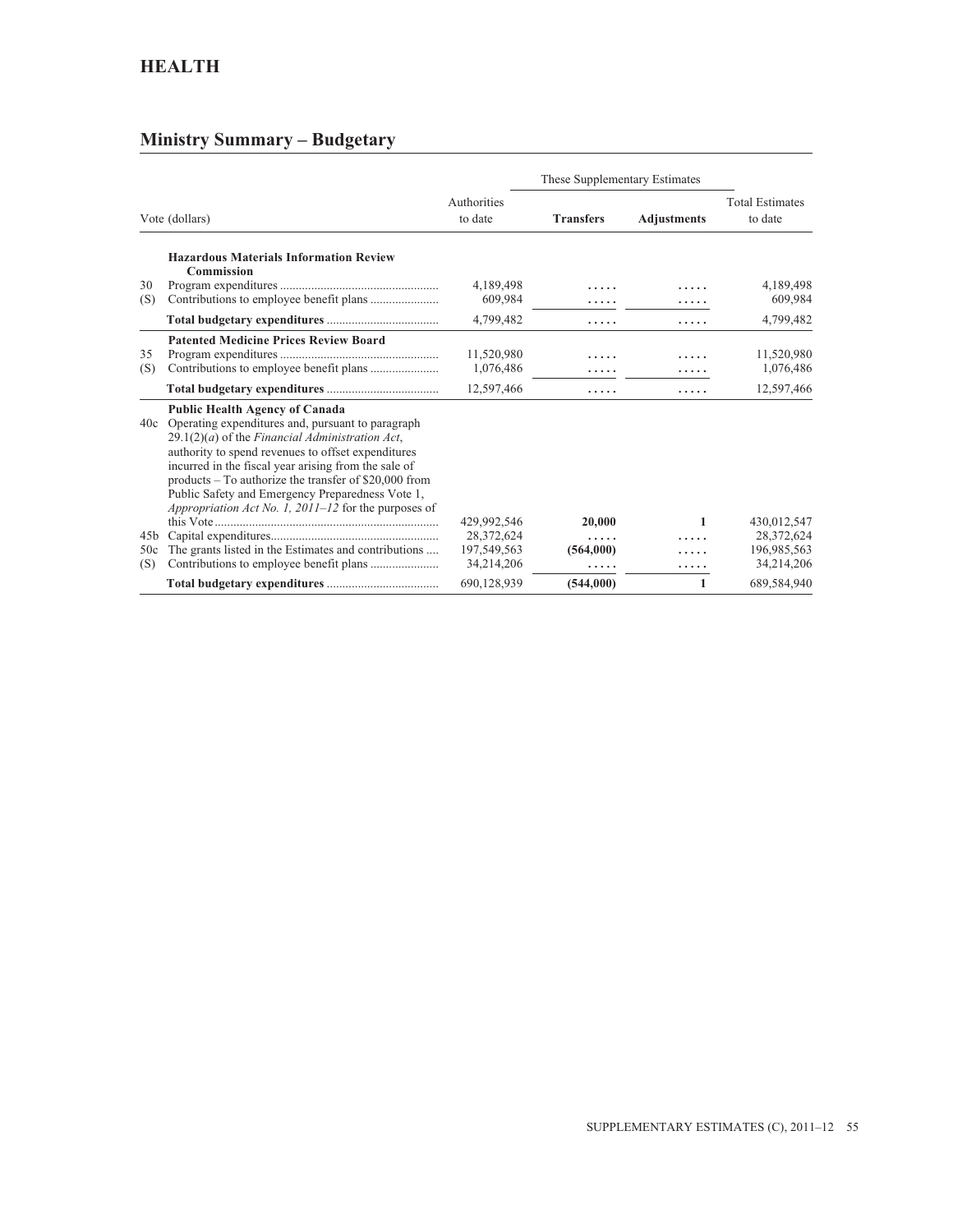#### **Explanation of Requirements – Budgetary (thousands of dollars)**

| <b>Voted Appropriations</b>                                                                                                                                                                                                                     | Vote 1       | Vote 10 | <b>Total</b> |
|-------------------------------------------------------------------------------------------------------------------------------------------------------------------------------------------------------------------------------------------------|--------------|---------|--------------|
| Funding to support the creation of a new First Nations Health Authority which<br>ultimately would be responsible to deliver health services to First Nations in<br>British Columbia, as per the British Columbia Tripartite Framework Agreement |              |         |              |
| Funding for the Brain Canada Foundation to support neuroscience research to                                                                                                                                                                     | .            | 17,000  | 17,000       |
|                                                                                                                                                                                                                                                 | 1.1.1.1      | 10,000  | 10,000       |
| Funding to help support the development of new community-integrated palliative care                                                                                                                                                             |              | 250     | 250          |
| Pursuant to paragraph $29.1(2)(a)$ of the <i>Financial Administration Act</i> , authority to                                                                                                                                                    | .<br>1.1.1.1 | .       | .            |
| Gross Voted Appropriations                                                                                                                                                                                                                      | .            | 27,250  | 27,250       |
| <b>Funds Available</b>                                                                                                                                                                                                                          |              |         |              |
|                                                                                                                                                                                                                                                 |              | 5,000   | 5,000        |
| <b>Total Voted Appropriations</b>                                                                                                                                                                                                               | .            | 22,250  | 22,250       |
| <b>Transfers</b>                                                                                                                                                                                                                                |              |         |              |
| Transfer from Public Health Agency of Canada – To support the implementation and<br>evaluation of the Everybody Gets to Play – Aboriginal Community Mobilization                                                                                |              |         |              |
| Internal reallocation of resources – To reduce the amount of new appropriations                                                                                                                                                                 | .            | 50      | 50           |
|                                                                                                                                                                                                                                                 | (5,000)      | 5,000   |              |
| Internal reallocation of resources – To further support the delivery of various health                                                                                                                                                          | (25,000)     | 25,000  |              |
| Internal reallocation of resources – To adjust a previous transfer to Public Health                                                                                                                                                             | 575          | (575)   |              |
| Transfer to Indian Affairs and Northern Development – For the Self-Governing                                                                                                                                                                    |              |         |              |
| Yukon First Nations Programs and Services Transfer Agreement on health<br>Transfer to Public Safety and Emergency Preparedness – To support community                                                                                           | .            | (21)    | (21)         |
| mobilization, suicide prevention, community planning and capacity development                                                                                                                                                                   | .            | (100)   | (100)        |
| Transfer to Canadian Institutes of Health Research – To support food and nutrition<br>research related to food systems, healthier eating and food insecurity                                                                                    | (400)        | .       | (400)        |
| <b>Total Transfers</b>                                                                                                                                                                                                                          | (29, 825)    | 29,354  | (471)        |
| <b>These Supplementary Estimates</b>                                                                                                                                                                                                            | (29, 825)    | 51,604  | 21,779       |

#### **Explanation of Funds Available (dollars)**

**Vote 10**: \$5,000,000 in total authorities is available from Vote 1 due to the rescheduling of the advertising campaign Protecting the Health and Safety of Canadians to 2012–13.

| <b>Transfer Payments (dollars)</b>                                                    | <b>Voted</b> | <b>Statutory</b> |
|---------------------------------------------------------------------------------------|--------------|------------------|
| <b>Contributions</b>                                                                  |              |                  |
|                                                                                       | 22,000,000   | .                |
|                                                                                       | 18,550,000   | .                |
| Canada Brain Research Fund to Advance Knowledge for the Treatment of Brain Disorders. | 10,000,000   | .                |
| Contributions for First Nations and Inuit Supplementary Health Benefits               | 1,500,000    | .                |
|                                                                                       | 250,000      | .                |
| <b>Total Gross Transfer Payments</b>                                                  | 52,300,000   | .                |
|                                                                                       | 695.571      | .                |
| <b>Net Transfer Payments</b>                                                          | 51,604,429   | .                |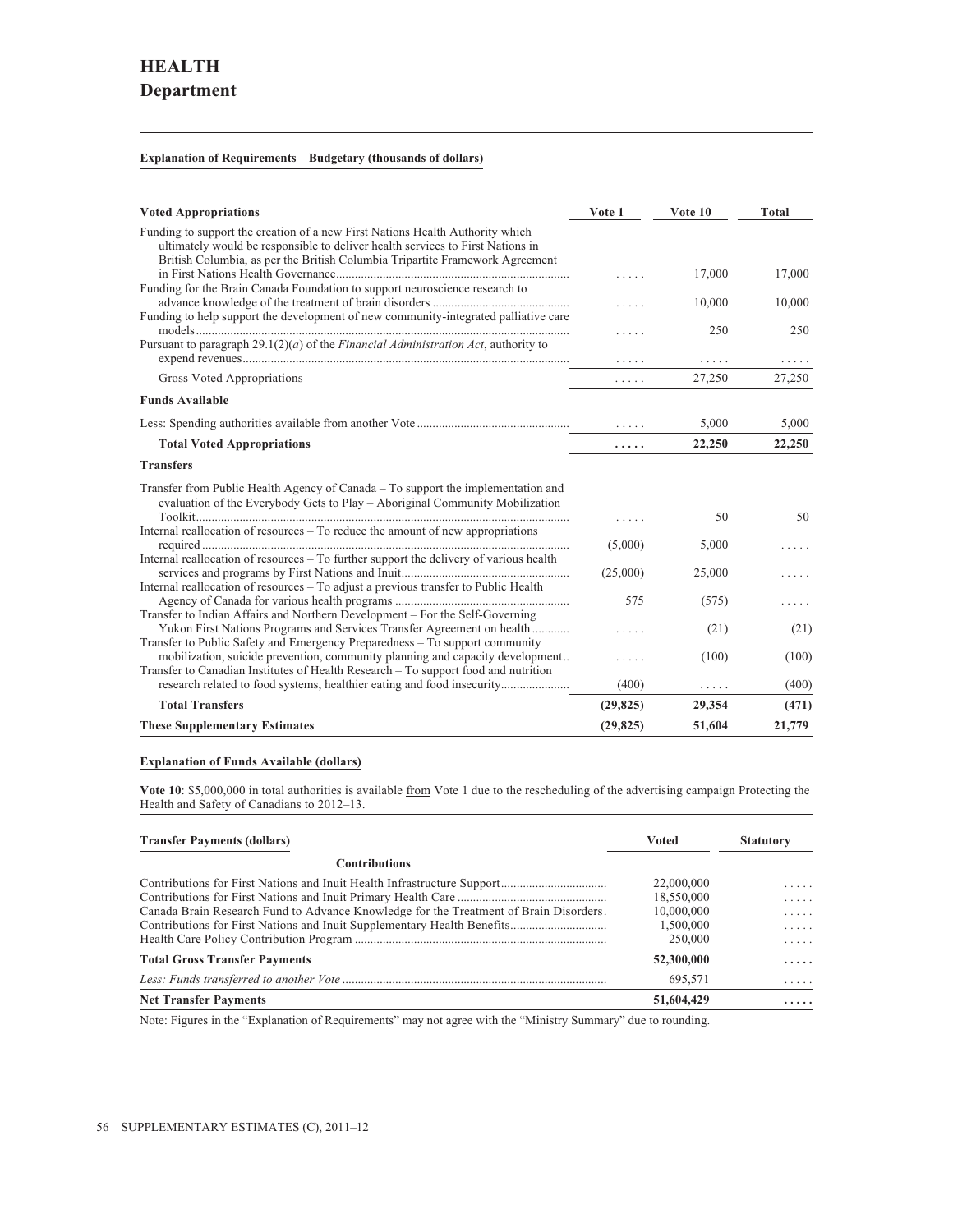### **HEALTH Canadian Institutes of Health Research**

### **Explanation of Requirements – Budgetary (thousands of dollars)**

| <b>Transfers</b>                                                                                                 |         | Vote 25          |  |  |
|------------------------------------------------------------------------------------------------------------------|---------|------------------|--|--|
| Transfer from Public Health Agency of Canada – For research on HIV and AIDS co-infections and other              |         | 400              |  |  |
| Transfer from Health – To support food and nutrition research related to food systems, healthier eating and food |         |                  |  |  |
| Transfer from Public Health Agency of Canada – To support research on quantitative methods to strengthen the     |         | 114              |  |  |
| <b>These Supplementary Estimates</b>                                                                             |         | 914              |  |  |
| <b>Transfer Payments (dollars)</b>                                                                               | Voted   | <b>Statutory</b> |  |  |
| <b>Grants</b>                                                                                                    |         |                  |  |  |
|                                                                                                                  | 914,000 | .                |  |  |
| Note: Figures in the "Explanation of Requirements" may not agree with the "Ministry Summary" due to rounding.    |         |                  |  |  |

### **Canadian Northern Economic Development Agency**

#### **Explanation of Requirements – Budgetary (thousands of dollars)**

| <b>Voted Appropriations</b>                                                           | Vote 27 | Vote 29   | Total            |
|---------------------------------------------------------------------------------------|---------|-----------|------------------|
| Funding to support the establishment of the agency's new permanent headquarters in    | 2.000   | .         | 2.000            |
| <b>Transfers</b>                                                                      |         |           |                  |
| Transfer from Indian Affairs and Northern Development – For activities related to the | 150     | 1.000     | 1,150            |
| <b>These Supplementary Estimates</b>                                                  | 2.150   | 1.000     | 3,150            |
| <b>Transfer Payments (dollars)</b>                                                    |         | Voted     | <b>Statutory</b> |
| <b>Contributions</b>                                                                  |         |           |                  |
| Contributions for promoting regional development in Canada's three territories        |         | 1.000.000 | .                |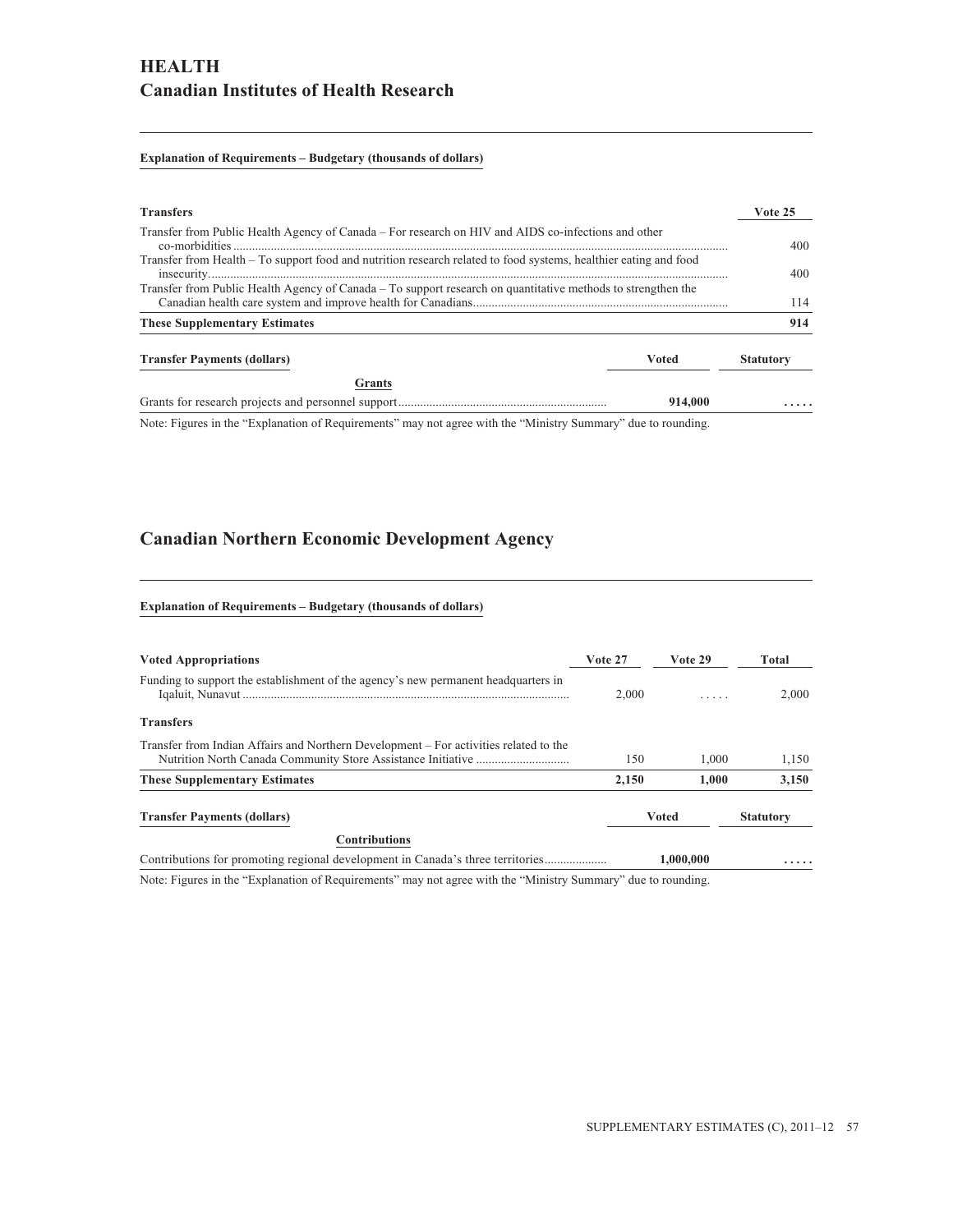## **HEALTH Public Health Agency of Canada**

### **Explanation of Requirements – Budgetary (thousands of dollars)**

| <b>Transfers</b>                                                                   | Vote 40 | Vote 50 | Total |
|------------------------------------------------------------------------------------|---------|---------|-------|
| Transfer from Public Safety and Emergency Preparedness – To support the            |         |         |       |
| Emergency Preparedness Response Forum, which will enable the health sector         |         |         |       |
|                                                                                    | 20      |         | 20    |
| Transfer to Health – To support the implementation and evaluation of the Everybody |         |         |       |
|                                                                                    |         | (50)    | (50)  |
| Transfer to Canadian Institutes of Health Research – To support research on        |         |         |       |
| quantitative methods to strengthen the Canadian health care system and improve     |         |         |       |
|                                                                                    |         | (114)   | (114) |
| Transfer to Canadian Institutes of Health Research – For research on HIV and AIDS  |         |         |       |
|                                                                                    | .       | (400)   | (400) |
| <b>These Supplementary Estimates</b>                                               | 20      | (564)   | (544) |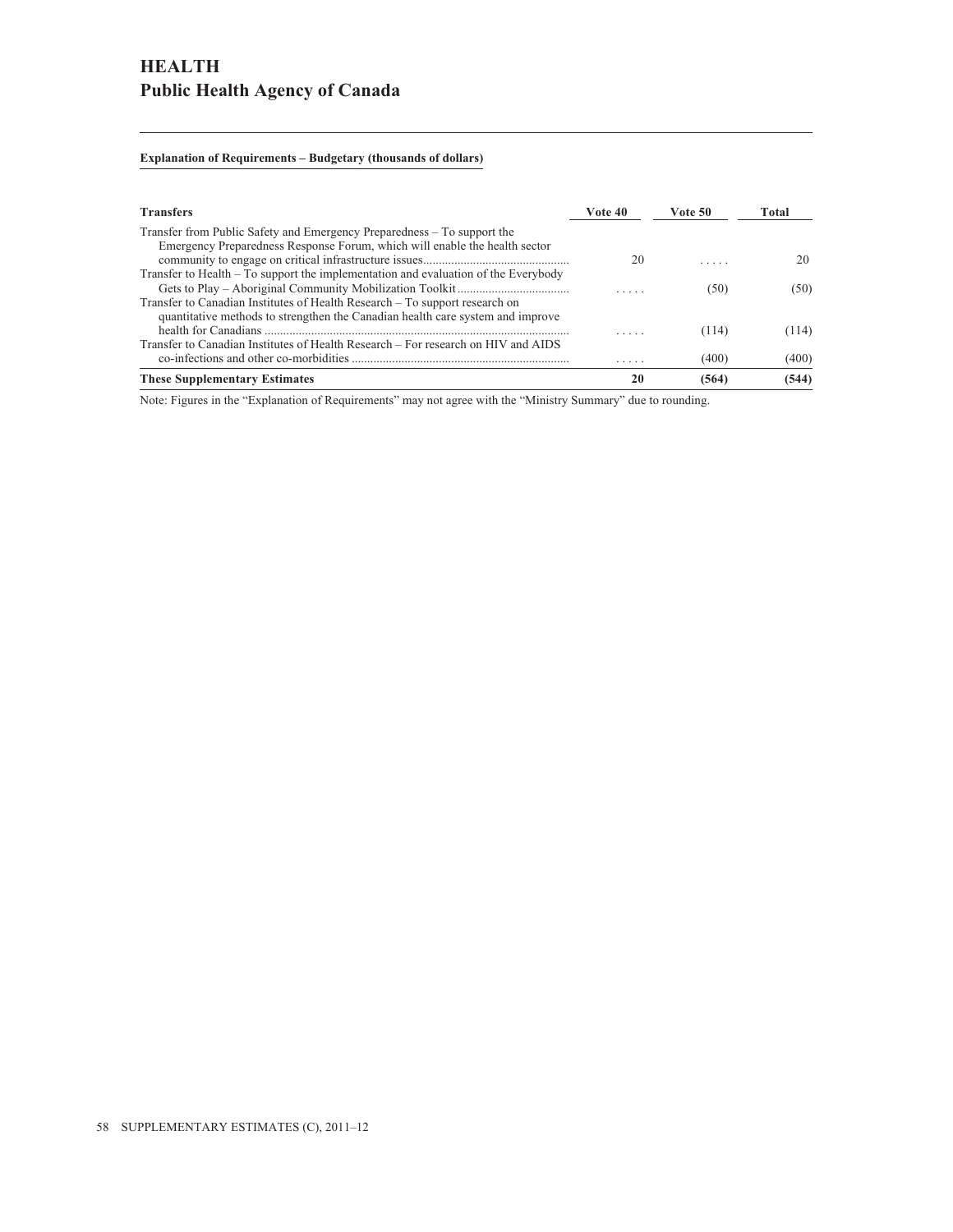### **HUMAN RESOURCES AND SKILLS DEVELOPMENT**

|  |  |  | <b>Ministry Summary – Budgetary</b> |
|--|--|--|-------------------------------------|
|--|--|--|-------------------------------------|

|            |                                                                                                             |               | These Supplementary Estimates |                    |                        |
|------------|-------------------------------------------------------------------------------------------------------------|---------------|-------------------------------|--------------------|------------------------|
|            |                                                                                                             | Authorities   |                               |                    | <b>Total Estimates</b> |
|            | Vote (dollars)                                                                                              | to date       | <b>Transfers</b>              | <b>Adjustments</b> | to date                |
|            |                                                                                                             |               |                               |                    |                        |
| 1c         | Department<br>Operating expenditures, and                                                                   |               |                               |                    |                        |
|            | $(a)$ authority to make recoverable expenditures on                                                         |               |                               |                    |                        |
|            | behalf of the Canada Pension Plan, the Employment                                                           |               |                               |                    |                        |
|            | Insurance Operating Account and the Specified                                                               |               |                               |                    |                        |
|            | Purpose Account for the administration of the                                                               |               |                               |                    |                        |
|            | Millennium Excellence Awards;                                                                               |               |                               |                    |                        |
|            | (b) pursuant to paragraph $29.1(2)(a)$ of the <i>Financial</i>                                              |               |                               |                    |                        |
|            | Administration Act, authority to spend, to offset                                                           |               |                               |                    |                        |
|            | related expenditures incurred in the fiscal year,                                                           |               |                               |                    |                        |
|            | revenues received in the fiscal year arising from:                                                          |               |                               |                    |                        |
|            | (i) the provision of Public Access Programs Sector                                                          |               |                               |                    |                        |
|            | services:                                                                                                   |               |                               |                    |                        |
|            | (ii) services to assist provinces in the administration                                                     |               |                               |                    |                        |
|            | of provincial programs funded under Labour Market<br>Development Agreements;                                |               |                               |                    |                        |
|            | (iii) services offered on behalf of other federal                                                           |               |                               |                    |                        |
|            | government departments and/or federal government                                                            |               |                               |                    |                        |
|            | departmental corporations;                                                                                  |               |                               |                    |                        |
|            | (iv) the amount charged to any Crown Corporation                                                            |               |                               |                    |                        |
|            | under paragraph $14(b)$ of the Government Employees                                                         |               |                               |                    |                        |
|            | Compensation Act in relation to the litigation costs for                                                    |               |                               |                    |                        |
|            | subrogated claims for Crown Corporations;                                                                   |               |                               |                    |                        |
|            | (v) the portion of the Government Employees                                                                 |               |                               |                    |                        |
|            | Compensation Act departmental or agency subrogated                                                          |               |                               |                    |                        |
|            | claim settlements related to litigation costs; and<br>$(c)$ the payment to each member of the Queen's Privy |               |                               |                    |                        |
|            | Council for Canada who is a Minister without                                                                |               |                               |                    |                        |
|            | Portfolio or a Minister of State who does not preside                                                       |               |                               |                    |                        |
|            | over a Ministry of State of a salary not to exceed the                                                      |               |                               |                    |                        |
|            | salary paid to Ministers of State who preside over                                                          |               |                               |                    |                        |
|            | Ministries of State under the Salaries Act, as adjusted                                                     |               |                               |                    |                        |
|            | pursuant to the Parliament of Canada Act and pro rata                                                       |               |                               |                    |                        |
|            |                                                                                                             | 738,703,490   | .                             | 56,360,000         | 795,063,490            |
| 5c         | The grants listed in the Estimates and contributions -                                                      |               |                               |                    |                        |
|            | To authorize the transfer of \$497,000 from Indian                                                          |               |                               |                    |                        |
|            | Affairs and Northern Development Vote 10,                                                                   |               |                               |                    |                        |
|            | Appropriation Act No. 1, 2011–12 for the purposes of                                                        | 1,868,388,712 | 497,000                       | 1                  | 1,868,885,713          |
| 7c         | Pursuant to subsection 25(2) of the <i>Financial</i>                                                        |               |                               |                    |                        |
|            | Administration Act, to write-off from the Accounts of                                                       |               |                               |                    |                        |
|            | Canada 98,448 debts due to Her Majesty in right of                                                          |               |                               |                    |                        |
|            | Canada amounting to \$311,768,275 related to Canada                                                         |               |                               |                    |                        |
|            |                                                                                                             | 149,541,766   | .                             | 162,226,509        | 311,768,275            |
| (S)        |                                                                                                             | 249,272,705   | .                             | .                  | 249,272,705            |
| (S)        | Minister of Human Resources and Skills                                                                      |               |                               |                    |                        |
|            | Development – Salary and motor car allowance                                                                | 77,516        |                               | .                  | 77,516                 |
| (S)        | Minister of Labour - Salary and motor car allowance.                                                        | 77,516        |                               | .                  | 77,516                 |
| (S)        | Minister of State (Seniors) – Motor car allowance                                                           | 2,000         | .                             | .                  | 2,000                  |
| (S)<br>(S) | Old Age Security Payments (R.S.C., 1985, c. O-9) 29,162,214,653<br>Guaranteed Income Supplement Payments    |               | .                             | (410, 337, 733)    | 28,751,876,920         |
|            |                                                                                                             | 8,429,823,187 | .                             | 98,621,446         | 8,528,444,633          |
| (S)        |                                                                                                             | 2,660,000,000 | .                             | 36,000,000         | 2,696,000,000          |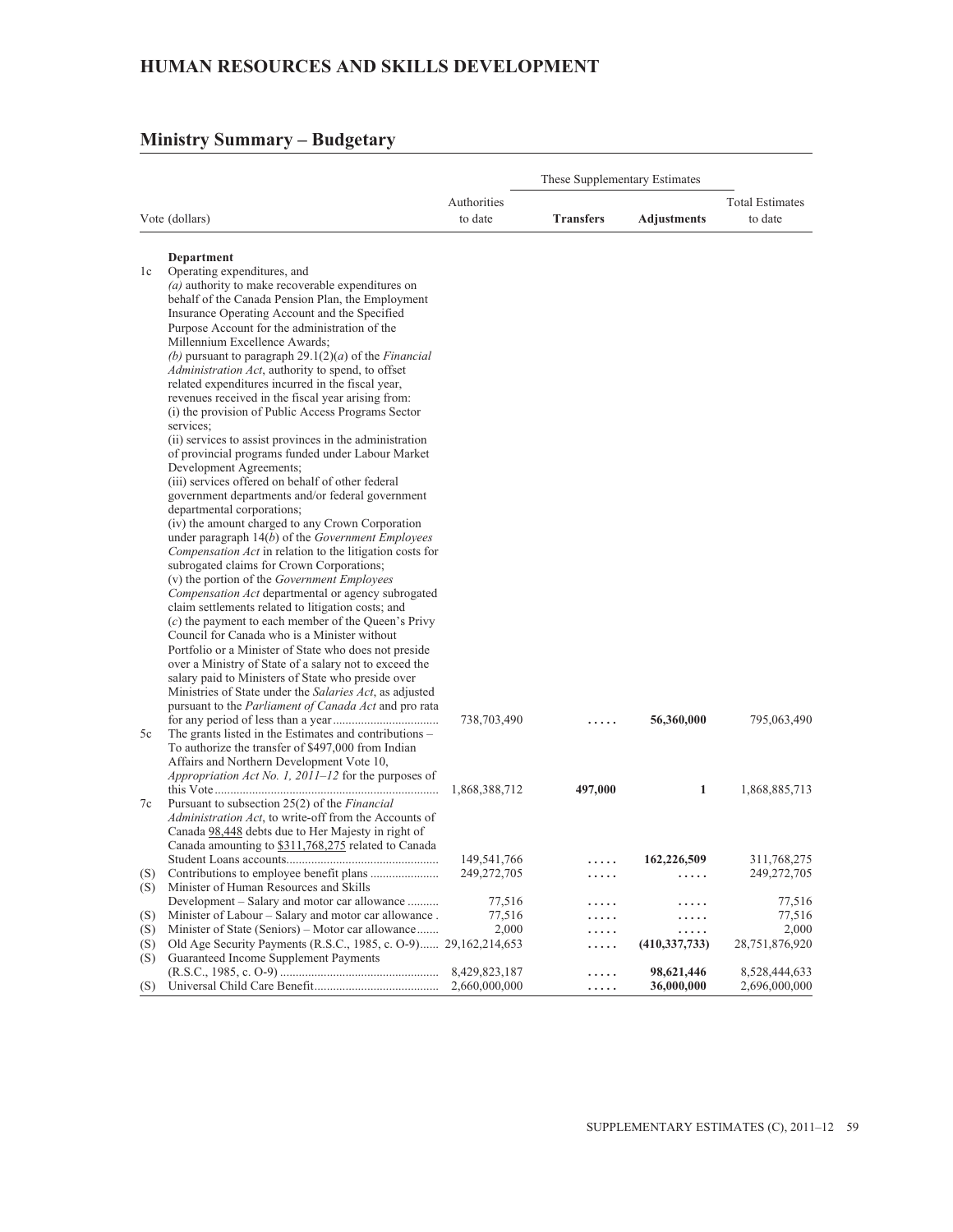### **HUMAN RESOURCES AND SKILLS DEVELOPMENT**

|            |                                                                                                                                                                                                                                                                        |                                |                                        | These Supplementary Estimates |                                   |
|------------|------------------------------------------------------------------------------------------------------------------------------------------------------------------------------------------------------------------------------------------------------------------------|--------------------------------|----------------------------------------|-------------------------------|-----------------------------------|
|            | Vote (dollars)                                                                                                                                                                                                                                                         | Authorities<br>to date         | <b>Transfers</b><br><b>Adjustments</b> |                               | <b>Total Estimates</b><br>to date |
| (S)        | Canada Education Savings grant payments to<br>Registered Education Savings Plan (RESP) trustees<br>on behalf of RESP beneficiaries to encourage<br>Canadians to save for post-secondary education for                                                                  | 660,000,000                    | .                                      | 40,000,000                    | 700,000,000                       |
| (S)        | Canada Study Grants to qualifying full and part-time<br>students pursuant to the Canada Student Financial                                                                                                                                                              |                                |                                        |                               |                                   |
|            |                                                                                                                                                                                                                                                                        | 554,315,000                    |                                        | 74,360,209                    | 628, 675, 209                     |
| (S)<br>(S) | Allowance Payments (R.S.C., 1985, c. O-9)<br>Payments related to the direct financing arrangement<br>under the Canada Student Financial Assistance Act                                                                                                                 | 534, 282, 332<br>450, 356, 813 |                                        | 27,807,405<br>56,190,821      | 562,089,737<br>506, 547, 634      |
| (S)        | Canada Disability Savings Grant payments to<br>Registered Disability Savings Plan (RDSP) issuers on<br>behalf of RDSP beneficiaries to encourage long-term<br>financial security of eligible individuals with                                                          |                                |                                        |                               |                                   |
| (S)        | Canada Learning Bond payments to Registered<br>Education Savings Plan (RESP) trustees on behalf of<br>RESP beneficiaries to support access to<br>post-secondary education for children from                                                                            | 81,500,000<br>76,000,000       |                                        | 17,500,000<br>4,000,000       | 99,000,000<br>80,000,000          |
| (S)        | Wage Earner Protection Program payments to eligible<br>applicants owed wages and vacation pay, severance<br>pay and termination pay from employers who are<br>either bankrupt or in receivership as well as payments<br>to trustees and receivers who will provide the |                                |                                        |                               |                                   |
| (S)        | necessary information to determine eligibility<br>Payments of compensation respecting government<br>employees (R.S.C., 1985, c. G-5) and merchant                                                                                                                      | 56,200,000                     |                                        |                               | 56,200,000                        |
| (S)        | Canada Disability Savings Bond payments to<br>Registered Disability Savings Plan (RDSP) issuers on<br>behalf of RDSP beneficiaries to encourage long-term<br>financial security of eligible individuals with                                                           | 51,000,000                     |                                        |                               | 51,000,000                        |
| (S)        | Pathways to Education Canada upfront multi-year<br>funding to support their community-based early<br>intervention programs which will help disadvantaged                                                                                                               | 45,300,000                     |                                        |                               | 45,300,000                        |
| (S)        | youth access post-secondary education in Canada<br>The provision of funds for interest and other<br>payments to lending institutions and liabilities under                                                                                                             | 6,000,000                      |                                        |                               | 6,000,000                         |
|            | the Canada Student Financial Assistance Act                                                                                                                                                                                                                            | 5,218,598                      |                                        | 5,855,167                     | 11,073,765                        |
| (S)        | Civil Service Insurance actuarial liability adjustments.                                                                                                                                                                                                               | 145,000                        | .                                      | .                             | 145,000                           |
|            | (S) Supplementary Retirement Benefits - Annuities                                                                                                                                                                                                                      | 35,000                         |                                        |                               | 35,000                            |
| (S)        | The provision of funds for interest payments to<br>lending institutions under the Canada Student Loans                                                                                                                                                                 | 4,231                          |                                        | 94,047                        | 98,278                            |
| (S)        | The provision of funds for liabilities including<br>liabilities in the form of guaranteed loans under the                                                                                                                                                              |                                |                                        |                               |                                   |
|            |                                                                                                                                                                                                                                                                        | (14,065,514)                   |                                        | 3,856,070                     | (10, 209, 444)                    |
|            |                                                                                                                                                                                                                                                                        |                                | 497,000                                | 172,533,942                   | 45,937,423,947                    |
|            | <b>Canada Industrial Relations Board</b>                                                                                                                                                                                                                               |                                |                                        |                               |                                   |
| 10<br>(S)  |                                                                                                                                                                                                                                                                        | 12,878,744<br>1,604,867        | .<br>.                                 | .                             | 12,878,744<br>1,604,867           |
|            |                                                                                                                                                                                                                                                                        | 14,483,611                     | .                                      | .                             | 14,483,611                        |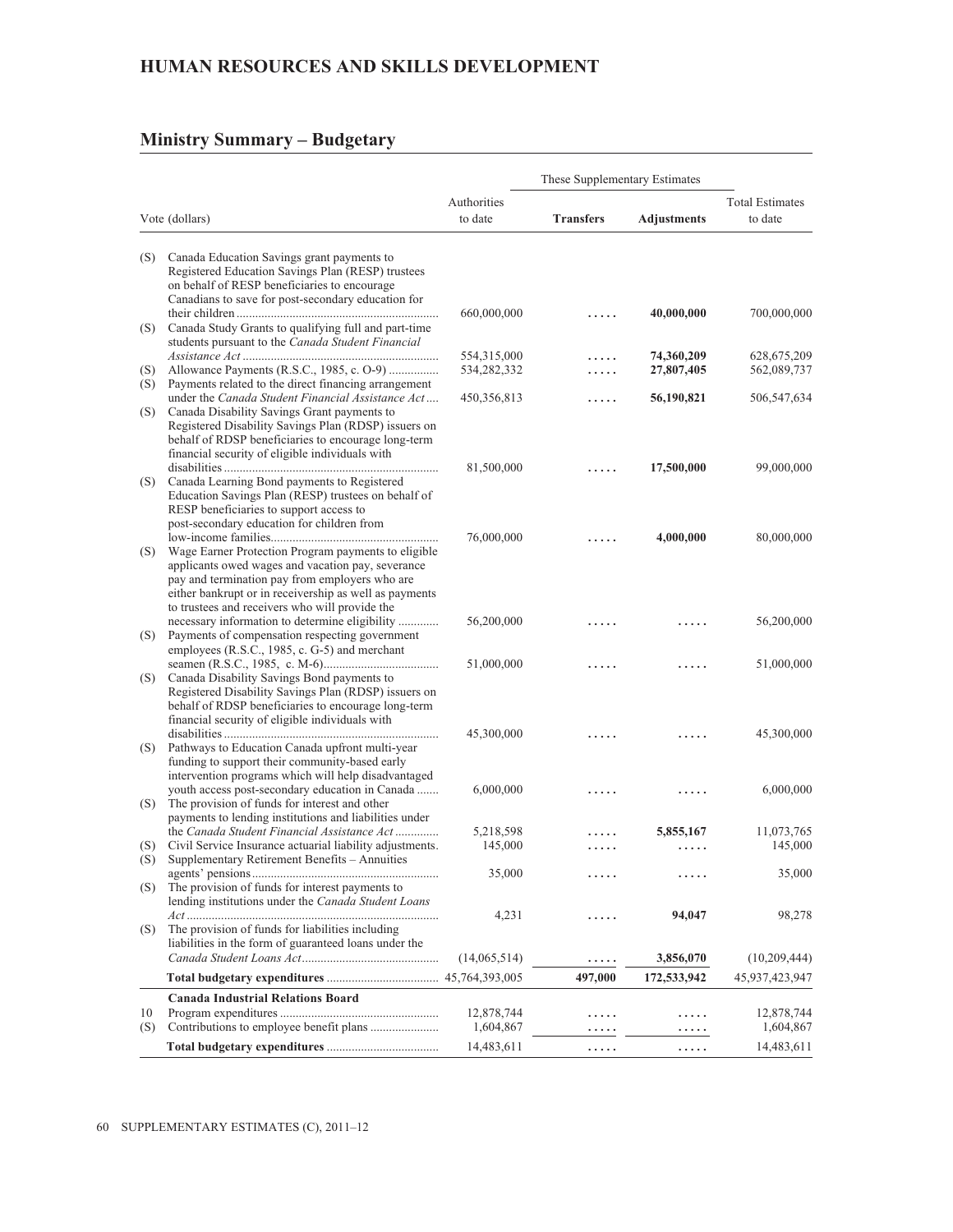### **HUMAN RESOURCES AND SKILLS DEVELOPMENT**

|           |                                                                                                                                                                                                                                                                                                                                                                                                                                                                                                                                                                                                                  |                        | These Supplementary Estimates |                    |                                   |
|-----------|------------------------------------------------------------------------------------------------------------------------------------------------------------------------------------------------------------------------------------------------------------------------------------------------------------------------------------------------------------------------------------------------------------------------------------------------------------------------------------------------------------------------------------------------------------------------------------------------------------------|------------------------|-------------------------------|--------------------|-----------------------------------|
|           | Vote (dollars)                                                                                                                                                                                                                                                                                                                                                                                                                                                                                                                                                                                                   | Authorities<br>to date | <b>Transfers</b>              | <b>Adjustments</b> | <b>Total Estimates</b><br>to date |
|           | <b>Canada Mortgage and Housing Corporation</b><br>15a To reimburse Canada Mortgage and Housing<br>Corporation for the amounts of loans forgiven, grants,<br>contributions and expenditures made, and losses,<br>costs and expenses incurred under the provisions of<br>the <i>National Housing Act</i> or in respect of the exercise<br>of powers or the carrying out of duties or functions<br>conferred on the Corporation pursuant to the authority<br>of any Act of Parliament of Canada other than the<br>National Housing Act, in accordance with the<br>Corporation's authority under the Canada Mortgage | 2,161,923,000          | .                             |                    | 2,161,923,000                     |
| (S)       |                                                                                                                                                                                                                                                                                                                                                                                                                                                                                                                                                                                                                  | 908,000                | .                             | .                  | 908,000                           |
|           |                                                                                                                                                                                                                                                                                                                                                                                                                                                                                                                                                                                                                  | 2,162,831,000          | .                             | .                  | 2,162,831,000                     |
|           | <b>Canadian Artists and Producers Professional</b><br><b>Relations Tribunal</b>                                                                                                                                                                                                                                                                                                                                                                                                                                                                                                                                  |                        |                               |                    |                                   |
| 20<br>(S) |                                                                                                                                                                                                                                                                                                                                                                                                                                                                                                                                                                                                                  | 2,023,420<br>184,981   |                               |                    | 2,023,420<br>184,981              |
|           |                                                                                                                                                                                                                                                                                                                                                                                                                                                                                                                                                                                                                  | 2,208,401              | .                             | .                  | 2,208,401                         |
|           | Canadian Centre for Occupational Health and<br><b>Safety</b>                                                                                                                                                                                                                                                                                                                                                                                                                                                                                                                                                     |                        |                               |                    |                                   |
| 25<br>(S) | Contributions to employee benefit plans                                                                                                                                                                                                                                                                                                                                                                                                                                                                                                                                                                          | 5,093,156<br>1,156,531 | .                             | .                  | 5,093,156<br>1,156,531            |
|           |                                                                                                                                                                                                                                                                                                                                                                                                                                                                                                                                                                                                                  | 6,249,687              | .                             | .                  | 6,249,687                         |
|           | Office of the Co-ordinator, Status of Women<br>26b Office of the Co-ordinator, Status of Women -<br>Operating expenditures and the payment to each<br>member of the Queen's Privy Council for Canada<br>who is a Minister without Portfolio or a Minister of<br>State who does not preside over a Ministry of State of<br>a salary not to exceed the salary paid to Ministers of<br>State who preside over Ministries of State under the<br>Salaries Act, as adjusted pursuant to the Parliament of<br>Canada Act and pro rata for any period less than a                                                        |                        |                               |                    |                                   |
|           | 28b Office of the Co-ordinator, Status of Women - The                                                                                                                                                                                                                                                                                                                                                                                                                                                                                                                                                            | 9,696,224              |                               |                    | 9,696,224                         |
|           | grants listed in the Estimates and contributions                                                                                                                                                                                                                                                                                                                                                                                                                                                                                                                                                                 | 18,456,423             |                               |                    | 18,456,423                        |
|           |                                                                                                                                                                                                                                                                                                                                                                                                                                                                                                                                                                                                                  | 28,152,647             | .                             | .                  | 28,152,647                        |

### **Ministry Summary – Budgetary**

## **Ministry Summary – Non-Budgetary Authorities**

|                |                                                                                           |                        | These Supplementary Estimates |                    |                                   |
|----------------|-------------------------------------------------------------------------------------------|------------------------|-------------------------------|--------------------|-----------------------------------|
| Vote (dollars) |                                                                                           | Authorities<br>to date | <b>Transfers</b>              | <b>Adjustments</b> | <b>Total Estimates</b><br>to date |
| (S)            | Department<br>Loans disbursed under the Canada Student Financial                          | 816, 141, 015          | .                             | 157, 375, 526      | 973,516,541                       |
|                |                                                                                           | 816, 141, 015          | .                             | 157, 375, 526      | 973,516,541                       |
| (S)            | <b>Canada Mortgage and Housing Corporation</b><br>Advances under the National Housing Act |                        | .                             | .                  | (1,951,342,000)                   |
|                |                                                                                           |                        | .                             | .                  | (1,951,342,000)                   |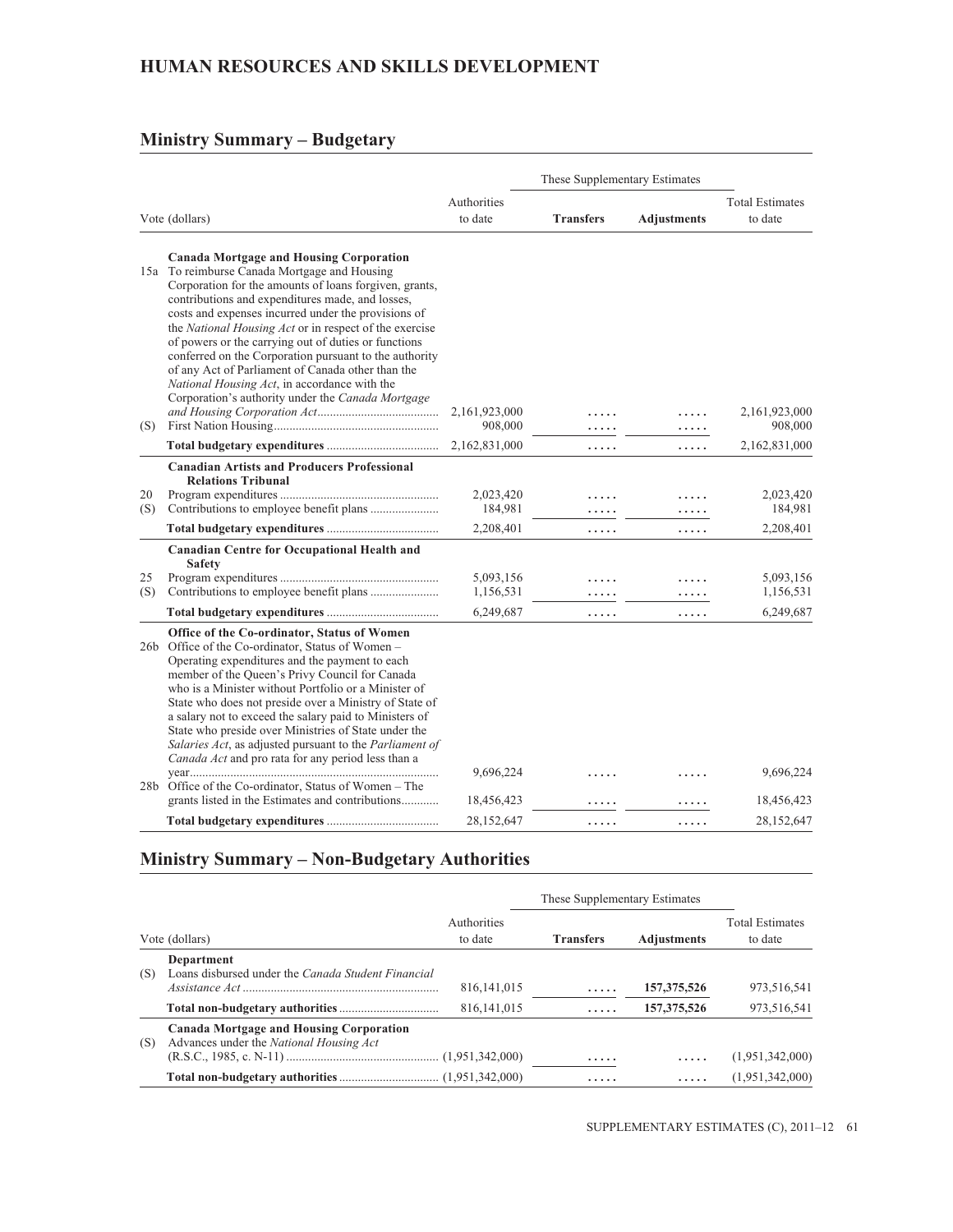# **HUMAN RESOURCES AND SKILLS DEVELOPMENT Department**

### **Explanation of Requirements – Budgetary (thousands of dollars)**

| Funding for the write-off of debts owed to the Crown for<br>162,227<br>162,227<br>Funding to realign operating resources following the review of<br>59,722<br>59,722<br>.<br>Increase in grants to international and domestic organizations for<br>technical assistance and international cooperation on labour<br>300<br>300<br>.<br>.<br>Gross Voted Appropriations<br>59,722<br>300<br>162,227<br>222,249<br><b>Funds Available</b><br>3,362<br>300<br>3,662<br>.<br>56,360<br>218,587<br><b>Total Voted Appropriations</b><br>162,227<br>.<br><b>Statutory Appropriations</b><br>Increase to the forecast of Guaranteed Income Supplement benefit<br>payments based on updated population and average monthly rate<br>98,621<br>Increase of the Canada Study Grants payments due to higher than<br>anticipated payments and in accordance with revised growth rate<br>74,360<br>Increase of transfer payments related to direct financing<br>arrangements under the Canada Student Financial Assistance Act<br>mainly due to an increase in the alternative payments to non<br>participating provinces and territories due to higher than<br>48,741<br>Increase of Canada Education Savings Grants payments due to<br>higher than anticipated contributions to Registered Education<br>40,000<br>Increase of Universal Child Care Benefit based on higher number of<br>36,000<br>Increase to the forecast of Allowance benefit payments based on<br>27,807<br>Increase in Canada Disability Savings Grants payments due to<br>17,500<br>Increase of the payments related to the direct financing arrangements<br>under the Canada Student Financial Assistance Act mainly due<br>to new compliance fees being paid to participating provinces and<br>territories and new negotiated rates with both the service<br>7,450<br>Increase of interest payments and liabilities under the Canada<br>Student Financial Assistance Act mainly due to higher than<br>5,855<br>Increase of Canada Learning Bond payments mainly due to targeted<br>communications and outreach activities undertaken this year<br>4,000<br>Increase in liabilities under the <i>Canada Student Loans Act</i> mainly<br>due to lower than anticipated guaranteed loan repayments<br>3,856<br>Increase of interest payments under the Canada Student Loans Act<br>mainly due to higher than anticipated repayment assistance costs.<br>94<br>Decrease to the forecast of Old Age Security benefit payments based<br>on updated population and average monthly rate forecasts<br><b>Total Statutory Appropriations</b><br><b>Total Adjustments to Appropriations</b><br>172,533 | <b>Voted Appropriations</b> | Vote 1 | Vote 5 | Vote 7 | Total      |
|--------------------------------------------------------------------------------------------------------------------------------------------------------------------------------------------------------------------------------------------------------------------------------------------------------------------------------------------------------------------------------------------------------------------------------------------------------------------------------------------------------------------------------------------------------------------------------------------------------------------------------------------------------------------------------------------------------------------------------------------------------------------------------------------------------------------------------------------------------------------------------------------------------------------------------------------------------------------------------------------------------------------------------------------------------------------------------------------------------------------------------------------------------------------------------------------------------------------------------------------------------------------------------------------------------------------------------------------------------------------------------------------------------------------------------------------------------------------------------------------------------------------------------------------------------------------------------------------------------------------------------------------------------------------------------------------------------------------------------------------------------------------------------------------------------------------------------------------------------------------------------------------------------------------------------------------------------------------------------------------------------------------------------------------------------------------------------------------------------------------------------------------------------------------------------------------------------------------------------------------------------------------------------------------------------------------------------------------------------------------------------------------------------------------------------------------------------------------------------------------------------------------------------------------------------------------------------------------------------------------------------------------------------|-----------------------------|--------|--------|--------|------------|
|                                                                                                                                                                                                                                                                                                                                                                                                                                                                                                                                                                                                                                                                                                                                                                                                                                                                                                                                                                                                                                                                                                                                                                                                                                                                                                                                                                                                                                                                                                                                                                                                                                                                                                                                                                                                                                                                                                                                                                                                                                                                                                                                                                                                                                                                                                                                                                                                                                                                                                                                                                                                                                                        |                             |        |        |        |            |
|                                                                                                                                                                                                                                                                                                                                                                                                                                                                                                                                                                                                                                                                                                                                                                                                                                                                                                                                                                                                                                                                                                                                                                                                                                                                                                                                                                                                                                                                                                                                                                                                                                                                                                                                                                                                                                                                                                                                                                                                                                                                                                                                                                                                                                                                                                                                                                                                                                                                                                                                                                                                                                                        |                             |        |        |        |            |
|                                                                                                                                                                                                                                                                                                                                                                                                                                                                                                                                                                                                                                                                                                                                                                                                                                                                                                                                                                                                                                                                                                                                                                                                                                                                                                                                                                                                                                                                                                                                                                                                                                                                                                                                                                                                                                                                                                                                                                                                                                                                                                                                                                                                                                                                                                                                                                                                                                                                                                                                                                                                                                                        |                             |        |        |        |            |
|                                                                                                                                                                                                                                                                                                                                                                                                                                                                                                                                                                                                                                                                                                                                                                                                                                                                                                                                                                                                                                                                                                                                                                                                                                                                                                                                                                                                                                                                                                                                                                                                                                                                                                                                                                                                                                                                                                                                                                                                                                                                                                                                                                                                                                                                                                                                                                                                                                                                                                                                                                                                                                                        |                             |        |        |        |            |
|                                                                                                                                                                                                                                                                                                                                                                                                                                                                                                                                                                                                                                                                                                                                                                                                                                                                                                                                                                                                                                                                                                                                                                                                                                                                                                                                                                                                                                                                                                                                                                                                                                                                                                                                                                                                                                                                                                                                                                                                                                                                                                                                                                                                                                                                                                                                                                                                                                                                                                                                                                                                                                                        |                             |        |        |        |            |
|                                                                                                                                                                                                                                                                                                                                                                                                                                                                                                                                                                                                                                                                                                                                                                                                                                                                                                                                                                                                                                                                                                                                                                                                                                                                                                                                                                                                                                                                                                                                                                                                                                                                                                                                                                                                                                                                                                                                                                                                                                                                                                                                                                                                                                                                                                                                                                                                                                                                                                                                                                                                                                                        |                             |        |        |        |            |
|                                                                                                                                                                                                                                                                                                                                                                                                                                                                                                                                                                                                                                                                                                                                                                                                                                                                                                                                                                                                                                                                                                                                                                                                                                                                                                                                                                                                                                                                                                                                                                                                                                                                                                                                                                                                                                                                                                                                                                                                                                                                                                                                                                                                                                                                                                                                                                                                                                                                                                                                                                                                                                                        |                             |        |        |        |            |
|                                                                                                                                                                                                                                                                                                                                                                                                                                                                                                                                                                                                                                                                                                                                                                                                                                                                                                                                                                                                                                                                                                                                                                                                                                                                                                                                                                                                                                                                                                                                                                                                                                                                                                                                                                                                                                                                                                                                                                                                                                                                                                                                                                                                                                                                                                                                                                                                                                                                                                                                                                                                                                                        |                             |        |        |        |            |
|                                                                                                                                                                                                                                                                                                                                                                                                                                                                                                                                                                                                                                                                                                                                                                                                                                                                                                                                                                                                                                                                                                                                                                                                                                                                                                                                                                                                                                                                                                                                                                                                                                                                                                                                                                                                                                                                                                                                                                                                                                                                                                                                                                                                                                                                                                                                                                                                                                                                                                                                                                                                                                                        |                             |        |        |        |            |
|                                                                                                                                                                                                                                                                                                                                                                                                                                                                                                                                                                                                                                                                                                                                                                                                                                                                                                                                                                                                                                                                                                                                                                                                                                                                                                                                                                                                                                                                                                                                                                                                                                                                                                                                                                                                                                                                                                                                                                                                                                                                                                                                                                                                                                                                                                                                                                                                                                                                                                                                                                                                                                                        |                             |        |        |        |            |
|                                                                                                                                                                                                                                                                                                                                                                                                                                                                                                                                                                                                                                                                                                                                                                                                                                                                                                                                                                                                                                                                                                                                                                                                                                                                                                                                                                                                                                                                                                                                                                                                                                                                                                                                                                                                                                                                                                                                                                                                                                                                                                                                                                                                                                                                                                                                                                                                                                                                                                                                                                                                                                                        |                             |        |        |        |            |
|                                                                                                                                                                                                                                                                                                                                                                                                                                                                                                                                                                                                                                                                                                                                                                                                                                                                                                                                                                                                                                                                                                                                                                                                                                                                                                                                                                                                                                                                                                                                                                                                                                                                                                                                                                                                                                                                                                                                                                                                                                                                                                                                                                                                                                                                                                                                                                                                                                                                                                                                                                                                                                                        |                             |        |        |        |            |
|                                                                                                                                                                                                                                                                                                                                                                                                                                                                                                                                                                                                                                                                                                                                                                                                                                                                                                                                                                                                                                                                                                                                                                                                                                                                                                                                                                                                                                                                                                                                                                                                                                                                                                                                                                                                                                                                                                                                                                                                                                                                                                                                                                                                                                                                                                                                                                                                                                                                                                                                                                                                                                                        |                             |        |        |        |            |
|                                                                                                                                                                                                                                                                                                                                                                                                                                                                                                                                                                                                                                                                                                                                                                                                                                                                                                                                                                                                                                                                                                                                                                                                                                                                                                                                                                                                                                                                                                                                                                                                                                                                                                                                                                                                                                                                                                                                                                                                                                                                                                                                                                                                                                                                                                                                                                                                                                                                                                                                                                                                                                                        |                             |        |        |        |            |
|                                                                                                                                                                                                                                                                                                                                                                                                                                                                                                                                                                                                                                                                                                                                                                                                                                                                                                                                                                                                                                                                                                                                                                                                                                                                                                                                                                                                                                                                                                                                                                                                                                                                                                                                                                                                                                                                                                                                                                                                                                                                                                                                                                                                                                                                                                                                                                                                                                                                                                                                                                                                                                                        |                             |        |        |        |            |
|                                                                                                                                                                                                                                                                                                                                                                                                                                                                                                                                                                                                                                                                                                                                                                                                                                                                                                                                                                                                                                                                                                                                                                                                                                                                                                                                                                                                                                                                                                                                                                                                                                                                                                                                                                                                                                                                                                                                                                                                                                                                                                                                                                                                                                                                                                                                                                                                                                                                                                                                                                                                                                                        |                             |        |        |        |            |
|                                                                                                                                                                                                                                                                                                                                                                                                                                                                                                                                                                                                                                                                                                                                                                                                                                                                                                                                                                                                                                                                                                                                                                                                                                                                                                                                                                                                                                                                                                                                                                                                                                                                                                                                                                                                                                                                                                                                                                                                                                                                                                                                                                                                                                                                                                                                                                                                                                                                                                                                                                                                                                                        |                             |        |        |        |            |
|                                                                                                                                                                                                                                                                                                                                                                                                                                                                                                                                                                                                                                                                                                                                                                                                                                                                                                                                                                                                                                                                                                                                                                                                                                                                                                                                                                                                                                                                                                                                                                                                                                                                                                                                                                                                                                                                                                                                                                                                                                                                                                                                                                                                                                                                                                                                                                                                                                                                                                                                                                                                                                                        |                             |        |        |        |            |
|                                                                                                                                                                                                                                                                                                                                                                                                                                                                                                                                                                                                                                                                                                                                                                                                                                                                                                                                                                                                                                                                                                                                                                                                                                                                                                                                                                                                                                                                                                                                                                                                                                                                                                                                                                                                                                                                                                                                                                                                                                                                                                                                                                                                                                                                                                                                                                                                                                                                                                                                                                                                                                                        |                             |        |        |        |            |
|                                                                                                                                                                                                                                                                                                                                                                                                                                                                                                                                                                                                                                                                                                                                                                                                                                                                                                                                                                                                                                                                                                                                                                                                                                                                                                                                                                                                                                                                                                                                                                                                                                                                                                                                                                                                                                                                                                                                                                                                                                                                                                                                                                                                                                                                                                                                                                                                                                                                                                                                                                                                                                                        |                             |        |        |        |            |
|                                                                                                                                                                                                                                                                                                                                                                                                                                                                                                                                                                                                                                                                                                                                                                                                                                                                                                                                                                                                                                                                                                                                                                                                                                                                                                                                                                                                                                                                                                                                                                                                                                                                                                                                                                                                                                                                                                                                                                                                                                                                                                                                                                                                                                                                                                                                                                                                                                                                                                                                                                                                                                                        |                             |        |        |        |            |
|                                                                                                                                                                                                                                                                                                                                                                                                                                                                                                                                                                                                                                                                                                                                                                                                                                                                                                                                                                                                                                                                                                                                                                                                                                                                                                                                                                                                                                                                                                                                                                                                                                                                                                                                                                                                                                                                                                                                                                                                                                                                                                                                                                                                                                                                                                                                                                                                                                                                                                                                                                                                                                                        |                             |        |        |        |            |
|                                                                                                                                                                                                                                                                                                                                                                                                                                                                                                                                                                                                                                                                                                                                                                                                                                                                                                                                                                                                                                                                                                                                                                                                                                                                                                                                                                                                                                                                                                                                                                                                                                                                                                                                                                                                                                                                                                                                                                                                                                                                                                                                                                                                                                                                                                                                                                                                                                                                                                                                                                                                                                                        |                             |        |        |        |            |
|                                                                                                                                                                                                                                                                                                                                                                                                                                                                                                                                                                                                                                                                                                                                                                                                                                                                                                                                                                                                                                                                                                                                                                                                                                                                                                                                                                                                                                                                                                                                                                                                                                                                                                                                                                                                                                                                                                                                                                                                                                                                                                                                                                                                                                                                                                                                                                                                                                                                                                                                                                                                                                                        |                             |        |        |        |            |
|                                                                                                                                                                                                                                                                                                                                                                                                                                                                                                                                                                                                                                                                                                                                                                                                                                                                                                                                                                                                                                                                                                                                                                                                                                                                                                                                                                                                                                                                                                                                                                                                                                                                                                                                                                                                                                                                                                                                                                                                                                                                                                                                                                                                                                                                                                                                                                                                                                                                                                                                                                                                                                                        |                             |        |        |        |            |
|                                                                                                                                                                                                                                                                                                                                                                                                                                                                                                                                                                                                                                                                                                                                                                                                                                                                                                                                                                                                                                                                                                                                                                                                                                                                                                                                                                                                                                                                                                                                                                                                                                                                                                                                                                                                                                                                                                                                                                                                                                                                                                                                                                                                                                                                                                                                                                                                                                                                                                                                                                                                                                                        |                             |        |        |        |            |
|                                                                                                                                                                                                                                                                                                                                                                                                                                                                                                                                                                                                                                                                                                                                                                                                                                                                                                                                                                                                                                                                                                                                                                                                                                                                                                                                                                                                                                                                                                                                                                                                                                                                                                                                                                                                                                                                                                                                                                                                                                                                                                                                                                                                                                                                                                                                                                                                                                                                                                                                                                                                                                                        |                             |        |        |        |            |
|                                                                                                                                                                                                                                                                                                                                                                                                                                                                                                                                                                                                                                                                                                                                                                                                                                                                                                                                                                                                                                                                                                                                                                                                                                                                                                                                                                                                                                                                                                                                                                                                                                                                                                                                                                                                                                                                                                                                                                                                                                                                                                                                                                                                                                                                                                                                                                                                                                                                                                                                                                                                                                                        |                             |        |        |        |            |
|                                                                                                                                                                                                                                                                                                                                                                                                                                                                                                                                                                                                                                                                                                                                                                                                                                                                                                                                                                                                                                                                                                                                                                                                                                                                                                                                                                                                                                                                                                                                                                                                                                                                                                                                                                                                                                                                                                                                                                                                                                                                                                                                                                                                                                                                                                                                                                                                                                                                                                                                                                                                                                                        |                             |        |        |        |            |
|                                                                                                                                                                                                                                                                                                                                                                                                                                                                                                                                                                                                                                                                                                                                                                                                                                                                                                                                                                                                                                                                                                                                                                                                                                                                                                                                                                                                                                                                                                                                                                                                                                                                                                                                                                                                                                                                                                                                                                                                                                                                                                                                                                                                                                                                                                                                                                                                                                                                                                                                                                                                                                                        |                             |        |        |        |            |
|                                                                                                                                                                                                                                                                                                                                                                                                                                                                                                                                                                                                                                                                                                                                                                                                                                                                                                                                                                                                                                                                                                                                                                                                                                                                                                                                                                                                                                                                                                                                                                                                                                                                                                                                                                                                                                                                                                                                                                                                                                                                                                                                                                                                                                                                                                                                                                                                                                                                                                                                                                                                                                                        |                             |        |        |        |            |
|                                                                                                                                                                                                                                                                                                                                                                                                                                                                                                                                                                                                                                                                                                                                                                                                                                                                                                                                                                                                                                                                                                                                                                                                                                                                                                                                                                                                                                                                                                                                                                                                                                                                                                                                                                                                                                                                                                                                                                                                                                                                                                                                                                                                                                                                                                                                                                                                                                                                                                                                                                                                                                                        |                             |        |        |        |            |
|                                                                                                                                                                                                                                                                                                                                                                                                                                                                                                                                                                                                                                                                                                                                                                                                                                                                                                                                                                                                                                                                                                                                                                                                                                                                                                                                                                                                                                                                                                                                                                                                                                                                                                                                                                                                                                                                                                                                                                                                                                                                                                                                                                                                                                                                                                                                                                                                                                                                                                                                                                                                                                                        |                             |        |        |        |            |
|                                                                                                                                                                                                                                                                                                                                                                                                                                                                                                                                                                                                                                                                                                                                                                                                                                                                                                                                                                                                                                                                                                                                                                                                                                                                                                                                                                                                                                                                                                                                                                                                                                                                                                                                                                                                                                                                                                                                                                                                                                                                                                                                                                                                                                                                                                                                                                                                                                                                                                                                                                                                                                                        |                             |        |        |        |            |
|                                                                                                                                                                                                                                                                                                                                                                                                                                                                                                                                                                                                                                                                                                                                                                                                                                                                                                                                                                                                                                                                                                                                                                                                                                                                                                                                                                                                                                                                                                                                                                                                                                                                                                                                                                                                                                                                                                                                                                                                                                                                                                                                                                                                                                                                                                                                                                                                                                                                                                                                                                                                                                                        |                             |        |        |        |            |
|                                                                                                                                                                                                                                                                                                                                                                                                                                                                                                                                                                                                                                                                                                                                                                                                                                                                                                                                                                                                                                                                                                                                                                                                                                                                                                                                                                                                                                                                                                                                                                                                                                                                                                                                                                                                                                                                                                                                                                                                                                                                                                                                                                                                                                                                                                                                                                                                                                                                                                                                                                                                                                                        |                             |        |        |        |            |
|                                                                                                                                                                                                                                                                                                                                                                                                                                                                                                                                                                                                                                                                                                                                                                                                                                                                                                                                                                                                                                                                                                                                                                                                                                                                                                                                                                                                                                                                                                                                                                                                                                                                                                                                                                                                                                                                                                                                                                                                                                                                                                                                                                                                                                                                                                                                                                                                                                                                                                                                                                                                                                                        |                             |        |        |        |            |
|                                                                                                                                                                                                                                                                                                                                                                                                                                                                                                                                                                                                                                                                                                                                                                                                                                                                                                                                                                                                                                                                                                                                                                                                                                                                                                                                                                                                                                                                                                                                                                                                                                                                                                                                                                                                                                                                                                                                                                                                                                                                                                                                                                                                                                                                                                                                                                                                                                                                                                                                                                                                                                                        |                             |        |        |        |            |
|                                                                                                                                                                                                                                                                                                                                                                                                                                                                                                                                                                                                                                                                                                                                                                                                                                                                                                                                                                                                                                                                                                                                                                                                                                                                                                                                                                                                                                                                                                                                                                                                                                                                                                                                                                                                                                                                                                                                                                                                                                                                                                                                                                                                                                                                                                                                                                                                                                                                                                                                                                                                                                                        |                             |        |        |        | (410, 338) |
|                                                                                                                                                                                                                                                                                                                                                                                                                                                                                                                                                                                                                                                                                                                                                                                                                                                                                                                                                                                                                                                                                                                                                                                                                                                                                                                                                                                                                                                                                                                                                                                                                                                                                                                                                                                                                                                                                                                                                                                                                                                                                                                                                                                                                                                                                                                                                                                                                                                                                                                                                                                                                                                        |                             |        |        |        | (46, 054)  |
|                                                                                                                                                                                                                                                                                                                                                                                                                                                                                                                                                                                                                                                                                                                                                                                                                                                                                                                                                                                                                                                                                                                                                                                                                                                                                                                                                                                                                                                                                                                                                                                                                                                                                                                                                                                                                                                                                                                                                                                                                                                                                                                                                                                                                                                                                                                                                                                                                                                                                                                                                                                                                                                        |                             |        |        |        |            |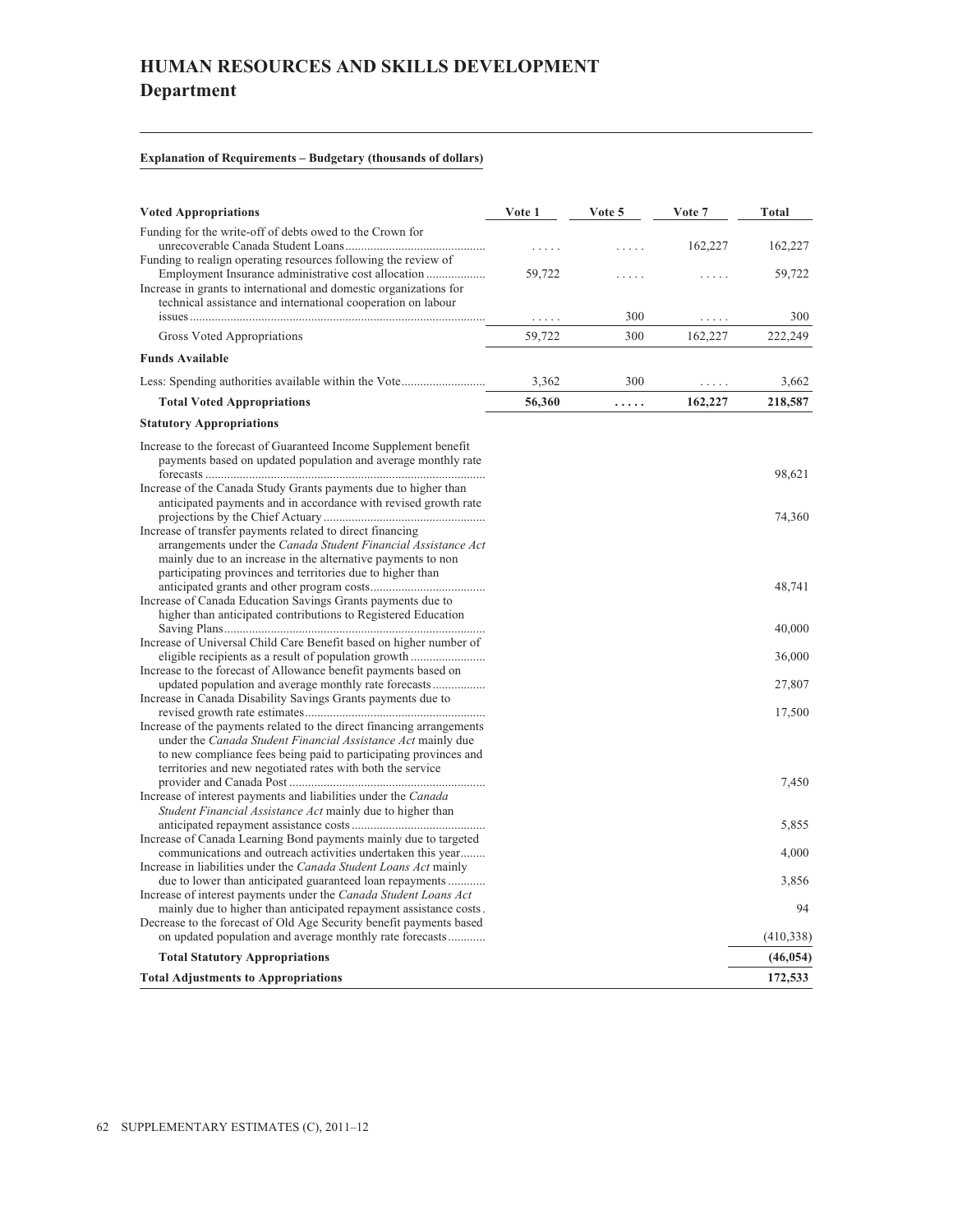## **HUMAN RESOURCES AND SKILLS DEVELOPMENT Department**

#### **Explanation of Requirements – Budgetary (thousands of dollars)**

| <b>Transfers</b>                                                                                                               | Vote 1 | Vote 5 | Vote 7  | Total   |
|--------------------------------------------------------------------------------------------------------------------------------|--------|--------|---------|---------|
| Transfer from Indian Affairs and Northern Development $-$ To<br>support the Kativik Regional Government to streamline delivery | .      | 497    | .       | 497     |
| <b>These Supplementary Estimates</b>                                                                                           | 56,360 | 497    | 162,227 | 173,030 |

#### **Explanation of Funds Available (dollars)**

**Vote 1**: \$3,362,000 in total authorities is available within the vote due to reduced requirements under the Government Advertising Plan and residual Budget 2005 funding related to the processing of documentation for the Canada Student Loans Program.

**Vote 5**: \$300,000 in total authorities is available from within the vote due to reduced requirements under Grants to international labour institutions for addressing the labour dimension of globalization.

| <b>Transfer Payments (dollars)</b>                                                               | <b>Voted</b>                              | <b>Statutory</b> |
|--------------------------------------------------------------------------------------------------|-------------------------------------------|------------------|
| Grants                                                                                           |                                           |                  |
|                                                                                                  | .                                         | 98,621,446       |
| (S) Canada Study Grants to qualifying full and part-time students pursuant to the <i>Canada</i>  |                                           |                  |
|                                                                                                  |                                           | 74,360,209       |
| (S) Canada Education Savings grant payments to Registered Education Savings Plan                 |                                           |                  |
| (RESP) trustees on behalf of RESP beneficiaries to encourage Canadians to save for               |                                           |                  |
|                                                                                                  |                                           | 40,000,000       |
|                                                                                                  |                                           | 36,000,000       |
|                                                                                                  | .                                         | 27,807,405       |
| (S) Canada Disability Savings Grant payments to Registered Disability Savings Plan               |                                           |                  |
| (RDSP) issuers on behalf of RDSP beneficiaries to encourage long-term financial                  |                                           |                  |
|                                                                                                  | .                                         | 17,500,000       |
| (S) Canada Learning Bond payments to Registered Education Savings Plan (RESP)                    |                                           |                  |
| trustees on behalf of RESP beneficiaries to support access to post-secondary education           |                                           | 4,000,000        |
| Grants to international and domestic organizations for technical assistance and                  |                                           |                  |
|                                                                                                  | 300,000                                   |                  |
|                                                                                                  | $\ldots$                                  | (410, 337, 733)  |
|                                                                                                  |                                           |                  |
| <b>Total Gross Grants</b>                                                                        | 300,000                                   | (112, 048, 673)  |
| <b>Contributions</b>                                                                             |                                           |                  |
| (S) Payments related to the direct financing arrangement under the <i>Canada Student</i>         |                                           |                  |
|                                                                                                  |                                           | 48,740,936       |
| (S) The provision of funds for interest and other payments to lending institutions and           |                                           |                  |
|                                                                                                  |                                           | 5,855,167        |
| (S) The provision of funds for liabilities including liabilities in the form of guaranteed       |                                           |                  |
|                                                                                                  | .                                         | 3,856,070        |
| Payments to provinces, territories, municipalities, other public bodies, organizations,          |                                           |                  |
| groups, communities, employers and individuals for the provision of training and/or              |                                           |                  |
| work experience, the mobilization of community resources, and human resource                     |                                           |                  |
| planning and adjustment measures necessary for the efficient functioning of the                  |                                           |                  |
|                                                                                                  | 497,000                                   |                  |
| (S) The provision of funds for interest payments to lending institutions under the <i>Canada</i> |                                           |                  |
|                                                                                                  | $\alpha$ , $\alpha$ , $\alpha$ , $\alpha$ | 94,047           |
| <b>Total Gross Contributions</b>                                                                 | 497,000                                   | 58,546,220       |
| <b>Total Gross Transfer Payments</b>                                                             | 797,000                                   | (53,502,453)     |
|                                                                                                  | 300,000                                   | .                |
| <b>Net Transfer Payments</b>                                                                     | 497,000                                   | (53,502,453)     |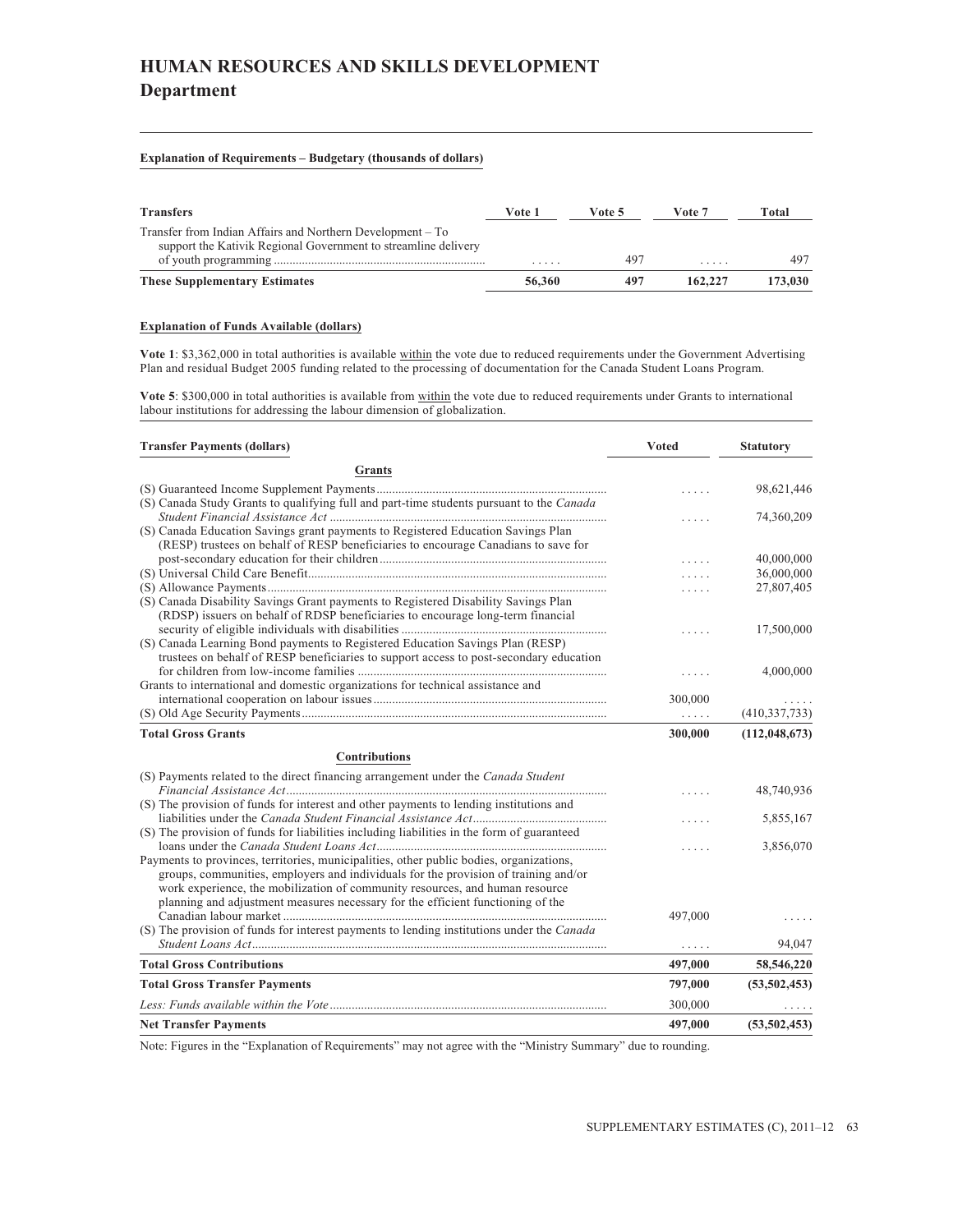## **HUMAN RESOURCES AND SKILLS DEVELOPMENT Department**

**Explanation of Requirements – Non-Budgetary (thousands of dollars)**

#### **Statutory Appropriations**

Increase of net loans disbursed under the *Canada Student Financial Assistance Act* as a result of higher new loan projections made by the Chief Actuary offset by higher than anticipated loan repayments ...................................................................................... **157,376**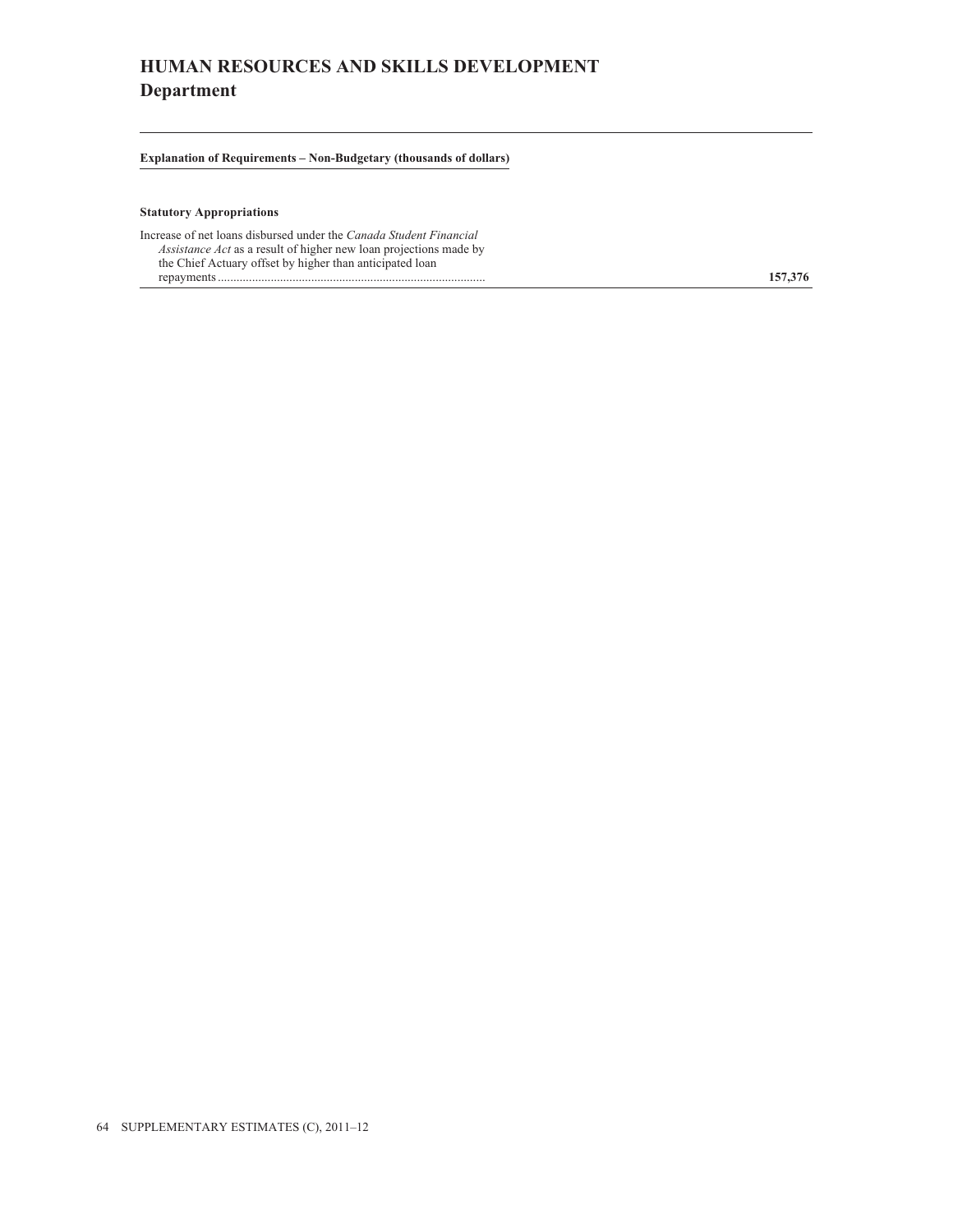### **INDIAN AFFAIRS AND NORTHERN DEVELOPMENT**

### **Ministry Summary – Budgetary**

|    |                                                                                                                                                                                                                        | These Supplementary Estimates |                  |                    |                        |
|----|------------------------------------------------------------------------------------------------------------------------------------------------------------------------------------------------------------------------|-------------------------------|------------------|--------------------|------------------------|
|    |                                                                                                                                                                                                                        | Authorities                   |                  |                    | <b>Total Estimates</b> |
|    | Vote (dollars)                                                                                                                                                                                                         | to date                       | <b>Transfers</b> | <b>Adjustments</b> | to date                |
| 1c | Department<br>Operating expenditures, and                                                                                                                                                                              |                               |                  |                    |                        |
|    | ( <i>a</i> ) pursuant to paragraph 29.1(2)( <i>a</i> ) of the <i>Financial</i>                                                                                                                                         |                               |                  |                    |                        |
|    | Administration Act, authority to expend revenues<br>received in a fiscal year through the provision of<br>internal support services to other organizations to<br>offset associated expenditures incurred in the fiscal |                               |                  |                    |                        |
|    | year;                                                                                                                                                                                                                  |                               |                  |                    |                        |
|    | $(\underline{b})$ expenditures on works, buildings and equipment;<br>and expenditures and recoverable expenditures in<br>respect of services provided and work performed on                                            |                               |                  |                    |                        |
|    | other than federal property;                                                                                                                                                                                           |                               |                  |                    |                        |
|    | $(c)$ authority to provide, in respect of Indian and Inuit<br>economic development activities, for the capacity<br>development for Indian and Inuit and the furnishing                                                 |                               |                  |                    |                        |
|    | of materials and equipment;                                                                                                                                                                                            |                               |                  |                    |                        |
|    | (d) authority to sell electric power to private<br>consumers in remote locations when alternative local                                                                                                                |                               |                  |                    |                        |
|    | sources of supply are not available, in accordance                                                                                                                                                                     |                               |                  |                    |                        |
|    | with terms and conditions approved by the Governor                                                                                                                                                                     |                               |                  |                    |                        |
|    | in Council; and<br>$(e)$ the payment to each member of the Queen's Privy                                                                                                                                               |                               |                  |                    |                        |
|    | Council for Canada who is a Minister without<br>Portfolio or a Minister of State who does not preside                                                                                                                  |                               |                  |                    |                        |
|    | over a Ministry of State of a salary not to exceed the                                                                                                                                                                 |                               |                  |                    |                        |
|    | salary paid to Ministers of State who preside over                                                                                                                                                                     |                               |                  |                    |                        |
|    | Ministries of State under the Salaries Act, as adjusted<br>pursuant to the Parliament of Canada Act and pro rata                                                                                                       |                               |                  |                    |                        |
|    | for any period of less than a year $-$ To authorize the                                                                                                                                                                |                               |                  |                    |                        |
|    | transfer of \$167,500 from Treasury Board Vote 1,                                                                                                                                                                      |                               |                  |                    |                        |
|    | Appropriation Act No. 1, $2011-12$ for the purposes of                                                                                                                                                                 |                               |                  |                    |                        |
| 5c | Capital expenditures, and                                                                                                                                                                                              | 1,388,417,488                 | (3,767,049)      | 1                  | 1,384,650,440          |
|    | $(a)$ expenditures on buildings, works, land and                                                                                                                                                                       |                               |                  |                    |                        |
|    | equipment, the operation, control and ownership of                                                                                                                                                                     |                               |                  |                    |                        |
|    | which may be transferred to provincial governments                                                                                                                                                                     |                               |                  |                    |                        |
|    | on terms and conditions approved by the Governor in<br>Council, or to Indian bands, groups of Indians or                                                                                                               |                               |                  |                    |                        |
|    | individual Indians at the discretion of the Minister of                                                                                                                                                                |                               |                  |                    |                        |
|    | Aboriginal Affairs and Northern Development, and                                                                                                                                                                       |                               |                  |                    |                        |
|    | such expenditures on other than federal property; and                                                                                                                                                                  |                               |                  |                    |                        |
|    | $(b)$ authority to make recoverable expenditures in<br>amounts not exceeding the shares of provincial                                                                                                                  |                               |                  |                    |                        |
|    | governments of expenditures on roads and related                                                                                                                                                                       |                               |                  |                    |                        |
|    | works $-$ To authorize the transfer of \$207,000 from                                                                                                                                                                  |                               |                  |                    |                        |
|    | Indian Affairs and Northern Development Vote 1,                                                                                                                                                                        |                               |                  |                    |                        |
|    | Appropriation Act No. 1, 2011-12 for the purposes of                                                                                                                                                                   | 14,770,054                    | (9,668,000)      | 1                  | 5,102,055              |
|    | 10c The grants listed in the Estimates and contributions –                                                                                                                                                             |                               |                  |                    |                        |
|    | To authorize the transfer of \$9,875,000 from Indian                                                                                                                                                                   |                               |                  |                    |                        |
|    | Affairs and Northern Development Vote 5,                                                                                                                                                                               |                               |                  |                    |                        |
|    | \$3,406,131 from Indian Affairs and Northern<br>Development Vote 1, \$465,162 from Canadian                                                                                                                            |                               |                  |                    |                        |
|    | Heritage Vote 5 and \$20,571 from Health Vote 10,                                                                                                                                                                      |                               |                  |                    |                        |
|    | Appropriation Act No. 1, $2011-12$ for the purposes of                                                                                                                                                                 |                               |                  |                    |                        |
|    | this Vote and to provide a further amount of                                                                                                                                                                           | 6,320,002,005                 | 12,269,864       | 39,585,765         | 6,371,857,634          |

<u> 1989 - Johann Barbara, martxa alemaniar a</u>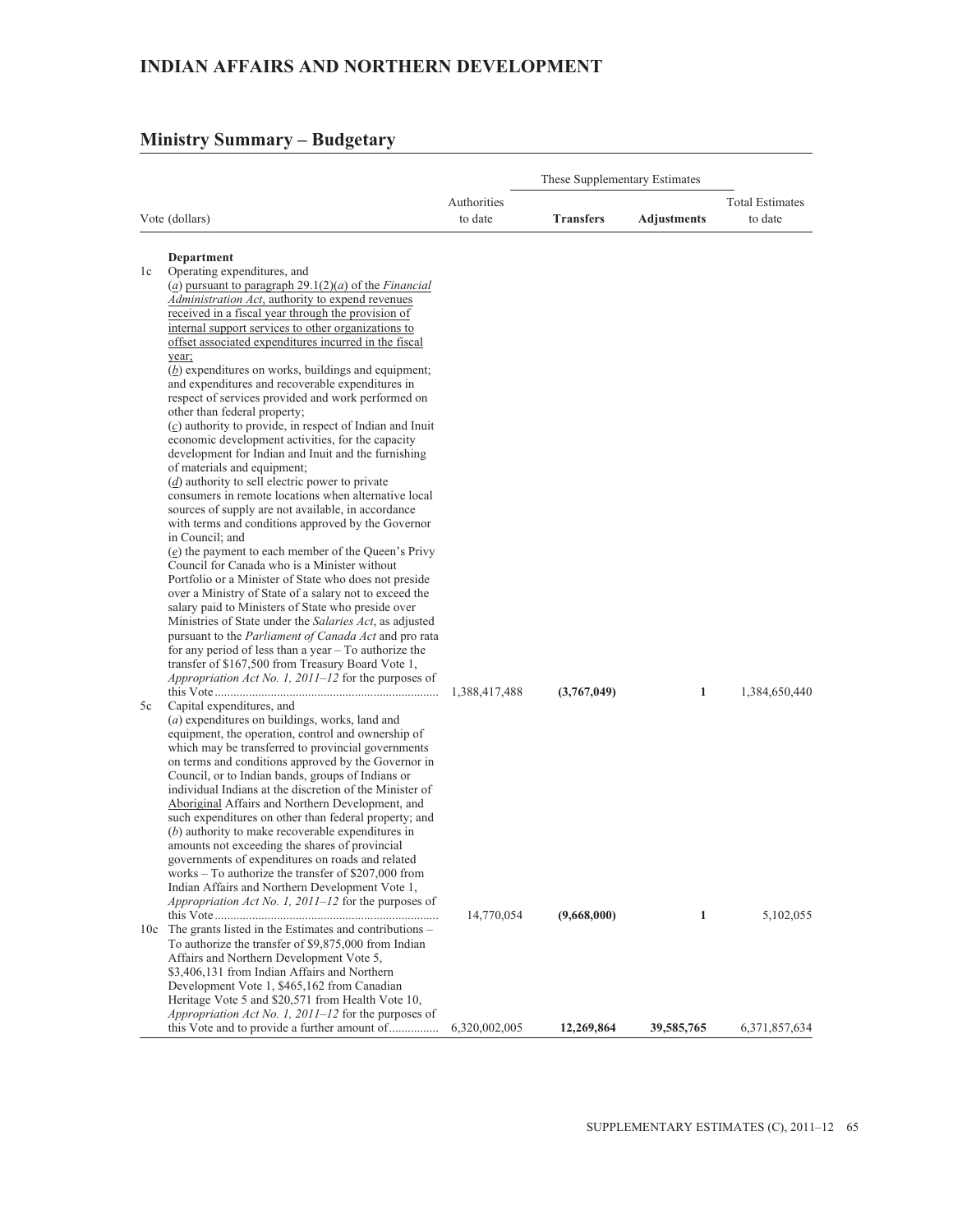### **INDIAN AFFAIRS AND NORTHERN DEVELOPMENT**

|            |                                                         |                | These Supplementary Estimates |                    |                        |  |
|------------|---------------------------------------------------------|----------------|-------------------------------|--------------------|------------------------|--|
|            |                                                         | Authorities    |                               |                    | <b>Total Estimates</b> |  |
|            | Vote (dollars)                                          | to date        | <b>Transfers</b>              | <b>Adjustments</b> | to date                |  |
|            |                                                         |                |                               |                    |                        |  |
| (S)        | Department                                              | 71,154,285     |                               |                    | 71,154,285             |  |
| (S)        | Minister of Aboriginal Affairs and Northern             |                | .                             |                    |                        |  |
|            | Development – Salary and motor car allowance            | 77,516         |                               | .                  | 77,516                 |  |
| (S)        | Grants to Aboriginal organizations designated to        |                |                               |                    |                        |  |
|            | receive claim settlement payments pursuant to           |                |                               |                    |                        |  |
|            | Comprehensive Land Claim Settlement Acts                | 90,415,879     | .                             | .                  | 90,415,879             |  |
| (S)        | Grant to the Nunatsiavut Government for the             |                |                               |                    |                        |  |
|            | implementation of the Labrador Inuit Land Claims        |                |                               |                    |                        |  |
|            | Agreement pursuant to the Labrador Inuit Land           |                |                               |                    |                        |  |
|            |                                                         | 17,987,000     | .                             | .                  | 17,987,000             |  |
| (S)        | Payments to comprehensive claim beneficiaries in        |                |                               |                    |                        |  |
|            |                                                         | 2,574,713      | .                             | .                  | 2,574,713              |  |
| (S)        | Liabilities in respect of loan guarantees made to       |                |                               |                    |                        |  |
|            | Indians for Housing and Economic Development            | 2,000,000      | .                             | .                  | 2,000,000              |  |
| (S)<br>(S) | Grassy Narrows and Islington Bands Mercury              | 1,400,000      |                               |                    | 1,400,000              |  |
|            |                                                         | 15,000         |                               |                    | 15,000                 |  |
|            |                                                         |                | .                             | .                  |                        |  |
|            |                                                         | 7,908,813,940  | (1, 165, 185)                 | 39,585,767         | 7,947,234,522          |  |
|            | <b>Canadian Northern Economic Development</b>           |                |                               |                    |                        |  |
|            | Agency                                                  |                |                               |                    |                        |  |
| 25b        |                                                         | 1,326,454      | .<br>.                        | .                  |                        |  |
| (S)        |                                                         | .<br>1,185,632 | .                             | .<br>.             |                        |  |
|            |                                                         |                |                               |                    |                        |  |
|            |                                                         | 2,512,086      | .                             | .                  | .                      |  |
|            | <b>Canadian Polar Commission</b>                        |                |                               |                    |                        |  |
| 35         |                                                         | 990,862        | .                             | .                  | 990,862                |  |
| (S)        |                                                         | 78,542         | .                             | .                  | 78,542                 |  |
|            |                                                         | 1,069,404      | .                             | .                  | 1,069,404              |  |
|            | <b>First Nations Statistical Institute</b>              |                |                               |                    |                        |  |
| 40         | Payments to the First Nations Statistical Institute for |                |                               |                    |                        |  |
|            |                                                         | 5,000,000      | .                             | .                  | 5,000,000              |  |
|            |                                                         | 5,000,000      | .                             | .                  | 5,000,000              |  |
|            | <b>Indian Residential Schools Truth and</b>             |                |                               |                    |                        |  |
|            | <b>Reconciliation Commission</b>                        |                |                               |                    |                        |  |
| 45         |                                                         | 33,590,785     |                               |                    | 33,590,785             |  |
| (S)        |                                                         | 450,000        | .                             | .                  | 450,000                |  |
|            |                                                         | 34,040,785     | .                             | .                  | 34,040,785             |  |
|            | Registry of the Specific Claims Tribunal                |                |                               |                    |                        |  |
| 50         |                                                         | 2,779,726      | .                             |                    | 2,779,726              |  |
| (S)        |                                                         | 206,823        | .                             |                    | 206,823                |  |
|            |                                                         | 2,986,549      |                               |                    | 2,986,549              |  |
|            |                                                         |                | .                             | .                  |                        |  |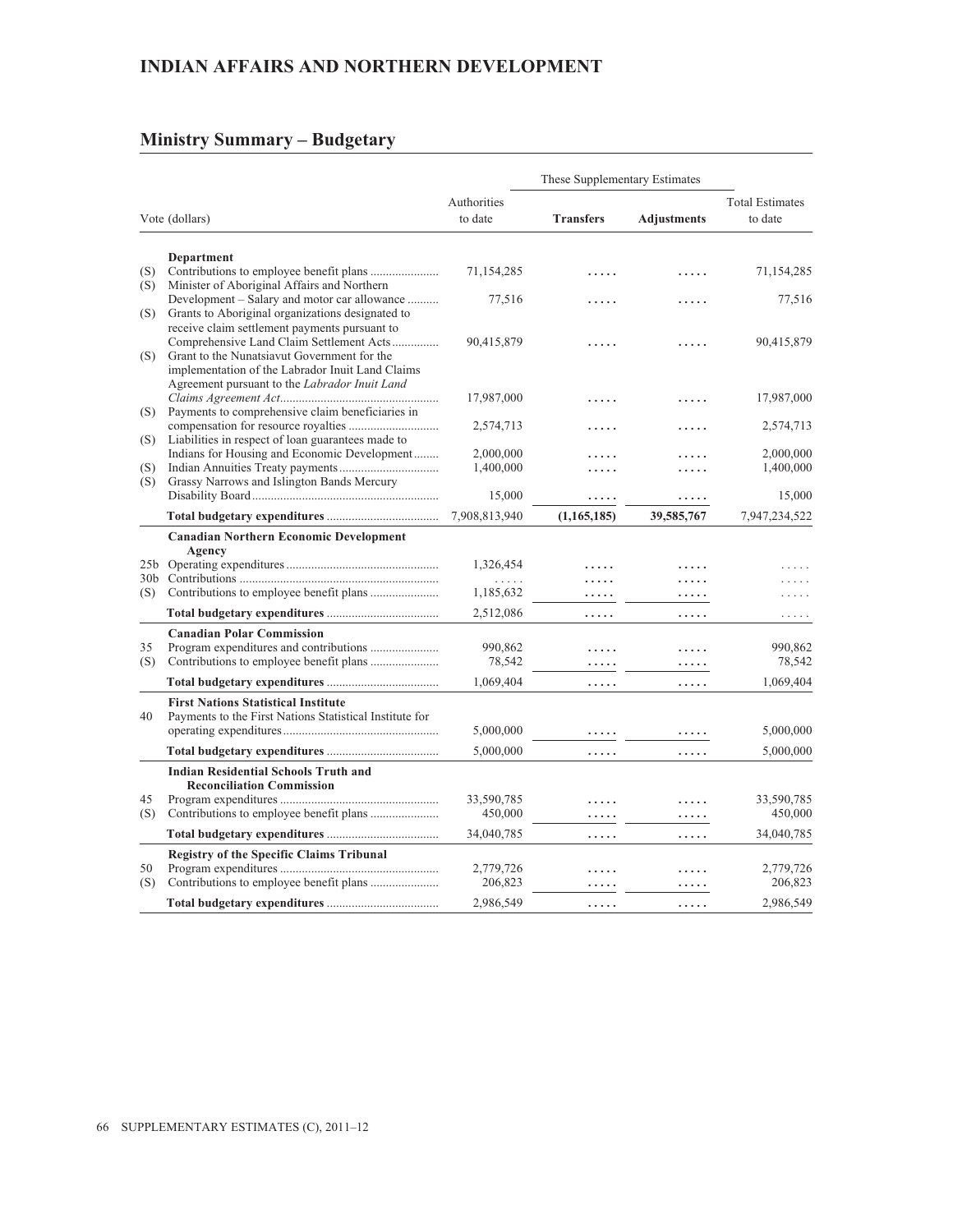# **INDIAN AFFAIRS AND NORTHERN DEVELOPMENT**

|  |  | <b>Ministry Summary - Non-Budgetary Authorities</b> |  |
|--|--|-----------------------------------------------------|--|
|--|--|-----------------------------------------------------|--|

|                |                                                                                                                                                                         |                        | These Supplementary Estimates |                    |                                   |
|----------------|-------------------------------------------------------------------------------------------------------------------------------------------------------------------------|------------------------|-------------------------------|--------------------|-----------------------------------|
| Vote (dollars) |                                                                                                                                                                         | Authorities<br>to date | <b>Transfers</b>              | <b>Adjustments</b> | <b>Total Estimates</b><br>to date |
|                | Department                                                                                                                                                              |                        |                               |                    |                                   |
|                | L15 Loans to native claimants in accordance with terms<br>and conditions approved by the Governor in Council<br>for the purpose of defraying costs related to research, |                        |                               |                    |                                   |
|                | L <sub>20</sub> Loans to First Nations in British Columbia for the<br>purpose of supporting their participation in the British                                          | 47,403,000             | .                             | .                  | 47,403,000                        |
|                |                                                                                                                                                                         | 30,400,000             | .                             | .                  | 30,400,000                        |
|                |                                                                                                                                                                         | 77,803,000             | .                             | .                  | 77,803,000                        |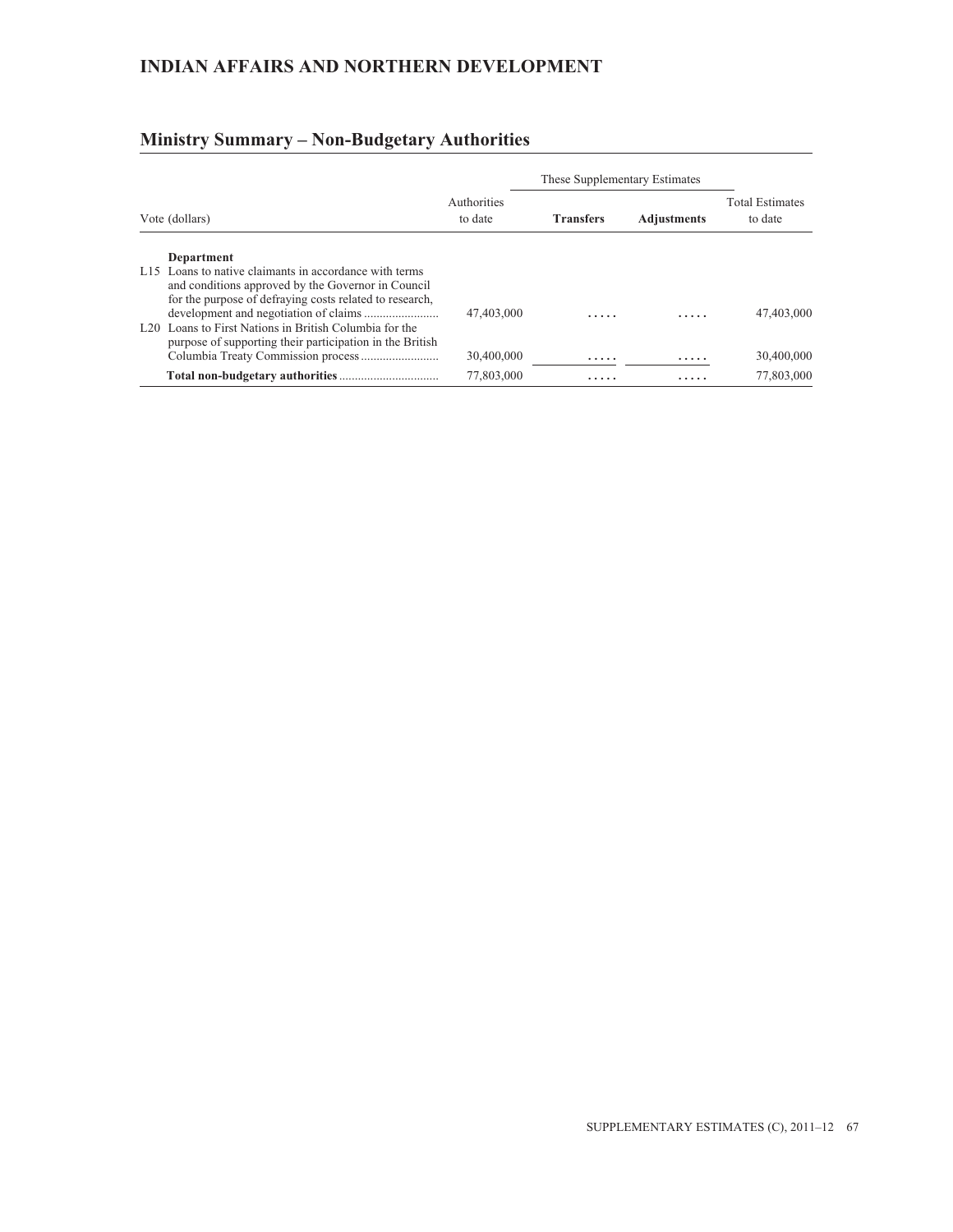# **INDIAN AFFAIRS AND NORTHERN DEVELOPMENT Department**

**Explanation of Requirements – Budgetary (thousands of dollars)**

| <b>Voted Appropriations</b>                                                                                                      | Vote 1                                 | Vote 5  | Vote 10 | <b>Total</b> |
|----------------------------------------------------------------------------------------------------------------------------------|----------------------------------------|---------|---------|--------------|
| Funding for on-reserve costs incurred by provincial/territorial or<br>other emergency management organizations as required under |                                        |         |         |              |
| Funding to the Maa-nulth First Nations for the acquisition of                                                                    |                                        | .       | 47,447  | 47,447       |
| fisheries licences and to the Tsawwassen First Nation for the                                                                    |                                        |         | 5,100   | 5,100        |
| Funding to construct First Nations education facilities                                                                          | .<br>.                                 |         | 5,017   | 5,017        |
|                                                                                                                                  | 4,692                                  |         | .       | 4,692        |
| Funding for renewal and the implementation of Self-Government                                                                    | .                                      |         | 3,344   | 3,344        |
| Funding for First Nations SchoolNet Youth Initiatives                                                                            | 70                                     | .       | 2,500   | 2,570        |
| Funding for the First Nations Infrastructure Fund to improve quality                                                             |                                        |         |         |              |
|                                                                                                                                  | .                                      | .       | 1,592   | 1,592        |
| Funding for the First Nations Child and Family Services Program                                                                  |                                        |         |         |              |
|                                                                                                                                  | 727                                    | .       | .       | 727          |
| Gross Voted Appropriations                                                                                                       | 5,489                                  | .       | 65,000  | 70,489       |
| <b>Funds Available</b>                                                                                                           |                                        |         |         |              |
|                                                                                                                                  | 5,489                                  |         | 12,133  | 17,622       |
| Less: Spending authorities available from another Vote                                                                           | .                                      | .<br>.  | 13,281  | 13,281       |
| Total Funds Available                                                                                                            | 5,489                                  | .       | 25,414  | 30,903       |
| <b>Total Voted Appropriations</b>                                                                                                | .                                      | .       | 39,586  | 39,586       |
| <b>Transfers</b>                                                                                                                 |                                        |         |         |              |
|                                                                                                                                  |                                        |         |         |              |
| Transfer from Canadian Heritage – For the Self-Governing Yukon<br>First Nations Programs and Services Transfer Agreement for     |                                        |         |         |              |
| Transfer from Treasury Board Secretariat - For implementation of                                                                 |                                        |         | 465     | 465          |
| the Departmental Audit Management Software Initiative<br>Transfer from Health – For the Self-Governing Yukon First Nations       | 168                                    | .       |         | 168          |
| Internal reallocation of resources – To correct a previous transfer to                                                           | $\mathbb{Z}^2$ . In the $\mathbb{Z}^2$ | .       | 21      | 21           |
| Canadian Heritage for National Aboriginal Day activities<br>Internal reallocation of resources – To reduce the amount of new     | (207)                                  | 207     | .       |              |
|                                                                                                                                  | (3,406)                                | (9,875) | 13,281  | .            |
| Transfer to Public Works and Government Services - Funding to                                                                    |                                        |         |         |              |
| consolidate all federal government pay administration services                                                                   |                                        |         |         |              |
| into one centre of expertise in Miramichi, New Brunswick                                                                         | (171)                                  |         | .       | (171)        |
| Transfer to Human Resources and Skills Development – To support                                                                  |                                        |         |         |              |
| the Kativik Regional Government to streamline delivery of youth                                                                  |                                        |         |         |              |
|                                                                                                                                  |                                        |         | (497)   | (497)        |
| Transfer to Canadian Northern Economic Development Agency -                                                                      |                                        |         |         |              |
| For activities related to the Nutrition North Canada Community                                                                   |                                        |         |         |              |
|                                                                                                                                  | (150)                                  | .       | (1,000) | (1,150)      |
| <b>Total Transfers</b>                                                                                                           | (3,766)                                | (9,668) | 12,270  | (1,164)      |
| <b>These Supplementary Estimates</b>                                                                                             | (3,766)                                | (9,668) | 51,856  | 38,422       |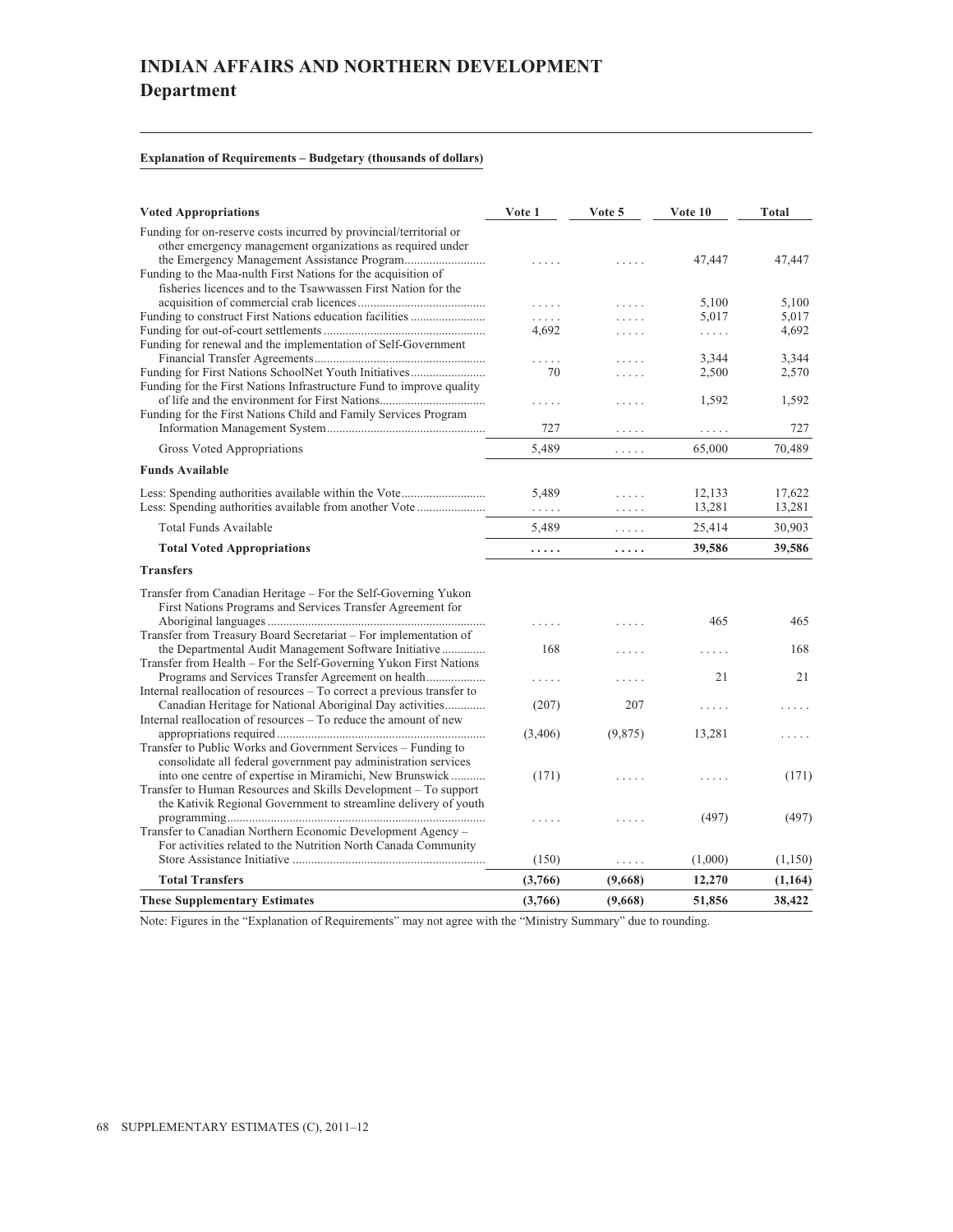## **INDIAN AFFAIRS AND NORTHERN DEVELOPMENT Department**

#### **Explanation of Funds Available (dollars)**

**Vote 1**: \$5,488,869 in total authorities is available within the Vote due to the reprofile of funding related to the Mackenzie Valley Gas Project.

**Vote 10**: \$25,414,611 in total authorities is available: \$12,133,480 within the Vote due to the reprofile of funding related to Treaty Related Measures (\$1,515,700), grants to the Saskatchewan Association of Rural Municipalities and to the Province of Saskatchewan, Ministry of Education to compensate for lost tax base resulting from the settlement of treaty land entitlement claims as a result of delays in the transfer of lands to reserve status (\$2,900,000), Manitoba Treaty Land Entitlement Agreements (\$1,792,860), implementation of the *Indian Oil and Gas Act* (\$625,000), reduced contribution requirements for community infrastructure ( $$5,100,000$ ) and post secondary education ( $$199,920$ );  $$9,875,000$  from Vote 5 due to the reprofile of funding related to Treaty Related Measures; and \$3,406,131 from Vote 1 due to the reprofile of funding related to the Mackenzie Valley Gas Project (\$2,511,131) and implementation activities under the Rainy River First Nations' special claim in Ontario (\$895,000).

| <b>Transfer Payments (dollars)</b>                                                                                                                                  | <b>Voted</b>              | <b>Statutory</b> |
|---------------------------------------------------------------------------------------------------------------------------------------------------------------------|---------------------------|------------------|
| <b>Grants</b>                                                                                                                                                       |                           |                  |
| Grant to the Maa-nulth First Nations for the acquisition of fisheries licences<br>Payments to Yukon First Nations pursuant to individual self-government agreements | 4,000,000<br>3,830,344    |                  |
| Grant to the Tsawwassen First Nation for the acquisition of commercial crab licences                                                                                | 1,100,000                 |                  |
| <b>Total Gross Grants</b>                                                                                                                                           | 8,930,344                 |                  |
| <b>Contributions</b>                                                                                                                                                |                           |                  |
| Contributions for emergency management assistance for activities on reserves                                                                                        | 47,446,718                |                  |
| Payments to support Indians, Inuit and Innu for the purpose of supplying public services in                                                                         | 6,609,047                 |                  |
| Payments to support Indians, Inuit and Innu for the purpose of supplying public services in<br>education                                                            | 2,500,000                 |                  |
| <b>Total Gross Contributions</b>                                                                                                                                    | 56, 555, 765              |                  |
| <b>Total Gross Transfer Payments</b>                                                                                                                                | 65,486,109                |                  |
|                                                                                                                                                                     | 12, 133, 480<br>1,497,000 |                  |
| <b>Net Transfer Payments</b>                                                                                                                                        | 51,855,629                |                  |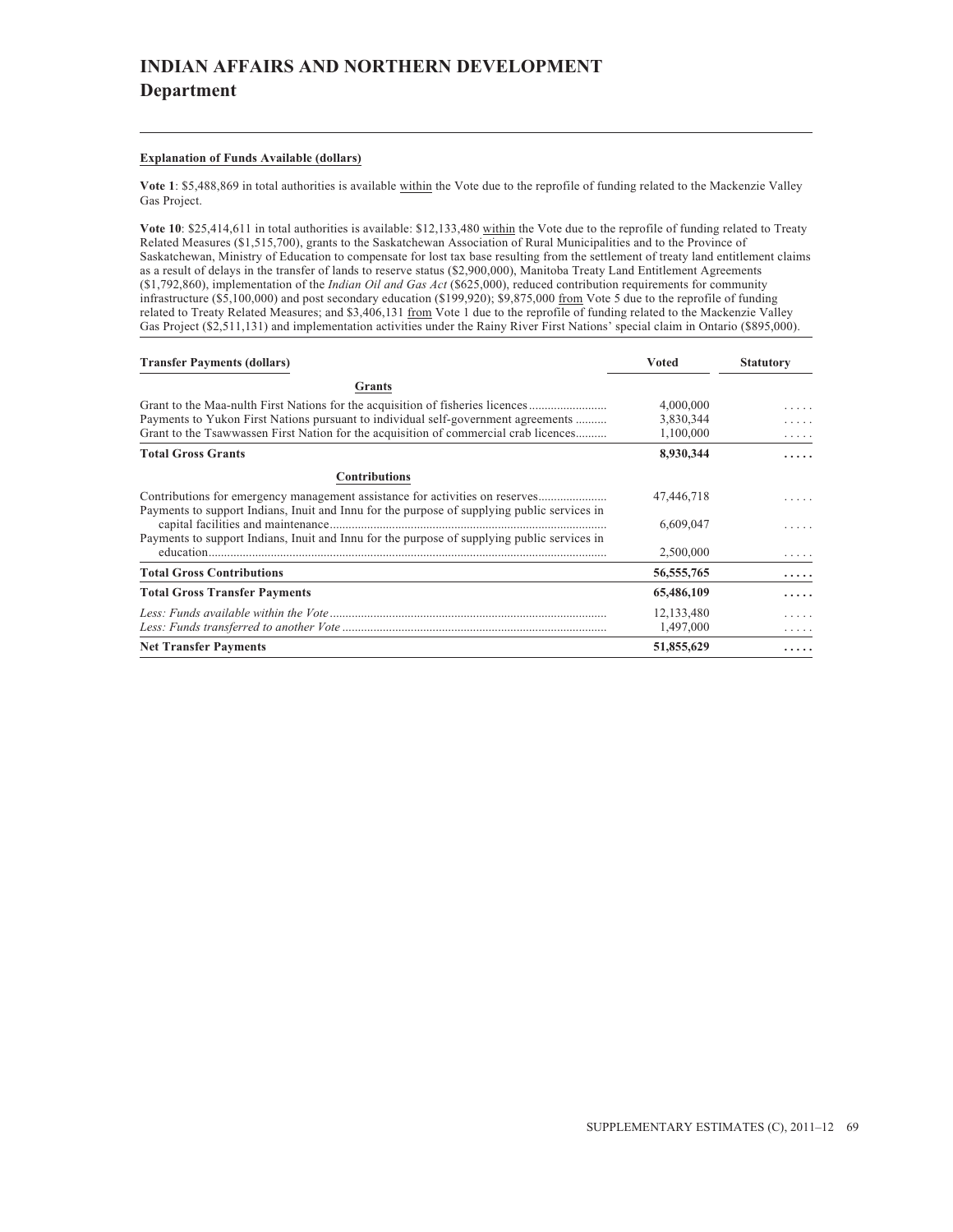|                 |                                                                                                                |                          | These Supplementary Estimates |                    |                                   |  |
|-----------------|----------------------------------------------------------------------------------------------------------------|--------------------------|-------------------------------|--------------------|-----------------------------------|--|
|                 | Vote (dollars)                                                                                                 | Authorities<br>to date   | <b>Transfers</b>              | <b>Adjustments</b> | <b>Total Estimates</b><br>to date |  |
|                 | Department                                                                                                     |                          |                               |                    |                                   |  |
| 1c              | Operating expenditures, and, pursuant to                                                                       |                          |                               |                    |                                   |  |
|                 | paragraph $29.1(2)(a)$ of the Financial Administration                                                         |                          |                               |                    |                                   |  |
|                 | Act, authority to expend revenue received during the                                                           |                          |                               |                    |                                   |  |
|                 | fiscal year, to offset expenditures incurred in the                                                            |                          |                               |                    |                                   |  |
|                 | fiscal year, arising from the provision of internal                                                            |                          |                               |                    |                                   |  |
|                 | support services to other organizations,                                                                       |                          |                               |                    |                                   |  |
|                 | communications research, bankruptcy and                                                                        |                          |                               |                    |                                   |  |
|                 | corporations and from services and regulatory                                                                  |                          |                               |                    |                                   |  |
|                 | processes, specifically pre-merger notification filings,<br>advance ruling certificates, advisory opinions and |                          |                               |                    |                                   |  |
|                 | photocopies, provided under the Competition Act and                                                            |                          |                               |                    |                                   |  |
|                 | the payment to each member of the Queen's Privy                                                                |                          |                               |                    |                                   |  |
|                 | Council for Canada who is a Minister without                                                                   |                          |                               |                    |                                   |  |
|                 | Portfolio or a Minister of State who does not preside                                                          |                          |                               |                    |                                   |  |
|                 | over a Ministry of State of a salary not to exceed the                                                         |                          |                               |                    |                                   |  |
|                 | salary paid to Ministers of State who preside over                                                             |                          |                               |                    |                                   |  |
|                 | Ministries of State under the Salaries Act, as adjusted                                                        |                          |                               |                    |                                   |  |
|                 | pursuant to the Parliament of Canada Act and pro rata                                                          |                          |                               |                    |                                   |  |
|                 | for any period of less than a year $-$ To authorize the                                                        |                          |                               |                    |                                   |  |
|                 | transfer of \$15,000 from Industry Vote 25, \$15,000                                                           |                          |                               |                    |                                   |  |
|                 | from Fisheries and Oceans Vote 1, \$15,000 from                                                                |                          |                               |                    |                                   |  |
|                 | Foreign Affairs and International Trade Vote 1,                                                                |                          |                               |                    |                                   |  |
|                 | \$15,000 from Natural Resources Vote 1 and \$15,000                                                            |                          |                               |                    |                                   |  |
|                 | from Transport Vote 1, Appropriation Act No. 1,                                                                |                          |                               |                    |                                   |  |
| 5c              | Capital expenditures – To authorize the transfer of                                                            | 443,027,538              | (265,912)                     | 1                  | 442,761,627                       |  |
|                 | \$300,000 from Industry Vote 1, Appropriation Act                                                              |                          |                               |                    |                                   |  |
|                 | $No. 1, 2011-12$ for the purposes of this Vote                                                                 | 16,338,698               | 300,000                       | 1                  | 16,638,699                        |  |
|                 | 10b The grants listed in the Estimates and contributions                                                       | 750, 345, 737            | .                             | .                  | 750,345,737                       |  |
| (S)             |                                                                                                                | 56,641,597               | .                             | .                  | 56,641,597                        |  |
| (S)             | Minister of Industry and Minister of State                                                                     |                          |                               |                    |                                   |  |
|                 | (Agriculture) – Salary and motor car allowance                                                                 | 77,516                   | .                             |                    | 77,516                            |  |
| (S)             | Minister of State (Small Business and Tourism) –                                                               |                          |                               |                    |                                   |  |
|                 |                                                                                                                | 2,000                    | .                             |                    | 2,000                             |  |
| (S)             | Minister of State (Science and Technology) (Federal                                                            |                          |                               |                    |                                   |  |
|                 | Economic Development Agency for Southern                                                                       |                          |                               |                    |                                   |  |
|                 |                                                                                                                | 2,000                    | $\ddotsc$                     |                    | 2,000                             |  |
| (S)             | Contributions under the Knowledge Infrastructure                                                               |                          |                               |                    |                                   |  |
|                 |                                                                                                                | 243,848,052              |                               | .                  | 243,848,052                       |  |
| (S)             | Liabilities under the Canada Small Business                                                                    |                          |                               |                    |                                   |  |
|                 |                                                                                                                | 110,000,000              |                               | (20,000,000)       | 90,000,000                        |  |
| (S)             |                                                                                                                | 31,900,000<br>24,500,000 | .                             | .                  | 31,900,000<br>24,500,000          |  |
| (S)             | Canadian Intellectual Property Office Revolving Fund                                                           | 16,518,713               | .                             | .                  | 16,518,713                        |  |
| (S)             | Contributions to the Canadian Youth Business                                                                   |                          |                               |                    |                                   |  |
|                 |                                                                                                                | 10,000,000               | .                             | .                  | 10,000,000                        |  |
| (S)             | Grant to the Perimeter Institute for Theoretical                                                               |                          |                               |                    |                                   |  |
|                 |                                                                                                                | 1,010,400                | .                             | .                  | 1,010,400                         |  |
| (S)             | Liabilities under the <i>Small Business Loans Act</i>                                                          |                          |                               |                    |                                   |  |
|                 |                                                                                                                | 50,000                   | .                             | .                  | 50,000                            |  |
|                 |                                                                                                                | 1,704,262,251            | 34,088                        | (19,999,998)       | 1,684,296,341                     |  |
|                 | <b>Canadian Space Agency</b>                                                                                   |                          |                               |                    |                                   |  |
| 25c             |                                                                                                                | 253, 203, 992            | (15,000)                      | 440,899            | 253,629,891                       |  |
| 30 <sub>b</sub> |                                                                                                                | 119,408,741              | .                             | .                  | 119,408,741                       |  |
| 35c             | The grants listed in the Estimates and contributions                                                           | 58,159,001               | .                             | .                  | 58,159,001                        |  |
| (S)             |                                                                                                                | 11,500,638               | .                             | .                  | 11,500,638                        |  |
|                 |                                                                                                                | 442,272,372              | (15,000)                      | 440,899            | 442,698,271                       |  |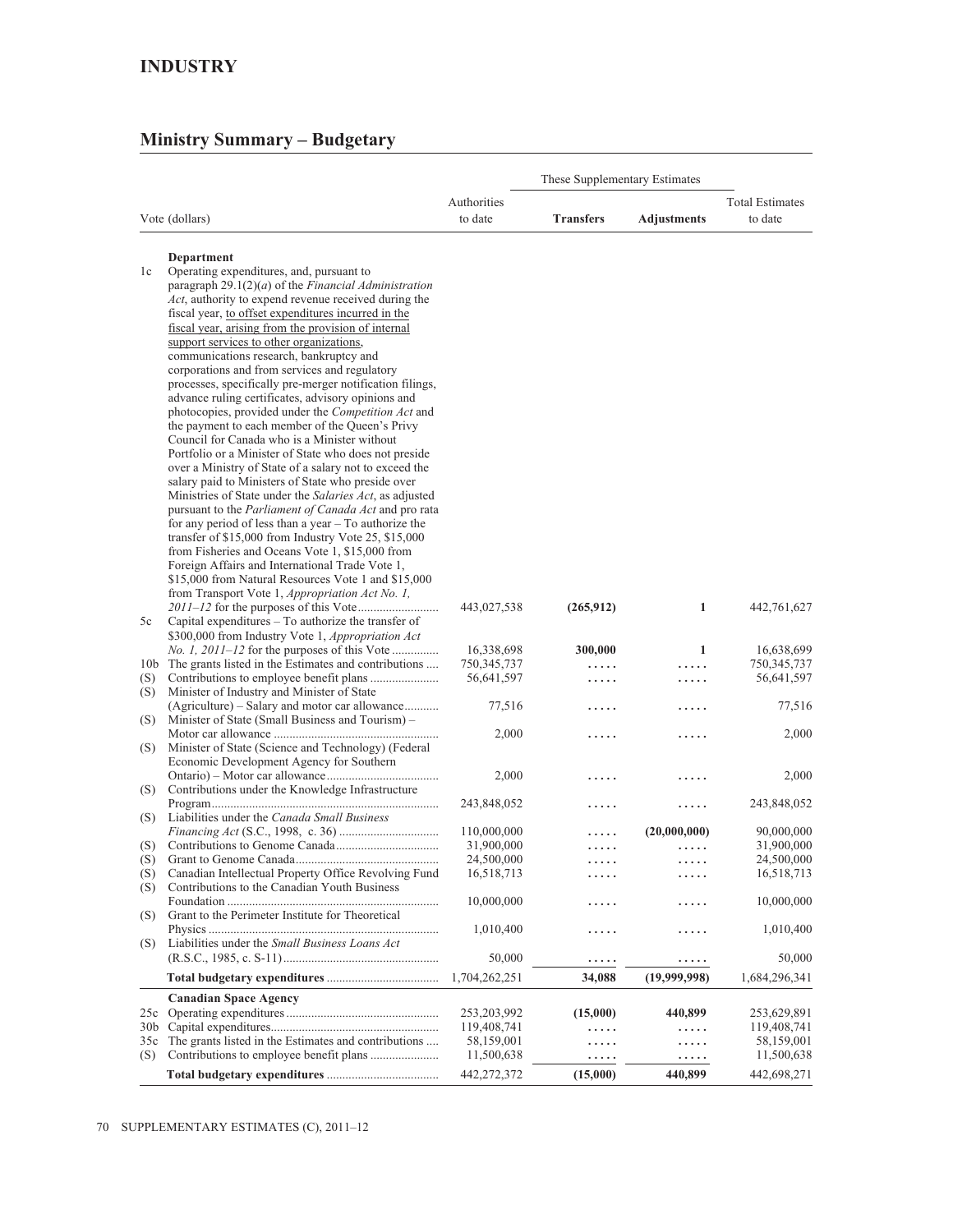|           |                                                                                                                                                                                                                                                                                                                                                                                                                                                                                                                                                                                                                                | Authorities                                            |                                      |                    | <b>Total Estimates</b>                                 |
|-----------|--------------------------------------------------------------------------------------------------------------------------------------------------------------------------------------------------------------------------------------------------------------------------------------------------------------------------------------------------------------------------------------------------------------------------------------------------------------------------------------------------------------------------------------------------------------------------------------------------------------------------------|--------------------------------------------------------|--------------------------------------|--------------------|--------------------------------------------------------|
|           | Vote (dollars)                                                                                                                                                                                                                                                                                                                                                                                                                                                                                                                                                                                                                 | to date                                                | <b>Transfers</b>                     | <b>Adjustments</b> | to date                                                |
|           | <b>Canadian Tourism Commission</b><br>40c Payments to the Canadian Tourism Commission – To<br>authorize the transfer of \$1,001,173 from Treasury<br>Board Vote 20, Appropriation Act No. 1, 2011-12 for                                                                                                                                                                                                                                                                                                                                                                                                                       | 81,032,802                                             | 1,001,173                            | 1                  | 82,033,976                                             |
|           |                                                                                                                                                                                                                                                                                                                                                                                                                                                                                                                                                                                                                                | 81,032,802                                             | 1,001,173                            | $\mathbf{1}$       | 82,033,976                                             |
| 45<br>(S) | <b>Copyright Board</b>                                                                                                                                                                                                                                                                                                                                                                                                                                                                                                                                                                                                         | 2,815,245<br>309,644                                   | .<br>.                               | .<br>.             | 2,815,245<br>309,644                                   |
|           |                                                                                                                                                                                                                                                                                                                                                                                                                                                                                                                                                                                                                                | 3,124,889                                              | .                                    | .                  | 3,124,889                                              |
|           | <b>Federal Economic Development Agency for</b>                                                                                                                                                                                                                                                                                                                                                                                                                                                                                                                                                                                 |                                                        |                                      |                    |                                                        |
| (S)       | <b>Southern Ontario</b><br>55b The grants listed in the Estimates and contributions                                                                                                                                                                                                                                                                                                                                                                                                                                                                                                                                            | 31,605,881<br>244,567,310<br>3,113,369                 | .<br>.                               | .                  | 31,605,881<br>244,567,310<br>3,113,369                 |
|           |                                                                                                                                                                                                                                                                                                                                                                                                                                                                                                                                                                                                                                | 279,286,560                                            | .                                    | .                  | 279,286,560                                            |
| (S)       | <b>National Research Council of Canada</b><br>$60c$ Operating expenditures – To authorize the transfer of<br>\$20,000 from Fisheries and Oceans Vote 1,<br><i>Appropriation Act No. 1, 2011–12</i> for the purposes of<br>65c Capital expenditures – To authorize the transfer of<br>\$100,000 from National Defence Vote 1,<br>Appropriation Act No. 1, 2011–12 for the purposes of<br>$70c$ The grants listed in the Estimates and contributions –<br>To authorize the transfer of \$150,000 from Industry<br>Vote 60 and \$590,000 from Environment Vote 10,<br><i>Appropriation Act No. 1, 2011–12</i> for the purposes of | 398,697,556<br>42,165,907<br>164,535,480<br>50,953,970 | (130,000)<br>100,000<br>740,000<br>. | 1<br>1<br>1<br>.   | 398,567,557<br>42,265,908<br>165,275,481<br>50,953,970 |
| (S)       | Spending of revenues pursuant to paragraph $5(1)(e)$ of<br>the National Research Council Act (R.S.C., 1985,                                                                                                                                                                                                                                                                                                                                                                                                                                                                                                                    | 75,000,000                                             | .                                    | 34,500,000         | 109,500,000                                            |
|           |                                                                                                                                                                                                                                                                                                                                                                                                                                                                                                                                                                                                                                | 731,352,913                                            | 710,000                              | 34,500,003         | 766,562,916                                            |
|           | <b>Natural Sciences and Engineering Research</b><br>Council                                                                                                                                                                                                                                                                                                                                                                                                                                                                                                                                                                    | 46,188,795                                             | .                                    |                    | 46, 188, 795                                           |
| (S)       | 80c The grants listed in the Estimates – To authorize the<br>transfer of \$250,000 from Transport Vote 1,<br>Appropriation Act No. 1, $2011-12$ for the purposes of<br>Contributions to employee benefit plans                                                                                                                                                                                                                                                                                                                                                                                                                 | 1,036,864,017<br>5,310,000                             | 250,000<br>.                         | 1<br>.             | 1,037,114,018<br>5,310,000                             |
|           |                                                                                                                                                                                                                                                                                                                                                                                                                                                                                                                                                                                                                                | 1,088,362,812                                          | 250,000                              | 1                  | 1,088,612,813                                          |
|           | <b>Registry of the Competition Tribunal</b>                                                                                                                                                                                                                                                                                                                                                                                                                                                                                                                                                                                    |                                                        |                                      |                    |                                                        |
| 85<br>(S) |                                                                                                                                                                                                                                                                                                                                                                                                                                                                                                                                                                                                                                | 2,368,454<br>168,810                                   |                                      |                    | 2,368,454<br>168,810                                   |
|           |                                                                                                                                                                                                                                                                                                                                                                                                                                                                                                                                                                                                                                | 2,537,264                                              | .                                    | .                  | 2,537,264                                              |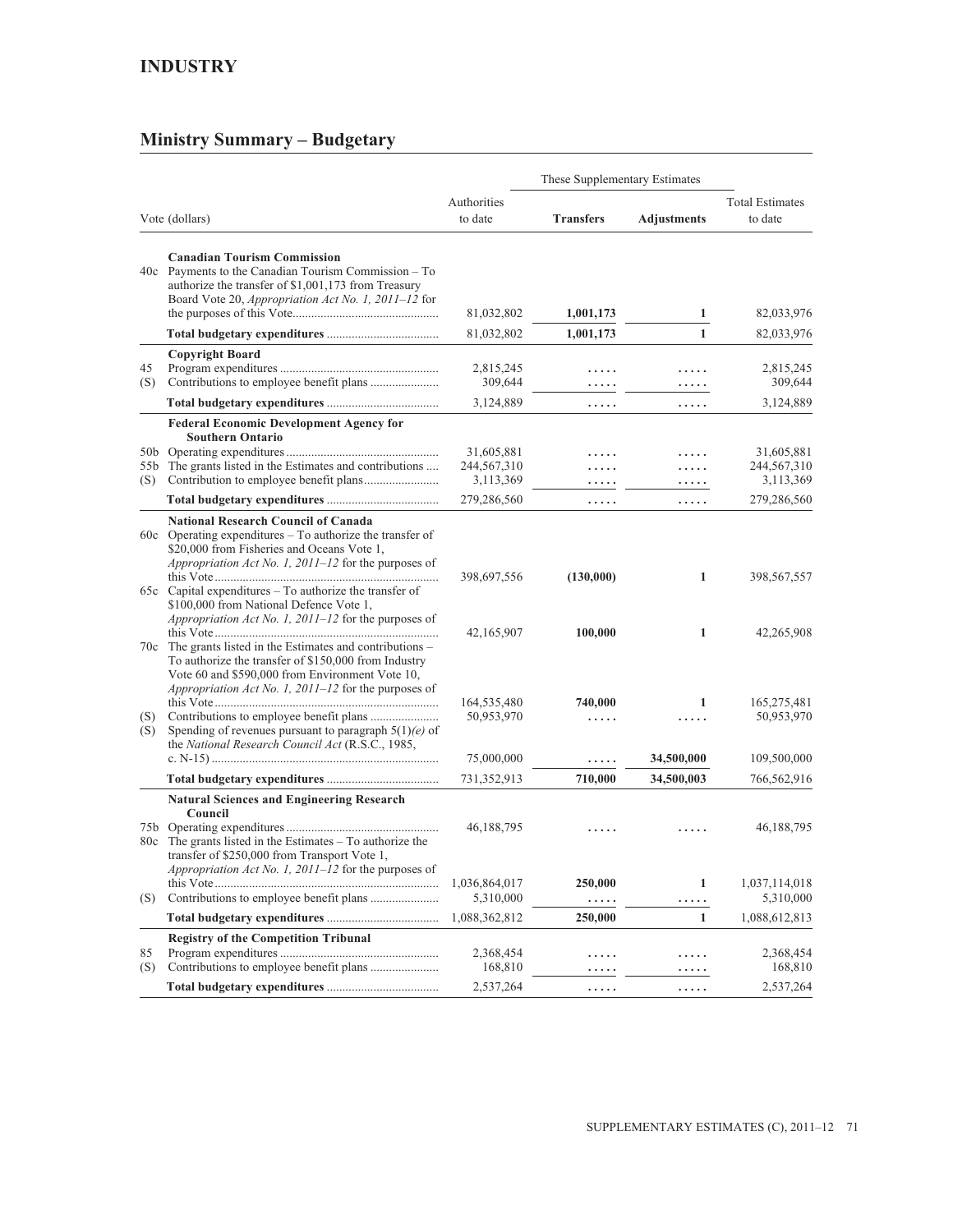|            |                                                                                                                                                                                                                                                                                                                                                                             | Authorities<br>to date    | These Supplementary Estimates |                    |                                   |
|------------|-----------------------------------------------------------------------------------------------------------------------------------------------------------------------------------------------------------------------------------------------------------------------------------------------------------------------------------------------------------------------------|---------------------------|-------------------------------|--------------------|-----------------------------------|
|            | Vote (dollars)                                                                                                                                                                                                                                                                                                                                                              |                           | <b>Transfers</b>              | <b>Adjustments</b> | <b>Total Estimates</b><br>to date |
| 90b<br>95c | <b>Social Sciences and Humanities Research Council</b><br>The grants listed in the Estimates $-$ To authorize the<br>transfer of \$197,002 from Canadian Heritage Vote 5,<br><i>Appropriation Act No. 1, 2011–12</i> for the purposes of                                                                                                                                    | 24,614,071                |                               |                    | 24,614,071                        |
|            |                                                                                                                                                                                                                                                                                                                                                                             | 670,910,049<br>2,929,471  | 197,002                       | 1                  | 671, 107, 052<br>2,929,471        |
| (S)        |                                                                                                                                                                                                                                                                                                                                                                             | 698,453,591               | .<br>197,002                  | 1                  | 698,650,594                       |
|            | <b>Standards Council of Canada</b><br>100b Payments to the Standards Council of Canada<br>pursuant to section 5 of the Standards Council of                                                                                                                                                                                                                                 | 8,059,060                 | .                             |                    | 8,059,060                         |
|            |                                                                                                                                                                                                                                                                                                                                                                             | 8,059,060                 | .                             | .                  | 8,059,060                         |
| (S)        | <b>Statistics Canada</b><br>105c Program expenditures, contributions and, pursuant to<br>paragraph $29.1(2)(a)$ of the <i>Financial Administration</i><br>Act, authority to expend revenue received during the<br>fiscal year $-$ To authorize the transfer of \$220,000<br>from Treasury Board Vote 1, Appropriation Act<br>$No. 1, 2011-12$ for the purposes of this Vote | 719,407,173<br>80,112,761 | 220,000<br>.                  | 1<br>.             | 719,627,174<br>80,112,761         |
|            |                                                                                                                                                                                                                                                                                                                                                                             | 799,519,934               | 220,000                       | 1                  | 799,739,935                       |

## **Ministry Summary – Non-Budgetary Authorities**

|                |                                                    |                        | These Supplementary Estimates |                    | <b>Total Estimates</b><br>to date |
|----------------|----------------------------------------------------|------------------------|-------------------------------|--------------------|-----------------------------------|
| Vote (dollars) |                                                    | Authorities<br>to date | <b>Transfers</b>              | <b>Adjustments</b> |                                   |
|                | Department                                         |                        |                               |                    |                                   |
|                | L15 Payments pursuant to subsection $14(2)$ of the | 300,000                | .                             | .                  | 300,000                           |
|                | L20 Loans pursuant to paragraph $14(1)(a)$ of the  | 500,000                | .                             | .                  | 500,000                           |
|                |                                                    | 800,000                | .                             | .                  | 800,000                           |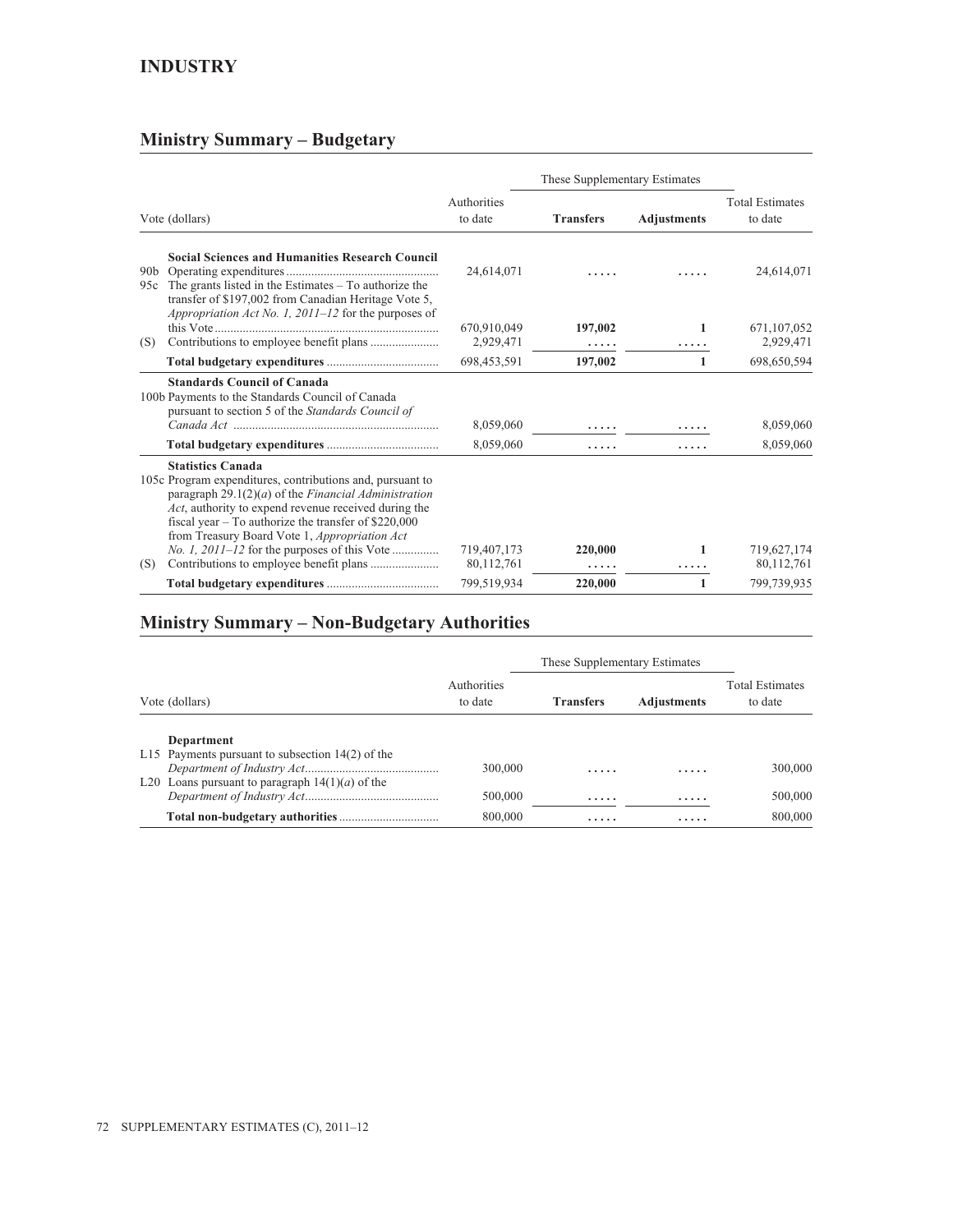#### **Explanation of Requirements – Budgetary (thousands of dollars)**

| <b>Statutory Appropriations</b>                                                                                                                                                                                                                                        | Vote 1 | Vote 5 | <b>Statutory</b> | Total            |
|------------------------------------------------------------------------------------------------------------------------------------------------------------------------------------------------------------------------------------------------------------------------|--------|--------|------------------|------------------|
| Funding for proposed payments to lenders in respect of claims for<br>loans under the <i>Canada Small Business Financing Act</i>                                                                                                                                        |        |        | (20,000)         | (20,000)         |
| <b>Transfers</b>                                                                                                                                                                                                                                                       |        |        |                  |                  |
| Transfer from Canadian Space Agency (\$15), Fisheries and Oceans<br>(\$15), Foreign Affairs and International Trade (\$15), Natural<br>Resources (\$15) and Transport (\$15) – For the federal<br>Internal reallocation of resources – To implement a system to handle | 75     |        |                  | 75               |
| the administration for the Canada Not-for-profit Corporations<br>Transfer to Treasury Board Secretariat - To support the Federal                                                                                                                                       | (300)  | 300    |                  |                  |
|                                                                                                                                                                                                                                                                        | (41)   | .      | .                | (41)             |
| <b>Total Transfers</b>                                                                                                                                                                                                                                                 | (266)  | 300    | .                | 34               |
| <b>These Supplementary Estimates</b>                                                                                                                                                                                                                                   | (266)  | 300    | .                | (19,966)         |
| <b>Transfer Payments (dollars)</b>                                                                                                                                                                                                                                     |        |        | <b>Voted</b>     | <b>Statutory</b> |
| <b>Contributions</b>                                                                                                                                                                                                                                                   |        |        |                  |                  |
| (S) Liabilities under the <i>Canada Small Business Financing Act</i> (S.C., 1998, c.36)                                                                                                                                                                                |        |        |                  | (20,000,000)     |
| Matay Figures in the "Frustanation of Deminuments" more not going with the "Minister Cummon", due to nounding                                                                                                                                                          |        |        |                  |                  |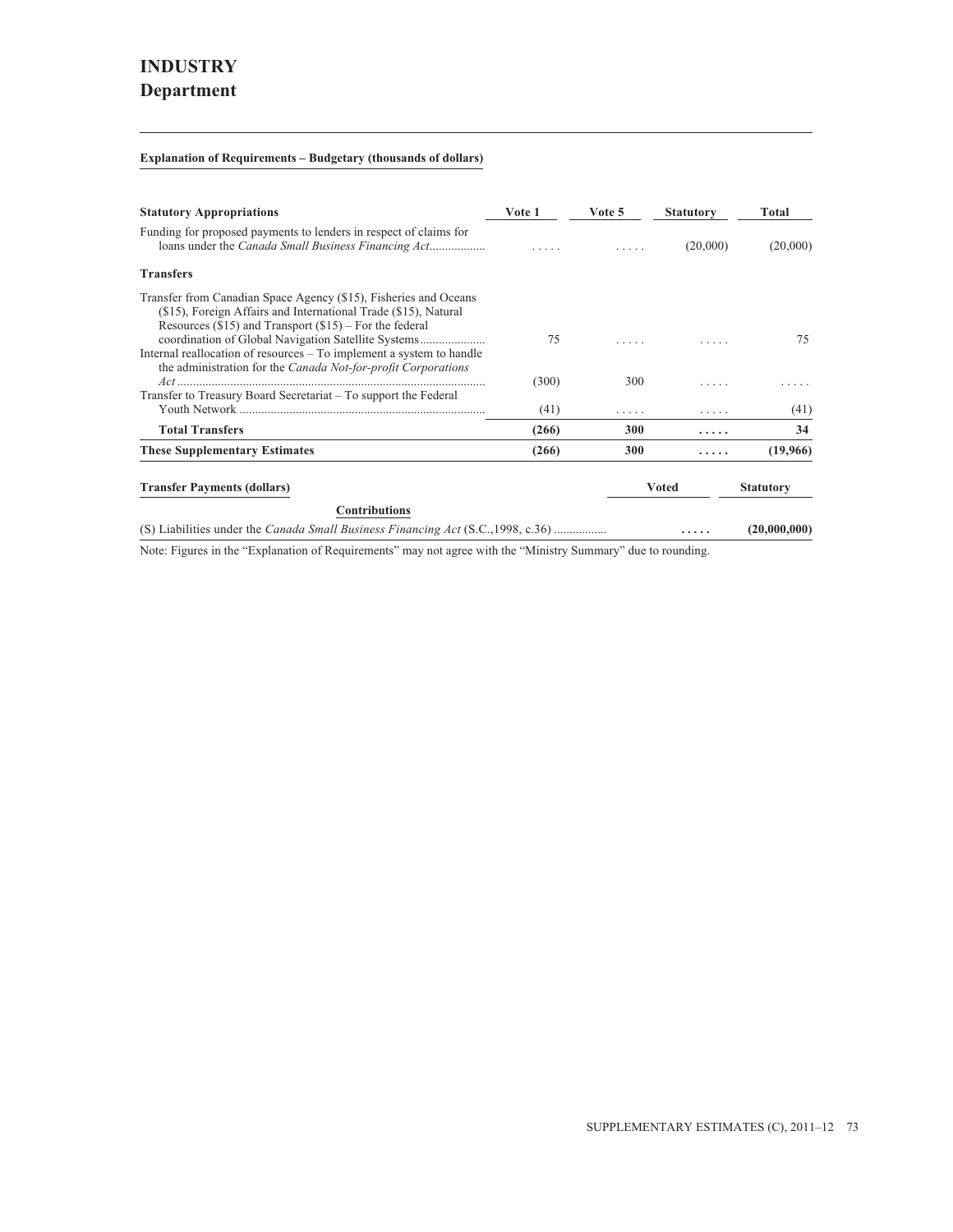### **INDUSTRY**

### **Canadian Space Agency**

#### **Explanation of Requirements – Budgetary (thousands of dollars)**

| <b>Voted Appropriations</b>                                                          | Vote 25  | Vote 35 | Total     |
|--------------------------------------------------------------------------------------|----------|---------|-----------|
| Funding to support research, awareness and learning in space science and technology. | 441<br>. | .<br>50 | 441<br>50 |
| Gross Voted Appropriations                                                           | 441      | 50      | 491       |
| <b>Funds Available</b>                                                               |          |         |           |
|                                                                                      | .        | 50      | 50        |
| <b>Total Voted Appropriations</b>                                                    | 441      | .       | 441       |
| <b>Transfers</b>                                                                     |          |         |           |
| Transfer to Industry – For the federal coordination of Global Navigation Satellite   | (15)     | .       | (15)      |
| <b>These Supplementary Estimates</b>                                                 | 426      | .       | 426       |

#### **Explanation of Funds Available (dollars)**

**Vote 35**: \$50,000 in total authorities is available within the Vote due to the realignment of funding from contributions to grants to support research, awareness and learning in space science and technology according to the risk evaluation conducted on the eventual recipient's proposal.

| <b>Transfer Payments (dollars)</b>                                                    | Voted  | <b>Statutory</b> |
|---------------------------------------------------------------------------------------|--------|------------------|
| <b>Grants</b>                                                                         |        |                  |
| Class Grant Program to Support Research, Awareness, and Learning in Space Science and |        |                  |
|                                                                                       | 50,000 | .                |
| <b>Total Gross Transfer Payments</b>                                                  | 50,000 | .                |
|                                                                                       | 50.000 | .                |
| <b>Net Transfer Payments</b>                                                          | .      | .                |

Note: Figures in the "Explanation of Requirements" may not agree with the "Ministry Summary" due to rounding.

### **Canadian Tourism Commission**

#### **Explanation of Requirements – Budgetary (thousands of dollars)**

| <b>Transfers</b> | Vote 40 |
|------------------|---------|
|                  | 1.001   |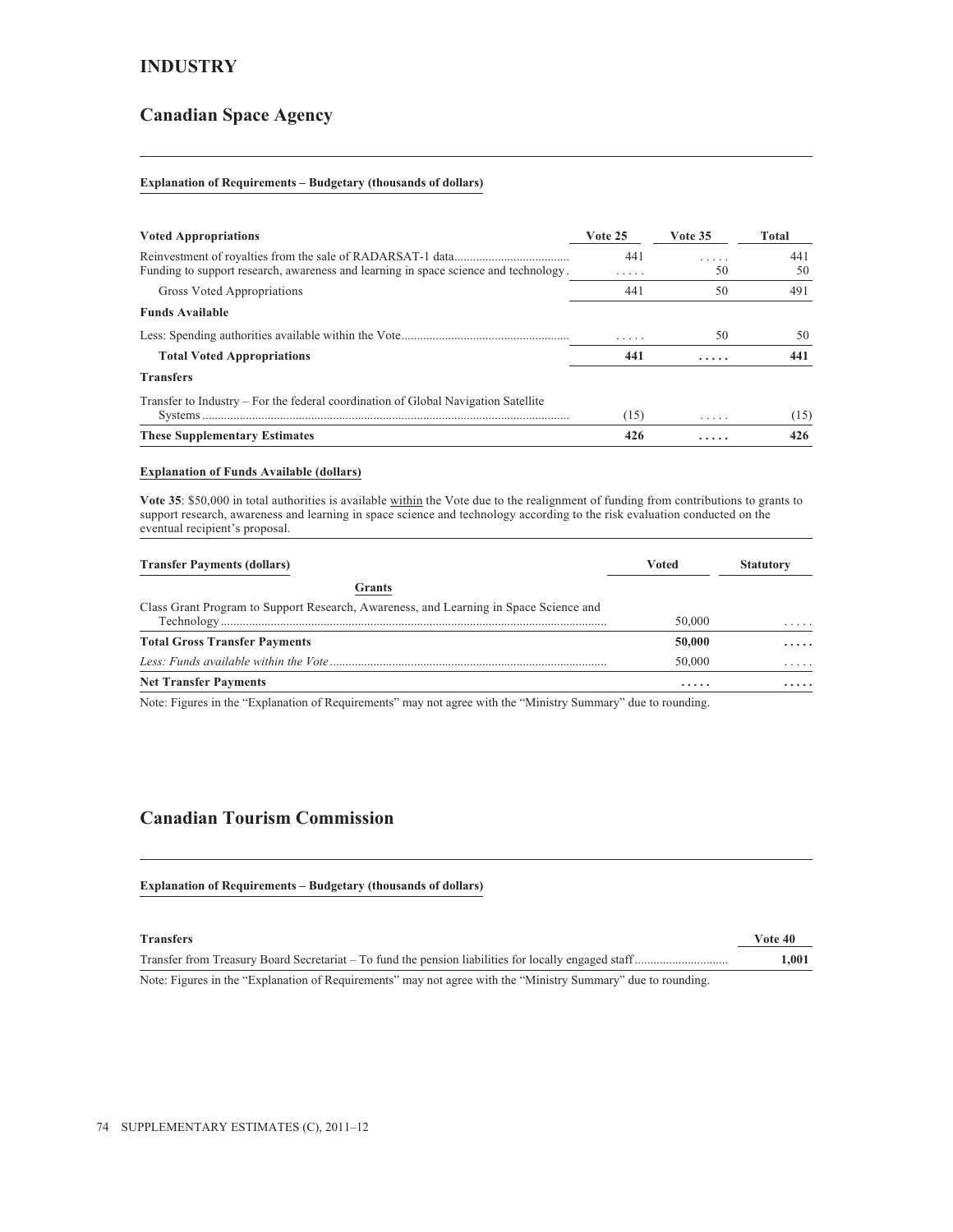### **INDUSTRY**

### **National Research Council of Canada**

#### **Explanation of Requirements – Budgetary (thousands of dollars)**

| <b>Statutory Appropriations</b>                                                                                                                                                               | Vote 60 | Vote 65 | Vote 70 | <b>Statutory</b> | Total            |
|-----------------------------------------------------------------------------------------------------------------------------------------------------------------------------------------------|---------|---------|---------|------------------|------------------|
| Increased forecast of spending based on revised                                                                                                                                               |         |         |         | 34,500           | 34,500           |
| <b>Transfers</b>                                                                                                                                                                              |         |         |         |                  |                  |
| Transfer from Environment $-$ To support the<br>Transfer from National Defence – To build an<br>informatics platform for the Canada Online<br>Government Advanced Research and                |         |         | 590     | .                | 590              |
|                                                                                                                                                                                               |         | 100     |         |                  | 100              |
| Transfer from Fisheries and Oceans – To support<br>the 2012 International Polar Year Conference<br>Internal reallocation of resources – To support<br>Canadian participation in international | 20      | .       |         |                  | 20               |
|                                                                                                                                                                                               | (150)   | .       | 150     | .                |                  |
| <b>Total Transfers</b>                                                                                                                                                                        | (130)   | 100     | 740     | .                | 710              |
| <b>These Supplementary Estimates</b>                                                                                                                                                          | (130)   | 100     | 740     |                  | 35,210           |
| <b>Transfer Payments (dollars)</b>                                                                                                                                                            |         |         |         | <b>Voted</b>     | <b>Statutory</b> |
| <b>Grants</b>                                                                                                                                                                                 |         |         |         |                  |                  |
| International Affiliations                                                                                                                                                                    |         |         |         | 150,000          |                  |
| <b>Contributions</b>                                                                                                                                                                          |         |         |         |                  |                  |
| Industrial Research Assistance Program Contributions to Youth Employment Strategy                                                                                                             |         |         |         | 590,000          |                  |
| <b>Total Transfer Payments</b>                                                                                                                                                                |         |         |         | 740,000          | .                |

Note: Figures in the "Explanation of Requirements" may not agree with the "Ministry Summary" due to rounding.

### **Natural Sciences and Engineering Research Council**

| <b>Explanation of Requirements – Budgetary (thousands of dollars)</b>                                         |              |                  |
|---------------------------------------------------------------------------------------------------------------|--------------|------------------|
| <b>Transfers</b>                                                                                              |              | Vote 80          |
|                                                                                                               |              | 250              |
| <b>Transfer Payments (dollars)</b>                                                                            | <b>Voted</b> | <b>Statutory</b> |
| <b>Grants</b>                                                                                                 |              |                  |
|                                                                                                               | 250,000      | .                |
| Note: Figures in the "Explanation of Requirements" may not agree with the "Ministry Summary" due to rounding. |              |                  |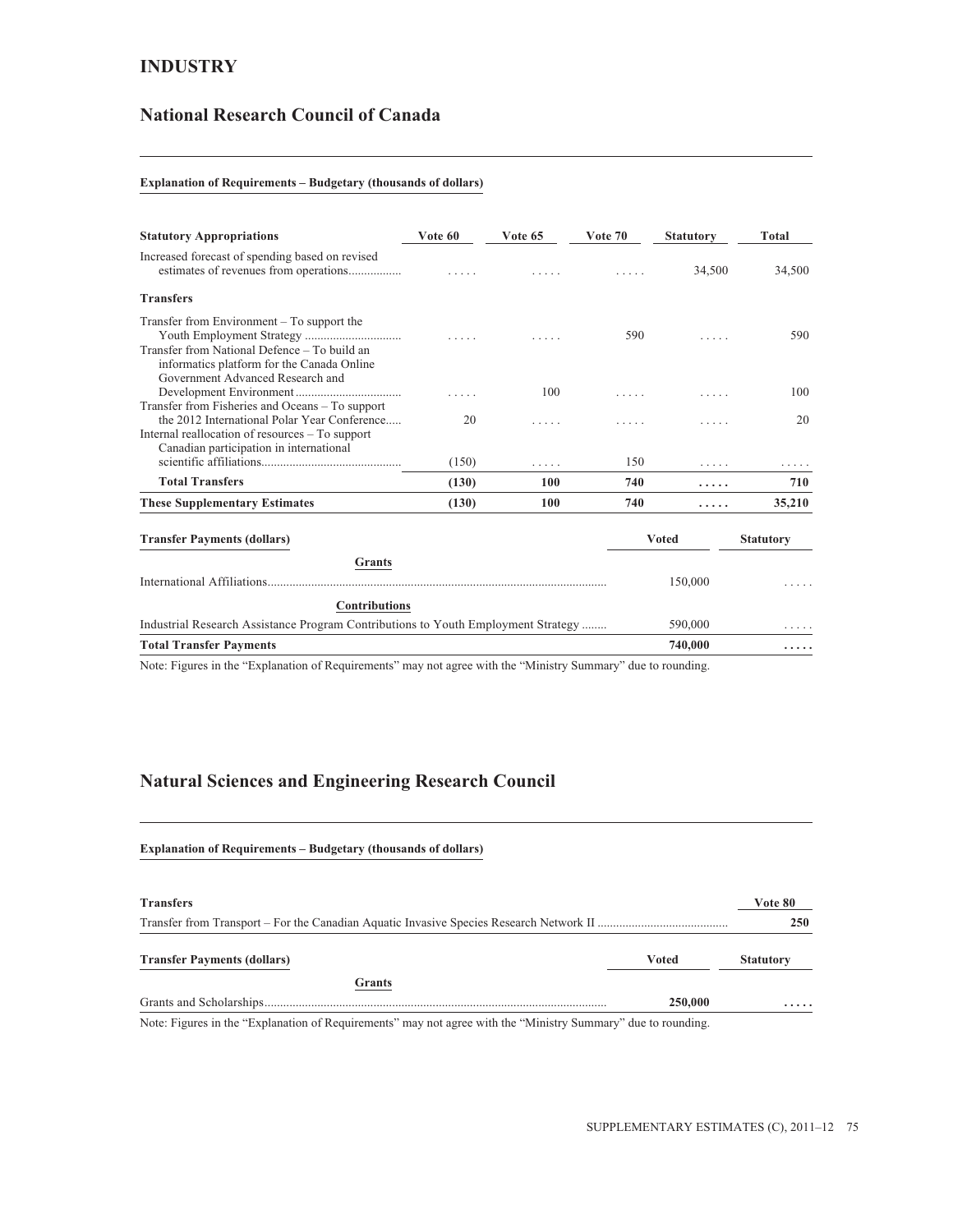### **INDUSTRY Social Sciences and Humanities Research Council**

#### **Explanation of Requirements – Budgetary (thousands of dollars)**

| <b>Transfers</b>                                                                                           |         | Vote 95          |
|------------------------------------------------------------------------------------------------------------|---------|------------------|
| Transfer from Canadian Heritage – For research to inform policy development related to sport participation |         |                  |
| <b>Transfer Payments (dollars)</b>                                                                         | Voted   | <b>Statutory</b> |
| <b>Grants</b>                                                                                              |         |                  |
|                                                                                                            | 197,002 | .                |

Note: Figures in the "Explanation of Requirements" may not agree with the "Ministry Summary" due to rounding.

### **Statistics Canada**

#### **Explanation of Requirements – Budgetary (thousands of dollars)**

| <b>Transfers</b>                                                                                              | <b>Vote 105</b> |
|---------------------------------------------------------------------------------------------------------------|-----------------|
| Transfer from Treasury Board Secretariat – For implementation of the Departmental Audit Management Software   | <b>220</b>      |
| Note: Figures in the "Explanation of Requirements" may not agree with the "Ministry Summary" due to rounding. |                 |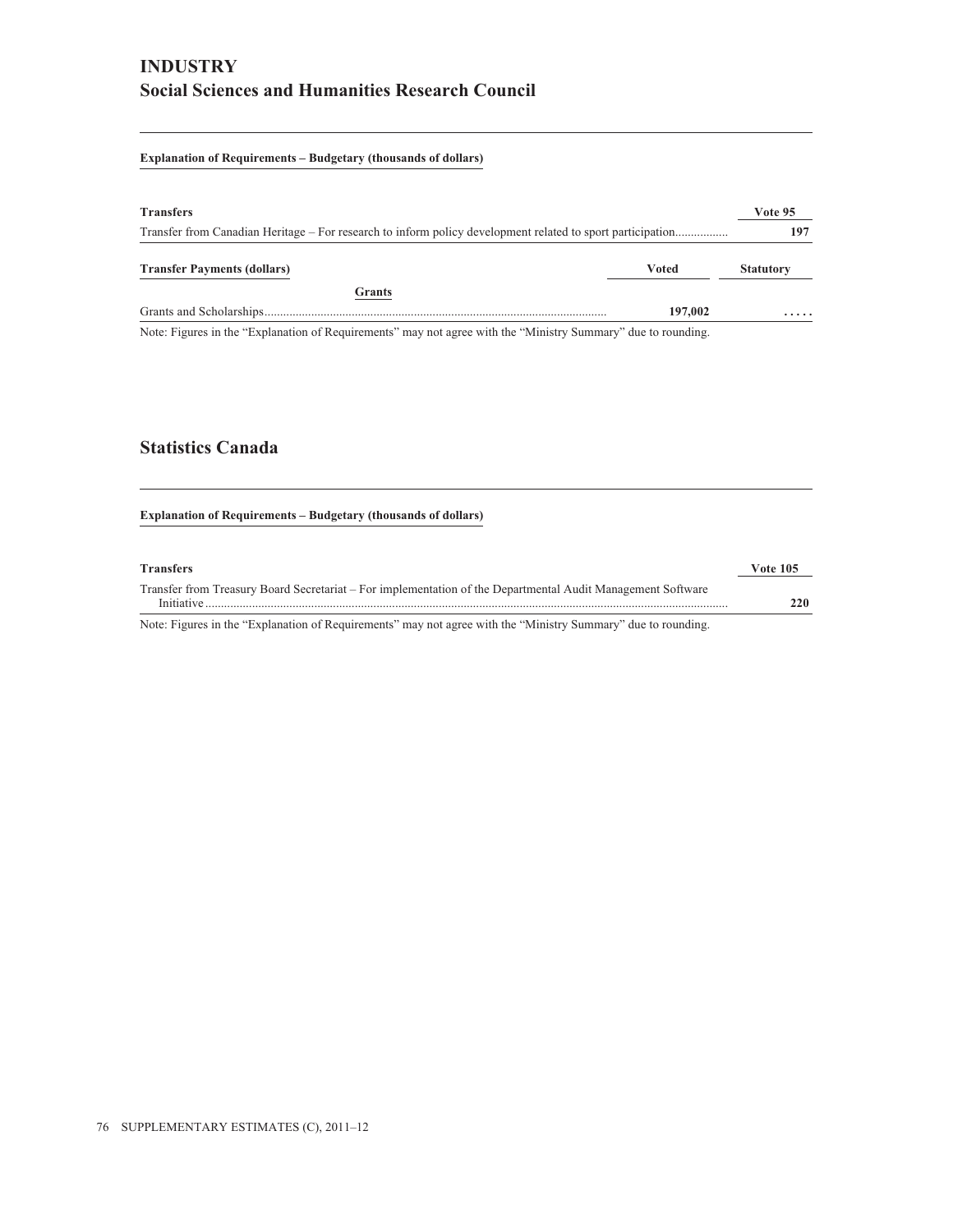|  | <b>Ministry Summary - Budgetary</b> |  |
|--|-------------------------------------|--|
|--|-------------------------------------|--|

|                        |                                                                                                                                                                                                                                                                                                                                                                                                                                                                                                                                                                                                                                                                                                                                                                                                                                                                                                                                                                                                                      |                                            | These Supplementary Estimates |                      |                                          |
|------------------------|----------------------------------------------------------------------------------------------------------------------------------------------------------------------------------------------------------------------------------------------------------------------------------------------------------------------------------------------------------------------------------------------------------------------------------------------------------------------------------------------------------------------------------------------------------------------------------------------------------------------------------------------------------------------------------------------------------------------------------------------------------------------------------------------------------------------------------------------------------------------------------------------------------------------------------------------------------------------------------------------------------------------|--------------------------------------------|-------------------------------|----------------------|------------------------------------------|
|                        | Vote (dollars)                                                                                                                                                                                                                                                                                                                                                                                                                                                                                                                                                                                                                                                                                                                                                                                                                                                                                                                                                                                                       | Authorities<br>to date                     | <b>Transfers</b>              | <b>Adjustments</b>   | <b>Total Estimates</b><br>to date        |
| 1c                     | Department<br>Operating expenditures, and, pursuant to<br>paragraph $29.1(2)(a)$ of the Financial Administration<br>Act, authority to expend revenues received in a fiscal<br>year, and to offset expenditures incurred in the fiscal<br>year, arising from the provision of mandatory legal<br>services to Government departments and agencies and<br>optional services to Crown corporations, non-federal<br>organizations and international organizations<br>provided they are consistent with the Department's<br>mandate, and the provision of internal support<br>services to other organizations, and the payment to<br>each member of the Queen's Privy Council for<br>Canada who is a Minister without Portfolio or a<br>Minister of State who does not preside over a<br>Ministry of State of a salary not to exceed the salary<br>paid to Ministers of State who preside over Ministries<br>of State under the Salaries Act, as adjusted pursuant<br>to the Parliament of Canada Act and pro rata for any |                                            |                               |                      |                                          |
| 5a<br>(S)<br>(S)       | The grants listed in the Estimates and contributions<br>Minister of Justice and Attorney General of Canada -                                                                                                                                                                                                                                                                                                                                                                                                                                                                                                                                                                                                                                                                                                                                                                                                                                                                                                         | 322, 217, 338<br>395,698,536<br>82,819,986 | (1,418,960)                   | 1<br>$\cdot$ $\cdot$ | 320,798,379<br>395,698,536<br>82,819,986 |
|                        |                                                                                                                                                                                                                                                                                                                                                                                                                                                                                                                                                                                                                                                                                                                                                                                                                                                                                                                                                                                                                      | 77,516                                     | .                             | .                    | 77,516                                   |
|                        |                                                                                                                                                                                                                                                                                                                                                                                                                                                                                                                                                                                                                                                                                                                                                                                                                                                                                                                                                                                                                      | 800, 813, 376                              | (1,418,960)                   | $\mathbf{1}$         | 799,394,417                              |
| (S)                    | <b>Canadian Human Rights Commission</b><br>10c Program expenditures and, pursuant to<br>paragraph $29.1(2)(a)$ of the Financial Administration<br>Act, authority to expend revenues received in a fiscal<br>year through the provision of internal support services<br>to other organizations to offset associated                                                                                                                                                                                                                                                                                                                                                                                                                                                                                                                                                                                                                                                                                                   | 22,549,760<br>2,570,167                    | .<br>.                        | 1<br>.               | 22,549,761<br>2,570,167                  |
|                        |                                                                                                                                                                                                                                                                                                                                                                                                                                                                                                                                                                                                                                                                                                                                                                                                                                                                                                                                                                                                                      | 25,119,927                                 | .                             | 1                    | 25,119,928                               |
| (S)                    | <b>Canadian Human Rights Tribunal</b><br>15c Program expenditures – To authorize the transfer of<br>\$778,338 from Justice Vote 1, Appropriation Act<br>$No. 1, 2011-12$ for the purposes of this Vote                                                                                                                                                                                                                                                                                                                                                                                                                                                                                                                                                                                                                                                                                                                                                                                                               | 4,401,417<br>414,781                       | 778,338<br>.                  | 1<br>.               | 5,179,756<br>414,781                     |
|                        |                                                                                                                                                                                                                                                                                                                                                                                                                                                                                                                                                                                                                                                                                                                                                                                                                                                                                                                                                                                                                      | 4,816,198                                  | 778,338                       | 1                    | 5,594,537                                |
| 20<br>25<br>(S)<br>(S) | <b>Commissioner for Federal Judicial Affairs</b><br>Operating expenditures, remuneration, allowances<br>and expenses for judges, including deputy judges of<br>the Supreme Court of Yukon, the Supreme Court of<br>the Northwest Territories and the Nunavut Court of<br>Justice, not provided for by the <i>Judges Act</i> , and,<br>pursuant to paragraph $29.1(2)(a)$ of the <i>Financial</i><br>Administration Act, authority to spend revenues<br>received during the year arising from the provision of<br>administrative services and judicial training services<br>Canadian Judicial Council - Operating expenditures<br>Judges' salaries, allowances and annuities, annuities<br>to spouses and children of judges and lump sum<br>payments to spouses of judges who die while in office                                                                                                                                                                                                                    | 9,000,006<br>1,659,193<br>1,032,882        |                               | .                    | 9,000,006<br>1,659,193<br>1,032,882      |
|                        |                                                                                                                                                                                                                                                                                                                                                                                                                                                                                                                                                                                                                                                                                                                                                                                                                                                                                                                                                                                                                      | 451,769,500                                |                               |                      | 451,769,500                              |
|                        |                                                                                                                                                                                                                                                                                                                                                                                                                                                                                                                                                                                                                                                                                                                                                                                                                                                                                                                                                                                                                      | 463, 461, 581                              | .                             | .                    | 463, 461, 581                            |

SUPPLEMENTARY ESTIMATES (C), 2011–12 77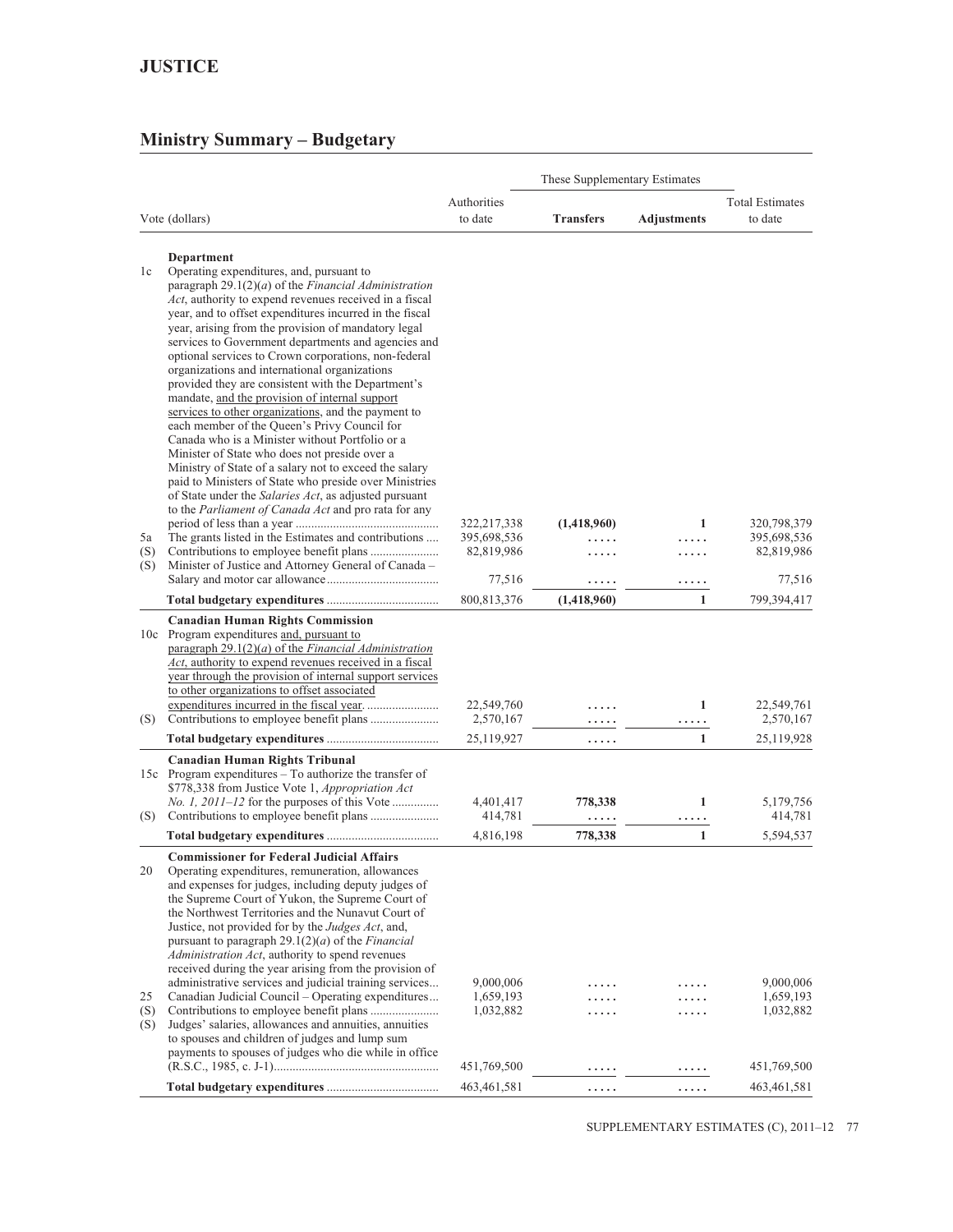# **JUSTICE**

|                  |                                                                                                                                                                                                                                                                                                                                                                                                                                                                                                                                                                                                                                                                                                                                                                                                                                  |                                       | These Supplementary Estimates |                    |                                       |
|------------------|----------------------------------------------------------------------------------------------------------------------------------------------------------------------------------------------------------------------------------------------------------------------------------------------------------------------------------------------------------------------------------------------------------------------------------------------------------------------------------------------------------------------------------------------------------------------------------------------------------------------------------------------------------------------------------------------------------------------------------------------------------------------------------------------------------------------------------|---------------------------------------|-------------------------------|--------------------|---------------------------------------|
|                  | Vote (dollars)                                                                                                                                                                                                                                                                                                                                                                                                                                                                                                                                                                                                                                                                                                                                                                                                                   | Authorities<br>to date                | <b>Transfers</b>              | <b>Adjustments</b> | <b>Total Estimates</b><br>to date     |
| (S)              | <b>Courts Administration Service</b>                                                                                                                                                                                                                                                                                                                                                                                                                                                                                                                                                                                                                                                                                                                                                                                             | 70, 767, 868<br>7,146,980             |                               |                    | 70, 767, 868<br>7,146,980             |
|                  |                                                                                                                                                                                                                                                                                                                                                                                                                                                                                                                                                                                                                                                                                                                                                                                                                                  | 77,914,848                            | .                             | .                  | 77,914,848                            |
| (S)              | <b>Office of the Director of Public Prosecutions</b><br>35c Program expenditures, and, pursuant to paragraph<br>$29.1(2)(a)$ of the Financial Administration Act,<br>authority to expend revenues received in a fiscal year,<br>and to offset expenditures incurred in the fiscal year,<br>arising from the provision of prosecution and<br>prosecution-related services and the provision of<br>internal support services to Government departments<br>and agencies and optional services to Crown<br>corporations, non-federal organizations and<br>international organizations provided they are<br>consistent with the Office of the Director of Public<br>Prosecution's mandate $-$ To authorize the transfer of<br>\$640,622 from Justice Vote 1, Appropriation Act<br><i>No. 1, 2011–12</i> for the purposes of this Vote | 169,094,245<br>18,336,721             | 640,622<br>.                  | 1<br>.             | 169,734,868<br>18,336,721             |
|                  |                                                                                                                                                                                                                                                                                                                                                                                                                                                                                                                                                                                                                                                                                                                                                                                                                                  | 187,430,966                           | 640,622                       | $\mathbf{1}$       | 188,071,589                           |
| 40<br>45<br>(S)  | Offices of the Information and Privacy<br><b>Commissioners of Canada</b><br>Office of the Information Commissioner of Canada -<br>Office of the Privacy Commissioner of Canada -                                                                                                                                                                                                                                                                                                                                                                                                                                                                                                                                                                                                                                                 | 11,757,713<br>24,226,986<br>3,919,752 | .                             | .                  | 11,757,713<br>24,226,986<br>3,919,752 |
|                  |                                                                                                                                                                                                                                                                                                                                                                                                                                                                                                                                                                                                                                                                                                                                                                                                                                  | 39,904,451                            | .                             | .                  | 39,904,451                            |
| 50<br>(S)<br>(S) | <b>Supreme Court of Canada</b><br>Judges' salaries, allowances and annuities, annuities<br>to spouses and children of judges and lump sum<br>payments to spouses of judges who die while in office                                                                                                                                                                                                                                                                                                                                                                                                                                                                                                                                                                                                                               | 24,110,874<br>2,430,614<br>5,568,300  | .                             | .<br>277,339       | 24,110,874<br>2,430,614<br>5,845,639  |
|                  |                                                                                                                                                                                                                                                                                                                                                                                                                                                                                                                                                                                                                                                                                                                                                                                                                                  | 32,109,788                            | .                             | 277,339            | 32,387,127                            |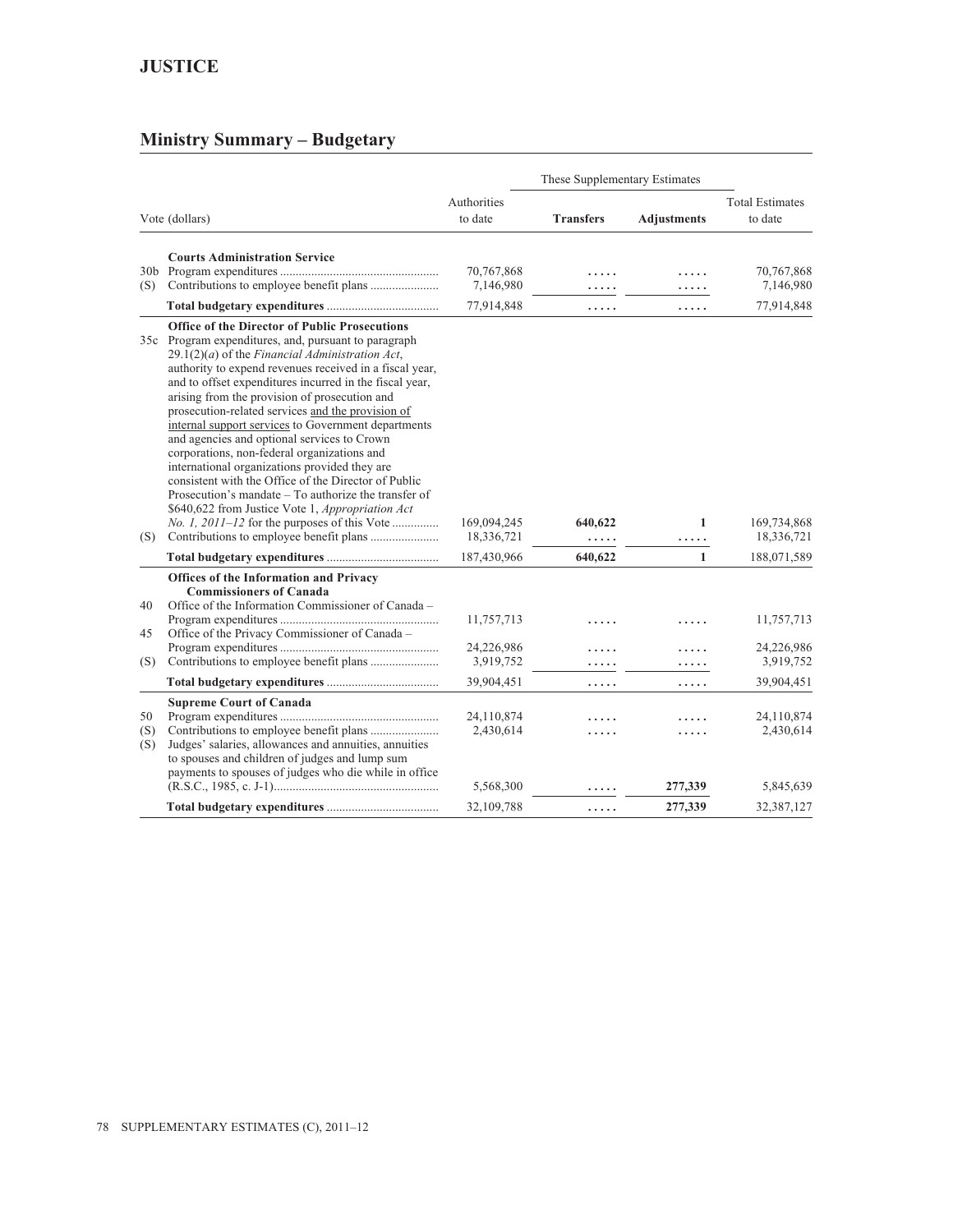#### **Explanation of Requirements – Budgetary (thousands of dollars)**

| <b>Transfers</b>                                                                                                    | Vote 1   |
|---------------------------------------------------------------------------------------------------------------------|----------|
| Transfer to Office of the Director of Public Prosecutions – To support and implement Crimorg.ca, a national website | (127)    |
| Transfer to Office of the Director of Public Prosecutions – To support the Crown Witness Coordinators under         | (514)    |
| Transfer to Canadian Human Rights Tribunal – To support exceptional operational requirements through a one-time     | (778)    |
| <b>These Supplementary Estimates</b>                                                                                | (1, 419) |

Note: Figures in the "Explanation of Requirements" may not agree with the "Ministry Summary" due to rounding.

### **Canadian Human Rights Commission**

#### **Explanation of Requirements – Budgetary (thousands of dollars)**

| <b>Voted Appropriations</b>                                                                                   | Vote 10 |
|---------------------------------------------------------------------------------------------------------------|---------|
|                                                                                                               | .       |
| Note: Figures in the "Explanation of Requirements" may not agree with the "Ministry Summary" due to rounding. |         |

### **Canadian Human Rights Tribunal**

#### **Explanation of Requirements – Budgetary (thousands of dollars)**

| <b>Transfers</b>                                                                                               | Vote 15 |
|----------------------------------------------------------------------------------------------------------------|---------|
|                                                                                                                | 778     |
| Matay Figures in the "Funlangtion of Deguinements" movement agains with the "Minister Cumman"" due to nounding |         |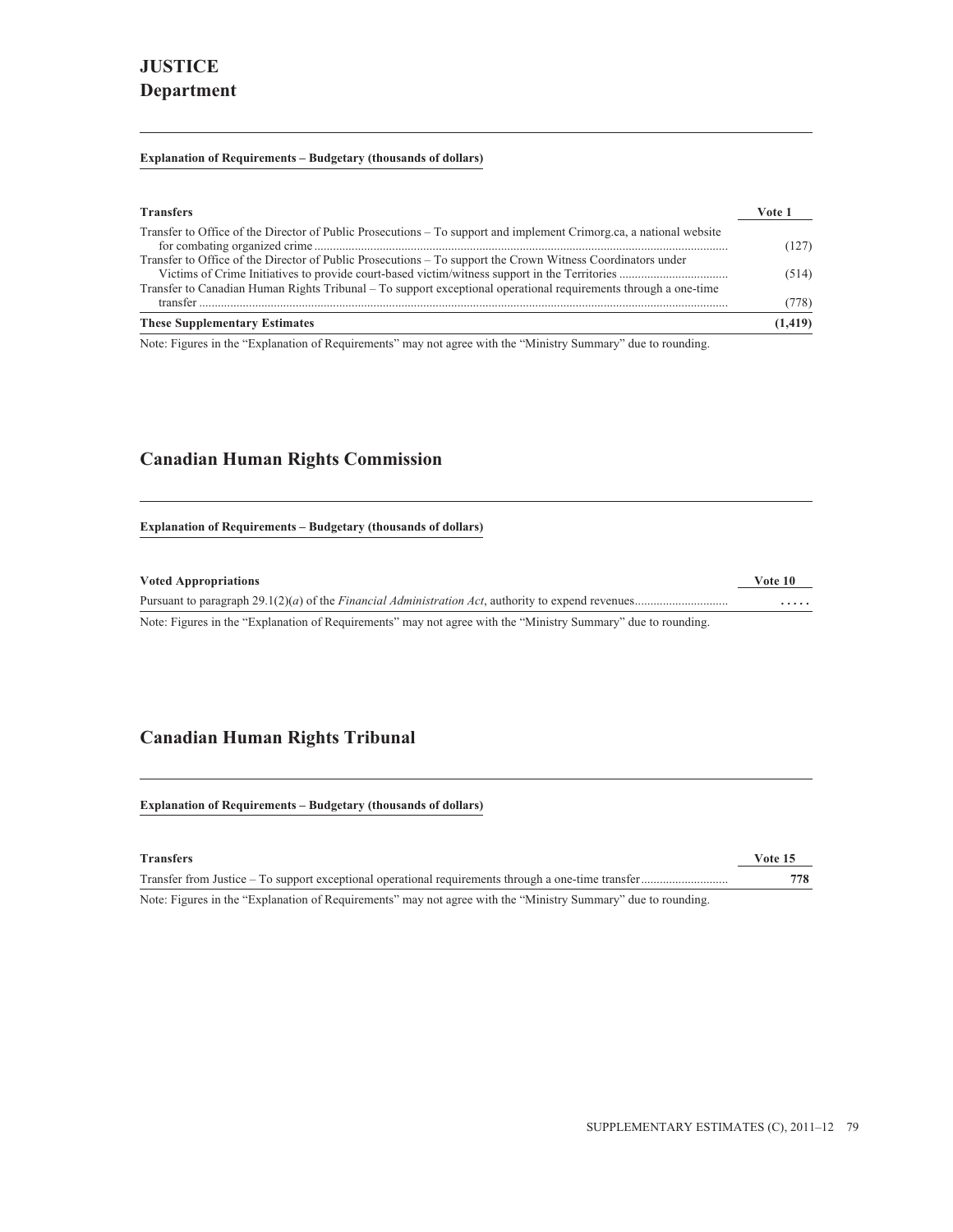### **JUSTICE Office of the Director of Public Prosecutions**

#### **Explanation of Requirements – Budgetary (thousands of dollars)**

| <b>Voted Appropriations</b>                                                                                                                                                                                                       | Vote 35    |
|-----------------------------------------------------------------------------------------------------------------------------------------------------------------------------------------------------------------------------------|------------|
| Funding for the appointment of additional prosecutors to ensure timely access to justice for the inhabitants of                                                                                                                   | 1.066      |
| <b>Funds Available</b>                                                                                                                                                                                                            |            |
|                                                                                                                                                                                                                                   | 1.066      |
| <b>Total Voted Appropriations</b>                                                                                                                                                                                                 |            |
| <b>Transfers</b>                                                                                                                                                                                                                  |            |
| Transfer from Justice – To support the Crown Witness Coordinators under Victims of Crimes Initiatives to provide<br>Transfer from Justice – To support and implement Crimorg.ca, a national website for combating organized crime | 514<br>127 |
| <b>Total Transfers</b>                                                                                                                                                                                                            | 641        |
| <b>These Supplementary Estimates</b>                                                                                                                                                                                              | 641        |

#### **Explanation of Funds Available (dollars)**

**Vote 35**: \$1,065,794 in total authorities is available within the Vote due to delays to the accommodation and information management/information technology transition project.

Note: Figures in the "Explanation of Requirements" may not agree with the "Ministry Summary" due to rounding.

### **Supreme Court of Canada**

#### **Explanation of Requirements – Budgetary (thousands of dollars)**

| <b>Statutory Appropriations</b>                                                                               | Total |
|---------------------------------------------------------------------------------------------------------------|-------|
|                                                                                                               |       |
| Note: Figures in the "Explanation of Requirements" may not agree with the "Ministry Summary" due to rounding. |       |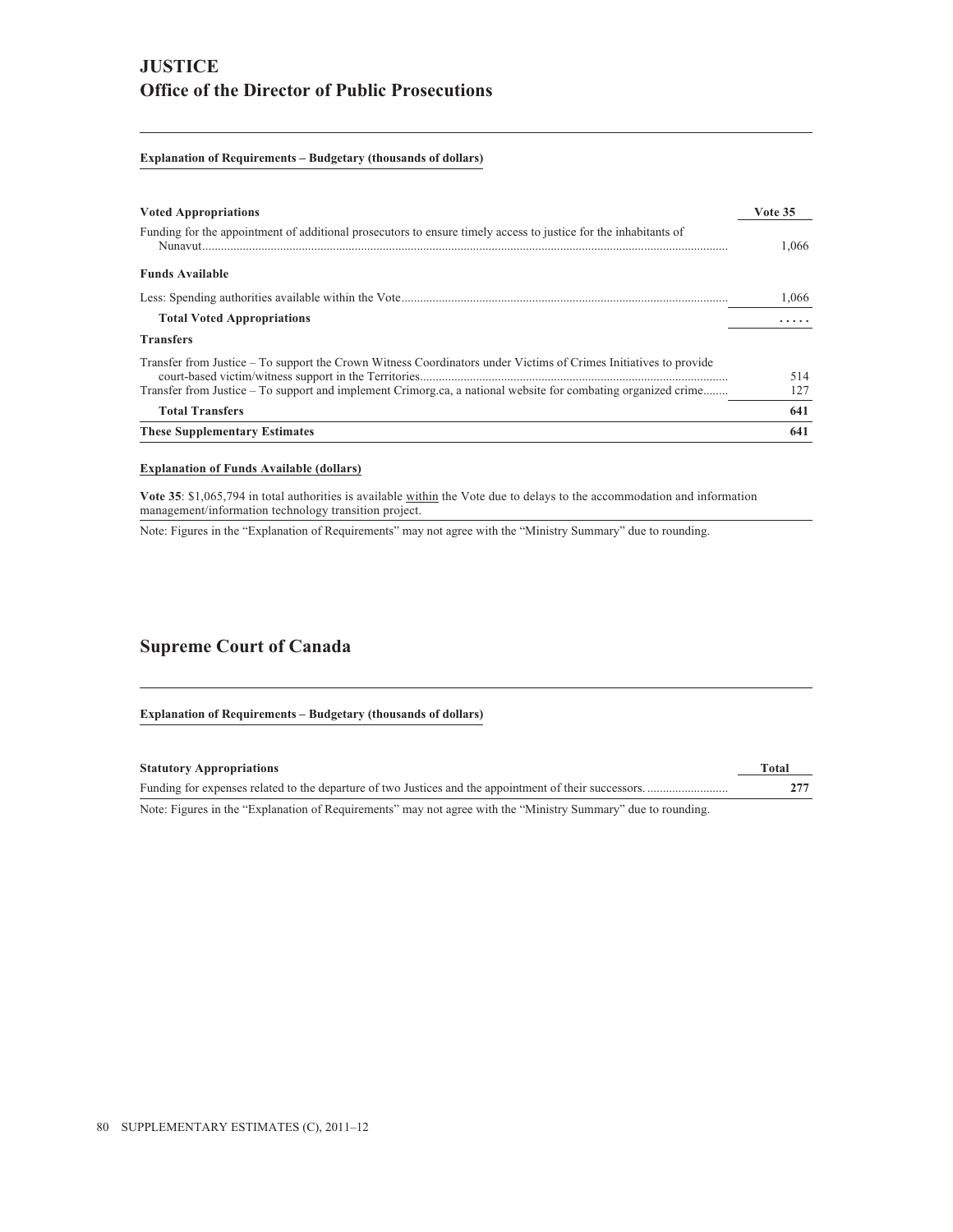### **NATIONAL DEFENCE**

|    |                                                                                                                                                                                                                                                                                                                                                                                                                                                                                                                                                                                                                                                                                                                                                                                                                                                                                                                                                                                                                                                                                                                                                                                                                                                                                                                                                                                                                                                                                                                                                                                                                                                                                                                                                                                                                                                                                                                                                                                                                                                                                                                                                                           | These Supplementary Estimates |                                |                    |                                    |
|----|---------------------------------------------------------------------------------------------------------------------------------------------------------------------------------------------------------------------------------------------------------------------------------------------------------------------------------------------------------------------------------------------------------------------------------------------------------------------------------------------------------------------------------------------------------------------------------------------------------------------------------------------------------------------------------------------------------------------------------------------------------------------------------------------------------------------------------------------------------------------------------------------------------------------------------------------------------------------------------------------------------------------------------------------------------------------------------------------------------------------------------------------------------------------------------------------------------------------------------------------------------------------------------------------------------------------------------------------------------------------------------------------------------------------------------------------------------------------------------------------------------------------------------------------------------------------------------------------------------------------------------------------------------------------------------------------------------------------------------------------------------------------------------------------------------------------------------------------------------------------------------------------------------------------------------------------------------------------------------------------------------------------------------------------------------------------------------------------------------------------------------------------------------------------------|-------------------------------|--------------------------------|--------------------|------------------------------------|
|    | Vote (dollars)                                                                                                                                                                                                                                                                                                                                                                                                                                                                                                                                                                                                                                                                                                                                                                                                                                                                                                                                                                                                                                                                                                                                                                                                                                                                                                                                                                                                                                                                                                                                                                                                                                                                                                                                                                                                                                                                                                                                                                                                                                                                                                                                                            | Authorities<br>to date        | <b>Transfers</b>               | <b>Adjustments</b> | <b>Total Estimates</b><br>to date  |
|    |                                                                                                                                                                                                                                                                                                                                                                                                                                                                                                                                                                                                                                                                                                                                                                                                                                                                                                                                                                                                                                                                                                                                                                                                                                                                                                                                                                                                                                                                                                                                                                                                                                                                                                                                                                                                                                                                                                                                                                                                                                                                                                                                                                           |                               |                                |                    |                                    |
| 1c | Department<br>Operating expenditures and authority for total<br>commitments, subject to allotment by the Treasury<br>Board, of \$29,736,337,360 for the purposes of<br>Votes 1, 5 and 10 of the Department regardless of the<br>year in which the payment of those commitments<br>comes due (of which it is estimated that<br>\$9,430,224,000 will come due for payment in future<br>years), authority to make payments from any of those<br>Votes to provinces or municipalities as contributions<br>toward construction done by those bodies, authority,<br>subject to the direction of the Treasury Board, to<br>make recoverable expenditures or advances from any<br>of those Votes in respect of materials supplied to or<br>services performed on behalf of individuals,<br>corporations, outside agencies, other government<br>departments and agencies and other governments and<br>authority to expend revenue, as authorized by the<br>Treasury Board, received during the fiscal year for the<br>purposes of any of those Votes, including the<br>provision of internal support services to other<br>organizations, and authority to make payments, in<br>respect of pension, insurance and social security<br>programs or other arrangements for employees locally<br>engaged outside of Canada, or in respect of the<br>administration of such programs or arrangements,<br>including premiums, contributions, benefits, fees, and<br>other expenditures, made in respect of employees<br>locally engaged outside of Canada and for such other<br>persons, as Treasury Board determines, and the<br>payment to each member of the Queen's Privy<br>Council for Canada who is a Minister without<br>Portfolio or a Minister of State who does not preside<br>over a Ministry of State of a salary not to exceed the<br>salary paid to Ministers of State who preside over<br>Ministries of State under the Salaries Act, as adjusted<br>pursuant to the Parliament of Canada Act and pro rata<br>for any period of less than a year $-$ To authorize the<br>transfer of \$156,566,571 from National Defence<br>Vote 5 and \$222,300 from Foreign Affairs and |                               |                                |                    |                                    |
| 5c | International Trade Vote 1, <i>Appropriation Act No. 1</i> ,<br>10c The grants listed in the Estimates and contributions,<br>which grants and contributions may include monetary<br>payments or, in lieu of payment made to a recipient,<br>the provision of goods or services or of the use of                                                                                                                                                                                                                                                                                                                                                                                                                                                                                                                                                                                                                                                                                                                                                                                                                                                                                                                                                                                                                                                                                                                                                                                                                                                                                                                                                                                                                                                                                                                                                                                                                                                                                                                                                                                                                                                                           |                               | 156,688,871<br>(157, 411, 571) | 1<br>.             | 15,649,526,311<br>4, 453, 166, 662 |
|    | facilities, and which may also include the<br>contributions that may be approved by the Governor<br>in Council in accordance with section 3 of The<br>Defence Appropriation Act, 1950, for provision or<br>transfer of defence equipment or services or supplies                                                                                                                                                                                                                                                                                                                                                                                                                                                                                                                                                                                                                                                                                                                                                                                                                                                                                                                                                                                                                                                                                                                                                                                                                                                                                                                                                                                                                                                                                                                                                                                                                                                                                                                                                                                                                                                                                                          | 241,678,001                   | .                              | 1                  | 241,678,002                        |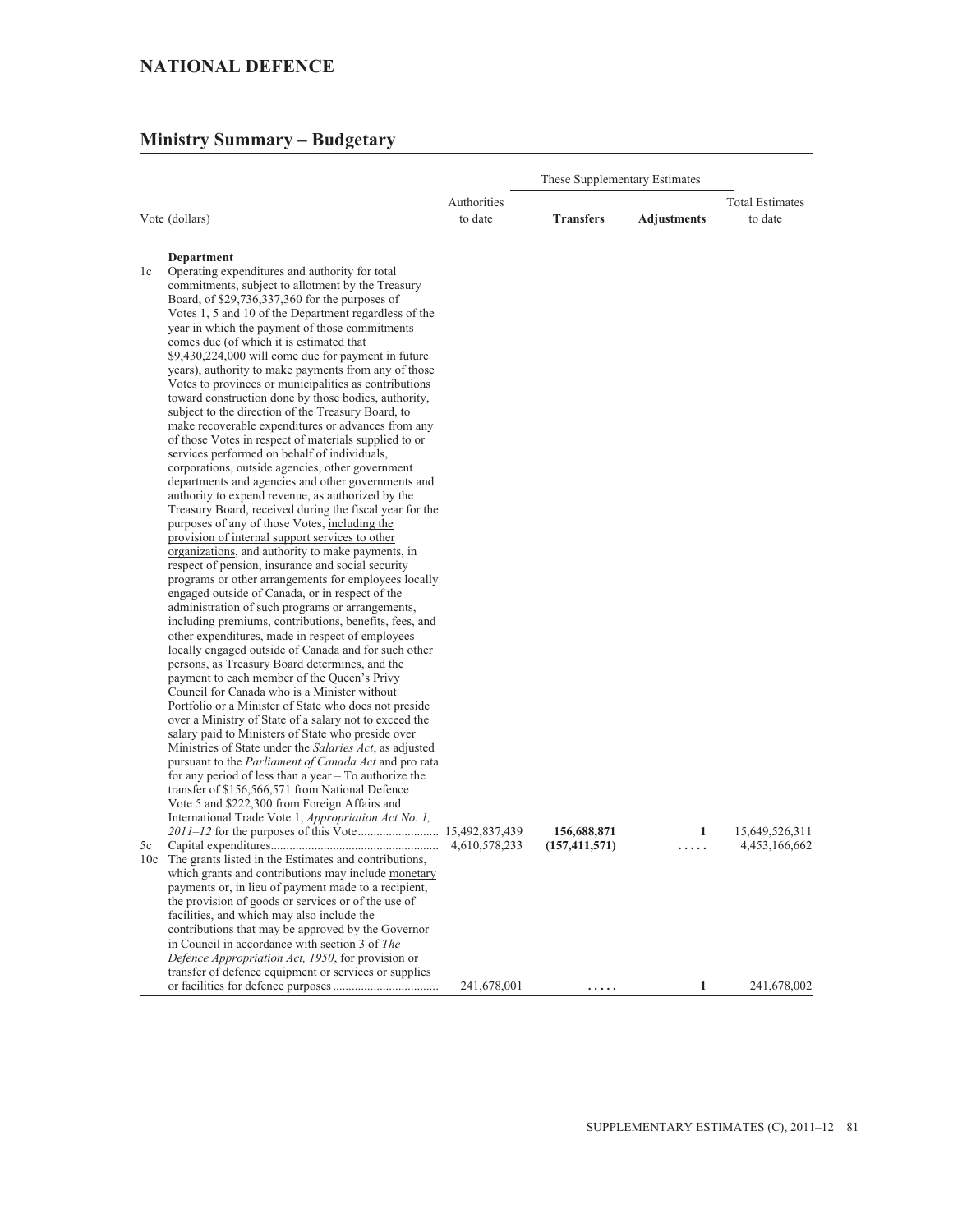# **NATIONAL DEFENCE**

|                        |                                                                                                                                                                                                           |                        | These Supplementary Estimates |                    |                                   |
|------------------------|-----------------------------------------------------------------------------------------------------------------------------------------------------------------------------------------------------------|------------------------|-------------------------------|--------------------|-----------------------------------|
|                        | Vote (dollars)                                                                                                                                                                                            | Authorities<br>to date | <b>Transfers</b>              | <b>Adjustments</b> | <b>Total Estimates</b><br>to date |
|                        | Department                                                                                                                                                                                                |                        |                               |                    |                                   |
| (S)<br>(S)             | Contributions to employee benefit plans - Members                                                                                                                                                         | 353, 304, 026          |                               |                    | 353,304,026                       |
| (S)                    | Minister of National Defence - Salary and motor car                                                                                                                                                       | 1,063,531,774          |                               |                    | 1,063,531,774                     |
| (S)                    | Associate Minister of National Defence - Salary and                                                                                                                                                       | 77,516                 | .                             | .                  | 77,516                            |
| (S)                    | Payments under the Supplementary Retirement                                                                                                                                                               | 77,516                 | .                             | .                  | 77,516                            |
| (S)                    | Payments under Parts I-IV of the Defence Services                                                                                                                                                         | 5,005,914              |                               |                    | 5,005,914                         |
| (S)                    | Pension Continuation Act (R.S.C., 1970, c. D-3)<br>Payments to dependants of certain members of the<br>Royal Canadian Air Force killed while serving as<br>instructors under the British Commonwealth Air | 1,054,026              |                               |                    | 1,054,026                         |
|                        | Training Plan (Appropriation Act No. 4, 1968)                                                                                                                                                             | 44,400                 |                               |                    | 44,400                            |
|                        |                                                                                                                                                                                                           |                        | (722,700)                     | $\mathbf{2}$       | 21, 767, 466, 147                 |
| 15<br>(S)              | <b>Canadian Forces Grievance Board</b>                                                                                                                                                                    | 6,657,389<br>623,452   | .                             |                    | 6,657,389<br>623,452              |
|                        |                                                                                                                                                                                                           | 7,280,841              | .                             | .                  | 7,280,841                         |
| 20 <sub>b</sub><br>(S) | <b>Military Police Complaints Commission</b><br>Contributions to employee benefit plans                                                                                                                   | 5,694,514<br>298,969   |                               |                    | 5,694,514<br>298,969              |
|                        |                                                                                                                                                                                                           | 5,993,483              | .                             | .                  | 5,993,483                         |
|                        | <b>Office of the Communications Security</b><br><b>Establishment Commissioner</b>                                                                                                                         |                        |                               |                    |                                   |
| 25<br>(S)              |                                                                                                                                                                                                           | 2,171,810<br>137,124   |                               |                    | 2,171,810<br>137,124              |
|                        |                                                                                                                                                                                                           | 2,308,934              | .                             | .                  | 2,308,934                         |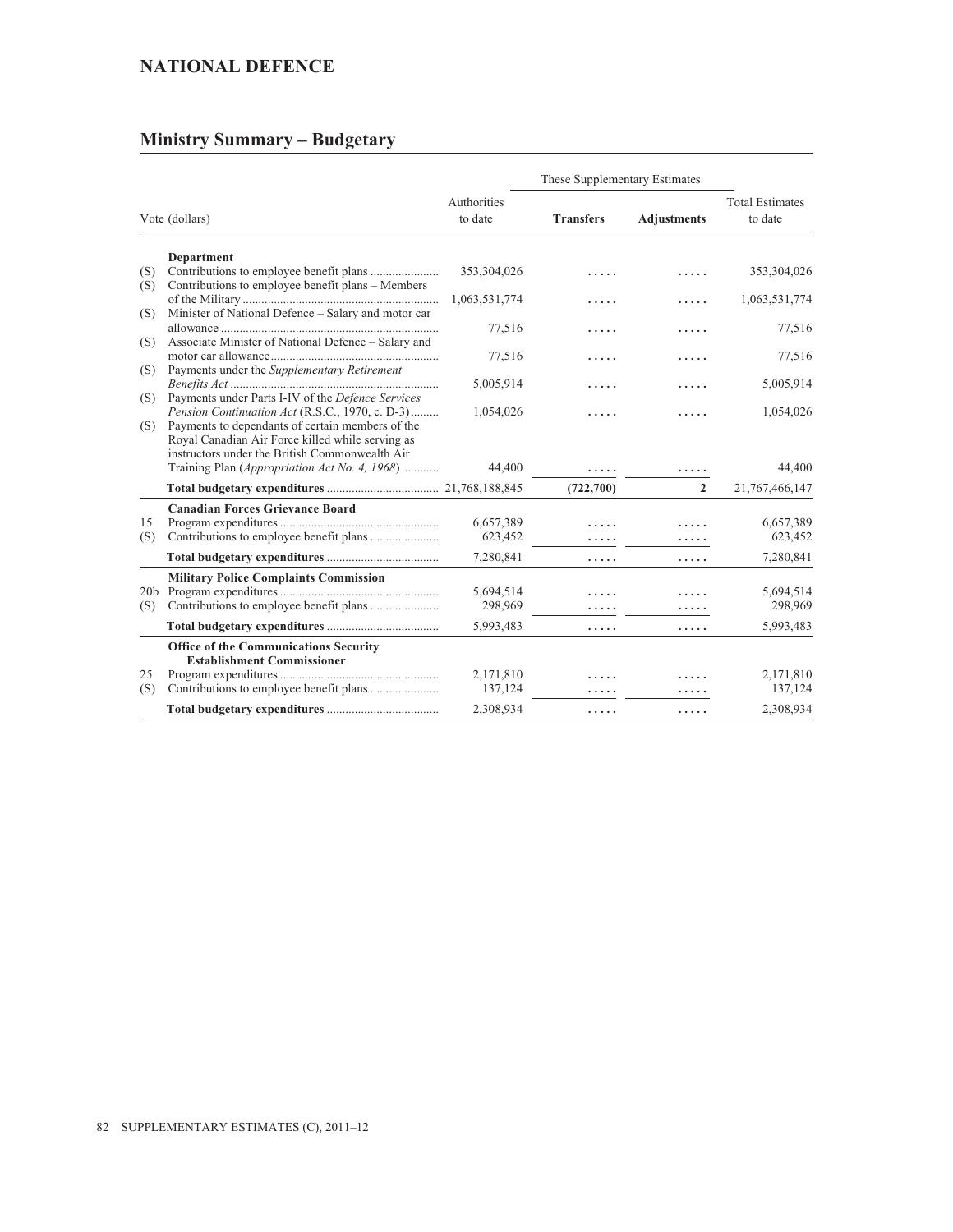### **NATIONAL DEFENCE**

### **Department**

#### **Explanation of Requirements – Budgetary (thousands of dollars)**

| <b>Voted Appropriations</b>                                                                                                            | Vote 1     | Vote 5     | Vote 10 | <b>Total</b> |
|----------------------------------------------------------------------------------------------------------------------------------------|------------|------------|---------|--------------|
| Funding in support of Canada's new training mission in Afghanistan.<br>Funding for the implementation phase of the Light Armoured      | 151,883    | .          | .       | 151,883      |
|                                                                                                                                        | .          | 27,261     | .       | 27,261       |
| Funding for the Military Personnel Management Capability                                                                               | .          | 14,535     | .       | 14,535       |
|                                                                                                                                        | .          | 8,814      | .       | 8,814        |
| Reinvestment of revenues from the sale or transfer of real property<br>Funding for enhancing support to severely injured members of    | .          | 7,500      | .       | 7,500        |
| To revise Vote 10 wording to reflect variation in payment method                                                                       | 4,684<br>. | .<br>.     | .<br>.  | 4,684        |
| Gross Voted Appropriations                                                                                                             | 156,567    | 58,110     | .       | 214,677      |
| <b>Funds Available</b>                                                                                                                 |            |            |         |              |
|                                                                                                                                        | .          | 58,110     | .       | 58,110       |
|                                                                                                                                        | 156,567    | .          | .       | 156,567      |
| <b>Total Funds Available</b>                                                                                                           | 156,567    | 58.110     | .       | 214,677      |
| <b>Total Voted Appropriations</b>                                                                                                      | .          | .          | .       | .            |
| <b>Transfers</b>                                                                                                                       |            |            |         |              |
| Transfer from Foreign Affairs and International Trade – Adjustment<br>to funding previously provided for departmental staff located at |            |            |         |              |
|                                                                                                                                        | 222        | .          |         | 222          |
| Internal reallocation of resources - To reduce the amount of new                                                                       | 156,567    | (156, 567) |         |              |
| Transfer to National Research Council of Canada - To build an<br>informatics platform for the Canada Online Government                 |            |            |         |              |
|                                                                                                                                        | (100)      | .          | .       | (100)        |
| Transfer to Transport – For public security initiatives related to                                                                     |            |            |         |              |
| Transfer to Royal Canadian Mounted Police (\$500) and Natural                                                                          | .          | (125)      | .       | (125)        |
| Resources $(\$220)$ – For public security related to the Chemical,                                                                     |            |            |         |              |
| Biological, Radiological and Nuclear Research and Technology                                                                           |            |            |         |              |
|                                                                                                                                        | .          | (720)      | .       | (720)        |
| <b>Total Transfers</b>                                                                                                                 | 156,689    | (157, 412) | .       | (723)        |
| <b>These Supplementary Estimates</b>                                                                                                   | 156,689    | (157, 412) | .       | (723)        |

### **Explanation of Funds Available (dollars)**

**Vote 1**: \$156,566,571 in total authorities is available from Vote 5 due to the reprofiling of previously approved capital resources.

Vote 5: \$58,110,444 in total authorities is available within the Vote due to the reprofiling of previously approved capital resources.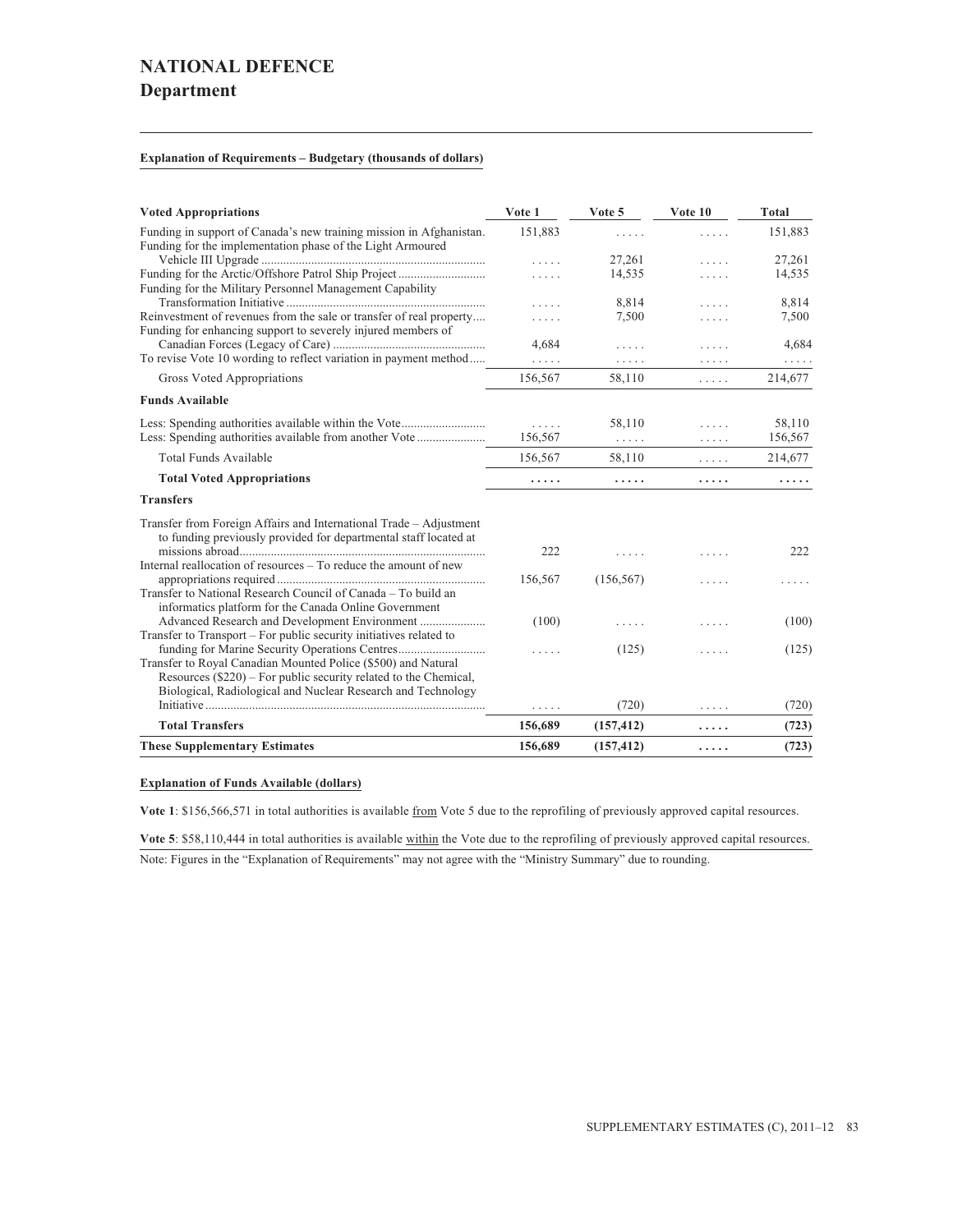### **NATURAL RESOURCES**

|  | <b>Ministry Summary - Budgetary</b> |  |
|--|-------------------------------------|--|
|--|-------------------------------------|--|

|            |                                                                                                                                                                                                                                                                                                                                                                                                                                                                                                                                                                                                                                                                                                                                                                                                                                                                                                                                                                                                                                                                                               |                                                                                | These Supplementary Estimates |                    |                                   |
|------------|-----------------------------------------------------------------------------------------------------------------------------------------------------------------------------------------------------------------------------------------------------------------------------------------------------------------------------------------------------------------------------------------------------------------------------------------------------------------------------------------------------------------------------------------------------------------------------------------------------------------------------------------------------------------------------------------------------------------------------------------------------------------------------------------------------------------------------------------------------------------------------------------------------------------------------------------------------------------------------------------------------------------------------------------------------------------------------------------------|--------------------------------------------------------------------------------|-------------------------------|--------------------|-----------------------------------|
|            | Vote (dollars)                                                                                                                                                                                                                                                                                                                                                                                                                                                                                                                                                                                                                                                                                                                                                                                                                                                                                                                                                                                                                                                                                | Authorities<br>to date                                                         | <b>Transfers</b>              | <b>Adjustments</b> | <b>Total Estimates</b><br>to date |
| 1c         | Department<br>Operating expenditures and, pursuant to<br>paragraph $29.1(2)(a)$ of the Financial Administration<br>Act, authority to expend revenues received during the<br>fiscal year from the sale of forestry and information<br>products; licensing, training and certification<br>activities related to the Explosives Act and Explosives<br>Regulations; from research, consultation, testing,<br>analysis, and administration services as part of the<br>departmental operations; and for the provision of<br>internal support services to other organizations and<br>the payment to each member of the Queen's Privy<br>Council for Canada who is a Minister without<br>Portfolio or a Minister of State who does not preside<br>over a Ministry of State of a salary not to exceed the<br>salary paid to Ministers of State who preside over<br>Ministries of State under the Salaries Act, as adjusted<br>pursuant to the Parliament of Canada Act and pro rata<br>for any period of less than a year $-$ To authorize the<br>transfer of \$400,000 from Natural Resources Vote 25 |                                                                                |                               |                    |                                   |
| 5c         | and \$100,000 from Treasury Board Vote 1,<br>Appropriation Act No. 1, 2011–12 for the purposes of<br>Capital expenditures $-$ To authorize the transfer of<br>\$220,000 from National Defence Vote 5,                                                                                                                                                                                                                                                                                                                                                                                                                                                                                                                                                                                                                                                                                                                                                                                                                                                                                         | 849,380,314                                                                    | 244,268                       | 1                  | 849,624,583                       |
|            | Appropriation Act No. 1, $2011-12$ for the purposes of<br>10c The grants listed in the Estimates and contributions –<br>To authorize the transfer of \$100,000 from Natural                                                                                                                                                                                                                                                                                                                                                                                                                                                                                                                                                                                                                                                                                                                                                                                                                                                                                                                   | 23,537,712                                                                     | 220,000                       | 1                  | 23,757,713                        |
| (S)        | Resources Vote 25, Appropriation Act No. 1,                                                                                                                                                                                                                                                                                                                                                                                                                                                                                                                                                                                                                                                                                                                                                                                                                                                                                                                                                                                                                                                   | 1,716,387,960<br>58,743,067                                                    | 100,000<br>.                  | 1                  | 1,716,487,961<br>58,743,067       |
| (S)<br>(S) | Minister of Natural Resources - Salary and motor car<br>Payments to the Newfoundland Offshore Petroleum                                                                                                                                                                                                                                                                                                                                                                                                                                                                                                                                                                                                                                                                                                                                                                                                                                                                                                                                                                                       | 77,516                                                                         |                               |                    | 77,516                            |
| (S)        | Payments to the Nova Scotia Offshore Revenue                                                                                                                                                                                                                                                                                                                                                                                                                                                                                                                                                                                                                                                                                                                                                                                                                                                                                                                                                                                                                                                  | 1,423,982,000                                                                  |                               | (415,758,000)      | 1,008,224,000                     |
| (S)        | Contribution to the Canada/Newfoundland Offshore                                                                                                                                                                                                                                                                                                                                                                                                                                                                                                                                                                                                                                                                                                                                                                                                                                                                                                                                                                                                                                              | 179,663,000                                                                    |                               | 12,131,000         | 191,794,000                       |
| (S)        | Contribution to the Canada/Nova Scotia Offshore                                                                                                                                                                                                                                                                                                                                                                                                                                                                                                                                                                                                                                                                                                                                                                                                                                                                                                                                                                                                                                               | 6,825,000                                                                      |                               |                    | 6,825,000                         |
| (S)        |                                                                                                                                                                                                                                                                                                                                                                                                                                                                                                                                                                                                                                                                                                                                                                                                                                                                                                                                                                                                                                                                                               | 3,400,000<br>$\mathbb{Z}^2$ . $\mathbb{Z}^2$ , $\mathbb{Z}^2$ , $\mathbb{Z}^2$ | .                             | .                  | 3,400,000                         |
|            |                                                                                                                                                                                                                                                                                                                                                                                                                                                                                                                                                                                                                                                                                                                                                                                                                                                                                                                                                                                                                                                                                               | 4, 261, 996, 569                                                               | 564,268                       | (403, 626, 997)    | 3,858,933,840                     |
|            | <b>Atomic Energy of Canada Limited</b><br>15c Payments to Atomic Energy of Canada Limited for                                                                                                                                                                                                                                                                                                                                                                                                                                                                                                                                                                                                                                                                                                                                                                                                                                                                                                                                                                                                 | 522,143,001                                                                    | .                             | 95,000,000         | 617, 143, 001                     |
| (S)        | Pursuant to section 2146 of the Jobs and Economic<br>Growth Act, for the divestiture of Atomic Energy of                                                                                                                                                                                                                                                                                                                                                                                                                                                                                                                                                                                                                                                                                                                                                                                                                                                                                                                                                                                      |                                                                                |                               |                    |                                   |
|            |                                                                                                                                                                                                                                                                                                                                                                                                                                                                                                                                                                                                                                                                                                                                                                                                                                                                                                                                                                                                                                                                                               | 284,856,355<br>806,999,356                                                     | .<br>.                        | 95,000,000         | 284,856,355<br>901,999,356        |
|            | <b>Canadian Nuclear Safety Commission</b>                                                                                                                                                                                                                                                                                                                                                                                                                                                                                                                                                                                                                                                                                                                                                                                                                                                                                                                                                                                                                                                     |                                                                                |                               |                    |                                   |
| (S)<br>(S) | 20b Program expenditures, the grants listed in the<br>Expenditures pursuant to paragraph $29.1(1)$ of the                                                                                                                                                                                                                                                                                                                                                                                                                                                                                                                                                                                                                                                                                                                                                                                                                                                                                                                                                                                     | 41,905,725<br>3,488,454                                                        |                               |                    | 41,905,725<br>3,488,454           |
|            |                                                                                                                                                                                                                                                                                                                                                                                                                                                                                                                                                                                                                                                                                                                                                                                                                                                                                                                                                                                                                                                                                               | 88,317,988                                                                     |                               | .                  | 88, 317, 988                      |
|            |                                                                                                                                                                                                                                                                                                                                                                                                                                                                                                                                                                                                                                                                                                                                                                                                                                                                                                                                                                                                                                                                                               | 133,712,167                                                                    | .                             | .                  | 133,712,167                       |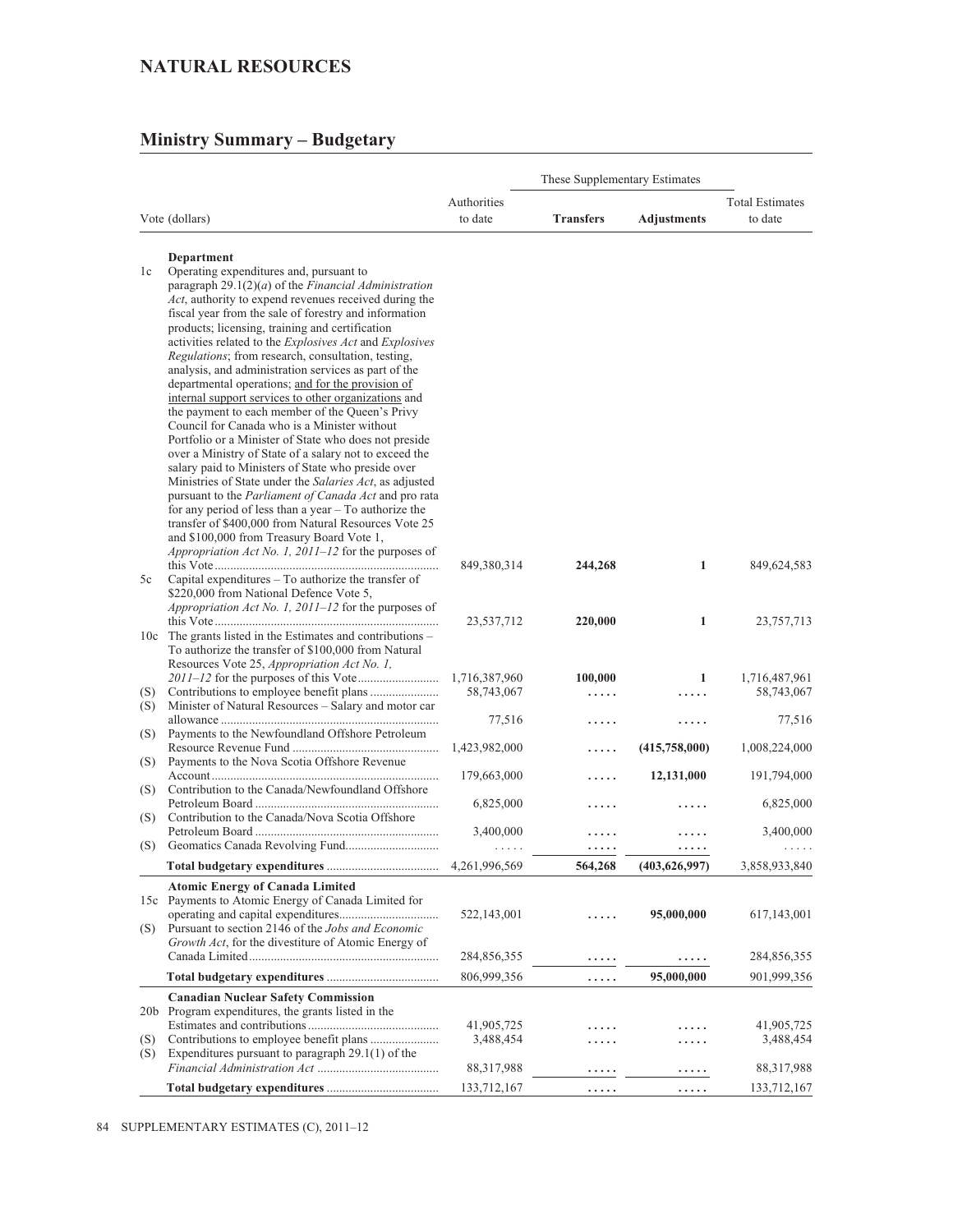# **NATURAL RESOURCES**

|                 |                                 |                                            | These Supplementary Estimates |                    |                                   |
|-----------------|---------------------------------|--------------------------------------------|-------------------------------|--------------------|-----------------------------------|
| Vote (dollars)  |                                 | Authorities<br>to date<br><b>Transfers</b> |                               | <b>Adjustments</b> | <b>Total Estimates</b><br>to date |
|                 | <b>National Energy Board</b>    |                                            |                               |                    |                                   |
|                 |                                 | 57,023,917                                 | (500,000)                     | .                  | 56,523,917                        |
| (S)             |                                 | 7,098,618                                  | .                             | .                  | 7,098,618                         |
|                 |                                 | 64, 122, 535                               | (500,000)                     | .                  | 63,622,535                        |
|                 | <b>Northern Pipeline Agency</b> |                                            |                               |                    |                                   |
| 30 <sub>b</sub> |                                 | 2,963,150                                  | .                             | .                  | 2,963,150                         |
| (S)             |                                 | 125,100                                    | .                             | .                  | 125,100                           |
|                 |                                 | 3.088.250                                  | .                             | .                  | 3.088.250                         |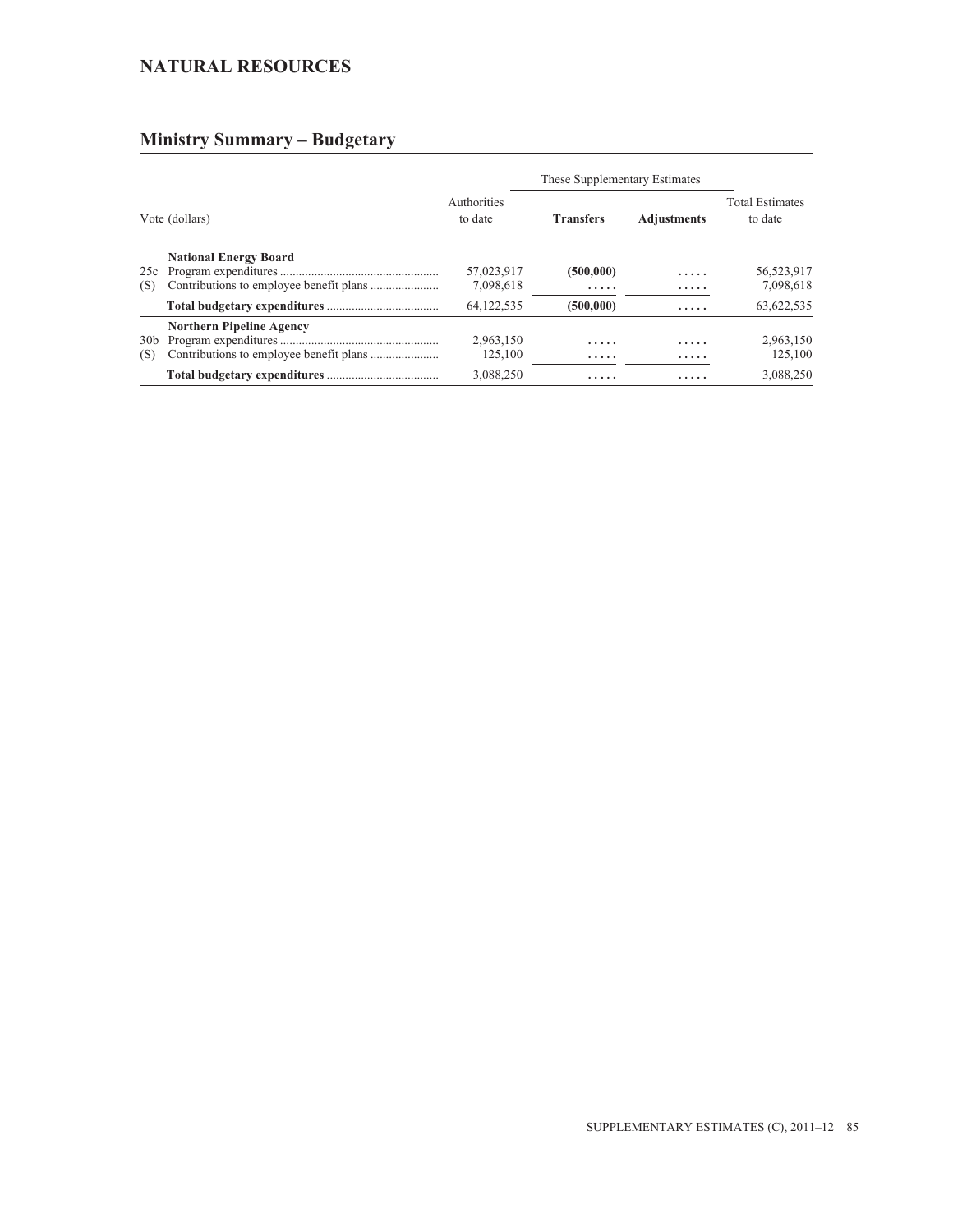# **NATURAL RESOURCES Department**

#### **Explanation of Requirements – Budgetary (thousands of dollars)**

| <b>Voted Appropriations</b>                                                                                                                                                                                                                                     | Vote 1 | Vote 5   | Vote 10  | Total               |
|-----------------------------------------------------------------------------------------------------------------------------------------------------------------------------------------------------------------------------------------------------------------|--------|----------|----------|---------------------|
| Funding for the implementation of Canada's renewed International<br>Climate Change Strategy, including engagement and alignment<br>with the U.S. under the Clean Energy Dialogue (horizontal item).                                                             | 3,826  |          |          | 3,826               |
| <b>Funds Available</b>                                                                                                                                                                                                                                          |        |          |          |                     |
|                                                                                                                                                                                                                                                                 | 3,826  |          |          | 3,826               |
| <b>Total Voted Appropriations</b>                                                                                                                                                                                                                               | .      | .        | .        | .                   |
| <b>Statutory Appropriations</b>                                                                                                                                                                                                                                 |        |          |          |                     |
| Revised forecast of payments to the Nova Scotia Offshore Revenue<br>Account due to the increases in natural gas prices, production<br>Revised forecast of payments to the Newfoundland Offshore<br>Petroleum Resource Revenue Fund due to decreases in          |        |          |          | 12,131<br>(415,758) |
| <b>Total Statutory Appropriations</b>                                                                                                                                                                                                                           |        |          |          | (403, 627)          |
| <b>Total Adjustments to Appropriations</b>                                                                                                                                                                                                                      |        |          |          | (403, 627)          |
| <b>Transfers</b>                                                                                                                                                                                                                                                |        |          |          |                     |
| Transfer from National Energy Board – For the review of arctic<br>safety and environmental offshore drilling requirements<br>Transfer from National Defence – For public security related to the<br>Chemical, Biological, Radiological and Nuclear Research and | 400    | .        |          | 400                 |
| Transfer from National Energy Board – For the World Forum on                                                                                                                                                                                                    |        | 220      |          | 220                 |
| Transfer from Treasury Board Secretariat - For implementation of                                                                                                                                                                                                | .      | $\cdots$ | 100      | 100                 |
| the Departmental Audit Management Software Initiative                                                                                                                                                                                                           | 100    | .        | .        | 100                 |
| Transfer to Industry – For the federal coordination of Global                                                                                                                                                                                                   | (15)   | .        | .        | (15)                |
| Transfer to Foreign Affairs and International Trade – To provide<br>support to departmental staff located at missions abroad<br>Transfer to Public Works and Government Services – Funding to                                                                   | (94)   | .        | .        | (94)                |
| consolidate all federal government pay administration services<br>into one centre of expertise in Miramichi, New Brunswick                                                                                                                                      | (147)  |          |          | (147)               |
| <b>Total Transfers</b>                                                                                                                                                                                                                                          | 244    | .<br>220 | .<br>100 | 564                 |
|                                                                                                                                                                                                                                                                 |        |          |          |                     |
| <b>These Supplementary Estimates</b>                                                                                                                                                                                                                            | 244    | 220      | 100      | (403, 063)          |

#### **Explanation of Funds Available (dollars)**

**Vote 1**: \$3,826,200 in total authorities is available within the Vote due to reprofiling of funds related to the Targeted Geoscience Initiative to increase the effectiveness of deep mineral exploration (\$2,000,000), the Delineating Canada's Continental Shelf in the Atlantic and Arctic Oceans according to the Laws of the Sea (\$1,006,200) and the Eeyou Marine Region Land Claim Agreement (\$820,000).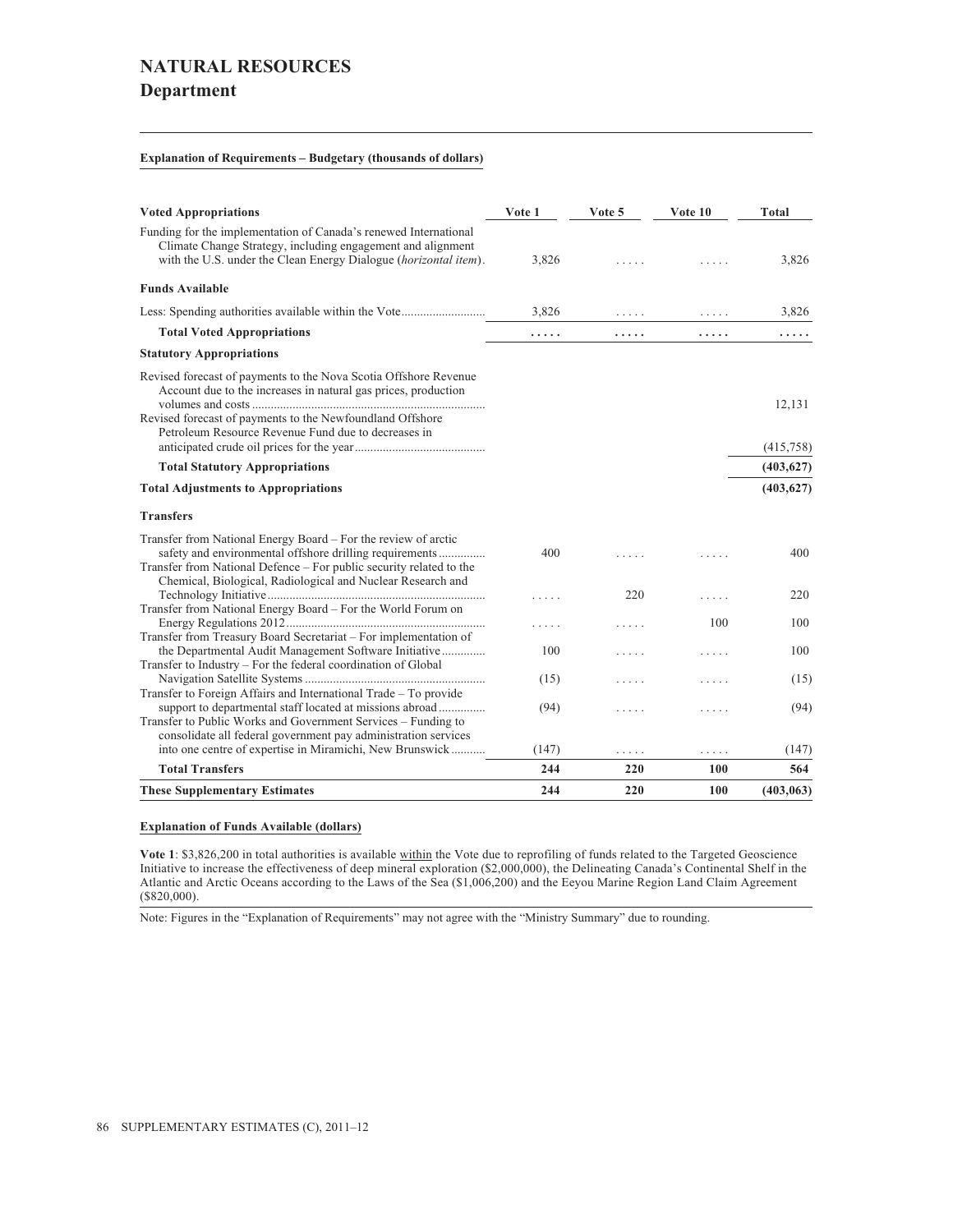### **NATURAL RESOURCES Department**

| <b>Transfer Payments (dollars)</b>                                               | Voted   | <b>Statutory</b> |
|----------------------------------------------------------------------------------|---------|------------------|
| Grants                                                                           |         |                  |
| Grants in support of organizations associated with the research, development and | 100,000 | .                |
| <b>Contributions</b>                                                             |         |                  |
|                                                                                  | .       | (415,758,000)    |
|                                                                                  | .       | 12,131,000       |
| <b>Total Gross Contributions</b>                                                 | .       | (403, 627, 000)  |
| <b>Total Gross Transfer Payments</b>                                             | 100,000 | (403, 627, 000)  |

# **Atomic Energy of Canada Limited**

#### **Explanation of Requirements – Budgetary (thousands of dollars)**

| <b>Voted Appropriations</b>                                                                                        | Vote 15 |
|--------------------------------------------------------------------------------------------------------------------|---------|
| Funding to meet operational requirements of nuclear laboratories such as ensuring continued isotope production and | 95,000  |
| Note: Figures in the "Explanation of Requirements" may not agree with the "Ministry Summary" due to rounding.      |         |

\* An amount of \$60,000,000 was provided from the Treasury Board Contingencies Vote to pay for a portion of this item.

### **National Energy Board**

#### **Explanation of Requirements – Budgetary (thousands of dollars)**

| <b>Transfers</b>                                                                                                 | Vote 25        |
|------------------------------------------------------------------------------------------------------------------|----------------|
| Transfer to Natural Resources – For the review of arctic safety and environmental offshore drilling requirements | (100)<br>(400) |
| <b>These Supplementary Estimates</b>                                                                             | (500)          |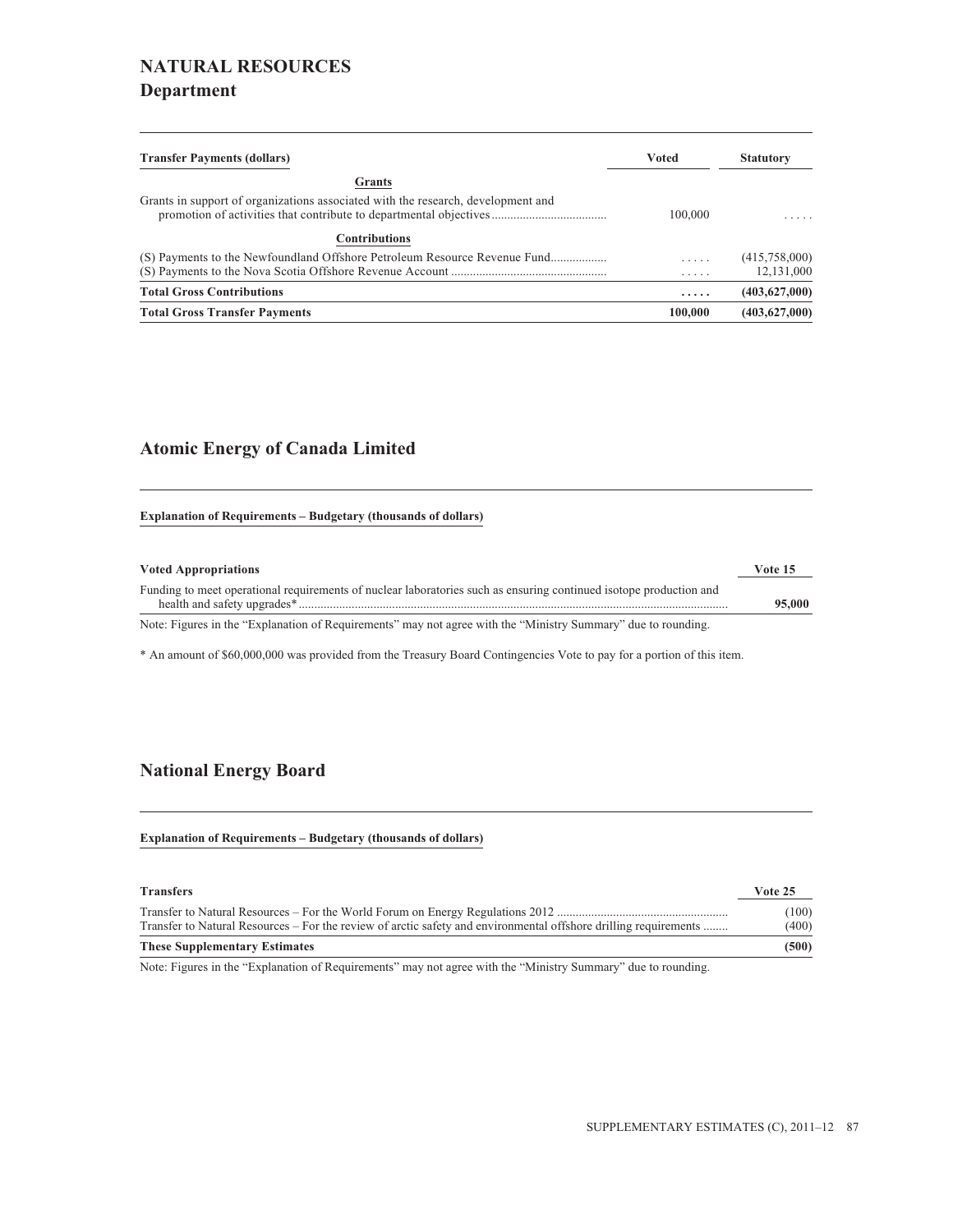# **PARLIAMENT**

|                            |                                                                                                                                                                                                                                                                                                                                                                                                                                                                                                                                                                                                                                                                                                                                  |                                          | These Supplementary Estimates |                             |                                          |
|----------------------------|----------------------------------------------------------------------------------------------------------------------------------------------------------------------------------------------------------------------------------------------------------------------------------------------------------------------------------------------------------------------------------------------------------------------------------------------------------------------------------------------------------------------------------------------------------------------------------------------------------------------------------------------------------------------------------------------------------------------------------|------------------------------------------|-------------------------------|-----------------------------|------------------------------------------|
|                            |                                                                                                                                                                                                                                                                                                                                                                                                                                                                                                                                                                                                                                                                                                                                  | Authorities                              |                               |                             | <b>Total Estimates</b>                   |
|                            | Vote (dollars)                                                                                                                                                                                                                                                                                                                                                                                                                                                                                                                                                                                                                                                                                                                   | to date                                  | <b>Transfers</b>              | <b>Adjustments</b>          | to date                                  |
| $\mathbf{1}$<br>(S)<br>(S) | <b>The Senate</b><br>Program expenditures, including an allowance in lieu<br>of residence to the Speaker of the Senate, payments in<br>respect of the cost of operating Senators' offices,<br>contributions and authority to expend in the fiscal<br>year revenues received during that fiscal year arising<br>Officers and Members of the Senate - Salaries,<br>allowances and other payments to the Speaker of the<br>Senate, Members and other officers of the Senate<br>under the <i>Parliament of Canada Act</i> ; contributions to<br>the Members of Parliament Retiring Allowances<br>Account and Members of Parliament Retirement                                                                                        | 59,490,350<br>7,810,632                  |                               |                             | 59,490,350<br>7,810,632                  |
|                            | <b>Compensation Arrangements Account</b>                                                                                                                                                                                                                                                                                                                                                                                                                                                                                                                                                                                                                                                                                         | 26,655,200                               |                               |                             | 26,655,200                               |
|                            |                                                                                                                                                                                                                                                                                                                                                                                                                                                                                                                                                                                                                                                                                                                                  | 93,956,182                               | .                             | .                           | 93,956,182                               |
| 5c<br>(S)<br>(S)           | <b>House of Commons</b><br>Program expenditures, including allowances in lieu of<br>residence to the Speaker of the House of Commons,<br>and in lieu of an apartment to the Deputy Speaker of<br>the House of Commons, payments in respect of the<br>cost of operating Members' constituency offices,<br>contributions and authority to expend revenues<br>received during the fiscal year arising from the<br>Members of the House of Commons – Salaries and<br>allowances of Officers and Members of the House of<br>Commons under the Parliament of Canada Act and<br>contributions to the Members of Parliament Retiring<br>Allowances Account and the Members of Parliament<br>Retirement Compensation Arrangements Account | 290,297,302<br>37,909,083<br>113,441,704 |                               | 2,733,651<br>.<br>8,999,417 | 293,030,953<br>37,909,083<br>122,441,121 |
|                            |                                                                                                                                                                                                                                                                                                                                                                                                                                                                                                                                                                                                                                                                                                                                  | 441,648,089                              | .                             | 11,733,068                  | 453,381,157                              |
| 10<br>(S)                  | <b>Library of Parliament</b><br>Program expenditures, including authority to expend<br>revenues received during the fiscal year arising from<br>the activities of the Library of Parliament                                                                                                                                                                                                                                                                                                                                                                                                                                                                                                                                      | 37,496,080<br>5,251,680                  | .                             |                             | 37,496,080<br>5,251,680                  |
|                            |                                                                                                                                                                                                                                                                                                                                                                                                                                                                                                                                                                                                                                                                                                                                  | 42,747,760                               | .                             | .                           | 42,747,760                               |
| 15<br>(S)                  | <b>Office of the Conflict of Interest and Ethics</b><br>Commissioner                                                                                                                                                                                                                                                                                                                                                                                                                                                                                                                                                                                                                                                             | 6,338,000<br>812,340<br>7,150,340        | .<br>.                        | .<br>.                      | 6,338,000<br>812,340<br>7,150,340        |
| 20<br>(S)                  | <b>Senate Ethics Officer</b>                                                                                                                                                                                                                                                                                                                                                                                                                                                                                                                                                                                                                                                                                                     | 719,500<br>109,800<br>829,300            | .<br>.<br>.                   | .<br>.<br>.                 | 719,500<br>109,800<br>829,300            |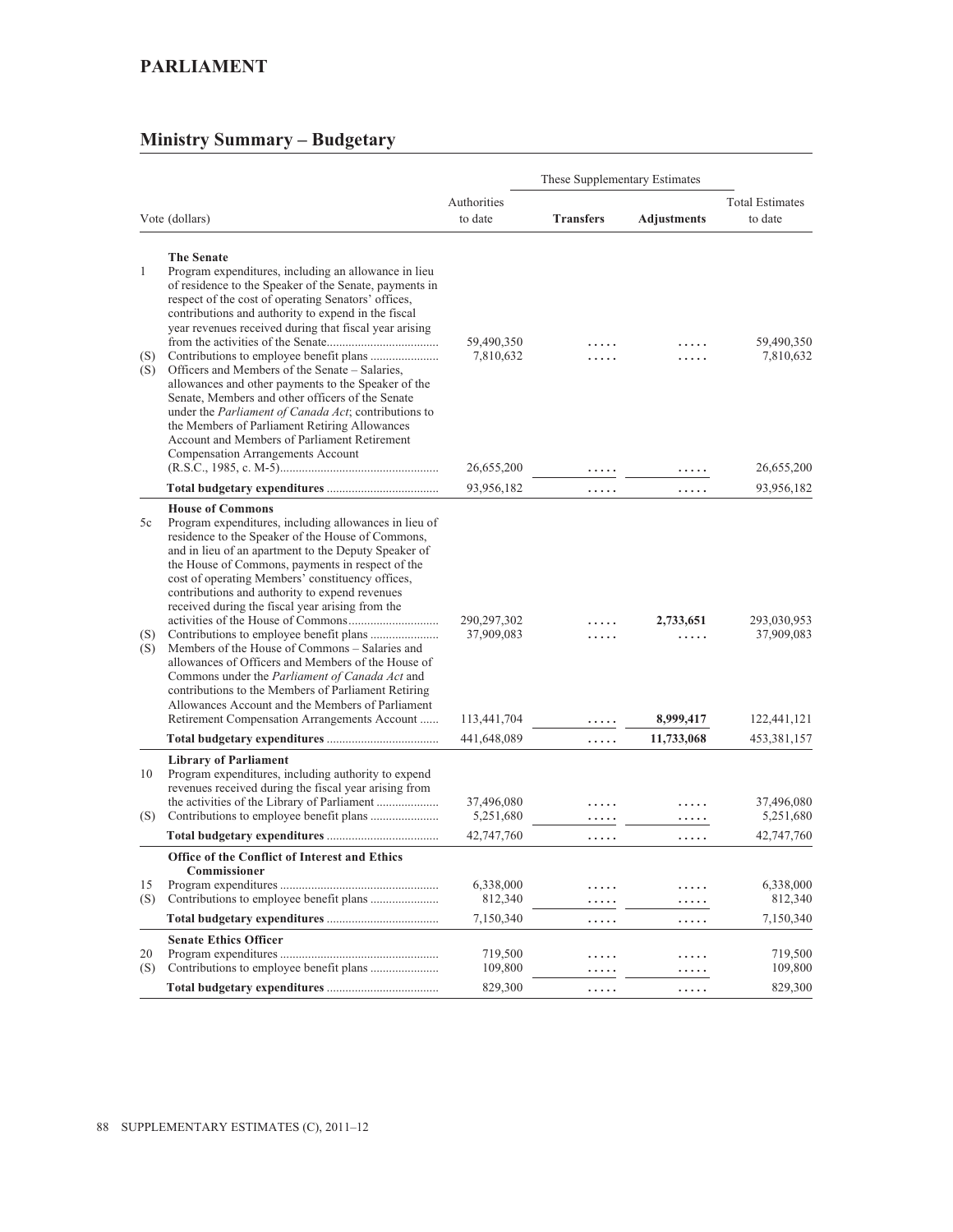# **PARLIAMENT House of Commons**

#### **Explanation of Requirements – Budgetary (thousands of dollars)**

| <b>Voted Appropriations</b>                                                                                                                                                                                                                  | Vote 5 | <b>Statutory</b> | Total  |
|----------------------------------------------------------------------------------------------------------------------------------------------------------------------------------------------------------------------------------------------|--------|------------------|--------|
|                                                                                                                                                                                                                                              | 2.734  | .                | 2,734  |
| <b>Statutory Appropriations</b>                                                                                                                                                                                                              |        |                  |        |
| Increase in salaries and allowances of Officers and Members of the House of<br>Commons under the <i>Parliament of Canada Act</i> and contributions to the Members<br>of Parliament Retiring Allowances Account and the Members of Parliament | .      | 8.999            | 8.999  |
| <b>These Supplementary Estimates</b>                                                                                                                                                                                                         | 2.734  | 8,999            | 11.733 |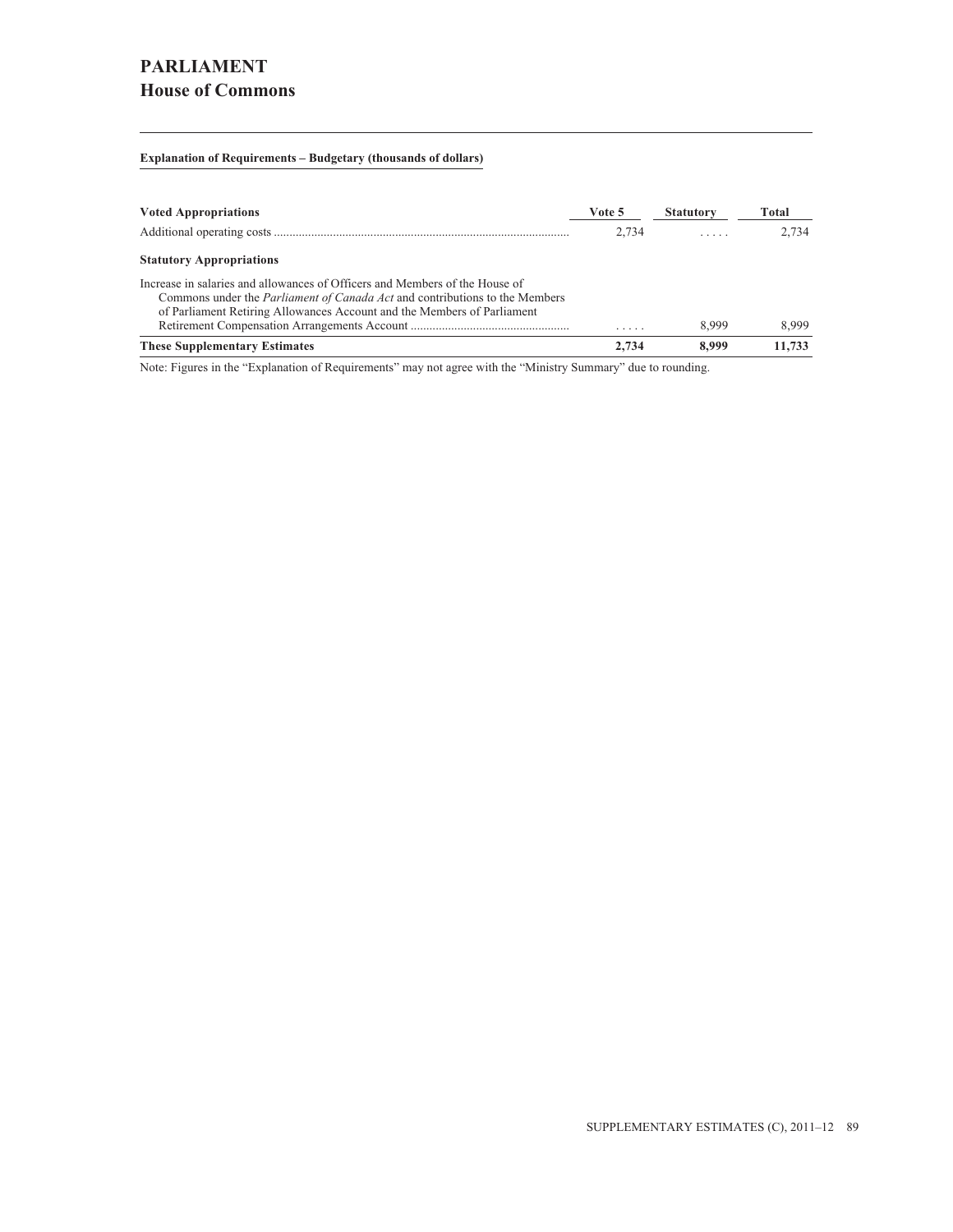# **PRIVY COUNCIL**

|  | <b>Ministry Summary - Budgetary</b> |  |
|--|-------------------------------------|--|
|--|-------------------------------------|--|

|                  |                                                                                                                                                                                                                                                                                                                                                                                                                                                                                                                                                                                                                                                                                                                                       |                                       | These Supplementary Estimates |                       |                                        |
|------------------|---------------------------------------------------------------------------------------------------------------------------------------------------------------------------------------------------------------------------------------------------------------------------------------------------------------------------------------------------------------------------------------------------------------------------------------------------------------------------------------------------------------------------------------------------------------------------------------------------------------------------------------------------------------------------------------------------------------------------------------|---------------------------------------|-------------------------------|-----------------------|----------------------------------------|
|                  |                                                                                                                                                                                                                                                                                                                                                                                                                                                                                                                                                                                                                                                                                                                                       | Authorities                           |                               |                       | <b>Total Estimates</b>                 |
|                  | Vote (dollars)                                                                                                                                                                                                                                                                                                                                                                                                                                                                                                                                                                                                                                                                                                                        | to date                               | <b>Transfers</b>              | <b>Adjustments</b>    | to date                                |
|                  |                                                                                                                                                                                                                                                                                                                                                                                                                                                                                                                                                                                                                                                                                                                                       |                                       |                               |                       |                                        |
| 1c               | Department<br>Program expenditures, including operating<br>expenditures of Commissions of Inquiry not<br>otherwise provided for and the operation of the Prime<br>Minister's residence; and the payment to each<br>member of the Queen's Privy Council for Canada<br>who is a Minister without Portfolio or a Minister of<br>State who does not preside over a Ministry of State of<br>a salary not to exceed the salary paid to Ministers of<br>State who preside over Ministries of State under the<br>Salaries Act, as adjusted pursuant to the Parliament<br>of Canada Act and pro rata for any period of less than<br>a year and, pursuant to paragraph $29.1(2)(a)$ of the<br>Financial Administration Act, authority to expend |                                       |                               |                       |                                        |
|                  | revenues received in a fiscal year through the<br>provision of internal support services to other<br>organizations to offset expenditures incurred in the                                                                                                                                                                                                                                                                                                                                                                                                                                                                                                                                                                             |                                       |                               |                       |                                        |
|                  |                                                                                                                                                                                                                                                                                                                                                                                                                                                                                                                                                                                                                                                                                                                                       | 150,622,064                           |                               | 883,395               | 151,505,459                            |
| (S)              |                                                                                                                                                                                                                                                                                                                                                                                                                                                                                                                                                                                                                                                                                                                                       | 15,116,746                            | .                             | .                     | 15,116,746                             |
| (S)<br>(S)       | Prime Minister – Salary and motor car allowance<br>Minister of Intergovernmental Affairs and President<br>of the Queen's Privy Council for Canada – Salary and                                                                                                                                                                                                                                                                                                                                                                                                                                                                                                                                                                        | 159,731                               | .                             | .                     | 159,731                                |
| (S)              | Leader of the Government in the Senate – Salary and                                                                                                                                                                                                                                                                                                                                                                                                                                                                                                                                                                                                                                                                                   | 77,516                                | .                             | .                     | 77,516                                 |
| (S)              | Leader of the Government in the House of                                                                                                                                                                                                                                                                                                                                                                                                                                                                                                                                                                                                                                                                                              | 77,516                                | .                             | .                     | 77,516                                 |
| (S)              | Commons – Salary and motor car allowance<br>Minister of State (Democratic Reform) – Motor car                                                                                                                                                                                                                                                                                                                                                                                                                                                                                                                                                                                                                                         | 77,516                                |                               |                       | 77,516                                 |
| (S)              | Minister of State and Chief Government Whip –                                                                                                                                                                                                                                                                                                                                                                                                                                                                                                                                                                                                                                                                                         | 2,000                                 | .                             | .                     | 2,000                                  |
|                  |                                                                                                                                                                                                                                                                                                                                                                                                                                                                                                                                                                                                                                                                                                                                       | 2,000                                 | .                             | .                     | 2,000                                  |
|                  |                                                                                                                                                                                                                                                                                                                                                                                                                                                                                                                                                                                                                                                                                                                                       | 166, 135, 089                         | .                             | 883,395               | 167,018,484                            |
|                  | Canadian Intergovernmental Conference<br>Secretariat                                                                                                                                                                                                                                                                                                                                                                                                                                                                                                                                                                                                                                                                                  |                                       |                               |                       |                                        |
| 5                |                                                                                                                                                                                                                                                                                                                                                                                                                                                                                                                                                                                                                                                                                                                                       | 6,504,746                             | .                             | .                     | 6,504,746                              |
| (S)              |                                                                                                                                                                                                                                                                                                                                                                                                                                                                                                                                                                                                                                                                                                                                       | 466,182                               | .                             | .                     | 466,182                                |
|                  |                                                                                                                                                                                                                                                                                                                                                                                                                                                                                                                                                                                                                                                                                                                                       | 6,970,928                             | .                             | .                     | 6,970,928                              |
|                  | <b>Canadian Transportation Accident Investigation</b><br>and Safety Board                                                                                                                                                                                                                                                                                                                                                                                                                                                                                                                                                                                                                                                             |                                       |                               |                       |                                        |
| 10               |                                                                                                                                                                                                                                                                                                                                                                                                                                                                                                                                                                                                                                                                                                                                       | 28,769,592                            | .                             | .                     | 28,769,592                             |
| (S)              |                                                                                                                                                                                                                                                                                                                                                                                                                                                                                                                                                                                                                                                                                                                                       | 3,692,884                             | .                             | .                     | 3,692,884                              |
|                  |                                                                                                                                                                                                                                                                                                                                                                                                                                                                                                                                                                                                                                                                                                                                       | 32,462,476                            | .                             | .                     | 32,462,476                             |
| 15<br>(S)<br>(S) | <b>Chief Electoral Officer</b>                                                                                                                                                                                                                                                                                                                                                                                                                                                                                                                                                                                                                                                                                                        | 32,874,631<br>5,304,151<br>87,304,411 | .                             | .<br>.<br>232,927,709 | 32,874,631<br>5,304,151<br>320,232,120 |
| (S)              |                                                                                                                                                                                                                                                                                                                                                                                                                                                                                                                                                                                                                                                                                                                                       | 274,700                               | .                             | .                     | 274,700                                |
|                  |                                                                                                                                                                                                                                                                                                                                                                                                                                                                                                                                                                                                                                                                                                                                       | 125,757,893                           | .                             | 232,927,709           | 358,685,602                            |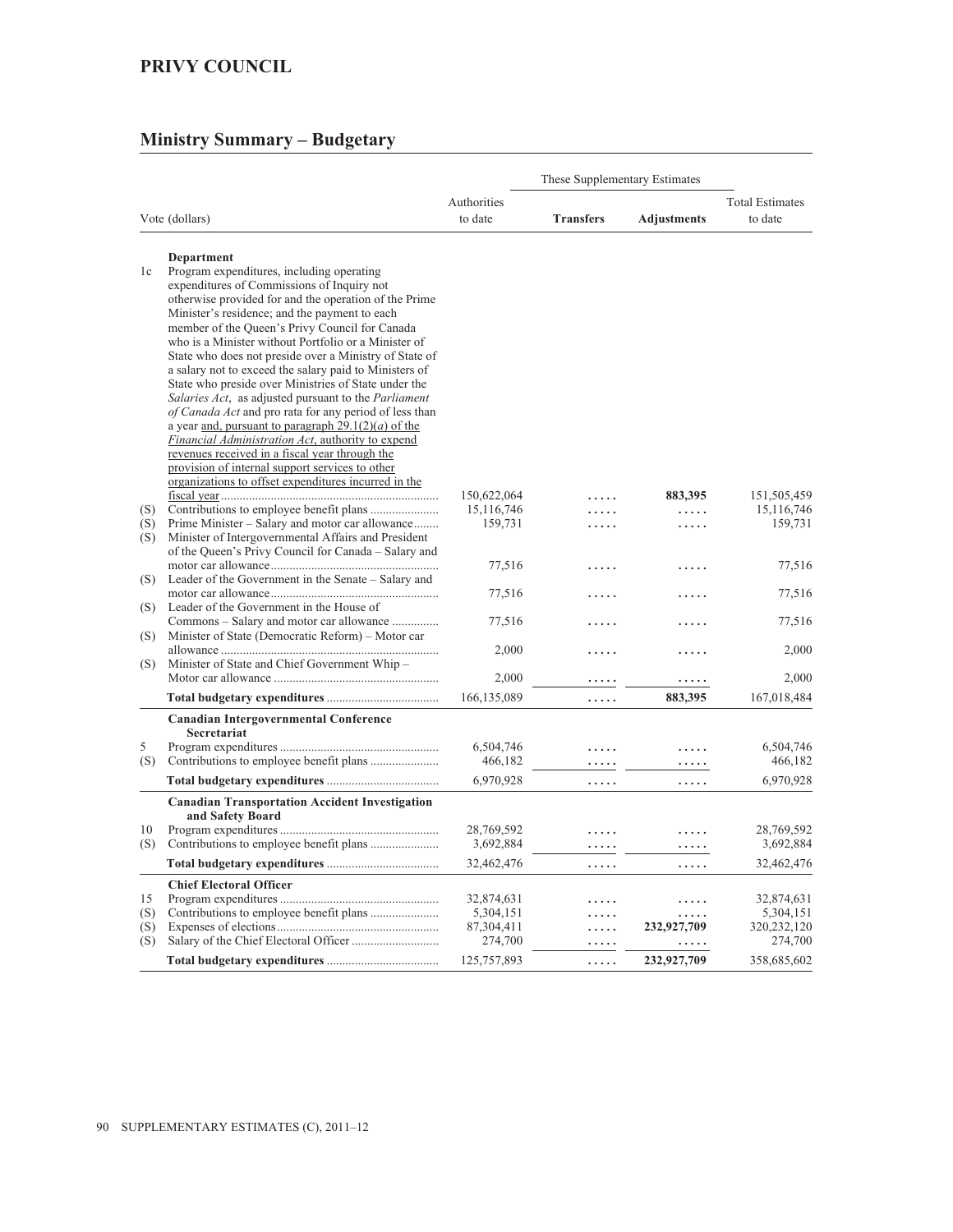# **PRIVY COUNCIL**

|                 |                                                                                           |                         | These Supplementary Estimates          |   |                                   |
|-----------------|-------------------------------------------------------------------------------------------|-------------------------|----------------------------------------|---|-----------------------------------|
| Vote (dollars)  |                                                                                           | Authorities<br>to date  | <b>Transfers</b><br><b>Adjustments</b> |   | <b>Total Estimates</b><br>to date |
| 20<br>(S)       | <b>Office of the Commissioner of Official Languages</b>                                   | 20,436,420<br>2,301,139 |                                        |   | 20,436,420<br>2,301,139           |
|                 |                                                                                           | 22,737,559              | .                                      | . | 22,737,559                        |
| 25 <sub>b</sub> | Old Port of Montreal Corporation Inc.<br>Payments to the Old Port of Montreal Corporation | 3,546,625               | .                                      |   |                                   |
|                 |                                                                                           | 3,546,625               | .                                      | . |                                   |
| 30<br>(S)       | <b>Public Appointments Commission Secretariat</b>                                         | 992,250<br>125,460      |                                        |   | 992,250<br>125,460                |
|                 |                                                                                           | 1,117,710               |                                        |   | 1,117,710                         |
| 35<br>(S)       | <b>Security Intelligence Review Committee</b>                                             | 2,994,649<br>305,330    | .                                      |   | 2,994,649<br>305,330              |
|                 |                                                                                           | 3,299,979               | .                                      | . | 3,299,979                         |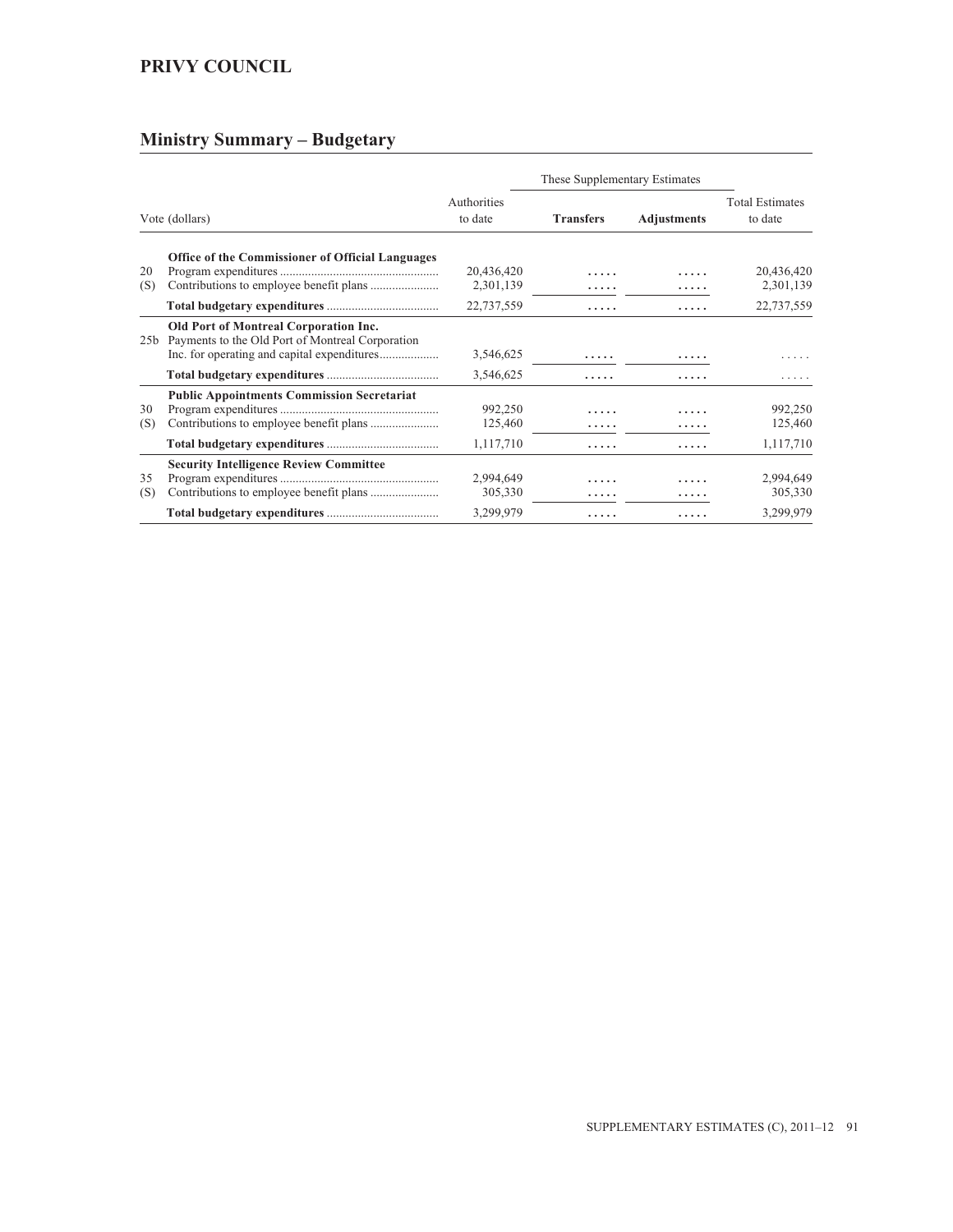### **PRIVY COUNCIL Department**

#### **Explanation of Requirements – Budgetary (thousands of dollars)**

| <b>Voted Appropriations</b>                                                                                   | Vote 1 |
|---------------------------------------------------------------------------------------------------------------|--------|
| Funding for the operation of the Commission of Inquiry into the Decline of Sockeye Salmon in the Fraser River | 1.383  |
| <b>Funds Available</b>                                                                                        |        |
|                                                                                                               | 500    |
| <b>These Supplementary Estimates</b>                                                                          |        |

#### **Explanation of Funds Available (dollars)**

**Vote 1**: \$500,000 in total authorities is available within the vote due to savings identified in the day-to-day operations of the Prime Minister's Office in 2011–12.

| <b>Transfer Payments (dollars)</b>                                                                                                                                                                                                | Voted   | <b>Statutory</b> |
|-----------------------------------------------------------------------------------------------------------------------------------------------------------------------------------------------------------------------------------|---------|------------------|
| <b>Contributions</b>                                                                                                                                                                                                              |         |                  |
| Contribution Program for the Commission of Inquiry into the Decline of Sockeye Salmon                                                                                                                                             |         |                  |
|                                                                                                                                                                                                                                   | 324,167 | .                |
| $\mathcal{M}$ , and the state of the contract the contract of the contract of the contract of the contract of the contract of the contract of the contract of the contract of the contract of the contract of the contract of the |         |                  |

Note: Figures in the "Explanation of Requirements" may not agree with the "Ministry Summary" due to rounding.

### **Chief Electoral Officer**

#### **Explanation of Requirements – Budgetary (thousands of dollars)**

| <b>Statutory Appropriations</b>                                                                                                                                                                                                                                               |              |                  |  |  |
|-------------------------------------------------------------------------------------------------------------------------------------------------------------------------------------------------------------------------------------------------------------------------------|--------------|------------------|--|--|
|                                                                                                                                                                                                                                                                               |              |                  |  |  |
| <b>Total Adjustments to Appropriations</b>                                                                                                                                                                                                                                    |              | 232,928          |  |  |
| <b>Transfer Payments (dollars)</b>                                                                                                                                                                                                                                            | <b>Voted</b> | <b>Statutory</b> |  |  |
| <b>Contributions</b>                                                                                                                                                                                                                                                          |              |                  |  |  |
| Reimbursement of elections expenses to candidates and parties for the 41 <sup>st</sup> General<br>Election (political financing provision under the Canada Elections Act)<br>Allowance to registered political parties (political financing provision under the <i>Canada</i> |              | 58,190,683       |  |  |
|                                                                                                                                                                                                                                                                               | .            | 1,909,753        |  |  |
| <b>Total Transfer Payments</b>                                                                                                                                                                                                                                                | .            | 60,100,436       |  |  |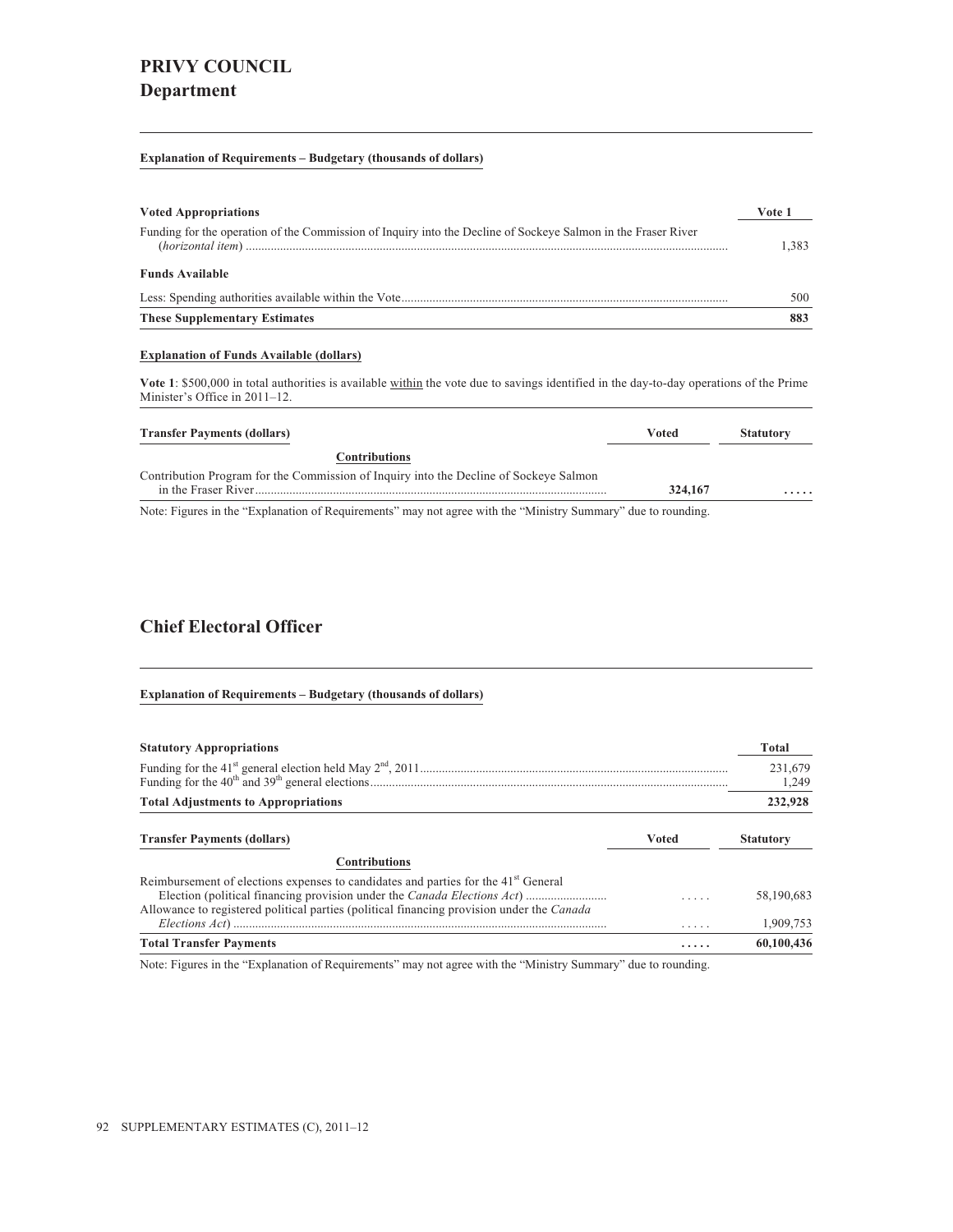### **PUBLIC SAFETY AND EMERGENCY PREPAREDNESS**

|            |                                                                                                                                                                                                                                                                                                                                                                                                                                                                                                                                                                                                                                                                                                                                                                                                                                                                                                                                                                                                                                                            |                                             | These Supplementary Estimates |                        |                                               |
|------------|------------------------------------------------------------------------------------------------------------------------------------------------------------------------------------------------------------------------------------------------------------------------------------------------------------------------------------------------------------------------------------------------------------------------------------------------------------------------------------------------------------------------------------------------------------------------------------------------------------------------------------------------------------------------------------------------------------------------------------------------------------------------------------------------------------------------------------------------------------------------------------------------------------------------------------------------------------------------------------------------------------------------------------------------------------|---------------------------------------------|-------------------------------|------------------------|-----------------------------------------------|
|            |                                                                                                                                                                                                                                                                                                                                                                                                                                                                                                                                                                                                                                                                                                                                                                                                                                                                                                                                                                                                                                                            | Authorities                                 |                               |                        | <b>Total Estimates</b>                        |
|            | Vote (dollars)                                                                                                                                                                                                                                                                                                                                                                                                                                                                                                                                                                                                                                                                                                                                                                                                                                                                                                                                                                                                                                             | to date                                     | <b>Transfers</b>              | <b>Adjustments</b>     | to date                                       |
|            |                                                                                                                                                                                                                                                                                                                                                                                                                                                                                                                                                                                                                                                                                                                                                                                                                                                                                                                                                                                                                                                            |                                             |                               |                        |                                               |
| 1c         | Department<br>Operating expenditures and, pursuant to paragraph<br>29.1(2)(a) of the Financial Administration Act,<br>authority to expend revenues received in a fiscal year<br>through the provision of internal support services to<br>other organizations to offset associated expenditures<br>incurred in the fiscal year and the payment to each<br>member of the Queen's Privy Council for Canada<br>who is a Minister without Portfolio or a Minister of<br>State who does not preside over a Ministry of State of<br>a salary not to exceed the salary paid to Ministers of<br>State who preside over Ministries of State under the                                                                                                                                                                                                                                                                                                                                                                                                                |                                             |                               |                        |                                               |
| 5c         | Salaries Act, as adjusted pursuant to the Parliament of<br>Canada Act and pro rata for any period of less than a<br>The grants listed in the Estimates and contributions –<br>To authorize the transfer of \$700,000 from Public<br>Safety and Emergency Preparedness Vote 1 and                                                                                                                                                                                                                                                                                                                                                                                                                                                                                                                                                                                                                                                                                                                                                                           | 154,746,779                                 | (898, 677)                    | 1                      | 153,848,103                                   |
| (S)<br>(S) | \$100,000 from Health Vote 10, Appropriation Act<br><i>No. 1, 2011–12</i> for the purposes of this Vote<br>Minister of Public Safety – Salary and motor car                                                                                                                                                                                                                                                                                                                                                                                                                                                                                                                                                                                                                                                                                                                                                                                                                                                                                                | 251, 243, 791<br>14,287,847                 | (5,200,000)<br>.              | 1<br>.                 | 246,043,792<br>14,287,847                     |
|            |                                                                                                                                                                                                                                                                                                                                                                                                                                                                                                                                                                                                                                                                                                                                                                                                                                                                                                                                                                                                                                                            | 77,516                                      | .                             | .                      | 77,516                                        |
|            |                                                                                                                                                                                                                                                                                                                                                                                                                                                                                                                                                                                                                                                                                                                                                                                                                                                                                                                                                                                                                                                            | 420,355,933                                 | (6,098,677)                   | $\overline{2}$         | 414,257,258                                   |
| (S)        | <b>Canada Border Services Agency</b><br>10c Operating expenditures and, pursuant to<br>paragraph $29.1(2)(a)$ of the Financial Administration<br>Act, authority to expend in the current fiscal year<br>revenues received during the fiscal year related to the<br>border operations of the Canada Border Services<br>Agency: fees for the provision of a service or the use<br>of a facility or for a product, right or privilege; and<br>payments received under contracts entered into by the<br>Agency – To authorize the transfer of \$478,846 from<br>Public Safety and Emergency Preparedness Vote 15,<br>\$1,700,000 from Public Safety and Emergency<br>Preparedness Vote 45, \$154,000 from Transport<br>Vote 1 and \$80,000 from Public Safety and<br>Emergency Preparedness Vote 1, Appropriation Act<br><i>No. 1, 2011–12</i> for the purposes of this Vote<br>15c Capital expenditures – To authorize the transfer of<br>\$1,000,000 from Transport Vote 10, <i>Appropriation</i><br><i>Act No. 1, 2011–12</i> for the purposes of this Vote | 1,696,052,295<br>238,671,261<br>180,893,014 | 2,412,846<br>521,154<br>.     | $\mathbf{1}$<br>1<br>. | 1,698,465,142<br>239, 192, 416<br>180,893,014 |
|            |                                                                                                                                                                                                                                                                                                                                                                                                                                                                                                                                                                                                                                                                                                                                                                                                                                                                                                                                                                                                                                                            | 2,115,616,570                               | 2,934,000                     | $\overline{2}$         | 2,118,550,572                                 |
|            | <b>Canadian Security Intelligence Service</b>                                                                                                                                                                                                                                                                                                                                                                                                                                                                                                                                                                                                                                                                                                                                                                                                                                                                                                                                                                                                              | 491,536,419                                 |                               |                        | 491,536,419                                   |
| (S)        |                                                                                                                                                                                                                                                                                                                                                                                                                                                                                                                                                                                                                                                                                                                                                                                                                                                                                                                                                                                                                                                            | 48,678,991<br>540,215,410                   | .                             | .                      | 48,678,991<br>540,215,410                     |
|            |                                                                                                                                                                                                                                                                                                                                                                                                                                                                                                                                                                                                                                                                                                                                                                                                                                                                                                                                                                                                                                                            |                                             | 1.1.1.1                       | .                      |                                               |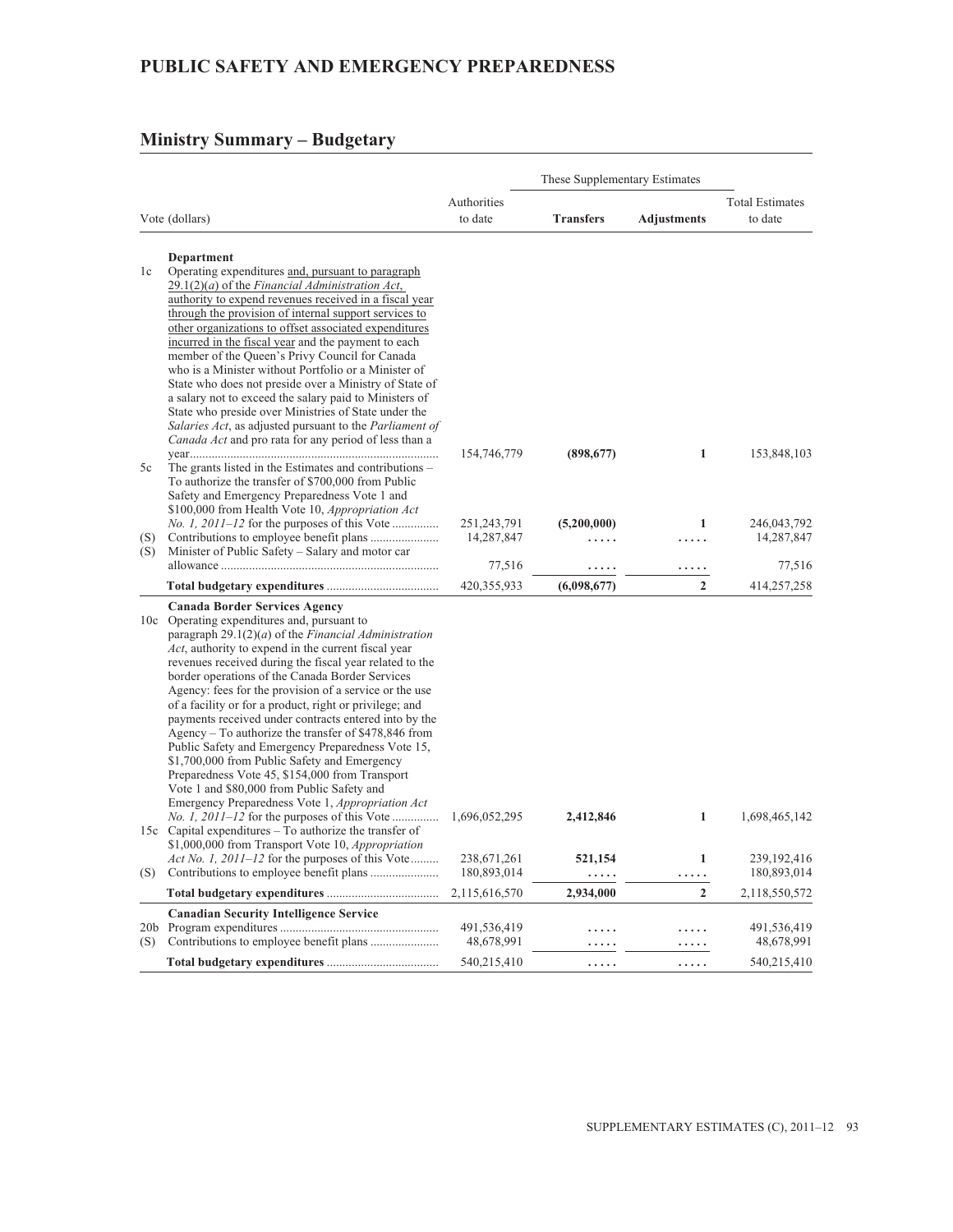### **PUBLIC SAFETY AND EMERGENCY PREPAREDNESS**

|  | <b>Ministry Summary - Budgetary</b> |  |
|--|-------------------------------------|--|
|--|-------------------------------------|--|

|     |                                                                                                                                                                                                                                                                                                                                                                                                                                                                                                                                                                                                                                                                                                                                                                                                                                                                                                                                                                                                                                                                                                                                                                                                                                                  |                                          | These Supplementary Estimates |                    |                                          |
|-----|--------------------------------------------------------------------------------------------------------------------------------------------------------------------------------------------------------------------------------------------------------------------------------------------------------------------------------------------------------------------------------------------------------------------------------------------------------------------------------------------------------------------------------------------------------------------------------------------------------------------------------------------------------------------------------------------------------------------------------------------------------------------------------------------------------------------------------------------------------------------------------------------------------------------------------------------------------------------------------------------------------------------------------------------------------------------------------------------------------------------------------------------------------------------------------------------------------------------------------------------------|------------------------------------------|-------------------------------|--------------------|------------------------------------------|
|     | Vote (dollars)                                                                                                                                                                                                                                                                                                                                                                                                                                                                                                                                                                                                                                                                                                                                                                                                                                                                                                                                                                                                                                                                                                                                                                                                                                   | Authorities<br>to date                   | <b>Transfers</b>              | <b>Adjustments</b> | <b>Total Estimates</b><br>to date        |
|     | <b>Correctional Service of Canada</b><br>25b Operating expenditures, the grants listed in the<br>Estimates, contributions, and<br>(a) authority to pay into the Inmate Welfare Fund<br>revenue derived during the year from projects<br>operated by inmates and financed by that Fund;<br>$(b)$ authority to operate canteens in federal institutions<br>and to deposit revenue from sales into the Inmate<br>Welfare Fund:<br>$(c)$ payments, in accordance with terms and<br>conditions prescribed by the Governor in Council, to<br>or on behalf of discharged inmates who suffer<br>physical disability caused by participation in normal<br>program activity in federal institutions, and to<br>dependants of deceased inmates and ex-inmates<br>whose death resulted from participation in normal<br>program activity in federal institutions; and<br>(d) authority for the Minister of Public Safety and<br>Emergency Preparedness, subject to the approval of<br>the Governor in Council, to enter into an agreement<br>with any province for the confinement in institutions<br>of that province of any persons sentenced or<br>committed to a penitentiary, for compensation for the<br>maintenance of such persons and for payment in |                                          |                               |                    |                                          |
| 30  | respect of the construction and related costs of such<br>Capital expenditures, including payments as<br>contributions to<br>$(a)$ aboriginal communities as defined in section 79 of<br>the Corrections and Conditional Release Act in<br>connection with the provision of correctional services                                                                                                                                                                                                                                                                                                                                                                                                                                                                                                                                                                                                                                                                                                                                                                                                                                                                                                                                                 | 2,356,031,705                            |                               |                    | 2,356,031,705                            |
| (S) | pursuant to section 81 of that Act; and<br>$(b)$ non-profit organizations involved in community<br>corrections operations, provinces and municipalities<br>towards construction done by those bodies                                                                                                                                                                                                                                                                                                                                                                                                                                                                                                                                                                                                                                                                                                                                                                                                                                                                                                                                                                                                                                             | 571,981,115<br>256,391,677               | .                             |                    | 571,981,115<br>256,391,677               |
| (S) |                                                                                                                                                                                                                                                                                                                                                                                                                                                                                                                                                                                                                                                                                                                                                                                                                                                                                                                                                                                                                                                                                                                                                                                                                                                  | $\ldots$                                 | .                             | .                  |                                          |
|     | <b>National Parole Board</b><br>35c Program expenditures and, pursuant to<br>paragraph $29.1(2)(a)$ of the <i>Financial Administration</i><br>Act, authority to expend revenues received in a fiscal<br>year, and to offset expenditures incurred in the fiscal<br>year arising from the provision of services to process<br>pardon applications for persons convicted of offences                                                                                                                                                                                                                                                                                                                                                                                                                                                                                                                                                                                                                                                                                                                                                                                                                                                               | 3,184,404,497<br>49,894,392<br>6,014,876 | .<br>(13,786)                 | .<br>.             | 3,184,404,497<br>49,880,606<br>6,014,876 |
| (S) |                                                                                                                                                                                                                                                                                                                                                                                                                                                                                                                                                                                                                                                                                                                                                                                                                                                                                                                                                                                                                                                                                                                                                                                                                                                  | 55,909,268                               | .<br>(13,786)                 | .<br>.             | 55,895,482                               |
| (S) | Office of the Correctional Investigator                                                                                                                                                                                                                                                                                                                                                                                                                                                                                                                                                                                                                                                                                                                                                                                                                                                                                                                                                                                                                                                                                                                                                                                                          | 4,399,744<br>537,427                     | (1,341)<br>.                  | .                  | 4,398,403<br>537,427                     |
|     |                                                                                                                                                                                                                                                                                                                                                                                                                                                                                                                                                                                                                                                                                                                                                                                                                                                                                                                                                                                                                                                                                                                                                                                                                                                  | 4,937,171                                | (1, 341)                      | .                  | 4,935,830                                |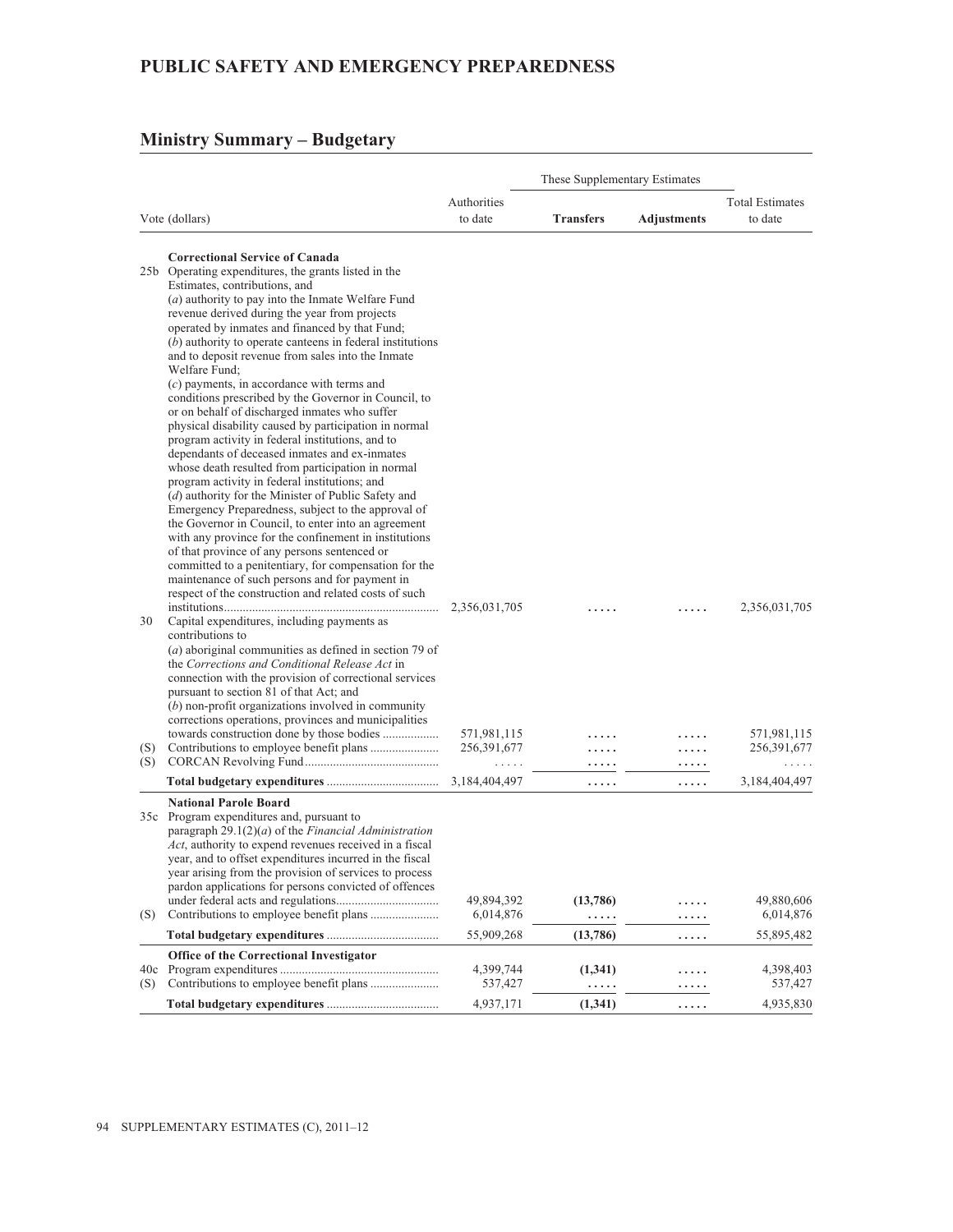# **PUBLIC SAFETY AND EMERGENCY PREPAREDNESS**

|  | <b>Ministry Summary - Budgetary</b> |  |
|--|-------------------------------------|--|
|--|-------------------------------------|--|

|            |                                                                                                                  |                        | These Supplementary Estimates |                    |                                   |
|------------|------------------------------------------------------------------------------------------------------------------|------------------------|-------------------------------|--------------------|-----------------------------------|
|            | Vote (dollars)                                                                                                   | Authorities<br>to date | <b>Transfers</b>              | <b>Adjustments</b> | <b>Total Estimates</b><br>to date |
|            | <b>Royal Canadian Mounted Police</b>                                                                             |                        |                               |                    |                                   |
|            | 45c Operating expenditures and, pursuant to                                                                      |                        |                               |                    |                                   |
|            | paragraph $29.1(2)(a)$ of the <i>Financial Administration</i>                                                    |                        |                               |                    |                                   |
|            | Act, authority to expend revenue received during the<br>fiscal year to offset associated expenditures, including |                        |                               |                    |                                   |
|            | revenues from the provision of internal support                                                                  |                        |                               |                    |                                   |
|            | services to other organizations – To authorize the                                                               |                        |                               |                    |                                   |
|            | transfer of \$6,000, 000 from Public Safety and                                                                  |                        |                               |                    |                                   |
|            | Emergency Preparedness Vote 5 and \$46,960 from                                                                  |                        |                               |                    |                                   |
|            | Public Safety and Emergency Preparedness Vote 1,                                                                 |                        |                               |                    |                                   |
|            | Appropriation Act No. 1, $2011-12$ for the purposes of                                                           |                        |                               |                    |                                   |
|            | 50 $c$ Capital expenditures – To authorize the transfer of                                                       | 2,271,654,278          | 4,265,062                     | $\mathbf{1}$       | 2,275,919,341                     |
|            | \$500,000 from National Defence Vote 5,                                                                          |                        |                               |                    |                                   |
|            | <i>Appropriation Act No. 1, 2011–12</i> for the purposes of                                                      |                        |                               |                    |                                   |
|            |                                                                                                                  | 354,308,651            | 500,000                       | 1                  | 354,808,652                       |
|            | 55b The grants listed in the Estimates and contributions,                                                        |                        |                               |                    |                                   |
|            | provided that the amount listed for any grant may be                                                             |                        |                               |                    |                                   |
|            | increased or decreased subject to the approval of the                                                            | 128,436,789            |                               |                    | 128,436,789                       |
| (S)        | Contributions to employee benefit plans                                                                          | 91,276,888             |                               |                    | 91,276,888                        |
| (S)        | Pensions and other employee benefits – Members of                                                                |                        |                               |                    |                                   |
|            |                                                                                                                  | 365, 107, 552          | .                             | .                  | 365, 107, 552                     |
| (S)        | Pensions under the Royal Canadian Mounted Police                                                                 |                        |                               |                    |                                   |
|            | Pension Continuation Act (R.S.C., 1970, c. R-10)                                                                 | 17,500,000             | .                             | .                  | 17,500,000                        |
|            |                                                                                                                  | 3,228,284,158          | 4,765,062                     | $\mathbf{2}$       | 3,233,049,222                     |
|            | <b>Royal Canadian Mounted Police External Review</b>                                                             |                        |                               |                    |                                   |
|            | Committee                                                                                                        |                        |                               |                    |                                   |
| 60c<br>(S) |                                                                                                                  | 1,847,602<br>181,574   | (431)                         |                    | 1,847,171<br>181,574              |
|            |                                                                                                                  |                        | .                             | .                  |                                   |
|            |                                                                                                                  | 2,029,176              | (431)                         | .                  | 2,028,745                         |
|            | <b>Royal Canadian Mounted Police Public</b>                                                                      |                        |                               |                    |                                   |
|            | <b>Complaints Commission</b>                                                                                     | 8,055,795              | (2,723)                       |                    | 8,053,072                         |
| (S)        |                                                                                                                  | 589,215                | .                             | .                  | 589,215                           |
|            |                                                                                                                  | 8,645,010              | (2,723)                       |                    | 8,642,287                         |
|            |                                                                                                                  |                        |                               | .                  |                                   |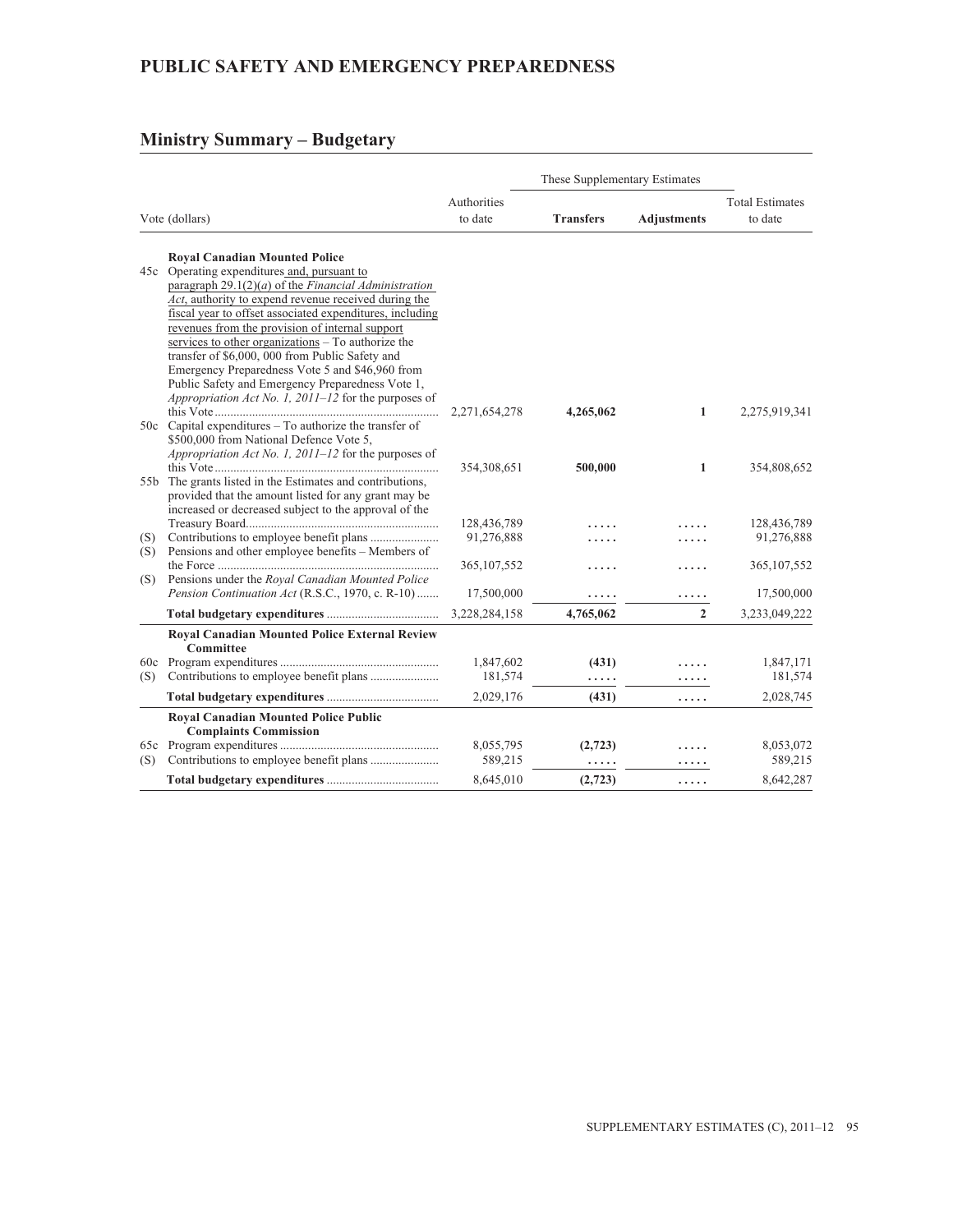# **PUBLIC SAFETY AND EMERGENCY PREPAREDNESS Department**

#### **Explanation of Requirements – Budgetary (thousands of dollars)**

| <b>Voted Appropriations</b>                                                                                                                                                                                                                      | Vote 1 | Vote 5  | Total   |
|--------------------------------------------------------------------------------------------------------------------------------------------------------------------------------------------------------------------------------------------------|--------|---------|---------|
| Funding to maintain and strengthen business continuity programs and plans and                                                                                                                                                                    | 862    |         | 862     |
| <b>Funds Available</b>                                                                                                                                                                                                                           |        |         |         |
|                                                                                                                                                                                                                                                  | 862    | .       | 862     |
| <b>Total Voted Appropriations</b>                                                                                                                                                                                                                | .      |         |         |
| <b>Transfers</b>                                                                                                                                                                                                                                 |        |         |         |
| Transfer from Health – To support community mobilization, suicide prevention,<br>Internal reallocation of resources – To provide assistance to provinces for costs                                                                               |        | 100     | 100     |
| incurred during the repatriation of Canadian evacuees from Haiti following the<br>Transfer to Public Health Agency of Canada – To support the Emergency                                                                                          | (700)  | 700     |         |
| Preparedness Response Forum, which will enable the health sector community to<br>Transfer to Royal Canadian Mounted Police – To provide funding for the Regional<br>Risk Assessment pilot project to be conducted by Public Safety and Emergency | (20)   |         | (20)    |
| Preparedness and the U.S. Department of Homeland Security on the New<br>Transfer to Public Works and Government Services - Funding to consolidate all                                                                                            | (47)   |         | (47)    |
| federal government pay administration services into one centre of expertise in<br>Transfer to Canada Border Services Agency - In support of ongoing efforts relating                                                                             | (52)   |         | (52)    |
| to the plan for the movement of goods and people across the border during and<br>following emergencies and the implementation of the Border Traffic Management                                                                                   | (80)   |         | (80)    |
| Transfer to Royal Canadian Mounted Police – For First Nations Community Policing                                                                                                                                                                 | .      | (6,000) | (6,000) |
| <b>Total Transfers</b>                                                                                                                                                                                                                           | (899)  | (5,200) | (6,099) |
| <b>These Supplementary Estimates</b>                                                                                                                                                                                                             | (899)  | (5,200) | (6,099) |

#### **Explanation of Funds Available (dollars)**

**Vote 1**: \$862,305 in total authorities is available within the Vote due to reprofiling of funds for the implementation of Canada's Cyber Security Strategy (\$829,200) and the consolidation of regional offices (\$33,105) resulting from delays in the delivery of these accommodations projects.

| <b>Transfer Payments (dollars)</b>                                                              | Voted              | <b>Statutory</b> |
|-------------------------------------------------------------------------------------------------|--------------------|------------------|
| <b>Contributions</b>                                                                            |                    |                  |
| Financial assistance to provinces and territories for costs incurred during the repatriation of | 700,000<br>100,000 | .<br>.           |
| <b>Total Gross Contributions</b>                                                                | 800,000            | .                |
|                                                                                                 | 6,000,000          | .                |
| <b>Net Transfer Payments</b>                                                                    | (5,200,000)        | .                |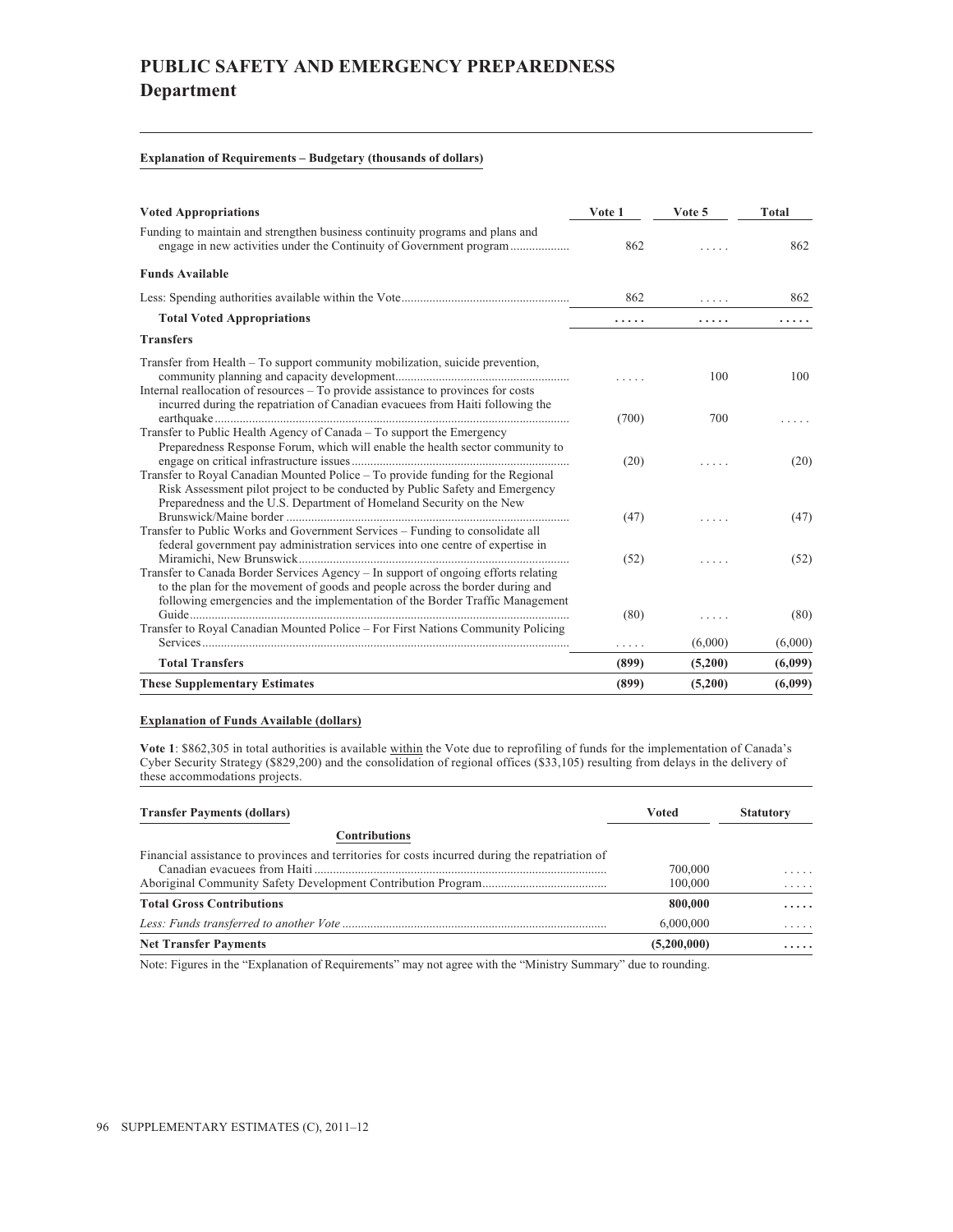# **PUBLIC SAFETY AND EMERGENCY PREPAREDNESS Canada Border Services Agency**

#### **Explanation of Requirements – Budgetary (thousands of dollars)**

| <b>Voted Appropriations</b>                                                                                                                                                                                                                           | Vote 10  | Vote 15    | Total          |
|-------------------------------------------------------------------------------------------------------------------------------------------------------------------------------------------------------------------------------------------------------|----------|------------|----------------|
|                                                                                                                                                                                                                                                       | 479      | 4,688      | 5,167          |
| <b>Funds Available</b>                                                                                                                                                                                                                                |          |            |                |
|                                                                                                                                                                                                                                                       | 479      | 4,688<br>. | 4.688<br>479   |
| Total Funds Available                                                                                                                                                                                                                                 | 479      | 4,688      | 5,167          |
| <b>Total Voted Appropriations</b>                                                                                                                                                                                                                     | .        | .          |                |
| <b>Transfers</b>                                                                                                                                                                                                                                      |          |            |                |
| Transfer from the Royal Canadian Mounted Police – For administering relevant<br>Transfer from Transport – To expand the commercial processing facilities at St.                                                                                       | 1,700    | .<br>1,000 | 1,700<br>1,000 |
| Transfer from Transport – For the West Coast Stolen Vehicles Data Collection Study.<br>Transfer from Public Safety and Emergency Preparedness – In support of ongoing<br>efforts relating to the plan for the movement of goods and people across the | .<br>154 | .          | 154            |
| border during and following emergencies and the implementation of the Border<br>Internal reallocation of resources – To reduce the amount of new appropriations                                                                                       | 80       | .          | 80             |
|                                                                                                                                                                                                                                                       | 479      | (479)      | .              |
| <b>Total Transfers</b>                                                                                                                                                                                                                                | 2,413    | 521        | 2,934          |
| <b>These Supplementary Estimates</b>                                                                                                                                                                                                                  | 2,413    | 521        | 2,934          |

#### **Explanation of Funds Available (dollars)**

**Vote 10**: \$478,846 in total authorities is available from another Vote due to delays in the Accounts Receivable Ledger project.

**Vote 15**: \$4,688,123 in total authorities is available from within the Vote due to delays in the Accounts Receivable Ledger project.

Note: Figures in the "Explanation of Requirements" may not agree with the "Ministry Summary" due to rounding.

### **National Parole Board**

#### **Explanation of Requirements – Budgetary (thousands of dollars)**

| Transfers                                                                                                       | Vote 35 |
|-----------------------------------------------------------------------------------------------------------------|---------|
| Transfer to Public Works Government Services – Funding to consolidate all federal government pay administration | (14)    |
| Note: Eigensa in the "Evaloration of Dominances" movemet governith the "Minister Cymunogr" duo to gounding      |         |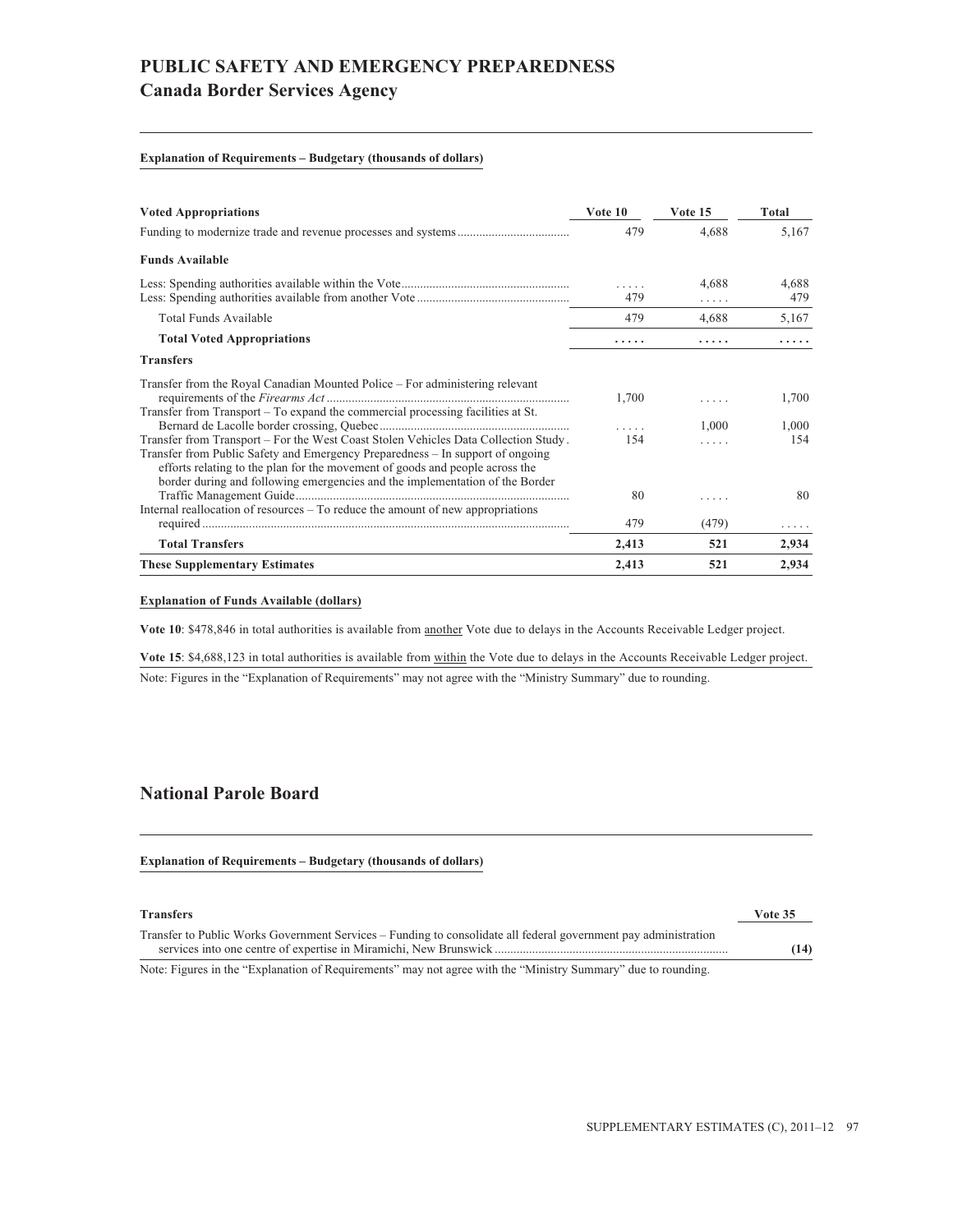# **PUBLIC SAFETY AND EMERGENCY PREPAREDNESS Office of the Correctional Investigator**

**Explanation of Requirements – Budgetary (thousands of dollars)**

| <b>Transfers</b>                                                                                     | Vote 40 |
|------------------------------------------------------------------------------------------------------|---------|
| Transfer to Public Works and Government Services – Funding to consolidate all federal government pay |         |
|                                                                                                      | (1)     |

Note: Figures in the "Explanation of Requirements" may not agree with the "Ministry Summary" due to rounding.

### **Royal Canadian Mounted Police**

#### **Explanation of Requirements – Budgetary (thousands of dollars)**

| <b>Transfers</b>                                                                | Vote 45 | Vote 50 | Total   |
|---------------------------------------------------------------------------------|---------|---------|---------|
| Transfer from Public Safety and Emergency Preparedness – For First Nations      |         |         |         |
|                                                                                 | 6.000   | .       | 6.000   |
| Transfer from National Defence – For public security related to the Chemical,   |         |         |         |
| Biological, Radiological and Nuclear Research and Technology Initiative         |         | 500     | 500     |
| Transfer from Public Safety and Emergency Preparedness – To provide funding for |         |         |         |
| the Regional Risk Assessment pilot project to be conducted by Public Safety and |         |         |         |
| Emergency Preparedness and the U.S. Department of Homeland Security on the      |         |         |         |
|                                                                                 | 47      |         | 47      |
| Transfer to Public Works and Government Services – Funding to consolidate all   |         |         |         |
| federal government pay administration services into one centre of expertise in  |         |         |         |
|                                                                                 | (82)    |         | (82)    |
| Transfer to Canada Border Services Agency – For administering relevant          |         |         |         |
|                                                                                 | (1,700) | .       | (1,700) |
| <b>These Supplementary Estimates</b>                                            | 4.265   | 500     | 4.765   |

Note: Figures in the "Explanation of Requirements" may not agree with the "Ministry Summary" due to rounding.

### **Royal Canadian Mounted Police External Review Committee**

| <b>Explanation of Requirements – Budgetary (thousands of dollars)</b> |  |
|-----------------------------------------------------------------------|--|
|-----------------------------------------------------------------------|--|

| <b>Transfers</b>                                                                                     | Vote 60 |
|------------------------------------------------------------------------------------------------------|---------|
| Transfer to Public Works and Government Services – Funding to consolidate all federal government pay |         |
|                                                                                                      |         |
|                                                                                                      |         |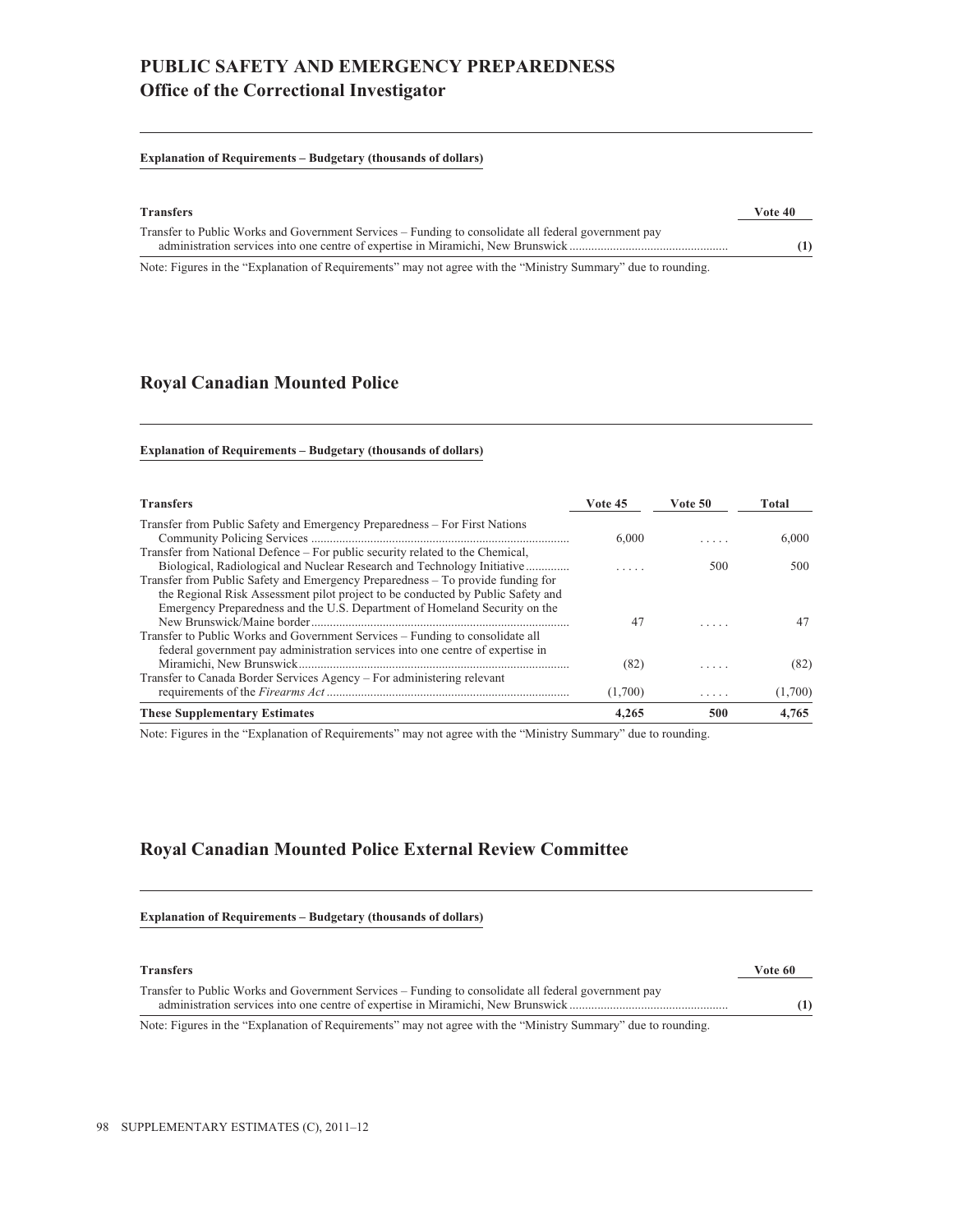# **PUBLIC SAFETY AND EMERGENCY PREPAREDNESS Royal Canadian Mounted Police Public Complaints Commission**

#### **Explanation of Requirements – Budgetary (thousands of dollars)**

| <b>Transfers</b>                                                                                     | Vote 65 |
|------------------------------------------------------------------------------------------------------|---------|
| Transfer to Public Works and Government Services – Funding to consolidate all federal government pay |         |
|                                                                                                      | (3)     |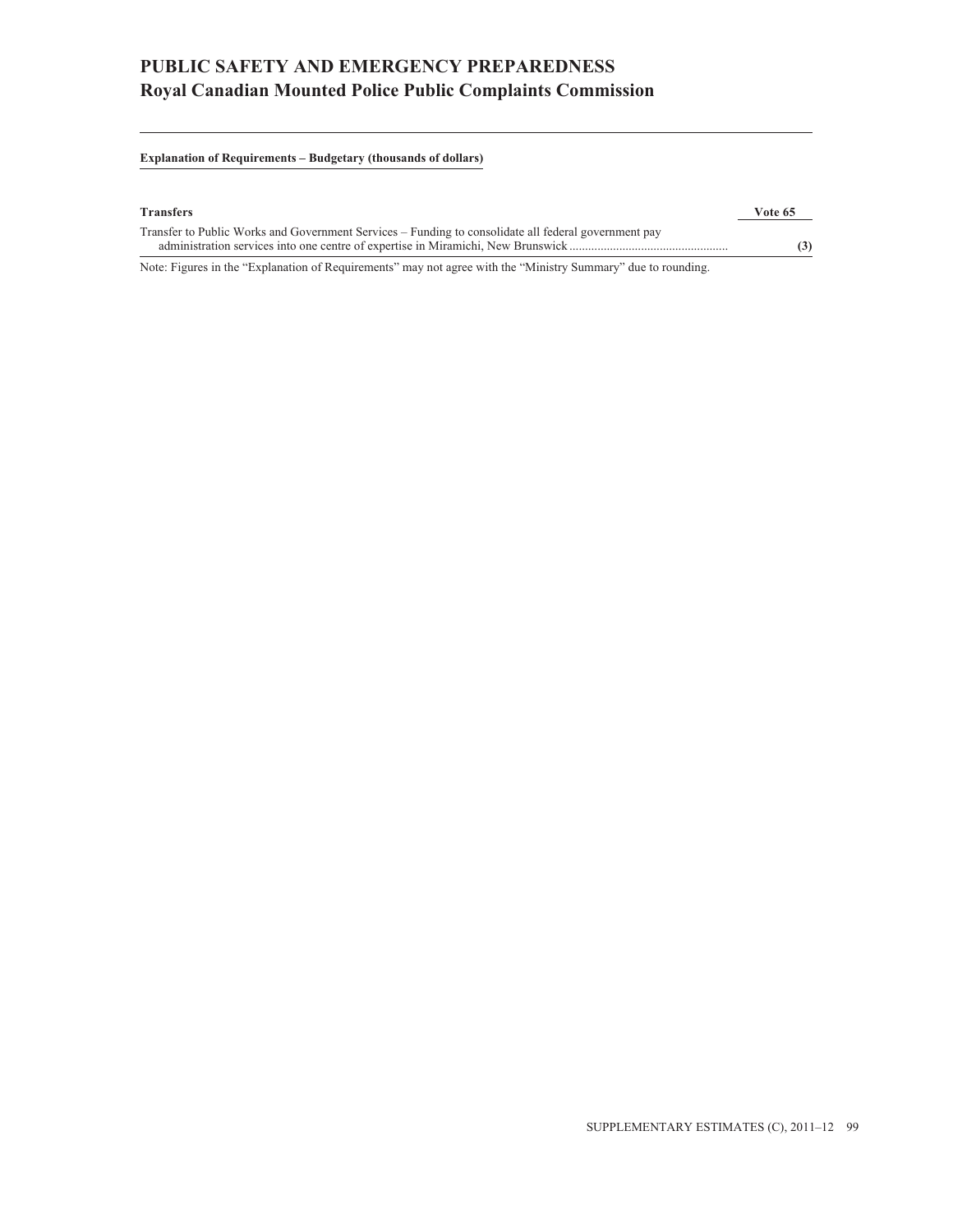### **PUBLIC WORKS AND GOVERNMENT SERVICES**

|    |                                                                                                               |               | These Supplementary Estimates |                    |                        |  |
|----|---------------------------------------------------------------------------------------------------------------|---------------|-------------------------------|--------------------|------------------------|--|
|    |                                                                                                               | Authorities   |                               |                    | <b>Total Estimates</b> |  |
|    | Vote (dollars)                                                                                                | to date       | <b>Transfers</b>              | <b>Adjustments</b> | to date                |  |
|    |                                                                                                               |               |                               |                    |                        |  |
|    | Department                                                                                                    |               |                               |                    |                        |  |
| 1c | Operating expenditures for the provision of<br>accommodation, common and central services                     |               |                               |                    |                        |  |
|    | including recoverable expenditures on behalf of the                                                           |               |                               |                    |                        |  |
|    | Canada Pension Plan, the <i>Employment Insurance Act</i>                                                      |               |                               |                    |                        |  |
|    | and the Seized Property Management Act; authority to                                                          |               |                               |                    |                        |  |
|    | spend revenues received during the fiscal year arising                                                        |               |                               |                    |                        |  |
|    | from accommodation and central and common                                                                     |               |                               |                    |                        |  |
|    | services in respect of these services and, pursuant to                                                        |               |                               |                    |                        |  |
|    | paragraph $29.1(2)(a)$ of the <i>Financial Administration</i>                                                 |               |                               |                    |                        |  |
|    | Act, internal support services to other organizations;                                                        |               |                               |                    |                        |  |
|    | and the payment to each member of the Queen's<br>Privy Council for Canada who is a Minister without           |               |                               |                    |                        |  |
|    | Portfolio or a Minister of State who does not preside                                                         |               |                               |                    |                        |  |
|    | over a Ministry of State of a salary not to exceed the                                                        |               |                               |                    |                        |  |
|    | salary paid to Ministers of State who preside over                                                            |               |                               |                    |                        |  |
|    | Ministries of State under the Salaries Act, as adjusted                                                       |               |                               |                    |                        |  |
|    | pursuant to the <i>Parliament of Canada Act</i> and pro rata                                                  |               |                               |                    |                        |  |
|    | for any period of less than a year $-$ To authorize the                                                       |               |                               |                    |                        |  |
|    | transfer of \$171,418 from Indian Affairs and                                                                 |               |                               |                    |                        |  |
|    | Northern Development Vote 1, \$146,532 from                                                                   |               |                               |                    |                        |  |
|    | Natural Resources Vote 1, \$81,898 from Public                                                                |               |                               |                    |                        |  |
|    | Safety and Emergency Preparedness Vote 45,<br>\$51,717 from Public Safety and Emergency                       |               |                               |                    |                        |  |
|    | Preparedness Vote 1, \$40,889 from Citizenship and                                                            |               |                               |                    |                        |  |
|    | Immigration Vote 10, \$13,786 from Public Safety and                                                          |               |                               |                    |                        |  |
|    | Emergency Preparedness Vote 35, \$2,723 from                                                                  |               |                               |                    |                        |  |
|    | Public Safety and Emergency Preparedness Vote 65,                                                             |               |                               |                    |                        |  |
|    | \$1,341 from Public Safety and Emergency                                                                      |               |                               |                    |                        |  |
|    | Preparedness Vote 40 and \$431 from Public Safety                                                             |               |                               |                    |                        |  |
|    | and Emergency Preparedness Vote 60, Appropriation                                                             |               |                               |                    |                        |  |
|    | Act No. 1, 2011-12 for the purposes of this Vote and                                                          |               |                               |                    |                        |  |
| 5c | Capital expenditures including expenditures on works                                                          | 2,240,890,636 | 389,598                       | 35,632,641         | 2,276,912,875          |  |
|    | other than federal property and authority to reimburse                                                        |               |                               |                    |                        |  |
|    | tenants of federal property for improvements                                                                  |               |                               |                    |                        |  |
|    | authorized by the Minister of Public Works and                                                                |               |                               |                    |                        |  |
|    |                                                                                                               | 501,978,384   |                               | 12,210,116         | 514,188,500            |  |
| 6a | Translation Bureau Revolving Fund – In accordance                                                             |               |                               |                    |                        |  |
|    | with section 29.1 of the Financial Administration Act,                                                        |               |                               |                    |                        |  |
|    | to increase from \$10,000,000 to \$20,000,000,                                                                |               |                               |                    |                        |  |
|    | effective April 1, 2011, the amount by which the                                                              |               |                               |                    |                        |  |
|    | aggregate of expenditures made for the purpose of the<br>fund, established by Vote 23d, Appropriation Act No. |               |                               |                    |                        |  |
|    |                                                                                                               | 1             |                               |                    | 1                      |  |
| 7c | Consulting and Audit Canada Revolving Fund – In                                                               |               |                               |                    |                        |  |
|    | accordance with section 12 of the Revolving Funds                                                             |               |                               |                    |                        |  |
|    | Act, R.S.C. 1985, c. R-8, to repeal section 5.4 of the                                                        |               |                               |                    |                        |  |
|    |                                                                                                               | .             |                               | 1                  | 1                      |  |
| 10 |                                                                                                               | 5,210,000     |                               | .                  | 5,210,000              |  |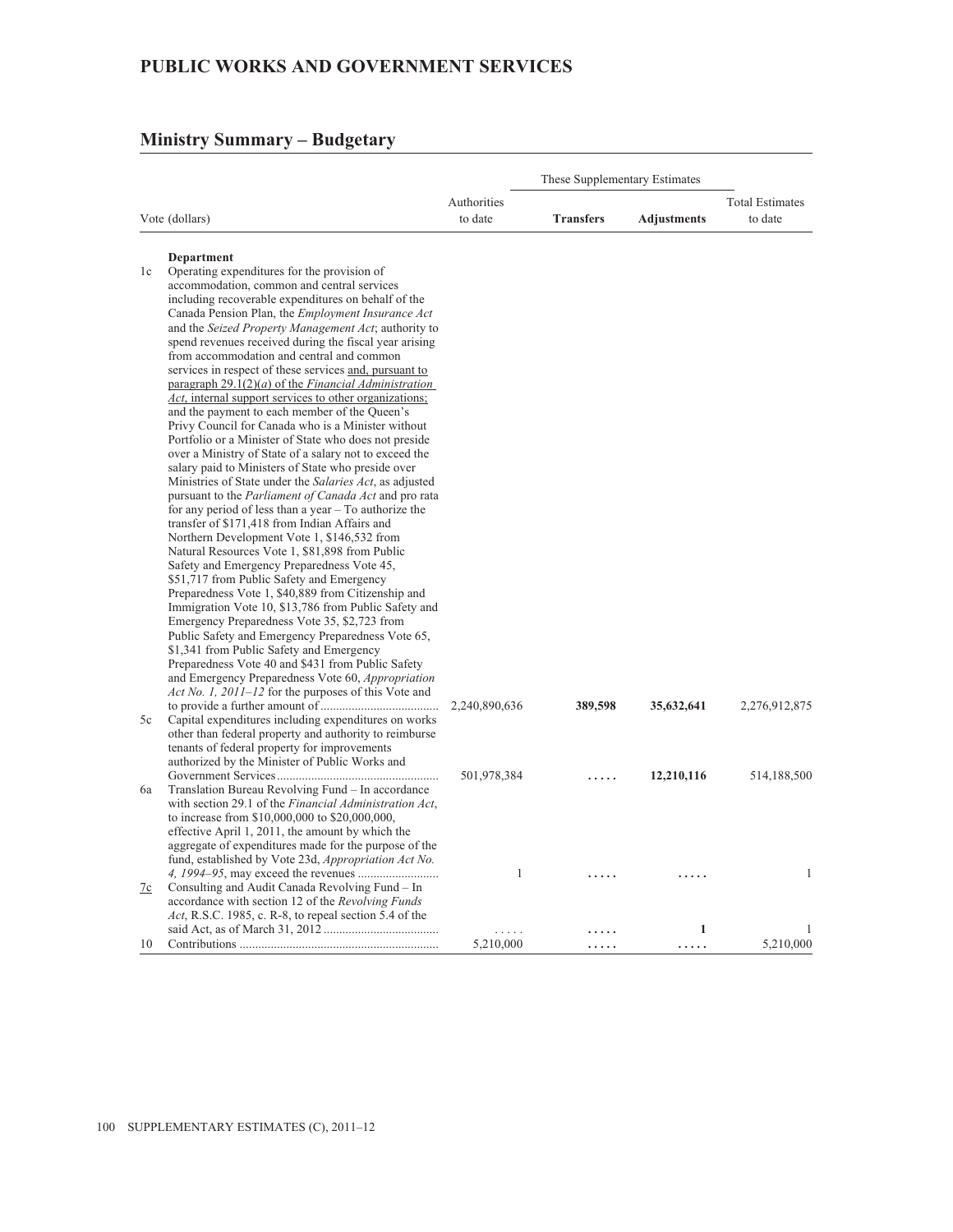### **PUBLIC WORKS AND GOVERNMENT SERVICES**

### **Ministry Summary – Budgetary**

|            |                                                                                                                                                                                                                                                                                                                                                                                                                                                                                                                                  |                        | These Supplementary Estimates |                    |                                   |
|------------|----------------------------------------------------------------------------------------------------------------------------------------------------------------------------------------------------------------------------------------------------------------------------------------------------------------------------------------------------------------------------------------------------------------------------------------------------------------------------------------------------------------------------------|------------------------|-------------------------------|--------------------|-----------------------------------|
|            | Vote (dollars)                                                                                                                                                                                                                                                                                                                                                                                                                                                                                                                   | Authorities<br>to date | <b>Transfers</b>              | <b>Adjustments</b> | <b>Total Estimates</b><br>to date |
|            | Department                                                                                                                                                                                                                                                                                                                                                                                                                                                                                                                       |                        |                               |                    |                                   |
| (S)<br>(S) | Contributions to employee benefit plans<br>Minister of Public Works and Government Services<br>and Minister for Status of Women - Salary and motor                                                                                                                                                                                                                                                                                                                                                                               | 99,871,902             |                               |                    | 99,871,902                        |
|            |                                                                                                                                                                                                                                                                                                                                                                                                                                                                                                                                  | 77,516                 |                               |                    | 77,516                            |
| (S)<br>(S) | Telecommunications and Informatics Common                                                                                                                                                                                                                                                                                                                                                                                                                                                                                        | 20,794,293             |                               |                    | 20,794,293                        |
|            |                                                                                                                                                                                                                                                                                                                                                                                                                                                                                                                                  | 6,200,000              |                               |                    | 6,200,000                         |
| (S)<br>(S) | Payment in lieu of taxes to municipalities and other                                                                                                                                                                                                                                                                                                                                                                                                                                                                             | 3,082,000              |                               |                    | 3,082,000                         |
|            |                                                                                                                                                                                                                                                                                                                                                                                                                                                                                                                                  | 1.1.1.1                |                               |                    |                                   |
| (S)        |                                                                                                                                                                                                                                                                                                                                                                                                                                                                                                                                  | .                      |                               |                    |                                   |
| (S)        | Consulting and Audit Canada Revolving Fund                                                                                                                                                                                                                                                                                                                                                                                                                                                                                       | (198, 850)             |                               |                    | (198, 850)                        |
| (S)        |                                                                                                                                                                                                                                                                                                                                                                                                                                                                                                                                  | (4,854,000)            |                               |                    | (4,854,000)                       |
|            |                                                                                                                                                                                                                                                                                                                                                                                                                                                                                                                                  | 2,873,051,882          | 389,598                       | 47,842,758         | 2,921,284,238                     |
|            | Old Port of Montreal Corporation Inc.                                                                                                                                                                                                                                                                                                                                                                                                                                                                                            |                        |                               |                    |                                   |
|            | 13c Payments to the Old Port of Montreal Corporation                                                                                                                                                                                                                                                                                                                                                                                                                                                                             | 24,826,376             |                               | 2,000,000          | 26,826,376                        |
|            |                                                                                                                                                                                                                                                                                                                                                                                                                                                                                                                                  | 24,826,376             | .                             | 2,000,000          | 26,826,376                        |
| 17c        | <b>Shared Services Canada</b><br>Operating expenditures and, pursuant to paragraph<br>$29.1(2)(a)$ of the Financial Administration Act,<br>authority to expend revenues received in a fiscal year<br>to offset expenditures incurred in that fiscal year<br>arising from the provision of information technology<br>21c Telecommunications and Informatics Common<br>Services Revolving Fund – In accordance with<br>section 12 of the Revolving Funds Act, R.S.C. 1985,<br>c. R-8, to repeal section 5.2 of the said Act, as of |                        |                               | 1                  | 1                                 |
|            |                                                                                                                                                                                                                                                                                                                                                                                                                                                                                                                                  |                        |                               | 1                  | 1                                 |
|            |                                                                                                                                                                                                                                                                                                                                                                                                                                                                                                                                  | .                      | .                             | $\mathbf{2}$       | $\overline{2}$                    |

Note: Shared Services Canada was established pursuant to Order in Council P.C. 2011-0881, effective August 4, 2011. Subsequent Orders in Council P.C. 2011-0877 and P.C. 2011-1297 transferred to Shared Services Canada the control and supervision of certain portions of the federal public administration related to information technology infrastructure services. For further information, please refer to "Changes to Government Structure and New Authorities Being Sought" at the front end of this document.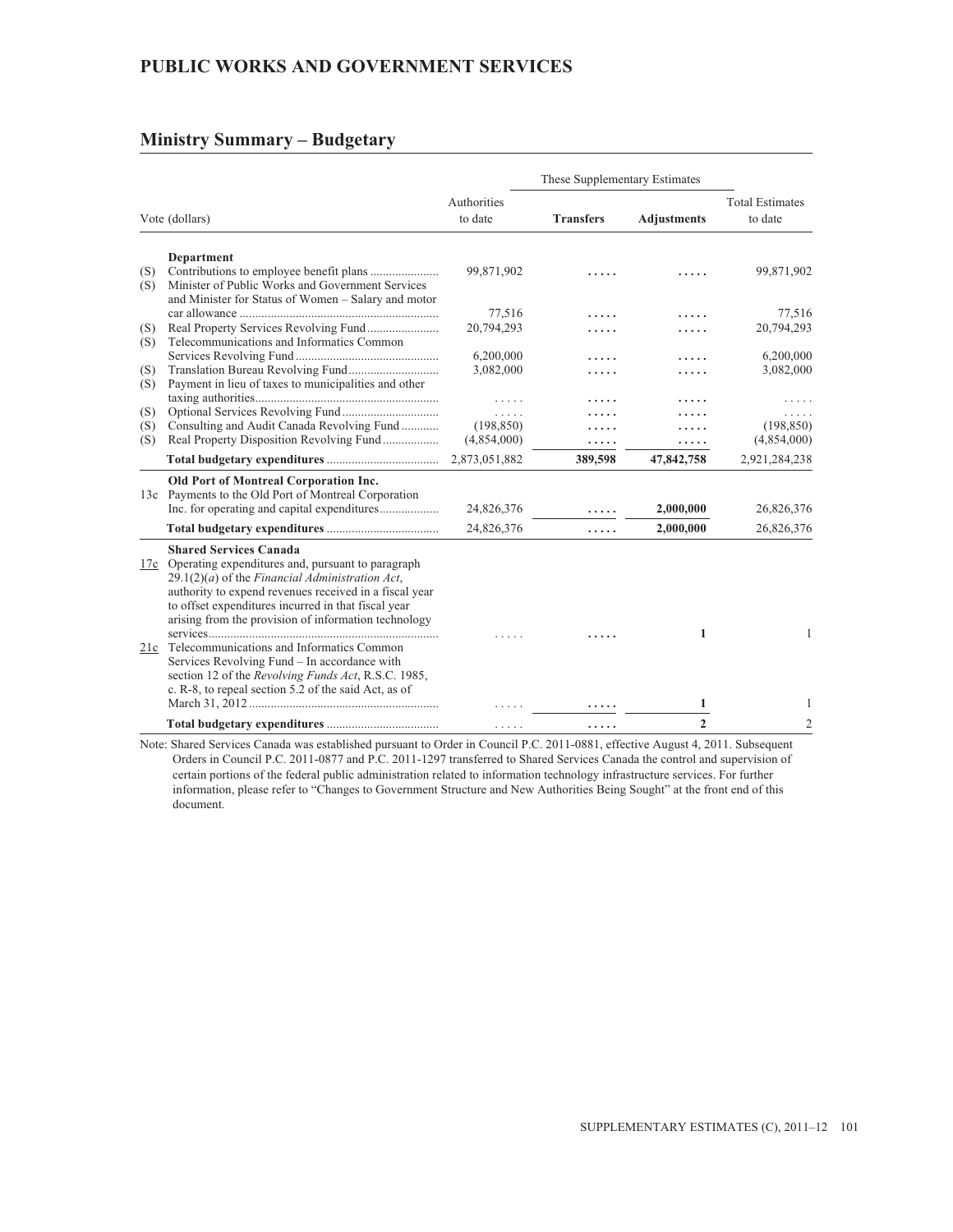# **PUBLIC WORKS AND GOVERNMENT SERVICES Department**

**Explanation of Requirements – Budgetary (thousands of dollars)**

| <b>Voted Appropriations</b>                                                                                                   | Vote 1   | Vote 5   | Vote 7   | <b>Total</b> |
|-------------------------------------------------------------------------------------------------------------------------------|----------|----------|----------|--------------|
| Funding for increases in non-discretionary expenses (fit-up,<br>maintenance and temporary accommodation) associated with      |          |          |          |              |
| Funding for the estimated cost of additional office accommodation                                                             | 54,008   | .        | .        | 54,008       |
| provided to government departments and agencies<br>Funding to repair and rehabilitate major infrastructure such as dams       | 20,161   | .        | .        | 20,161       |
|                                                                                                                               | .        | 20,000   | .        | 20,000       |
| Funding for accommodation costs related to pension administration                                                             | 5,495    | .        | $\cdots$ | 5,495        |
| Reinvestment of revenues from the sale or transfer of real property                                                           | .        | 4,977    | .        | 4,977        |
| Funding for municipal taxes on lease-purchase and leased assets                                                               | 855      | .        | .        | 855          |
| Consulting and Audit Canada Revolving Fund – To terminate the<br>operations of the Consulting and Audit Canada Revolving Fund |          |          |          |              |
|                                                                                                                               | $\cdots$ | .        | .        | .            |
| Gross Voted Appropriations                                                                                                    | 80,519   | 24,977   | .        | 105,496      |
| <b>Funds Available</b>                                                                                                        |          |          |          |              |
| Less: Spending authorities available within the Vote                                                                          | 44,887   | 12,767   | .        | 57,654       |
| <b>Total Voted Appropriations</b>                                                                                             | 35,632   | 12,210   | .        | 47,842       |
| <b>Transfers</b>                                                                                                              |          |          |          |              |
| Transfer from Indian Affairs and Northern Development (\$171),                                                                |          |          |          |              |
| Natural Resources (\$147), Royal Canadian Mounted Police                                                                      |          |          |          |              |
| (\$82), Public Safety and Emergency Preparedness (\$52),                                                                      |          |          |          |              |
| Immigration and Refugee Board (\$41), National Parole Board                                                                   |          |          |          |              |
| (\$14), Royal Canadian Mounted Police Public Complaints                                                                       |          |          |          |              |
| Commission (\$3), Office of the Correctional Investigator (\$1)                                                               |          |          |          |              |
| and Royal Canadian Mounted Police External Review                                                                             |          |          |          |              |
| Committee $(\$0.4)$ – Funding to consolidate all federal                                                                      |          |          |          |              |
| government pay administration services into one centre of                                                                     |          |          |          |              |
|                                                                                                                               | 511      | .        | .        | 511          |
| Transfer to Library and Archives of Canada – For costs related to the                                                         |          |          |          |              |
| transfer of custody of the Nitrate Film Preservation Facility                                                                 | (121)    | $\cdots$ | $\cdots$ | (121)        |
| <b>Total Transfers</b>                                                                                                        | 390      | .        | .        | 390          |
| <b>These Supplementary Estimates</b>                                                                                          | 36,022   | 12,210   | .        | 48,232       |

#### **Explanation of Funds Available (dollars)**

**Vote 1**: \$44,886,910 in total authorities is available within the Vote due to the reprofiling of funding for 3000 Merivale Road (\$14,476,800), a new federal building project in Quebec City (\$8,898,900), Engineering Assets (\$8,000,000), Canadian Innovation Commercialization Program (\$7,961,933), Surplus Federal Real Property Homelessness Initiative (\$2,548,000), Sydney Tar Ponds and Coke Oven Remediation Project (\$2,157,641), Pension Modernization and Legacy System Initiative (\$671,189); and a decrease in payments in lieu of taxes (\$172,447).

**Vote 5**: \$12,767,158 in total authorities is available within the Vote due to the reprofiling of funding for the Real Property Business and Systems Transformation Project (\$5,999,595), Pay Modernization (\$4,747,563) and the Data Center Sustainability Project (\$2,020,000).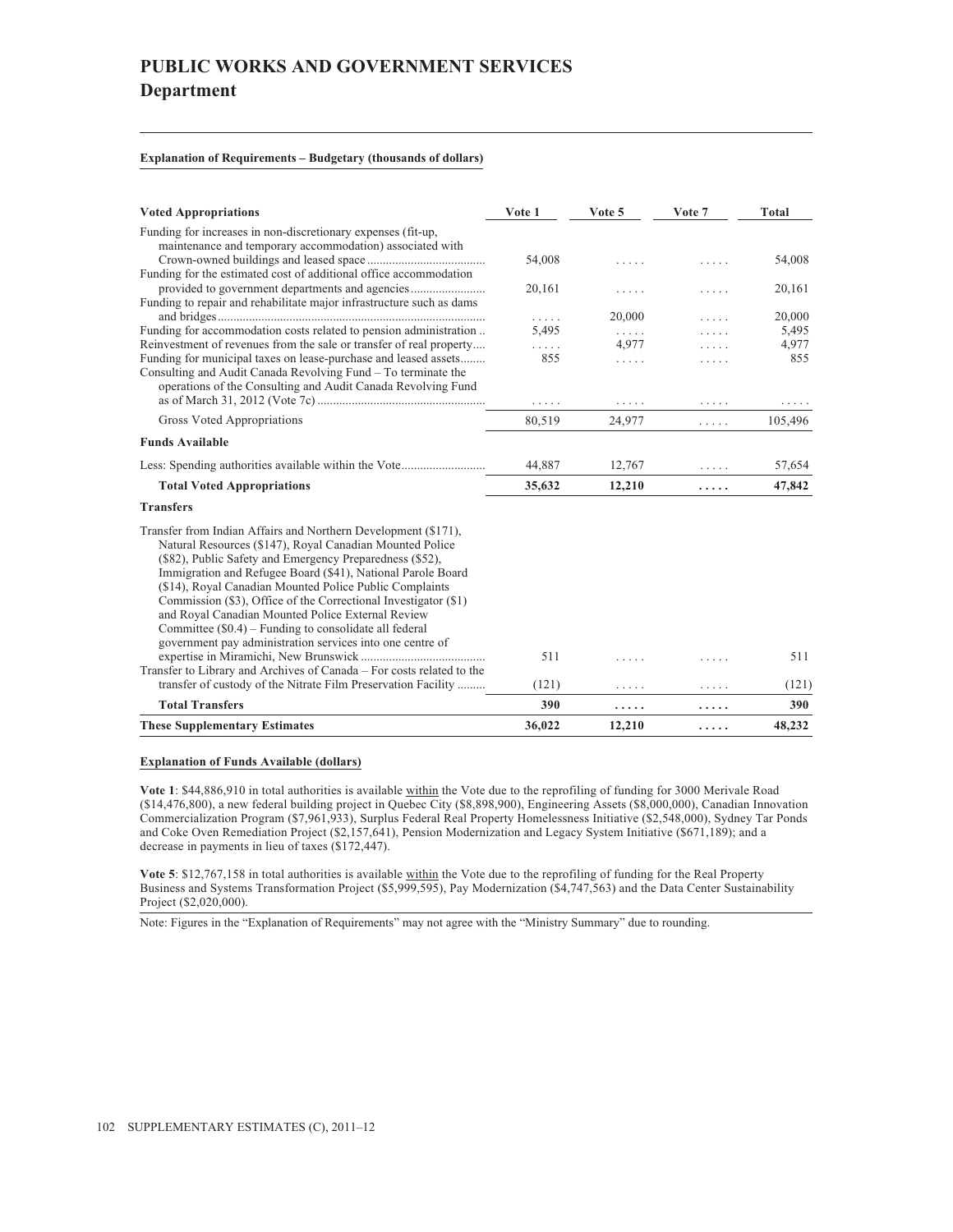# **PUBLIC WORKS AND GOVERNMENT SERVICES Old Port of Montreal Corporation Inc.**

#### **Explanation of Requirements – Budgetary (thousands of dollars)**

| <b>Voted Appropriations</b>                                                                                                                                                                                                                                                                                                                              | Vote 13 |
|----------------------------------------------------------------------------------------------------------------------------------------------------------------------------------------------------------------------------------------------------------------------------------------------------------------------------------------------------------|---------|
|                                                                                                                                                                                                                                                                                                                                                          | 2.000   |
| $\mathbf{v} = \mathbf{v}$ , and the set of the set of $\mathbf{v} = \mathbf{v}$ . The set of $\mathbf{v} = \mathbf{v}$<br>the contract of the second contract of the contract of the contract of the contract of the contract of the contract of the contract of the contract of the contract of the contract of the contract of the contract of the con |         |

Note: Figures in the "Explanation of Requirements" may not agree with the "Ministry Summary" due to rounding.

### **Shared Services Canada**

#### **Explanation of Requirements – Budgetary (thousands of dollars)**

| <b>Voted Appropriations</b>                                                                                                                                                                                                                   | Vote 17 | Vote 21 | Total |
|-----------------------------------------------------------------------------------------------------------------------------------------------------------------------------------------------------------------------------------------------|---------|---------|-------|
| To establish vote netted revenue authority, pursuant to paragraph $29.1(2)(a)$ of the<br><i>Financial Administration Act,</i> arising from the provision of information<br>technology services to federal government organizations (Vote 17c) | .       |         | .     |
| To terminate the operations of the Telecommunications and Informatics Common                                                                                                                                                                  | .       | .       | .     |
| <b>These Supplementary Estimates</b>                                                                                                                                                                                                          | .       | .       | .     |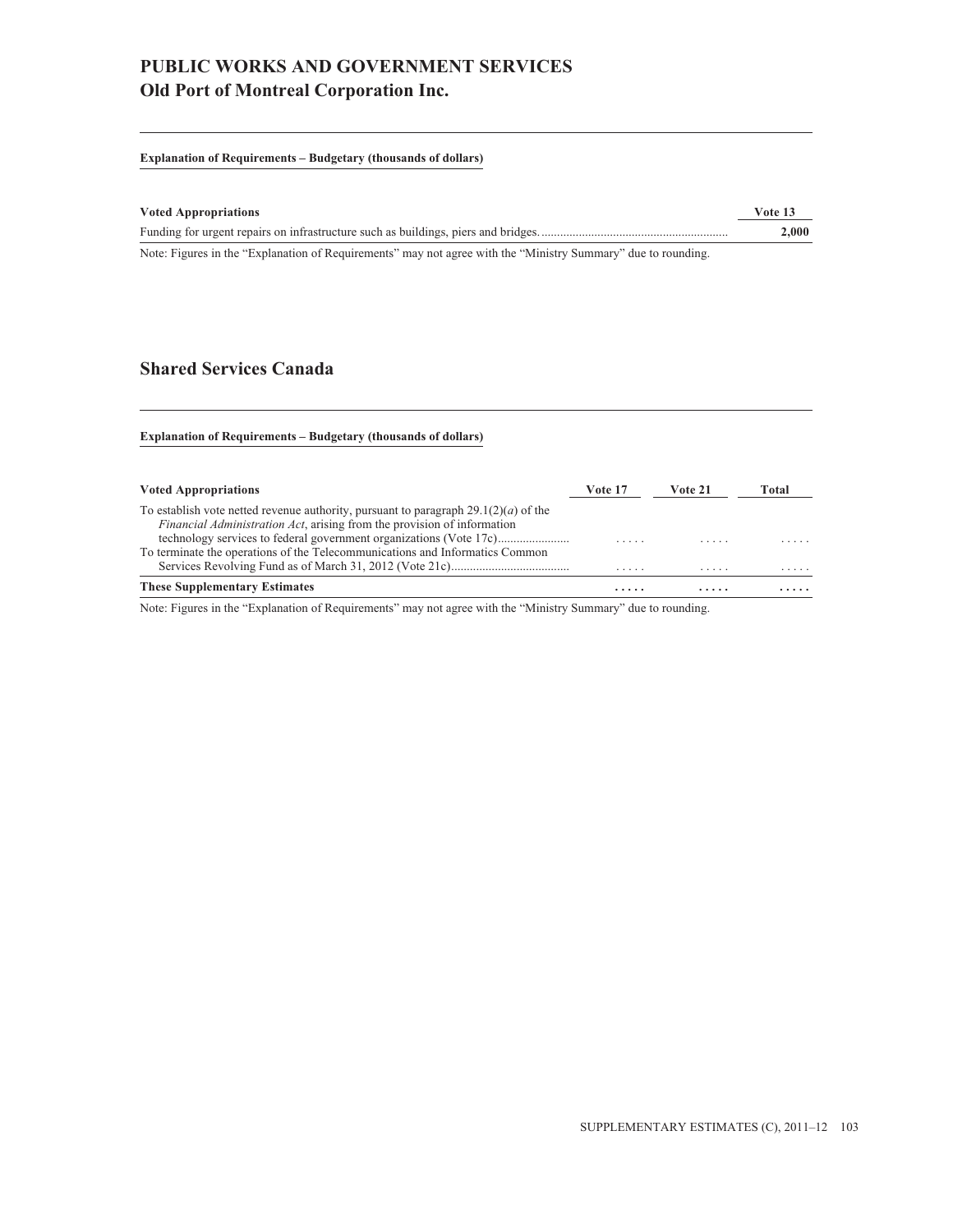| <b>Ministry Summary - Budgetary</b> |  |
|-------------------------------------|--|
|                                     |  |

|     |                                                                                                                |               | These Supplementary Estimates |                    |                        |  |  |
|-----|----------------------------------------------------------------------------------------------------------------|---------------|-------------------------------|--------------------|------------------------|--|--|
|     |                                                                                                                | Authorities   |                               |                    | <b>Total Estimates</b> |  |  |
|     | Vote (dollars)                                                                                                 | to date       | <b>Transfers</b>              | <b>Adjustments</b> | to date                |  |  |
|     |                                                                                                                |               |                               |                    |                        |  |  |
| 1c  | Department<br>Operating expenditures, and                                                                      |               |                               |                    |                        |  |  |
|     | $(a)$ authority to make expenditures on other than                                                             |               |                               |                    |                        |  |  |
|     | federal property in the course of or arising out of the                                                        |               |                               |                    |                        |  |  |
|     | exercise of jurisdiction in aeronautics;                                                                       |               |                               |                    |                        |  |  |
|     | $(b)$ authority for the payment of commissions for                                                             |               |                               |                    |                        |  |  |
|     | revenue collection pursuant to the Aeronautics Act;                                                            |               |                               |                    |                        |  |  |
|     | (c) pursuant to paragraph $29.1(2)(a)$ of the <i>Financial</i>                                                 |               |                               |                    |                        |  |  |
|     | Administration Act, authority to expend revenue                                                                |               |                               |                    |                        |  |  |
|     | received during the fiscal year including the provision                                                        |               |                               |                    |                        |  |  |
|     | of internal support services to other organizations;<br>and                                                    |               |                               |                    |                        |  |  |
|     | (d) the payment to each member of the Queen's Privy                                                            |               |                               |                    |                        |  |  |
|     | Council for Canada who is a Minister without                                                                   |               |                               |                    |                        |  |  |
|     | Portfolio or a Minister of State who does not preside                                                          |               |                               |                    |                        |  |  |
|     | over a Ministry of State of a salary not to exceed the                                                         |               |                               |                    |                        |  |  |
|     | salary paid to Ministers of State who preside over                                                             |               |                               |                    |                        |  |  |
|     | Ministries of State under the Salaries Act, as adjusted                                                        |               |                               |                    |                        |  |  |
|     | pursuant to the Parliament of Canada Act and pro rata                                                          |               |                               |                    |                        |  |  |
| 5c  | Capital expenditures including contributions to                                                                | 622,924,405   | (465,320)                     | $\mathbf{1}$       | 622,459,086            |  |  |
|     | provinces or municipalities or local or private                                                                |               |                               |                    |                        |  |  |
|     | authorities towards construction done by those bodies                                                          |               |                               |                    |                        |  |  |
|     | - To authorize the transfer of \$125,000 from National                                                         |               |                               |                    |                        |  |  |
|     | Defence Vote 5, <i>Appropriation Act No. 1, 2011–12</i>                                                        |               |                               |                    |                        |  |  |
|     |                                                                                                                | 99,493,936    | 125,000                       | 1                  | 99,618,937             |  |  |
|     | 10c The grants listed in the Estimates and contributions                                                       | 722,297,519   | (1,075,000)                   | $\mathbf{1}$       | 721,222,520            |  |  |
|     | 17a Pursuant to section 24.1 of the <i>Financial</i>                                                           |               |                               |                    |                        |  |  |
|     | Administration Act, to forgive certain debts and                                                               |               |                               |                    |                        |  |  |
|     | accrued interest due to Her Majesty in right of Canada<br>amounting to \$22,646,108 relating to the Saint John |               |                               |                    |                        |  |  |
|     |                                                                                                                | 22,646,108    |                               |                    | 22,646,108             |  |  |
| (S) |                                                                                                                | 74,380,197    |                               |                    | 74,380,197             |  |  |
| (S) | Minister of Transport, Infrastructure and                                                                      |               |                               |                    |                        |  |  |
|     | Communities and Minister of the Economic                                                                       |               |                               |                    |                        |  |  |
|     | Development Agency of Canada for the Regions of                                                                |               |                               |                    |                        |  |  |
|     |                                                                                                                | 77,516        |                               |                    | 77,516                 |  |  |
| (S) |                                                                                                                | 2,000         |                               |                    | 2,000                  |  |  |
| (S) | Payments in respect of St. Lawrence Seaway<br>agreements under the Canada Marine Act                           |               |                               |                    |                        |  |  |
|     |                                                                                                                | 79,593,000    |                               | .                  | 79,593,000             |  |  |
| (S) | Northumberland Strait Crossing Subsidy Payment                                                                 |               |                               |                    |                        |  |  |
|     | under the Northumberland Strait Crossing Act                                                                   |               |                               |                    |                        |  |  |
|     |                                                                                                                | 58,974,669    |                               |                    | 58,974,669             |  |  |
| (S) | Payments to the Canadian National Railway                                                                      |               |                               |                    |                        |  |  |
|     | Company in respect of the termination of the                                                                   |               |                               |                    |                        |  |  |
|     | collection of tolls on the Victoria Bridge, Montreal                                                           |               |                               |                    |                        |  |  |
|     | and for rehabilitation work on the roadway portion of<br>the Bridge (Vote 107, Appropriation Act No. 5, 1963,  |               |                               |                    |                        |  |  |
|     |                                                                                                                | 3,300,000     |                               |                    | 3,300,000              |  |  |
|     |                                                                                                                | 1,683,689,350 | (1,415,320)                   | 3                  | 1,682,274,033          |  |  |
|     |                                                                                                                |               |                               |                    |                        |  |  |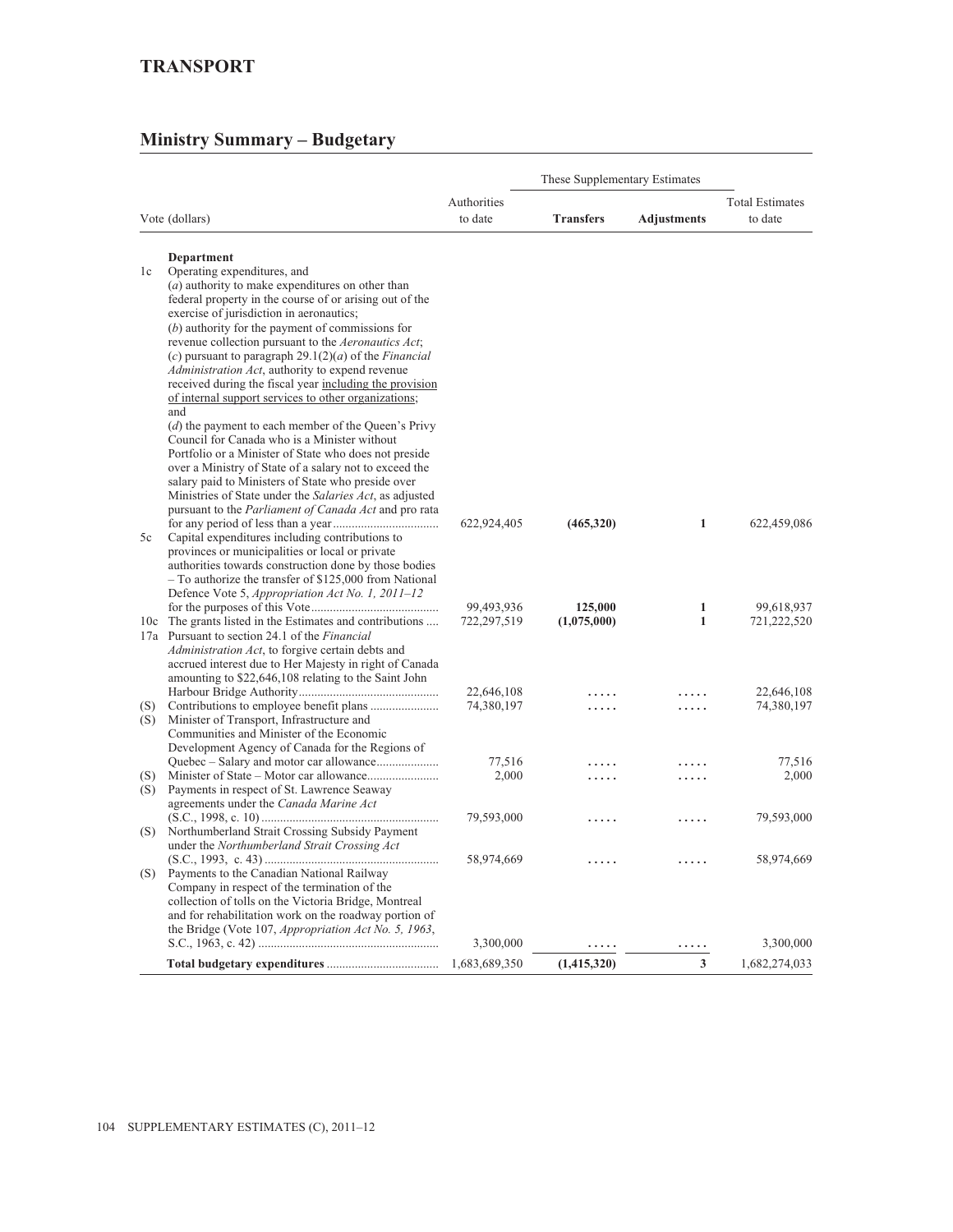|            |                                                                                                                                                                                                                                                                                                                                                                                                                                                                                           |                            | These Supplementary Estimates |                    |                            |
|------------|-------------------------------------------------------------------------------------------------------------------------------------------------------------------------------------------------------------------------------------------------------------------------------------------------------------------------------------------------------------------------------------------------------------------------------------------------------------------------------------------|----------------------------|-------------------------------|--------------------|----------------------------|
|            |                                                                                                                                                                                                                                                                                                                                                                                                                                                                                           | Authorities                |                               |                    | <b>Total Estimates</b>     |
|            | Vote (dollars)                                                                                                                                                                                                                                                                                                                                                                                                                                                                            | to date                    | <b>Transfers</b>              | <b>Adjustments</b> | to date                    |
| 15         | <b>Canada Post Corporation</b><br>Payments to the Canada Post Corporation for special                                                                                                                                                                                                                                                                                                                                                                                                     |                            |                               |                    |                            |
|            |                                                                                                                                                                                                                                                                                                                                                                                                                                                                                           | 22,210,000                 | .                             | .                  | 22,210,000                 |
|            |                                                                                                                                                                                                                                                                                                                                                                                                                                                                                           | 22,210,000                 | .                             | .                  | 22,210,000                 |
| 20         | <b>Canadian Air Transport Security Authority</b><br>Payments to the Canadian Air Transport Security<br>Authority for operating and capital expenditures                                                                                                                                                                                                                                                                                                                                   | 582,727,000                | .                             | .                  | 582,727,000                |
|            |                                                                                                                                                                                                                                                                                                                                                                                                                                                                                           | 582,727,000                | .                             | .                  | 582,727,000                |
|            | <b>Canadian Transportation Agency</b>                                                                                                                                                                                                                                                                                                                                                                                                                                                     |                            |                               |                    |                            |
| 25<br>(S)  |                                                                                                                                                                                                                                                                                                                                                                                                                                                                                           | 26,554,271<br>3,565,688    | .<br>.                        | .<br>.             | 26,554,271<br>3,565,688    |
|            |                                                                                                                                                                                                                                                                                                                                                                                                                                                                                           | 30,119,959                 | .                             | .                  | 30,119,959                 |
| 30         | <b>Federal Bridge Corporation Limited</b><br>Payments to the Federal Bridge Corporation Limited                                                                                                                                                                                                                                                                                                                                                                                           | 64,699,000                 | .                             | .                  | 64,699,000                 |
|            |                                                                                                                                                                                                                                                                                                                                                                                                                                                                                           | 64,699,000                 | .                             | .                  | 64,699,000                 |
|            | (a) the costs of the management of the Company,<br>payments for capital purposes and for transportation<br>activities including the following water transportation<br>services pursuant to contracts with Her Majesty:<br>Newfoundland ferries and terminals; and<br>(b) payments made by the Company of the costs<br>incurred for the provision of early retirement benefits,<br>severance and other benefits where such costs result<br>from employee cutbacks or the discontinuance or | 202,085,000                |                               | .                  | 202,085,000                |
|            |                                                                                                                                                                                                                                                                                                                                                                                                                                                                                           | 202,085,000                | .                             | .                  | 202,085,000                |
|            | <b>National Capital Commission</b><br>40b Payments to the National Capital Commission for<br>45b Payments to the National Capital Commission for                                                                                                                                                                                                                                                                                                                                          | 13,241,104<br>4,184,125    | .<br>.                        | .<br>.             |                            |
|            |                                                                                                                                                                                                                                                                                                                                                                                                                                                                                           | 17,425,229                 | .                             | .                  |                            |
|            | <b>Office of Infrastructure of Canada</b><br>50 $c$ Operating expenditures $-$ To authorize the transfer of<br>\$20,959 from Transport Vote 55, Appropriation Act<br><i>No. 1, 2011–12</i> for the purposes of this Vote                                                                                                                                                                                                                                                                  | 63,949,061                 | 20,959                        | 1                  | 63,970,021                 |
| (S)        |                                                                                                                                                                                                                                                                                                                                                                                                                                                                                           | 5,674,455,845<br>5,038,042 | (20,959)<br>.                 | 282,146,000<br>.   | 5,956,580,886<br>5,038,042 |
| (S)        | Provincial – Territorial Infrastructure Base Funding                                                                                                                                                                                                                                                                                                                                                                                                                                      |                            |                               |                    |                            |
|            |                                                                                                                                                                                                                                                                                                                                                                                                                                                                                           | 157,508,000                |                               |                    | 157,508,000                |
| (S)<br>(S) |                                                                                                                                                                                                                                                                                                                                                                                                                                                                                           | 92,041,502<br>65, 134, 933 | .<br>.                        | .<br>.             | 92,041,502<br>65, 134, 933 |
|            |                                                                                                                                                                                                                                                                                                                                                                                                                                                                                           | 6,058,127,383              | .                             | 282,146,001        | 6,340,273,384              |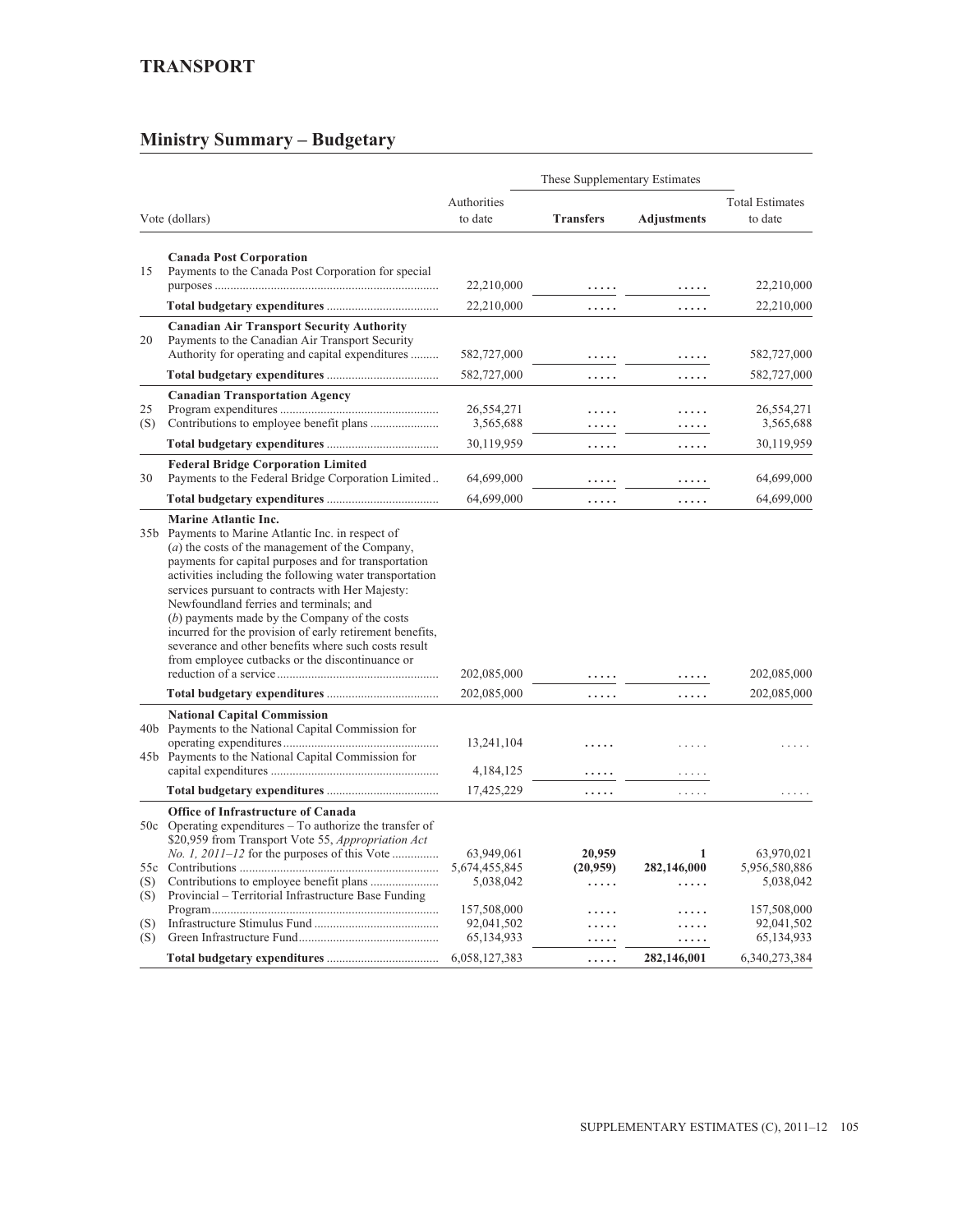### **TRANSPORT**

|                |                                                                                                                                                                                                                                                                                                                                                                                                                                         |                        | These Supplementary Estimates | <b>Total Estimates</b><br>to date |                    |
|----------------|-----------------------------------------------------------------------------------------------------------------------------------------------------------------------------------------------------------------------------------------------------------------------------------------------------------------------------------------------------------------------------------------------------------------------------------------|------------------------|-------------------------------|-----------------------------------|--------------------|
| Vote (dollars) |                                                                                                                                                                                                                                                                                                                                                                                                                                         | Authorities<br>to date | <b>Transfers</b>              |                                   | <b>Adjustments</b> |
| 60b            | The Jacques Cartier and Champlain Bridges Inc.<br>Payments to the Jacques Cartier and Champlain<br>Bridges Inc. to be applied in payment of the excess of<br>the expenditures over the revenues of the Corporation<br>(exclusive of depreciation on capital structures and<br>reserves) in the operation of the Jacques Cartier,<br>Champlain and Honoré Mercier Bridges, a portion of<br>the Bonaventure Autoroute, the Pont-Champlain | 153,887,000            | .                             | .                                 | 153,887,000        |
|                |                                                                                                                                                                                                                                                                                                                                                                                                                                         | 153,887,000            | .                             | .                                 | 153,887,000        |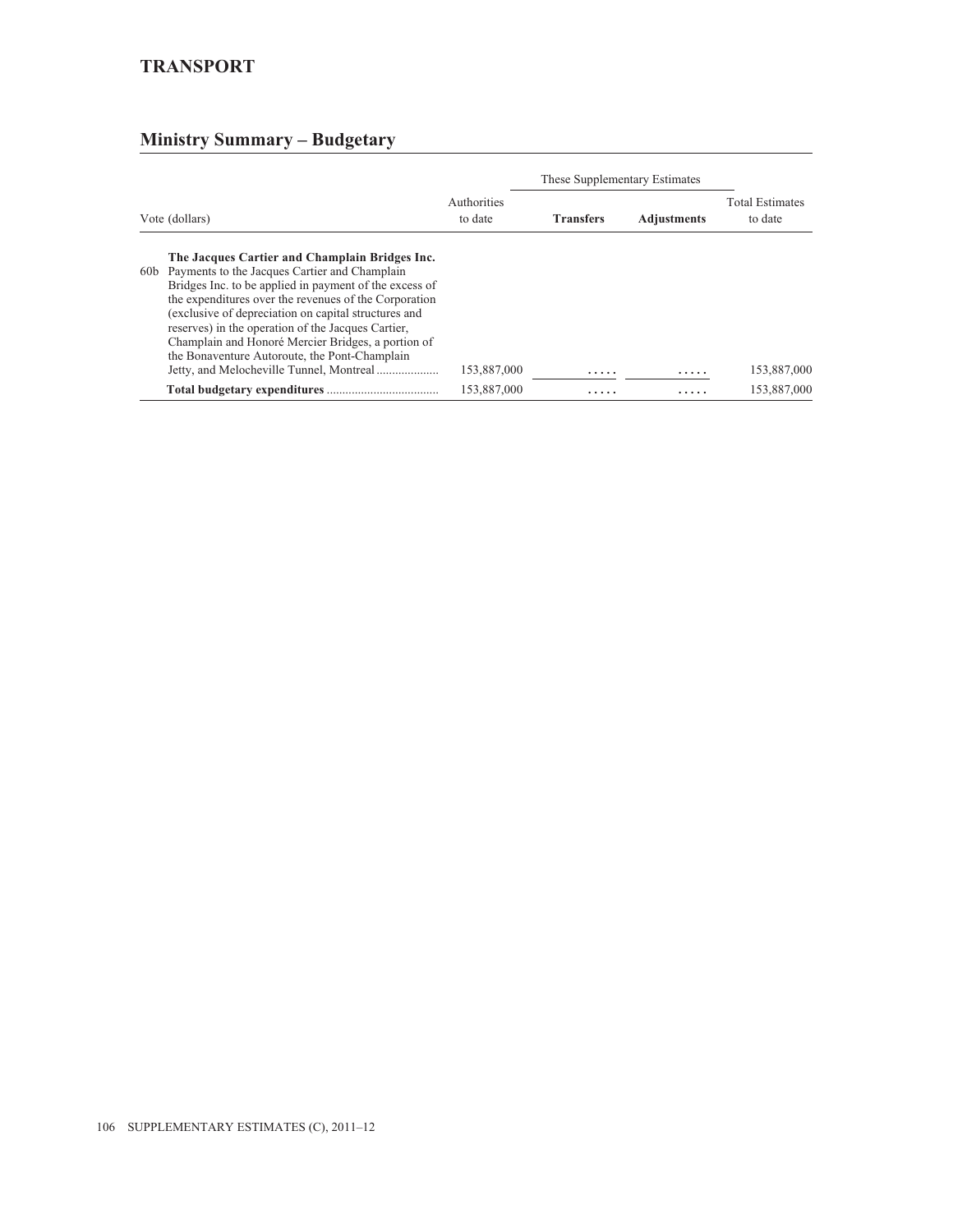# **TRANSPORT**

|            |                                                                                                                                                                                                                                                                                                                                                                             |                        | These Supplementary Estimates |                    |                                   |
|------------|-----------------------------------------------------------------------------------------------------------------------------------------------------------------------------------------------------------------------------------------------------------------------------------------------------------------------------------------------------------------------------|------------------------|-------------------------------|--------------------|-----------------------------------|
|            | Vote (dollars)                                                                                                                                                                                                                                                                                                                                                              | Authorities<br>to date | <b>Transfers</b>              | <b>Adjustments</b> | <b>Total Estimates</b><br>to date |
| 65b<br>(S) | <b>Transportation Appeal Tribunal of Canada</b>                                                                                                                                                                                                                                                                                                                             | 1,642,788<br>129,762   | .                             |                    | 1,642,788<br>129,762              |
|            |                                                                                                                                                                                                                                                                                                                                                                             | 1,772,550              | .                             | .                  | 1,772,550                         |
| 70b        | VIA Rail Canada Inc.<br>Payments to VIA Rail Canada Inc. in respect of the<br>costs of the management of the Company, payments<br>for capital purposes and payments for the provision of<br>rail passenger services in Canada in accordance with<br>contracts entered into pursuant to subparagraph $(c)(i)$<br>of Transport Vote 52d, <i>Appropriation Act No. 1, 1977</i> | 556,309,000            | .                             |                    | 556,309,000                       |
|            |                                                                                                                                                                                                                                                                                                                                                                             | 556,309,000            | .                             | .                  | 556,309,000                       |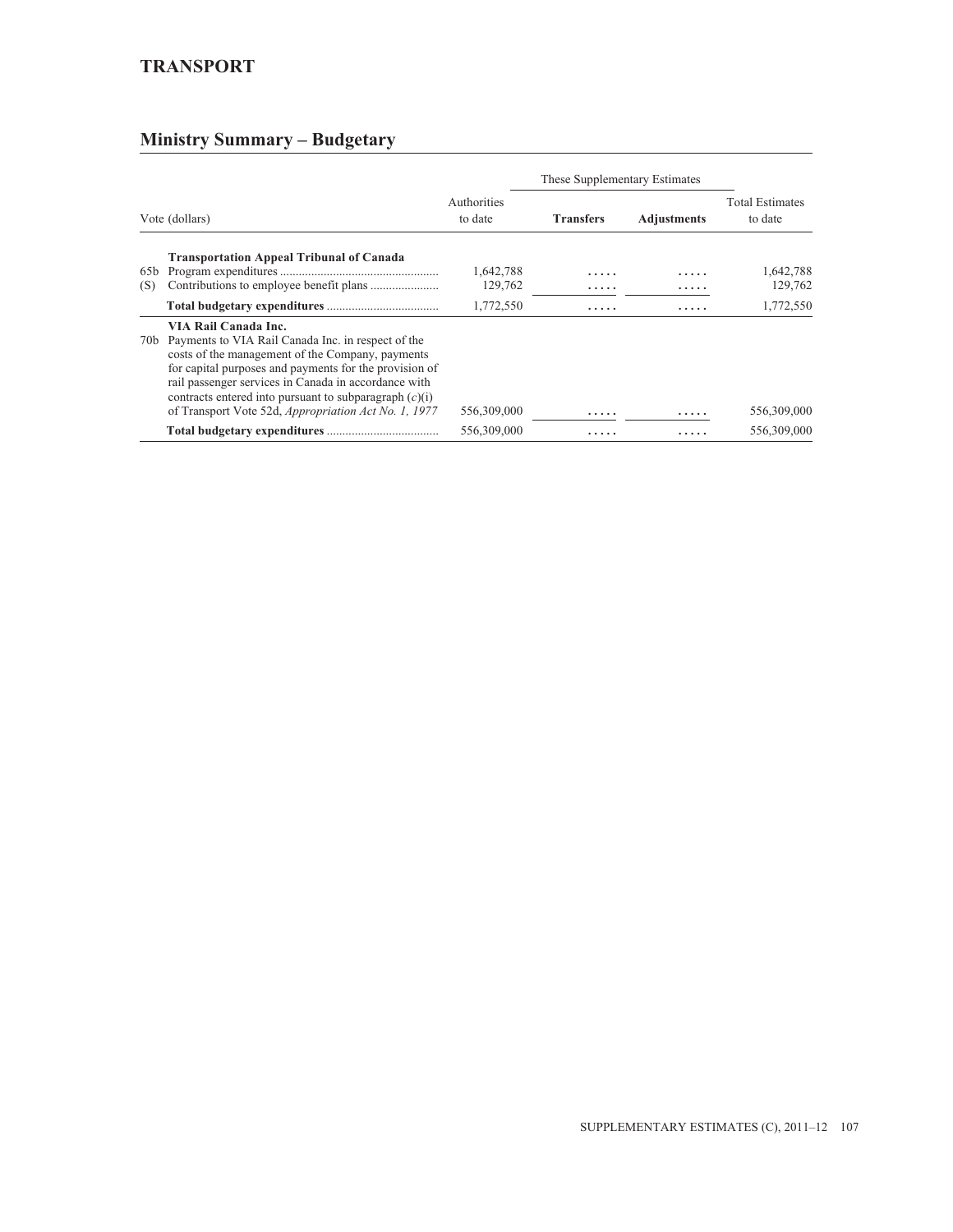#### **Explanation of Requirements – Budgetary (thousands of dollars)**

| <b>Voted Appropriations</b>                                                                                                                                                                    | Vote 1 | Vote 5 | Vote 10 | Total    |
|------------------------------------------------------------------------------------------------------------------------------------------------------------------------------------------------|--------|--------|---------|----------|
| Funding for the agreement with the Gitxaala First Nation with                                                                                                                                  |        |        | 5,783   | 5,783    |
| <b>Funds Available</b>                                                                                                                                                                         |        |        |         |          |
|                                                                                                                                                                                                |        |        | 5,783   | 5,783    |
| <b>Total Voted Appropriations</b>                                                                                                                                                              | .      | .      |         |          |
| <b>Transfers</b>                                                                                                                                                                               |        |        |         |          |
| Transfer from National Defence – For public security initiatives<br>related to funding for Marine Security Operations Centres<br>Transfer to Industry – For the federal coordination of Global |        | 125    | .       | 125      |
| Transfer to Foreign Affairs and International Trade – For                                                                                                                                      | (15)   | .      | .       | (15)     |
|                                                                                                                                                                                                | (46)   |        | .       | (46)     |
| Transfer to Environment – For the World Maritime University<br>Transfer to Canada Border Services Agency – For the West Coast                                                                  | .      |        | (75)    | (75)     |
| Transfer to Natural Sciences and Engineering Research Council –                                                                                                                                | (154)  | .      | .       | (154)    |
| For the Canadian Aquatic Invasive Species Research Network II.<br>Transfer to Canada Border Services Agency – To expand the                                                                    | (250)  |        |         | (250)    |
| commercial processing facilities at St. Bernard de Lacolle border                                                                                                                              |        |        | (1,000) | (1,000)  |
| <b>Total Transfers</b>                                                                                                                                                                         | (465)  | 125    | (1,075) | (1, 415) |
| <b>These Supplementary Estimates</b>                                                                                                                                                           | (465)  | 125    | (1,075) | (1, 415) |

#### **Explanation of Funds Available (dollars)**

**Vote 10**: \$5,782,500 in total authorities is available within the Vote due reprofiling of funds for the Outaouais Roads Development Agreement (\$5,020,000) and due to reprofiling of funds for the Labrador Coast Airstrips Restoration Program (\$762,500).

| <b>Transfer Payments (dollars)</b>                                           | Voted                  | <b>Statutory</b> |
|------------------------------------------------------------------------------|------------------------|------------------|
| <b>Grants</b>                                                                |                        |                  |
| Grant to the Gitxaala First Nation for the Port of Prince Rupert development | 5.782.500              | .                |
| <b>Total Gross Transfer Payments</b>                                         | 5,782,500              | .                |
|                                                                              | 5,782,500<br>1.075.000 | .<br>.           |
| <b>Net Transfer Payments</b>                                                 | (1,075,000)            | .                |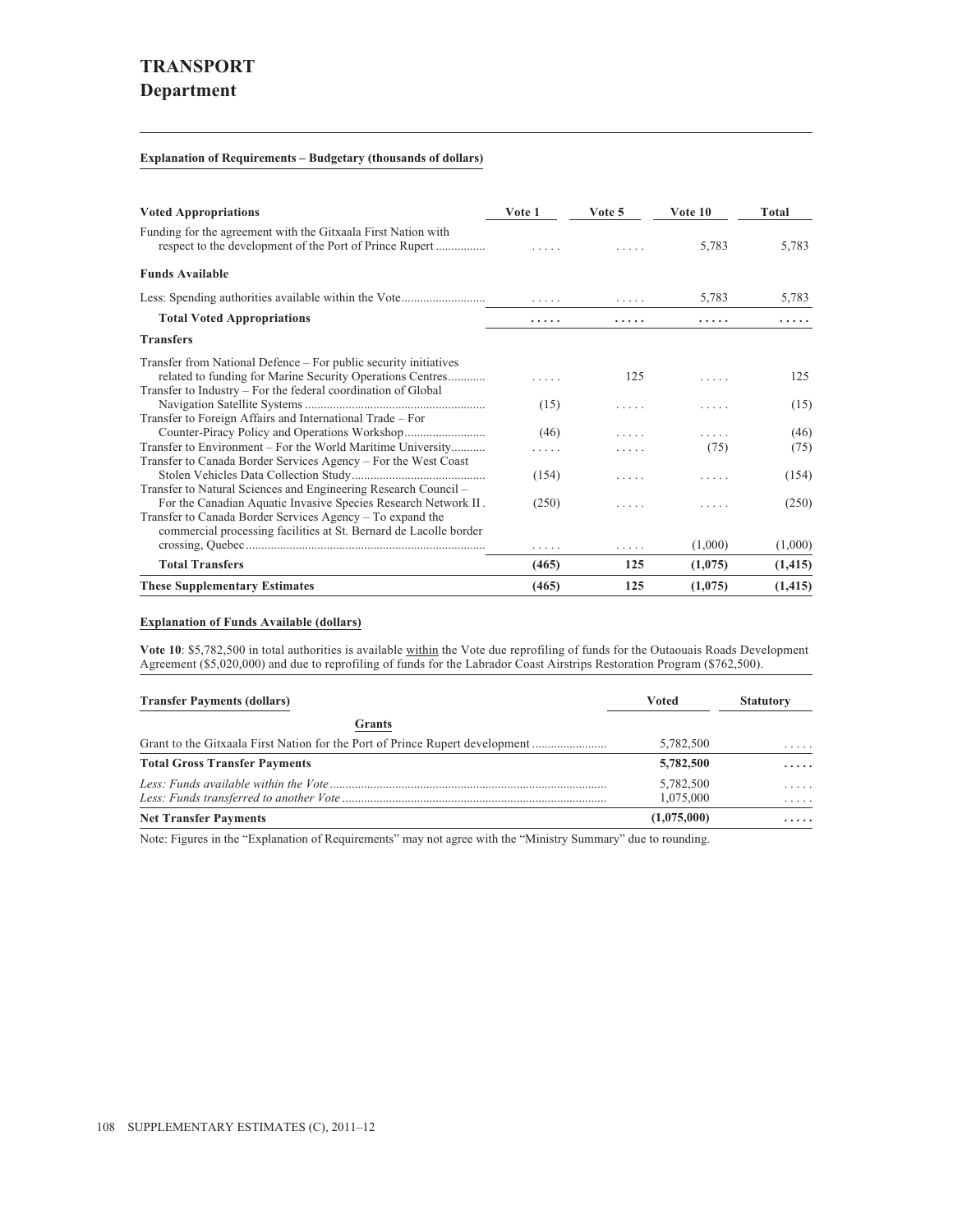#### **TRANSPORT Office of Infrastructure of Canada**

**Explanation of Requirements – Budgetary (thousands of dollars)**

| <b>Voted Appropriations</b>                                                                                                                                                                                                                       | Vote 50 | <b>Vote 55</b> | Total   |
|---------------------------------------------------------------------------------------------------------------------------------------------------------------------------------------------------------------------------------------------------|---------|----------------|---------|
| Funding for the Gas Tax Fund to support environmentally sustainable municipal<br>infrastructure projects that contribute to cleaner air, cleaner water and reduced                                                                                |         | 353.396        | 353,396 |
| <b>Funds Available</b>                                                                                                                                                                                                                            |         |                |         |
|                                                                                                                                                                                                                                                   | .       | 71,250         | 71,250  |
| <b>Total Voted Appropriations</b>                                                                                                                                                                                                                 | .       | 282,146        | 282,146 |
| <b>Transfers</b>                                                                                                                                                                                                                                  |         |                |         |
| Internal reallocation of resources – To provide a further amount of operating funding<br>to implement the contribution agreement for the British Columbia Northwest<br>Transmission Line project in accordance with the Green Infrastructure Fund | 21      | (21)           | .       |
| <b>These Supplementary Estimates</b>                                                                                                                                                                                                              | 21      | 282,125        | 282,146 |

#### **Explanation of Funds Available (dollars)**

**Vote 55**: \$71,250,000 in total authorities is available within the Vote due to reprofiling of funds for the Provincial Territorial Base Fund.

| <b>Transfer Payments (dollars)</b>   | Voted                | <b>Statutory</b> |
|--------------------------------------|----------------------|------------------|
| <b>Contributions</b>                 |                      |                  |
|                                      | 353,396,000          | .                |
| <b>Total Gross Transfer Payments</b> | 353,396,000          | .                |
|                                      | 71,250,000<br>20.959 | .<br>.           |
| <b>Net Transfer Payments</b>         | 282,125,041          | .                |

Note: Figures in the "Explanation of Requirements" may not agree with the "Ministry Summary" due to rounding.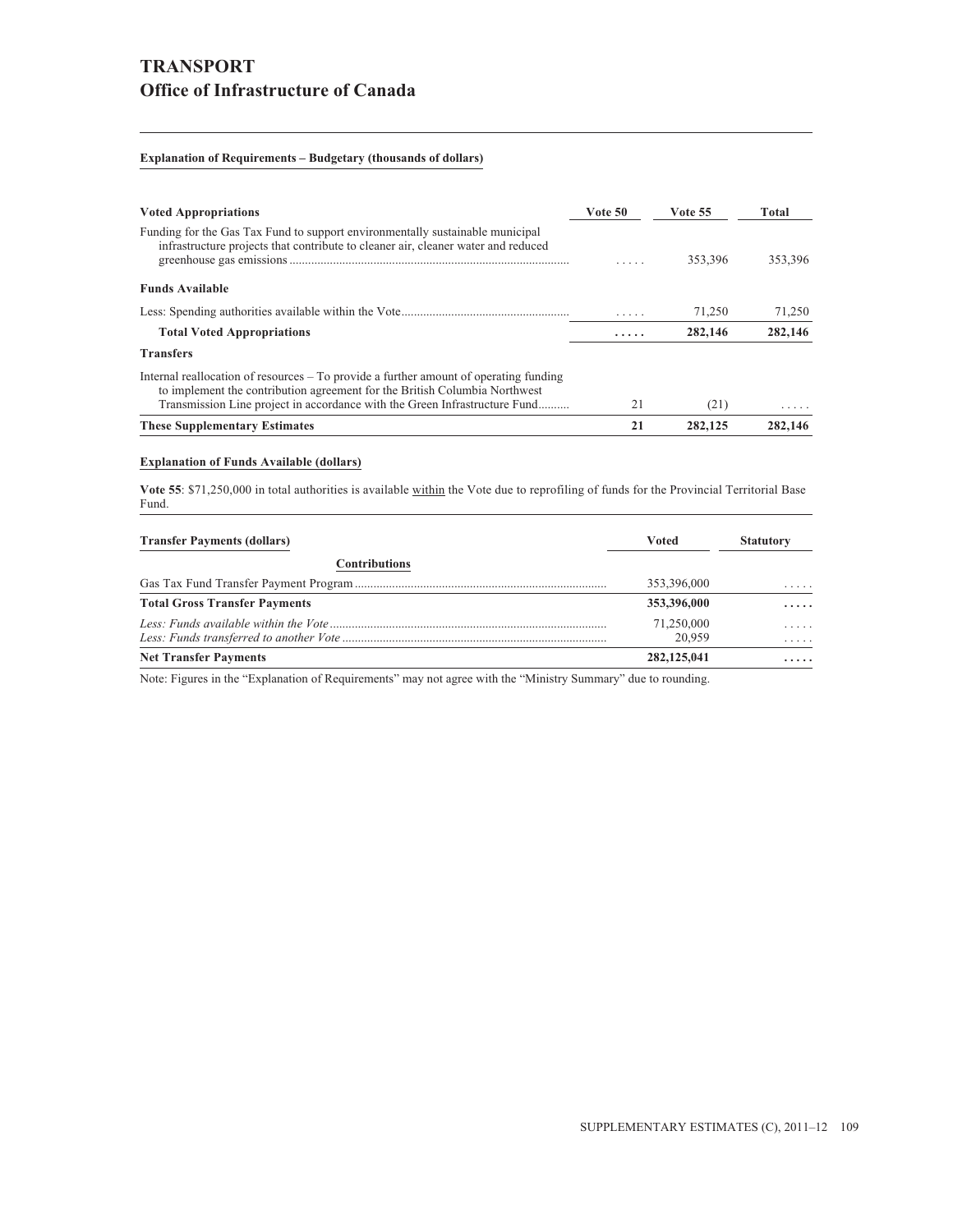#### **TREASURY BOARD**

#### **Ministry Summary – Budgetary**

| These Supplementary Estimates |                                                                                                                                                                                                                                                                                                                                                                                                                                                                                                                                                                                                                                                                                                                                                                                                                                                                                                                      |                        |                  |                    |                                   |
|-------------------------------|----------------------------------------------------------------------------------------------------------------------------------------------------------------------------------------------------------------------------------------------------------------------------------------------------------------------------------------------------------------------------------------------------------------------------------------------------------------------------------------------------------------------------------------------------------------------------------------------------------------------------------------------------------------------------------------------------------------------------------------------------------------------------------------------------------------------------------------------------------------------------------------------------------------------|------------------------|------------------|--------------------|-----------------------------------|
|                               | Vote (dollars)                                                                                                                                                                                                                                                                                                                                                                                                                                                                                                                                                                                                                                                                                                                                                                                                                                                                                                       | Authorities<br>to date | <b>Transfers</b> | <b>Adjustments</b> | <b>Total Estimates</b><br>to date |
| 1c                            | Secretariat<br>Program expenditures and the payment to each<br>member of the Queen's Privy Council for Canada<br>who is a Minister without Portfolio or a Minister of<br>State who does not preside over a Ministry of State of<br>a salary not to exceed the salary paid to Ministers of<br>State who preside over Ministries of State under the<br>Salaries Act, as adjusted pursuant to the Parliament of<br>Canada Act and pro rata for any period of less than a<br>year and, pursuant to paragraph $29.1(2)(a)$ of the<br>Financial Administration Act, authority to expend<br>revenues received in a fiscal year, and to offset<br>expenditures incurred in the fiscal year, arising from<br>the provision of internal support services to other<br>organizations and from activities of the Treasury<br>Board Secretariat – To authorize the transfer of<br>\$40,912 from Industry Vote 1, Appropriation Act |                        |                  |                    |                                   |
| 5                             | No. 1, 2011–12 for the purposes of this Vote and to<br>Government Contingencies – Subject to the approval<br>of the Treasury Board, to supplement other                                                                                                                                                                                                                                                                                                                                                                                                                                                                                                                                                                                                                                                                                                                                                              | 287,382,671            | (476,588)        | 7,936,301          | 294,842,384                       |
|                               | appropriations and to provide for miscellaneous,<br>urgent or unforeseen expenditures not otherwise<br>provided for, including grants and contributions not<br>listed in the Estimates and the increase of the amount<br>of grants listed in these, where those expenditures are<br>within the legal mandate of a government<br>organization, and authority to re-use any sums<br>allotted and repaid to this appropriation from other                                                                                                                                                                                                                                                                                                                                                                                                                                                                               |                        |                  |                    |                                   |
| 10                            | Government-Wide Initiatives - Subject to the<br>approval of the Treasury Board, to supplement other<br>appropriations in support of the implementation of<br>strategic management initiatives in the public service                                                                                                                                                                                                                                                                                                                                                                                                                                                                                                                                                                                                                                                                                                  | 690,000,000            |                  |                    | 690,000,000                       |
|                               | 15c Compensation Adjustments – Subject to the approval<br>of the Treasury Board, to supplement other<br>appropriations that may need to be partially or fully<br>funded as a result of adjustments made to terms and<br>conditions of service or employment of the federal<br>public administration, including members of the<br>Royal Canadian Mounted Police and the Canadian<br>Forces, Governor in Council appointees and Crown                                                                                                                                                                                                                                                                                                                                                                                                                                                                                  | 8,510,893              |                  |                    | 8,510,893                         |
|                               | corporations as defined in section 83 of the Financial<br>20c Public Service Insurance – Payments, in respect of<br>insurance, pension or benefit programs or other<br>arrangements, or in respect of the administration of<br>such programs, or arrangements, including premiums,<br>contributions, benefits, fees and other expenditures,<br>made in respect of the public service or any part<br>thereof and for such other persons, as Treasury Board<br>determines, and authority to expend any revenues or<br>other amounts received in respect of such programs or<br>arrangements to offset any such expenditures in<br>respect of such programs or arrangements and to<br>provide for the return to certain employees of their                                                                                                                                                                              | .                      |                  | 30,440,035         | 30,440,035                        |
|                               | share of the premium reduction under subsection                                                                                                                                                                                                                                                                                                                                                                                                                                                                                                                                                                                                                                                                                                                                                                                                                                                                      | 2,381,409,612          | (1,001,173)      | .                  | 2,380,408,439                     |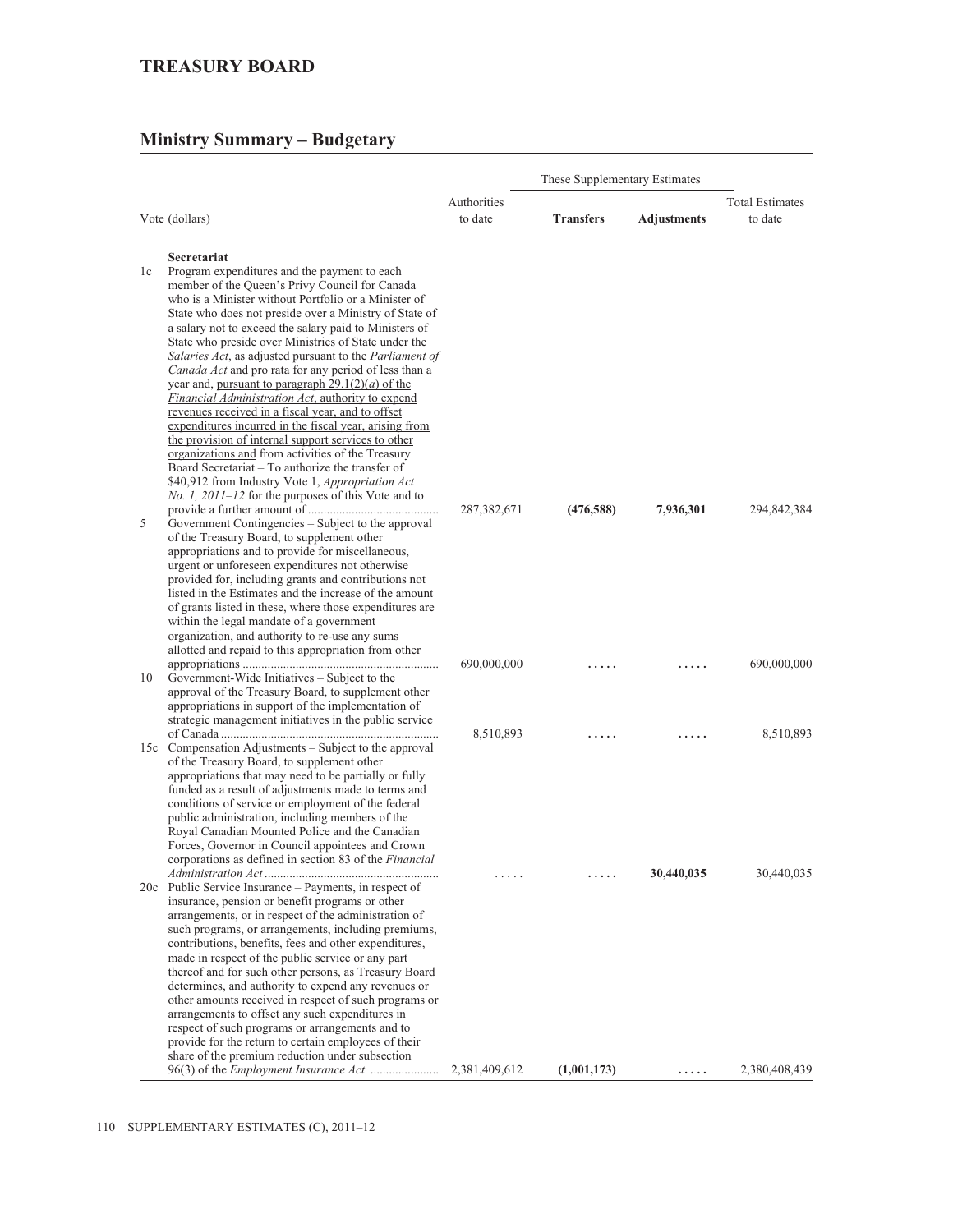#### **TREASURY BOARD**

#### **Ministry Summary – Budgetary**

|            |                                                                                                                                                                                                                                                                                                                                                                                                                                                                                                    |                         | These Supplementary Estimates |                    |                         |
|------------|----------------------------------------------------------------------------------------------------------------------------------------------------------------------------------------------------------------------------------------------------------------------------------------------------------------------------------------------------------------------------------------------------------------------------------------------------------------------------------------------------|-------------------------|-------------------------------|--------------------|-------------------------|
|            |                                                                                                                                                                                                                                                                                                                                                                                                                                                                                                    | Authorities             |                               |                    | <b>Total Estimates</b>  |
|            | Vote (dollars)                                                                                                                                                                                                                                                                                                                                                                                                                                                                                     | to date                 | <b>Transfers</b>              | <b>Adjustments</b> | to date                 |
| 25         | Secretariat<br>Operating Budget Carry Forward – Subject to the<br>approval of the Treasury Board, to supplement other<br>appropriations for the operating budget carry forward                                                                                                                                                                                                                                                                                                                     | 8,060,710               |                               |                    | 8,060,710               |
|            | 30b Paylist Requirements – Subject to the approval of the<br>Treasury Board, to supplement other appropriations<br>for requirements related to parental and maternity<br>allowances, entitlements on cessation of service or<br>employment and adjustments made to terms and<br>conditions of service or employment of the federal<br>public administration including members of the Royal<br>Canadian Mounted Police and the Canadian Forces,<br>where these have not been provided from Vote 15, |                         |                               |                    |                         |
| 33         | Capital Budget Carry Forward – Subject to the<br>approval of the Treasury Board, to supplement other<br>appropriations for purposes of the capital budget carry                                                                                                                                                                                                                                                                                                                                    | 835,400,796             |                               |                    | 835,400,796             |
|            | forward allowance from the previous fiscal year                                                                                                                                                                                                                                                                                                                                                                                                                                                    | 241,898,646             |                               |                    | 241,898,646             |
| (S)<br>(S) | President of the Treasury Board and Minister for the<br>Federal Economic Development Initiative for                                                                                                                                                                                                                                                                                                                                                                                                | 31,801,533              |                               |                    | 31,801,533              |
| (S)        | Northern Ontario – Salary and motor car allowance<br>Payments under the <i>Public Service Pension</i>                                                                                                                                                                                                                                                                                                                                                                                              | 77,516                  |                               |                    | 77,516                  |
|            |                                                                                                                                                                                                                                                                                                                                                                                                                                                                                                    | 20,000                  |                               |                    | 20,000                  |
|            |                                                                                                                                                                                                                                                                                                                                                                                                                                                                                                    | 4,484,562,377           | (1, 477, 761)                 | 38,376,336         | 4,521,460,952           |
| 40         | <b>Canada School of Public Service</b>                                                                                                                                                                                                                                                                                                                                                                                                                                                             |                         |                               |                    |                         |
| (S)        |                                                                                                                                                                                                                                                                                                                                                                                                                                                                                                    | 54,402,492<br>6,739,546 | .                             | .                  | 54,402,492<br>6,739,546 |
| (S)        | Spending of revenues pursuant to subsection 18(2) of                                                                                                                                                                                                                                                                                                                                                                                                                                               | 50,000,000              | .                             | .                  | 50,000,000              |
|            |                                                                                                                                                                                                                                                                                                                                                                                                                                                                                                    | 111,142,038             |                               | .                  | 111,142,038             |
|            |                                                                                                                                                                                                                                                                                                                                                                                                                                                                                                    |                         | .                             |                    |                         |
| 45         | <b>Office of the Commissioner of Lobbying</b>                                                                                                                                                                                                                                                                                                                                                                                                                                                      |                         |                               |                    |                         |
| (S)        | Contributions to employee benefit plans                                                                                                                                                                                                                                                                                                                                                                                                                                                            | 4,606,715<br>444,909    | .<br>.                        | .                  | 4,606,715<br>444,909    |
|            |                                                                                                                                                                                                                                                                                                                                                                                                                                                                                                    | 5,051,624               | .                             | .                  | 5,051,624               |
|            | Office of the Public Sector Integrity                                                                                                                                                                                                                                                                                                                                                                                                                                                              |                         |                               |                    |                         |
|            | Commissioner                                                                                                                                                                                                                                                                                                                                                                                                                                                                                       |                         |                               |                    |                         |
| 50         |                                                                                                                                                                                                                                                                                                                                                                                                                                                                                                    | 6,810,168               |                               |                    | 6,810,168               |
| (S)        | Contributions to employee benefit plans                                                                                                                                                                                                                                                                                                                                                                                                                                                            | 534,960                 | .                             |                    | 534,960                 |
|            |                                                                                                                                                                                                                                                                                                                                                                                                                                                                                                    | 7,345,128               | .                             | .                  | 7,345,128               |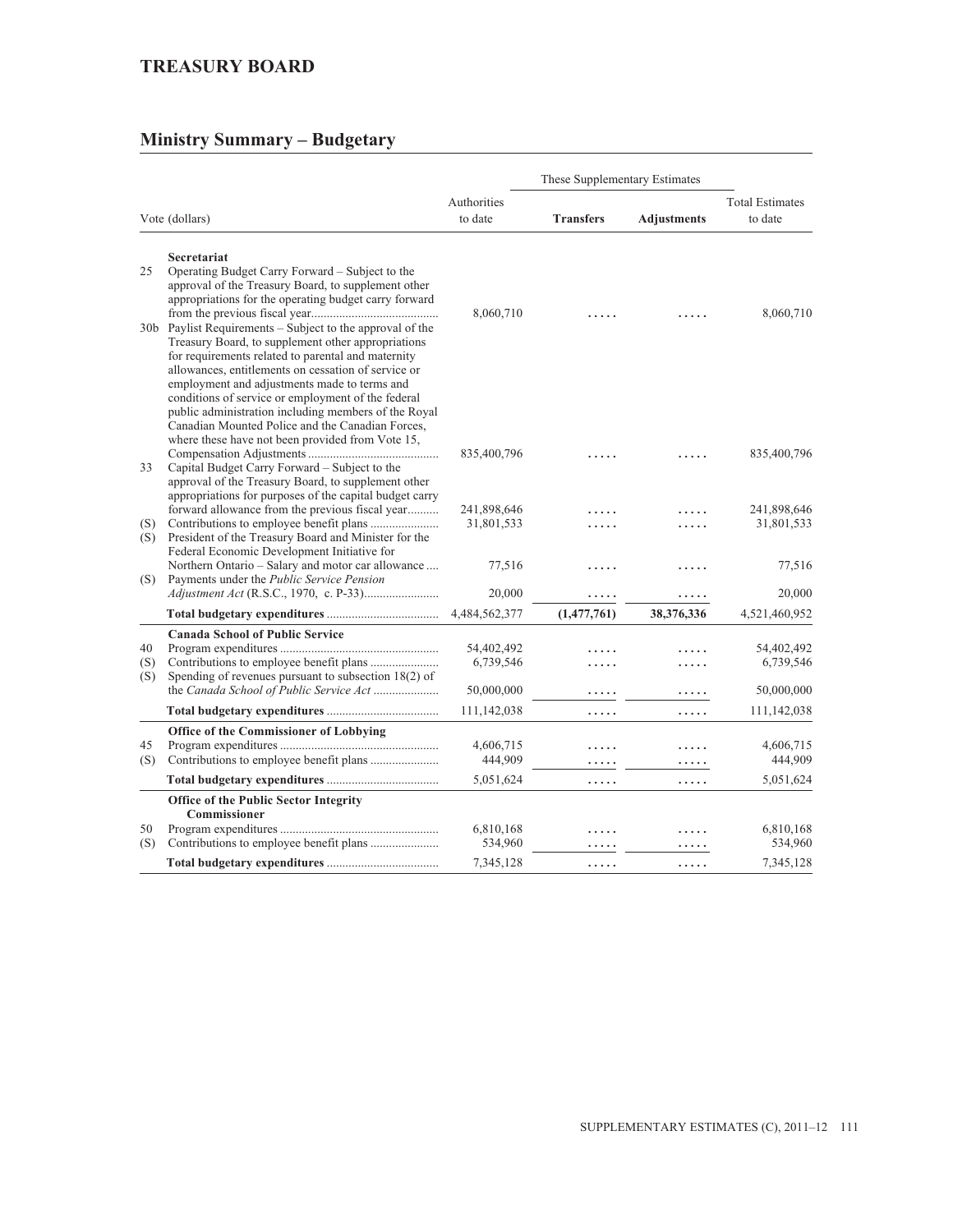#### **TREASURY BOARD**

#### **Secretariat**

#### **Explanation of Requirements – Budgetary (thousands of dollars)**

|                                                                                                                                                                                                                                                                         |        | Centrally-<br>managed | Centrally-<br>managed |          |
|-------------------------------------------------------------------------------------------------------------------------------------------------------------------------------------------------------------------------------------------------------------------------|--------|-----------------------|-----------------------|----------|
| <b>Voted Appropriations</b>                                                                                                                                                                                                                                             | Vote 1 | Vote 15               | Vote 20               | Total    |
| Compensation adjustments – Transfer to departments and agencies<br>Funding to establish and maintain a Litigation Management Unit to<br>manage employment and labour relations litigation and to fund<br>litigation costs in responding to challenges to federal public |        | 30,440                | .                     | 30,440   |
| Funding to modernize human resources services in departments and                                                                                                                                                                                                        | 4.000  | .                     | .                     | 4,000    |
| Funding to support the planning, design and implementation of the                                                                                                                                                                                                       | 3,000  | .                     | .                     | 3,000    |
|                                                                                                                                                                                                                                                                         | 936    | .                     | .                     | 936      |
| <b>Total Voted Appropriations</b>                                                                                                                                                                                                                                       | 7,936  | 30,440                |                       | 38,376   |
| <b>Transfers</b>                                                                                                                                                                                                                                                        |        |                       |                       |          |
| Transfer from Industry – To support the Federal Youth Network<br>Transfer to Statistics Canada (\$220), Indian Affairs and Northern<br>Development (\$168), Natural Resources (\$100) and Canadian                                                                      | 41     |                       |                       | 41       |
| International Development Agency $(\$30)$ – For implementation<br>of the Departmental Audit Management Software Initiative<br>Transfer to Canadian Tourism Commission – To fund the pension                                                                             | (518)  | .                     | .                     | (518)    |
|                                                                                                                                                                                                                                                                         | .      | .                     | (1,001)               | (1,001)  |
| <b>Total Transfers</b>                                                                                                                                                                                                                                                  | (477)  | .                     | (1,001)               | (1, 478) |
| <b>These Supplementary Estimates</b>                                                                                                                                                                                                                                    | 7,459  | 30,440                | (1,001)               | 36,898   |

Note: Figures in the "Explanation of Requirements" may not agree with the "Ministry Summary" due to rounding.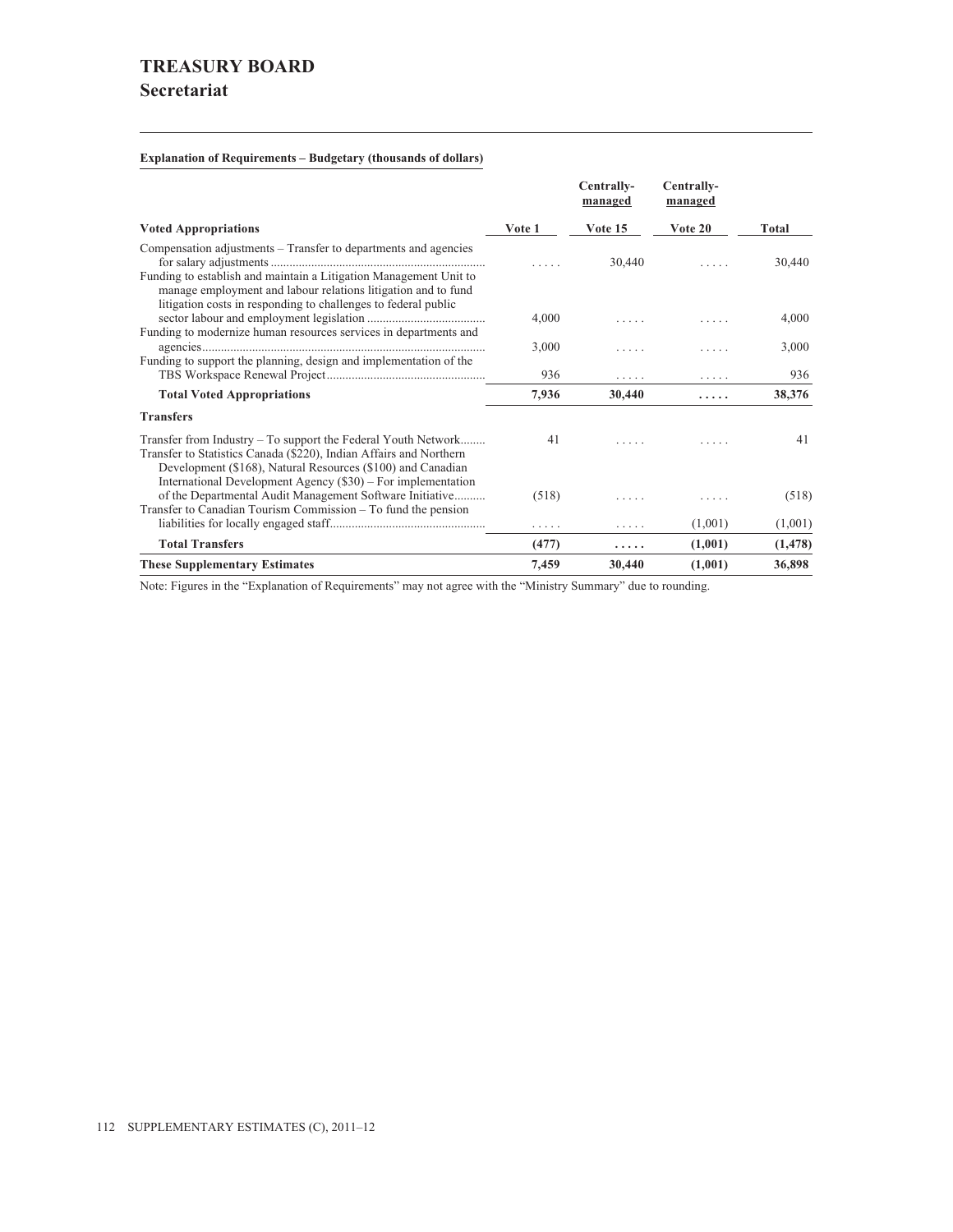### **VETERANS AFFAIRS**

|  | <b>Ministry Summary - Budgetary</b> |  |
|--|-------------------------------------|--|
|--|-------------------------------------|--|

|            |                                                                                                                                                                                                                                                                                                                                                                                                                                                                                                                                                                                                                                                                                                                                                                                                                                                                                                                                                                                                                                                                                                                                                     |                             | These Supplementary Estimates |                    |                             |
|------------|-----------------------------------------------------------------------------------------------------------------------------------------------------------------------------------------------------------------------------------------------------------------------------------------------------------------------------------------------------------------------------------------------------------------------------------------------------------------------------------------------------------------------------------------------------------------------------------------------------------------------------------------------------------------------------------------------------------------------------------------------------------------------------------------------------------------------------------------------------------------------------------------------------------------------------------------------------------------------------------------------------------------------------------------------------------------------------------------------------------------------------------------------------|-----------------------------|-------------------------------|--------------------|-----------------------------|
|            |                                                                                                                                                                                                                                                                                                                                                                                                                                                                                                                                                                                                                                                                                                                                                                                                                                                                                                                                                                                                                                                                                                                                                     | Authorities                 |                               |                    | <b>Total Estimates</b>      |
|            | Vote (dollars)                                                                                                                                                                                                                                                                                                                                                                                                                                                                                                                                                                                                                                                                                                                                                                                                                                                                                                                                                                                                                                                                                                                                      | to date                     | <b>Transfers</b>              | <b>Adjustments</b> | to date                     |
|            | Department                                                                                                                                                                                                                                                                                                                                                                                                                                                                                                                                                                                                                                                                                                                                                                                                                                                                                                                                                                                                                                                                                                                                          |                             |                               |                    |                             |
| 1b         | Operating expenditures, upkeep of property, including<br>engineering and other investigatory planning<br>expenses that do not add tangible value to real<br>property, taxes, insurance and maintenance of public<br>utilities; to authorize, subject to the approval of the<br>Governor in Council, necessary remedial work on<br>properties constructed under individual firm price<br>contracts and sold under the Veterans' Land Act<br>(R.S.C., 1970, c. V-4), to correct defects for which<br>neither the veteran nor the contractor can be held<br>financially responsible, and such other work on other<br>properties as may be required to protect the interest of<br>the Director therein and the payment to each member<br>of the Queen's Privy Council for Canada who is a<br>Minister without Portfolio or a Minister of State who<br>does not preside over a Ministry of State of a salary<br>not to exceed the salary paid to Ministers of State<br>who preside over Ministries of State under the<br><i>Salaries Act</i> , as adjusted pursuant to the <i>Parliament of</i><br>Canada Act and pro rata for any period of less than a |                             |                               |                    |                             |
| 5c         | The grants listed in the Estimates and contributions,<br>provided that the amount listed for any grant may be<br>increased or decreased subject to the approval of the                                                                                                                                                                                                                                                                                                                                                                                                                                                                                                                                                                                                                                                                                                                                                                                                                                                                                                                                                                              | 1,001,400,941               |                               |                    | 1,001,400,941               |
|            |                                                                                                                                                                                                                                                                                                                                                                                                                                                                                                                                                                                                                                                                                                                                                                                                                                                                                                                                                                                                                                                                                                                                                     | 2,587,393,000<br>41,919,908 |                               | 37,537,000         | 2,624,930,000<br>41,919,908 |
| (S)<br>(S) | Minister of Veterans Affairs - Salary and motor car                                                                                                                                                                                                                                                                                                                                                                                                                                                                                                                                                                                                                                                                                                                                                                                                                                                                                                                                                                                                                                                                                                 |                             |                               |                    |                             |
| (S)        | Veterans Insurance Actuarial Liability Adjustment                                                                                                                                                                                                                                                                                                                                                                                                                                                                                                                                                                                                                                                                                                                                                                                                                                                                                                                                                                                                                                                                                                   | 77,516<br>175,000           |                               |                    | 77,516<br>175,000           |
| (S)        | Repayments under section 15 of the War Service<br>Grants Act of compensating adjustments made in<br>accordance with the terms of the Veterans' Land Act                                                                                                                                                                                                                                                                                                                                                                                                                                                                                                                                                                                                                                                                                                                                                                                                                                                                                                                                                                                             |                             |                               |                    |                             |
| (S)        | Returned Soldiers Insurance Actuarial Liability                                                                                                                                                                                                                                                                                                                                                                                                                                                                                                                                                                                                                                                                                                                                                                                                                                                                                                                                                                                                                                                                                                     | 10,000                      |                               |                    | 10,000                      |
|            | Re-Establishment Credits under section 8 of the War                                                                                                                                                                                                                                                                                                                                                                                                                                                                                                                                                                                                                                                                                                                                                                                                                                                                                                                                                                                                                                                                                                 | 10,000                      |                               |                    | 10,000                      |
| (S)        |                                                                                                                                                                                                                                                                                                                                                                                                                                                                                                                                                                                                                                                                                                                                                                                                                                                                                                                                                                                                                                                                                                                                                     | 2,000                       | .                             | .                  | 2,000                       |
|            |                                                                                                                                                                                                                                                                                                                                                                                                                                                                                                                                                                                                                                                                                                                                                                                                                                                                                                                                                                                                                                                                                                                                                     | 3,630,988,365               | .                             | 37,537,000         | 3,668,525,365               |
|            | <b>Veterans Review and Appeal Board</b>                                                                                                                                                                                                                                                                                                                                                                                                                                                                                                                                                                                                                                                                                                                                                                                                                                                                                                                                                                                                                                                                                                             |                             |                               |                    |                             |
| 10         |                                                                                                                                                                                                                                                                                                                                                                                                                                                                                                                                                                                                                                                                                                                                                                                                                                                                                                                                                                                                                                                                                                                                                     | 11,152,021                  |                               |                    | 11,152,021                  |
| (S)        |                                                                                                                                                                                                                                                                                                                                                                                                                                                                                                                                                                                                                                                                                                                                                                                                                                                                                                                                                                                                                                                                                                                                                     | 1,604,300                   | .                             |                    | 1,604,300                   |
|            |                                                                                                                                                                                                                                                                                                                                                                                                                                                                                                                                                                                                                                                                                                                                                                                                                                                                                                                                                                                                                                                                                                                                                     | 12,756,321                  | .                             | .                  | 12,756,321                  |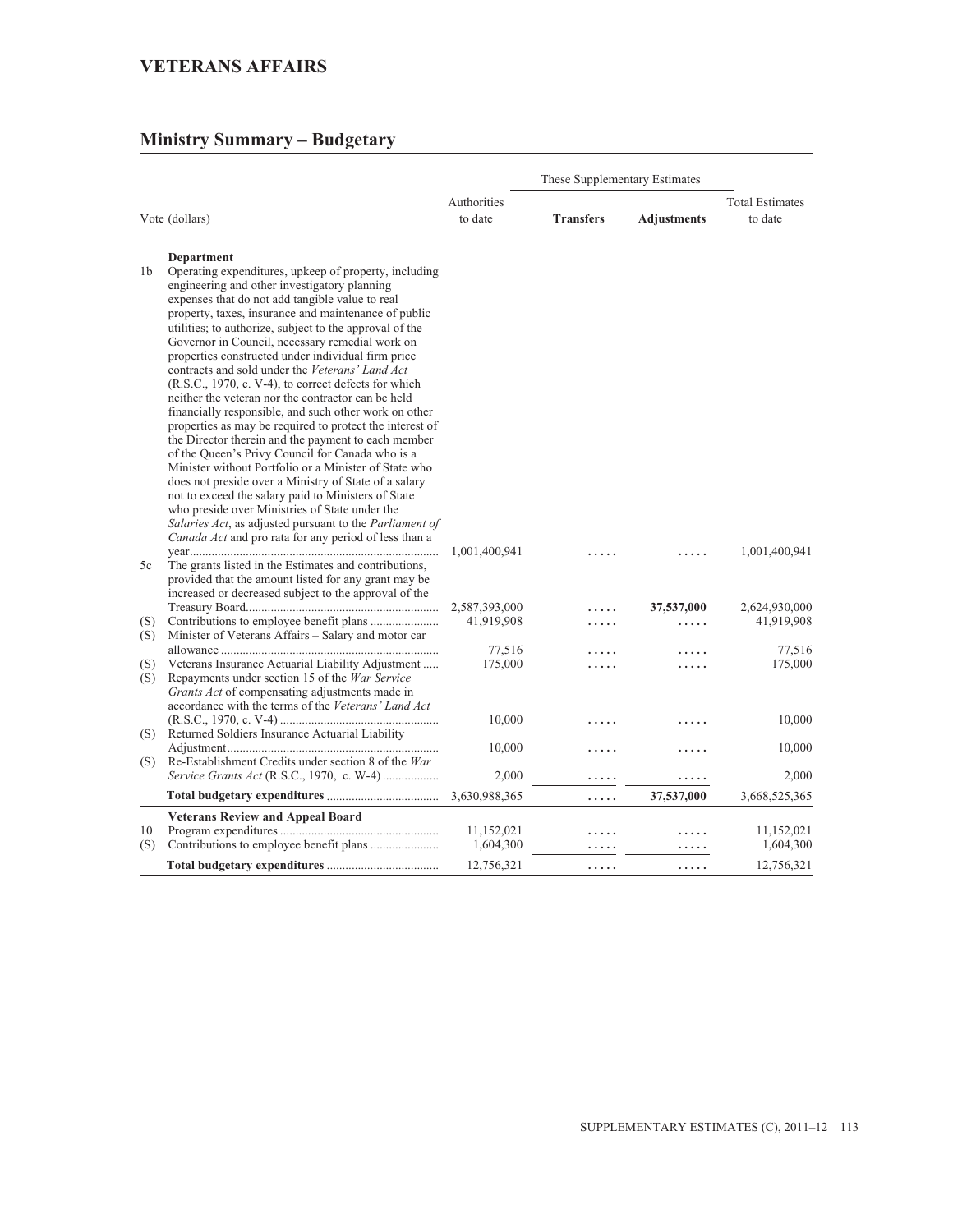# **VETERANS AFFAIRS**

### **Department**

#### **Explanation of Requirements – Budgetary (thousands of dollars)**

| <b>Voted Appropriations</b>                                                                                                                                                                                                    |                          | Vote 5           |  |  |
|--------------------------------------------------------------------------------------------------------------------------------------------------------------------------------------------------------------------------------|--------------------------|------------------|--|--|
|                                                                                                                                                                                                                                |                          | 15,698           |  |  |
| Funding for benefits under the Disability Awards and Allowances Program to Veterans and to eligible family<br>Funding for the provision of home care services to Veterans, eligible primary care givers and dependants and for |                          |                  |  |  |
|                                                                                                                                                                                                                                |                          | 6.200            |  |  |
|                                                                                                                                                                                                                                |                          | 5,400            |  |  |
| <b>These Supplementary Estimates</b>                                                                                                                                                                                           |                          | 37,537           |  |  |
| <b>Transfer Payments (dollars)</b>                                                                                                                                                                                             | <b>Voted</b>             | <b>Statutory</b> |  |  |
| <b>Grants</b>                                                                                                                                                                                                                  |                          |                  |  |  |
| Pensions for disability and death, including pensions granted under the authority of the<br>Civilian Government Employees (War) Compensation Order, P.C. 45/8848 of                                                            | 15,698,000<br>10.239,000 |                  |  |  |
| November 22, 1944, which shall be subject to the <i>Pension Act</i> ; for compensation for<br>former prisoners of war under the <i>Pension Act</i> , and Newfoundland special awards                                           | 5,400,000                |                  |  |  |
| <b>Total Grants</b>                                                                                                                                                                                                            | 31,337,000               |                  |  |  |
| <b>Contributions</b>                                                                                                                                                                                                           |                          |                  |  |  |
| Contributions to Veterans, under the Veterans Independence Program, to assist in                                                                                                                                               |                          |                  |  |  |
| defraying costs of extended health care not covered by provincial health programs                                                                                                                                              | 6,200,000                |                  |  |  |
| <b>Total Contributions</b>                                                                                                                                                                                                     | 6,200,000                |                  |  |  |
| <b>Total Transfer Payments</b>                                                                                                                                                                                                 | 37,537,000               | .                |  |  |

Note: Figures in the "Explanation of Requirements" may not agree with the "Ministry Summary" due to rounding.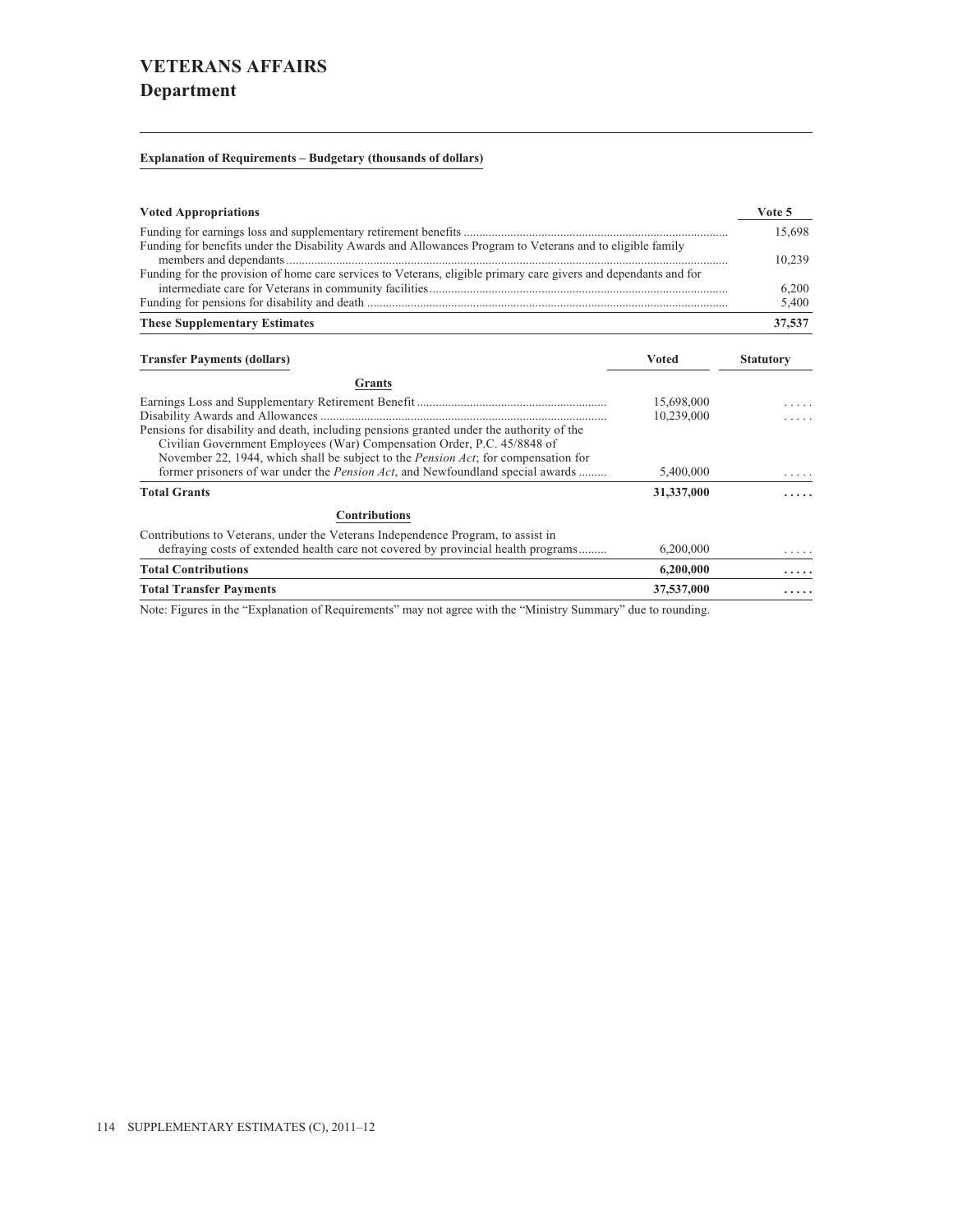#### **ANNEX**

**Overview** 

**Items for Inclusion in the Proposed Schedules to the Appropriation Bill Statutory Forecasts Summary of Changes to Voted Appropriations Budgetary Supplementary Estimates by Standard Object of Expenditure Allocations from the Treasury Board Central Votes Horizontal Items included in Supplementary Estimates \$1 Items included in these Supplementary Estimates**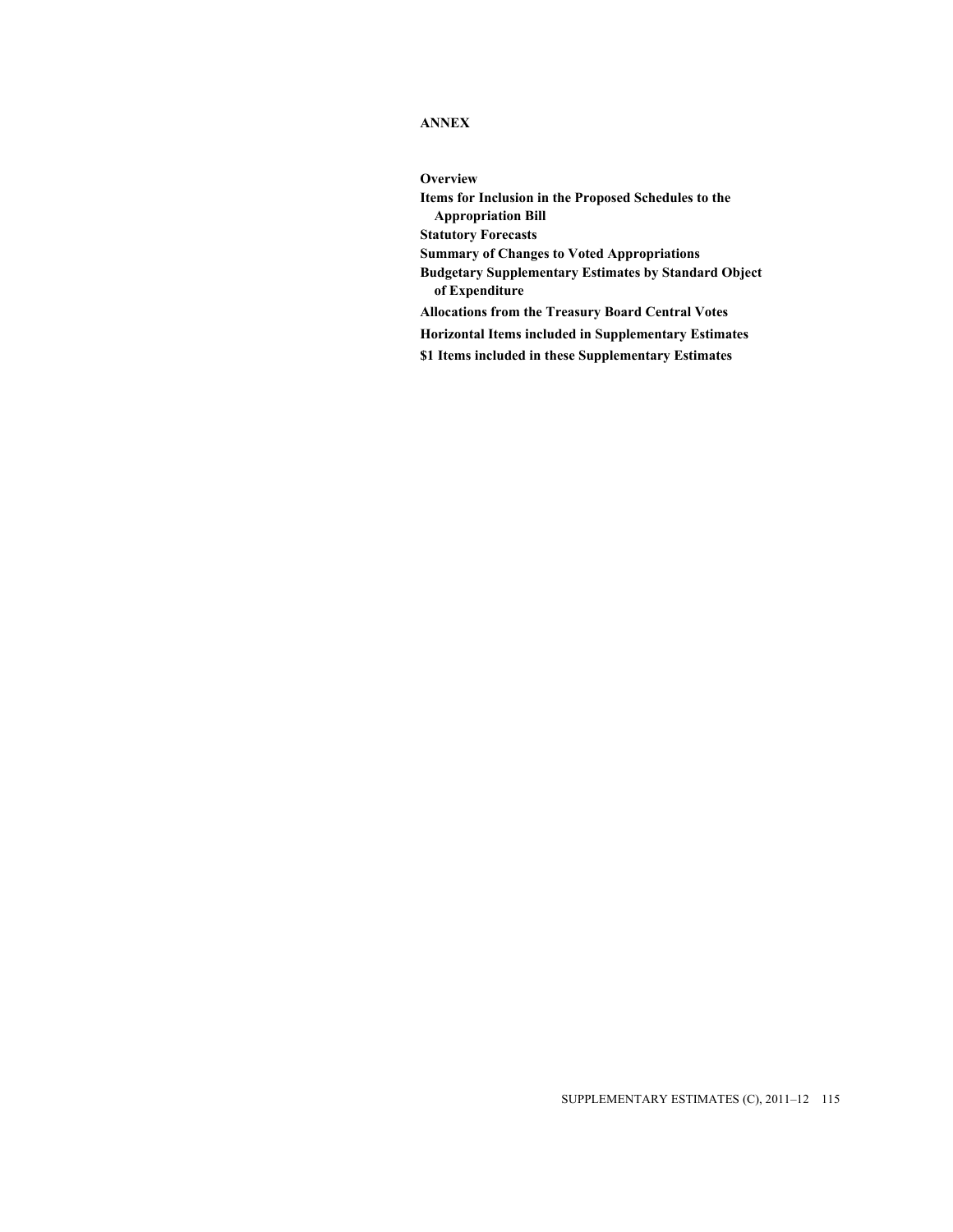This section provides an overview of the following summary tables:

- 1. Items for Inclusion in the Proposed Schedules to the Appropriation Bill
- 2. Statutory Forecasts
- 3. Summary of Changes to Voted Appropriations
- 4. Budgetary Supplementary Estimates by Standard Object of
- 5. Allocations from the Treasury Board Central Votes
- 6. Horizontal Items included in these Supplementary Estimates
- 7. \$1 Items included in these Supplementary Estimates

#### **1. Items for Inclusion in the Proposed Schedules to the Appropriation Bill**

This table provides the reader with a preview of the Appropriation Bill. As noted previously, Supplementary Estimates directly supports the Bill. This table provides a list of Vote numbers, Vote wording and the requested funds that will be proposed to Parliament for approval. There are two schedules to the Appropriation Bill in Supplementary Estimates: Schedule 1 identifies those items for the fiscal year ending March 31, 2012 whereas Schedule 2 identifies those items for the fiscal year ending March 31, 2013.

Only positive adjustments to appropriations are included in a Proposed Schedule to the Appropriation Bill. Where funding for a Vote has netted to zero or has a negative amount displayed in these Supplementary Estimates, no change is required to existing spending authority and is not requested of Parliament. Therefore, they are not included in these schedules.

Once the Appropriation Bill is approved, the Vote wording becomes the governing conditions under which expenditures may be made. The following kinds of Votes can appear in Supplementary Estimates:

- a. Program expenditures Votes This type of Vote is used when there is no requirement for either a separate "Capital expenditures" Vote or "Grants and contributions" Vote because neither equals or exceeds \$5 million. In this case, all expenditures are charged to the one Vote.
- b. Operating expenditures Votes This type of Vote is used when there is a requirement for either a "Capital expenditures" Vote or a "Grants and contributions" Vote or both; that is, when expenditures of either type equals or exceeds \$5 million.
- c. Capital expenditures Votes This type of Vote is used when capital expenditures equal or exceed \$5 million. Expenditure items in a "Capital expenditures" Vote could include individual items expected to exceed \$10,000 for the acquisition of land, buildings and works (Standard Object 8), as well as the acquisition of machinery and equipment (Standard Object 9), or for purposes of constructing or creating assets where an organization expects to draw upon its own labour and materials or employs consultants or other services or goods (Standard objects 1 to 9). Different threshold limits may be applied for different capital expenditure classes.
- d. Grants and contributions Votes This type of Vote is used when the total of grants and contributions expenditures equals or exceeds \$5 million. It should be noted that the inclusion of a grant, contribution or other transfer payment item in Supplementary Estimates imposes no requirement to make a payment, nor does it give a prospective recipient any right to the funds. It should also be noted that in the Vote wording, the meaning of the word "contributions" is considered to include "other transfer payments" because of the similar characteristics of each.
- e. Non-budgetary Votes This type of Vote is identified by the letter "L", and provides authority for spending in the form of loans or advances to, and investments in, Crown corporations and loans or advances for specific purposes to other governments, international organizations or persons or corporations in the private sector.
- f. Special Votes: Crown Corporation Deficits and Separate Legal Entities Where it is necessary to appropriate funds for a payment to a Crown corporation or for the expenditures of a legal entity, a separate Vote is established. A legal entity for these purposes is defined as a unit of government operating under an Act of Parliament and is responsible directly to a Minister.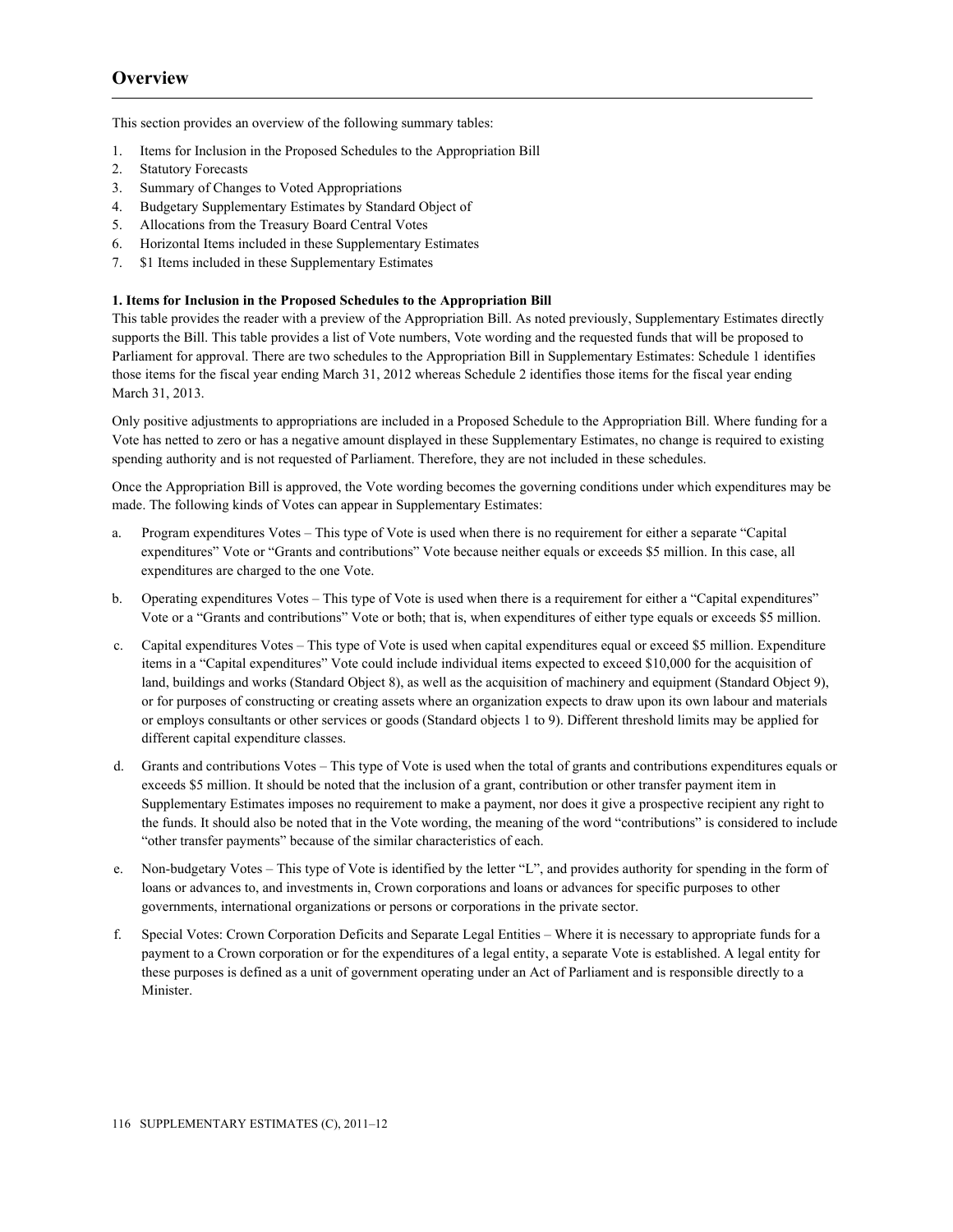- g. Treasury Board centrally-managed Votes To support the Treasury Board in performing its statutory responsibilities for managing the government's financial, human and materiel resources, a number of special authorities are required as outlined below.
	- i. Government Contingencies Vote This Vote serves to supplement other appropriations and to provide for miscellaneous, urgent or unforeseen expenditures not otherwise provided for, including grants and contributions not listed in the Estimates and the increase of the amount of grants listed in these Supplementary Estimates. This authority to supplement other appropriations is provided until parliamentary approval can be obtained and as long as the expenditures are within the legal mandate of the organization.
	- ii. Government-Wide Initiatives Vote This Vote supplements other appropriations in support of the implementation of strategic management initiatives in the Public Service of Canada.
	- iii. Compensation Adjustments Vote This Vote supplements other appropriations to provide funding for the increased personnel costs of collective agreements between the Treasury Board and collective bargaining units representing public servants, as well as collective agreements signed by separate employers, including members of the Royal Canadian Mounted Police and the Canadian Forces, Governor in Council appointees and Crown corporations as defined in section 83 of the *Financial Administration Act*.
	- iv. Public Service Insurance Vote This Vote provides for the payment, in respect of insurance, pension or benefit programs or other arrangements, or in respect of the administration of such programs, or arrangements, including premiums, contributions, benefits, fees and other expenditures, made in respect of the public service or any part thereof and for such other persons, as Treasury Board determines, and authority to expend any revenues or other amounts received in respect of such programs or arrangements to offset any such expenditures in respect of such programs or arrangements and to provide for the return to certain employees of their share of the premium reduction under subsection 96(3) of the *Employment Insurance Act* .
	- v. Operating Budget Carry Forward Vote This Vote supplements other appropriations for the operating budget carry forward from the previous fiscal year.
	- vi. Paylist Requirements Vote This Vote supplements other appropriations for requirements related to parental and maternity allowances, entitlements on cessation of service or employment and adjustments made to terms and conditions of service or employment of the federal public administration including members of the Royal Canadian Mounted Police and the Canadian Forces, where these have not been provided from the Compensation Adjustments Vote.
	- vii. Capital Budget Carry Forward Vote This Vote supplements other appropriations for capital budget carry forward from the previous year.

#### **2. Statutory Forecasts**

This table provides Parliament with an update on significant changes to expenditure forecasts of major statutory items. Statutory items are those that Parliament has approved through other legislation that sets out both the purpose of the expenditures and the terms and conditions under which they may be made. Statutory spending is displayed in the Supplementary Estimates for information only.

#### **3. Summary of Changes to Voted Appropriations**

This table displays all Voted information displayed in these Supplementary Estimates in Ministry order.

The first column (Vote Number) indicates the Vote that is to be augmented through these Supplementary Estimates. The letter accompanying the Vote indicates which Supplementary Estimates was used to augment the Vote.

The second column (Gross Amount) displays the total amount of funding being sought in these Supplementary Estimates.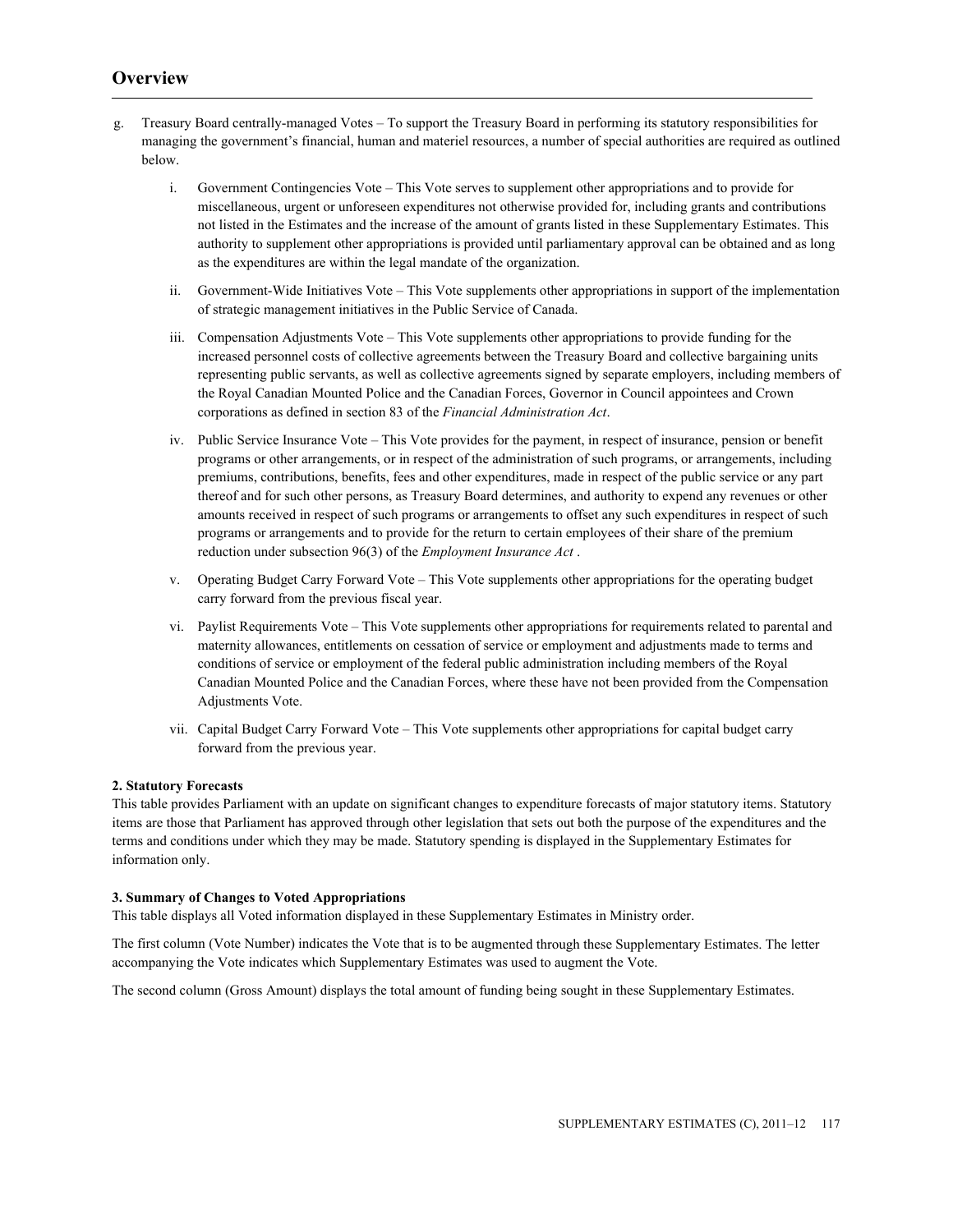The third column (Less: Available Spending Authorities) represents unused spending authority being used by organizations to minimize the amount being requested in these Supplementary Estimates. Additional information on these amounts is provided in the details section of each department.

The fourth column (Net Amount) displays the net amount of incremental funding being reflected in these Supplementary Estimates. However, it should be noted that the Proposed Schedules to the Appropriation Bill do not reflect funding for organizations where the net amount is zero or negative.

#### **4. Budgetary Supplementary Estimates by Standard Object of Expenditure**

To determine and report more accurately the impact of government expenditures on the rest of the economy, the net amount of government purchases by standard object must be determined. All organizations, including those that use revolving funds, must charge their expenditures for purchases to standard object expense categories. Standard objects are the highest level of object classification used for parliamentary and executive purposes, and are reported in the Main and Supplementary Estimates and the Public Accounts. The standard objects of expenditure are as follows:

- 1. Personnel
- 2. Transportation and communications
- 3. Information
- 4. Professional and special services
- 5. Rentals
- 6. Purchased repair and maintenance
- 7. Utilities, materials and supplies
- 8. Acquisition of land, buildings and works
- 9. Acquisition of machinery and equipment
- 10. Transfer payments
- 11. Public debt charges
- 12. Other subsidies and payments

#### **5. Allocations from the Treasury Board Central Votes**

This summary table provides a comprehensive list of allocations from Treasury Board (TB) Central Votes for Government Contingencies, Government-Wide Initiatives, Compensation Adjustments, Operating Budget Carry Forward and Paylist Requirements, where applicable.

Government Contingencies (TB Vote 5) – This summary table provides a comprehensive list of organizations that have received temporary Treasury Board Contingency Vote (TB Vote 5) funding. Temporary funding can be provided for miscellaneous, urgent or unforeseen expenditures, which were not provided for in the Main Estimates and which are required before the next Supplementary Estimates receive Royal Assent. Once Parliament approves the Appropriation Bill for Supplementary Estimates and the Governor General provides Royal Assent, the temporary funding is reimbursed to TB Vote 5.

The following criteria must be met in order for Treasury Board to approve access to TB Vote 5:

- All advances from the Government Contingencies Vote should be considered temporary advances to be covered by items included in subsequent Supplementary Estimates and reimbursed when the associated Appropriation Act is passed. Exceptions are made for requirements that arise after final Supplementary Estimates for the fiscal year where advances would not be reimbursable.
- An organization's existing appropriation must be insufficient to cover both existing requirements and the new initiative until the next Supply period. To that end, an organization must support any request with a valid cash flow analysis.
- A valid and compelling reason exists, particularly as it relates to the payment of grants, as to why the payment needs to be made before the next Supply period. If not, the payment should be deferred and access to TB Vote 5 denied.
- For grants, the Transfer Payment Policy must be consulted and followed to ensure that a valid, legally incorporated recipient exists and that the organization clearly demonstrates that it needs to make a payment before the next Supply period.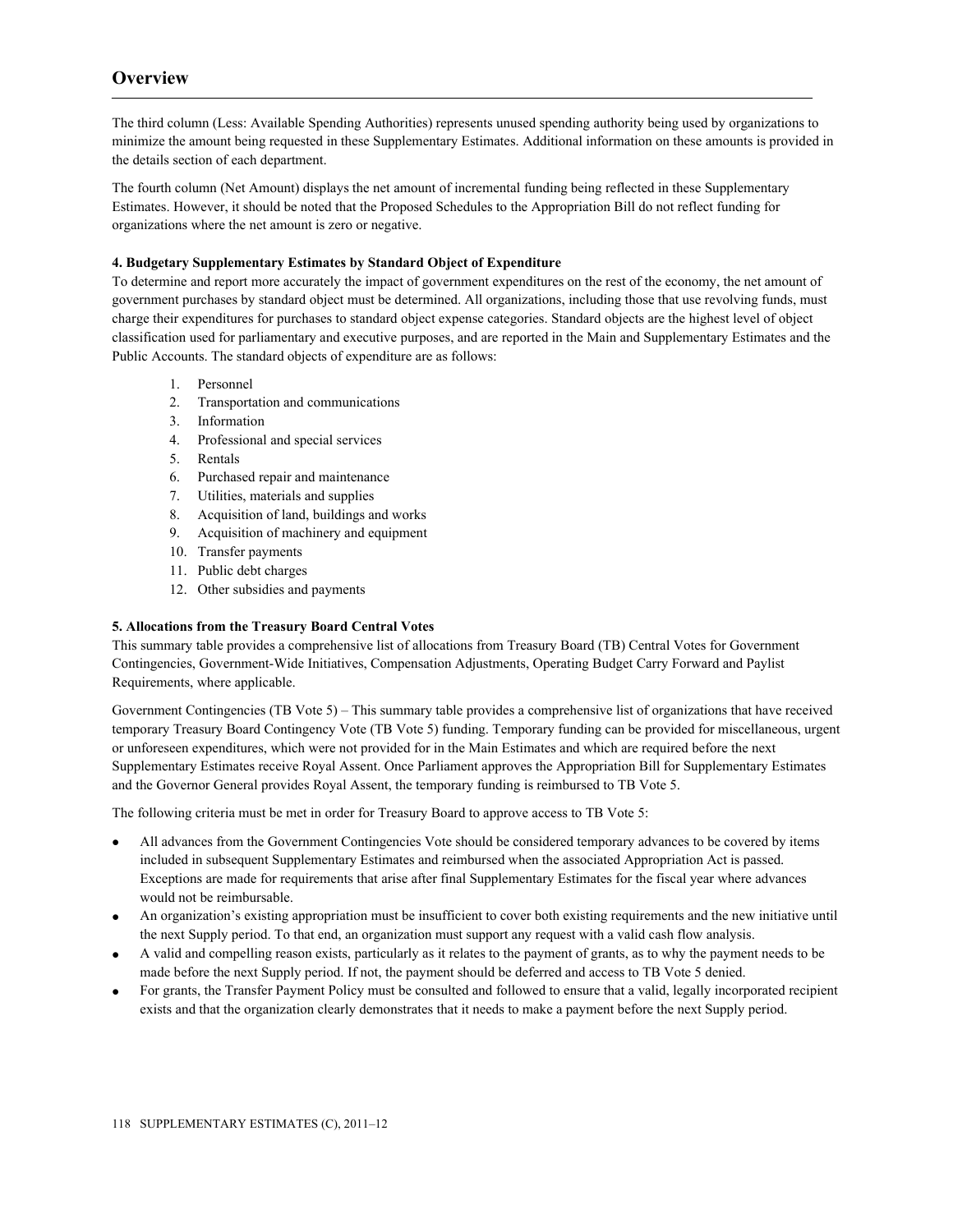Government-Wide Initiatives (TB Vote 10) – This Vote supplements other appropriations in support of the implementation of strategic management initiatives within the public service of Canada. Departments and agencies are not required to reimburse funding allocated from Vote 10.

Compensation Adjustments (TB Vote 15) – This Vote supplements other appropriations that may need to be partially or fully augmented as a result of adjustments made to terms and conditions of service or employment of the federal public administration, including members of the Royal Canadian Mounted Police and the Canadian Forces, Governor in Council appointees and Crown corporations as defined in section 83 of the *Financial Administration Act*. Departments and agencies are not required to reimburse funding allocated from Vote 15.

Operating Budget Carry Forward (TB Vote 25) – This Vote supplements other appropriations by authorizing a carry forward of unused funds from the previous fiscal year up to a maximum of five per cent of departments' and agencies' Main Estimates operating budget as was established in the previous fiscal year. Departments and agencies are not required to reimburse funding allocated from Vote 25.

Paylist Requirements (TB Vote 30) – This Vote supplements other appropriations by providing the government with funding to meet legal requirements of the employer such as parental leave, maternity leave, entitlements upon cessation of service or employment and adjustments made to terms and conditions of service or employment of the federal public administration. Departments, agencies and Crown corporations may access this Vote throughout the fiscal year. Departments, agencies and Crown corporations are not required to reimburse funding allocated from Vote 30.

Capital Budget Carry Forward (TB Vote 33) – This Vote supplements other appropriations by authorizing a carry forward of unused funds from the previous fiscal year. Departments and agencies with a separate Capital Vote are entitled to carry forward up to 20% of their year-end capital budget. Departments and agencies are not required to reimburse funding allocated from Vote 33.

#### **6. Horizontal Items included in these Supplementary Estimates**

A horizontal initiative is an initiative in which partners from two or more organizations have established a formal funding agreement (e.g. Memorandum to Cabinet, Treasury Board submission, federal-provincial agreement) to work toward the achievement of shared outcomes.

This table provides a summary of those items for which funding is sought in Supplementary Estimates. It also provides an overview of initiatives related to Supplementary Estimates in then current fiscal year where two or more organizations are seeking incremental funding increases.

#### **7. \$1 Items included in these Supplementary Estimates**

Supplementary Estimates often include "one dollar items", which seek an alteration in the existing allocation of funds or to existing Vote wording (as in the case of loan guarantees) as authorized in the Main Estimates. The purpose of a one dollar item is not to seek new or additional funds, but rather to reallocate existing spending authorities between Votes and/or to provide appropriate authorities. Therefore, since no new funds are requested, the "one-dollar" amount is merely symbolic.

For example, one-dollar items may be used to:

- 1. Transfer funds from one Vote to another;
- 2. Write off debts;
- 3. Adjust loan guarantees;
- 4. Authorize grants; or
- 5. Amend previous Appropriation Acts.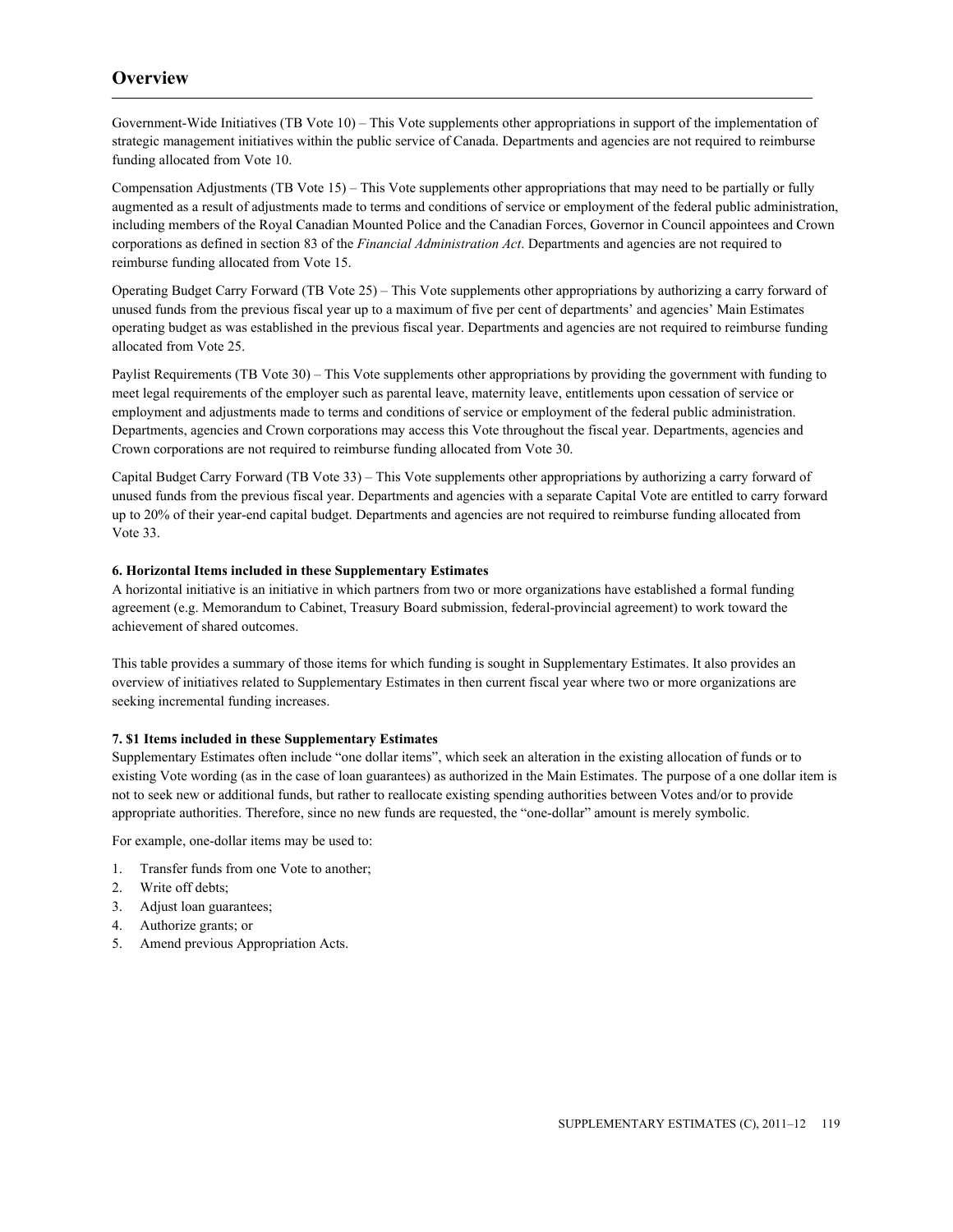| Vote<br>No.           | Service                                                                                                                                                                                                                                                                                                                                                                                                                                                                                                                                                                                                                                                                                                                                                                                                                                                                                                                                                                                                                                                                                                                                                                                                                                                                                    | Amount (\$)         | Total $(\$)$ |
|-----------------------|--------------------------------------------------------------------------------------------------------------------------------------------------------------------------------------------------------------------------------------------------------------------------------------------------------------------------------------------------------------------------------------------------------------------------------------------------------------------------------------------------------------------------------------------------------------------------------------------------------------------------------------------------------------------------------------------------------------------------------------------------------------------------------------------------------------------------------------------------------------------------------------------------------------------------------------------------------------------------------------------------------------------------------------------------------------------------------------------------------------------------------------------------------------------------------------------------------------------------------------------------------------------------------------------|---------------------|--------------|
|                       | <b>AGRICULTURE AND AGRI-FOOD</b>                                                                                                                                                                                                                                                                                                                                                                                                                                                                                                                                                                                                                                                                                                                                                                                                                                                                                                                                                                                                                                                                                                                                                                                                                                                           |                     |              |
|                       | <b>DEPARTMENT</b>                                                                                                                                                                                                                                                                                                                                                                                                                                                                                                                                                                                                                                                                                                                                                                                                                                                                                                                                                                                                                                                                                                                                                                                                                                                                          |                     |              |
| 1c<br>10 <sub>c</sub> | Agriculture and Agri-Food - Operating expenditures and, pursuant to<br>paragraph $29.1(2)(a)$ of the <i>Financial Administration Act</i> , authority to expend<br>revenues received from, and to offset expenditures incurred in the fiscal year for,<br>collaborative research agreements and research services, the grazing and<br>breeding activities of the Community Pastures Program, the administration of the<br>AgriStability program, and the provision of internal support services to other<br>organizations; and the payment to each member of the Queen's Privy Council for<br>Canada who is a Minister without Portfolio or a Minister of State who does not<br>preside over a Ministry of State of a salary not to exceed the salary paid to<br>Ministers of State who preside over Ministries of State under the Salaries Act, as<br>adjusted pursuant to the <i>Parliament of Canada Act</i> and pro rata for any period less<br>than a year $-$ To authorize the transfer of \$1,440,000 from Agriculture and<br>Agri-Food Vote 10, Appropriation Act No. 1, 2011-12 for the purposes of this<br>Agriculture and Agri-Food - The grants listed in the Estimates and contributions - To<br>authorize the transfer of \$26,261,078 from Agriculture and Agri-Food Vote 1, |                     |              |
|                       | Appropriation Act No. 1, 2011–12 for the purposes of this Vote and to provide a                                                                                                                                                                                                                                                                                                                                                                                                                                                                                                                                                                                                                                                                                                                                                                                                                                                                                                                                                                                                                                                                                                                                                                                                            | 725,033             |              |
|                       | CANADIAN FOOD INSPECTION AGENCY                                                                                                                                                                                                                                                                                                                                                                                                                                                                                                                                                                                                                                                                                                                                                                                                                                                                                                                                                                                                                                                                                                                                                                                                                                                            |                     | 725,034      |
| 20c                   | Canadian Food Inspection Agency - Operating expenditures and contributions - To<br>authorize the transfer of \$2,920,953 from Agriculture and Agri-Food Vote 1 and<br>\$475,100 from Foreign Affairs and International Trade Vote 1, Appropriation<br>Act No. 1, 2011-12 for the purposes of this Vote and to provide a further amount                                                                                                                                                                                                                                                                                                                                                                                                                                                                                                                                                                                                                                                                                                                                                                                                                                                                                                                                                     |                     |              |
| 25c                   | Canadian Food Inspection Agency - Capital expenditures - To authorize the transfer<br>of \$5,232,788 from Agriculture and Agri-Food Vote 1, Appropriation Act No. 1,<br>2011-12 for the purposes of this Vote and to provide a further amount of                                                                                                                                                                                                                                                                                                                                                                                                                                                                                                                                                                                                                                                                                                                                                                                                                                                                                                                                                                                                                                           | 6,903,635<br>23,143 |              |
|                       |                                                                                                                                                                                                                                                                                                                                                                                                                                                                                                                                                                                                                                                                                                                                                                                                                                                                                                                                                                                                                                                                                                                                                                                                                                                                                            |                     | 6,926,778    |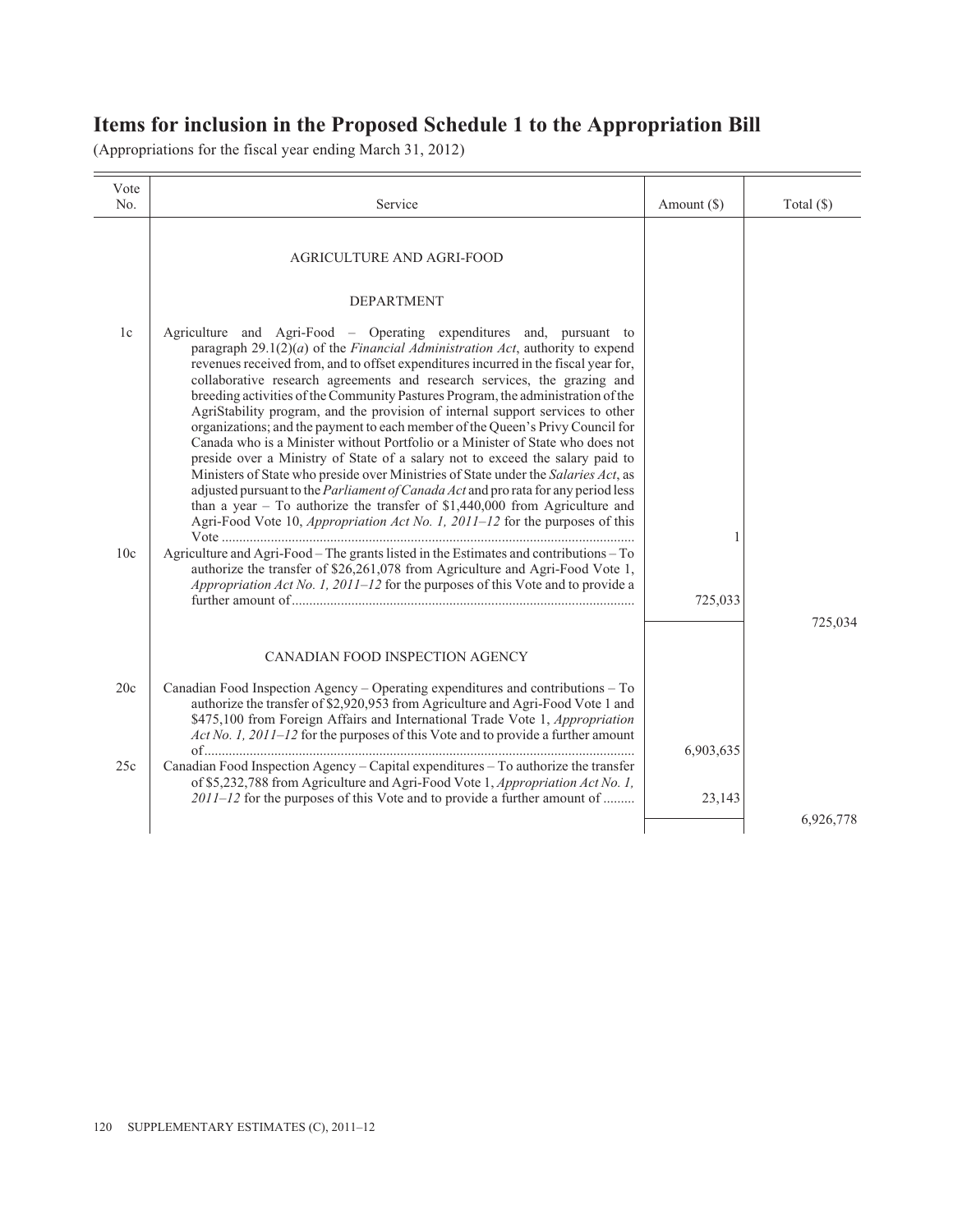| Vote<br>No. | Service                                                                                                                                                                                                                                                                                                                                                                                                                                                                                                                                                                                                                                                                                                                                                                                                                                             | Amount $(\$)$ | Total (\$)   |
|-------------|-----------------------------------------------------------------------------------------------------------------------------------------------------------------------------------------------------------------------------------------------------------------------------------------------------------------------------------------------------------------------------------------------------------------------------------------------------------------------------------------------------------------------------------------------------------------------------------------------------------------------------------------------------------------------------------------------------------------------------------------------------------------------------------------------------------------------------------------------------|---------------|--------------|
|             | <b>CANADIAN HERITAGE</b>                                                                                                                                                                                                                                                                                                                                                                                                                                                                                                                                                                                                                                                                                                                                                                                                                            |               |              |
|             | <b>DEPARTMENT</b>                                                                                                                                                                                                                                                                                                                                                                                                                                                                                                                                                                                                                                                                                                                                                                                                                                   |               |              |
| 1c          | Canadian Heritage – Operating expenditures and, pursuant to paragraph $29.1(2)(a)$ of<br>the Financial Administration Act, authority to expend revenues received during<br>the fiscal year by the Canadian Conservation Institute, the Canadian Heritage<br>Information Network and the Canadian Audio-Visual Certification Office, and<br>from the provision of internal support services to other organizations, and the<br>payment to each member of the Queen's Privy Council for Canada who is a<br>Minister without Portfolio or a Minister of State who does not preside over a<br>Ministry of State of a salary not to exceed the salary paid to Ministers of State who<br>preside over Ministries of State under the Salaries Act, as adjusted pursuant to the<br>Parliament of Canada Act and pro rata for any period of less than a year | 1             |              |
| 5c          | Canadian Heritage – The grants listed in the Estimates and contributions – To<br>authorize the transfer of \$5,000 from Fisheries and Oceans Vote 1, Appropriation                                                                                                                                                                                                                                                                                                                                                                                                                                                                                                                                                                                                                                                                                  | 1             | 2            |
|             | LIBRARY AND ARCHIVES OF CANADA                                                                                                                                                                                                                                                                                                                                                                                                                                                                                                                                                                                                                                                                                                                                                                                                                      |               |              |
| 50c         | Library and Archives of Canada – Operating expenditures, the grants listed in the<br>Estimates and contributions and, pursuant to paragraph $29.1(2)(a)$ of the<br>Financial Administration Act, authority to expend revenues received to offset<br>related expenditures incurred in the fiscal year arising from access to and<br>reproduction of materials from the collection - To authorize the transfer of<br>\$121,137 from Public Works and Government Services Vote 1, Appropriation                                                                                                                                                                                                                                                                                                                                                        |               | $\mathbf{1}$ |
|             | PUBLIC SERVICE LABOUR RELATIONS BOARD                                                                                                                                                                                                                                                                                                                                                                                                                                                                                                                                                                                                                                                                                                                                                                                                               |               |              |
| 105c        | Public Service Labour Relations Board – Program expenditures and, pursuant to<br>paragraph $29.1(2)(a)$ of the <i>Financial Administration Act</i> , authority to expend<br>revenues received in a fiscal year through the provision of internal support<br>services to other organizations to offset associated expenditures incurred in the                                                                                                                                                                                                                                                                                                                                                                                                                                                                                                       |               | 1            |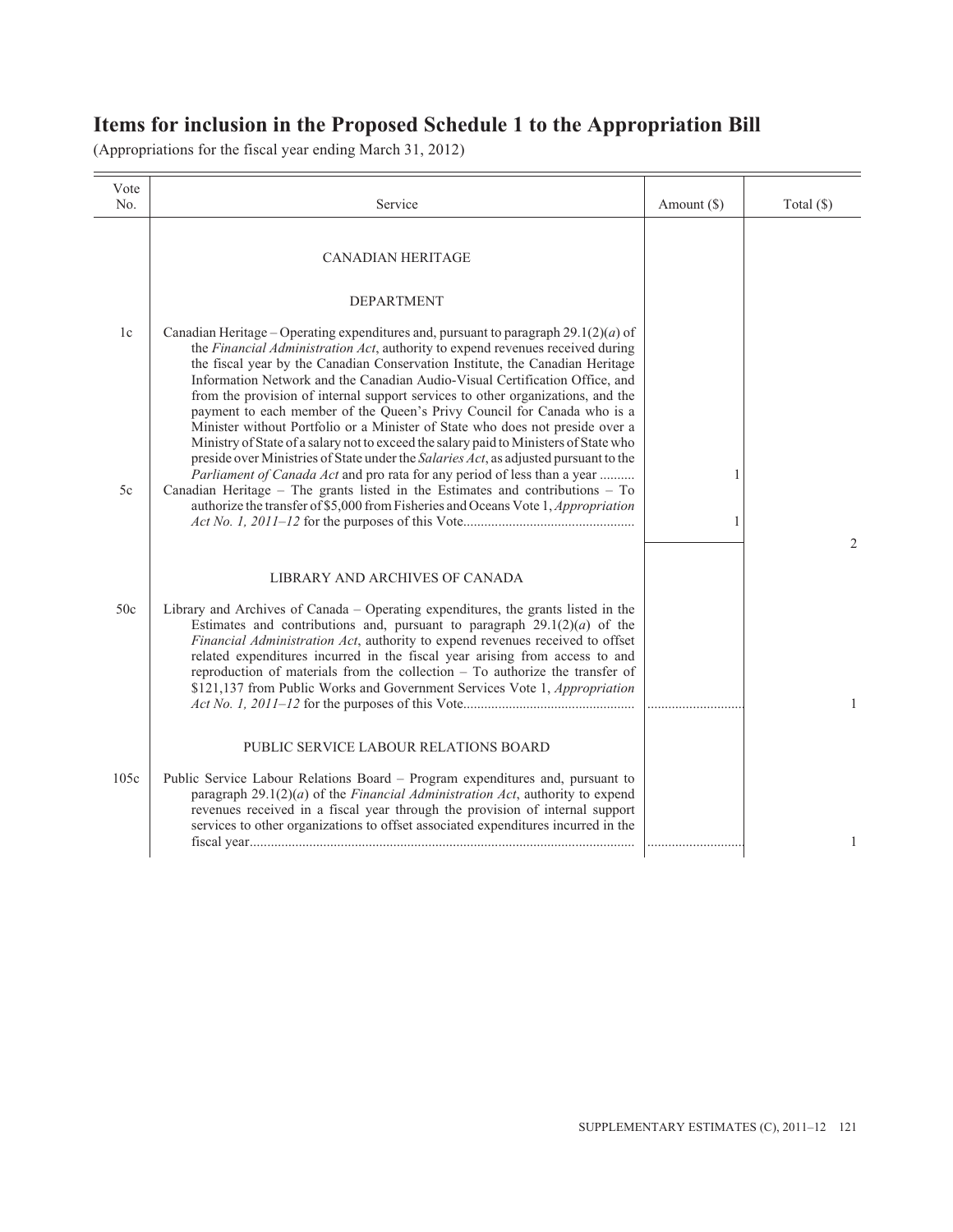| Vote<br>No. | Service                                                                                                                                                                                                                                                                                                                                                                                                                                                                                                                                                                                                                                                                                                                                                                                                                                                                                                                            | Amount $(\$)$ | Total $(\$)$ |
|-------------|------------------------------------------------------------------------------------------------------------------------------------------------------------------------------------------------------------------------------------------------------------------------------------------------------------------------------------------------------------------------------------------------------------------------------------------------------------------------------------------------------------------------------------------------------------------------------------------------------------------------------------------------------------------------------------------------------------------------------------------------------------------------------------------------------------------------------------------------------------------------------------------------------------------------------------|---------------|--------------|
|             | CITIZENSHIP AND IMMIGRATION                                                                                                                                                                                                                                                                                                                                                                                                                                                                                                                                                                                                                                                                                                                                                                                                                                                                                                        |               |              |
|             | <b>DEPARTMENT</b>                                                                                                                                                                                                                                                                                                                                                                                                                                                                                                                                                                                                                                                                                                                                                                                                                                                                                                                  |               |              |
| 1c<br>5c    | Citizenship and Immigration - Operating expenditures and the payment to each<br>member of the Queen's Privy Council for Canada who is a Minister without<br>Portfolio or a Minister of State who does not preside over a Ministry of State of a<br>salary not to exceed the salary paid to Ministers of State who preside over<br>Ministries of State under the Salaries Act, as adjusted pursuant to the Parliament<br>of Canada Act and pro rata for any period of less than a year $-$ To authorize the<br>transfer of \$1,887,200 from Foreign Affairs and International Trade Vote 5, and<br>\$196,000 from Foreign Affairs and International Trade Vote 1, Appropriation<br>The grants listed in the Estimates and contributions - To authorize the transfer of<br>\$6,061,840 from Citizenship and Immigration Vote 1, Appropriation Act No. 1,<br>2011-12 for the purposes of this Vote and to provide a further amount of | 15,253,390    | 15,253,391   |
|             | ECONOMIC DEVELOPMENT AGENCY OF CANADA<br>FOR THE REGIONS OF QUEBEC                                                                                                                                                                                                                                                                                                                                                                                                                                                                                                                                                                                                                                                                                                                                                                                                                                                                 |               |              |
| 5c          | Economic Development Agency of Canada for the Regions of Quebec – The grants<br>listed in the Estimates and contributions – To authorize the transfer of \$150,000<br>from Foreign Affairs and International Trade Vote 1 and \$150,000 from Foreign<br>Affairs and International Trade Vote 30, Appropriation Act No. 1, 2011-12 for                                                                                                                                                                                                                                                                                                                                                                                                                                                                                                                                                                                              |               |              |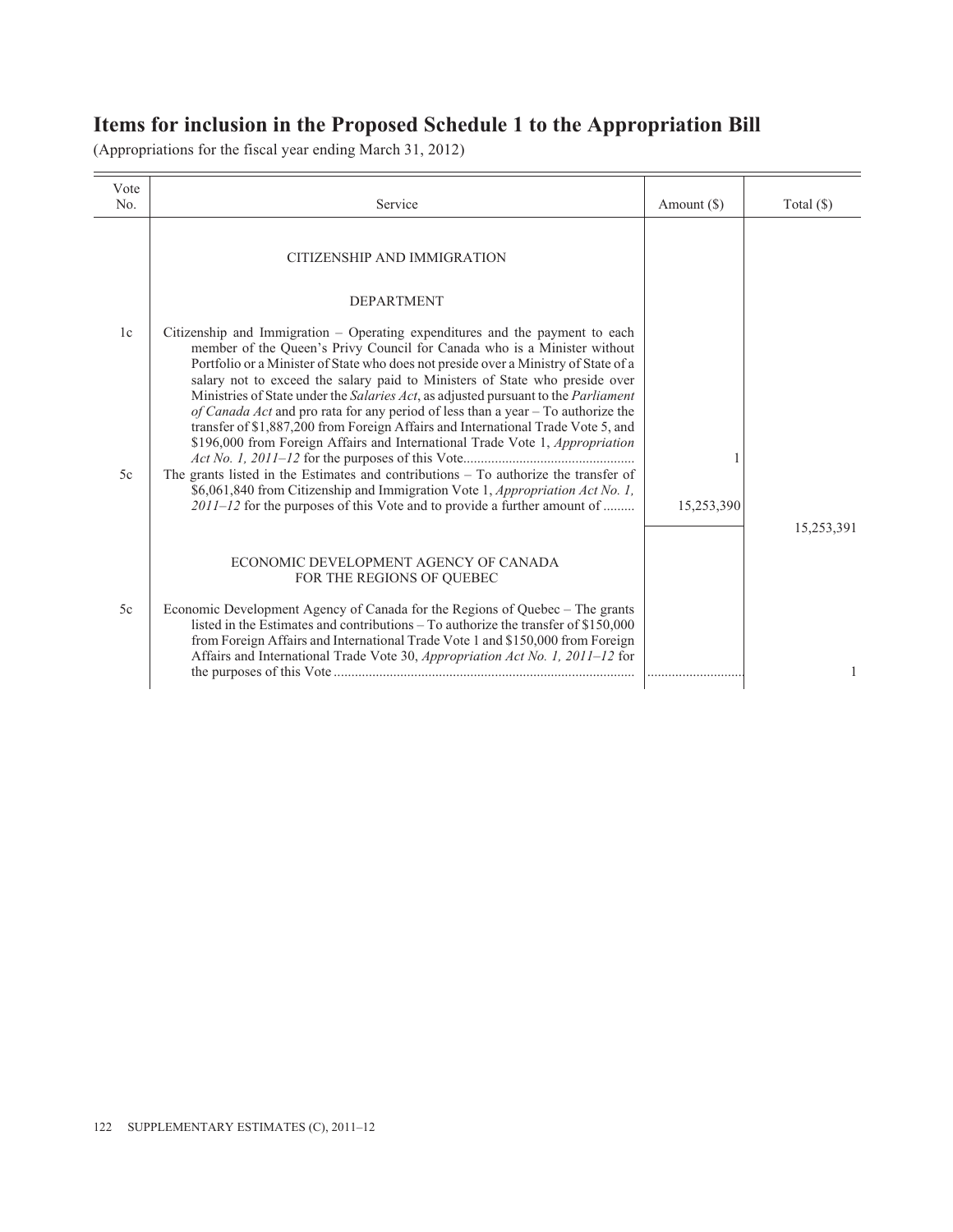| Vote<br>N <sub>0</sub> | Service                                                                                                                                                                                                                                                                                                                                                                                                                                                                                                                                                                                                                                                                                                                                                                                                                                                                                                                                                                                                                                                                                                                                                                                                                                                                                                                                                                                                                                                                                                                                                                                                                                                                                                                                                                                                                                                                                                                                                                                                                                                                                                                                                                                                                                                                        | Amount $(\$)$ | Total $(S)$ |
|------------------------|--------------------------------------------------------------------------------------------------------------------------------------------------------------------------------------------------------------------------------------------------------------------------------------------------------------------------------------------------------------------------------------------------------------------------------------------------------------------------------------------------------------------------------------------------------------------------------------------------------------------------------------------------------------------------------------------------------------------------------------------------------------------------------------------------------------------------------------------------------------------------------------------------------------------------------------------------------------------------------------------------------------------------------------------------------------------------------------------------------------------------------------------------------------------------------------------------------------------------------------------------------------------------------------------------------------------------------------------------------------------------------------------------------------------------------------------------------------------------------------------------------------------------------------------------------------------------------------------------------------------------------------------------------------------------------------------------------------------------------------------------------------------------------------------------------------------------------------------------------------------------------------------------------------------------------------------------------------------------------------------------------------------------------------------------------------------------------------------------------------------------------------------------------------------------------------------------------------------------------------------------------------------------------|---------------|-------------|
|                        | <b>ENVIRONMENT</b>                                                                                                                                                                                                                                                                                                                                                                                                                                                                                                                                                                                                                                                                                                                                                                                                                                                                                                                                                                                                                                                                                                                                                                                                                                                                                                                                                                                                                                                                                                                                                                                                                                                                                                                                                                                                                                                                                                                                                                                                                                                                                                                                                                                                                                                             |               |             |
|                        | <b>DEPARTMENT</b>                                                                                                                                                                                                                                                                                                                                                                                                                                                                                                                                                                                                                                                                                                                                                                                                                                                                                                                                                                                                                                                                                                                                                                                                                                                                                                                                                                                                                                                                                                                                                                                                                                                                                                                                                                                                                                                                                                                                                                                                                                                                                                                                                                                                                                                              |               |             |
| 1c<br>10 <sub>c</sub>  | Environment – Operating expenditures, and<br>$(a)$ recoverable expenditures incurred in respect of the Prairie Provinces Water<br>Board, the Qu'Appelle Basin Study Board and the St. John River Basin Study<br>Board;<br>$(b)$ authority for the Minister of the Environment to engage such consultants as<br>may be required by the Boards identified in paragraph (a), at such remuneration<br>as those Boards may determine;<br>(c) recoverable expenditures incurred in respect of Regional Water Resources<br>Planning Investigations and Water Resources Inventories;<br>$(d)$ authority to make recoverable advances not exceeding the aggregate of the<br>amount of the shares of the Provinces of Manitoba and Ontario of the cost of<br>regulating the levels of Lake of the Woods and Lac Seul;<br>(e) authority to make recoverable advances not exceeding the aggregate of the<br>amount of the shares of provincial and outside agencies of the cost of hydrometric<br>surveys;<br>(f) pursuant to paragraph $29.1(2)(a)$ of the Financial Administration Act,<br>authority to expend in the current fiscal year revenues received during the fiscal<br>year arising from the operations of the department funded from this Vote and for<br>the provision of internal support services to other organizations; and<br>(g) the payment to each member of the Queen's Privy Council for Canada who is<br>a Minister without Portfolio or a Minister of State who does not preside over a<br>Ministry of State of a salary not to exceed the salary paid to Ministers of State who<br>preside over Ministries of State under the Salaries Act, as adjusted pursuant to the<br>Parliament of Canada Act and pro rata for any period of less than a year - To<br>authorize the transfer of \$1,353,378 from Environment Vote 10, Appropriation<br>Environment – The grants listed in the Estimates and contributions, and contributions<br>to developing countries in accordance with the Multilateral Fund of the Montreal<br>Protocol taking the form of monetary payments or the provision of goods,<br>equipment or services $-$ To authorize the transfer of \$75,000 from Transport<br>Vote 10, Appropriation Act No. 1, 2011–12 for the purposes of this Vote | 1<br>1        |             |
|                        |                                                                                                                                                                                                                                                                                                                                                                                                                                                                                                                                                                                                                                                                                                                                                                                                                                                                                                                                                                                                                                                                                                                                                                                                                                                                                                                                                                                                                                                                                                                                                                                                                                                                                                                                                                                                                                                                                                                                                                                                                                                                                                                                                                                                                                                                                |               | 2           |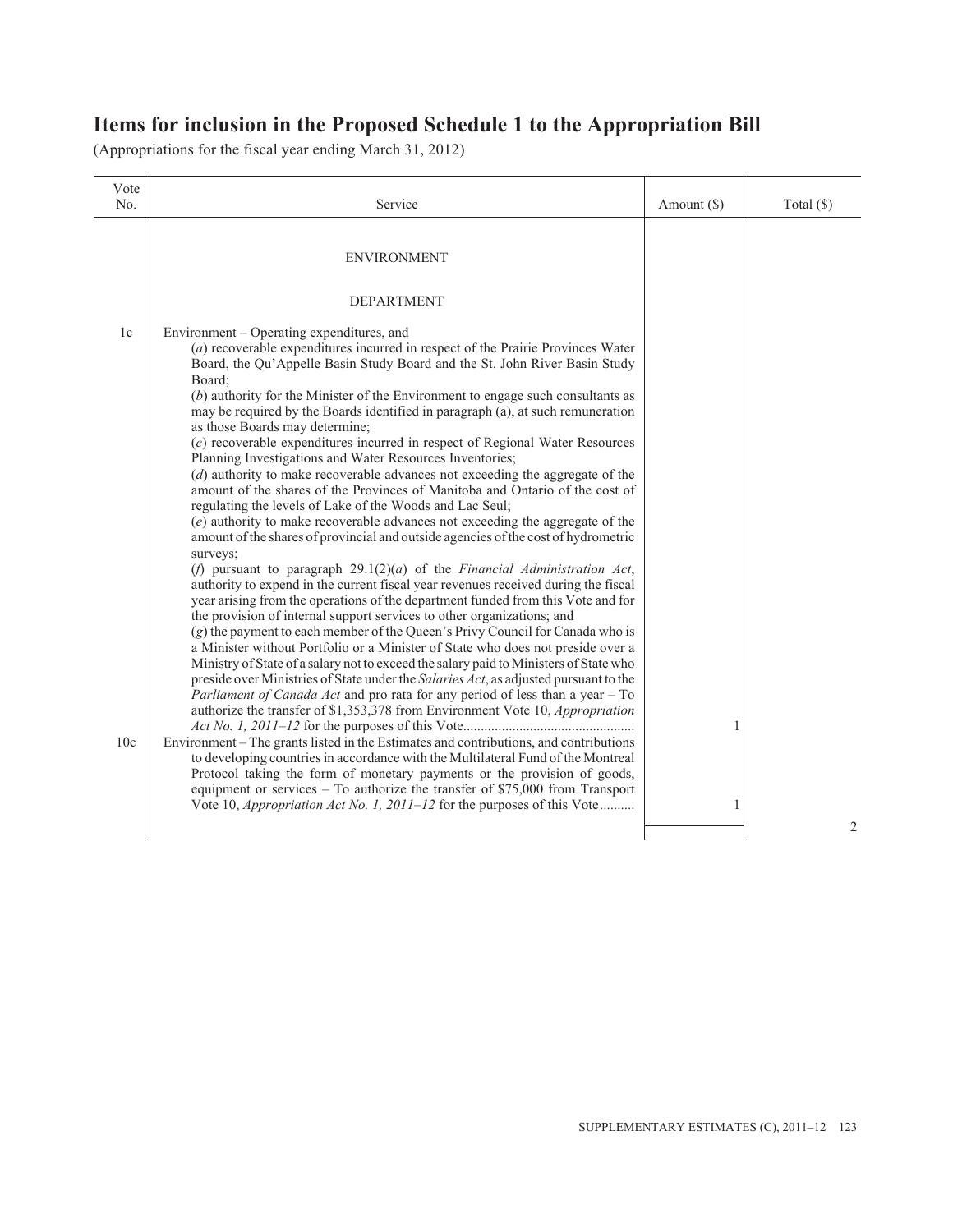| Vote<br>No. | Service                                                                                                                                                                                                                                                                                                                                                                                                                                                                                                                                                                                                                                                                                                                                                                                                                                             | Amount (\$) | Total $(\$)$ |
|-------------|-----------------------------------------------------------------------------------------------------------------------------------------------------------------------------------------------------------------------------------------------------------------------------------------------------------------------------------------------------------------------------------------------------------------------------------------------------------------------------------------------------------------------------------------------------------------------------------------------------------------------------------------------------------------------------------------------------------------------------------------------------------------------------------------------------------------------------------------------------|-------------|--------------|
|             | <b>FINANCE</b>                                                                                                                                                                                                                                                                                                                                                                                                                                                                                                                                                                                                                                                                                                                                                                                                                                      |             |              |
|             | <b>DEPARTMENT</b>                                                                                                                                                                                                                                                                                                                                                                                                                                                                                                                                                                                                                                                                                                                                                                                                                                   |             |              |
| 1c          | Finance – Operating expenditures and the payment to each member of the Queen's<br>Privy Council for Canada who is a Minister without Portfolio or a Minister of<br>State who does not preside over a Ministry of State of a salary not to exceed the<br>salary paid to Ministers of State who preside over Ministries of State under the<br>Salaries Act, as adjusted pursuant to the Parliament of Canada Act for any period<br>of less than a year and, pursuant to paragraph $29.1(2)(a)$ of the Financial<br>Administration Act, authority to expend revenues received in a fiscal year to<br>offset expenditures incurred in that fiscal year arising from the provision of<br>internal support services to other organizations $-$ To authorize the transfer of<br>\$15,221,937 from Finance Vote 5, Appropriation Act No. 1, 2011–12 for the |             |              |
| 7c          | Authority to make payments from April 1, 2011 to March 31, 2012, under the Bretton<br>Woods and Related Agreements Act to the International Bank for Reconstruction<br>and Development for the Agriculture Advance Market Commitment an amount                                                                                                                                                                                                                                                                                                                                                                                                                                                                                                                                                                                                      |             |              |
| L10c        | Pursuant to subsection 8(2) of the Bretton Woods and Related Agreements Act, the<br>amount of financial assistance provided by the Minister of Finance for the<br>purchase of shares of the International Bank for Reconstruction and<br>Development shall not exceed an amount of \$98,141,398 in United States dollars                                                                                                                                                                                                                                                                                                                                                                                                                                                                                                                            |             |              |
| L17c        | Pursuant to subsection 8(2) of the Bretton Woods and Related Agreements Act, the<br>amount of financial assistance provided by the Minister of Finance for the<br>purchase of shares of the International Bank for Reconstruction and<br>Development shall not exceed an amount of \$1,537,548,567 in United States<br>dollars, which shall remain subject to call over an indefinite period                                                                                                                                                                                                                                                                                                                                                                                                                                                        |             | 4            |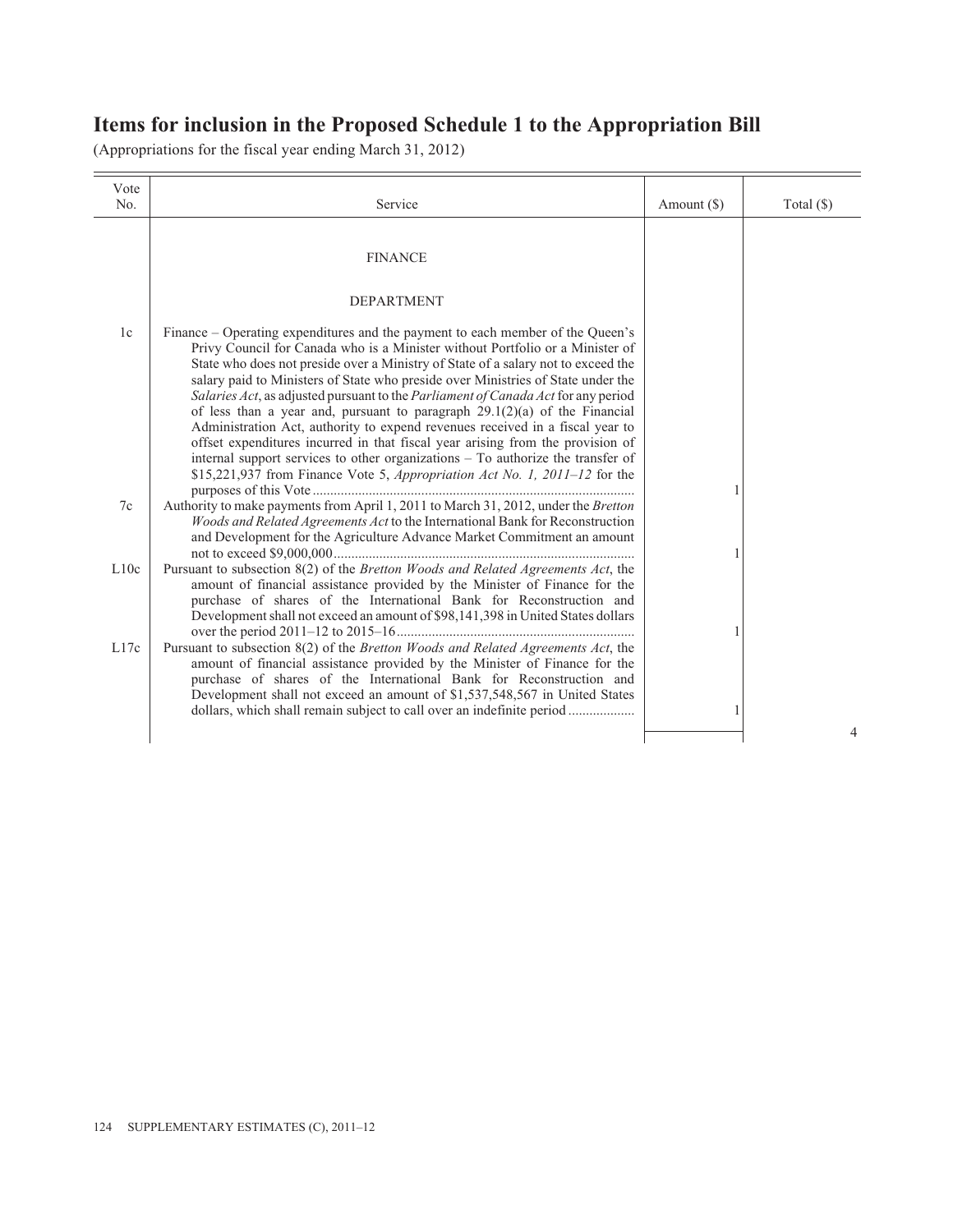| Vote<br>No. | Service                                                                                                                                                                                                                                                                                                                                                                                                                                                                                                                                                                                                                                                                                                                                                                                                                                                                                                                                                                                                                                                                                                                                                                                                                                                                                                                                                                                                                                                                                                                                                                                                                                                                                                                                                                                                                                                                  | Amount $(\$)$ | Total $(\$)$ |
|-------------|--------------------------------------------------------------------------------------------------------------------------------------------------------------------------------------------------------------------------------------------------------------------------------------------------------------------------------------------------------------------------------------------------------------------------------------------------------------------------------------------------------------------------------------------------------------------------------------------------------------------------------------------------------------------------------------------------------------------------------------------------------------------------------------------------------------------------------------------------------------------------------------------------------------------------------------------------------------------------------------------------------------------------------------------------------------------------------------------------------------------------------------------------------------------------------------------------------------------------------------------------------------------------------------------------------------------------------------------------------------------------------------------------------------------------------------------------------------------------------------------------------------------------------------------------------------------------------------------------------------------------------------------------------------------------------------------------------------------------------------------------------------------------------------------------------------------------------------------------------------------------|---------------|--------------|
|             | <b>FISHERIES AND OCEANS</b>                                                                                                                                                                                                                                                                                                                                                                                                                                                                                                                                                                                                                                                                                                                                                                                                                                                                                                                                                                                                                                                                                                                                                                                                                                                                                                                                                                                                                                                                                                                                                                                                                                                                                                                                                                                                                                              |               |              |
| 1c<br>10c   | Fisheries and Oceans – Operating expenditures, and<br>(a) Canada's share of expenses of the International Fisheries Commissions,<br>authority to provide free accommodation for the International Fisheries<br>Commissions and authority to make recoverable advances in the amounts of the<br>shares of the International Fisheries Commissions of joint cost projects;<br>$(b)$ authority to make recoverable advances for transportation, stevedoring and<br>other shipping services performed on behalf of individuals, outside agencies and<br>other governments in the course of, or arising out of, the exercise of jurisdiction in<br>navigation, including aids to navigation and shipping;<br>(c) pursuant to paragraph $29.1(2)(a)$ of the Financial Administration Act,<br>authority to expend revenue received during the fiscal year in the course of, or<br>arising from, the activities of the Canadian Coast Guard, and for the provision of<br>internal support services to other organizations; and<br>$(d)$ the payment to each member of the Queen's Privy Council for Canada who is<br>a Minister without Portfolio or a Minister of State who does not preside over a<br>Ministry of State of a salary not to exceed the salary paid to Ministers of State who<br>preside over Ministries of State under the Salaries Act, as adjusted pursuant to the<br>Parliament of Canada Act and pro rata for any period of less than a year - To<br>authorize the transfer of \$5,194,900 from Fisheries and Oceans Vote 5,<br>Appropriation Act No. 1, 2011-12 for the purposes of this Vote and to provide a<br>Fisheries and Oceans $-$ The grants listed in the Estimates and contributions $-$ To<br>authorize the transfer of \$5,499,087 from Fisheries and Oceans Vote 1,<br><i>Appropriation Act No. 1, 2011–12 for the purposes of this Vote</i> | 6,516,935     |              |
|             |                                                                                                                                                                                                                                                                                                                                                                                                                                                                                                                                                                                                                                                                                                                                                                                                                                                                                                                                                                                                                                                                                                                                                                                                                                                                                                                                                                                                                                                                                                                                                                                                                                                                                                                                                                                                                                                                          |               | 6,516,936    |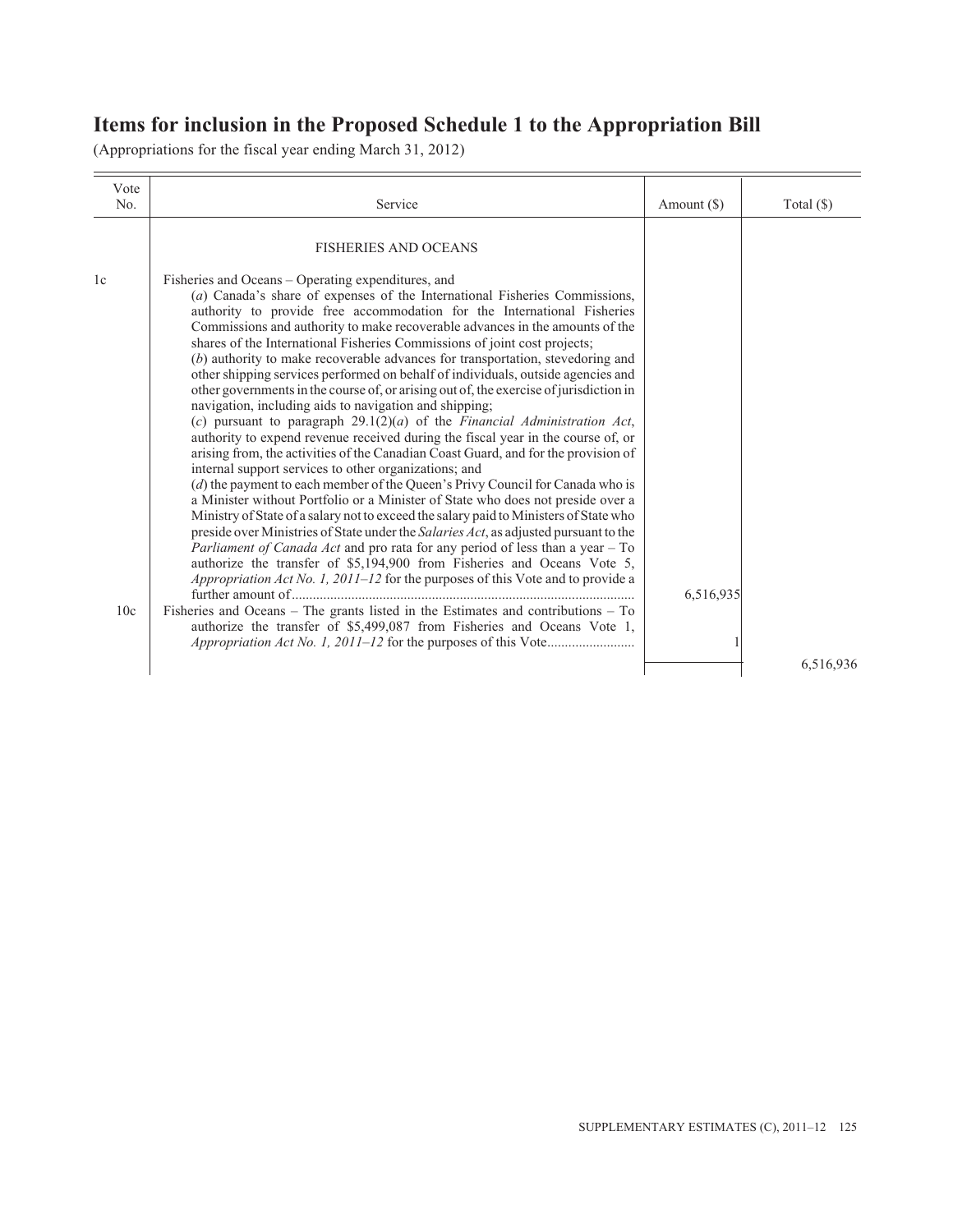| Vote<br>No. | Service                                                                                                                                                                                                                                                                                                                                                                                                                                                                                                                                                                                                                                                                                                                                                                                                                                                                                                                                                                                                                                                                                                                                                                                                                                                                                                                                                                                                                                                                                                                                                                                                                                                                                                                                                                                                                                                                                                                                                                                                                                                                                                                                                                                                                                                                                                                                                                                                                                                                                                                                                                       | Amount (\$) | Total $(\$)$ |
|-------------|-------------------------------------------------------------------------------------------------------------------------------------------------------------------------------------------------------------------------------------------------------------------------------------------------------------------------------------------------------------------------------------------------------------------------------------------------------------------------------------------------------------------------------------------------------------------------------------------------------------------------------------------------------------------------------------------------------------------------------------------------------------------------------------------------------------------------------------------------------------------------------------------------------------------------------------------------------------------------------------------------------------------------------------------------------------------------------------------------------------------------------------------------------------------------------------------------------------------------------------------------------------------------------------------------------------------------------------------------------------------------------------------------------------------------------------------------------------------------------------------------------------------------------------------------------------------------------------------------------------------------------------------------------------------------------------------------------------------------------------------------------------------------------------------------------------------------------------------------------------------------------------------------------------------------------------------------------------------------------------------------------------------------------------------------------------------------------------------------------------------------------------------------------------------------------------------------------------------------------------------------------------------------------------------------------------------------------------------------------------------------------------------------------------------------------------------------------------------------------------------------------------------------------------------------------------------------------|-------------|--------------|
|             | FOREIGN AFFAIRS AND INTERNATIONAL TRADE                                                                                                                                                                                                                                                                                                                                                                                                                                                                                                                                                                                                                                                                                                                                                                                                                                                                                                                                                                                                                                                                                                                                                                                                                                                                                                                                                                                                                                                                                                                                                                                                                                                                                                                                                                                                                                                                                                                                                                                                                                                                                                                                                                                                                                                                                                                                                                                                                                                                                                                                       |             |              |
|             | <b>DEPARTMENT</b>                                                                                                                                                                                                                                                                                                                                                                                                                                                                                                                                                                                                                                                                                                                                                                                                                                                                                                                                                                                                                                                                                                                                                                                                                                                                                                                                                                                                                                                                                                                                                                                                                                                                                                                                                                                                                                                                                                                                                                                                                                                                                                                                                                                                                                                                                                                                                                                                                                                                                                                                                             |             |              |
| 1c          | Foreign Affairs and International Trade – Operating expenditures, including the<br>payment of remuneration and other expenditures subject to the approval of the<br>Governor in Council in connection with the assignment by the Canadian<br>Government of Canadians to the staffs of international organizations and<br>authority to make recoverable advances in amounts not exceeding the amounts of<br>the shares of such organizations of such expenses; authority for the appointment<br>and fixing of salaries by the Governor in Council of High Commissioners,<br>Ambassadors, Ministers Plenipotentiary, Consuls, Representatives on<br>International Commissions, the staff of such officials and other persons to<br>represent Canada in another country; expenditures in respect of the provision of<br>office accommodation for the International Civil Aviation Organization;<br>recoverable expenditures for assistance to and repatriation of distressed<br>Canadian citizens and Canadian residents living abroad, including their<br>dependants; cultural relations and academic exchange programs with other<br>countries; and, pursuant to paragraph $29.1(2)(a)$ of the Financial Administration<br>Act, authority to expend revenues received in a fiscal year from, and to offset<br>related expenditures incurred in the fiscal year arising from the provision of<br>services related to: training services provided by the Canadian Foreign Service<br>Institute; trade fairs, missions and other international business development<br>services; investment development services; international telecommunication<br>services; departmental publications; other services provided abroad to other<br>government departments, agencies, Crown corporations and other non-federal<br>organizations; specialized consular services; and international youth<br>employment exchange programs and the payment to each member of the Queen's<br>Privy Council for Canada who is a Minister without Portfolio or a Minister of<br>State who does not preside over a Ministry of State of a salary not to exceed the<br>salary paid to Ministers of State who preside over Ministries of State under the<br>Salaries Act, as adjusted pursuant to the Parliament of Canada Act and pro rata<br>for any period of less than a year $-$ To authorize the transfer of \$9,222,873 from<br>Foreign Affairs and International Trade Vote 5, \$94,200 from Natural Resources<br>Vote 1 and \$46,320 from Transport Vote 1, Appropriation Act No. 1, 2011-12 for |             |              |
|             |                                                                                                                                                                                                                                                                                                                                                                                                                                                                                                                                                                                                                                                                                                                                                                                                                                                                                                                                                                                                                                                                                                                                                                                                                                                                                                                                                                                                                                                                                                                                                                                                                                                                                                                                                                                                                                                                                                                                                                                                                                                                                                                                                                                                                                                                                                                                                                                                                                                                                                                                                                               |             |              |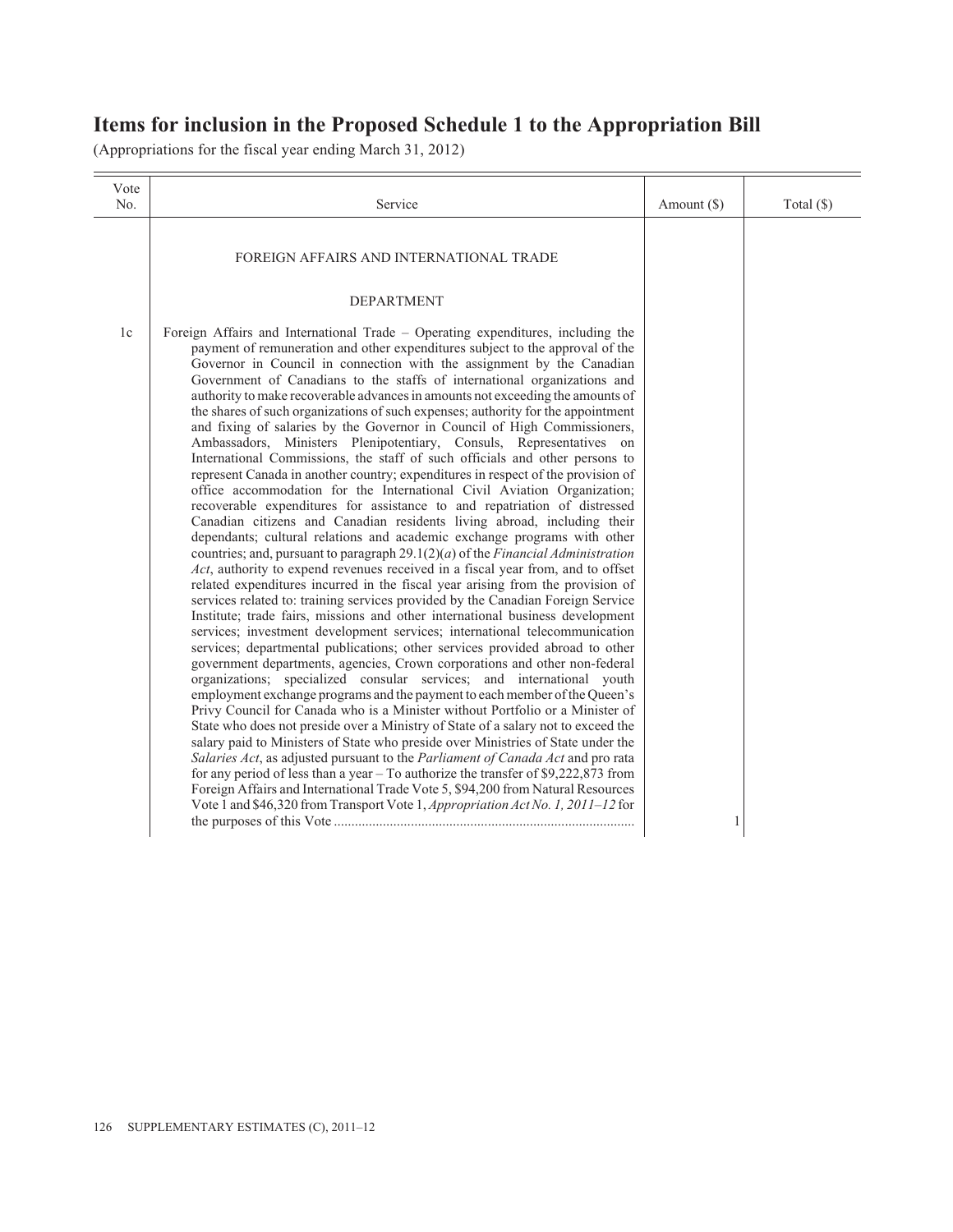| Vote<br>No. | Service                                                                                                                                                                                                                                                                                                                                                                                                                                                                                                                                                                                                                                                                                                                                                                                                                                                                                                                                                                                                                                                                                                                                                                                                                                                                                                                                                                                                                                            | Amount $(\$)$ | Total $(\$)$ |
|-------------|----------------------------------------------------------------------------------------------------------------------------------------------------------------------------------------------------------------------------------------------------------------------------------------------------------------------------------------------------------------------------------------------------------------------------------------------------------------------------------------------------------------------------------------------------------------------------------------------------------------------------------------------------------------------------------------------------------------------------------------------------------------------------------------------------------------------------------------------------------------------------------------------------------------------------------------------------------------------------------------------------------------------------------------------------------------------------------------------------------------------------------------------------------------------------------------------------------------------------------------------------------------------------------------------------------------------------------------------------------------------------------------------------------------------------------------------------|---------------|--------------|
|             | FOREIGN AFFAIRS AND INTERNATIONAL TRADE - Continued                                                                                                                                                                                                                                                                                                                                                                                                                                                                                                                                                                                                                                                                                                                                                                                                                                                                                                                                                                                                                                                                                                                                                                                                                                                                                                                                                                                                |               |              |
|             | DEPARTMENT - Concluded                                                                                                                                                                                                                                                                                                                                                                                                                                                                                                                                                                                                                                                                                                                                                                                                                                                                                                                                                                                                                                                                                                                                                                                                                                                                                                                                                                                                                             |               |              |
| 10c         | Foreign Affairs and International Trade – The grants listed in the Estimates and<br>contributions, which may include: with respect to Canada's Global Partnership<br>Program (under the G8 Global Partnership), Canada's Counter-Terrorism<br>Capacity Building Program, the Anti-Crime Capacity Building Program, the<br>Afghanistan Counter-Narcotics Program, the Global Peace and Security<br>Program, Global Peace Operations Program and Glyn Berry Program, in the form<br>of monetary payments or the provision of goods or services; authority to make<br>commitments for the current fiscal year not exceeding \$30,000,000, in respect of<br>contributions to persons, groups of persons, councils and associations to promote<br>the development of Canadian export sales; and, authority to pay assessments in<br>the amounts and in the currencies in which they are levied as well as the authority<br>to pay other amounts specified in the currencies of the countries indicated,<br>notwithstanding that the total of such payments may exceed the equivalent in<br>Canadian dollars, estimated as of September 2010 - To authorize the transfer of<br>\$10,750,000 from Foreign Affairs and International Trade Vote 5 and \$300,000<br>from Canadian Heritage Vote 5, Appropriation Act No. 1, 2011-12 for the                                                                                                                 |               | 2            |
|             | CANADIAN INTERNATIONAL DEVELOPMENT AGENCY                                                                                                                                                                                                                                                                                                                                                                                                                                                                                                                                                                                                                                                                                                                                                                                                                                                                                                                                                                                                                                                                                                                                                                                                                                                                                                                                                                                                          |               |              |
| 25c         | Canadian International Development Agency – Operating expenditures and authority<br>to:<br>(a) engage persons for service in developing countries and in countries in<br>transition; and<br>$(b)$ provide education or training for persons from developing countries and from<br>countries in transition, in accordance with the Technical Assistance Regulations,<br>made by Order in Council P.C. 1986-993 of April 24, 1986 (and registered as<br>SOR/86-475), as may be amended, or any other regulations that may be made by<br>the Governor in Council with respect to:<br>(i) the remuneration payable to persons for service in developing countries and in<br>countries in transition, and the payment of their expenses or of allowances with<br>respect thereto,<br>(ii) the maintenance of persons from developing countries and from countries in<br>transition who are undergoing education or training, and the payment of their<br>expenses or of allowances with respect thereto, and<br>(iii) the payment of special expenses directly or indirectly related to the service of<br>persons in developing countries and in countries in transition or the education or<br>training of persons from developing countries and from countries in transition -<br>To authorize the transfer of \$30,000 from Treasury Board Vote 1, Appropriation<br>Act No. 1, 2011–12 for the purposes of this Vote and to provide a further amount | 22,418        |              |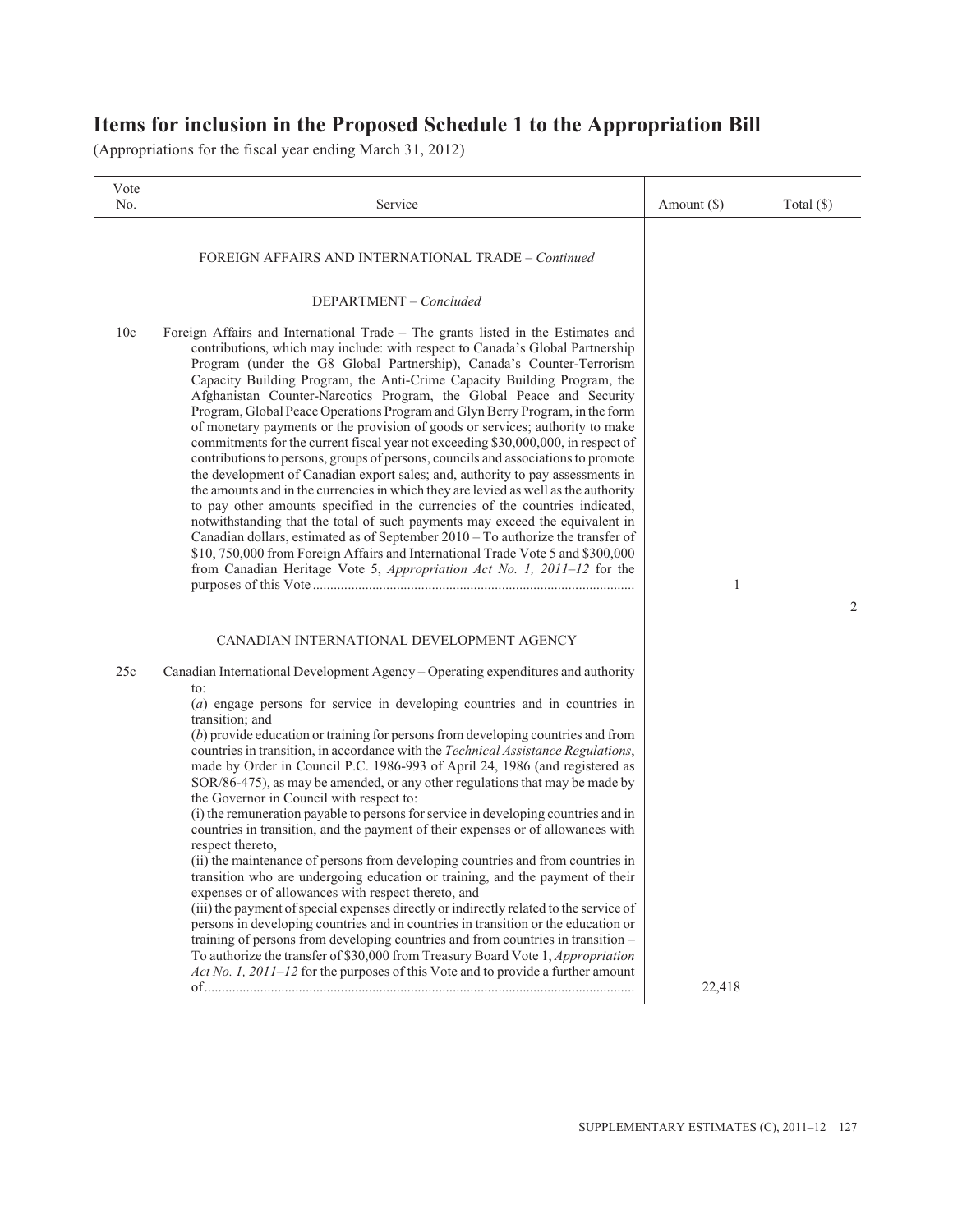| Vote  |                                                                                                                                                                                                                                                                                                                                                                                                                                                                                                                                                                                                                                                                           |               |              |
|-------|---------------------------------------------------------------------------------------------------------------------------------------------------------------------------------------------------------------------------------------------------------------------------------------------------------------------------------------------------------------------------------------------------------------------------------------------------------------------------------------------------------------------------------------------------------------------------------------------------------------------------------------------------------------------------|---------------|--------------|
| No.   | Service                                                                                                                                                                                                                                                                                                                                                                                                                                                                                                                                                                                                                                                                   | Amount $(\$)$ | Total $(\$)$ |
|       | FOREIGN AFFAIRS AND INTERNATIONAL TRADE – Concluded<br><b>CANADIAN INTERNATIONAL DEVELOPMENT AGENCY - Concluded</b>                                                                                                                                                                                                                                                                                                                                                                                                                                                                                                                                                       |               |              |
| 30c   | Canadian International Development Agency – The grants listed in the Estimates and<br>contributions for international development assistance, international<br>humanitarian assistance and other specified purposes, in the form of monetary<br>payments or the provision of goods or services - To authorize the transfer of<br>\$4,029,700 from Foreign Affairs and International Trade Vote 1, Appropriation<br>Act No. 1, 2011–12 for the purposes of this Vote and to provide a further amount                                                                                                                                                                       | 355,529,000   |              |
| L35c  | The issuance and payment of non-interest bearing, non-negotiable demand notes in an<br>amount not to exceed \$285,613,000 in accordance with the International<br>Development (Financial Institutions) Assistance Act, for the purpose of<br>contributions to the International Financial Institution Fund Accounts                                                                                                                                                                                                                                                                                                                                                       |               |              |
| 1.40c | Pursuant to paragraph $3(c)$ of the <i>International Development (Financial Institutions)</i><br>Assistance Act, the amount of financial assistance provided by the Minister of<br>Foreign Affairs, in consultation with the Minister of Finance for participation in<br>General Capital Increase for International Financial Institutions to respond to the<br>global economic crisis and to the longer-term development needs in Africa,<br>Americas, Asia and the Caribbean, shall not exceed, in respect of the period<br>commencing on April 1, 2011 and ending on March 31, 2012, an amount of<br>\$110,411,457 US which amount is estimated in Canadian dollars at | 1             |              |
|       |                                                                                                                                                                                                                                                                                                                                                                                                                                                                                                                                                                                                                                                                           |               | 355,551,420  |
|       | INTERNATIONAL DEVELOPMENT RESEARCH CENTRE                                                                                                                                                                                                                                                                                                                                                                                                                                                                                                                                                                                                                                 |               |              |
| 45c   |                                                                                                                                                                                                                                                                                                                                                                                                                                                                                                                                                                                                                                                                           |               | 27,500,000   |
|       | NATIONAL CAPITAL COMMISSION                                                                                                                                                                                                                                                                                                                                                                                                                                                                                                                                                                                                                                               |               |              |
| 52c   | Payments to the National Capital Commission for operating expenditures - To<br>authorize the transfer of \$807,000 from Foreign Affairs and International Trade<br>Vote 54, Appropriation Act No. 3, 2011-12 and \$100,000 from Foreign Affairs<br>and International Trade Vote 5, Appropriation Act No. 1, 2011-12 for the                                                                                                                                                                                                                                                                                                                                               |               | $\mathbf{1}$ |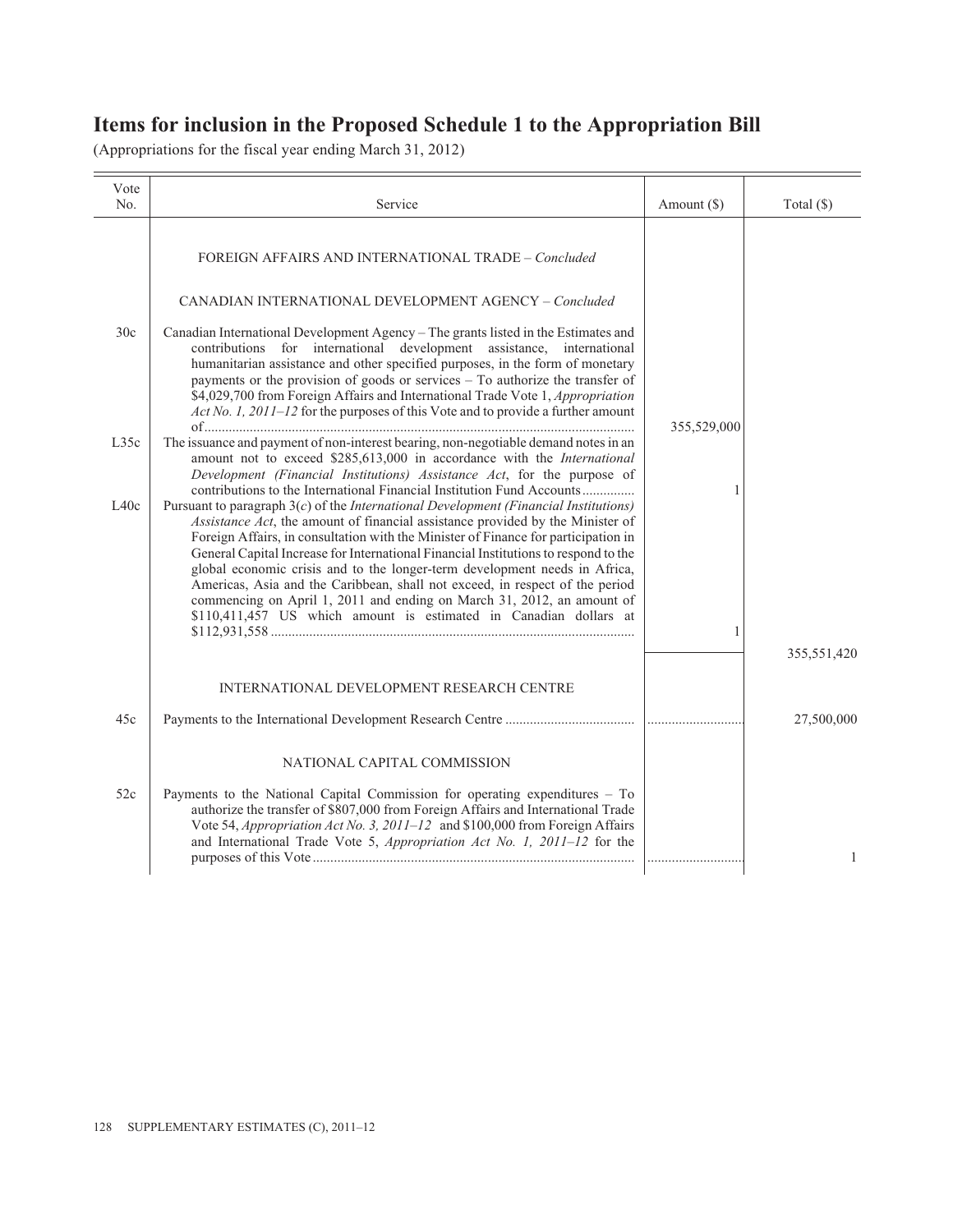| Vote<br>No. | Service                                                                                                                                                                                                                                                                                                                                                                                                                                                                                                                                                                                                                                                                                                                                                                                                                                                       | Amount $(\$)$   | Total $(\$)$ |
|-------------|---------------------------------------------------------------------------------------------------------------------------------------------------------------------------------------------------------------------------------------------------------------------------------------------------------------------------------------------------------------------------------------------------------------------------------------------------------------------------------------------------------------------------------------------------------------------------------------------------------------------------------------------------------------------------------------------------------------------------------------------------------------------------------------------------------------------------------------------------------------|-----------------|--------------|
|             | <b>HEALTH</b>                                                                                                                                                                                                                                                                                                                                                                                                                                                                                                                                                                                                                                                                                                                                                                                                                                                 |                 |              |
|             | DEPARTMENT                                                                                                                                                                                                                                                                                                                                                                                                                                                                                                                                                                                                                                                                                                                                                                                                                                                    |                 |              |
| 1c          | Health – Operating expenditures and, pursuant to paragraph $29.1(2)(a)$ of the<br>Financial Administration Act, authority to spend revenues to offset expenditures<br>incurred in the fiscal year arising from the provision of services or the sale of<br>products related to health protection, regulatory activities and medical services,<br>and the provision of internal support services to other organizations, and the<br>payment to each member of the Queen's Privy Council for Canada who is a<br>Minister without Portfolio or a Minister of State who does not preside over a<br>Ministry of State of a salary not to exceed the salary paid to Ministers of State who<br>preside over Ministries of State under the Salaries Act, as adjusted pursuant to the<br>Parliament of Canada Act and pro rata for any period of less than a year - To |                 |              |
| 10c         | authorize the transfer of \$575,000 from Health Vote 10, Appropriation Act No. 1,<br>Health – The grants listed in the Estimates and contributions – To authorize the transfer<br>of \$30,000,000 from Health Vote 1 and \$50,000 from Health Vote 50,<br>Appropriation Act No. 1, 2011-12 for the purposes of this Vote and to provide a                                                                                                                                                                                                                                                                                                                                                                                                                                                                                                                     | 1<br>22,250,000 |              |
|             |                                                                                                                                                                                                                                                                                                                                                                                                                                                                                                                                                                                                                                                                                                                                                                                                                                                               |                 | 22,250,001   |
| 25c         | CANADIAN INSTITUTES OF HEALTH RESEARCH<br>Canadian Institutes of Health Research $-$ The grants listed in the Estimates $-$ To<br>authorize the transfer of \$514,000 from Health Vote 50, and \$400,000 from                                                                                                                                                                                                                                                                                                                                                                                                                                                                                                                                                                                                                                                 |                 |              |
|             | Health Vote 1, <i>Appropriation Act No. 1, 2011–12</i> for the purposes of this Vote                                                                                                                                                                                                                                                                                                                                                                                                                                                                                                                                                                                                                                                                                                                                                                          |                 | 1            |
|             | CANADIAN NORTHERN ECONOMIC DEVELOPMENT AGENCY                                                                                                                                                                                                                                                                                                                                                                                                                                                                                                                                                                                                                                                                                                                                                                                                                 |                 |              |
| 27c         | Canadian Northern Economic Development Agency – Operating expenditures – To<br>authorize the transfer of \$150,000 from Indian Affairs and Northern<br>Development Vote 1, <i>Appropriation Act No. 1, 2011–12</i> for the purposes of this                                                                                                                                                                                                                                                                                                                                                                                                                                                                                                                                                                                                                   | 2,000,000       |              |
| 29c         | Canadian Northern Economic Development Agency - Contributions - To authorize<br>the transfer of \$1,000,000 from Indian Affairs and Northern Development Vote                                                                                                                                                                                                                                                                                                                                                                                                                                                                                                                                                                                                                                                                                                 | 1               | 2,000,001    |
|             | PUBLIC HEALTH AGENCY OF CANADA                                                                                                                                                                                                                                                                                                                                                                                                                                                                                                                                                                                                                                                                                                                                                                                                                                |                 |              |
| 40c         | Public Health Agency of Canada - Operating expenditures and, pursuant to<br>paragraph $29.1(2)(a)$ of the <i>Financial Administration Act</i> , authority to spend<br>revenues to offset expenditures incurred in the fiscal year arising from the sale of<br>products - To authorize the transfer of \$20,000 from Public Safety and<br>Emergency Preparedness Vote 1, Appropriation Act No. 1, 2011-12 for the                                                                                                                                                                                                                                                                                                                                                                                                                                              |                 | $\mathbf{1}$ |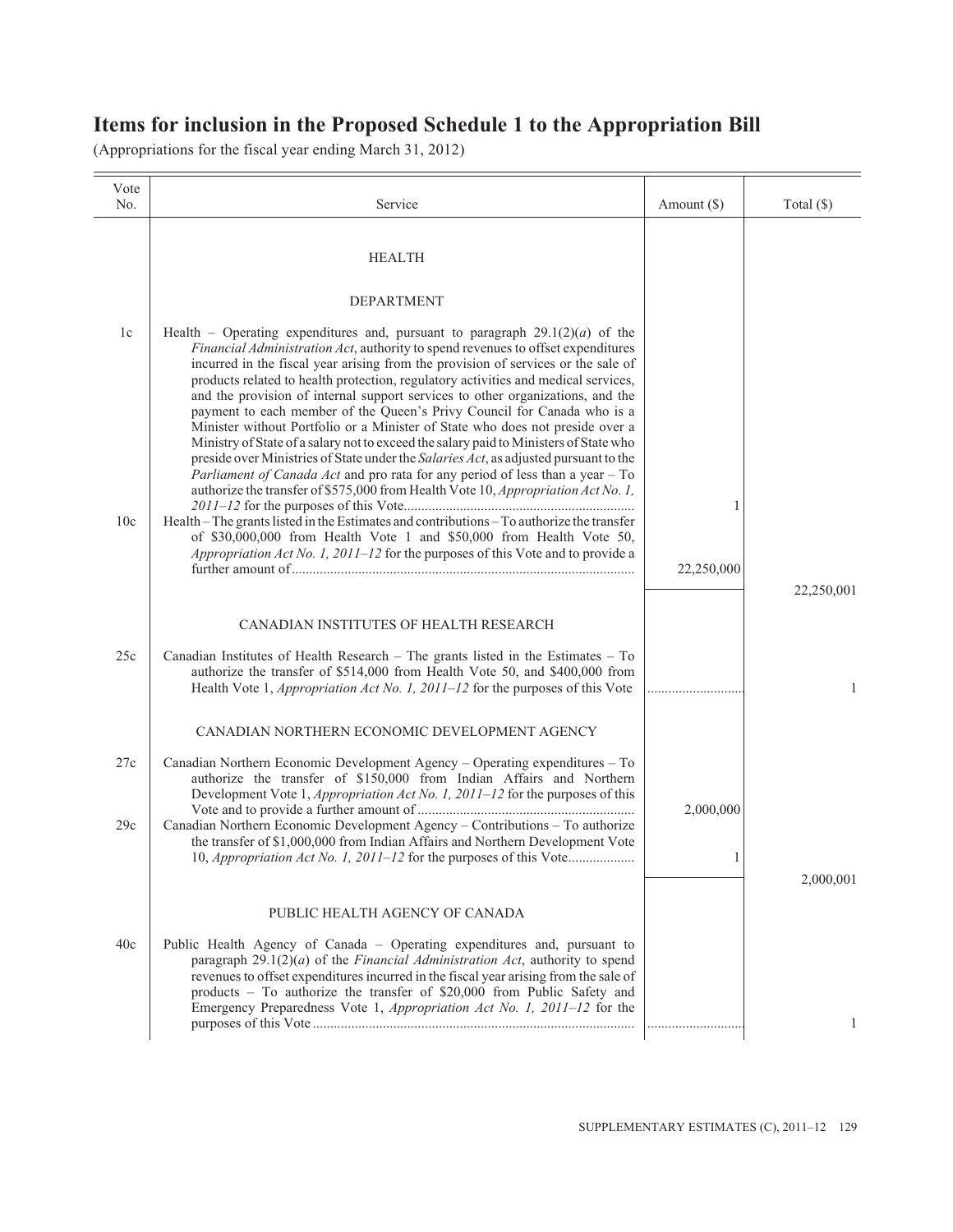| Vote<br>No. | Service                                                                                                                                                                                                                                                                                                                                                                                                                                                                                                                                                                                                                                                                                                                                                                                                                                                                                                                                                                                                                                                                                                                                                                                                                                                                                                                                                                                                                                                                                                                                                                                                                                                                                                                                                                                                                                                            | Amount (\$) | Total $(\$)$ |
|-------------|--------------------------------------------------------------------------------------------------------------------------------------------------------------------------------------------------------------------------------------------------------------------------------------------------------------------------------------------------------------------------------------------------------------------------------------------------------------------------------------------------------------------------------------------------------------------------------------------------------------------------------------------------------------------------------------------------------------------------------------------------------------------------------------------------------------------------------------------------------------------------------------------------------------------------------------------------------------------------------------------------------------------------------------------------------------------------------------------------------------------------------------------------------------------------------------------------------------------------------------------------------------------------------------------------------------------------------------------------------------------------------------------------------------------------------------------------------------------------------------------------------------------------------------------------------------------------------------------------------------------------------------------------------------------------------------------------------------------------------------------------------------------------------------------------------------------------------------------------------------------|-------------|--------------|
|             | HUMAN RESOURCES AND SKILLS DEVELOPMENT                                                                                                                                                                                                                                                                                                                                                                                                                                                                                                                                                                                                                                                                                                                                                                                                                                                                                                                                                                                                                                                                                                                                                                                                                                                                                                                                                                                                                                                                                                                                                                                                                                                                                                                                                                                                                             |             |              |
|             | <b>DEPARTMENT</b>                                                                                                                                                                                                                                                                                                                                                                                                                                                                                                                                                                                                                                                                                                                                                                                                                                                                                                                                                                                                                                                                                                                                                                                                                                                                                                                                                                                                                                                                                                                                                                                                                                                                                                                                                                                                                                                  |             |              |
| 1c<br>5c    | Human Resources and Skills Development – Operating expenditures, and<br>$(a)$ authority to make recoverable expenditures on behalf of the Canada Pension<br>Plan, the Employment Insurance Operating Account and the Specified Purpose<br>Account for the administration of the Millennium Excellence Awards;<br>(b) pursuant to paragraph $29.1(2)(a)$ of the Financial Administration Act,<br>authority to spend, to offset related expenditures incurred in the fiscal year,<br>revenues received in the fiscal year arising from:<br>(i) the provision of Public Access Programs Sector services;<br>(ii) services to assist provinces in the administration of provincial programs<br>funded under Labour Market Development Agreements;<br>(iii) services offered on behalf of other federal government departments and/or<br>federal government departmental corporations;<br>(iv) the amount charged to any Crown Corporation under paragraph $14(b)$ of the<br>Government Employees Compensation Act in relation to the litigation costs for<br>subrogated claims for Crown Corporations;<br>(v) the portion of the Government Employees Compensation Act departmental or<br>agency subrogated claim settlements related to litigation costs; and<br>$(c)$ the payment to each member of the Queen's Privy Council for Canada who is a<br>Minister without Portfolio or a Minister of State who does not preside over a<br>Ministry of State of a salary not to exceed the salary paid to Ministers of State who<br>preside over Ministries of State under the Salaries Act, as adjusted pursuant to the<br>Parliament of Canada Act and pro rata for any period of less than a year<br>Human Resources and Skills Development - The grants listed in the Estimates and<br>contributions - To authorize the transfer of \$497,000 from Indian Affairs and | 56,360,000  |              |
|             | Northern Development Vote 10, Appropriation Act No. 1, 2011-12 for the                                                                                                                                                                                                                                                                                                                                                                                                                                                                                                                                                                                                                                                                                                                                                                                                                                                                                                                                                                                                                                                                                                                                                                                                                                                                                                                                                                                                                                                                                                                                                                                                                                                                                                                                                                                             | 1           |              |
| 7c          | Pursuant to subsection 25(2) of the Financial Administration Act, to write-off from the<br>Accounts of Canada 98,448 debts due to Her Majesty in right of Canada<br>amounting to \$311,768,275 related to Canada Student Loans accounts                                                                                                                                                                                                                                                                                                                                                                                                                                                                                                                                                                                                                                                                                                                                                                                                                                                                                                                                                                                                                                                                                                                                                                                                                                                                                                                                                                                                                                                                                                                                                                                                                            | 162,226,509 | 218,586,510  |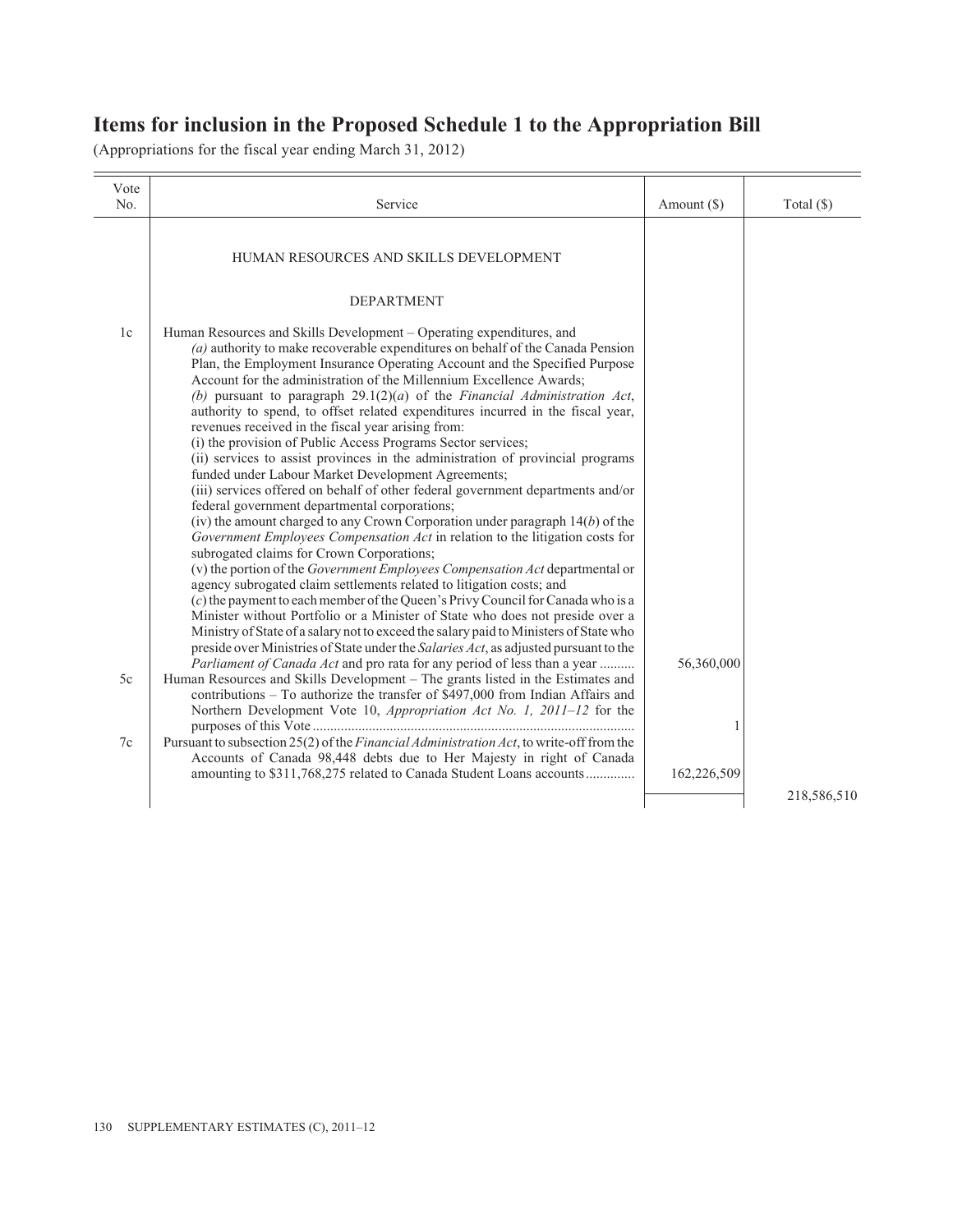| Vote |                                                                                                                                                                                                                                                                                                                                                                                                                                                                                                                                                                                                                                                                                                                                                                                                                                                                                                                                                                                                                                                                                                                                                                                                                                                                                                                                                                                                                                                  |               |              |
|------|--------------------------------------------------------------------------------------------------------------------------------------------------------------------------------------------------------------------------------------------------------------------------------------------------------------------------------------------------------------------------------------------------------------------------------------------------------------------------------------------------------------------------------------------------------------------------------------------------------------------------------------------------------------------------------------------------------------------------------------------------------------------------------------------------------------------------------------------------------------------------------------------------------------------------------------------------------------------------------------------------------------------------------------------------------------------------------------------------------------------------------------------------------------------------------------------------------------------------------------------------------------------------------------------------------------------------------------------------------------------------------------------------------------------------------------------------|---------------|--------------|
| No.  | Service                                                                                                                                                                                                                                                                                                                                                                                                                                                                                                                                                                                                                                                                                                                                                                                                                                                                                                                                                                                                                                                                                                                                                                                                                                                                                                                                                                                                                                          | Amount $(\$)$ | Total $(\$)$ |
|      | INDIAN AFFAIRS AND NORTHERN DEVELOPMENT                                                                                                                                                                                                                                                                                                                                                                                                                                                                                                                                                                                                                                                                                                                                                                                                                                                                                                                                                                                                                                                                                                                                                                                                                                                                                                                                                                                                          |               |              |
|      | <b>DEPARTMENT</b>                                                                                                                                                                                                                                                                                                                                                                                                                                                                                                                                                                                                                                                                                                                                                                                                                                                                                                                                                                                                                                                                                                                                                                                                                                                                                                                                                                                                                                |               |              |
| 1c   | Indian Affairs and Northern Development – Operating expenditures, and<br>(a) pursuant to paragraph $29.1(2)(a)$ of the Financial Administration Act,<br>authority to expend revenues received in a fiscal year through the provision of<br>internal support services to other organizations to offset associated expenditures<br>incurred in the fiscal year;<br>(b) expenditures on works, buildings and equipment; and expenditures and<br>recoverable expenditures in respect of services provided and work performed on<br>other than federal property;<br>(c) authority to provide, in respect of Indian and Inuit economic development<br>activities, for the capacity development for Indian and Inuit and the furnishing of<br>materials and equipment;<br>(d) authority to sell electric power to private consumers in remote locations when<br>alternative local sources of supply are not available, in accordance with terms and<br>conditions approved by the Governor in Council; and<br>(e) the payment to each member of the Queen's Privy Council for Canada who is a<br>Minister without Portfolio or a Minister of State who does not preside over a<br>Ministry of State of a salary not to exceed the salary paid to Ministers of State who<br>preside over Ministries of State under the Salaries Act, as adjusted pursuant to the<br><i>Parliament of Canada Act</i> and pro rata for any period of less than a year – To |               |              |
| 5c   | authorize the transfer of \$167,500 from Treasury Board Vote 1, Appropriation<br>Indian Affairs and Northern Development - Capital expenditures, and<br>(a) expenditures on buildings, works, land and equipment, the operation, control<br>and ownership of which may be transferred to provincial governments on terms<br>and conditions approved by the Governor in Council, or to Indian bands, groups<br>of Indians or individual Indians at the discretion of the Minister of Aboriginal<br>Affairs and Northern Development, and such expenditures on other than federal                                                                                                                                                                                                                                                                                                                                                                                                                                                                                                                                                                                                                                                                                                                                                                                                                                                                  | 1             |              |
|      | property; and<br>(b) authority to make recoverable expenditures in amounts not exceeding the<br>shares of provincial governments of expenditures on roads and related works –<br>To authorize the transfer of \$207,000 from Indian Affairs and Northern<br>Development Vote 1, <i>Appropriation Act No. 1, 2011–12</i> for the purposes of this                                                                                                                                                                                                                                                                                                                                                                                                                                                                                                                                                                                                                                                                                                                                                                                                                                                                                                                                                                                                                                                                                                 | 1             |              |
| 10c  | Indian Affairs and Northern Development – The grants listed in the Estimates and<br>contributions – To authorize the transfer of \$9,875,000 from Indian Affairs and<br>Northern Development Vote 5, \$3,406,131 from Indian Affairs and Northern<br>Development Vote 1, \$465,162 from Canadian Heritage Vote 5 and \$20,571<br>from Health Vote 10, <i>Appropriation Act No. 1, 2011–12</i> for the purposes of this                                                                                                                                                                                                                                                                                                                                                                                                                                                                                                                                                                                                                                                                                                                                                                                                                                                                                                                                                                                                                           | 39,585,765    | 39,585,767   |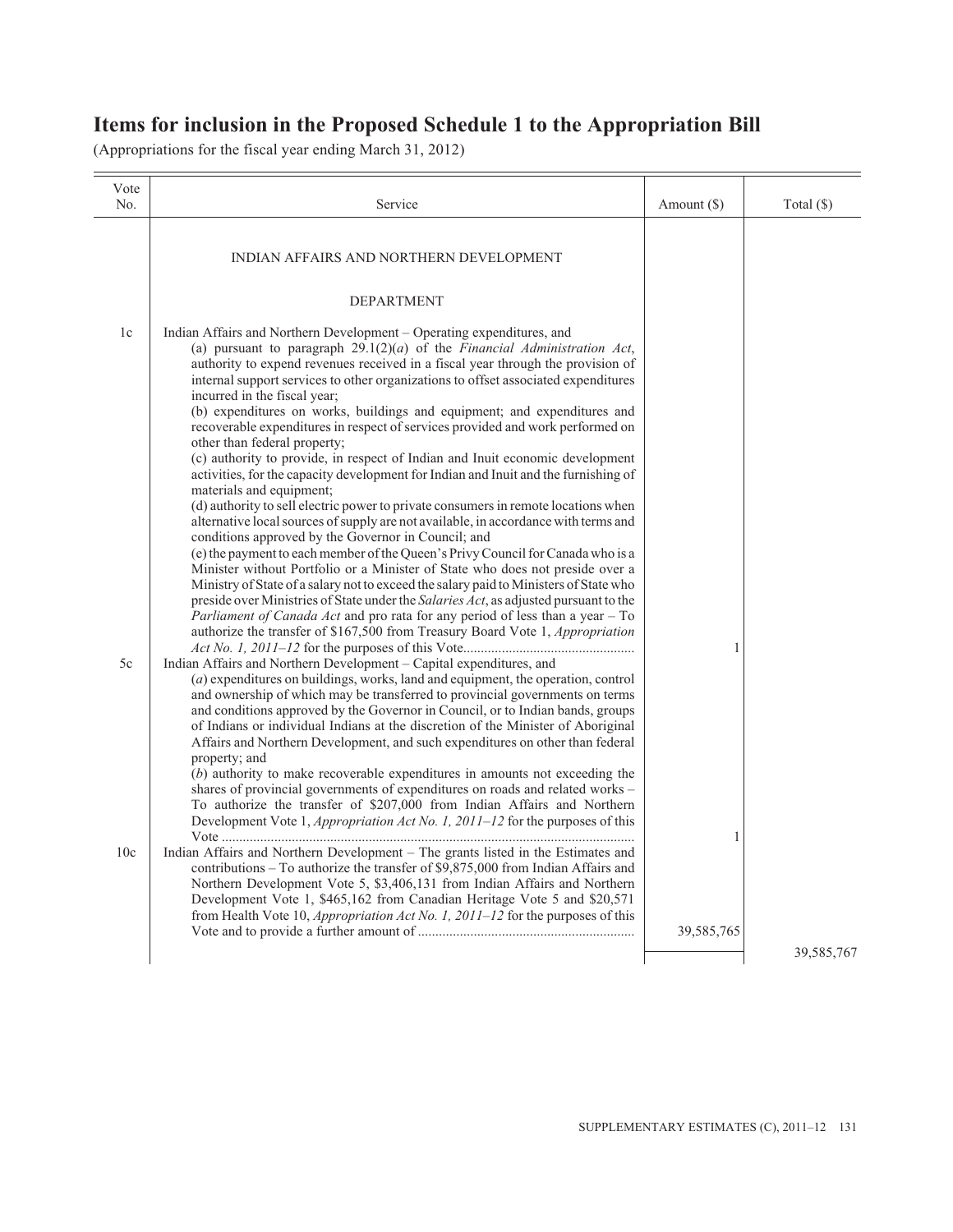| Vote<br>No. | Service                                                                                                                                                                                                                                                                                                                                                                                                                                                                                                                                                                                                                                                                                                                                                                                                                                                                                                                                                                                                                                                                                                                                                                                                                                                                                                                                                                                                                                                         | Amount $(\$)$ | Total $(\$)$ |
|-------------|-----------------------------------------------------------------------------------------------------------------------------------------------------------------------------------------------------------------------------------------------------------------------------------------------------------------------------------------------------------------------------------------------------------------------------------------------------------------------------------------------------------------------------------------------------------------------------------------------------------------------------------------------------------------------------------------------------------------------------------------------------------------------------------------------------------------------------------------------------------------------------------------------------------------------------------------------------------------------------------------------------------------------------------------------------------------------------------------------------------------------------------------------------------------------------------------------------------------------------------------------------------------------------------------------------------------------------------------------------------------------------------------------------------------------------------------------------------------|---------------|--------------|
|             | <b>INDUSTRY</b>                                                                                                                                                                                                                                                                                                                                                                                                                                                                                                                                                                                                                                                                                                                                                                                                                                                                                                                                                                                                                                                                                                                                                                                                                                                                                                                                                                                                                                                 |               |              |
|             | DEPARTMENT                                                                                                                                                                                                                                                                                                                                                                                                                                                                                                                                                                                                                                                                                                                                                                                                                                                                                                                                                                                                                                                                                                                                                                                                                                                                                                                                                                                                                                                      |               |              |
| 1c<br>5c    | Industry – Operating expenditures, and, pursuant to paragraph $29.1(2)(a)$ of the<br>Financial Administration Act, authority to expend revenue received during the<br>fiscal year, to offset expenditures incurred in the fiscal year, arising from the<br>provision of internal support services to other organizations, communications<br>research, bankruptcy and corporations and from services and regulatory<br>processes, specifically pre-merger notification filings, advance ruling<br>certificates, advisory opinions and photocopies, provided under the Competition<br>Act and the payment to each member of the Queen's Privy Council for Canada<br>who is a Minister without Portfolio or a Minister of State who does not preside<br>over a Ministry of State of a salary not to exceed the salary paid to Ministers of<br>State who preside over Ministries of State under the Salaries Act, as adjusted<br>pursuant to the <i>Parliament of Canada Act</i> and pro rata for any period of less than a<br>year - To authorize the transfer of \$15,000 from Industry Vote 25, \$15,000 from<br>Fisheries and Oceans Vote 1, \$15, 000 from Foreign Affairs and International<br>Vote 1, \$15,000 from Natural Resources Vote 1 and \$15,000 from<br>Trade<br>Transport Vote 1, <i>Appropriation Act No. 1, 2011–12</i> for the purposes of this Vote<br>Industry – Capital expenditures – To authorize the transfer of \$300,000 from Industry | 1             |              |
|             | Vote 1, <i>Appropriation Act No. 1, 2011–12</i> for the purposes of this Vote                                                                                                                                                                                                                                                                                                                                                                                                                                                                                                                                                                                                                                                                                                                                                                                                                                                                                                                                                                                                                                                                                                                                                                                                                                                                                                                                                                                   | 1             | 2            |
|             | <b>CANADIAN SPACE AGENCY</b>                                                                                                                                                                                                                                                                                                                                                                                                                                                                                                                                                                                                                                                                                                                                                                                                                                                                                                                                                                                                                                                                                                                                                                                                                                                                                                                                                                                                                                    |               |              |
| 25c         |                                                                                                                                                                                                                                                                                                                                                                                                                                                                                                                                                                                                                                                                                                                                                                                                                                                                                                                                                                                                                                                                                                                                                                                                                                                                                                                                                                                                                                                                 |               | 440,899      |
|             | CANADIAN TOURISM COMMISSION                                                                                                                                                                                                                                                                                                                                                                                                                                                                                                                                                                                                                                                                                                                                                                                                                                                                                                                                                                                                                                                                                                                                                                                                                                                                                                                                                                                                                                     |               |              |
| 40c         | Payments to the Canadian Tourism Commission – To authorize the transfer of<br>\$1,001,173 from Treasury Board Vote 20, Appropriation Act No. 1, 2011-12 for                                                                                                                                                                                                                                                                                                                                                                                                                                                                                                                                                                                                                                                                                                                                                                                                                                                                                                                                                                                                                                                                                                                                                                                                                                                                                                     |               | 1            |
|             | NATIONAL RESEARCH COUNCIL OF CANADA                                                                                                                                                                                                                                                                                                                                                                                                                                                                                                                                                                                                                                                                                                                                                                                                                                                                                                                                                                                                                                                                                                                                                                                                                                                                                                                                                                                                                             |               |              |
| 60c         | National Research Council of Canada - Operating expenditures - To authorize the<br>transfer of \$20,000 from Fisheries and Oceans Vote 1, Appropriation Act No. 1,                                                                                                                                                                                                                                                                                                                                                                                                                                                                                                                                                                                                                                                                                                                                                                                                                                                                                                                                                                                                                                                                                                                                                                                                                                                                                              | 1             |              |
| 65c         | National Research Council of Canada - Capital expenditures - To authorize the<br>transfer of \$100,000 from National Defence Vote 1, Appropriation Act No. 1,                                                                                                                                                                                                                                                                                                                                                                                                                                                                                                                                                                                                                                                                                                                                                                                                                                                                                                                                                                                                                                                                                                                                                                                                                                                                                                   |               |              |
| 70c         | National Research Council of Canada - The grants listed in the Estimates and<br>contributions - To authorize the transfer of \$150,000 from Industry Vote 60 and<br>\$590,000 from Environment Vote 10, <i>Appropriation Act No. 1, 2011–12</i> for the                                                                                                                                                                                                                                                                                                                                                                                                                                                                                                                                                                                                                                                                                                                                                                                                                                                                                                                                                                                                                                                                                                                                                                                                         |               |              |
|             |                                                                                                                                                                                                                                                                                                                                                                                                                                                                                                                                                                                                                                                                                                                                                                                                                                                                                                                                                                                                                                                                                                                                                                                                                                                                                                                                                                                                                                                                 | 1             | 3            |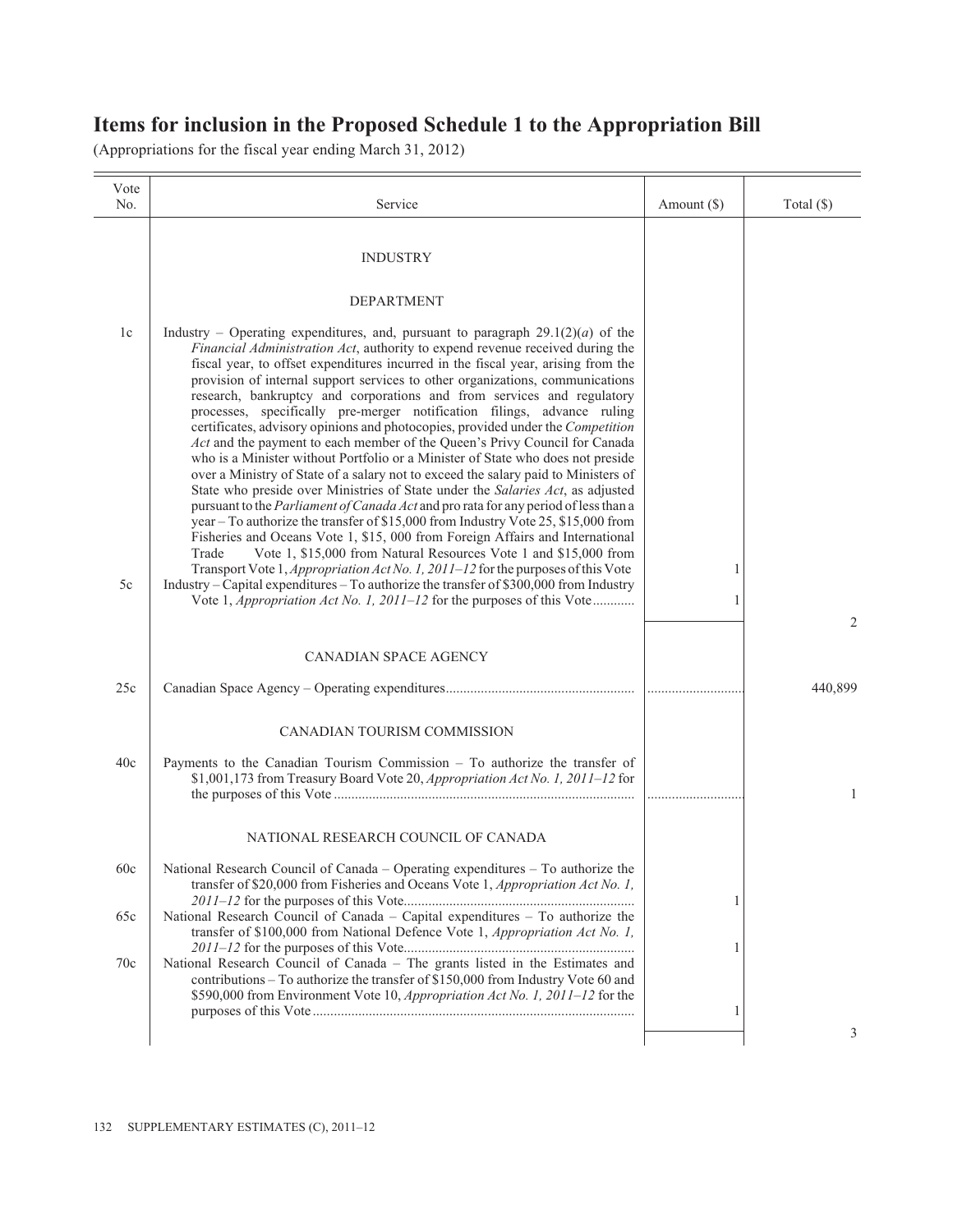| Vote<br>No. | Service                                                                                                                                                                                                                                                                                                                                                                                                                                                                                                                                                                                                                                                                                                                                                                                                                                                                                                                                       | Amount $(\$)$ | Total $(\$)$ |
|-------------|-----------------------------------------------------------------------------------------------------------------------------------------------------------------------------------------------------------------------------------------------------------------------------------------------------------------------------------------------------------------------------------------------------------------------------------------------------------------------------------------------------------------------------------------------------------------------------------------------------------------------------------------------------------------------------------------------------------------------------------------------------------------------------------------------------------------------------------------------------------------------------------------------------------------------------------------------|---------------|--------------|
|             | $INDUSTRY - Concluded$                                                                                                                                                                                                                                                                                                                                                                                                                                                                                                                                                                                                                                                                                                                                                                                                                                                                                                                        |               |              |
|             | NATURAL SCIENCES AND ENGINEERING RESEARCH COUNCIL                                                                                                                                                                                                                                                                                                                                                                                                                                                                                                                                                                                                                                                                                                                                                                                                                                                                                             |               |              |
| 80c         | Natural Sciences and Engineering Research Council – The grants listed in the<br>Estimates – To authorize the transfer of \$250,000 from Transport Vote 1,                                                                                                                                                                                                                                                                                                                                                                                                                                                                                                                                                                                                                                                                                                                                                                                     |               | 1            |
|             | SOCIAL SCIENCES AND HUMANITIES RESEARCH COUNCIL                                                                                                                                                                                                                                                                                                                                                                                                                                                                                                                                                                                                                                                                                                                                                                                                                                                                                               |               |              |
| 95c         | Social Sciences and Humanities Research Council – The grants listed in the Estimates<br>$-$ To authorize the transfer of \$197,002 from Canadian Heritage Vote 5,                                                                                                                                                                                                                                                                                                                                                                                                                                                                                                                                                                                                                                                                                                                                                                             |               | $\mathbf{1}$ |
|             | STATISTICS CANADA                                                                                                                                                                                                                                                                                                                                                                                                                                                                                                                                                                                                                                                                                                                                                                                                                                                                                                                             |               |              |
| 105c        | Statistics Canada - Program expenditures, contributions and, pursuant to<br>paragraph $29.1(2)(a)$ of the <i>Financial Administration Act</i> , authority to expend<br>revenue received during the fiscal year - To authorize the transfer of \$220,000<br>from Treasury Board Vote 1, Appropriation Act No. 1, 2011-12 for the purposes                                                                                                                                                                                                                                                                                                                                                                                                                                                                                                                                                                                                      |               | $\mathbf{1}$ |
|             | <b>JUSTICE</b>                                                                                                                                                                                                                                                                                                                                                                                                                                                                                                                                                                                                                                                                                                                                                                                                                                                                                                                                |               |              |
|             | <b>DEPARTMENT</b>                                                                                                                                                                                                                                                                                                                                                                                                                                                                                                                                                                                                                                                                                                                                                                                                                                                                                                                             |               |              |
| 1c          | Justice – Operating expenditures, and, pursuant to paragraph $29.1(2)(a)$ of the<br>Financial Administration Act, authority to expend revenues received in a fiscal<br>year, and to offset expenditures incurred in the fiscal year, arising from the<br>provision of mandatory legal services to Government departments and agencies<br>and optional services to Crown corporations, non-federal organizations and<br>international organizations provided they are consistent with the Department's<br>mandate, and the provision of internal support services to other organizations,<br>and the payment to each member of the Queen's Privy Council for Canada who is<br>a Minister without Portfolio or a Minister of State who does not preside over a<br>Ministry of State of a salary not to exceed the salary paid to Ministers of State who<br>preside over Ministries of State under the Salaries Act, as adjusted pursuant to the |               | 1            |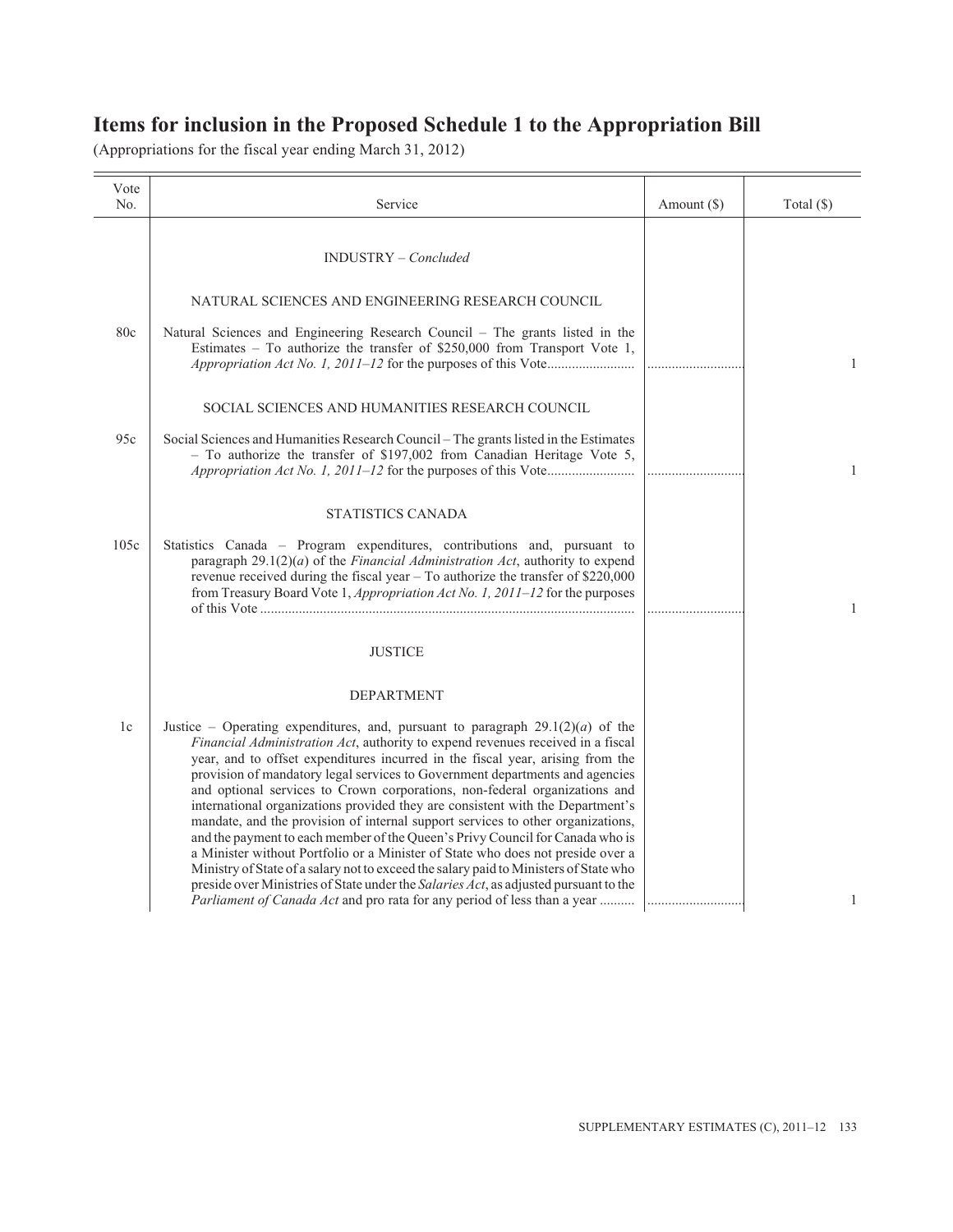| Vote<br>No.     | Service                                                                                                                                                                                                                                                                                                                                                                                                                                                                                                                                                                                                                                                                                                                                                                                                                                         | Amount $(\$)$ | Total $(\$)$ |
|-----------------|-------------------------------------------------------------------------------------------------------------------------------------------------------------------------------------------------------------------------------------------------------------------------------------------------------------------------------------------------------------------------------------------------------------------------------------------------------------------------------------------------------------------------------------------------------------------------------------------------------------------------------------------------------------------------------------------------------------------------------------------------------------------------------------------------------------------------------------------------|---------------|--------------|
|                 | <b>JUSTICE</b> – <i>Concluded</i>                                                                                                                                                                                                                                                                                                                                                                                                                                                                                                                                                                                                                                                                                                                                                                                                               |               |              |
| 10 <sub>c</sub> | CANADIAN HUMAN RIGHTS COMMISSION<br>Canadian Human Rights Commission – Program expenditures and, pursuant to<br>paragraph $29.1(2)(a)$ of the <i>Financial Administration Act</i> , authority to expend<br>revenues received in a fiscal year through the provision of internal support<br>services to other organizations to offset associated expenditures incurred in the                                                                                                                                                                                                                                                                                                                                                                                                                                                                    |               |              |
| 15c             | CANADIAN HUMAN RIGHTS TRIBUNAL<br>Canadian Human Rights Tribunal – Program expenditures – To authorize the transfer<br>of \$778,338 from Justice Vote 1, Appropriation Act No. 1, 2011-12 for the                                                                                                                                                                                                                                                                                                                                                                                                                                                                                                                                                                                                                                               |               | 1            |
| 35c             | OFFICE OF THE DIRECTOR OF PUBLIC PROSECUTIONS<br>Office of the Director of Public Prosecutions – Program expenditures, and, pursuant to<br>paragraph $29.1(2)(a)$ of the <i>Financial Administration Act</i> , authority to expend<br>revenues received in a fiscal year, and to offset expenditures incurred in the fiscal<br>year, arising from the provision of prosecution and prosecution-related services<br>and the provision of internal support services to Government departments and<br>agencies and optional services to Crown corporations, non-federal organizations<br>and international organizations provided they are consistent with the Office of<br>the Director of Public Prosecution's mandate - To authorize the transfer of<br>\$640,622 from Justice Vote 1, <i>Appropriation Act No. 1, 2011–12</i> for the purposes |               |              |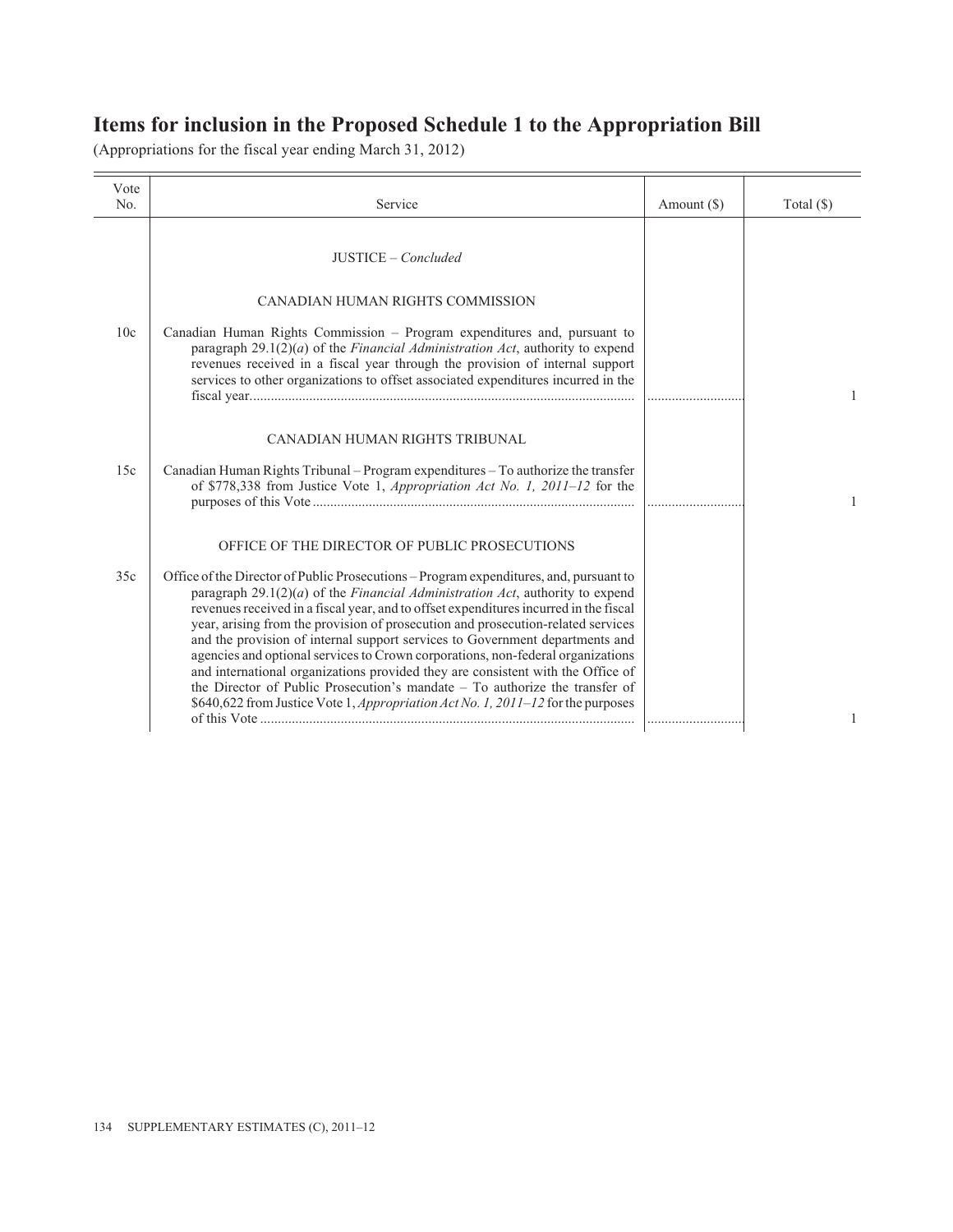| Vote<br>No.     | Service                                                                                                                                                                                                                                                                                                                                                                                                                                                                                                                                                                                                                                                                                                                                                                                                                                                                                                                                                                                                                                                                                                                                                                                                                                                                                                                                                                                                                                                                                                                                                                                                                                                                                                                                                                                                                                                                                                                                                                                                                                                                                                                                                                                      | Amount $(\$)$ | Total $(\$)$ |
|-----------------|----------------------------------------------------------------------------------------------------------------------------------------------------------------------------------------------------------------------------------------------------------------------------------------------------------------------------------------------------------------------------------------------------------------------------------------------------------------------------------------------------------------------------------------------------------------------------------------------------------------------------------------------------------------------------------------------------------------------------------------------------------------------------------------------------------------------------------------------------------------------------------------------------------------------------------------------------------------------------------------------------------------------------------------------------------------------------------------------------------------------------------------------------------------------------------------------------------------------------------------------------------------------------------------------------------------------------------------------------------------------------------------------------------------------------------------------------------------------------------------------------------------------------------------------------------------------------------------------------------------------------------------------------------------------------------------------------------------------------------------------------------------------------------------------------------------------------------------------------------------------------------------------------------------------------------------------------------------------------------------------------------------------------------------------------------------------------------------------------------------------------------------------------------------------------------------------|---------------|--------------|
|                 | NATIONAL DEFENCE                                                                                                                                                                                                                                                                                                                                                                                                                                                                                                                                                                                                                                                                                                                                                                                                                                                                                                                                                                                                                                                                                                                                                                                                                                                                                                                                                                                                                                                                                                                                                                                                                                                                                                                                                                                                                                                                                                                                                                                                                                                                                                                                                                             |               |              |
|                 | <b>DEPARTMENT</b>                                                                                                                                                                                                                                                                                                                                                                                                                                                                                                                                                                                                                                                                                                                                                                                                                                                                                                                                                                                                                                                                                                                                                                                                                                                                                                                                                                                                                                                                                                                                                                                                                                                                                                                                                                                                                                                                                                                                                                                                                                                                                                                                                                            |               |              |
| 1c              | National Defence – Operating expenditures and authority for total commitments,<br>subject to allotment by the Treasury Board, of \$29,736,337,360 for the purposes<br>of Votes 1, 5 and 10 of the Department regardless of the year in which the<br>payment of those commitments comes due (of which it is estimated that<br>\$9,430,224,000 will come due for payment in future years), authority to make<br>payments from any of those Votes to provinces or municipalities as contributions<br>toward construction done by those bodies, authority, subject to the direction of<br>the Treasury Board, to make recoverable expenditures or advances from any of<br>those Votes in respect of materials supplied to or services performed on behalf of<br>individuals, corporations, outside agencies, other government departments and<br>agencies and other governments and authority to expend revenue, as authorized<br>by the Treasury Board, received during the fiscal year for the purposes of any of<br>those Votes, including the provision of internal support services to other<br>organizations, and authority to make payments, in respect of pension, insurance<br>and social security programs or other arrangements for employees locally<br>engaged outside of Canada, or in respect of the administration of such programs<br>or arrangements, including premiums, contributions, benefits, fees, and other<br>expenditures, made in respect of employees locally engaged outside of Canada<br>and for such other persons, as Treasury Board determines, and the payment to<br>each member of the Queen's Privy Council for Canada who is a Minister without<br>Portfolio or a Minister of State who does not preside over a Ministry of State of a<br>salary not to exceed the salary paid to Ministers of State who preside over<br>Ministries of State under the Salaries Act, as adjusted pursuant to the Parliament<br>of Canada Act and pro rata for any period of less than a year $-$ To authorize the<br>transfer of \$156,566,571 from National Defence Vote 5 and \$222,300 from<br>Foreign Affairs and International Trade Vote 1, Appropriation Act No. 1, |               |              |
| 10 <sub>c</sub> | National Defence – The grants listed in the Estimates and contributions, which grants<br>and contributions may include monetary payments or, in lieu of payment made to<br>a recipient, the provision of goods or services or of the use of facilities, and which<br>may also include the contributions that may be approved by the Governor in<br>Council in accordance with section 3 of The Defence Appropriation Act, 1950,<br>for provision or transfer of defence equipment or services or supplies or facilities                                                                                                                                                                                                                                                                                                                                                                                                                                                                                                                                                                                                                                                                                                                                                                                                                                                                                                                                                                                                                                                                                                                                                                                                                                                                                                                                                                                                                                                                                                                                                                                                                                                                      | 1             |              |
|                 |                                                                                                                                                                                                                                                                                                                                                                                                                                                                                                                                                                                                                                                                                                                                                                                                                                                                                                                                                                                                                                                                                                                                                                                                                                                                                                                                                                                                                                                                                                                                                                                                                                                                                                                                                                                                                                                                                                                                                                                                                                                                                                                                                                                              | $\mathbf{1}$  | 2            |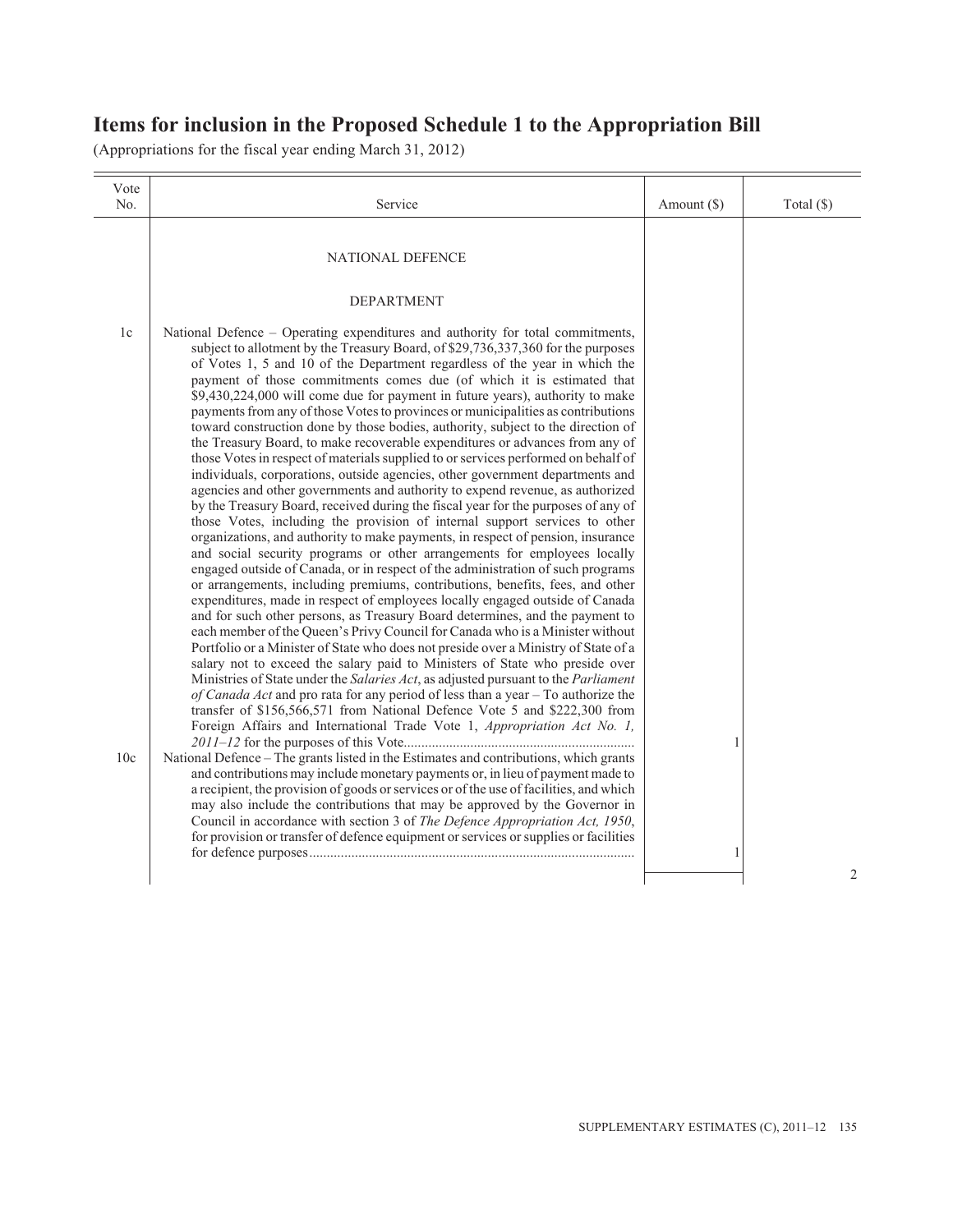| Vote<br>No. | Service                                                                                                                                                                                                                                                                                                                                                                                                                                                                                                                                                                                                                                                                                                                                                                                                                                                                                                                                                                                                                                                                                                                                                                                                             | Amount (\$)  | Total $(\$)$ |
|-------------|---------------------------------------------------------------------------------------------------------------------------------------------------------------------------------------------------------------------------------------------------------------------------------------------------------------------------------------------------------------------------------------------------------------------------------------------------------------------------------------------------------------------------------------------------------------------------------------------------------------------------------------------------------------------------------------------------------------------------------------------------------------------------------------------------------------------------------------------------------------------------------------------------------------------------------------------------------------------------------------------------------------------------------------------------------------------------------------------------------------------------------------------------------------------------------------------------------------------|--------------|--------------|
|             | NATURAL RESOURCES                                                                                                                                                                                                                                                                                                                                                                                                                                                                                                                                                                                                                                                                                                                                                                                                                                                                                                                                                                                                                                                                                                                                                                                                   |              |              |
|             | <b>DEPARTMENT</b>                                                                                                                                                                                                                                                                                                                                                                                                                                                                                                                                                                                                                                                                                                                                                                                                                                                                                                                                                                                                                                                                                                                                                                                                   |              |              |
| 1c<br>5c    | Natural Resources – Operating expenditures and, pursuant to paragraph $29.1(2)(a)$ of<br>the Financial Administration Act, authority to expend revenues received during<br>the fiscal year from the sale of forestry and information products; licensing,<br>training and certification activities related to the Explosives Act and Explosives<br>Regulations; from research, consultation, testing, analysis, and administration<br>services as part of the departmental operations; and for the provision of internal<br>support services to other organizations and the payment to each member of the<br>Queen's Privy Council for Canada who is a Minister without Portfolio or a<br>Minister of State who does not preside over a Ministry of State of a salary not to<br>exceed the salary paid to Ministers of State who preside over Ministries of State<br>under the Salaries Act, as adjusted pursuant to the Parliament of Canada Act and<br>pro rata for any period of less than a year - To authorize the transfer of \$400,000<br>from Natural Resources Vote 25 and \$100,000 from Treasury Board Vote 1,<br>Natural Resources - Capital expenditures - To authorize the transfer of \$220,000 from | 1            |              |
|             | National Defence Vote 5, Appropriation Act No. 1, 2011-12 for the purposes of                                                                                                                                                                                                                                                                                                                                                                                                                                                                                                                                                                                                                                                                                                                                                                                                                                                                                                                                                                                                                                                                                                                                       | 1            |              |
| 10c         | Natural Resources - The grants listed in the Estimates and contributions - To<br>authorize the transfer of \$100,000 from Natural Resources Vote 25,                                                                                                                                                                                                                                                                                                                                                                                                                                                                                                                                                                                                                                                                                                                                                                                                                                                                                                                                                                                                                                                                | $\mathbf{1}$ | 3            |
|             | ATOMIC ENERGY OF CANADA LIMITED                                                                                                                                                                                                                                                                                                                                                                                                                                                                                                                                                                                                                                                                                                                                                                                                                                                                                                                                                                                                                                                                                                                                                                                     |              |              |
| 15c         | Payments to Atomic Energy of Canada Limited for operating and capital expenditures.                                                                                                                                                                                                                                                                                                                                                                                                                                                                                                                                                                                                                                                                                                                                                                                                                                                                                                                                                                                                                                                                                                                                 |              | 95,000,000   |
|             | PARLIAMENT                                                                                                                                                                                                                                                                                                                                                                                                                                                                                                                                                                                                                                                                                                                                                                                                                                                                                                                                                                                                                                                                                                                                                                                                          |              |              |
|             | <b>HOUSE OF COMMONS</b>                                                                                                                                                                                                                                                                                                                                                                                                                                                                                                                                                                                                                                                                                                                                                                                                                                                                                                                                                                                                                                                                                                                                                                                             |              |              |
| 5c          | House of Commons - Program expenditures, including allowances in lieu of residence<br>to the Speaker of the House of Commons, and in lieu of an apartment to the<br>Deputy Speaker of the House of Commons, payments in respect of the cost of<br>operating Members' constituency offices, contributions and authority to expend<br>revenues received during the fiscal year arising from the activities of the House of                                                                                                                                                                                                                                                                                                                                                                                                                                                                                                                                                                                                                                                                                                                                                                                            |              | 2,733,651    |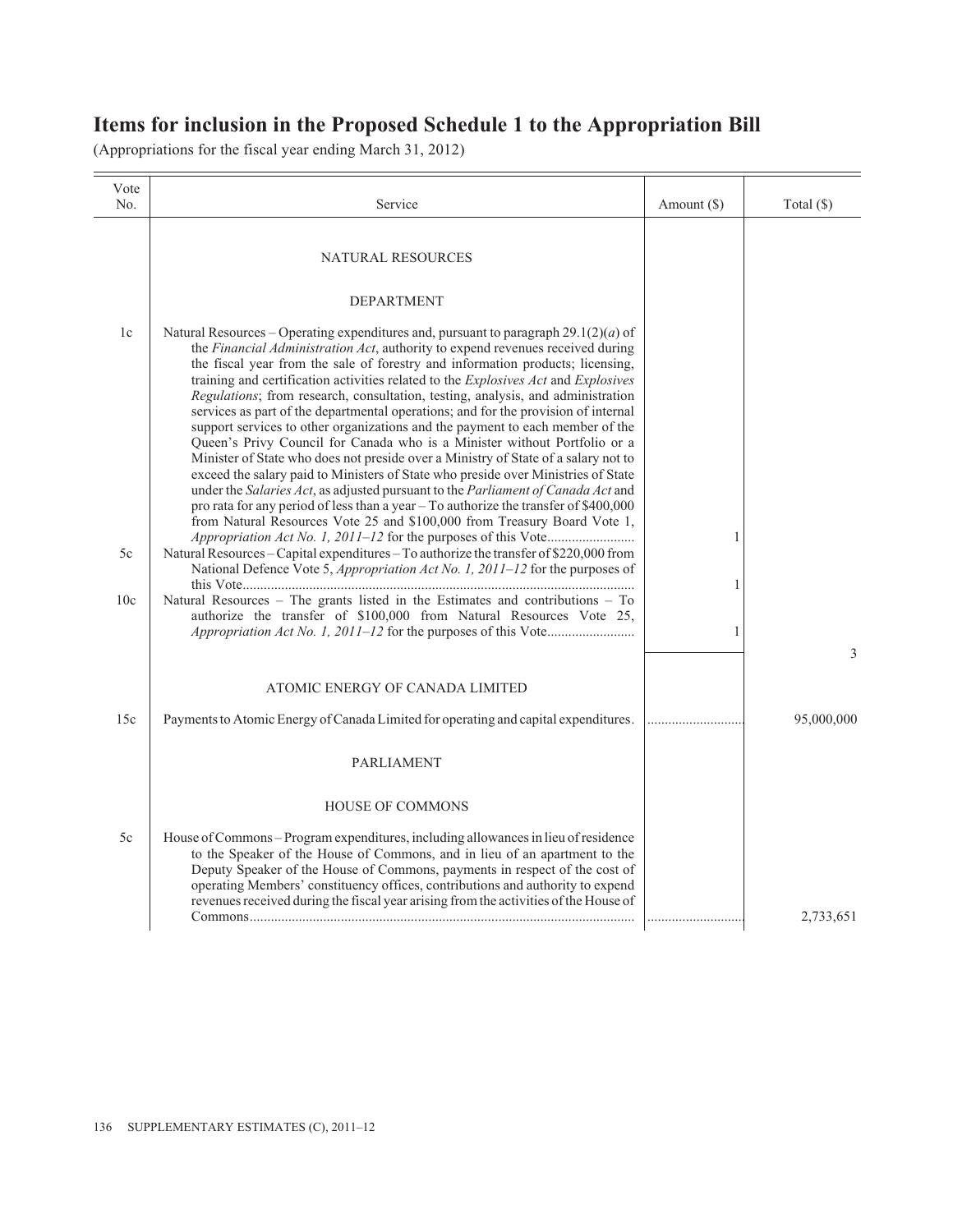| Vote<br>No. | Service                                                                                                                                                                                                                                                                                                                                                                                                                                                                                                                                                                                                                                                                                                                                                                                                                                        | Amount $(\$)$ | Total $(\$)$ |
|-------------|------------------------------------------------------------------------------------------------------------------------------------------------------------------------------------------------------------------------------------------------------------------------------------------------------------------------------------------------------------------------------------------------------------------------------------------------------------------------------------------------------------------------------------------------------------------------------------------------------------------------------------------------------------------------------------------------------------------------------------------------------------------------------------------------------------------------------------------------|---------------|--------------|
|             | PRIVY COUNCIL                                                                                                                                                                                                                                                                                                                                                                                                                                                                                                                                                                                                                                                                                                                                                                                                                                  |               |              |
|             | <b>DEPARTMENT</b>                                                                                                                                                                                                                                                                                                                                                                                                                                                                                                                                                                                                                                                                                                                                                                                                                              |               |              |
| 1c          | Privy Council – Program expenditures, including operating expenditures of<br>Commissions of Inquiry not otherwise provided for and the operation of the<br>Prime Minister's residence; and the payment to each member of the Queen's<br>Privy Council for Canada who is a Minister without Portfolio or a Minister of<br>State who does not preside over a Ministry of State of a salary not to exceed the<br>salary paid to Ministers of State who preside over Ministries of State under the<br>Salaries Act, as adjusted pursuant to the Parliament of Canada Act and pro rata<br>for any period of less than a year and, pursuant to paragraph $29.1(2)(a)$ of the<br>Financial Administration Act, authority to expend revenues received in a fiscal<br>year through the provision of internal support services to other organizations to |               | 883,395      |
|             | PUBLIC SAFETY AND EMERGENCY PREPAREDNESS                                                                                                                                                                                                                                                                                                                                                                                                                                                                                                                                                                                                                                                                                                                                                                                                       |               |              |
|             | <b>DEPARTMENT</b>                                                                                                                                                                                                                                                                                                                                                                                                                                                                                                                                                                                                                                                                                                                                                                                                                              |               |              |
| 1c          | Public Safety and Emergency Preparedness – Operating expenditures and, pursuant to<br>paragraph $29.1(2)(a)$ of the <i>Financial Administration Act</i> , authority to expend<br>revenues received in a fiscal year through the provision of internal support<br>services to other organizations to offset associated expenditures incurred in the<br>fiscal year and the payment to each member of the Queen's Privy Council for<br>Canada who is a Minister without Portfolio or a Minister of State who does not<br>preside over a Ministry of State of a salary not to exceed the salary paid to<br>Ministers of State who preside over Ministries of State under the Salaries Act, as<br>adjusted pursuant to the Parliament of Canada Act and pro rata for any period of                                                                 |               |              |
| 5c          | Public Safety and Emergency Preparedness - The grants listed in the Estimates and<br>contributions - To authorize the transfer of \$700,000 from Public Safety and<br>Emergency Preparedness Vote 1 and \$100,000 from Health Vote 10,                                                                                                                                                                                                                                                                                                                                                                                                                                                                                                                                                                                                         | 1             |              |
|             | ROYAL CANADIAN MOUNTED POLICE                                                                                                                                                                                                                                                                                                                                                                                                                                                                                                                                                                                                                                                                                                                                                                                                                  | 1             | 2            |
| 45c         | Royal Canadian Mounted Police – Operating expenditures and, pursuant to<br>paragraph $29.1(2)(a)$ of the <i>Financial Administration Act</i> , authority to expend<br>revenue received during the fiscal year to offset associated expenditures,<br>including revenues from the provision of internal support services to other<br>organizations - To authorize the transfer of \$6,000,000 from Public Safety and<br>Emergency Preparedness Vote 5 and \$46,960 from Public Safety and Emergency<br>Preparedness Vote 1, <i>Appropriation Act No. 1, 2011–12</i> for the purposes of this                                                                                                                                                                                                                                                     |               |              |
| 50c         | Royal Canadian Mounted Police - Capital expenditures - To authorize the transfer of<br>\$500,000 from National Defence Vote 5, Appropriation Act No. 1, 2011-12 for                                                                                                                                                                                                                                                                                                                                                                                                                                                                                                                                                                                                                                                                            | 1             |              |
|             |                                                                                                                                                                                                                                                                                                                                                                                                                                                                                                                                                                                                                                                                                                                                                                                                                                                |               | 2            |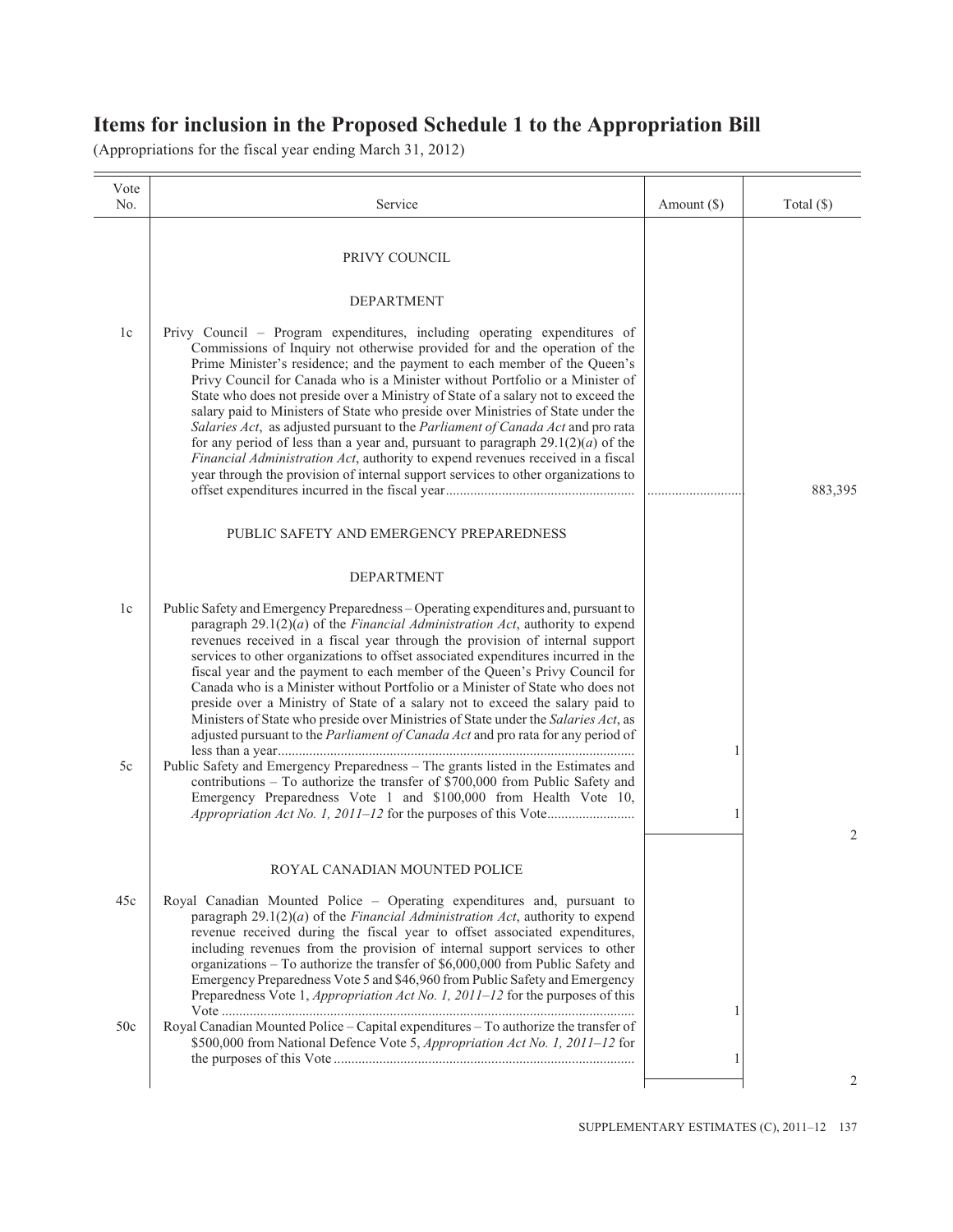| Vote<br>No. | Service                                                                                                                                                                                                                                                                                                                                                                                                                                                                                                                                                                                                                                                                                                                                                                                                                                                                                                                                                                                                                                                                                                                                                                                                                                                                                                                                                                                                                                                                                                                                                                                                                           | Amount (\$) | Total $(\$)$ |
|-------------|-----------------------------------------------------------------------------------------------------------------------------------------------------------------------------------------------------------------------------------------------------------------------------------------------------------------------------------------------------------------------------------------------------------------------------------------------------------------------------------------------------------------------------------------------------------------------------------------------------------------------------------------------------------------------------------------------------------------------------------------------------------------------------------------------------------------------------------------------------------------------------------------------------------------------------------------------------------------------------------------------------------------------------------------------------------------------------------------------------------------------------------------------------------------------------------------------------------------------------------------------------------------------------------------------------------------------------------------------------------------------------------------------------------------------------------------------------------------------------------------------------------------------------------------------------------------------------------------------------------------------------------|-------------|--------------|
|             |                                                                                                                                                                                                                                                                                                                                                                                                                                                                                                                                                                                                                                                                                                                                                                                                                                                                                                                                                                                                                                                                                                                                                                                                                                                                                                                                                                                                                                                                                                                                                                                                                                   |             |              |
|             | PUBLIC WORKS AND GOVERNMENT SERVICES                                                                                                                                                                                                                                                                                                                                                                                                                                                                                                                                                                                                                                                                                                                                                                                                                                                                                                                                                                                                                                                                                                                                                                                                                                                                                                                                                                                                                                                                                                                                                                                              |             |              |
|             |                                                                                                                                                                                                                                                                                                                                                                                                                                                                                                                                                                                                                                                                                                                                                                                                                                                                                                                                                                                                                                                                                                                                                                                                                                                                                                                                                                                                                                                                                                                                                                                                                                   |             |              |
|             | <b>DEPARTMENT</b>                                                                                                                                                                                                                                                                                                                                                                                                                                                                                                                                                                                                                                                                                                                                                                                                                                                                                                                                                                                                                                                                                                                                                                                                                                                                                                                                                                                                                                                                                                                                                                                                                 |             |              |
|             |                                                                                                                                                                                                                                                                                                                                                                                                                                                                                                                                                                                                                                                                                                                                                                                                                                                                                                                                                                                                                                                                                                                                                                                                                                                                                                                                                                                                                                                                                                                                                                                                                                   |             |              |
| 1c          | Public Works and Government Services – Operating expenditures for the provision of<br>accommodation, common and central services including recoverable<br>expenditures on behalf of the Canada Pension Plan, the Employment Insurance<br>Act and the Seized Property Management Act; authority to spend revenues<br>received during the fiscal year arising from accommodation and central and<br>common services in respect of these services and, pursuant to<br>paragraph $29.1(2)(a)$ of the <i>Financial Administration Act</i> , internal support<br>services to other organizations; and the payment to each member of the Queen's<br>Privy Council for Canada who is a Minister without Portfolio or a Minister of<br>State who does not preside over a Ministry of State of a salary not to exceed the<br>salary paid to Ministers of State who preside over Ministries of State under the<br>Salaries Act, as adjusted pursuant to the Parliament of Canada Act and pro rata<br>for any period of less than a year $-$ To authorize the transfer of \$171,418 from<br>Indian Affairs and Northern Development Vote 1, \$146,532 from Natural<br>Resources Vote 1, \$81,898 from Public Safety and Emergency Preparedness<br>Vote 45, \$51,717 from Public Safety and Emergency Preparedness Vote 1,<br>\$40,889 from Citizenship and Immigration Vote 10, \$13,786 from Public Safety<br>and Emergency Preparedness Vote 35, \$2,723 from Public Safety and<br>Emergency Preparedness Vote 65, \$1,341 from Public Safety and Emergency<br>Preparedness Vote 40 and \$431 from Public Safety and Emergency Preparedness |             |              |
|             | Vote 60, Appropriation Act No. 1, 2011-12 for the purposes of this Vote and to                                                                                                                                                                                                                                                                                                                                                                                                                                                                                                                                                                                                                                                                                                                                                                                                                                                                                                                                                                                                                                                                                                                                                                                                                                                                                                                                                                                                                                                                                                                                                    | 35,632,641  |              |
| 5c          | Public Works and Government Services - Capital expenditures including                                                                                                                                                                                                                                                                                                                                                                                                                                                                                                                                                                                                                                                                                                                                                                                                                                                                                                                                                                                                                                                                                                                                                                                                                                                                                                                                                                                                                                                                                                                                                             |             |              |
|             | expenditures on works other than federal property and authority to reimburse<br>tenants of federal property for improvements authorized by the Minister of Public                                                                                                                                                                                                                                                                                                                                                                                                                                                                                                                                                                                                                                                                                                                                                                                                                                                                                                                                                                                                                                                                                                                                                                                                                                                                                                                                                                                                                                                                 | 12,210,116  |              |
| 7c          | Consulting and Audit Canada Revolving Fund - In accordance with section 12 of the<br>Revolving Funds Act, R.S.C. 1985, c. R-8, to repeal section 5.4 of the said Act, as                                                                                                                                                                                                                                                                                                                                                                                                                                                                                                                                                                                                                                                                                                                                                                                                                                                                                                                                                                                                                                                                                                                                                                                                                                                                                                                                                                                                                                                          |             |              |
|             |                                                                                                                                                                                                                                                                                                                                                                                                                                                                                                                                                                                                                                                                                                                                                                                                                                                                                                                                                                                                                                                                                                                                                                                                                                                                                                                                                                                                                                                                                                                                                                                                                                   |             | 47,842,758   |
|             |                                                                                                                                                                                                                                                                                                                                                                                                                                                                                                                                                                                                                                                                                                                                                                                                                                                                                                                                                                                                                                                                                                                                                                                                                                                                                                                                                                                                                                                                                                                                                                                                                                   |             |              |
|             | OLD PORT OF MONTREAL CORPORATION INC.                                                                                                                                                                                                                                                                                                                                                                                                                                                                                                                                                                                                                                                                                                                                                                                                                                                                                                                                                                                                                                                                                                                                                                                                                                                                                                                                                                                                                                                                                                                                                                                             |             |              |
| 13c         | Payments to the Old Port of Montreal Corporation Inc. for operating and capital                                                                                                                                                                                                                                                                                                                                                                                                                                                                                                                                                                                                                                                                                                                                                                                                                                                                                                                                                                                                                                                                                                                                                                                                                                                                                                                                                                                                                                                                                                                                                   |             | 2,000,000    |
|             | <b>SHARED SERVICES CANADA</b>                                                                                                                                                                                                                                                                                                                                                                                                                                                                                                                                                                                                                                                                                                                                                                                                                                                                                                                                                                                                                                                                                                                                                                                                                                                                                                                                                                                                                                                                                                                                                                                                     |             |              |
| 17c         | Shared Services Canada – Operating expenditures and, pursuant to paragraph<br>$29.1(2)(a)$ of the <i>Financial Administration Act</i> , authority to expend revenues<br>received in a fiscal year to offset expenditures incurred in that fiscal year arising                                                                                                                                                                                                                                                                                                                                                                                                                                                                                                                                                                                                                                                                                                                                                                                                                                                                                                                                                                                                                                                                                                                                                                                                                                                                                                                                                                     |             |              |
| 21c         | Telecommunications and Informatics Common Services Revolving Fund - In<br>accordance with section 12 of the Revolving Funds Act, R.S.C. 1985, c. R-8, to                                                                                                                                                                                                                                                                                                                                                                                                                                                                                                                                                                                                                                                                                                                                                                                                                                                                                                                                                                                                                                                                                                                                                                                                                                                                                                                                                                                                                                                                          |             |              |
|             |                                                                                                                                                                                                                                                                                                                                                                                                                                                                                                                                                                                                                                                                                                                                                                                                                                                                                                                                                                                                                                                                                                                                                                                                                                                                                                                                                                                                                                                                                                                                                                                                                                   |             | 2            |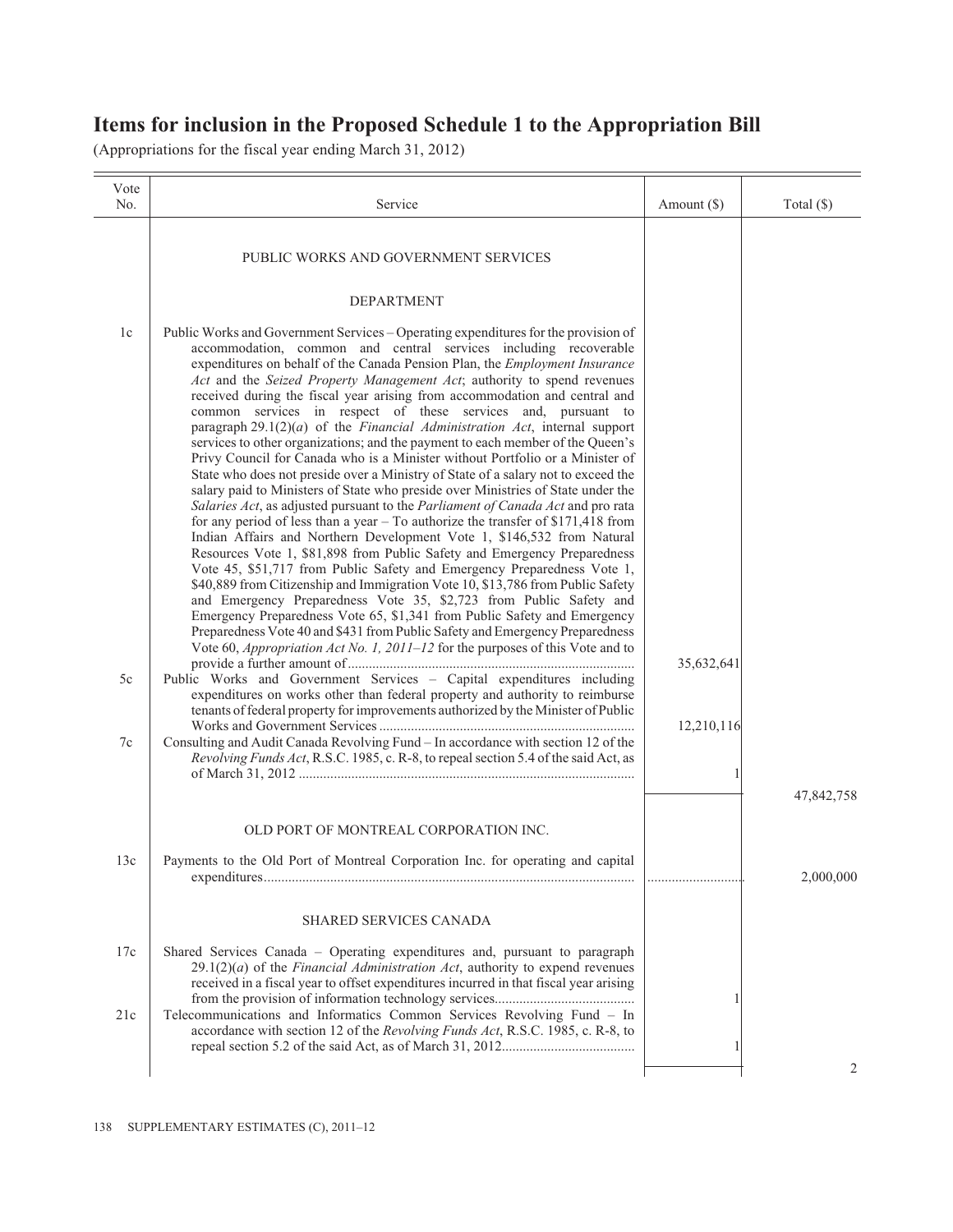| Vote<br>No. | Service                                                                                                                                                                                                                                                                                                                                                                                                                                                                                                                                                                                                                                                                                                                                                                                                                                                                                                                                                                           | Amount $(\$)$ | Total $(\$)$ |
|-------------|-----------------------------------------------------------------------------------------------------------------------------------------------------------------------------------------------------------------------------------------------------------------------------------------------------------------------------------------------------------------------------------------------------------------------------------------------------------------------------------------------------------------------------------------------------------------------------------------------------------------------------------------------------------------------------------------------------------------------------------------------------------------------------------------------------------------------------------------------------------------------------------------------------------------------------------------------------------------------------------|---------------|--------------|
|             | <b>TRANSPORT</b>                                                                                                                                                                                                                                                                                                                                                                                                                                                                                                                                                                                                                                                                                                                                                                                                                                                                                                                                                                  |               |              |
|             | <b>DEPARTMENT</b>                                                                                                                                                                                                                                                                                                                                                                                                                                                                                                                                                                                                                                                                                                                                                                                                                                                                                                                                                                 |               |              |
| 1c          | Transport – Operating expenditures, and<br>(a) authority to make expenditures on other than federal property in the course of<br>or arising out of the exercise of jurisdiction in aeronautics;<br>$(b)$ authority for the payment of commissions for revenue collection pursuant to<br>the Aeronautics Act;<br>(c) pursuant to paragraph $29.1(2)(a)$ of the Financial Administration Act,<br>authority to expend revenue received during the fiscal year including the<br>provision of internal support services to other organizations; and<br>$(d)$ the payment to each member of the Queen's Privy Council for Canada who is<br>a Minister without Portfolio or a Minister of State who does not preside over a<br>Ministry of State of a salary not to exceed the salary paid to Ministers of State who<br>preside over Ministries of State under the Salaries Act, as adjusted pursuant to the<br>Parliament of Canada Act and pro rata for any period of less than a year |               |              |
| 5c          | Transport - Capital expenditures including contributions to provinces or<br>municipalities or local or private authorities towards construction done by those<br>bodies – To authorize the transfer of $$125,000$ from National Defence Vote 5,                                                                                                                                                                                                                                                                                                                                                                                                                                                                                                                                                                                                                                                                                                                                   |               |              |
| 10c         |                                                                                                                                                                                                                                                                                                                                                                                                                                                                                                                                                                                                                                                                                                                                                                                                                                                                                                                                                                                   |               | 3            |
|             | OFFICE OF INFRASTRUCTURE OF CANADA                                                                                                                                                                                                                                                                                                                                                                                                                                                                                                                                                                                                                                                                                                                                                                                                                                                                                                                                                |               |              |
| 50c         | Office of Infrastructure of Canada – Operating expenditures – To authorize the<br>transfer of \$20,959 from Transport Vote 55, Appropriation Act No. 1, 2011-12                                                                                                                                                                                                                                                                                                                                                                                                                                                                                                                                                                                                                                                                                                                                                                                                                   |               |              |
| 55c         |                                                                                                                                                                                                                                                                                                                                                                                                                                                                                                                                                                                                                                                                                                                                                                                                                                                                                                                                                                                   | 282,146,000   | 282,146,001  |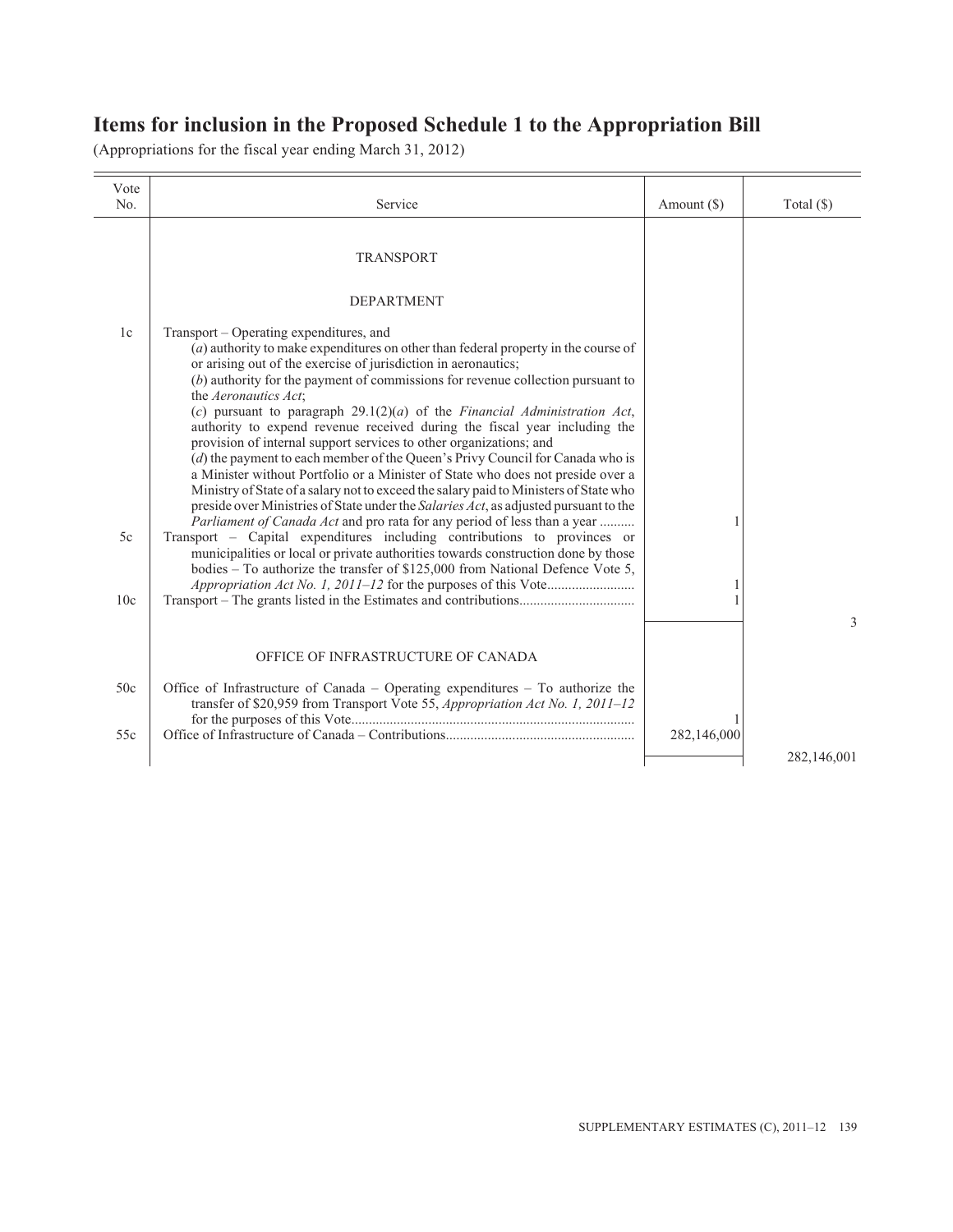| Vote<br>No. | Service                                                                                                                                                                                                                                                                                                                                                                                                                                                                                                                                                                                                                                                                                                                                                                                                                                                                                                                                                                                                                                                                                                                                                                                                                                                                                                                                                                                            | Amount (\$) | Total $(\$)$  |
|-------------|----------------------------------------------------------------------------------------------------------------------------------------------------------------------------------------------------------------------------------------------------------------------------------------------------------------------------------------------------------------------------------------------------------------------------------------------------------------------------------------------------------------------------------------------------------------------------------------------------------------------------------------------------------------------------------------------------------------------------------------------------------------------------------------------------------------------------------------------------------------------------------------------------------------------------------------------------------------------------------------------------------------------------------------------------------------------------------------------------------------------------------------------------------------------------------------------------------------------------------------------------------------------------------------------------------------------------------------------------------------------------------------------------|-------------|---------------|
|             | <b>TREASURY BOARD</b>                                                                                                                                                                                                                                                                                                                                                                                                                                                                                                                                                                                                                                                                                                                                                                                                                                                                                                                                                                                                                                                                                                                                                                                                                                                                                                                                                                              |             |               |
|             | <b>SECRETARIAT</b>                                                                                                                                                                                                                                                                                                                                                                                                                                                                                                                                                                                                                                                                                                                                                                                                                                                                                                                                                                                                                                                                                                                                                                                                                                                                                                                                                                                 |             |               |
| 1c<br>15c   | Treasury Board Secretariat – Program expenditures and the payment to each member<br>of the Queen's Privy Council for Canada who is a Minister without Portfolio or a<br>Minister of State who does not preside over a Ministry of State of a salary not to<br>exceed the salary paid to Ministers of State who preside over Ministries of State<br>under the Salaries Act, as adjusted pursuant to the Parliament of Canada Act and<br>pro rata for any period of less than a year and, pursuant to paragraph 29.1(2)( <i>a</i> ) of<br>the Financial Administration Act, authority to expend revenues received in a<br>fiscal year, and to offset expenditures incurred in the fiscal year, arising from the<br>provision of internal support services to other organizations and from activities of<br>the Treasury Board Secretariat - To authorize the transfer of \$40,912 from<br>Industry Vote 1, <i>Appropriation Act No. 1, 2011–12</i> for the purposes of this Vote<br>Compensation Adjustments - Subject to the approval of the Treasury Board, to<br>supplement other appropriations that may need to be partially or fully funded as a<br>result of adjustments made to terms and conditions of service or employment of<br>the federal public administration, including members of the Royal Canadian<br>Mounted Police and the Canadian Forces, Governor in Council appointees and | 7,936,301   |               |
|             | Crown corporations as defined in section 83 of the Financial Administration Act                                                                                                                                                                                                                                                                                                                                                                                                                                                                                                                                                                                                                                                                                                                                                                                                                                                                                                                                                                                                                                                                                                                                                                                                                                                                                                                    | 30,440,035  | 38,376,336    |
|             | <b>VETERANS AFFAIRS</b>                                                                                                                                                                                                                                                                                                                                                                                                                                                                                                                                                                                                                                                                                                                                                                                                                                                                                                                                                                                                                                                                                                                                                                                                                                                                                                                                                                            |             |               |
|             | <b>DEPARTMENT</b>                                                                                                                                                                                                                                                                                                                                                                                                                                                                                                                                                                                                                                                                                                                                                                                                                                                                                                                                                                                                                                                                                                                                                                                                                                                                                                                                                                                  |             |               |
| 5c          | Veterans Affairs - The grants listed in the Estimates and contributions, provided that<br>the amount listed for any grant may be increased or decreased subject to the                                                                                                                                                                                                                                                                                                                                                                                                                                                                                                                                                                                                                                                                                                                                                                                                                                                                                                                                                                                                                                                                                                                                                                                                                             |             | 37,537,000    |
|             |                                                                                                                                                                                                                                                                                                                                                                                                                                                                                                                                                                                                                                                                                                                                                                                                                                                                                                                                                                                                                                                                                                                                                                                                                                                                                                                                                                                                    |             | 1,201,855,921 |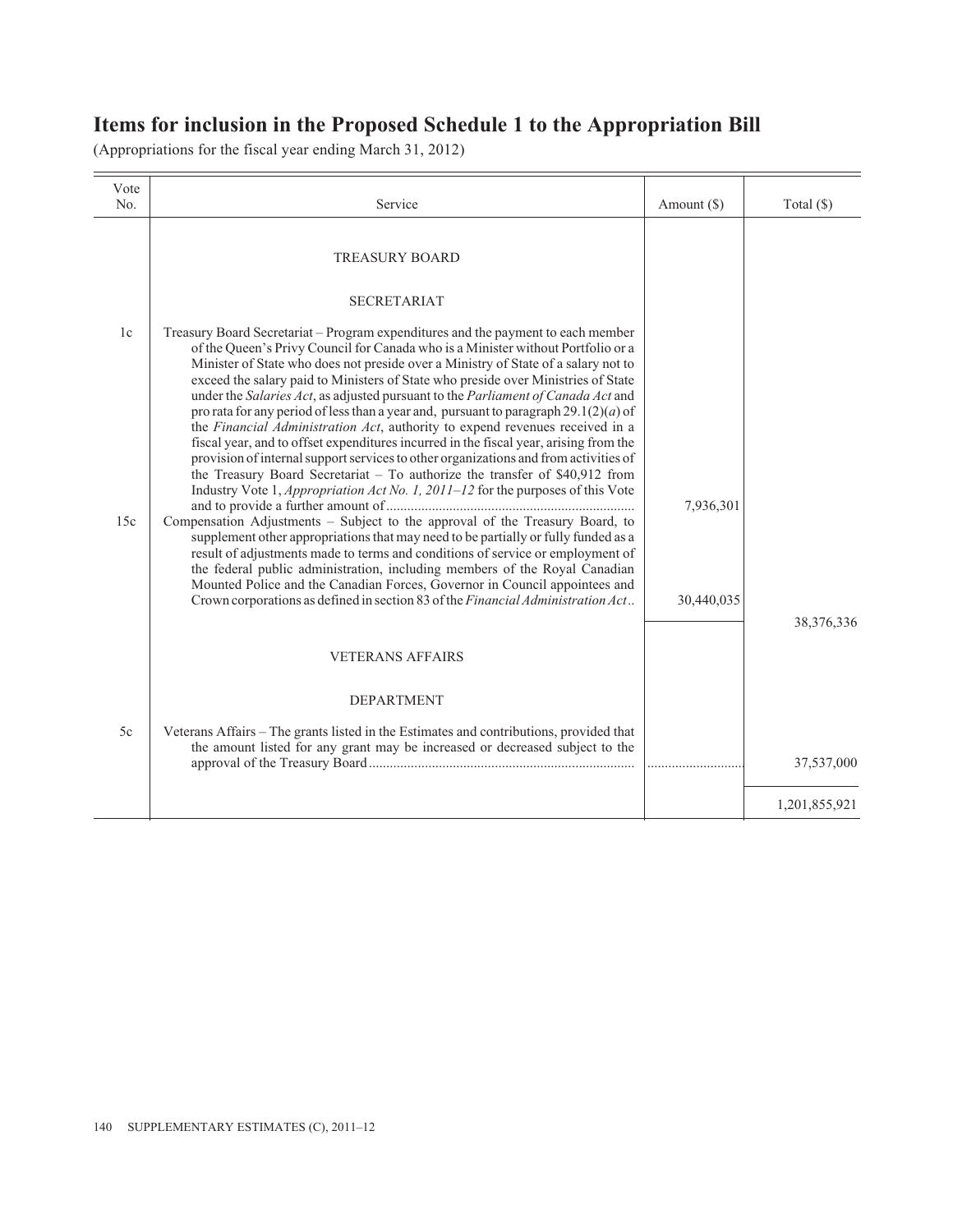(Appropriations for the fiscal year ending March 31, 2012 that may be charged to the following fiscal year ending March 31, 2013)

|                                                                                                                                                                                                                                                                                                                                                                                                                                                                                                                                                                                                                                                                                                                                                                                                                                                  | Amount $(\$)$ | Total $(\$)$ |
|--------------------------------------------------------------------------------------------------------------------------------------------------------------------------------------------------------------------------------------------------------------------------------------------------------------------------------------------------------------------------------------------------------------------------------------------------------------------------------------------------------------------------------------------------------------------------------------------------------------------------------------------------------------------------------------------------------------------------------------------------------------------------------------------------------------------------------------------------|---------------|--------------|
| PUBLIC SAFETY AND EMERGENCY PREPAREDNESS                                                                                                                                                                                                                                                                                                                                                                                                                                                                                                                                                                                                                                                                                                                                                                                                         |               |              |
| CANADA BORDER SERVICES AGENCY                                                                                                                                                                                                                                                                                                                                                                                                                                                                                                                                                                                                                                                                                                                                                                                                                    |               |              |
| Canada Border Services Agency – Operating expenditures and, pursuant to<br>paragraph $29.1(2)(a)$ of the <i>Financial Administration Act</i> , authority to expend in<br>the current fiscal year revenues received during the fiscal year related to the<br>border operations of the Canada Border Services Agency: fees for the provision<br>of a service or the use of a facility or for a product, right or privilege; and<br>payments received under contracts entered into by the Agency – To authorize the<br>transfer of \$478,846 from Public Safety and Emergency Preparedness Vote 15,<br>\$1,700,000 from Public Safety and Emergency Preparedness Vote 45, \$154,000<br>from Transport Vote 1 and \$80,000 from Public Safety and Emergency<br>Preparedness Vote 1, <i>Appropriation Act No. 1, 2011–12</i> for the purposes of this |               |              |
| Canada Border Services Agency - Capital expenditures - To authorize the transfer of<br>\$1,000,000 from Transport Vote 10, Appropriation Act No. 1, 2011-12 for the                                                                                                                                                                                                                                                                                                                                                                                                                                                                                                                                                                                                                                                                              |               |              |
|                                                                                                                                                                                                                                                                                                                                                                                                                                                                                                                                                                                                                                                                                                                                                                                                                                                  |               |              |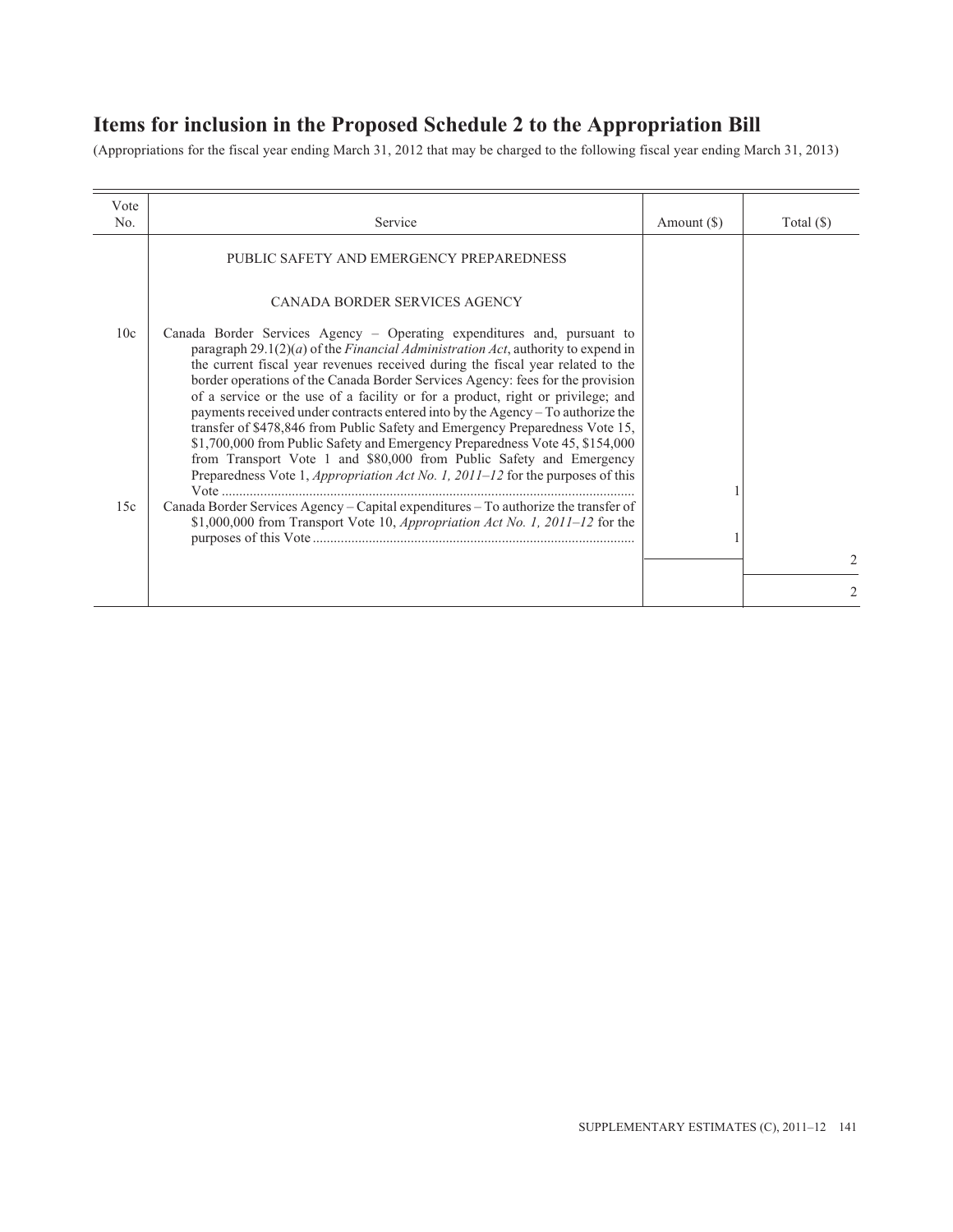# **Statutory Forecasts – Budgetary Expenditures**

| Department, Agency or Crown corporation                                                                                                                                                                                                                       | These<br><b>Supplementary Estimates</b><br>$(\$\)$ |
|---------------------------------------------------------------------------------------------------------------------------------------------------------------------------------------------------------------------------------------------------------------|----------------------------------------------------|
| <b>ENVIRONMENT</b>                                                                                                                                                                                                                                            |                                                    |
| Department<br>Nature Conservancy of Canada                                                                                                                                                                                                                    | 33,695,148                                         |
| <b>FINANCE</b>                                                                                                                                                                                                                                                |                                                    |
| Department<br>Interest and Other Costs                                                                                                                                                                                                                        |                                                    |
| International Bank for Reconstruction and Development for the Agriculture Advance Market<br>Commitment (Bretton Woods and Related Agreements Act, Section 8)                                                                                                  | (1,448,000,000)<br>9,000,000                       |
| <b>FOREIGN AFFAIRS AND INTERNATIONAL TRADE</b>                                                                                                                                                                                                                |                                                    |
| <b>Canadian International Development Agency</b><br>Encashment of notes issued to the development assistance funds of the international financial<br>institutions in accordance with the International Development (Financial Institutions)<br>Assistance Act | 37,500,000                                         |
| HUMAN RESOURCES AND SKILLS DEVELOPMENT                                                                                                                                                                                                                        |                                                    |
| Department                                                                                                                                                                                                                                                    |                                                    |
| Old Age Security Payments (R.S.C., 1985, c. O-9)                                                                                                                                                                                                              | (410, 337, 733)                                    |
| Guaranteed Income Supplement Payments (R.S.C., 1985, c. O-9)                                                                                                                                                                                                  | 98,621,446                                         |
| Universal Child Care Benefit                                                                                                                                                                                                                                  | 36,000,000                                         |
| Canada Education Savings grant payments to Registered Education Savings Plan (RESP)<br>trustees on behalf of RESP beneficiaries to encourage Canadians to save for                                                                                            |                                                    |
| post-secondary education for their children<br>Canada Study Grants to qualifying full and part-time students pursuant to the Canada Student                                                                                                                   | 40,000,000                                         |
| Financial Assistance Act                                                                                                                                                                                                                                      | 74,360,209                                         |
| Allowance Payments (R.S.C., 1985, c. O-9)                                                                                                                                                                                                                     | 27,807,405                                         |
| Payments related to the direct financing arrangement under the Canada Student Financial                                                                                                                                                                       |                                                    |
| Assistance Act                                                                                                                                                                                                                                                | 56,190,821                                         |
| Canada Disability Savings Grant payments to Registered Disability Savings Plan (RDSP)                                                                                                                                                                         |                                                    |
| issuers on behalf of RDSP beneficiaries to encourage long-term financial security of                                                                                                                                                                          |                                                    |
| eligible individuals with disabilities<br>Canada Learning Bond payments to Registered Education Savings Plan (RESP) trustees on                                                                                                                               | 17,500,000                                         |
| behalf of RESP beneficiaries to support access to post-secondary education for children                                                                                                                                                                       |                                                    |
| from low-income families                                                                                                                                                                                                                                      | 4,000,000                                          |
| The provision of funds for interest and other payments to lending institutions and liabilities                                                                                                                                                                |                                                    |
| under the Canada Student Financial Assistance Act                                                                                                                                                                                                             | 5,855,167                                          |
| The provision of funds for interest payments to lending institutions under the <i>Canada Student</i>                                                                                                                                                          |                                                    |
| Loans Act                                                                                                                                                                                                                                                     | 94,047                                             |
| The provision of funds for liabilities including liabilities in the form of guaranteed loans                                                                                                                                                                  |                                                    |
| under the Canada Student Loans Act                                                                                                                                                                                                                            | 3,856,070                                          |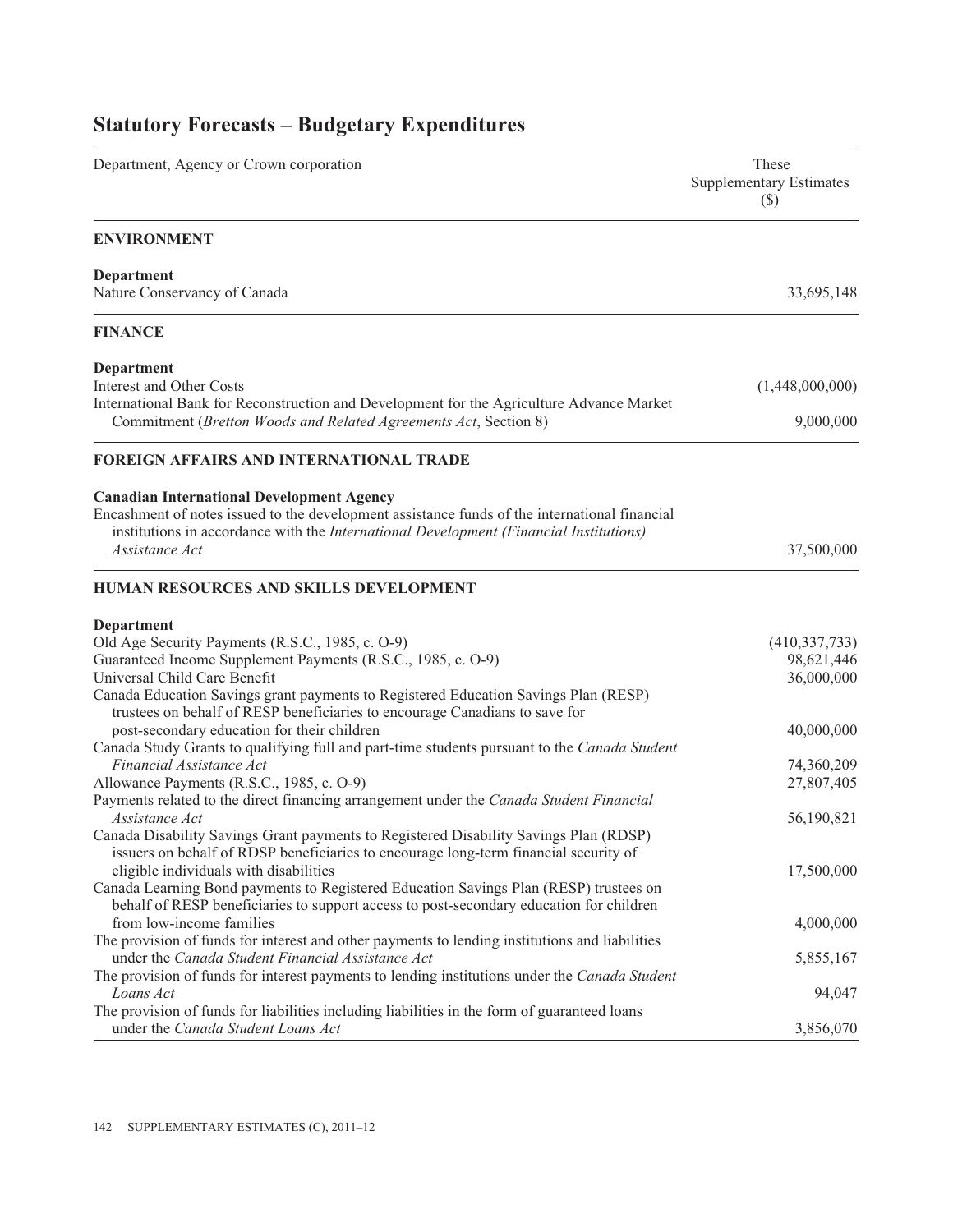# **Statutory Forecasts – Budgetary Expenditures**

| Department, Agency or Crown corporation                                                                                                                                                                                                                                                                                                | These<br><b>Supplementary Estimates</b><br>(S) |  |
|----------------------------------------------------------------------------------------------------------------------------------------------------------------------------------------------------------------------------------------------------------------------------------------------------------------------------------------|------------------------------------------------|--|
| <b>INDUSTRY</b>                                                                                                                                                                                                                                                                                                                        |                                                |  |
| <b>Department</b><br>Liabilities under the Canada Small Business Financing Act (S.C., 1998, c. 36)                                                                                                                                                                                                                                     | (20,000,000)                                   |  |
| <b>National Research Council of Canada</b><br>Spending of revenues pursuant to paragraph $5(1)(e)$ of the <i>National Research Council Act</i><br>$(R.S.C., 1985, c. N-15)$                                                                                                                                                            | 34,500,000                                     |  |
| <b>JUSTICE</b>                                                                                                                                                                                                                                                                                                                         |                                                |  |
| <b>Supreme Court of Canada</b><br>Judges' salaries, allowances and annuities, annuities to spouses and children of judges and<br>lump sum payments to spouses of judges who die while in office (R.S.C., 1985, c. J-1)                                                                                                                 | 277,339                                        |  |
| <b>NATURAL RESOURCES</b>                                                                                                                                                                                                                                                                                                               |                                                |  |
| <b>Department</b><br>Payments to the Newfoundland Offshore Petroleum Resource Revenue Fund<br>Payments to the Nova Scotia Offshore Revenue Account                                                                                                                                                                                     | (415,758,000)<br>12,131,000                    |  |
| <b>PARLIAMENT</b>                                                                                                                                                                                                                                                                                                                      |                                                |  |
| <b>House of Commons</b><br>Members of the House of Commons – Salaries and allowances of Officers and Members of<br>the House of Commons under the Parliament of Canada Act and contributions to the<br>Members of Parliament Retiring Allowances Account and the Members of Parliament<br>Retirement Compensation Arrangements Account | 8,999,417                                      |  |
| PRIVY COUNCIL                                                                                                                                                                                                                                                                                                                          |                                                |  |
| <b>Chief Electoral Officer</b><br>Expenses of elections                                                                                                                                                                                                                                                                                | 232,927,709                                    |  |
| Total budgetary statutory items in these Supplementary Estimates                                                                                                                                                                                                                                                                       | (1, 560, 779, 955)                             |  |
| <b>EMPLOYMENT INSURANCE OPERATING ACCOUNT</b>                                                                                                                                                                                                                                                                                          |                                                |  |
| Total                                                                                                                                                                                                                                                                                                                                  | (1,560,779,955)                                |  |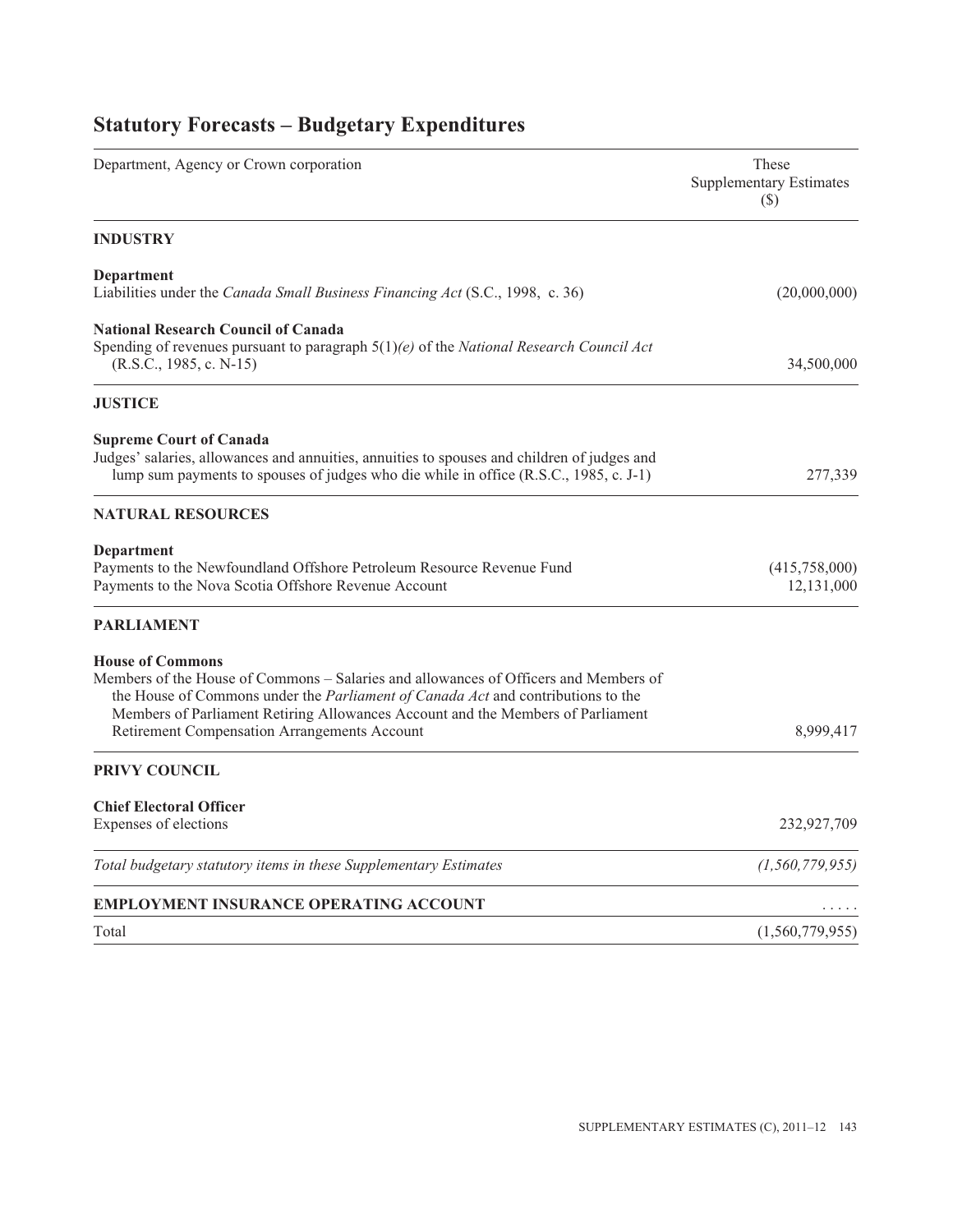### **Statutory Forecasts – Non-Budgetary Authorities (Loans, Investments and Advances)**

#### **FINANCE**

| Department<br>Payment to International Bank for Reconstruction and Development                                               | 55,610,640    |
|------------------------------------------------------------------------------------------------------------------------------|---------------|
| <b>FOREIGN AFFAIRS AND INTERNATIONAL TRADE</b>                                                                               |               |
| <b>Canadian International Development Agency</b><br>Payments to International Financial Institutions - Capital Subscriptions | 28,651,598    |
| <b>HUMAN RESOURCES AND SKILLS DEVELOPMENT</b>                                                                                |               |
| Department<br>Loans disbursed under the <i>Canada Student Financial Assistance Act</i>                                       | 157, 375, 526 |
| Total                                                                                                                        | 241.637.764   |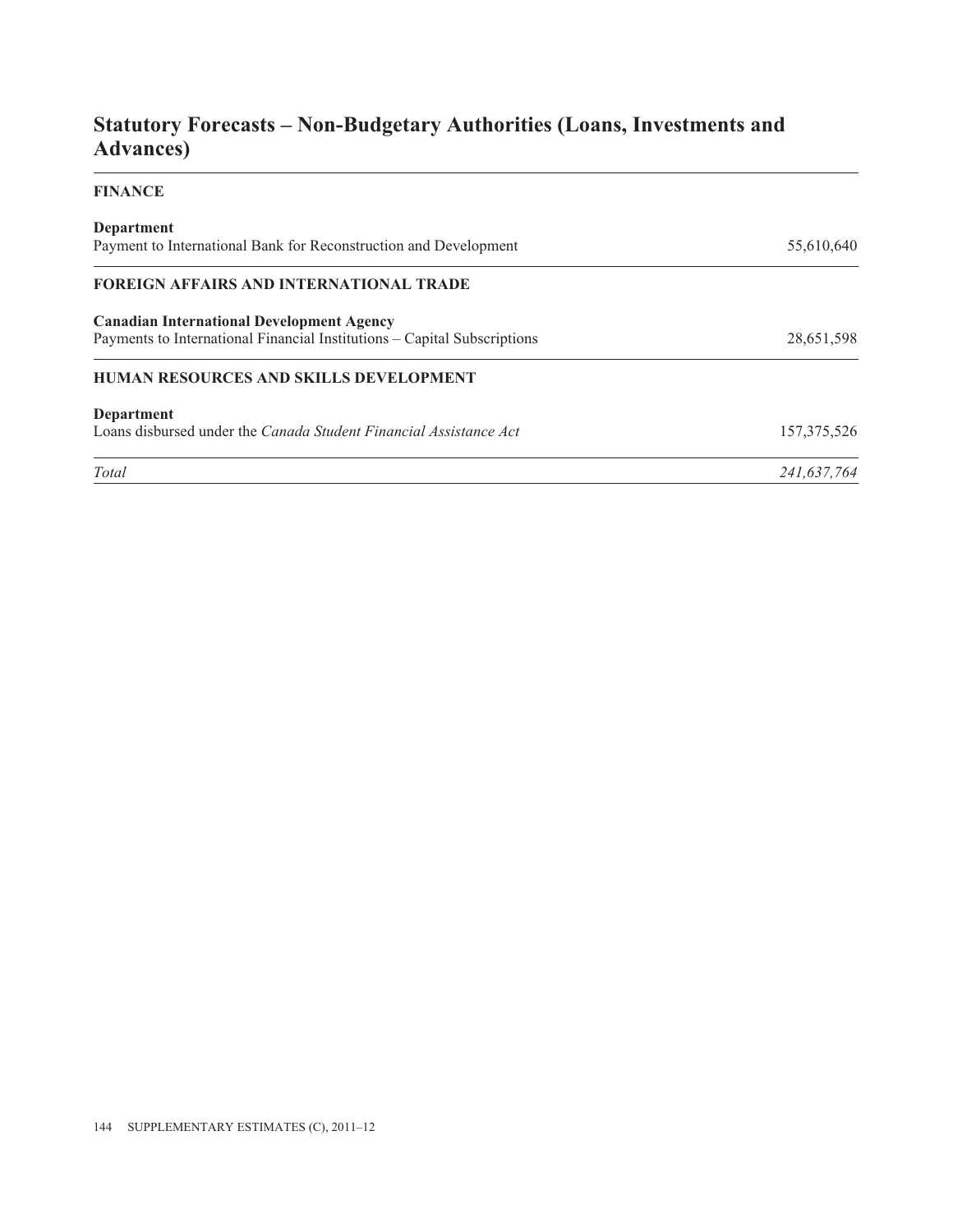### **Summary of Changes to Voted Appropriations – Budgetary**

| Department, Agency or Crown corporation       | Vote                   |                                      | Less: Available<br>Spending                                      |                                             |
|-----------------------------------------------|------------------------|--------------------------------------|------------------------------------------------------------------|---------------------------------------------|
| (thousands of dollars)                        | Number                 | Gross Amount                         | Authorities                                                      | Net Amount*                                 |
|                                               |                        |                                      |                                                                  |                                             |
| <b>AGRICULTURE AND AGRI-FOOD</b>              | 1c                     | 6,013                                | 6,013                                                            |                                             |
|                                               | 10 <sub>c</sub><br>20c | 27,070<br>6,904                      | 26,345<br>$\mathbb{R}^n$ . In the $\mathbb{R}^n$                 | 725<br>6,904                                |
|                                               | 25c                    | 23                                   | $\ldots$                                                         | 23                                          |
| <b>CANADIAN HERITAGE</b>                      |                        |                                      |                                                                  |                                             |
|                                               | 1c<br>5c               | $\ldots$<br>211                      | $\alpha$ , $\alpha$ , $\alpha$ , $\alpha$<br>211                 | .<br>.                                      |
|                                               | 50c<br>105c            | .                                    | .                                                                | .                                           |
| CITIZENSHIP AND IMMIGRATION                   |                        | .                                    | .                                                                | .                                           |
|                                               | 1c                     | .                                    | .                                                                | .                                           |
|                                               | 5c<br>10 <sub>c</sub>  | 25,015                               | 9,762                                                            | 15,253                                      |
| ECONOMIC DEVELOPMENT AGENCY OF CANADA FOR THE |                        | $\ldots$                             | $\alpha$ is a second .                                           | .                                           |
|                                               | 5c                     | $\ldots$                             | $\ldots$                                                         | .                                           |
| <b>ENVIRONMENT</b>                            |                        |                                      |                                                                  |                                             |
|                                               | 1c<br>10 <sub>c</sub>  | 5,039<br>3,775                       | 5,039<br>3,775                                                   | .<br>.                                      |
| <b>FINANCE</b>                                |                        |                                      |                                                                  |                                             |
|                                               | 1c                     | 15,222                               | 15,222                                                           | .                                           |
|                                               | 5c<br>7c               | .<br>$\alpha$ , $\alpha$ , $\alpha$  | $\mathbb{R}^n$ . In the $\mathbb{R}^n$<br>$\alpha$ is a second . | .<br>$\mathbb{Z}^n$ . In the $\mathbb{Z}^n$ |
|                                               |                        |                                      |                                                                  |                                             |
|                                               | 1c<br>5c               | 13,212<br>$\ldots$                   | 6,695<br>.                                                       | 6,517<br>.                                  |
|                                               | 10c                    | 260                                  | 260                                                              | .                                           |
| FOREIGN AFFAIRS AND INTERNATIONAL TRADE       | 1c                     | 21,411                               | 21,411                                                           |                                             |
|                                               | 5c                     | $\ldots$                             | $\ldots$ .                                                       | .<br>.                                      |
|                                               | 10 <sub>c</sub>        | 10,750                               | 10,750                                                           | .                                           |
|                                               | 25c<br>30c             | 22<br>521,269                        | .<br>165,740                                                     | 22<br>355,529                               |
|                                               | 45c                    | 27,500                               | $\mathbb{R}^n$ . In the $\mathbb{R}^n$                           | 27,500                                      |
|                                               | 52c                    | $\ldots$                             | $\mathbb{Z}^n$ . In the $\mathbb{Z}^n$                           | .                                           |
|                                               | 54c                    | $\ldots$                             | $\mathbb{Z}^n$ . In the $\mathbb{Z}^n$                           | .                                           |
| <b>HEALTH</b>                                 | 1c                     | $\ldots$                             | $\mathbb{Z}^n$ . In the $\mathbb{Z}^n$                           | 1.1.1.1                                     |
|                                               | 10c                    | 27,250                               | 5,000                                                            | 22,250                                      |
|                                               | 25c<br>27c             | $\ldots$<br>2,000                    | $\ldots$                                                         | $\cdots$<br>2,000                           |
|                                               | 29c                    | $\ldots$                             | $\alpha$ , $\alpha$ , $\alpha$ , $\alpha$<br>$\ldots$            | .                                           |
|                                               | 40c                    | $\ldots$                             | $\ldots$                                                         | $\ldots$                                    |
|                                               | 50c                    | $\ldots$                             | $\ldots$                                                         | $\ldots$                                    |
| HUMAN RESOURCES AND SKILLS DEVELOPMENT        | 1c                     | 59,722                               | 3,362                                                            | 56,360                                      |
|                                               | 5c                     | 300                                  | 300                                                              | .                                           |
|                                               | 7c                     | 162,227                              | $\ldots$                                                         | 162,227                                     |
| INDIAN AFFAIRS AND NORTHERN DEVELOPMENT       |                        |                                      |                                                                  |                                             |
|                                               | 1c<br>5c               | 5,489<br>$\sim$ $\sim$ $\sim$ $\sim$ | 5,489<br>$\ldots$                                                | .<br>.                                      |
|                                               | 10c                    | 65,000                               | 25,414                                                           | 39,586                                      |
| * See footnote on page 147.                   |                        |                                      |                                                                  |                                             |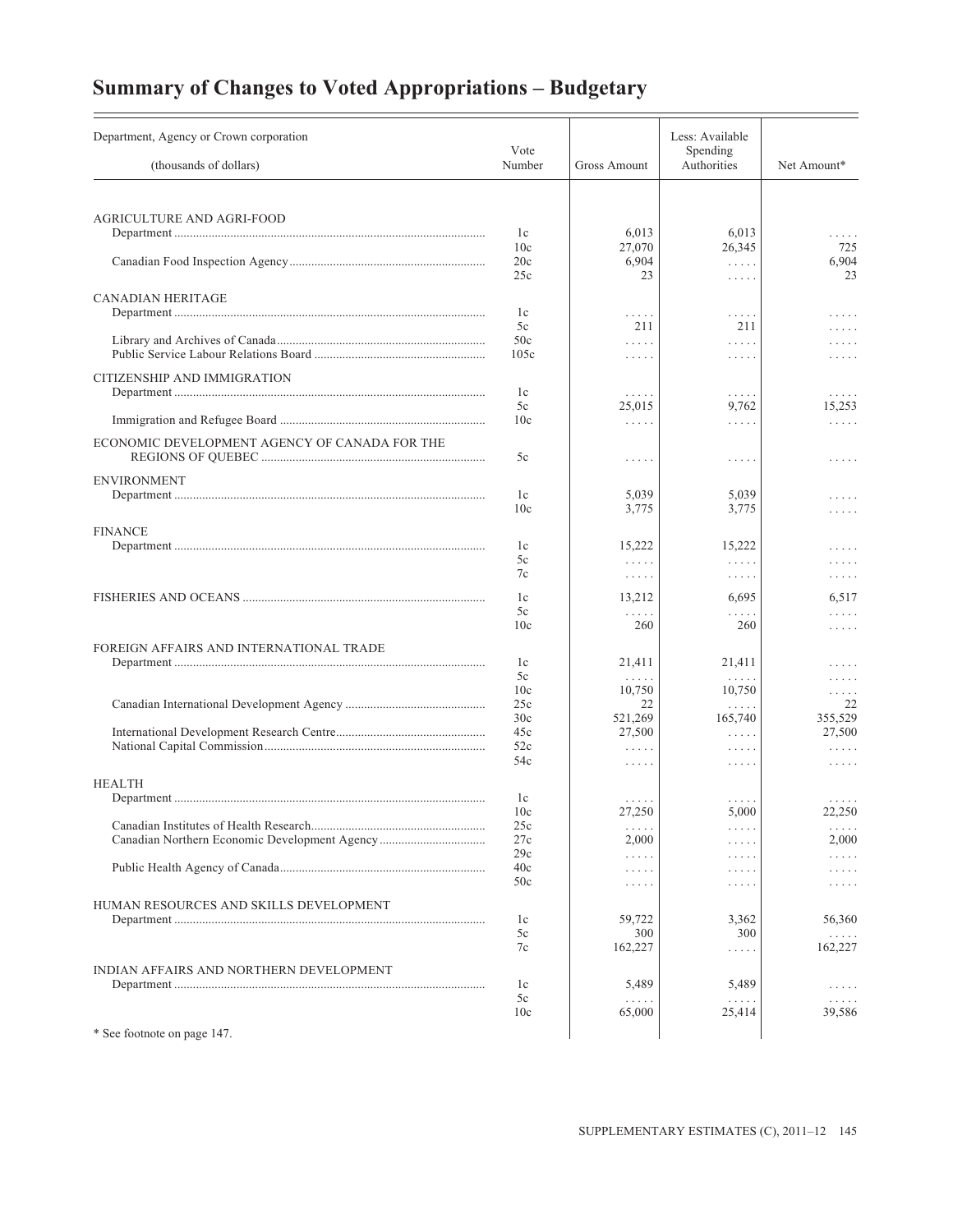### **Summary of Changes to Voted Appropriations – Budgetary**

| Department, Agency or Crown corporation                    | Vote       |                        | Less: Available<br>Spending               |                                                    |
|------------------------------------------------------------|------------|------------------------|-------------------------------------------|----------------------------------------------------|
| (thousands of dollars)                                     | Number     | Gross Amount           | Authorities                               | Net Amount*                                        |
|                                                            |            |                        |                                           |                                                    |
| <b>INDUSTRY</b>                                            |            |                        |                                           |                                                    |
|                                                            | 1c<br>5c   | $\ldots$               | $\cdots$                                  | .                                                  |
|                                                            | 25c        | .<br>441               | $\cdots$<br>$\cdots$                      | .<br>441                                           |
|                                                            | 35c        | 50                     | 50                                        | .                                                  |
|                                                            | 40c        | .                      | $\cdots$                                  | .                                                  |
|                                                            | 60c        | $\dots$                | $\cdots$                                  | .                                                  |
|                                                            | 65c        | 1.1.1.1                | $\dots$                                   | .                                                  |
|                                                            | 70c        | 1.1.1.1                | $\cdots$                                  | .                                                  |
|                                                            | 80c<br>95c | 1.1.1.1                | $\cdots$                                  | .                                                  |
|                                                            | 105c       | $\dots$                | $\cdots$                                  | .<br>.                                             |
|                                                            |            | .                      | $\ldots$                                  |                                                    |
| <b>JUSTICE</b>                                             |            |                        |                                           |                                                    |
|                                                            | 1c         | .                      | $\ldots$                                  | .                                                  |
|                                                            | 10c<br>15c | $\ldots$               | $\cdots$                                  | .                                                  |
|                                                            | 35c        | 1.1.1.1<br>1,066       | $\cdots$<br>1,066                         | .                                                  |
|                                                            |            |                        |                                           | .                                                  |
| NATIONAL DEFENCE                                           |            |                        |                                           |                                                    |
|                                                            | 1c         | 156,567                | 156,567                                   | .                                                  |
|                                                            | 5c         | 58,110                 | 58,110                                    | .                                                  |
|                                                            | 10c        | $\alpha$ is a second . | $\alpha$ , $\alpha$ , $\alpha$            | .                                                  |
| NATURAL RESOURCES                                          |            |                        |                                           |                                                    |
|                                                            | 1c         | 3,826                  | 3,826                                     | .                                                  |
|                                                            | 5c         | $\ldots \ldots$        | $\alpha$ , $\alpha$ , $\alpha$ , $\alpha$ | .                                                  |
|                                                            | 10c        | $\ldots$               | $\ldots$                                  | .                                                  |
|                                                            | 15c        | 95,000                 | 1.1.1.1                                   | 95,000                                             |
|                                                            | 25c        | $\ldots$               | $\ldots$                                  | .                                                  |
| <b>PARLIAMENT</b>                                          |            |                        |                                           |                                                    |
|                                                            | 5c         | 2,734                  | $\ldots$                                  | 2,734                                              |
| PRIVY COUNCIL                                              |            |                        |                                           |                                                    |
|                                                            | 1c         | 1,383                  | 500                                       | 883                                                |
|                                                            |            |                        |                                           |                                                    |
| PUBLIC SAFETY AND EMERGENCY PREPAREDNESS                   |            |                        |                                           |                                                    |
|                                                            | 1c         | 862                    | 862                                       | .                                                  |
|                                                            | 5c         | .                      | $\ldots$                                  | .                                                  |
|                                                            | 10c<br>15c | 479<br>4,688           | 479<br>4,688                              | .                                                  |
|                                                            | 35c        |                        |                                           | .<br>.                                             |
|                                                            | 40c        | $\ldots$<br>$\dots$    | $\ldots$<br>$\cdots$                      | .                                                  |
|                                                            | 45c        | .                      | $\cdots$                                  | $\mathbb{Z}^n$ . $\mathbb{Z}^n$ , $\mathbb{Z}^n$ , |
|                                                            | 50c        | .                      | $\cdots$                                  | .                                                  |
| Royal Canadian Mounted Police External Review Committee    | 60c        | .                      | $\cdots$                                  | .                                                  |
| Royal Canadian Mounted Police Public Complaints Commission | 65c        | .                      | $\cdots$                                  | .                                                  |
| PUBLIC WORKS AND GOVERNMENT SERVICES                       |            |                        |                                           |                                                    |
|                                                            | 1c         | 80,519                 | 44,887                                    | 35,632                                             |
|                                                            | 5c         | 24,977                 | 12,767                                    | 12,210                                             |
|                                                            | 7c         | $\alpha$ is a second . | $\alpha$ , $\alpha$ , $\alpha$            | .                                                  |
|                                                            | 13c        | 2,000                  | $\ldots$                                  | 2,000                                              |
|                                                            | 17c        | .                      | $\cdots$                                  | .                                                  |
|                                                            | 21c        | .                      | $\cdots$                                  | .                                                  |
| <b>TRANSPORT</b>                                           |            |                        |                                           |                                                    |
|                                                            | 1c         | .                      | $\cdots$                                  |                                                    |
|                                                            | 5c         | .                      | $\ldots$                                  | .                                                  |
|                                                            | 10c        | 5,783                  | 5,783                                     | .                                                  |
|                                                            | 50c        | .                      | $\alpha$ , $\alpha$ , $\alpha$            | .                                                  |
|                                                            | 55c        | 353,396                | 71,250                                    | 282,146                                            |
|                                                            |            |                        |                                           |                                                    |

\* See footnote on page 147.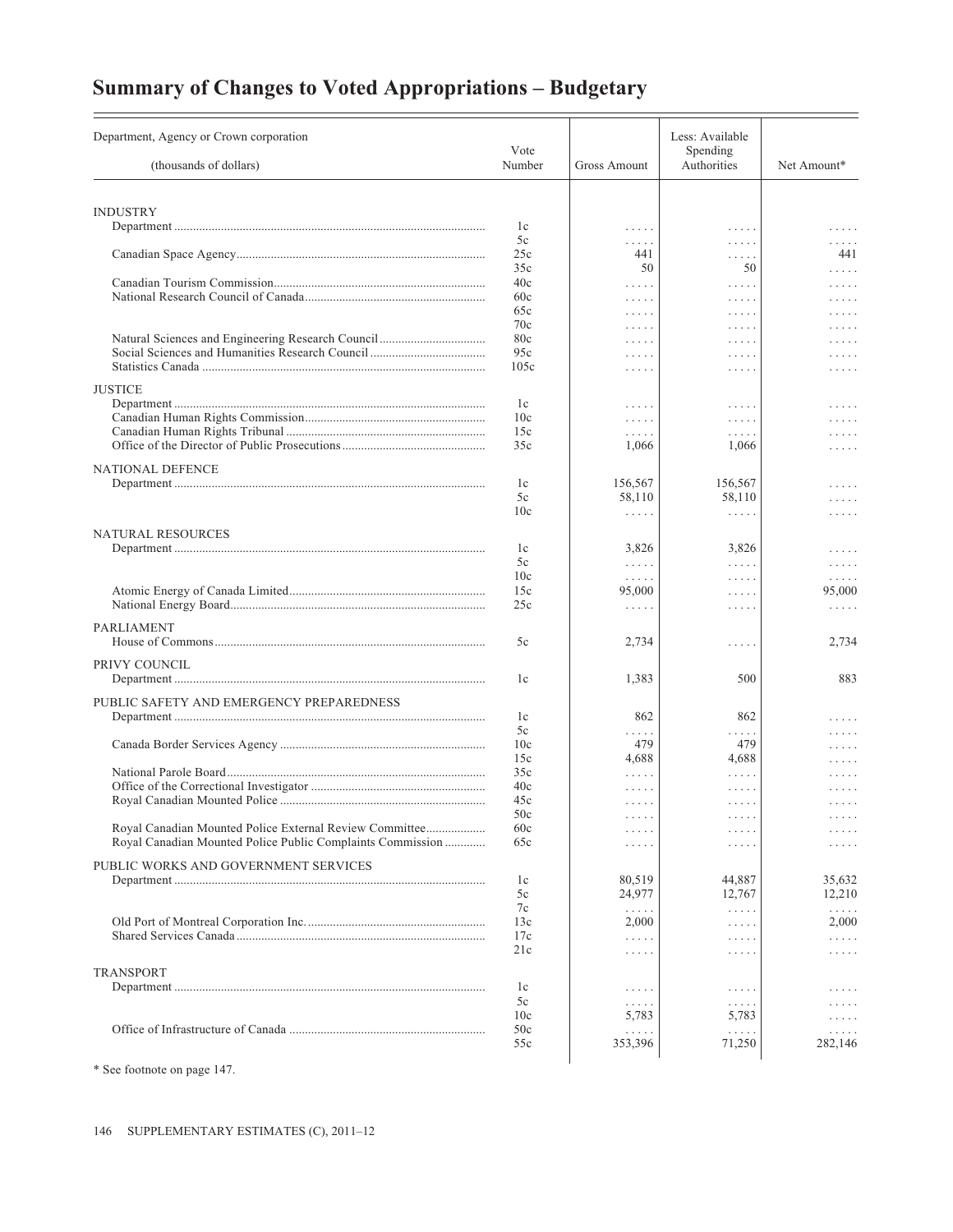### **Summary of Changes to Voted Appropriations – Budgetary**

| Department, Agency or Crown corporation<br>(thousands of dollars) | Vote<br>Number   | Gross Amount         | Less: Available<br>Spending<br>Authorities | Net Amount*          |
|-------------------------------------------------------------------|------------------|----------------------|--------------------------------------------|----------------------|
|                                                                   |                  |                      |                                            |                      |
| <b>TREASURY BOARD</b><br>Secretariat                              | 1c<br>15c<br>20c | 7.936<br>30,440<br>. | .<br>.<br>.                                | 7,936<br>30,440<br>. |
| <b>VETERANS AFFAIRS</b>                                           | 5c               | 37,537               | .                                          | 37,537               |
| Total                                                             |                  | 1,873,478            | 671,623                                    | 1.201.855            |

\* Totals may not agree with the "Ministry Summary" due to rounding.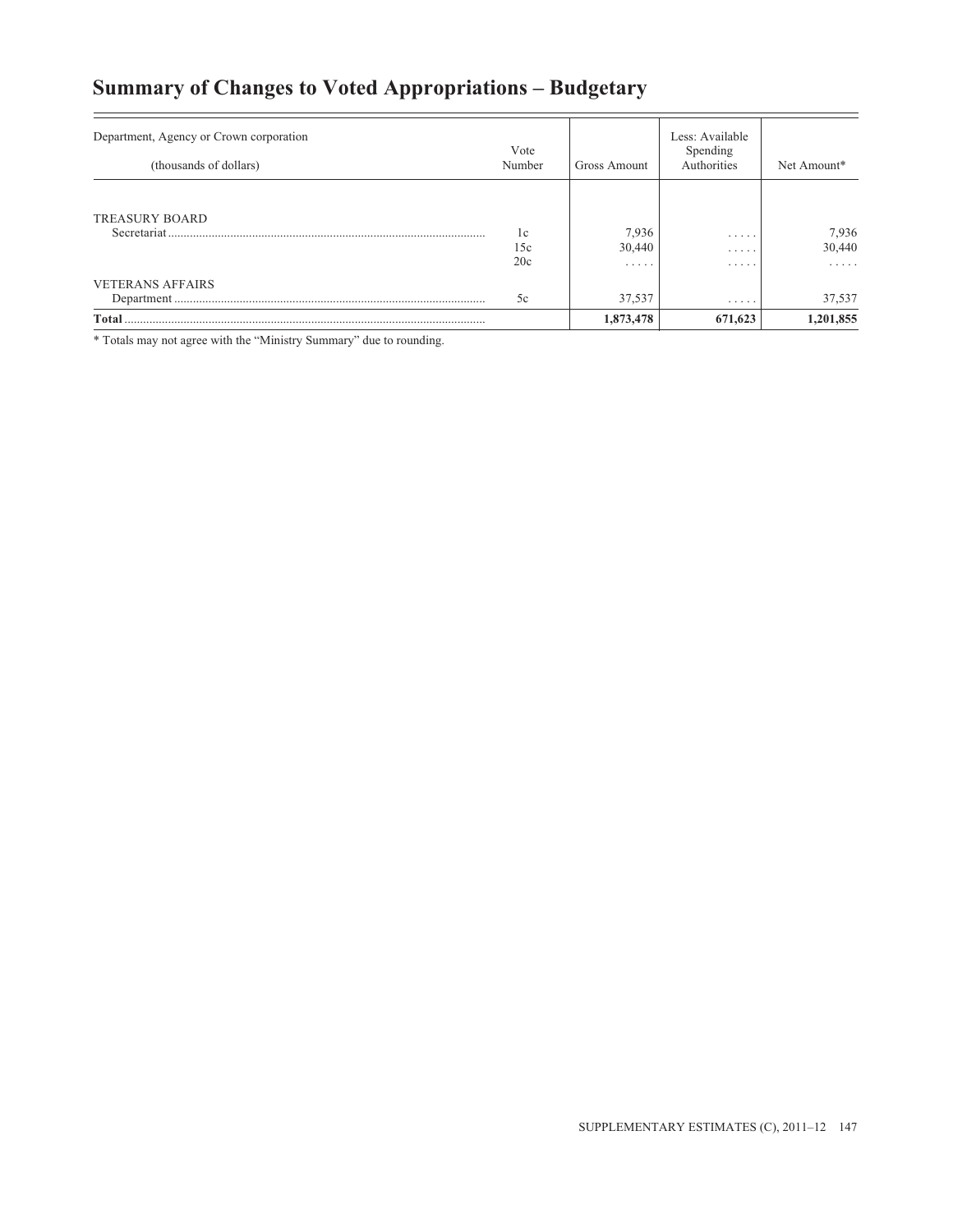### **Summary of Changes to Voted Appropriations – Non-Budgetary**

| Department, Agency or Crown corporation<br>(thousands of dollars) | Vote<br>Number | Gross Amount | Less: Available<br>Spending<br>Authorities | Net Amount* |
|-------------------------------------------------------------------|----------------|--------------|--------------------------------------------|-------------|
|                                                                   |                |              |                                            |             |
| <b>FINANCE</b>                                                    | L10c<br>L17c   | .<br>.       | .<br>.                                     | .<br>.      |
| FOREIGN AFFAIRS AND INTERNATIONAL TRADE                           | L35c<br>L40c   | .<br>.       | .<br>.                                     | .<br>.      |
| Total                                                             |                | .            | .                                          | .           |

\* Totals may not agree with the "Ministry Summary" due to rounding.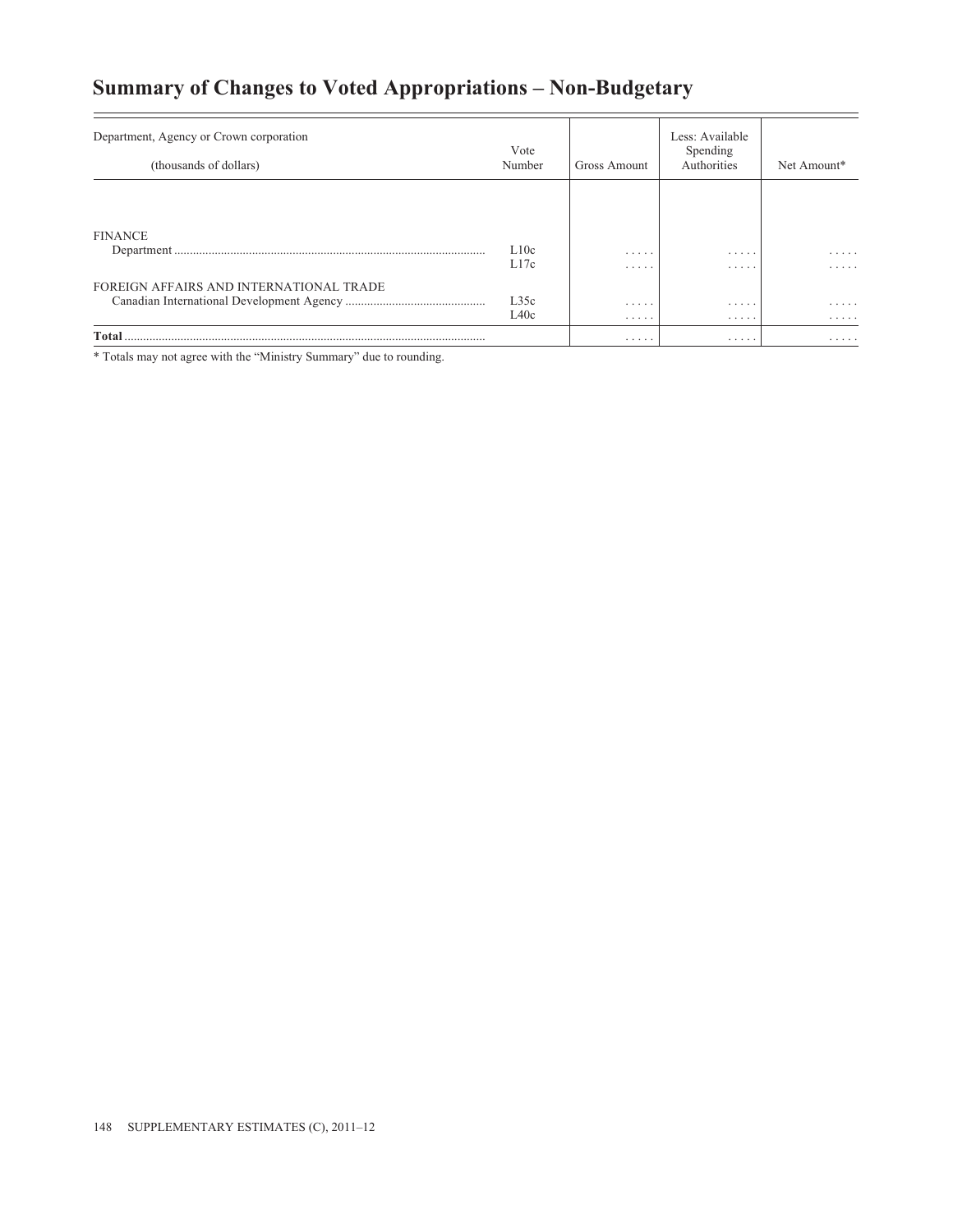#### *Explanations of the Standard Objects of Expenditure*

#### 1. **Personnel**

- Salaries and wages, overtime, severance pay, retroactive pay and other special pay of civilian continuing (full-time) or term (part-time, seasonal and casual) employees except those of agency and proprietary Crown corporations, as well as members of the military and the Royal Canadian Mounted Police.
- Judges' salaries, those of the Governor General, the Lieutenant-Governors and the indemnities to Members of both Houses of Parliament, and all types of allowances paid to or in respect of continuing and term employees (such as living, terminable, foreign service, isolated post, board and subsistence allowances, shift differential allowances for assistants, and other such allowances).
- Ministers' motor car allowances, and the expense allowances to Senators and Members of the House of Commons.
- The Government's contribution to various employee benefit plans (the Public Service Superannuation Account, the Supplementary Retirement Benefits Account, the Canada Pension Plan Account, the Quebec Pension Plan Account, the Public Service Death Benefit Account and the Employment Insurance Account).
- The Royal Canadian Mounted Police Superannuation Account, the Canadian Forces Superannuation Account and the Members of Parliament Retiring Allowances Account, and the Government's contribution to provincial and other medical and hospital insurance plans and supplementary personnel costs for various purposes.

#### 2. **Transportation and Communications**

- Traveling and transportation expenses of Government employees, members of the Canadian Forces and the Royal Canadian Mounted Police, removal expenses of those persons and their dependants, and living and other expenses of such persons on travel status, judges' traveling expenses, and traveling expenses and allowances payable to Senators and Members of the House of Commons.
- Transportation of persons by contract and chartered facilities or by other means (including traveling expenses of persons engaged in field survey work, inspections and investigations), and traveling and transportation of non-Government employees such as travel costs of veterans who are applicants for treatment or pensions.
- Ordinary postage, airmail, registered mail, parcel post special delivery mail, post office box rentals, and any other postal charges.
- Expenditures relating to the transportation of goods other than initial delivery cost on a purchase (which is included in the Standard Object covering the cost of the purchase itself) including charges for courier services provided by outside carriers.
- All costs of telecommunication services by telephone, telegram, cable, teletype, radio and wireless communication (tolls, rates, etc.) and other communication costs such as courier services provided by outside agencies and communication services performed under contract or agreement.

### **3. Information**

- Advertising services acquired for publicity and general purposes from advertising agencies or directly for time on broadcast media or for space in print media or on outdoor posters or billboards. It includes advertising and creative work services such as graphic artwork.
- Publishing services for commissioning, marketing, distribution and sales of publications sponsored by the department, and for the acquisition of related government publications. Also included are services for printing, duplicating, photocopying, text editing, design of graphics, art work, technical and advisory services such as computerized text processing and mass transmission of printed material. In addition, it includes exposition services such as exhibits and associated audio-visual services related to exhibitions and displays.
- Public relations and public affairs services for attitude and service assessment surveys, sales promotion, marketing, export marketing, public relations and publicity, opinion polls, and contracts to organize and operate focus groups and media monitoring services. It also includes services for speech writing, press releases, briefing, press conferences and special events.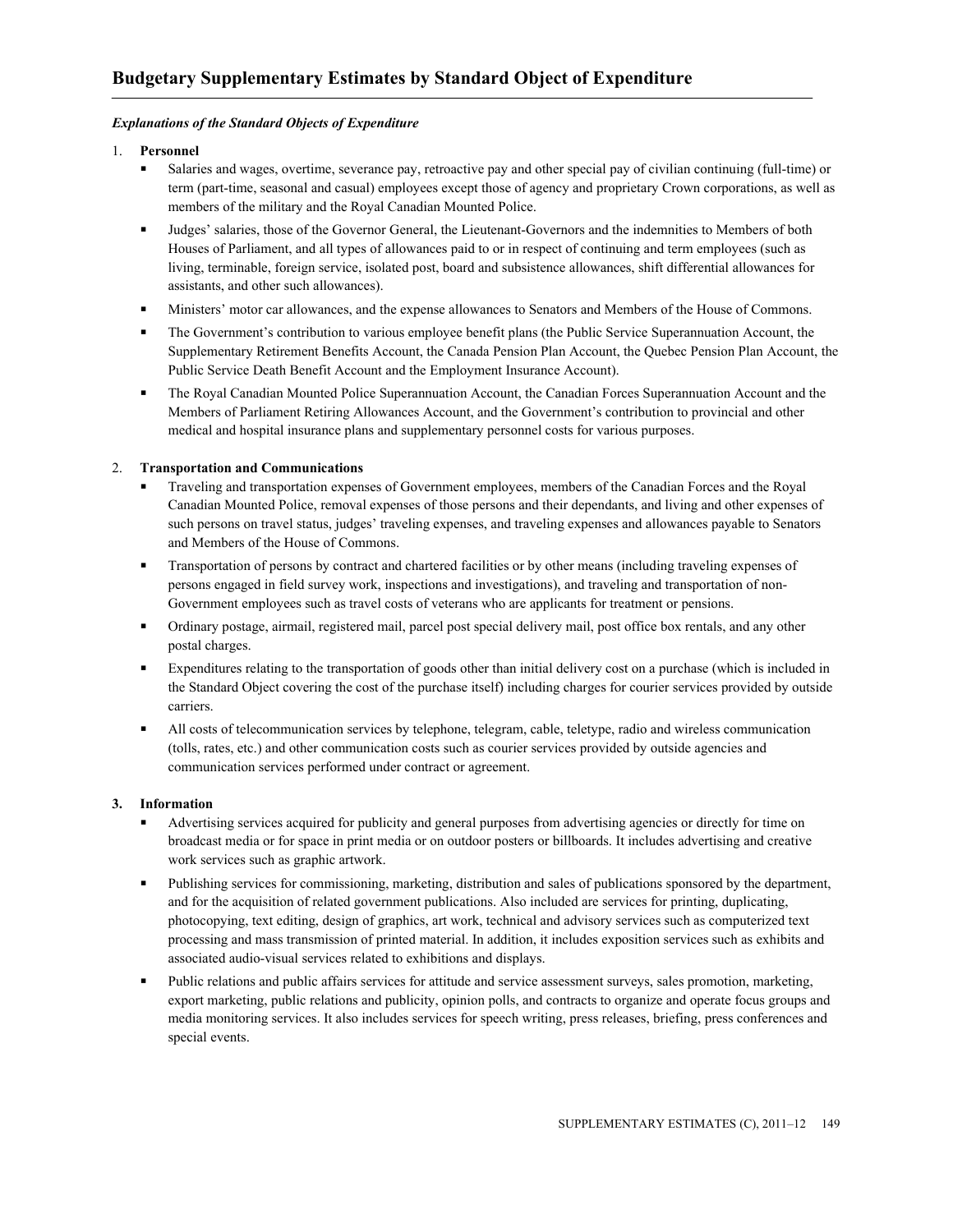#### **4. Professional and Special Services**

- Provision for all professional services performed by individuals or organizations such as payments (in the nature of fees, commissions, etc.) for the services of accountants, lawyers, architects, engineers, scientific analysts, reporters, and translators; for teachers at various levels of educational institutions; for doctors, nurses and other medical personnel; for management, data processing and other research consultants; and for other outside technical, professional and other expert assistance.
- Payments for hospital treatment, care of veterans and welfare services, payments for the provision of informatics services, payment of tuition for Indians at non-federal schools, purchase of training services under the *Adult Occupational Training Act*, and payments made to the Canada School of Public Service for training.
- Payments for Corps of Commissionaires services and for other operational and maintenance services performed under contract, such as armoured cars, laundry and dry cleaning, cleaning of buildings, temporary help, hospitality, storage and warehousing, and other business services, as well as payments made to the Department of Public Works and Government Services for contract administration.

#### **5. Rentals**

- **Rental of properties required for special purposes by the various departments and for the accommodation of** government offices and services by the Department of Public Works and Government Services.
- Hire and charter with or without crew of vessels, aircraft, motor vehicles and other equipment, and rental of telecommunication and office equipment including computers.
- Storage and warehousing services is, however, in Standard Object 4 even though it involves the rental of space.

#### **6. Purchased Repair and Maintenance**

- The repair and upkeep under contract of the durable physical assets provided for in Standard Object 8 for Acquisition of Land, Buildings, and Works and of equipment provided for in Standard Object 9 for Acquisition of Machinery and Equipment.
- Payments to the Department of Public Works and Government Services for tenant services.
- Materials, supplies and other charges for repairs undertaken by a department directly are coded to other objects, according to the nature of the purchase.

### **7. Utilities, Materials and Supplies**

- The provision for all payments for services of a type normally provided by a municipality, or public utility service such as the supply of water, electricity, gas, etc., and includes water, light, power and gas services, and payment for such services whether obtained from the municipality or elsewhere.
- The provision for materials and supplies required for normal operation and maintenance of government services such as:
	- gasoline and oil purchased in bulk; fuel for ships, planes, transport and heating
	- **feed for livestock**
	- food and other supplies for ships and other establishments
	- **I** livestock purchased for ultimate consumption or resale
	- seed for farming operations
	- **books and other publications purchased for outside distribution**
	- **uniforms and kits**
	- photographs, maps and charts purchased for administrative and operational purposes
	- laboratory and scientific supplies, including samples for testing
	- drafting, blueprinting and artists' supplies; supplies for surveys and investigations
	- **n** chemicals
	- hospital, surgical and medical supplies
	- works of art for exhibits, and historical material for galleries, museums and archives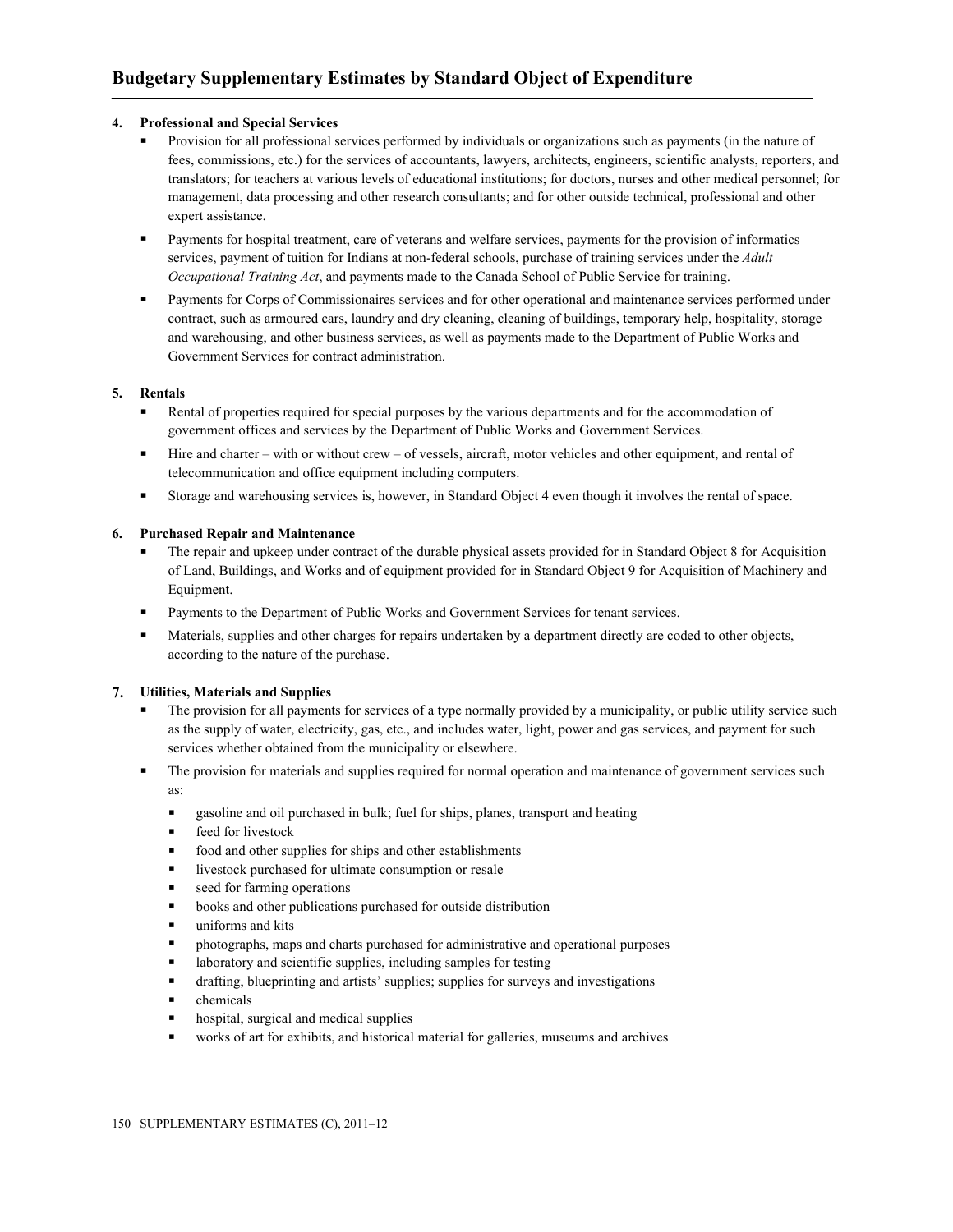- **•** char service supplies
- coal and wood
- $\blacksquare$  electrical supplies
- repair parts other than parts normally acquired with equipment at the time of purchase for aircraft, ships, road vehicles, and for communication and other equipment; and all other materials and supplies.

#### **8. Acquisition of Land, Buildings, and Works**

- All expenditures for the acquisition of buildings, roads, irrigation works, canals, airports, wharves, bridges and other such types of fixed assets.
- **IMPROVERGENT:** Improvements involving additions or changes of a structural nature, and for installing fixed equipment which is essentially a part of the work or structure such as elevators, heating and ventilating equipment.
- If All reconstruction of such types of physical assets and such projects performed under contract or agreement.
- The purchase of land.
- Expenditures pursuant to contracts for new construction for casual employees hired or continuing employees assigned to work full or part-time on specified projects, travel, professional services, equipment rentals, equipment maintenance and of materials purchased directly for use on such projects are charged to the relevant standard objects (Standard Objects 1 to 9).

#### **9. Acquisition of Machinery and Equipment**

- Expenditures for the acquisition of all machinery, equipment, office furniture and furnishings, electronic data processing and electronic or other office equipment.
- Microfilming equipment and supplies, inter-office communication equipment, postal meter machines, machine records and all other office equipment.
- Motor vehicles, aeroplanes, tractors, road equipment, telecommunications and related equipment, laboratory and other scientific equipment, vessels, icebreakers and other aids to navigation and all other types of light and heavy equipment; includes ammunition and various types of equipment for National Defence, such as ships, aircraft, mechanical equipment, fighting vehicles, weapons, engines and such spare parts and supplies as are normally acquired with that equipment at the time of purchase.

### **10. Transfer Payments**

- Grants, contributions, and all other transfer payments made by Government, such as:
	- Major social assistance payments made to persons such as Old Age Security benefits and related allowances, Veterans' pensions and allowances.
	- Payments to the provinces and territories under the *Constitution Acts* , the *Federal-Provincial Fiscal Arrangements Act* , the Canada Health and Social Transfers and for official languages.
	- Payments to Indians and Inuit in support of self-government initiatives, health, educational, social and community development programming and in respect of native claims.
	- **Payments to the territorial governments pursuant to financing agreements entered into between the Minister of** Finance and the respective territorial Minister of Finance.
	- Capital assistance to industry; research grants and other assistance towards research carried on by nongovernmental organizations; scholarships.
	- Sustaining grants to national and international non-profit organizations.
	- Contributions to international organizations and assessments for membership in such organizations, such as the contribution to the International Food Aid Program and Canada's assessment for membership in the United Nations.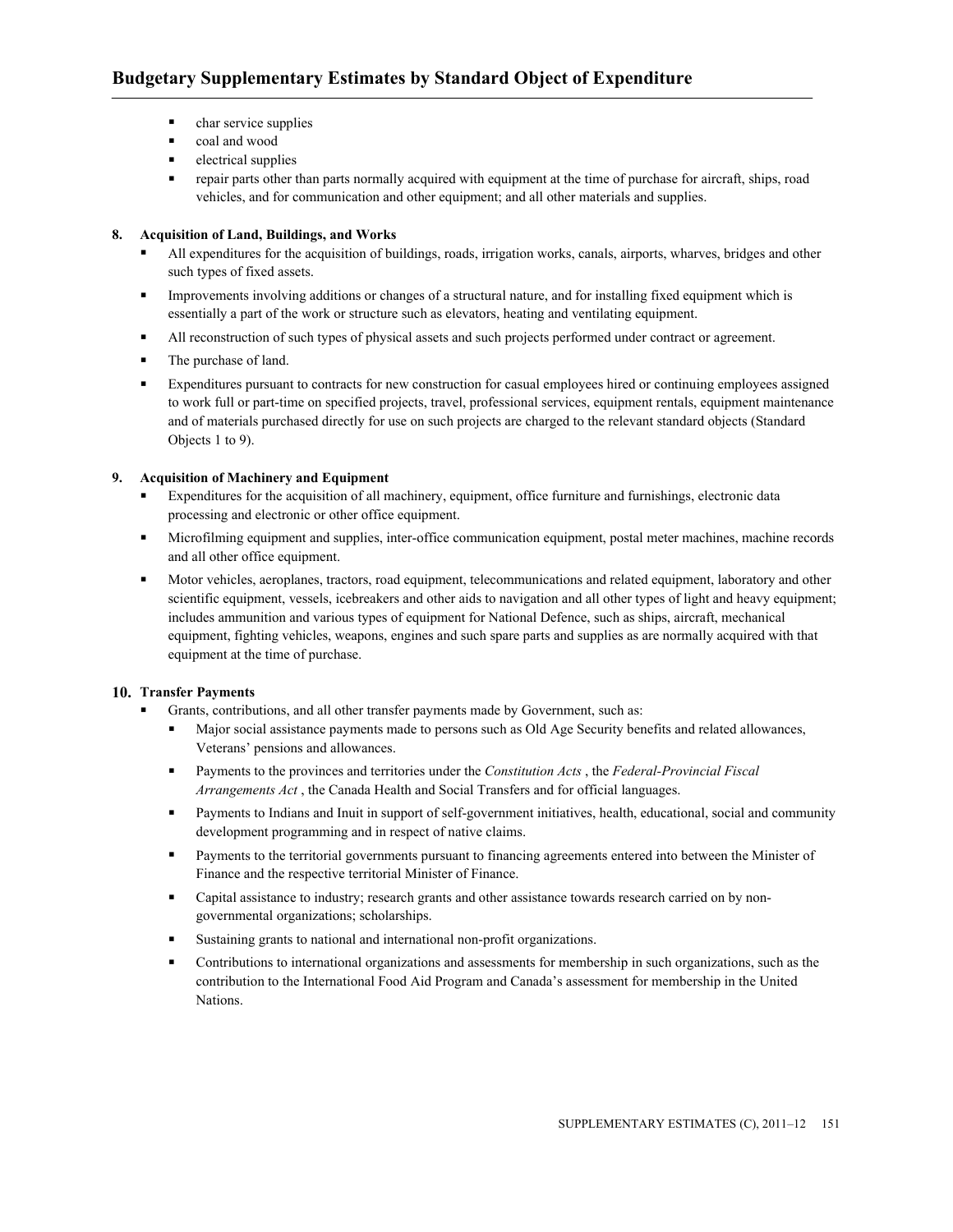Most of the payments in this standard object category are identified in the Estimates as "Grants" or "Contributions". The former are not subject to audit and are therefore restricted by Parliament as to amount and recipient and often as to purpose through the approval of the Supply bill which specifies "grants listed in the Estimates"; the latter are conditional and subject to audit and are not so restricted. Grants and their total values have a legislative character and specific descriptions that govern their use.

#### **11. Public Debt Charges**

- Interest on the unmatured debt of Canada (including Treasury Bills) and on other liabilities such as trust and other special funds.
- The cost of issuing new loans, amortization of bond discount, premiums and commissions.
- The cost of servicing and administering the Public Debt.

#### **12. Other Subsidies and Payments**

- Payments to Crown corporations that include those made to provide for operating deficits as well as other transfers paid to Crown corporations.
- Payments to certain non-budgetary accounts (such as the government contributions to agricultural commodities stabilization accounts, as well as benefits under the *Veterans Land Act*), as well as the write-offs of various types of losses, the annual adjustment of reserves for financial claims and some other miscellaneous items referred to as "Sundries".
- Miscellaneous expenditures include licenses, permits and payments for dockage, towage, wharfage and mooring privileges; bonding of government employees, loss of personal effects, and expenditures for small miscellaneous articles and services. Also included are many small items and services that do not lend themselves to identification under specific headings detailed in this summary.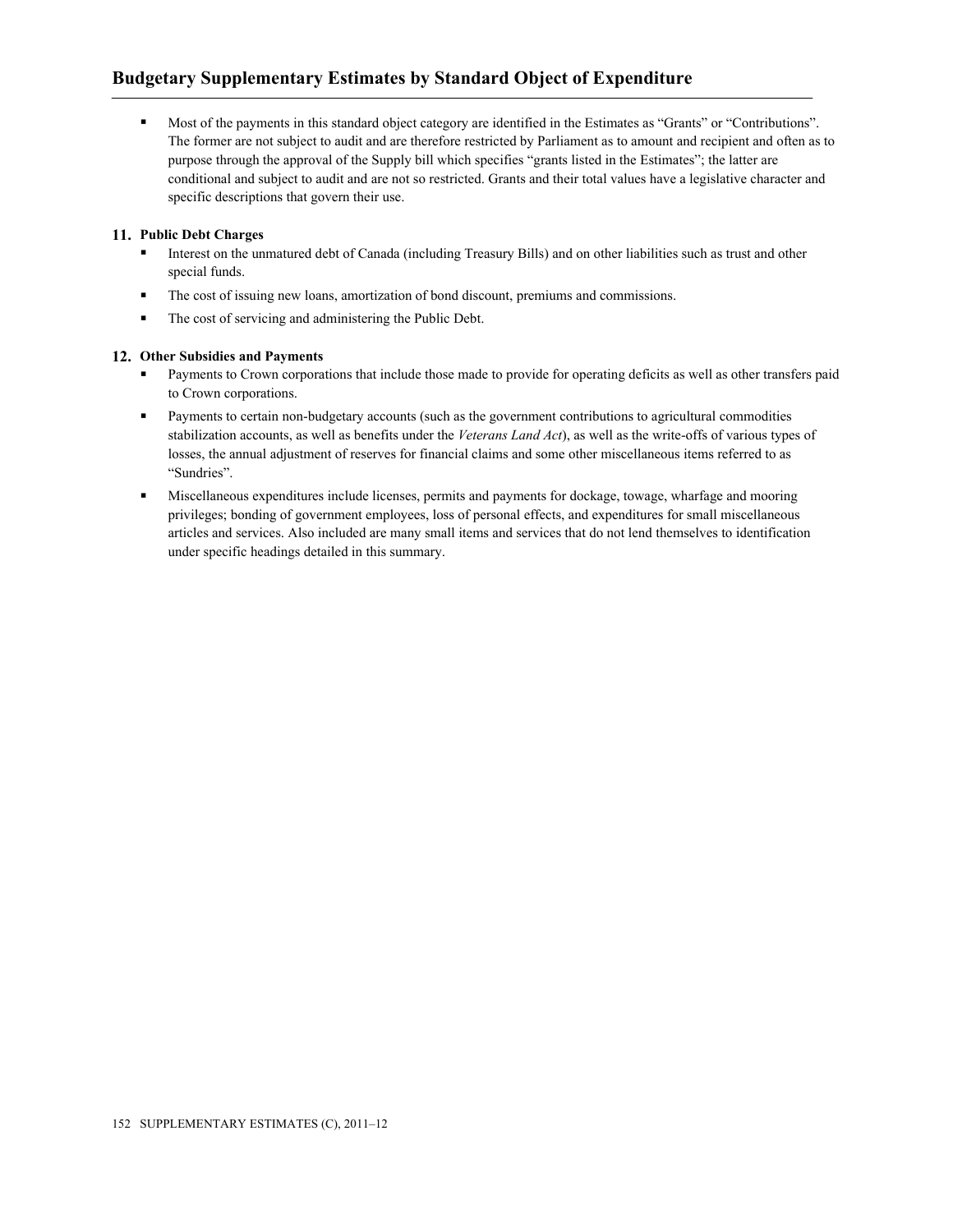SUPPLEMENTARY ESTIMATES (C), 2011–12 153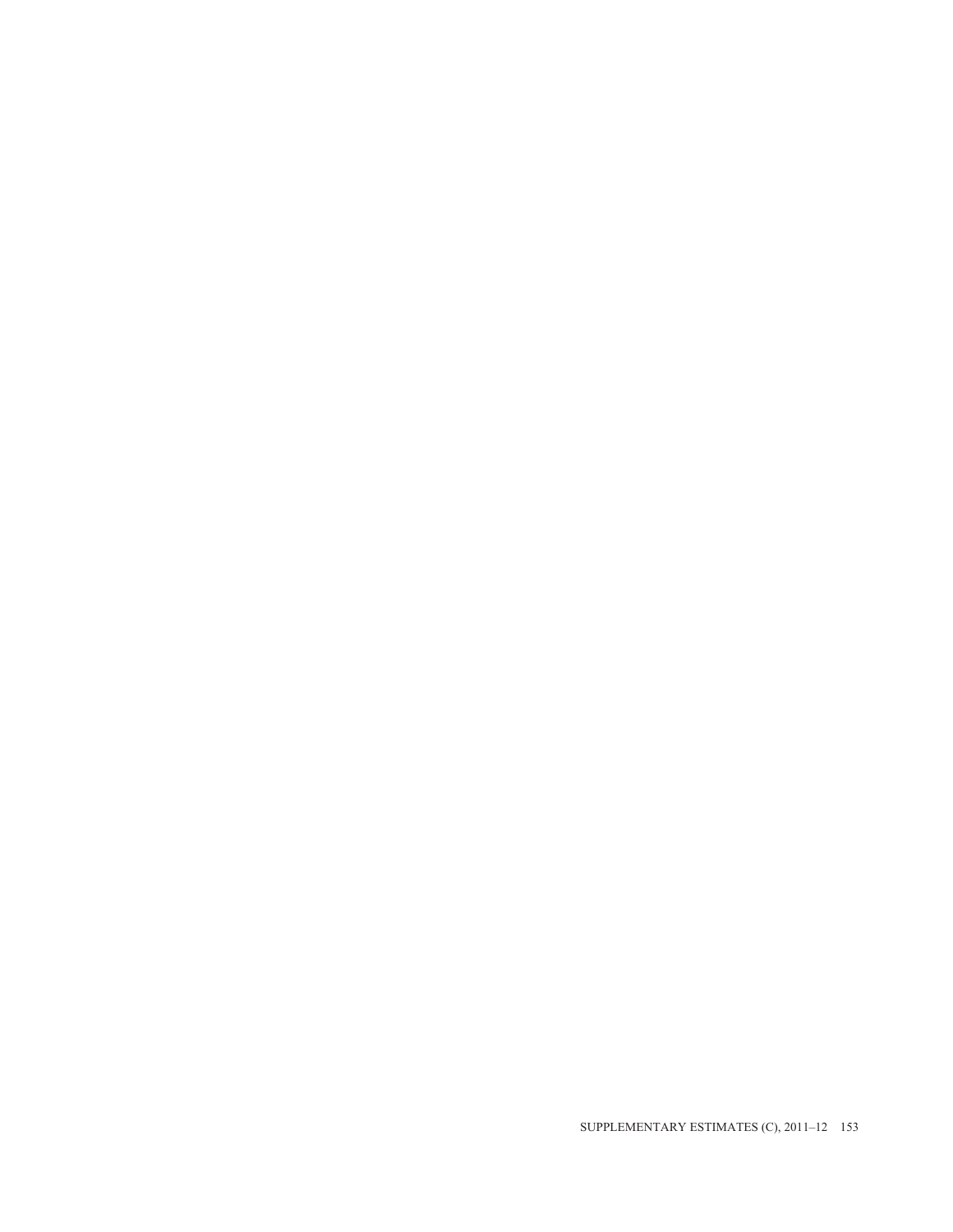| Department, Agency or Crown corporation                 | Personnel   | Transportation Information Professional<br>and<br>communications |                                                                   | and<br>special | Rentals                                                     |  |
|---------------------------------------------------------|-------------|------------------------------------------------------------------|-------------------------------------------------------------------|----------------|-------------------------------------------------------------|--|
| (thousands of dollars)                                  |             |                                                                  |                                                                   | services       |                                                             |  |
|                                                         | (1)         | (2)                                                              | (3)                                                               | (4)            | (5)                                                         |  |
| Agriculture and Agri-Food                               |             |                                                                  |                                                                   |                |                                                             |  |
| Department                                              | .           | (86)                                                             | (19)                                                              | (343)          | (11)                                                        |  |
| Canadian Food Inspection Agency                         | 3,474       | 608                                                              | 134                                                               | 3,579          | 76                                                          |  |
| Canadian Heritage                                       |             |                                                                  |                                                                   |                |                                                             |  |
| Department                                              | .           | .                                                                | .                                                                 | .              | .                                                           |  |
| Library and Archives of Canada                          | .           | .                                                                | .                                                                 | .              | .                                                           |  |
| Citizenship and Immigration                             |             |                                                                  |                                                                   |                |                                                             |  |
| Department                                              | .           | 382                                                              | 131                                                               | 965            | 188                                                         |  |
| Immigration and Refugee Board                           | (19)        | .                                                                | .                                                                 | (22)           | .                                                           |  |
| Economic Development Agency of Canada for the Regions   |             |                                                                  |                                                                   |                |                                                             |  |
| of Quebec                                               | .           | $\sim$ $\sim$ $\sim$ $\sim$ $\sim$                               | $\sim$ $\sim$ $\sim$ $\sim$ $\sim$                                | .              | .                                                           |  |
| Environment                                             |             |                                                                  |                                                                   |                |                                                             |  |
| Department                                              | 3,115       | 406                                                              | 25                                                                | 961            | 188                                                         |  |
| Finance                                                 |             |                                                                  |                                                                   |                |                                                             |  |
| Department                                              | 3,342       | 287                                                              | 2,377                                                             | 2,902          | 2,606                                                       |  |
| Fisheries and Oceans                                    | .           | $\ldots$                                                         | $\sim$ $\sim$ $\sim$ $\sim$ $\sim$                                | (198)          | 1.1.1.1                                                     |  |
|                                                         |             |                                                                  |                                                                   |                |                                                             |  |
| Foreign Affairs and International Trade                 |             |                                                                  |                                                                   |                |                                                             |  |
| Department<br>Canadian International Development Agency | 2,255<br>17 | 43<br>3                                                          | 275<br>15                                                         | 16,222<br>17   | (2, 442)                                                    |  |
| International Development Research Centre               | .           | 1.1.1.1                                                          | 1.1.1.1                                                           | .              | $\mathbb{Z}^2$ . $\mathbb{Z}^2$ , $\mathbb{Z}^2$<br>1.1.1.1 |  |
| National Capital Commission                             | .           | $\ldots$                                                         | $\ldots$                                                          | .              | $\ldots$                                                    |  |
|                                                         |             |                                                                  |                                                                   |                |                                                             |  |
| Health<br>Department                                    | .           | (4,140)                                                          | (1,422)                                                           | (9,509)        | (1,041)                                                     |  |
| Canadian Institutes of Health Research                  | .           | $\ldots$                                                         | $\mathbb{Z}^2$ . $\mathbb{Z}^2$ , $\mathbb{Z}^2$                  | $\ldots$       | $\ldots$                                                    |  |
| Canadian Northern Economic Development Agency           | .           | $\mathbb{Z}^n$ . In the $\mathbb{Z}^n$                           | $\mathbb{Z}^n$ . In the $\mathbb{Z}^n$                            | $\ldots$       | $\mathbb{Z}^2$ . In the $\mathbb{Z}^2$                      |  |
| Public Health Agency of Canada                          | .           | $\mathbb{Z}^n$ . $\mathbb{Z}^n$ , $\mathbb{Z}^n$ ,               | 5                                                                 | 10             | 5                                                           |  |
| Human Resources and Skills Development                  |             |                                                                  |                                                                   |                |                                                             |  |
| Department                                              | 31,889      | .                                                                | $\mathbb{Z}^2$ . $\mathbb{Z}^2$ , $\mathbb{Z}^2$ , $\mathbb{Z}^2$ | 7,450          | .                                                           |  |
| Indian Affairs and Northern Development                 |             |                                                                  |                                                                   |                |                                                             |  |
| Department                                              | (8)         | 69                                                               | 17                                                                | 326            | 15                                                          |  |

### **Budgetary Supplementary Estimates by Standard Object**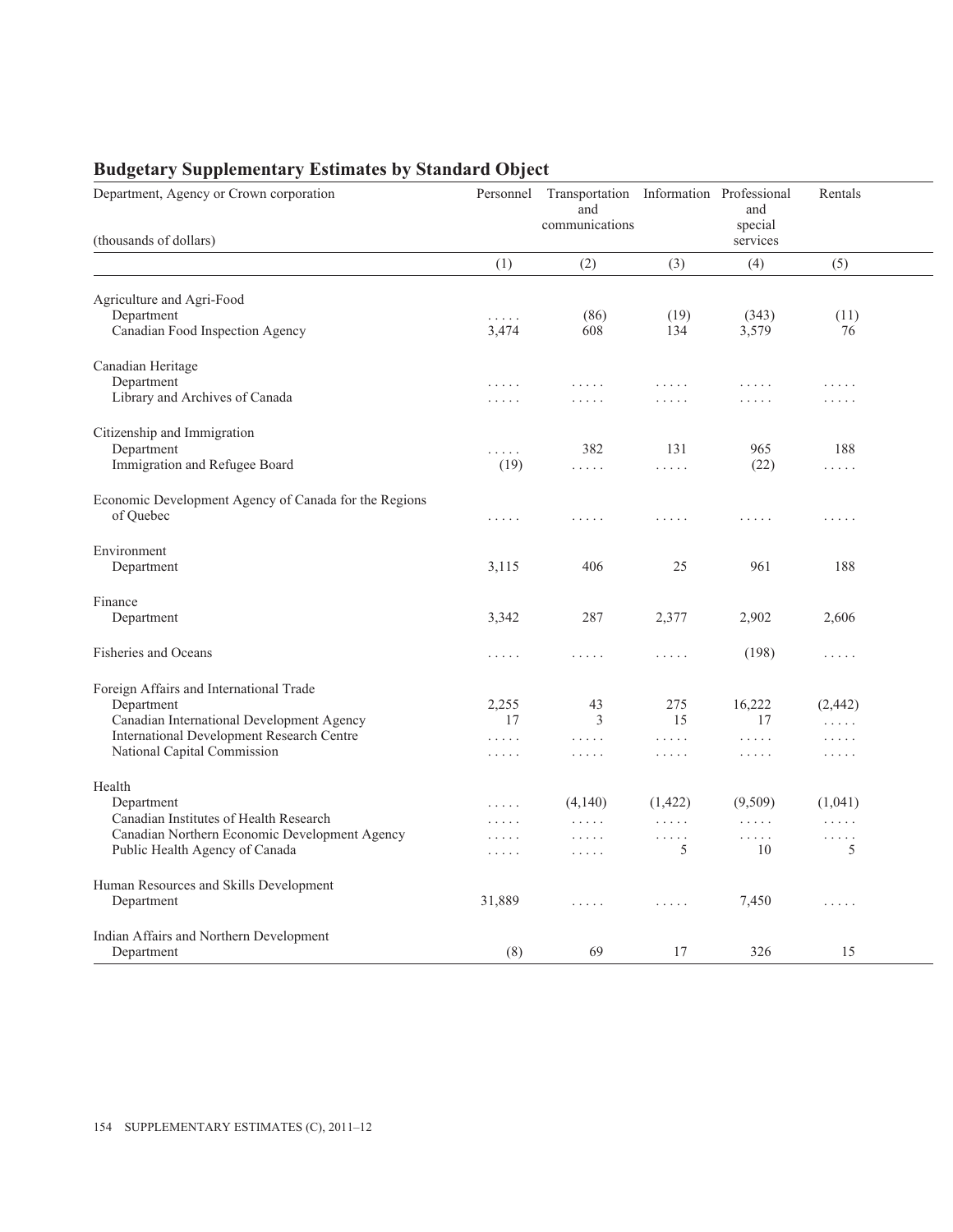| Purchased<br>repair and<br>maintenance | Utilities,<br>materials<br>and<br>supplies | Acquisition<br>of land,<br>buildings<br>and works | Acquisition<br>of machinery<br>and<br>equipment  | Transfer<br>payments               | Public<br>debt<br>charges          | Other<br>subsidies<br>and<br>payments            | Less:<br>Funds<br>Available                      | <b>Total</b><br>net<br>expenditures* |
|----------------------------------------|--------------------------------------------|---------------------------------------------------|--------------------------------------------------|------------------------------------|------------------------------------|--------------------------------------------------|--------------------------------------------------|--------------------------------------|
| (6)                                    | (7)                                        | (8)                                               | (9)                                              | (10)                               | (11)                               | (12)                                             |                                                  |                                      |
|                                        |                                            |                                                   |                                                  |                                    |                                    |                                                  |                                                  |                                      |
| (87)                                   | (121)                                      | .                                                 | .                                                | 25,630                             |                                    | (34)                                             | 32,358                                           | (7, 429)                             |
| 914                                    | 1,515                                      | 1.1.1.1                                           | 5,256                                            | $\alpha$ , $\alpha$ , $\alpha$     | .<br>.                             | .                                                | $\ldots$                                         | 15,556                               |
|                                        |                                            |                                                   |                                                  |                                    |                                    |                                                  |                                                  |                                      |
|                                        | .                                          |                                                   | $\ldots$                                         | (746)                              | .                                  | .                                                | 211                                              | (957)                                |
| .<br>121                               | .                                          | .<br>.                                            | .                                                | .                                  | .                                  | .                                                | .                                                | 121                                  |
|                                        |                                            |                                                   |                                                  |                                    |                                    |                                                  |                                                  |                                      |
| 136                                    | 128                                        | .                                                 | 153                                              | 25,015                             | .                                  | .                                                | 9,762                                            | 17,336                               |
| .                                      | .                                          | .                                                 | $\ldots$                                         | $\alpha$ , $\alpha$ , $\alpha$     | .                                  | .                                                | .                                                | (41)                                 |
|                                        |                                            |                                                   |                                                  |                                    |                                    |                                                  |                                                  |                                      |
|                                        |                                            |                                                   |                                                  | 300                                |                                    | .                                                |                                                  | 300                                  |
| .                                      | .                                          | .                                                 | $\alpha$ is a set of                             |                                    | .                                  |                                                  | $\alpha$ is a set of                             |                                      |
|                                        |                                            |                                                   |                                                  |                                    |                                    |                                                  |                                                  |                                      |
| 86                                     | 228                                        | .                                                 | $\mathbb{Z}^2$ . The set of $\mathbb{Z}^2$       | 36,955                             | .                                  | $30\,$                                           | 8,814                                            | 33,180                               |
| .                                      | 3,433                                      | 275                                               | .                                                | 9,000                              | (1,448,000)                        | .                                                | 15,222                                           | (1,439,000)                          |
|                                        |                                            |                                                   |                                                  |                                    |                                    |                                                  |                                                  |                                      |
| 66                                     | 13,000                                     | (5,195)                                           | .                                                | 5,759                              | .                                  | .                                                | 6,955                                            | 6,477                                |
| 687                                    | (577)                                      | (1,987)                                           | $\mathbb{Z}^2$ . $\mathbb{Z}^2$ , $\mathbb{Z}^2$ | 11,050                             | $\alpha$ , $\alpha$ , $\alpha$     | $\mathbb{Z}^2$ , $\mathbb{Z}^2$ , $\mathbb{Z}^2$ | 32,161                                           | (6,635)                              |
| .                                      | $\ldots$                                   | $\alpha$ is a set of                              | $\alpha$ , $\alpha$ , $\alpha$                   | 562,649                            | $\alpha$ , $\alpha$ , $\alpha$     | $\mathbb{Z}^2$ , $\mathbb{Z}^2$ , $\mathbb{Z}^2$ | 165,740                                          | 396,961                              |
| .                                      | $\sim$ $\sim$ $\sim$ $\sim$ $\sim$         | $\sim$ $\sim$ $\sim$ $\sim$ $\sim$                | $\ldots$                                         | $\alpha$ , $\alpha$ , $\alpha$     | $\alpha$ , $\alpha$ , $\alpha$     | 27,500                                           | $\mathbb{Z}^2$ . $\mathbb{Z}^2$ , $\mathbb{Z}^2$ | 27,500                               |
| .                                      | $\sim$ $\sim$ $\sim$ $\sim$ $\sim$         | $\ldots$                                          | $\sim$ $\sim$ $\sim$ $\sim$ $\sim$               | $\sim$ $\sim$ $\sim$ $\sim$ $\sim$ | $\alpha$ , $\alpha$ , $\alpha$     | 100                                              | $\alpha$ , $\alpha$ , $\alpha$                   | <b>100</b>                           |
| (2,845)                                | (5,487)                                    | .                                                 | 1.1.1.1                                          | 51,604                             | 1.1.1.1                            | (381)                                            | 5,000                                            | 21,779                               |
| .                                      | .                                          | .                                                 | 1.1.1.1                                          | 914                                | 1.1.1.1                            | .                                                | $\ldots$                                         | 914                                  |
| 2,000                                  | 150                                        | .                                                 | $\ldots$                                         | 1,000                              | $\sim$ $\sim$ $\sim$ $\sim$ $\sim$ | .                                                | $\mathbb{Z}^2$ . $\mathbb{Z}^2$ , $\mathbb{Z}^2$ | 3,150                                |
| $\ldots$ .                             | .                                          | .                                                 | .                                                | (564)                              | .                                  | .                                                | $\ldots$                                         | (544)                                |
| .                                      | .                                          | .                                                 | $\sim$ $\sim$ $\sim$ $\sim$ $\sim$               | (52,705)                           | $\ldots$                           | 190,059                                          | 3,662                                            | 173,031                              |
| 6                                      | 11                                         | 207                                               | $\ldots$                                         | 63,989                             | $\ldots$                           | 4,692                                            | 30,903                                           | 38,421                               |

\* See footnote on page 159.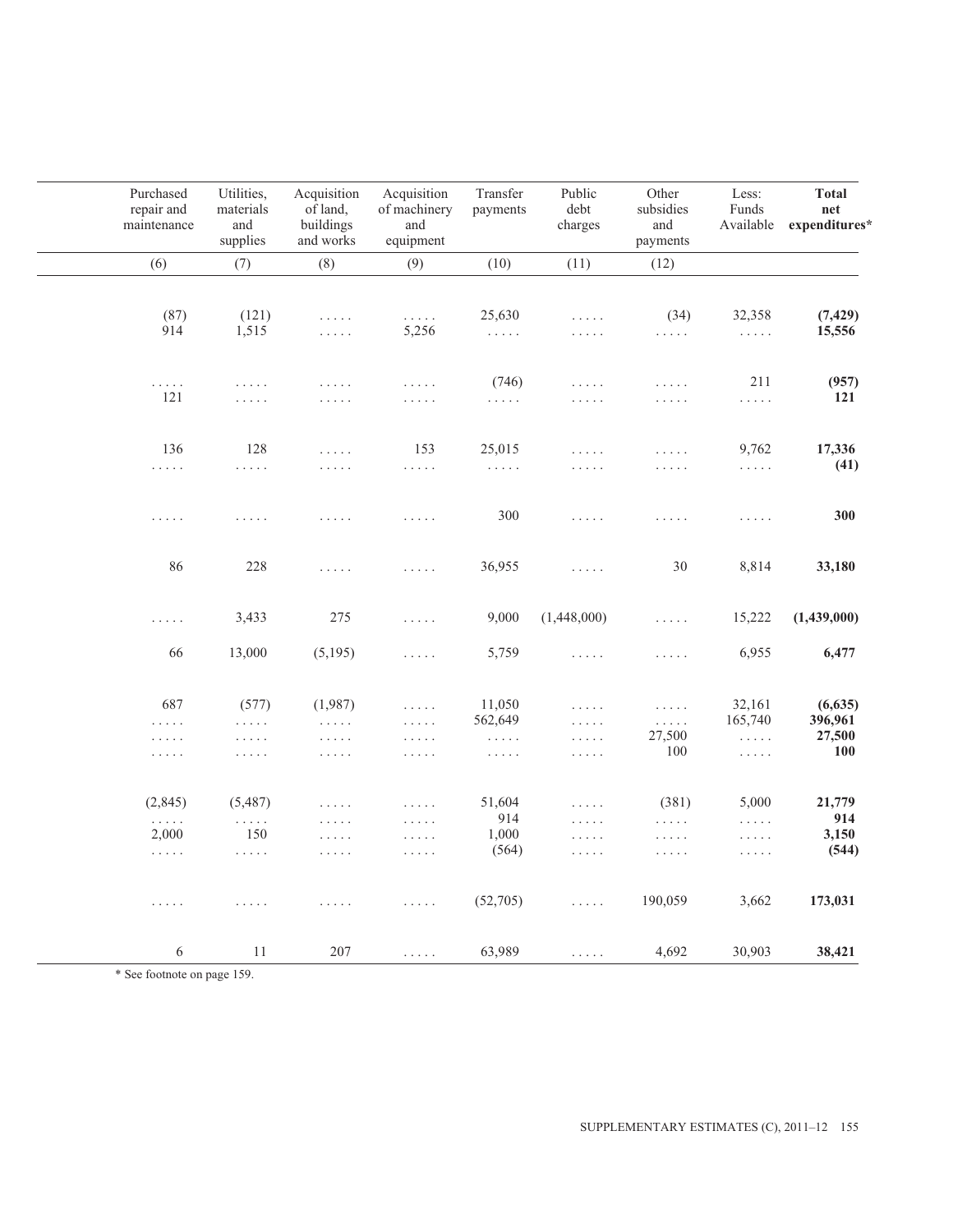| Department, Agency or Crown corporation           | Personnel | Transportation Information Professional<br>and<br>communications |                                                  | and<br>special                     | Rentals                                                           |  |
|---------------------------------------------------|-----------|------------------------------------------------------------------|--------------------------------------------------|------------------------------------|-------------------------------------------------------------------|--|
| (thousands of dollars)                            |           |                                                                  |                                                  | services                           |                                                                   |  |
|                                                   | (1)       | (2)                                                              | (3)                                              | (4)                                | (5)                                                               |  |
| Industry                                          |           |                                                                  |                                                  |                                    |                                                                   |  |
| Department                                        | (26)      | (10)                                                             | $\ldots$                                         | (205)                              | $\mathbb{Z}^2$ . $\mathbb{Z}^2$ , $\mathbb{Z}^2$ , $\mathbb{Z}^2$ |  |
| Canadian Space Agency                             | .         | $\ldots$                                                         | .                                                | 426                                | .                                                                 |  |
| Canadian Tourism Commission                       | .         | $\ldots$                                                         | $\mathbb{Z}^2$ . $\mathbb{Z}^2$ , $\mathbb{Z}^2$ | 1.1.1.1                            | $\mathbb{Z}^2$ . The set of $\mathbb{Z}^2$                        |  |
| National Research Council of Canada               | 14,830    | 1,957                                                            | 259                                              | 4,480                              | 368                                                               |  |
| Natural Sciences and Engineering Research Council | .         | $\ldots$                                                         | $\ldots$                                         | $\ldots$                           | $\ldots$                                                          |  |
| Social Sciences and Humanities Research Council   | .         | $\mathbb{Z}^2$ . The set of $\mathbb{Z}^2$                       | 1.1.1.1                                          | .                                  | $\mathbb{Z}^2$ . $\mathbb{Z}^2$ , $\mathbb{Z}^2$ , $\mathbb{Z}^2$ |  |
| <b>Statistics Canada</b>                          | .         | $\mathbb{Z}^n$ . $\mathbb{Z}^n$ , $\mathbb{Z}^n$ ,               | 1.1.1.1                                          | 80                                 | $\mathbb{Z}^2$ . $\mathbb{Z}^2$ , $\mathbb{Z}^2$ , $\mathbb{Z}^2$ |  |
| Justice                                           |           |                                                                  |                                                  |                                    |                                                                   |  |
| Department                                        | .         | (293)                                                            | (53)                                             | (682)                              | (24)                                                              |  |
| Canadian Human Rights Tribunal                    | .         | .                                                                | $\mathbb{Z}^2$ . The same                        | 503                                | $\ldots$                                                          |  |
| Office of the Director of Public Prosecutions     | 710       | 341                                                              | 41                                               | 92                                 | 60                                                                |  |
| Supreme Court of Canada                           | 277       | $\ldots$                                                         | .                                                | .                                  | $\ldots$                                                          |  |
| National Defence                                  |           |                                                                  |                                                  |                                    |                                                                   |  |
| Department                                        | 32,593    | 43,379                                                           | 1.1.1.1                                          | 4,182                              | .                                                                 |  |
| <b>Natural Resources</b>                          |           |                                                                  |                                                  |                                    |                                                                   |  |
| Department                                        | (108)     | 216                                                              | .                                                | (270)                              | .                                                                 |  |
| Atomic Energy of Canada Limited                   | .         | .                                                                | $\sim$ $\sim$ $\sim$ $\sim$ $\sim$               | $\cdots$                           | $\mathbb{Z}^n$ . In the $\mathbb{Z}^n$                            |  |
| National Energy Board                             | .         | (400)                                                            | $\alpha$ , $\alpha$ , $\alpha$ , $\alpha$        | $\sim$ $\sim$ $\sim$ $\sim$ $\sim$ | $\mathbb{Z}^n$ . In the $\mathbb{Z}^n$                            |  |
| Parliament                                        |           |                                                                  |                                                  |                                    |                                                                   |  |
| House of Commons                                  | 9,036     | 2,446                                                            | 25                                               | 108                                | 83                                                                |  |
| Privy Council                                     |           |                                                                  |                                                  |                                    |                                                                   |  |
| Department                                        | 76        | 7                                                                | (11)                                             | 1,080                              | (99)                                                              |  |
| Chief Electoral Officer                           | 105,965   | 24,929                                                           | 13,809                                           | 8,921                              | 18,813                                                            |  |
| Public Safety and Emergency Preparedness          |           |                                                                  |                                                  |                                    |                                                                   |  |
| Department                                        | 721       | 1.1.1.1                                                          | 6                                                | (701)                              | .                                                                 |  |
| Canada Border Services Agency                     | 4,239     | 138                                                              | 6                                                | 571                                | 14                                                                |  |
| National Parole Board                             | (6)       | (6)                                                              | .                                                | .                                  | $\ldots$                                                          |  |
| Office of the Correctional Investigator           | .         | .                                                                | .                                                | (1)                                | .                                                                 |  |
| Royal Canadian Mounted Police                     | (1,274)   | 1,000                                                            | 700                                              | 2,500                              | 700                                                               |  |
| Royal Canadian Mounted Police External Review     |           |                                                                  |                                                  |                                    |                                                                   |  |
| Committee                                         | .         | $\ldots$                                                         | .                                                | (1)                                | $\ldots$                                                          |  |
| Royal Canadian Mounted Police Public Complaints   |           |                                                                  |                                                  |                                    |                                                                   |  |
| Commission                                        | (1)       | (2)                                                              | 1.1.1.1                                          | 1.1.1.1                            | .                                                                 |  |

### **Budgetary Supplementary Estimates by Standard Object**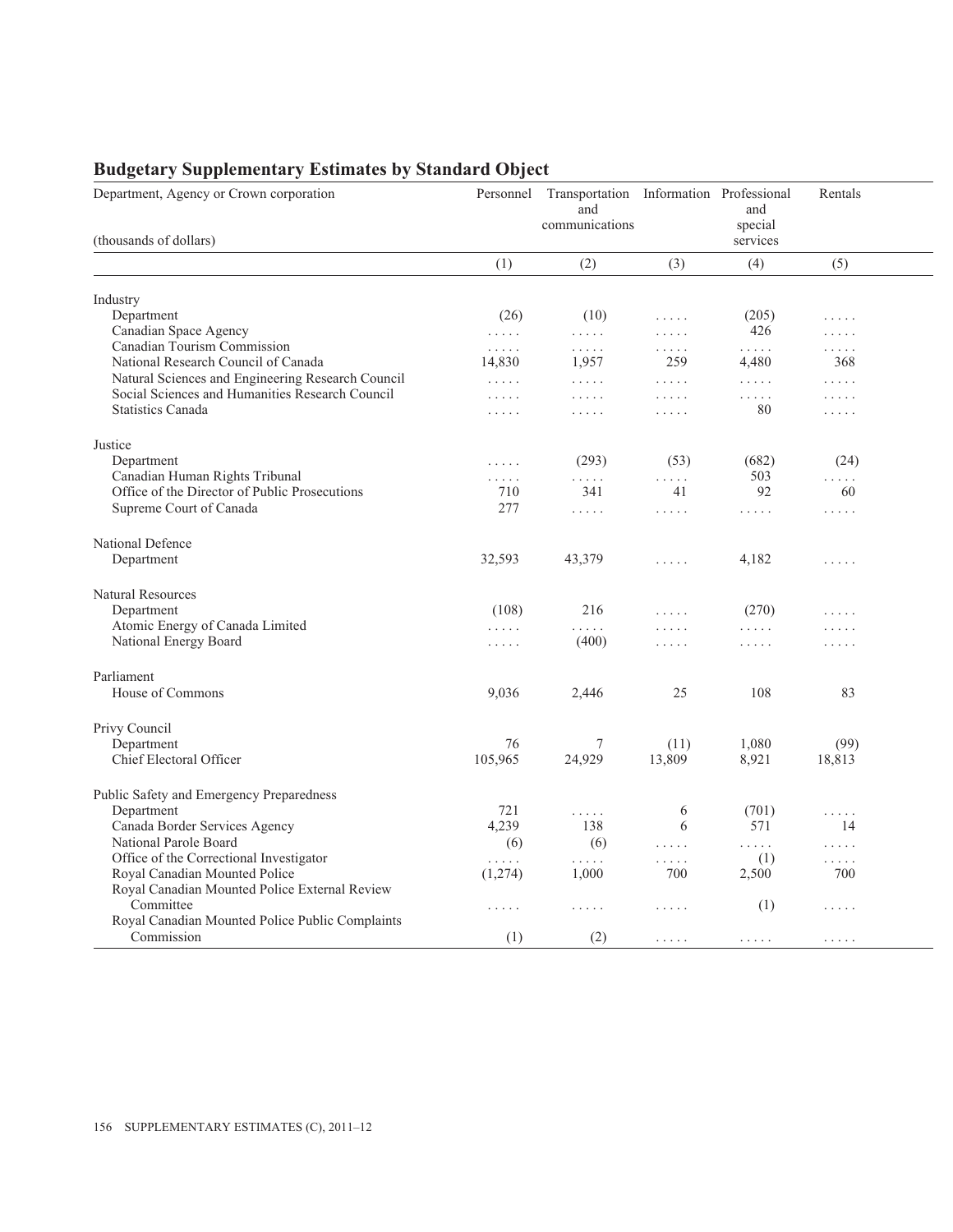| Purchased<br>repair and<br>maintenance | Utilities,<br>materials<br>and<br>supplies | Acquisition<br>of land,<br>buildings<br>and works | Acquisition<br>of machinery<br>and<br>equipment  | Transfer<br>payments                             | Public<br>debt<br>charges                  | Other<br>subsidies<br>and<br>payments            | Less:<br>Funds<br>Available                      | <b>Total</b><br>net<br>expenditures* |
|----------------------------------------|--------------------------------------------|---------------------------------------------------|--------------------------------------------------|--------------------------------------------------|--------------------------------------------|--------------------------------------------------|--------------------------------------------------|--------------------------------------|
| (6)                                    | (7)                                        | (8)                                               | (9)                                              | (10)                                             | (11)                                       | (12)                                             |                                                  |                                      |
|                                        |                                            |                                                   |                                                  |                                                  |                                            |                                                  |                                                  |                                      |
| $\ldots$                               | (5)                                        | $\alpha$ , $\alpha$ , $\alpha$                    | 280                                              | (20,000)                                         | $\alpha$ is a set of                       | $\ldots$                                         | $\ldots$                                         | (19,966)                             |
| $\sim$ $\sim$ $\sim$ $\sim$ $\sim$     | .                                          | $\cdots$                                          | .                                                | 50                                               | $\sim$ $\sim$ $\sim$ $\sim$ $\sim$         | .                                                | 50                                               | 426                                  |
| $\ldots$                               | .                                          | .                                                 | .                                                | .                                                | $\ldots$                                   | 1,001                                            | .                                                | 1,001                                |
| 1,496                                  | 6,020                                      | 1.1.1.1                                           | 3,491                                            | 740                                              | $\mathbb{Z}^2$ . The set of $\mathbb{Z}^2$ | 1,569                                            | $\ldots$                                         | 35,210                               |
| $\alpha$ is a set of                   | $\ldots$                                   | $\ldots$                                          | .                                                | 250                                              | $\sim$ $\sim$ $\sim$ $\sim$ $\sim$         | $\alpha$ is a set of                             | $\ldots$                                         | <b>250</b>                           |
| .                                      | 1.1.1.1                                    | $\ldots$                                          | .                                                | 197                                              | $\ldots$                                   | $\mathbb{Z}^2$ . $\mathbb{Z}^2$ , $\mathbb{Z}^2$ | 1.1.1.1                                          | 197                                  |
| 140                                    | $\sim$ $\sim$ $\sim$ $\sim$ $\sim$         | .                                                 | $\ldots$                                         | $\ldots$                                         | $\sim$ $\sim$ $\sim$ $\sim$ $\sim$         | $\ldots$                                         | $\ldots$                                         | 220                                  |
| (104)                                  | (78)                                       | (185)                                             | $\mathbb{Z}^2$ . The set of $\mathbb{Z}^2$       |                                                  |                                            |                                                  | $\ldots$                                         | (1, 419)                             |
| $\ldots$                               | .                                          |                                                   |                                                  | $\ldots$                                         | $\ldots$                                   | .<br>275                                         | $\ldots$                                         | 778                                  |
| 33                                     | 65                                         | $\ldots$<br>$\ldots$                              | .<br>88                                          | $\sim$ $\sim$ $\sim$ $\sim$ $\sim$               | $\ldots$                                   | 277                                              | 1,066                                            | 641                                  |
|                                        | .                                          |                                                   |                                                  | $\ldots$                                         | $\sim$ $\sim$ $\sim$ $\sim$ $\sim$         |                                                  | $\ldots$                                         | 277                                  |
| $\ldots$                               |                                            | $\sim$ $\sim$ $\sim$ $\sim$                       | $\mathbb{R}^n$ . $\mathbb{R}^n$ , $\mathbb{R}^n$ | $\sim$ $\sim$ $\sim$ $\sim$ $\sim$               | $\sim$ $\sim$ $\sim$ $\sim$ $\sim$         | $\ldots$                                         |                                                  |                                      |
| 37,281                                 | 44,810                                     | 7,500                                             | 44,209                                           | $\ldots$                                         | 1.1.1.1                                    | 1.1.1.1                                          | 214,677                                          | (723)                                |
| 43                                     | 309                                        | 220                                               | 1.1.1.1                                          | (403, 527)                                       | 1.1.1.1                                    | 54                                               | 1.1.1.1                                          | (403, 063)                           |
| $\ldots$                               | $\sim$ $\sim$ $\sim$ $\sim$                | $\ldots$                                          | $\sim$ $\sim$ $\sim$ $\sim$ $\sim$               | $\ldots$                                         | $\sim$ $\sim$ $\sim$ $\sim$                | 95,000                                           | $\ldots$                                         | 95,000                               |
| .                                      | .                                          | .                                                 | $\sim$ $\sim$ $\sim$ $\sim$ $\sim$               | $\ldots$                                         | $\ldots$                                   | (100)                                            | $\ldots$                                         | (500)                                |
| $\tau$                                 | 12                                         | .                                                 | 16                                               | $\ldots$                                         | 1.1.1.1                                    | .                                                | $\ldots$                                         | 11,733                               |
| .                                      | .                                          | .                                                 | 6                                                | 324                                              | .                                          | .                                                | 500                                              | 883                                  |
| 1,103                                  | 2,777                                      | 1,265                                             | (4,783)                                          | 60,100                                           | 1.1.1.1                                    | 29                                               | $\ldots$                                         | 232,928                              |
|                                        |                                            |                                                   |                                                  |                                                  |                                            |                                                  |                                                  |                                      |
| (63)                                   | .                                          | .                                                 | $\ldots$                                         | (5,200)                                          | 1.1.1.1                                    | .                                                | 862                                              | (6,099)                              |
| 46                                     | 51                                         | 1,000                                             | 2,030                                            | $\mathbb{Z}^2$ . $\mathbb{Z}^2$ , $\mathbb{Z}^2$ | $\mathbb{Z}^2$ . The set of $\mathbb{Z}^2$ | 6                                                | 5,167                                            | 2,934                                |
| $\ldots$                               | (2)                                        | $\sim$ $\sim$ $\sim$ $\sim$                       | $\mathbb{Z}^2$ , $\mathbb{Z}^2$ , $\mathbb{Z}^2$ | $\sim$ $\sim$ $\sim$ $\sim$ $\sim$               | $\sim$ $\sim$ $\sim$ $\sim$ $\sim$         | $\ldots$                                         | .                                                | (14)                                 |
| $\ldots$                               | .                                          | .                                                 | .                                                | $\mathbb{Z}^n$ . In the $\mathbb{Z}^n$           | $\sim$ $\sim$ $\sim$ $\sim$ $\sim$         | $\mathbb{Z}^n$ . In the $\mathbb{Z}^n$           | $\mathbb{Z}^2$ . $\mathbb{Z}^2$ , $\mathbb{Z}^2$ | (1)                                  |
| 329                                    | 310                                        | $\mathbb{Z}^2$ . $\mathbb{Z}^2$ , $\mathbb{Z}^2$  | 500                                              | $\ldots$                                         | $\ldots$                                   | $\ldots$                                         | $\sim$ $\sim$ $\sim$ $\sim$ $\sim$               | 4,765                                |
| $\ldots$                               | $\ldots$                                   | $\cdots$                                          | $\mathbb{Z}^n$ . In the $\mathbb{Z}^n$           | $\mathbb{Z}^n$ . In the $\mathbb{Z}^n$           | $\sim$ $\sim$ $\sim$ $\sim$ $\sim$         | $\cdots$                                         | $\sim$ $\sim$ $\sim$ $\sim$ $\sim$               | (1)                                  |
| $\sim$ $\sim$ $\sim$ $\sim$ $\sim$     | $\sim$ $\sim$ $\sim$ $\sim$ $\sim$         | .                                                 | $\sim$ $\sim$ $\sim$ $\sim$ $\sim$               | $\ldots$                                         | $\sim$ $\sim$ $\sim$ $\sim$ $\sim$         | $\ldots$                                         | $\ldots$                                         | (3)                                  |

\* See footnote on page 159.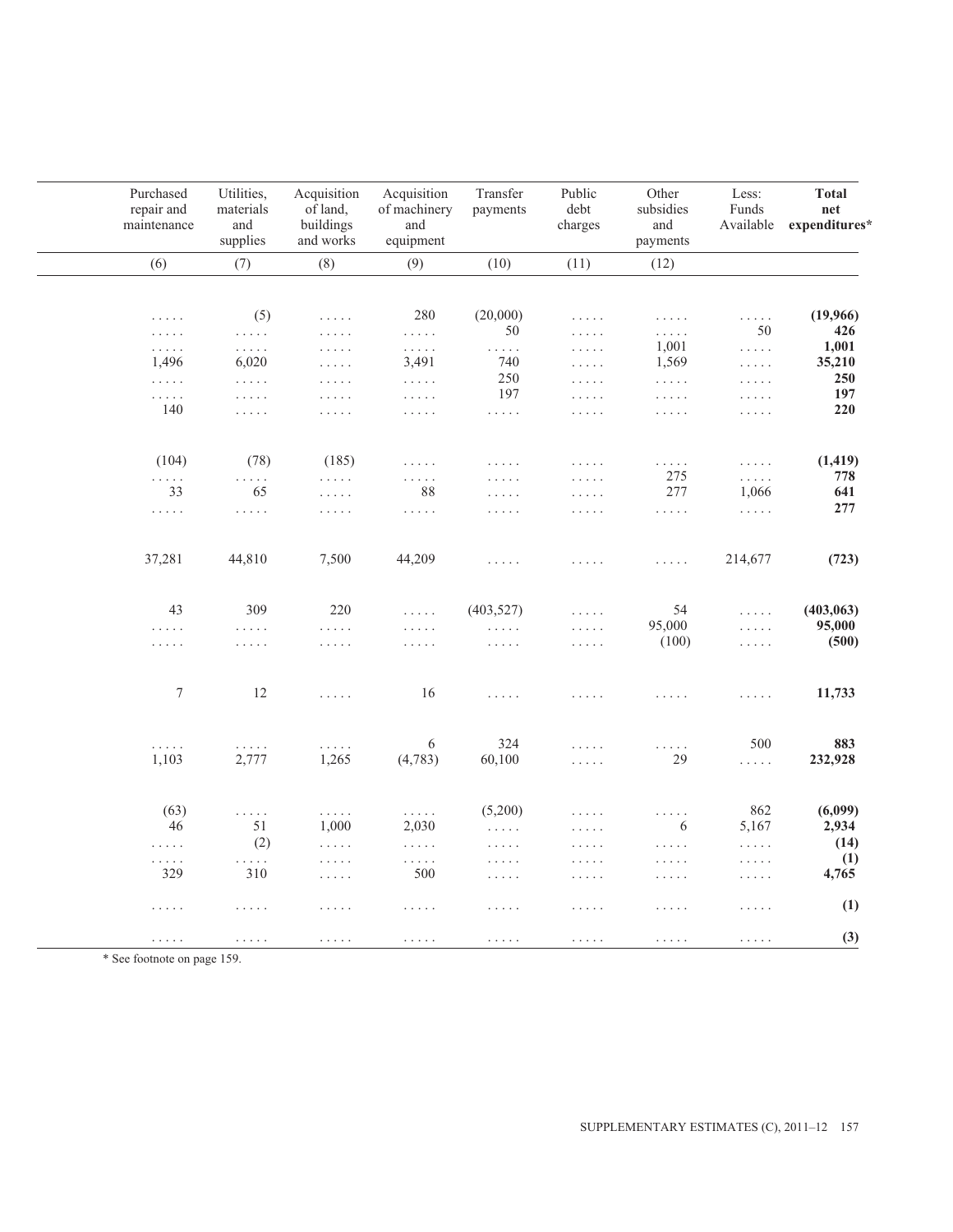| Department, Agency or Crown corporation<br>(thousands of dollars) | Personnel | Transportation<br>and<br>communications | Information Professional | and<br>special<br>services | Rentals |  |
|-------------------------------------------------------------------|-----------|-----------------------------------------|--------------------------|----------------------------|---------|--|
|                                                                   | (1)       | (2)                                     | (3)                      | (4)                        | (5)     |  |
| <b>Public Works and Government Services</b>                       |           |                                         |                          |                            |         |  |
| Department                                                        | 233       | 513                                     | 66                       | 21,015                     | 35,450  |  |
| Old Port of Montreal Corporation Inc.                             | .         | .                                       | .                        | .                          | .       |  |
| Transport                                                         |           |                                         |                          |                            |         |  |
| Department                                                        | .         | .                                       | .                        | (265)                      | .       |  |
| Office of Infrastructure of Canada                                | .         | .                                       | .                        | .                          | .       |  |
| <b>Treasury Board</b>                                             |           |                                         |                          |                            |         |  |
| Secretariat                                                       | 30,519    | 93                                      | .                        | 5,927                      | 23      |  |
| Veterans Affairs                                                  |           |                                         |                          |                            |         |  |
| Department                                                        | .         | .                                       | .                        | .                          | .       |  |
| <b>Total, Departments, Agencies and Crown corporations</b>        | 241,849   | 71,880                                  | 16,386                   | 70,120                     | 54,972  |  |
| <b>Employment Insurance Operating Account</b>                     | .         | .                                       | .                        | .                          | .       |  |
| 2011-12 Total                                                     | 241,849   | 71,880                                  | 16,386                   | 70,120                     | 54,972  |  |

### **Budgetary Supplementary Estimates by Standard Object**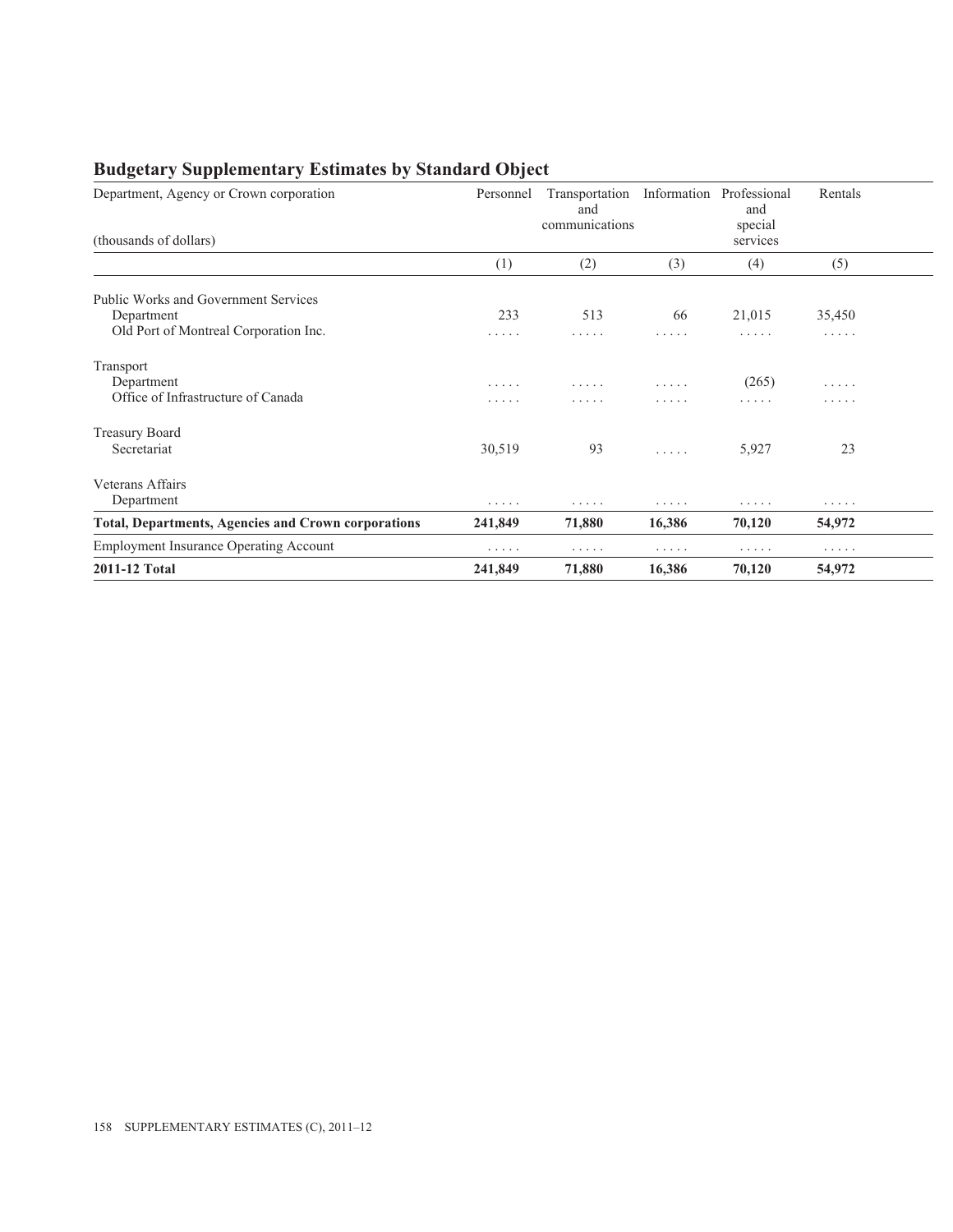| Purchased<br>repair and<br>maintenance | Utilities,<br>materials<br>and<br>supplies | Acquisition<br>of land,<br>buildings<br>and works | Acquisition<br>of machinery<br>and<br>equipment | Transfer<br>payments | Public<br>debt<br>charges | Other<br>subsidies<br>and<br>payments | Less:<br>Funds<br>Available | <b>Total</b><br>net<br>expenditures* |
|----------------------------------------|--------------------------------------------|---------------------------------------------------|-------------------------------------------------|----------------------|---------------------------|---------------------------------------|-----------------------------|--------------------------------------|
| (6)                                    | (7)                                        | (8)                                               | (9)                                             | (10)                 | (11)                      | (12)                                  |                             |                                      |
| 28,795<br>.                            | 2,883<br>.                                 | 1,897<br>.                                        | 1,706<br>.                                      | .<br>.               | .<br>.                    | 13,328<br>2,000                       | 57,654<br>$\cdots$          | 48,232<br>2,000                      |
| .<br>.                                 | .                                          | .<br>.                                            | 125<br>.                                        | 4,708<br>353,375     | .<br>.                    | (200)<br>21                           | 5,783<br>71,250             | (1, 415)<br>282,146                  |
| 3                                      | 116                                        | .                                                 | 127                                             | .                    | .                         | 91                                    | .                           | 36,899                               |
| .                                      | .                                          | .                                                 | .                                               | 37,537               | .                         | .                                     | .                           | 37,537                               |
| 70,193                                 | 69,548                                     | 4,997                                             | 53,204                                          | 768,404              | (1,448,000)               | 335,317                               | 667,797                     | (358, 927)                           |
| .<br>70,193                            | .<br>69,548                                | .<br>4,997                                        | .<br>53,204                                     | .<br>768,404         | .<br>(1,448,000)          | .<br>335,317                          | .<br>667,797                | .<br>(358, 927)                      |

\* Totals may not agree with the "Summary of These Supplementary Estimates" due to rounding.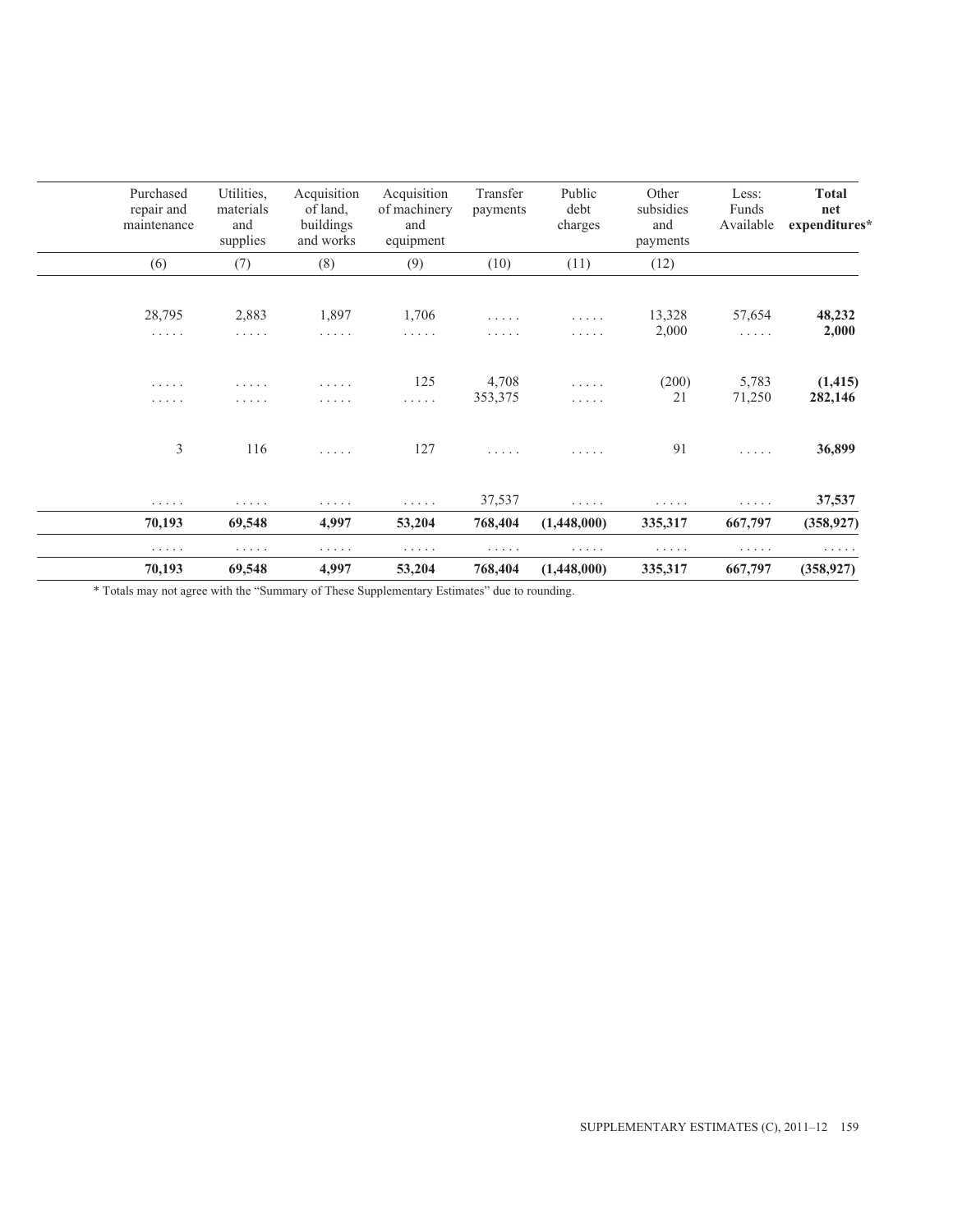The following tables provide information related to the allocation of Treasury Board Central Votes. Allocations shown are in addition to those presented in Supplementary Estimates (B), 2011–12.

### **Vote 5 – Government Contingencies \$95,000,000**

Subject to the approval of the Treasury Board, this serves to supplement other appropriations and to provide the government with sufficient flexibility to meet urgent or unforeseen expenditures where a valid cash requirement exists in advance of a Supply period. This authority to supplement other appropriations is provided until parliamentary approval can be obtained and as long as the expenditures are within the legal mandate of the organization. Temporary allocations are reimbursed to TB Vote 5 upon receiving Royal Assent for an Appropriation Act.

| Department/Agency/Crown Corporation                                                                                                                                                                                                                                                                                                                                                                                                        | <b>Authorized</b><br>(dollars) | <b>Allocated</b><br>(dollars) |
|--------------------------------------------------------------------------------------------------------------------------------------------------------------------------------------------------------------------------------------------------------------------------------------------------------------------------------------------------------------------------------------------------------------------------------------------|--------------------------------|-------------------------------|
| Natural Resources – Atomic Energy of Canada Limited (AECL)<br>Authority to access TB Vote 5 has been granted for funding to meet operational<br>requirements of nuclear laboratories such as ensuring continued isotope<br>production, and health and safety upgrades. \$60 million was allocated<br>January 11, 2012.                                                                                                                     | 95,000,000                     | 60,000,000                    |
| AECL is a Crown Corporation that manages nuclear laboratories maintenance,<br>nuclear research and development, medical isotope production, and radioactive<br>waste and decommissioning of nuclear facilities. Since the existing<br>appropriation for AECL will be exhausted prior to receiving Royal Assent for<br>Supplementary Estimates, access to TB Vote 5 is required to ensure all legal<br>and contractual obligations are met. |                                |                               |
| <b>Total</b>                                                                                                                                                                                                                                                                                                                                                                                                                               | 95,000,000                     | 60,000,000                    |

#### **Vote 10 – Government-Wide Initiatives**

Subject to the approval of the Treasury Board, this Vote supplements other appropriations in support of the implementation of strategic management initiatives in the public service of Canada. Departments and agencies are not required to reimburse funding allocated from Vote 10.

No allocations have been made from TB Vote 10.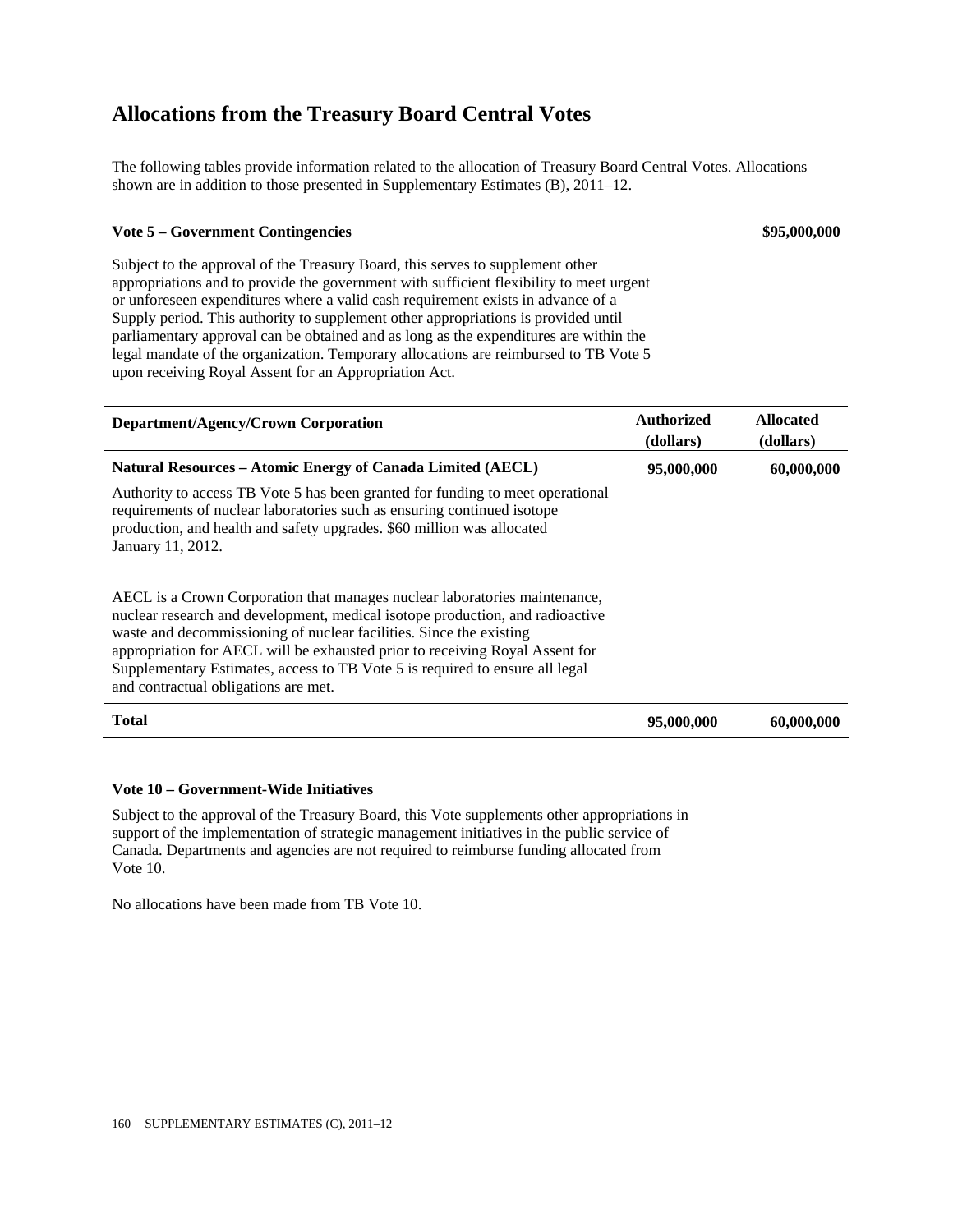### **Vote 15 – Compensation Adjustments \$30,440,035**

Subject to the approval of the Treasury Board, this Vote supplements other appropriations as a result of adjustments made to terms and conditions of service or employment of the federal public administration, including members of the Royal Canadian Mounted Police and the Canadian Forces, Governor in Council appointees and Crown corporations as defined in section 83 of the *Financial Administration Act*. Departments, agencies and Crown corporations are not required to reimburse funding allocated from Vote 15.

Permanent allocations from Treasury Board Vote 15 will be given to organizations upon release of Supply for Supplementary Estimates (C), 2011–12.

| Department/Agency/Crown Corporation                             | <b>Vote</b>  | (dollars) |
|-----------------------------------------------------------------|--------------|-----------|
| Agriculture and Agri-Food                                       |              |           |
| Department                                                      | $\mathbf{1}$ | 28,547    |
| <b>Canadian Dairy Commission</b>                                | 15           | 1,480     |
| <b>Canadian Food Inspection Agency</b>                          | 20           | 308,220   |
| Atlantic Canada Opportunities Agency                            |              |           |
| Department                                                      | $\,1$        | 2,939     |
| Canadian Heritage                                               |              |           |
| Department                                                      | $\mathbf{1}$ | 4,463     |
| Canadian Radio-television and Telecommunications Commission     | 45           | 853       |
| Library and Archives of Canada                                  | 50           | 444,853   |
| <b>Public Service Commission</b>                                | 100          | 201,127   |
| Citizenship and Immigration                                     |              |           |
| Department                                                      | $\mathbf{1}$ | 281,878   |
| Immigration and Refugee Board                                   | 10           | 853       |
| Economic Development Agency of Canada for the Regions of Québec | $\mathbf{1}$ | 2,377     |
| Environment                                                     |              |           |
| Department                                                      | $\mathbf{1}$ | 12,718    |
| Parks Canada Agency                                             | 25           | 739,656   |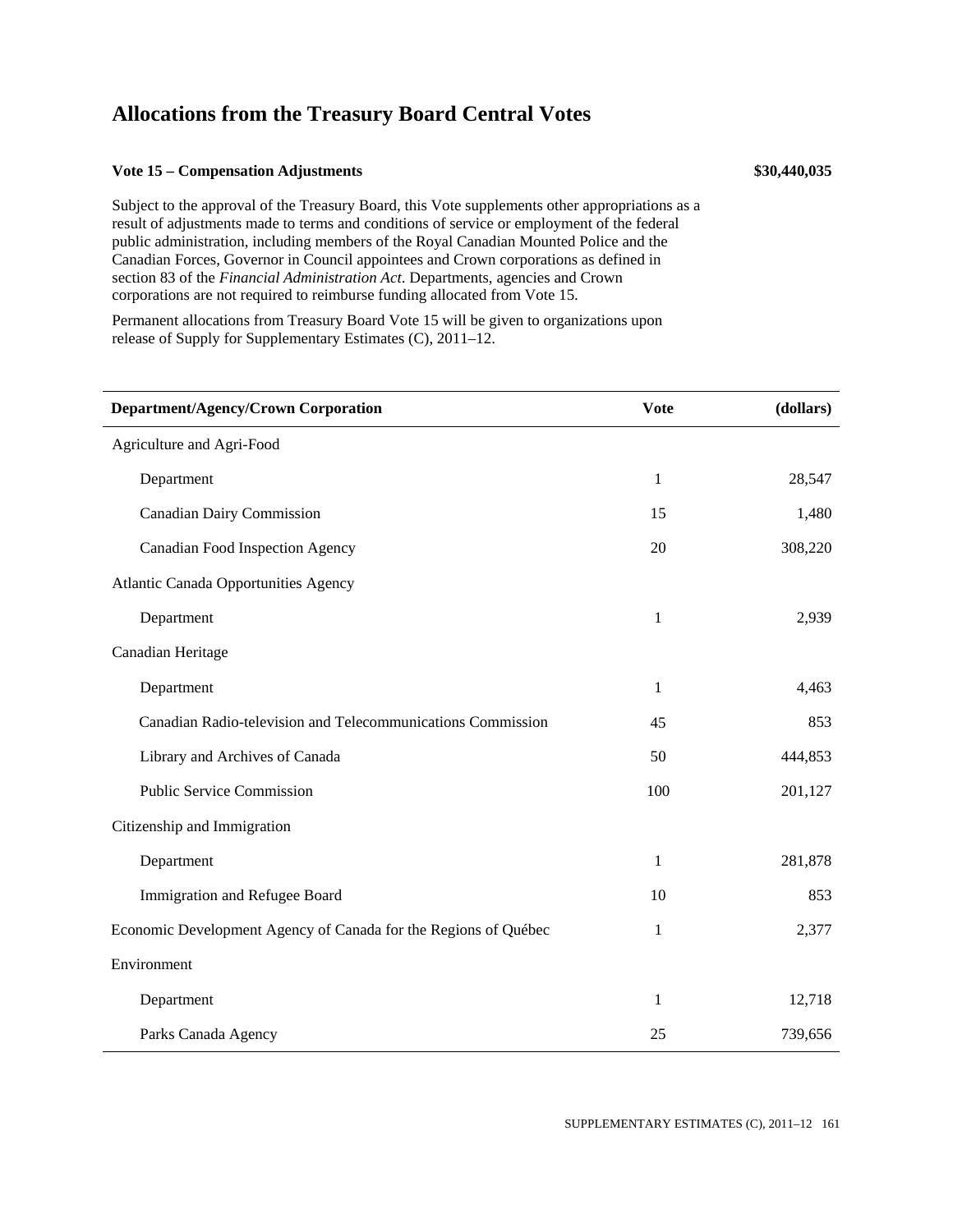| Department/Agency/Crown Corporation                            | <b>Vote</b>  | (dollars) |
|----------------------------------------------------------------|--------------|-----------|
| Finance                                                        |              |           |
| Department                                                     | 1            | 8,269     |
| Fisheries and Oceans                                           | $\mathbf{1}$ | 177,734   |
| Foreign Affairs and International Trade                        |              |           |
| Department                                                     | 1            | 22,864    |
| Canadian International Development Agency                      | 25           | 5,607     |
| International Joint Commission (Canadian Section)              | 50           | 381       |
| Governor General                                               | $\mathbf{1}$ | 853       |
| Health                                                         |              |           |
| Department                                                     | 1            | 4,224,638 |
| Public Health Agency of Canada                                 | 40           | 612,262   |
| Human Resources and Skills Development                         |              |           |
| Department                                                     | 1            | 91,998    |
| Indian Affairs and Northern Development                        |              |           |
| Department                                                     | $\mathbf{1}$ | 347,685   |
| Industry                                                       |              |           |
| Department                                                     | 1            | 526,393   |
| <b>Canadian Space Agency</b>                                   | 25           | 12,961    |
| National Research Council of Canada                            | 60           | 8,098,623 |
| <b>Statistics Canada</b>                                       | 105          | 3,320     |
| Justice                                                        |              |           |
| Department                                                     | 1            | 35,512    |
| Canadian Human Rights Commission                               | 10           | 1,234     |
| <b>Commissioner for Federal Judicial Affairs</b>               | 20           | 853       |
| <b>Courts Administration Service</b>                           | 30           | 1,705     |
| Offices of the Information and Privacy Commissioners of Canada | 45           | 853       |
| Supreme Court of Canada                                        | 50           | 853       |

162 SUPPLEMENTARY ESTIMATES (C), 2011–12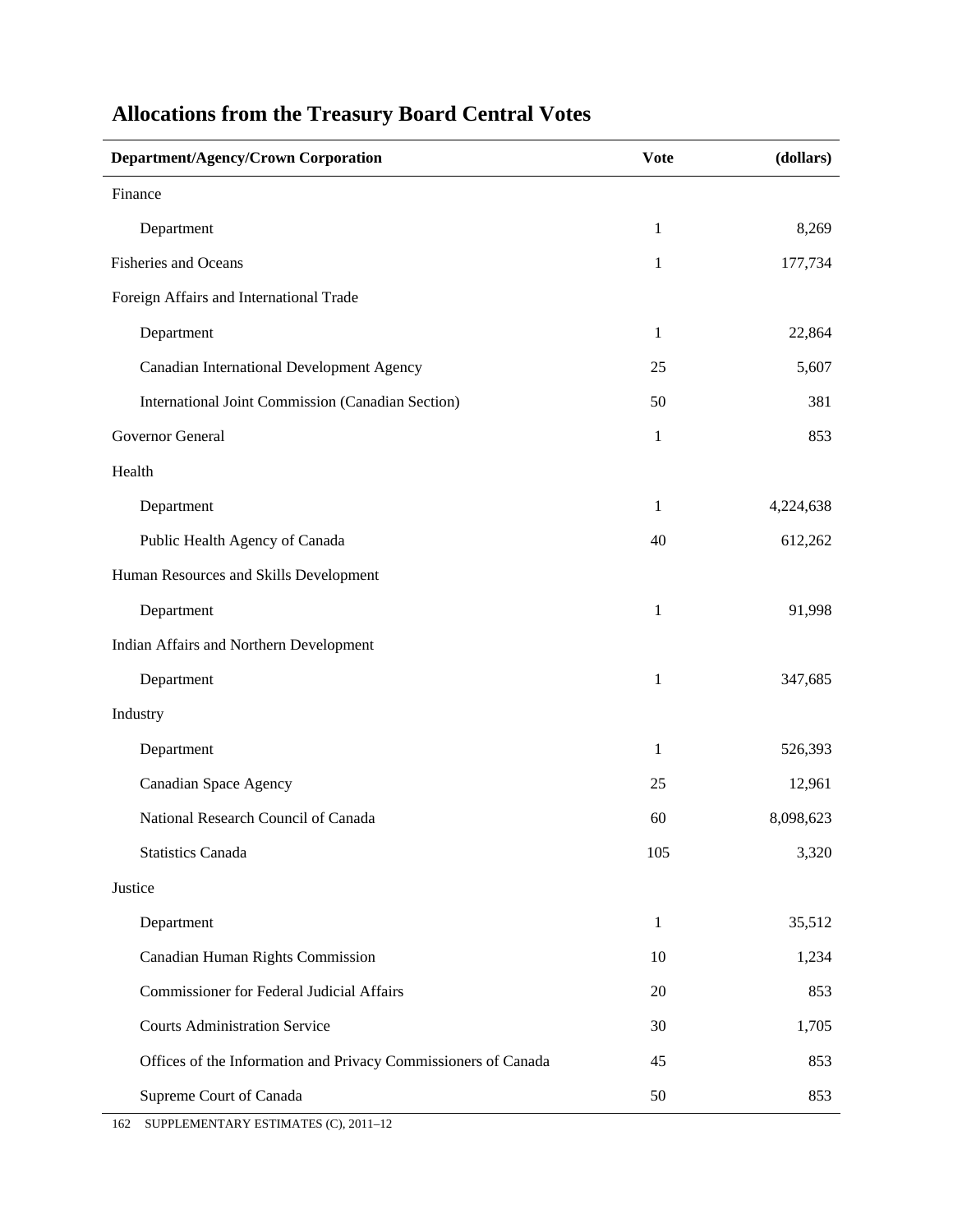| Department/Agency/Crown Corporation                             | <b>Vote</b> | (dollars) |
|-----------------------------------------------------------------|-------------|-----------|
| National Defence                                                |             |           |
| Department                                                      | 1           | 5,684,499 |
| Canadian Forces Grievance Board                                 | 15          | 853       |
| <b>Natural Resources</b>                                        |             |           |
| Department                                                      | 1           | 8,178     |
| National Energy Board                                           | 25          | 1,142,445 |
| Privy Council                                                   |             |           |
| Department                                                      | 1           | 2,939     |
| Canadian Intergovernmental Conference Secretariat               | 5           | 853       |
| Canadian Transportation Accident Investigation and Safety Board | 10          | 314,585   |
| <b>Chief Electoral Officer</b>                                  | 15          | 2,939     |
| Public Safety And Emergency Preparedness                        |             |           |
| Department                                                      | 1           | 2,848     |
| Canada Border Services Agency                                   | 10          | 9,614     |
| Correctional Service of Canada                                  | 25          | 2,619,270 |
| National Parole Board                                           | 35          | 1,234     |
| Royal Canadian Mounted Police                                   | 45          | 154,415   |
| <b>Public Works and Government Services</b>                     | 1           | 179,365   |
| Transport                                                       |             |           |
| Department                                                      | 1           | 3,579,231 |
| <b>Canadian Transportation Agency</b>                           | 25          | 762       |
| Office of Infrastructure of Canada                              | 50          | 853       |
| <b>Treasury Board</b>                                           |             |           |
| Secretariat                                                     | 1           | 24,781    |
| Canada School of Public Service                                 | 40          | 1,615     |
| Office of the Commissioner of Lobbying                          | 45          | 381       |

SUPPLEMENTARY ESTIMATES (C), 2011–12 163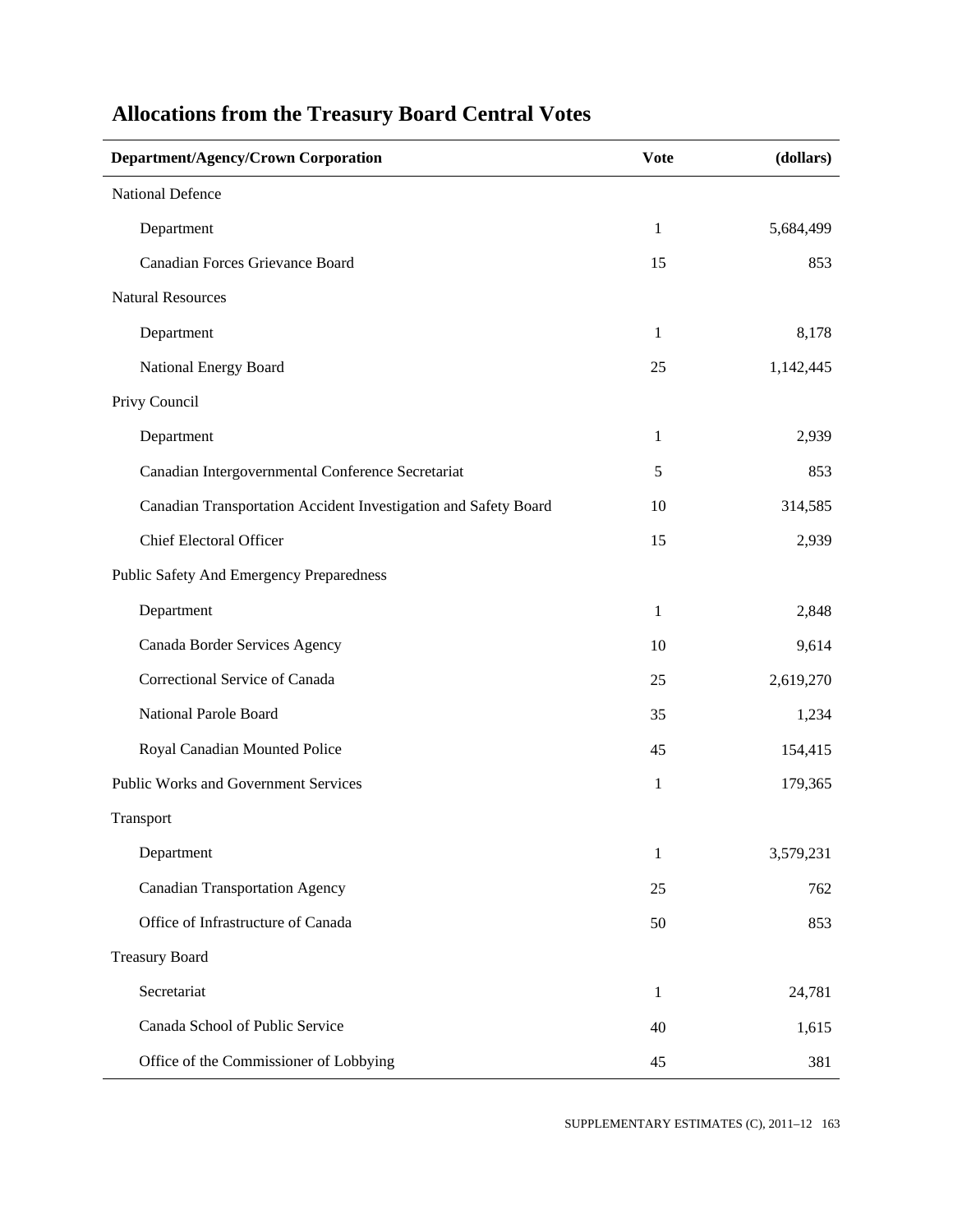| <b>Department/Agency/Crown Corporation</b>                                                                                                                                                                                                                                                                                                                                                                                                                                                                                             | <b>Vote</b>  | (dollars)     |
|----------------------------------------------------------------------------------------------------------------------------------------------------------------------------------------------------------------------------------------------------------------------------------------------------------------------------------------------------------------------------------------------------------------------------------------------------------------------------------------------------------------------------------------|--------------|---------------|
| <b>Veterans Affairs</b>                                                                                                                                                                                                                                                                                                                                                                                                                                                                                                                |              |               |
| Department                                                                                                                                                                                                                                                                                                                                                                                                                                                                                                                             | 1            | 499,592       |
| <b>Western Economic Diversification</b>                                                                                                                                                                                                                                                                                                                                                                                                                                                                                                | 1            | 4,221         |
| Total approved allocations                                                                                                                                                                                                                                                                                                                                                                                                                                                                                                             |              | 30,440,035    |
| Vote 25 - Operating Budget Carry Forward<br>Subject to the approval of the Treasury Board, this Vote supplements other appropriations by<br>authorizing a carry forward of unused funds from the previous fiscal year up to a maximum of<br>five per cent of departments' and agencies' Main Estimates operating budget from that<br>previous fiscal year. Departments and agencies are not required to reimburse funding<br>allocated from Vote 25. Treasury Board Vote 25 was allocated to National Defence on<br>December 20, 2011. |              | \$377,198,385 |
| <b>Department/Agency/Crown Corporation</b>                                                                                                                                                                                                                                                                                                                                                                                                                                                                                             | <b>V</b> ote | (dollars)     |
| <b>National Defence</b>                                                                                                                                                                                                                                                                                                                                                                                                                                                                                                                |              |               |
| Department                                                                                                                                                                                                                                                                                                                                                                                                                                                                                                                             | 1            | 377,198,385   |
| Total approved allocations                                                                                                                                                                                                                                                                                                                                                                                                                                                                                                             |              | 377,198,385   |
| <b>Vote 30 - Paylist Requirements</b><br>Subject to the approval of the Treasury Board, this supplements other appropriations by<br>providing the government with funding to meet legal requirements of the employer such as<br>parental and maternity leave, entitlements upon cessation of service or employment and                                                                                                                                                                                                                 |              | \$891,006,179 |

Departments and agencies may access this throughout the fiscal year. The table below shows distributions of Treasury Board Vote 30 made between October 25, 2011 and January 14, 2012. **Department/Agency/Crown Corporation Vote** Vote (dollars)

adjustments made to terms and conditions of service or employment in the public service.

| Agriculture and Agri-Food        |    |            |
|----------------------------------|----|------------|
| Department                       |    | 31,453,582 |
| <b>Canadian Dairy Commission</b> | 15 | 516,563    |
| Canadian Food Inspection Agency  | 20 | 11,317,553 |
| Canadian Grain Commission        | 30 | 18,958     |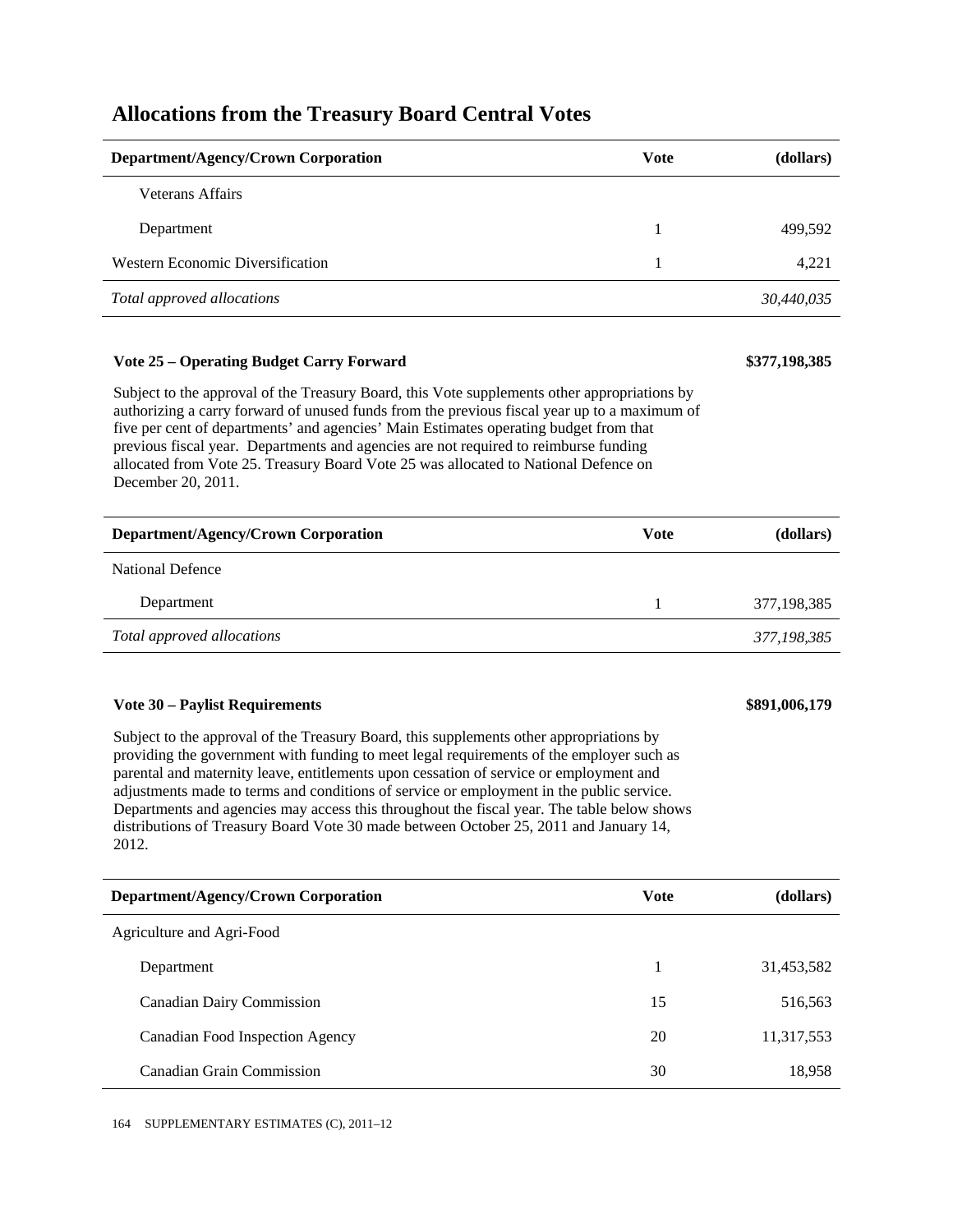| Department/Agency/Crown Corporation                             | <b>Vote</b>  | (dollars)  |
|-----------------------------------------------------------------|--------------|------------|
| Atlantic Canada Opportunities Agency                            |              |            |
| Department                                                      | 1            | 3,980,139  |
| Canada Revenue Agency                                           | $\mathbf{1}$ | 45,287,619 |
| Canadian Heritage                                               |              |            |
| Department                                                      | 1            | 18,502,937 |
| Canadian Museum of Civilization                                 | 35           | 167,372    |
| Canadian Radio-television and Telecommunications Commission     | 45           | 2,362,571  |
| Library and Archives of Canada                                  | 50           | 6,787,798  |
| National Film Board                                             | 70           | 200,841    |
| National Gallery of Canada                                      | 75           | 310,216    |
| National Museum of Science and Technology                       | 85           | 213,872    |
| <b>Public Service Commission</b>                                | 100          | 8,163,143  |
| Registry of the Public Servants Disclosure Protection Tribunal  | 115          | 60,273     |
| Citizenship and Immigration                                     |              |            |
| Department                                                      | $\mathbf{1}$ | 34,487,474 |
| Immigration and Refugee Board                                   | 10           | 8,435,031  |
| Economic Development Agency of Canada for the Regions of Quebec | 1            | 592,230    |
| Environment                                                     |              |            |
| Department                                                      | 1            | 17,888,503 |
| Canadian Environmental Assessment Agency                        | 15           | 1,062,763  |
| National Round Table on the Environment and the Economy         | 20           | 157,412    |
| Parks Canada Agency                                             | 25           | 6,349,044  |
| Finance                                                         |              |            |
| Department                                                      | 1            | 2,261,277  |
| <b>Auditor General</b>                                          | 20           | 1,281,895  |
| Canadian International Trade Tribunal                           | 25           | 512,906    |
| Financial Transactions and Reports Analysis Centre of Canada    | 30           | 3,497,466  |

SUPPLEMENTARY ESTIMATES (C), 2011–12 165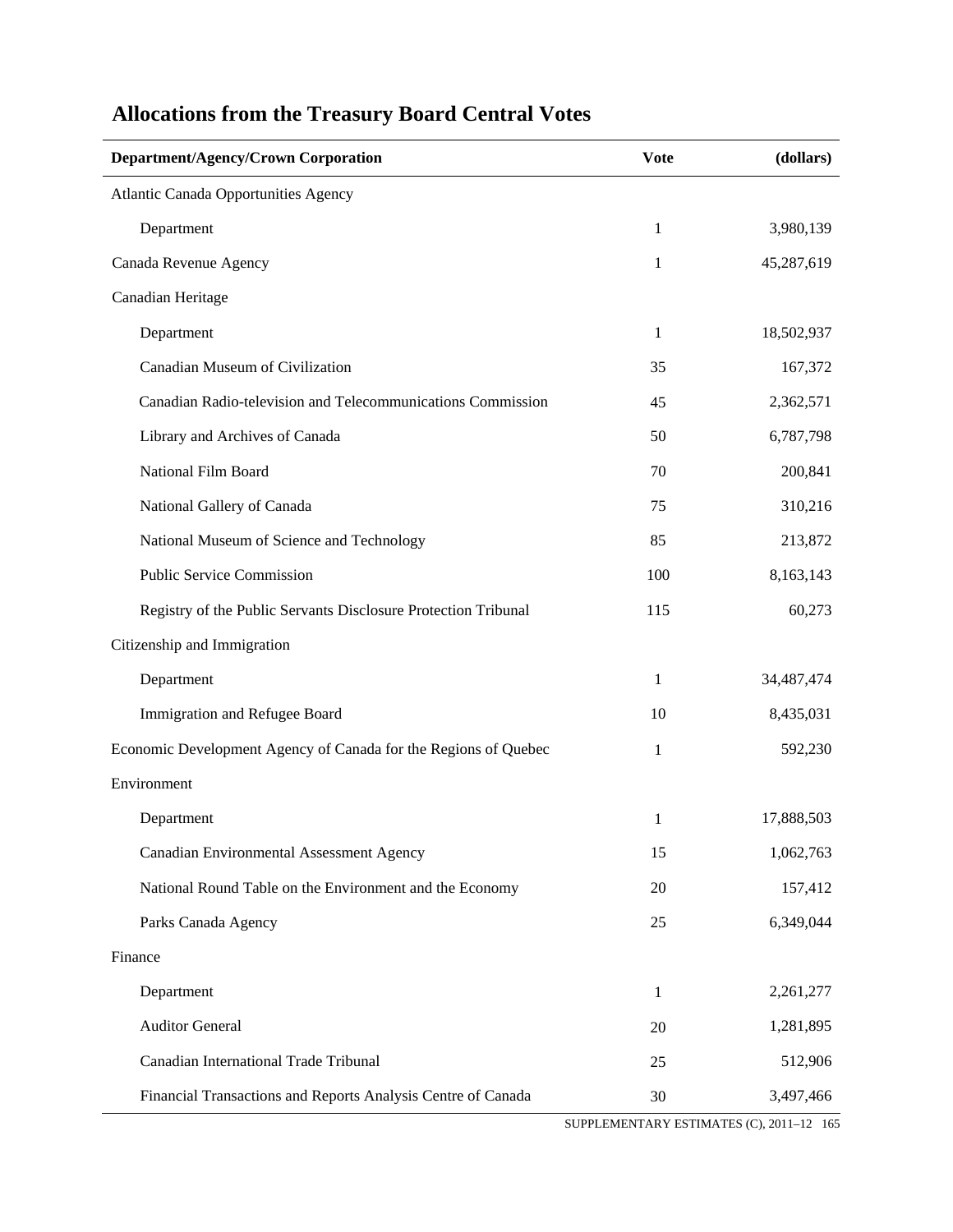| <b>Department/Agency/Crown Corporation</b>                     | <b>Vote</b>  | (dollars)  |
|----------------------------------------------------------------|--------------|------------|
| <b>Fisheries and Oceans</b>                                    | $\mathbf{1}$ | 57,665,412 |
| Foreign Affairs and International Trade                        |              |            |
| Department                                                     | 1            | 11,938,379 |
| Canadian International Development Agency                      | 25           | 8,659,416  |
| International Joint Commission (Canadian Section)              | 50           | 218,589    |
| National Capital Commission                                    | 52           | 691,123    |
| Governor General                                               | $\mathbf{1}$ | 1,629,378  |
| Health                                                         |              |            |
| Department                                                     | 1            | 14,123,270 |
| Canadian Institutes of Health Research                         | 20           | 908,637    |
| Canadian Northern Economic Development Agency                  | 27           | 324,136    |
| Hazardous Materials Information Review Commission              | 30           | 106,828    |
| Patented Medicine Prices Review Board                          | 35           | 338,187    |
| Public Health Agency of Canada                                 | 40           | 15,337,205 |
| Human Resources and Skills Development                         |              |            |
| Department                                                     | $\mathbf{1}$ | 21,752,020 |
| Canada Industrial Relations Board                              | 10           | 593,088    |
| Canadian Artist and Producers Professional Relations Tribunal  | 20           | 50,206     |
| Canadian Centre for Occupational Health and Safety             | 25           | 134,855    |
| Office of the Co-ordinator, Status of Women                    | 26           | 837,792    |
| Indian Affairs and Northern Development                        |              |            |
| Department                                                     | 1            | 43,276,655 |
| Indian Residential Schools Truth and Reconciliation Commission | 45           | 28,503     |
| Registry of the Specific Claims Tribunal                       | 50           | 2,654      |
| Industry                                                       |              |            |
| Department                                                     | $\mathbf{1}$ | 23,633,567 |
|                                                                | 5            | 43,454     |

166 SUPPLEMENTARY ESTIMATES (C), 2011–12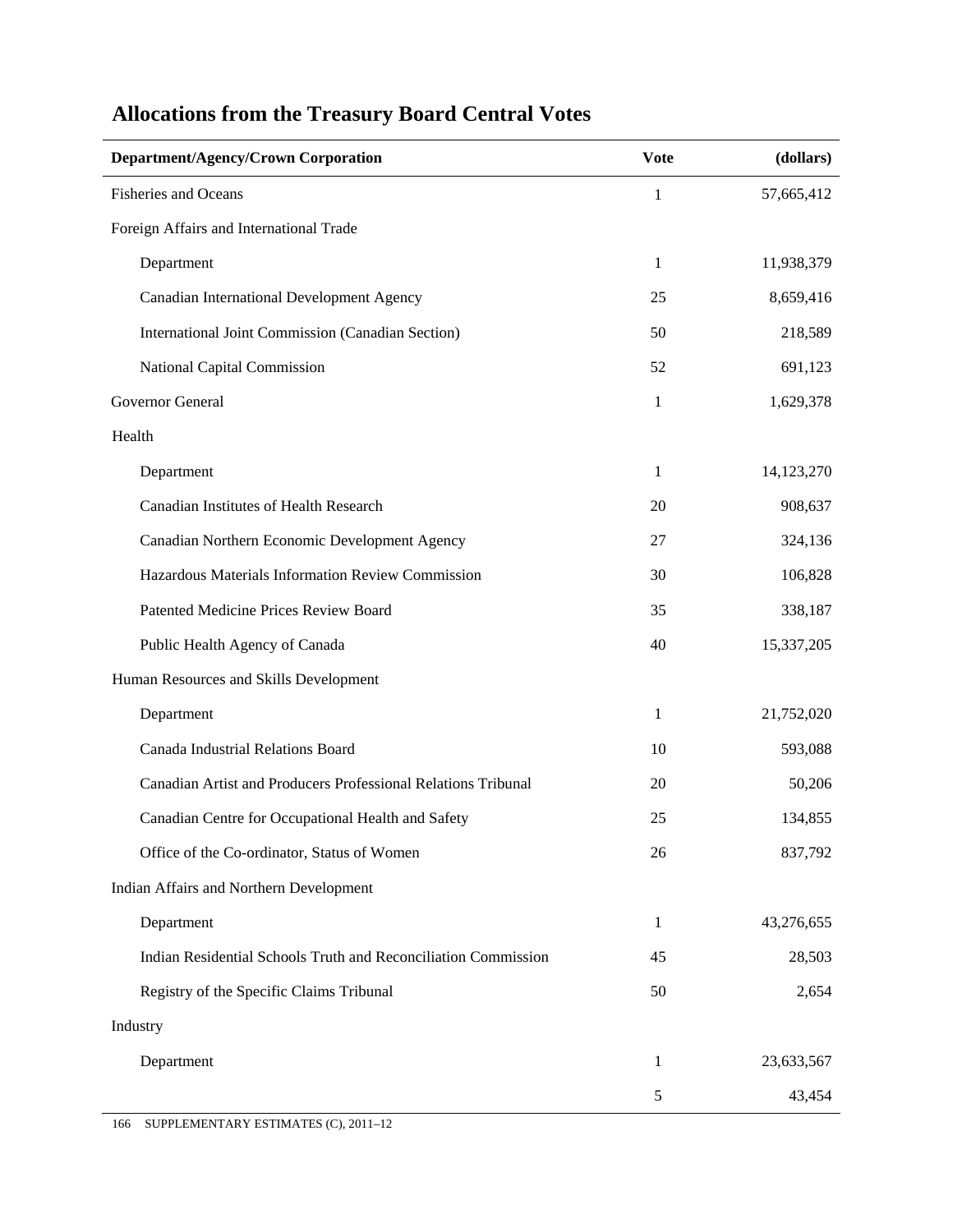| Department/Agency/Crown Corporation                                   | <b>Vote</b> | (dollars)  |
|-----------------------------------------------------------------------|-------------|------------|
| <b>Canadian Space Agency</b>                                          | 25          | 2,812,137  |
| Federal Economic Development Agency for Southern Ontario              | 50          | 783,867    |
| National Research Council of Canada                                   | 60          | 6,216,287  |
| Natural Sciences and Engineering Research Council                     | 75          | 898,525    |
| Registry of the Competition Tribunal                                  | 85          | 112,326    |
| Social Sciences and Humanities Research Council                       | 90          | 478,668    |
| <b>Standards Council of Canada</b>                                    | 100         | 430,060    |
| <b>Statistics Canada</b>                                              | 105         | 21,295,237 |
| Justice                                                               |             |            |
| Department                                                            | 1           | 24,499,823 |
| Canadian Human Rights Commission                                      | 10          | 1,227,722  |
| Canadian Human Rights Tribunal                                        | 15          | 97,082     |
| <b>Commissioner for Federal Judicial Affairs</b>                      | 20          | 342,861    |
| Commissioner for Federal Judicial Affairs - Canadian Judicial Council | 25          | 122,690    |
| <b>Courts Administration Service</b>                                  | 30          | 6,042,619  |
| Office of the Director of Public Prosecutions                         | 35          | 4,133,960  |
| Offices of the Information and Privacy Commissioners of Canada        | 40          | 906,030    |
| Offices of the Information and Privacy Commissioners of Canada        | 45          | 1,114,572  |
| Supreme Court of Canada                                               | 50          | 472,893    |
| National Defence                                                      |             |            |
| Department                                                            | 1           | 28,700,430 |
| Canadian Forces Grievance Board                                       | 15          | 291,377    |
| Military Police Complaints Commission                                 | 20          | 26,011     |
| Office of the Communications Security Establishment Commissioner      | 25          | 102,765    |
| <b>Natural Resources</b>                                              |             |            |
| Department                                                            | 1           | 16,692,965 |
| Canadian Nuclear Safety Commission                                    | 20          | 657,832    |

SUPPLEMENTARY ESTIMATES (C), 2011–12 167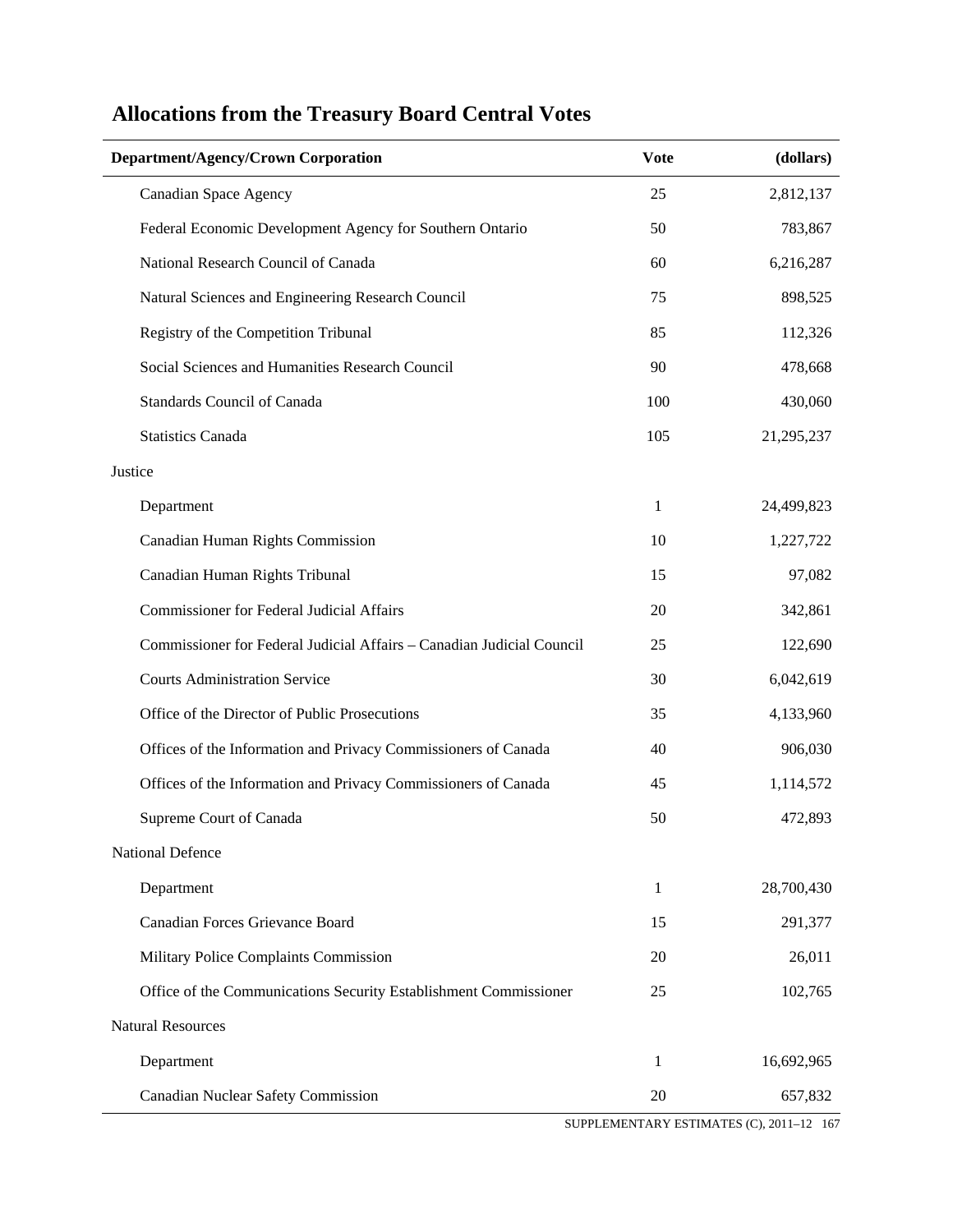| Department/Agency/Crown Corporation                             | <b>Vote</b> | (dollars)  |
|-----------------------------------------------------------------|-------------|------------|
| Privy Council                                                   |             |            |
| Department                                                      | 1           | 7,725,941  |
| Canadian Transportation Accident Investigation and Safety Board | 10          | 761,804    |
| Chief Electoral Officer                                         | 15          | 1,896,461  |
| Office of the Commissioner of Official Languages                | 20          | 999,368    |
| Security Intelligence Review Committee                          | 35          | 150,853    |
| Public Safety And Emergency Preparedness                        |             |            |
| Department                                                      | 1           | 9,061,438  |
| Canada Border Services Agency                                   | 10          | 39,082,815 |
| Correctional Service of Canada                                  | 25          | 89,803,317 |
| National Parole Board                                           | 35          | 3,796,259  |
| Office of the Correctional Investigator                         | 40          | 457,787    |
| Royal Canadian Mounted Police                                   | 45          | 91,482,061 |
| Royal Canadian Mounted Police Public Complaints Commission      | 65          | 6,070      |
| Public Works and Government Services                            |             |            |
| Department                                                      | 1           | 23,810,015 |
|                                                                 | $\sqrt{5}$  | 22,005     |
| Department - Real Property Services Revolving Fund              | ${\bf S}$   | 10,794,293 |
| Transport                                                       |             |            |
| Department                                                      | 1           | 24,018,035 |
| <b>Canadian Transportation Agency</b>                           | 25          | 703,709    |
| Office of Infrastructure of Canada                              | 50          | 2,129,145  |
| <b>Treasury Board</b>                                           |             |            |
| Secretariat                                                     | 1           | 12,260,205 |
| Canada School of Public Service                                 | 40          | 5,712,975  |
| Office of the Commissioner of Lobbying                          | 45          | 4,082      |
| Office of the Public Sector Integrity Commissioner              | 50          | 175,518    |

168 SUPPLEMENTARY ESTIMATES (C), 2011–12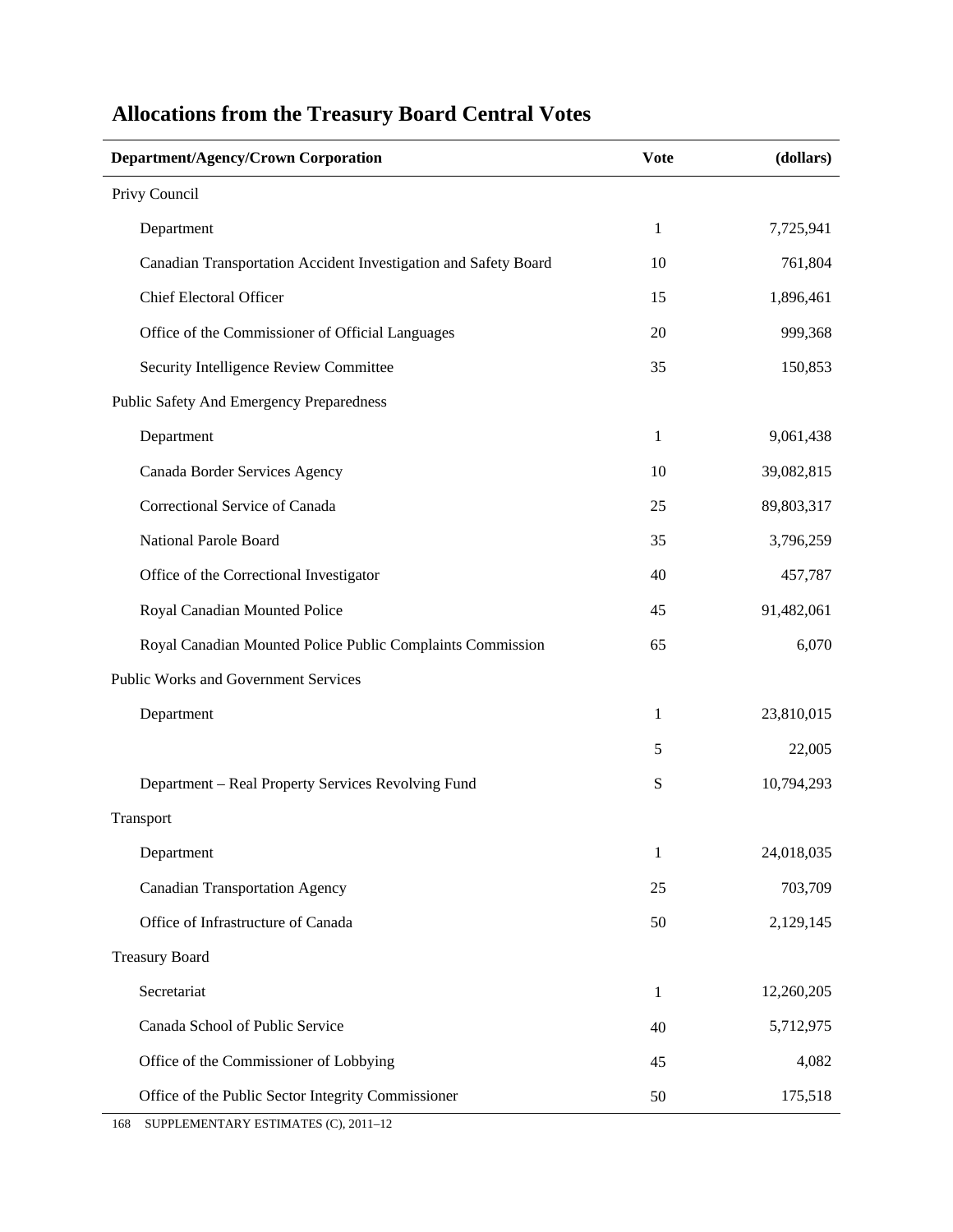| Department/Agency/Crown Corporation     | <b>Vote</b> | (dollars)   |
|-----------------------------------------|-------------|-------------|
| Veterans Affairs                        |             |             |
| Department                              | 1           | 37,503,206  |
| Veterans Review and Appeal Board        | 10          | 994,390     |
| <b>Western Economic Diversification</b> | 1           | 1,032,896   |
| Total approved allocations              |             | 891,006,179 |
|                                         |             |             |

### Vote 33 – Capital Budget Carry Forward **\$68,018,182**

Subject to the approval of the Treasury Board, this Vote supplements other appropriations by authorizing a carry forward of unused funds from the previous fiscal year. Departments and agencies with a separate Capital Vote are entitled to carry forward up to 20% of their year-end capital budget. Departments and agencies are not required to reimburse funding allocated from Vote 33. Treasury Board Vote 33 was distributed to Canadian Security Intelligence Service on October 14, 2011 and to National Defence on December 20, 2011.

| Department/Agency/Crown Corporation             | <b>Vote</b> | (dollars)    |
|-------------------------------------------------|-------------|--------------|
| <b>National Defence</b>                         |             |              |
| Department                                      |             | 66, 311, 055 |
| <b>Public Safety and Emergency Preparedness</b> |             |              |
| Canadian Security Intelligence Service          | 20          | 1,707,127    |
| Total approved allocations                      |             | 68,018,182   |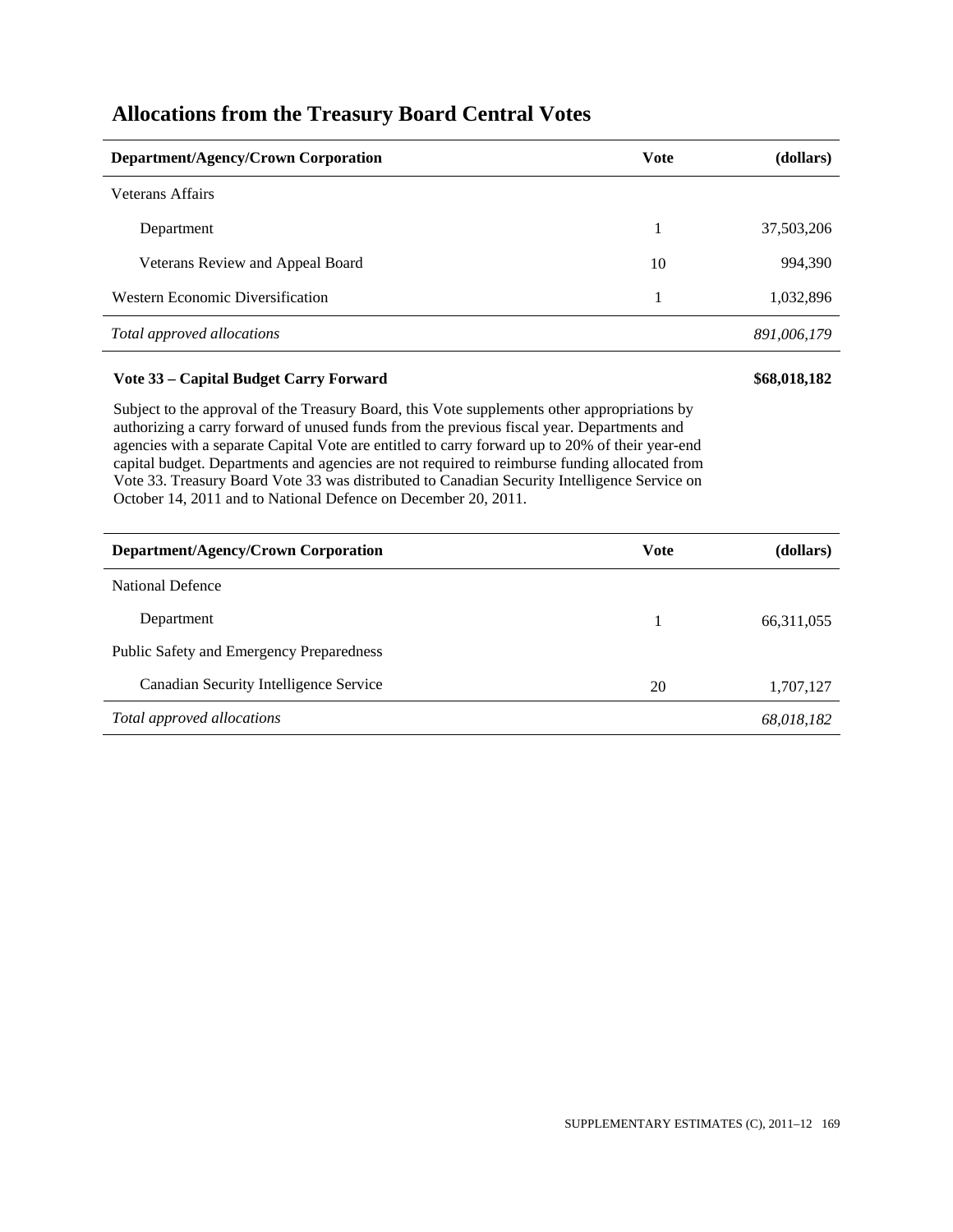### **Horizontal Items included in these Supplementary Estimates**

Department, Agency or Crown Corporation \$000s

#### **Funding for Canada's fast start financing commitments under the Copenhagen Accord which supports climate change adaptation and mitigation in developing countries**

*The Copenhagen Accord laid out a road map for a post-2012 climate change regime and included a commitment by developed countries to provide financing to developing countries for climate change adaptation and mitigation. This funding will support initiatives with the following key objectives: to contribute to helping the poorest and most vulnerable people adapt to the impacts of climate change they are currently experiencing; to increase the availability of clean energy in developing countries; and to improve the management of forest and agriculture resources in developing countries including the protection of rainforests and protected areas.*

| Canadian International Development Agency | 345,871 |
|-------------------------------------------|---------|
| Environment                               | 3.450   |
| Foreign Affairs and International Trade   | 4.600   |
| International Development Research Centre | 27.500  |
| Total                                     | 381.421 |

#### **Funding related to government advertising programs**

*This funding will support advertising campaigns and initiatives intended to provide information to Canadians on a variety of government programs and services.*

| Supplementary Estimates $(B)$ , 2011–12 |        |
|-----------------------------------------|--------|
| Canada Revenue Agency                   | 1,000  |
| Canadian Heritage                       | 2,700  |
| Citizenship and Immigration             | 5,500  |
| Finance                                 | 2,400  |
| Health                                  | 6,000  |
| Human Resources and Skills Development  | 9,500  |
| Indian Affairs and Northern Development | 200    |
| <b>Natural Resources</b>                | 6,000  |
| Privy Council                           | 150    |
| Veterans Affairs                        | 500    |
| Total                                   | 33,950 |
| Supplementary Estimates $(C)$ , 2011–12 |        |
| Finance                                 | 2,300  |
| Cumulative Total for $2011-12$          | 36,250 |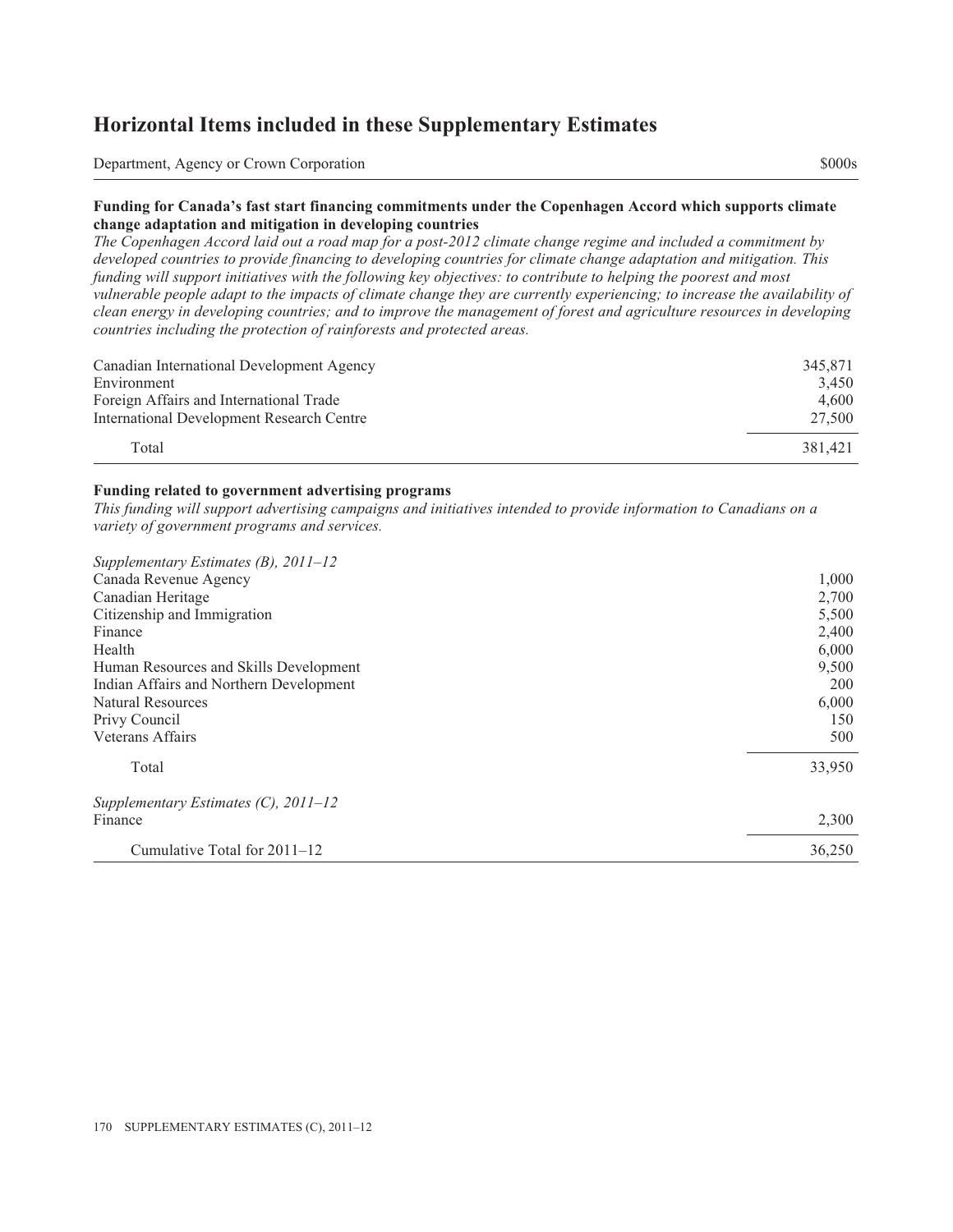### **Horizontal Items included in these Supplementary Estimates**

Department, Agency or Crown Corporation \$000s

### **Funding for the operation of the Commission of Inquiry into the Decline of Sockeye Salmon in the Fraser River**

*This funding will be used to support the day-to-day operations of the Commission and cover costs of legal advice, document management, and reimbursing the costs of witnesses appearing before the Commission. The Commission's mandate is two-fold: first, to conduct a factual investigation of the sockeye salmon stocks in the Fraser River and a review of Fisheries and Oceans' policies and practices on fisheries management; and, second, to provide recommendations on the future sustainability of the fisheries.*

*Supplementary Estimates (B), 2011–12* Fisheries and Oceans 5,315 Privy Council 10,559 Total 15,874 *Supplementary Estimates (C), 2011–12* Privy Council 2,383 Cumulative Total for  $2011-12$  17,257

#### **Funding for the implementation of Canada's renewed International Climate Change Strategy, including engagement and alignment with the U.S. under the Clean Energy Dialogue**

*This funding will support Canada's continued participation in United Nations climate change negotiations and other multilateral forums as well as supporting continued bilateral engagement with the U.S. under the Clean Energy Dialogue. Supported activities include policy analysis and advice, engagement with key partners, stakeholder consultations, membership dues for the UN Climate Change Secretariat and the operations of the Chief Negotiator's Office.*

| Environment<br>Foreign Affairs and International Trade<br><b>Natural Resources</b> | 5,364<br>1,268<br>3,826 |
|------------------------------------------------------------------------------------|-------------------------|
| Total                                                                              | 10.458                  |
| <b>GRAND TOTAL</b>                                                                 | 445,386                 |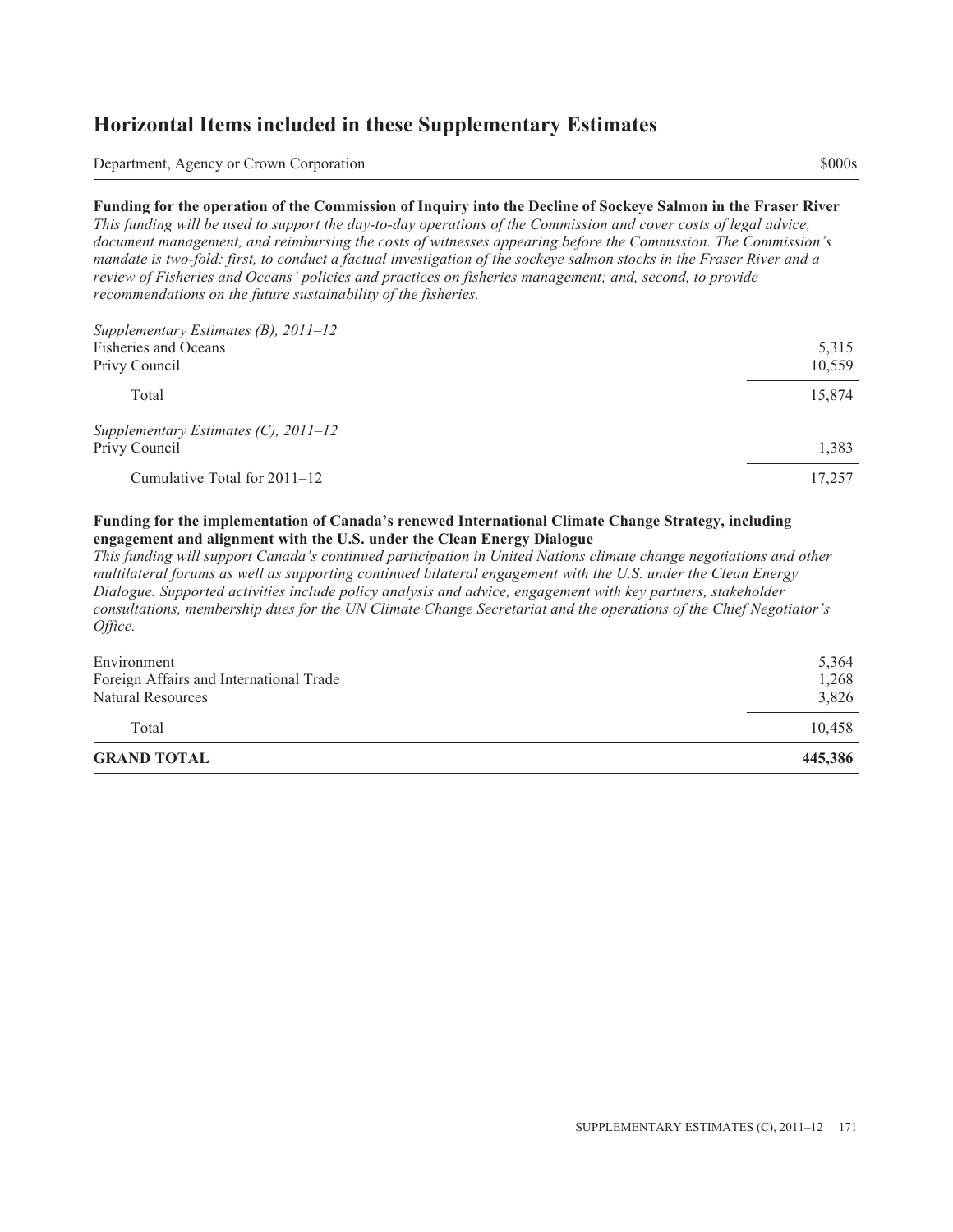Through the Supplementary Estimates, an organization can seek changes to various spending authorities originally received through parliamentary approval of the previous Supply bills for Main or Supplementary Estimates. These alterations might include requests for additional funding relating to a transfer of funds from another organization, a re-allocation or amendment of existing spending authorities, or the addition of new authorities.

Parliamentary approval of such changes is sought through an enabling Supply bill. However, in order to be included in a Supply bill, an item must have a monetary value. This is not an issue when a department is also requesting an adjustment to its appropriation. However, in the absence of any increase to the Vote, a notional amount of \$1 allows the item to be included in the Supply bill.

The authority associated with each \$1 item relates to either:

- 1. *Approval of grants* The wording used in the Estimates to describe a grant has a legislative character and, therefore all new grants or increases to existing grants must first be approved by Parliament before any payments can be made to eligible recipients. A \$1 item is included when there is no requirement for additional appropriations because the new grant or the increase to an existing grant is to be funded from within existing resources or from a transfer of funds from another organization.
- 2. *Vote transfers within an organization* Through Supply legislation, an organization may have received spending authorities in more than one Vote (e.g., operating expenditures Vote and capital expenditures Vote). As the fiscal year progresses, and for various reasons, the organization may need to realign its approved funding due to changes in delivery mechanisms within organizational priorities.
- 3. *Transfers between organizations* Transfers between organizations are used for a variety of reasons such as: to redirect funding from one organization to another in order to manage or to implement more efficiently an initiative or project; and/or to reflect new organizational responsibilities.
- 4. *Modify authority embedded in existing vote wording* The Supplementary Estimates can be used to amend an existing authority that is embedded in the Vote wording of an organization. Most of these authorities can be found in the non-budgetary Vote wording of organizations and are related to limits or ceilings on loans, investments and advances. Such Votes are preceded by the letter "L".
- 5. *Create new vote and associated wording* The Supplementary Estimates can be used to create a new vote with the associated wording which will give the organization the authority as specified in the new vote wording.

The following table captures, under each of the above categories, the instances where a \$1 item is required in these Supplementary Estimates. A number of these transactions can be captured in a department's Vote wording, but will require a single \$1 item. Therefore, as the following table is presented by category, there may be some departmental Votes that appear more than once despite the fact they relate to a single \$1 item.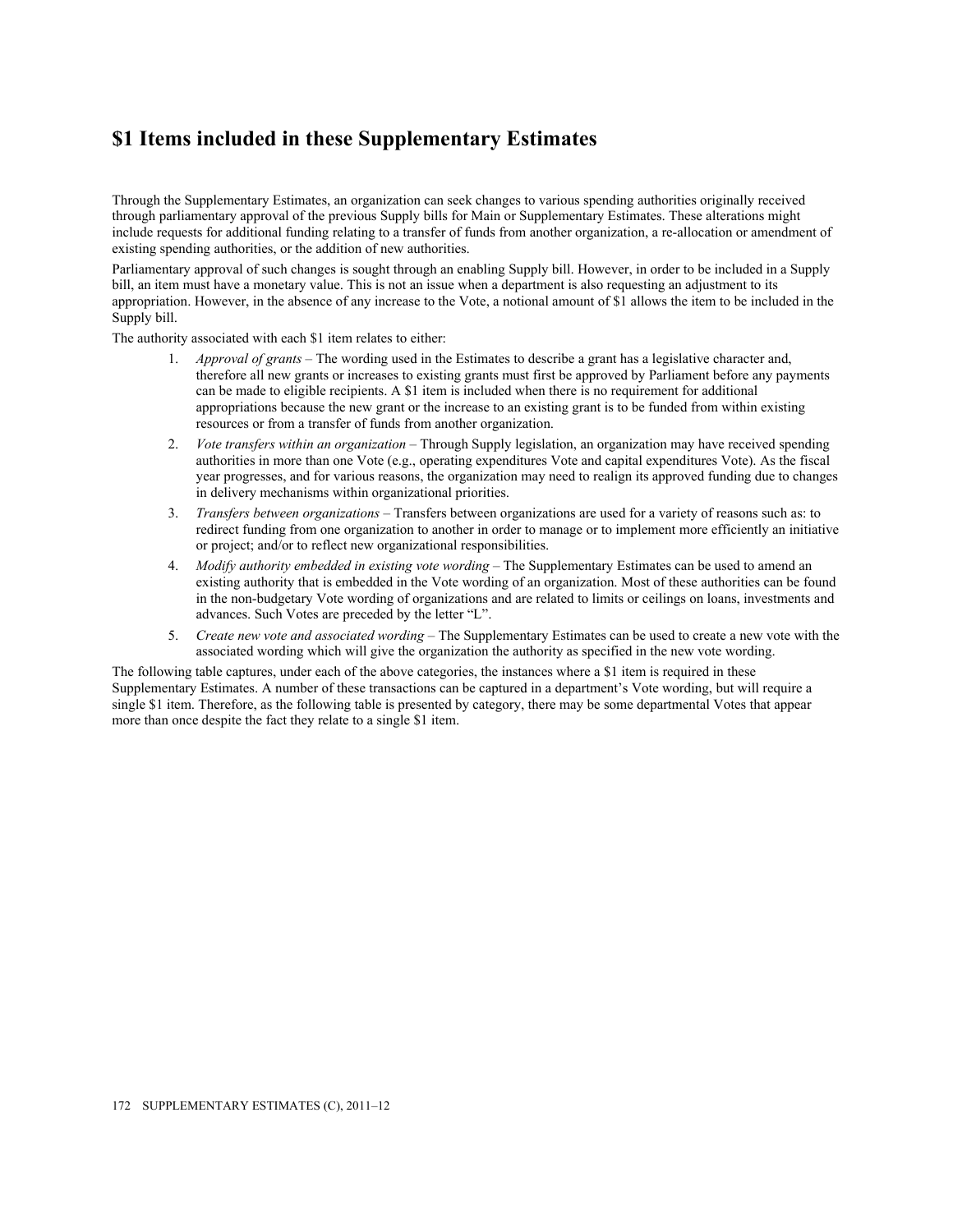### **1. Approval of grants**

| Organization                                                    | <b>Vote</b><br><b>Number</b> | <b>Explanation</b>                                                                                                                                                            |
|-----------------------------------------------------------------|------------------------------|-------------------------------------------------------------------------------------------------------------------------------------------------------------------------------|
| Canadian Heritage – Department                                  | 5c                           | To list a new grant entitled "Grant to the Michaëlle Jean<br>Foundation" at \$210,660.                                                                                        |
| <b>Fisheries and Oceans</b>                                     | 10c                          | To <b>increase the grant</b> "Grant Program for the disposal of<br>small craft harbours" by \$5,759,087.                                                                      |
| Health – Canadian Institutes of Health Research                 | 25c                          | To <b>increase the grant</b> "Grant for research projects and<br>personnel support" by \$914,000.                                                                             |
| Human Resources and Skills Development –<br>Department          | 5c                           | To <b>increase the grant</b> "Grants to international and<br>domestic organizations for technical assistance and<br>international cooperation on labour issues" by \$300,000. |
| Industry – National Research Council of<br>Canada               | 70c                          | To <b>increase the grant</b> "International Affiliations" by<br>\$150,000.                                                                                                    |
| Industry – Natural Sciences and Engineering<br>Research Council | 80c                          | To <b>increase the grant</b> "Grants and Scholarships" by<br>\$250,000.                                                                                                       |
| Industry – Social Sciences and Humanities<br>Research Council   | 95c                          | To increase the grant "Grants and Scholarships" by<br>\$197,002.                                                                                                              |
| Transport - Department                                          | 10c                          | To increase the grant "Grant to the Gitxaala First Nation<br>for the Port of Prince Rupert development" by \$5,782,500.                                                       |

### **2. Vote transfers within an organization**

| Organization                             | Vote<br><b>Number</b> | <b>Explanation</b>                                                                                                                                                                                                                                                                                                                                                              |
|------------------------------------------|-----------------------|---------------------------------------------------------------------------------------------------------------------------------------------------------------------------------------------------------------------------------------------------------------------------------------------------------------------------------------------------------------------------------|
| Agriculture and Agri-Food – Department   | 1c                    | To authorize the transfer of \$1,440,000 from Agriculture<br>and Agri-Food Vote 10 to monitor and implement<br>measures to mitigate the spread of the plum pox virus from<br>the Niagara quarantine area to other parts of Canada and<br>internationally, and to facilitate the tender fruit and nursery<br>industry's transition into the management of the plum pox<br>VIIUS. |
| Citizenship and Immigration - Department | 5c                    | To authorize the transfer of \$6,061,840 from Citizenship<br>and Immigration Vote 1 to reduce the amount of new<br>appropriations required.                                                                                                                                                                                                                                     |
| Environment – Department                 | 1c                    | To authorize the transfer of \$1,353,378 from Environment<br>Vote 10 to reduce the amount of new appropriations<br>required.                                                                                                                                                                                                                                                    |
| Finance - Department                     | 1c                    | To authorize the transfer of \$15,221,937 from Finance<br>Vote 5 to reduce the amount of new appropriations<br>required.                                                                                                                                                                                                                                                        |
| <b>Fisheries and Oceans</b>              | 10c                   | To authorize the transfer of \$5,499,087 from Fisheries and<br><b>Oceans Vote 1</b> to support projects under the Small Craft<br>Harbours program.                                                                                                                                                                                                                              |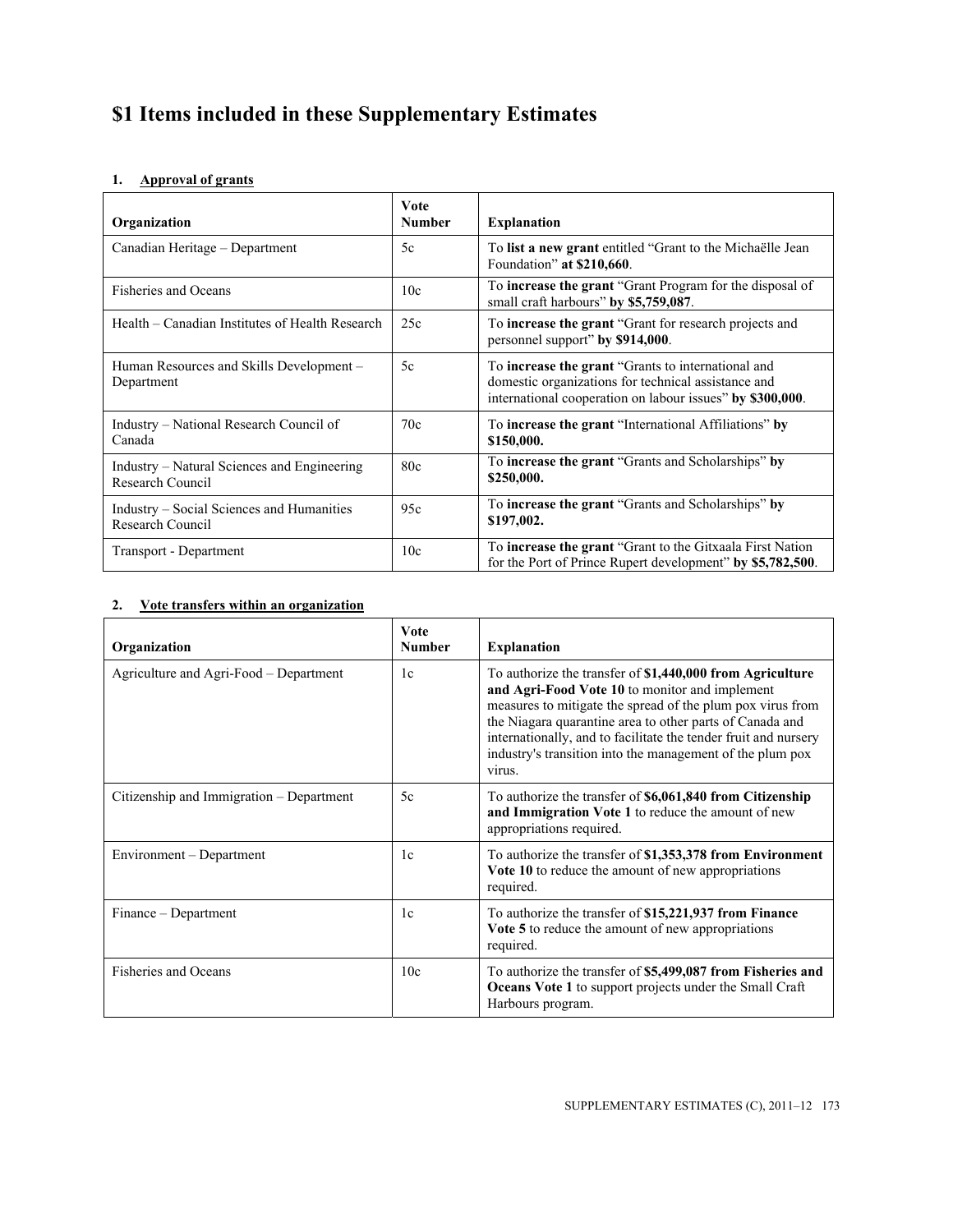| Organization                                                                | Vote<br><b>Number</b> | <b>Explanation</b>                                                                                                                                                                                                                                                                                                                        |
|-----------------------------------------------------------------------------|-----------------------|-------------------------------------------------------------------------------------------------------------------------------------------------------------------------------------------------------------------------------------------------------------------------------------------------------------------------------------------|
| Foreign Affairs and International Trade -<br>Department                     | 1c                    | To authorize the transfer of \$9,222,873 from Foreign<br>Affairs and International Trade Vote 5 to correct a<br>previous transfer to Citizenship and Immigration for an<br>adjustment to the funding previously provided for<br>departmental staff located at missions abroad and to reduce<br>the amount of new appropriations required. |
| Foreign Affairs and International Trade -<br>Department                     | 10 <sub>c</sub>       | To authorize the transfer of \$10,750,000 from Foreign<br>Affairs and International Trade Vote 5 to reduce the<br>amount of new appropriations required.                                                                                                                                                                                  |
| Health - Department                                                         | 1c                    | To authorize the transfer of \$575,000 from Health Vote 10<br>to adjust a previous transfer to Public Health Agency of<br>Canada for various health programs.                                                                                                                                                                             |
| Indian Affairs and Northern Development-<br>Department                      | 5c                    | To authorize the transfer of \$207,000 from Indian Affairs<br>and Northern Development Vote 1 to correct a previous<br>transfer to Canadian Heritage for National Aboriginal Day<br>activities.                                                                                                                                           |
| Industry - Department                                                       | 5c                    | To authorize the transfer of \$300,000 from Industry<br>Vote 1 to implement a system to handle the administration<br>for the Canada Not-for-profit Corporations Act.                                                                                                                                                                      |
| Industry - National Research Council of<br>Canada                           | 70c                   | To authorize the transfer of \$150,000 from Industry<br>Vote 60 to support Canadian participation in international<br>scientific affiliations.                                                                                                                                                                                            |
| National Defence - Department                                               | 1c                    | To authorize the transfer of \$156,566,571 from National<br><b>Defence Vote 5</b> to reduce the amount of new appropriations<br>required.                                                                                                                                                                                                 |
| Public Safety and Emergency Preparedness -<br>Department                    | 5c                    | To authorize the transfer of \$700,000 from Public Safety<br>and Emergency Preparedness Vote 1 to provide<br>assistance to provinces for costs incurred during the<br>repatriation of Canadian evacuees from Haiti following the<br>earthquake.                                                                                           |
| Public Safety and Emergency Preparedness -<br>Canada Border Services Agency | 10 <sub>c</sub>       | To authorize the transfer of \$478,846 from Canada<br>Border Services Agency Vote 15 to modernize trade and<br>revenue processes and systems.                                                                                                                                                                                             |
| Transport - Office of Infrastructure of Canada                              | 50c                   | To authorize the transfer of \$20,959 from Transport<br>Vote 55 to provide a further amount of operating funding to<br>implement the contribution agreement for the British<br>Columbia Transmission Line project in accordance with the<br>Green Infrastructure Fund.                                                                    |

### **3. Transfers between organizations**

| Organization                   | Vote<br><b>Number</b> | <b>Explanation</b>                                                                                                                                                                             |
|--------------------------------|-----------------------|------------------------------------------------------------------------------------------------------------------------------------------------------------------------------------------------|
| Canadian Heritage – Department | 5c                    | To authorize the transfer of \$5,000 from Fisheries and<br><b>Oceans Vote 1</b> to support the "Gaspesian Memories"<br>Collection" developed by the Committee for Anglophone<br>Social Action. |

174 SUPPLEMENTARY ESTIMATES (C), 2011–12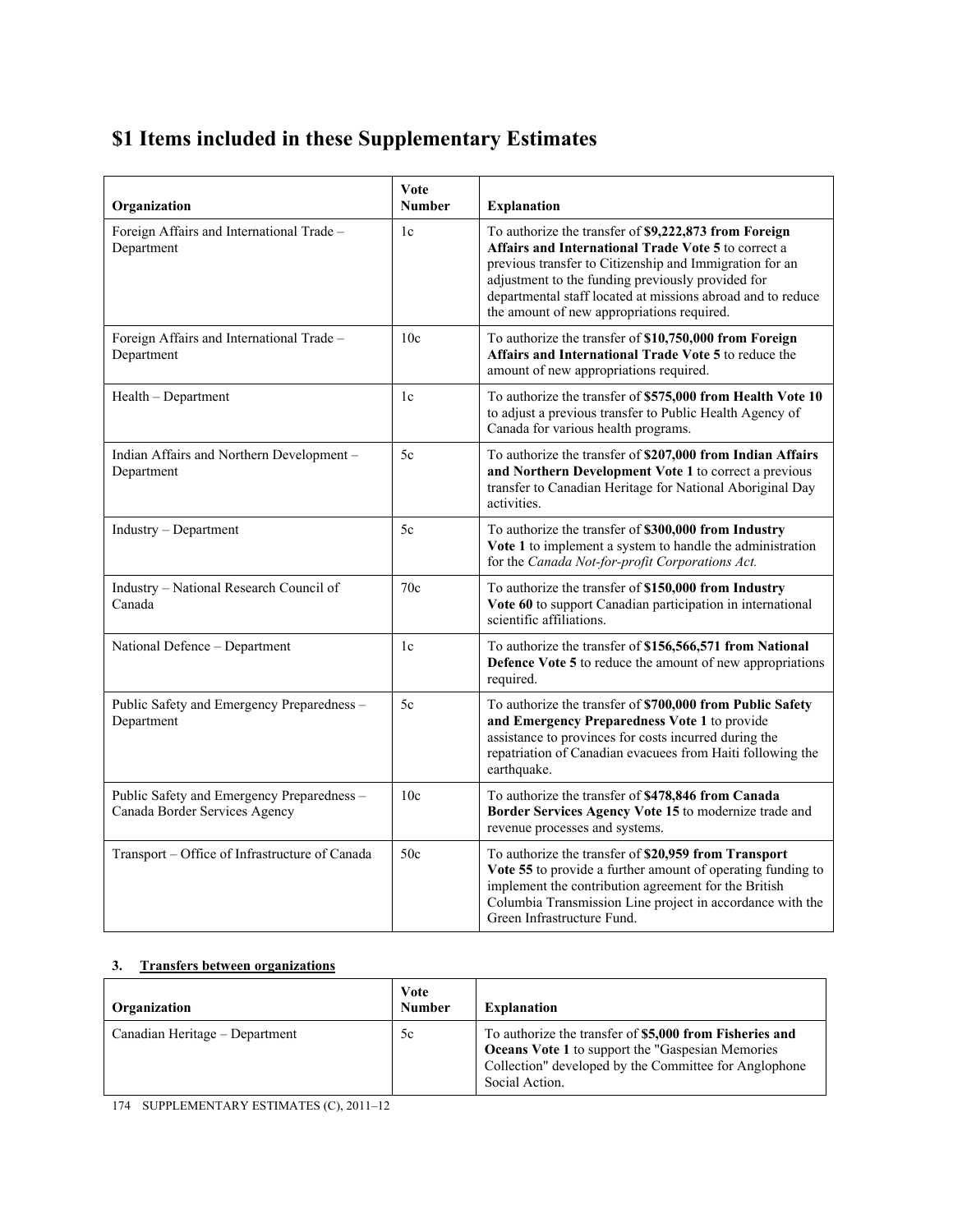| Organization                                                             | Vote<br><b>Number</b> | <b>Explanation</b>                                                                                                                                                                                                                                                                                                                                                                                                                                                                                                                                          |
|--------------------------------------------------------------------------|-----------------------|-------------------------------------------------------------------------------------------------------------------------------------------------------------------------------------------------------------------------------------------------------------------------------------------------------------------------------------------------------------------------------------------------------------------------------------------------------------------------------------------------------------------------------------------------------------|
| Canadian Heritage - Library and Archives of<br>Canada                    | 50c                   | To authorize the transfer of \$121,137 from Public Works<br>and Government Services Vote 1 for costs related to the<br>transfer of custody of the Nitrate Film Preservation<br>Facility.                                                                                                                                                                                                                                                                                                                                                                    |
| Economic Development Agency of Canada for<br>the Regions of Quebec       | 5c                    | To authorize the transfer of \$150,000 from Foreign<br>Affairs and International Trade Vote 1 and \$150,000<br>from Foreign Affairs and International Trade Vote 30<br>to support the hosting of the 2012 International Economic<br>Forum of the Americas on the Global Economy.                                                                                                                                                                                                                                                                            |
| Environment – Department                                                 | 10 <sub>c</sub>       | To authorize the transfer of \$75,000 from Transport Vote<br>10 for the World Maritime University.                                                                                                                                                                                                                                                                                                                                                                                                                                                          |
| Foreign Affairs and International Trade -<br>Department                  | 1c                    | To authorize the transfer of \$94,200 from Natural<br>Resources Vote 1 to provide support to departmental staff<br>located at missions abroad and \$46,320 from Transport<br>Vote 1 for Counter-Piracy Policy and Operations<br>Workshop.                                                                                                                                                                                                                                                                                                                   |
| Foreign Affairs and International Trade -<br>Department                  | 10c                   | To authorize the transfer of \$300,000 from Canadian<br>Heritage Vote 5 to provide funding for the first Forum<br>mondial de la langue française.                                                                                                                                                                                                                                                                                                                                                                                                           |
| Foreign Affairs and International Trade -<br>National Capital Commission | 52c                   | To authorize the transfer of \$100,000 from Foreign<br>Affairs and International Trade Vote 5 to support the<br>building of a National Holocaust Monument to<br>commemorate the victims and Canadian survivors of the<br>Holocaust; \$760,000 from Foreign Affairs and<br><b>International Trade Vote 54</b> for the construction and<br>maintenance of a commemorative naval monument in<br>Ottawa; and \$47,000 from Foreign Affairs and<br>International Trade Vote 54 for the rehabilitation of the<br>commemorative monument "En équilibre" in Ottawa. |
| Health - Canadian Institutes of Health Research                          | 25c                   | To authorize the transfer of \$400,000 from Health Vote 1<br>to support food and nutrition research related to food<br>systems, healthier eating and food Insecurity; \$400,000<br>from Health Vote 50 for research on HIV and AIDS<br>co-infections and other co-morbidities; and \$114,000 from<br>Health Vote 50 to support research on quantitative<br>methods to strengthen the Canadian health care system and<br>improve health for Canadians.                                                                                                       |
| Health – Canadian Northern Economic<br>Development Agency                | 29c                   | To authorize the transfer of \$1,000,000 from Indian<br>Affairs and Northern Development Vote 10 to cover the<br>activities related to the Nutrition North Canada<br>Community Store Assistance Initiative.                                                                                                                                                                                                                                                                                                                                                 |
| Health – Public Health Agency of Canada                                  | 40c                   | To authorize the transfer of \$20,000 from Public Safety<br>and Emergency Preparedness Vote 1 to support the<br>Emergency Preparedness Response Forum, which will<br>enable the health sector community to engage in critical<br>infrastructure issues.                                                                                                                                                                                                                                                                                                     |
| Human Resources and Skills Development -<br>Department                   | 5c                    | To authorize the transfer of \$497,000 from Indian and<br>Northern Affairs Vote 10 to support the Kativik Regional<br>Government to streamline delivery of youth programming.                                                                                                                                                                                                                                                                                                                                                                               |

SUPPLEMENTARY ESTIMATES (C), 2011–12 175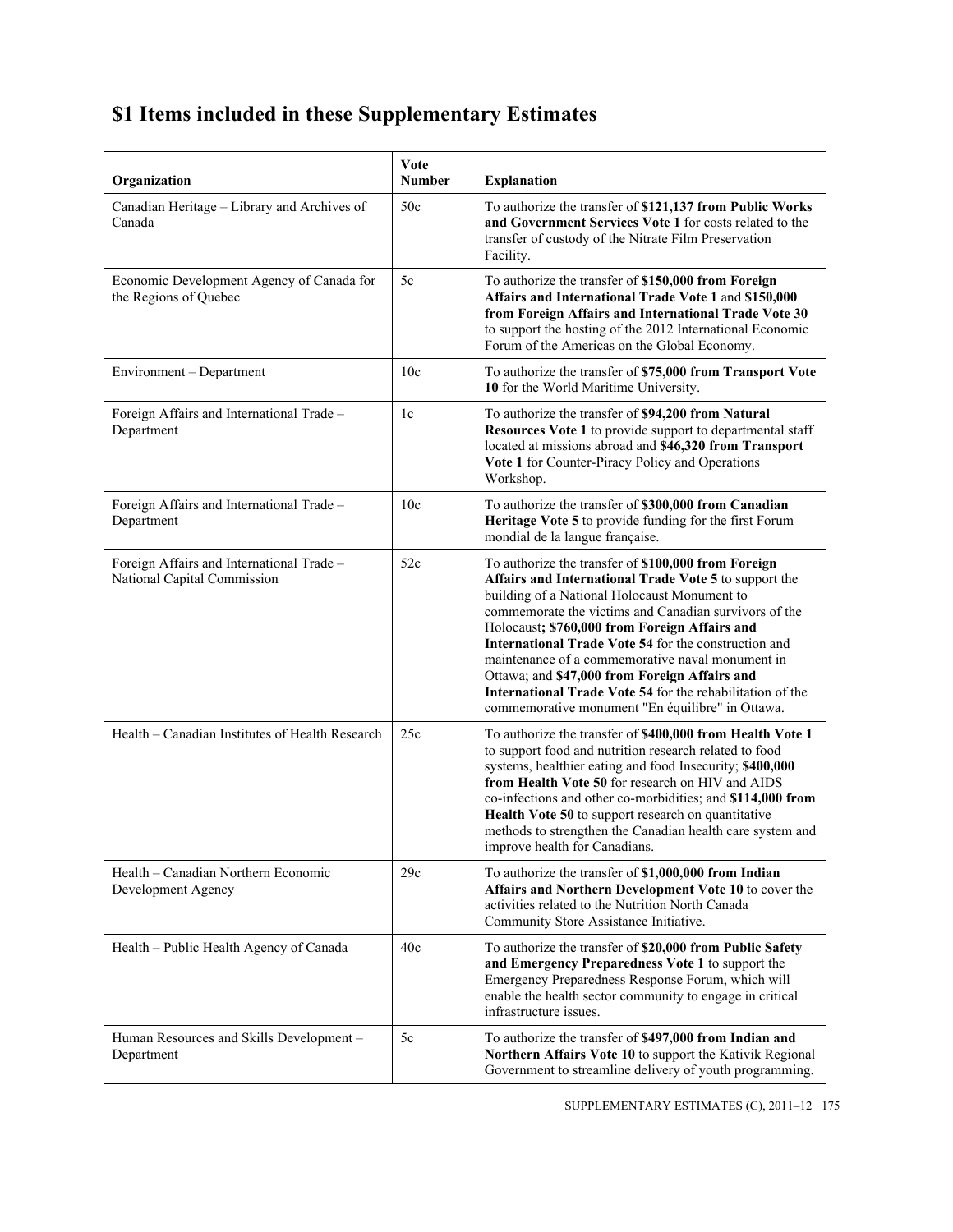| Organization                                                    | Vote<br><b>Number</b> | <b>Explanation</b>                                                                                                                                                                                                                                                                                                                          |
|-----------------------------------------------------------------|-----------------------|---------------------------------------------------------------------------------------------------------------------------------------------------------------------------------------------------------------------------------------------------------------------------------------------------------------------------------------------|
| Indian Affairs and Northern Development-<br>Department          | 1c                    | To authorize the transfer of \$167,500 from Treasury<br>Board Vote 1 for implementation of the Departmental<br>Audit Management Software Initiative.                                                                                                                                                                                        |
| Industry – Department                                           | 1c                    | To authorize the transfer of \$15,000 from Industry<br>Vote 25, \$15,000 from Fisheries and Oceans Vote 1,<br>\$15,000 from Foreign Affairs and International Trade<br>Vote 1, \$15,000 from Natural Resources Vote 1 and<br>\$15,000 from Transport Vote 1 for the federal<br>coordination of Global Navigation Satellite Systems.         |
| Industry - Canadian Tourism Commission                          | 40c                   | To authorize the transfer of \$1,001,173 from Treasury<br>Board Vote 20 to fund the pension liabilities for locally<br>engaged staff.                                                                                                                                                                                                       |
| Industry - National Research Council of<br>Canada               | 60c                   | To authorize the transfer of \$20,000 from Fisheries and<br>Oceans Vote 1 to support the 2012 International Polar<br>Year Conference.                                                                                                                                                                                                       |
| Industry - National Research Council of<br>Canada               | 65c                   | To authorize the transfer of \$100,000 from National<br>Defence Vote 1 to build an informatics platform for the<br>Canada Online Government Advanced Research and<br>Development Environment.                                                                                                                                               |
| Industry - National Research Council of<br>Canada               | 70c                   | To authorize the transfer of \$590,000 from Environment<br>Vote 10 to support the Youth Employment Strategy.                                                                                                                                                                                                                                |
| Industry - Natural Sciences and Engineering<br>Research Council | 80c                   | To authorize the transfer of \$250,000 from Transport<br>Vote 1 for the Canadian Aquatic Invasive Species<br>Research Network II.                                                                                                                                                                                                           |
| Industry - Social Sciences and Humanities<br>Research Council   | 95c                   | To authorize the transfer of \$197,002 from Canadian<br>Heritage Vote 5 for research to inform policy<br>development related to sport participation.                                                                                                                                                                                        |
| Industry - Statistics Canada                                    | 105c                  | To authorize the transfer of \$220,000 from Treasury<br>Board Vote 1 for implementation of the Departmental<br>Audit Management Software Initiative.                                                                                                                                                                                        |
| Justice - Canadian Human Rights Tribunal                        | 15c                   | To authorize the transfer of \$778,338 from Justice Vote 1<br>to support exceptional operational requirements through a<br>one-time transfer.                                                                                                                                                                                               |
| Justice – Office of the Director of Public<br>Prosecutions      | 35c                   | To authorize the transfer of \$640,622 from Justice Vote 1<br>to support the Crown Witness Coordinators under Victims<br>of Crimes Initiatives to provide court-based victim/witness<br>support in the Territories (\$513,432) and to support and<br>implement Crimorg.ca, a national website for combating<br>organized crime (\$127,190). |
| National Defence - Department                                   | 1c                    | To authorize the transfer of \$222,300 from Foreign<br>Affairs and International Trade Vote 1 to adjust the<br>funding previously provided for departmental staff located<br>at missions abroad.                                                                                                                                            |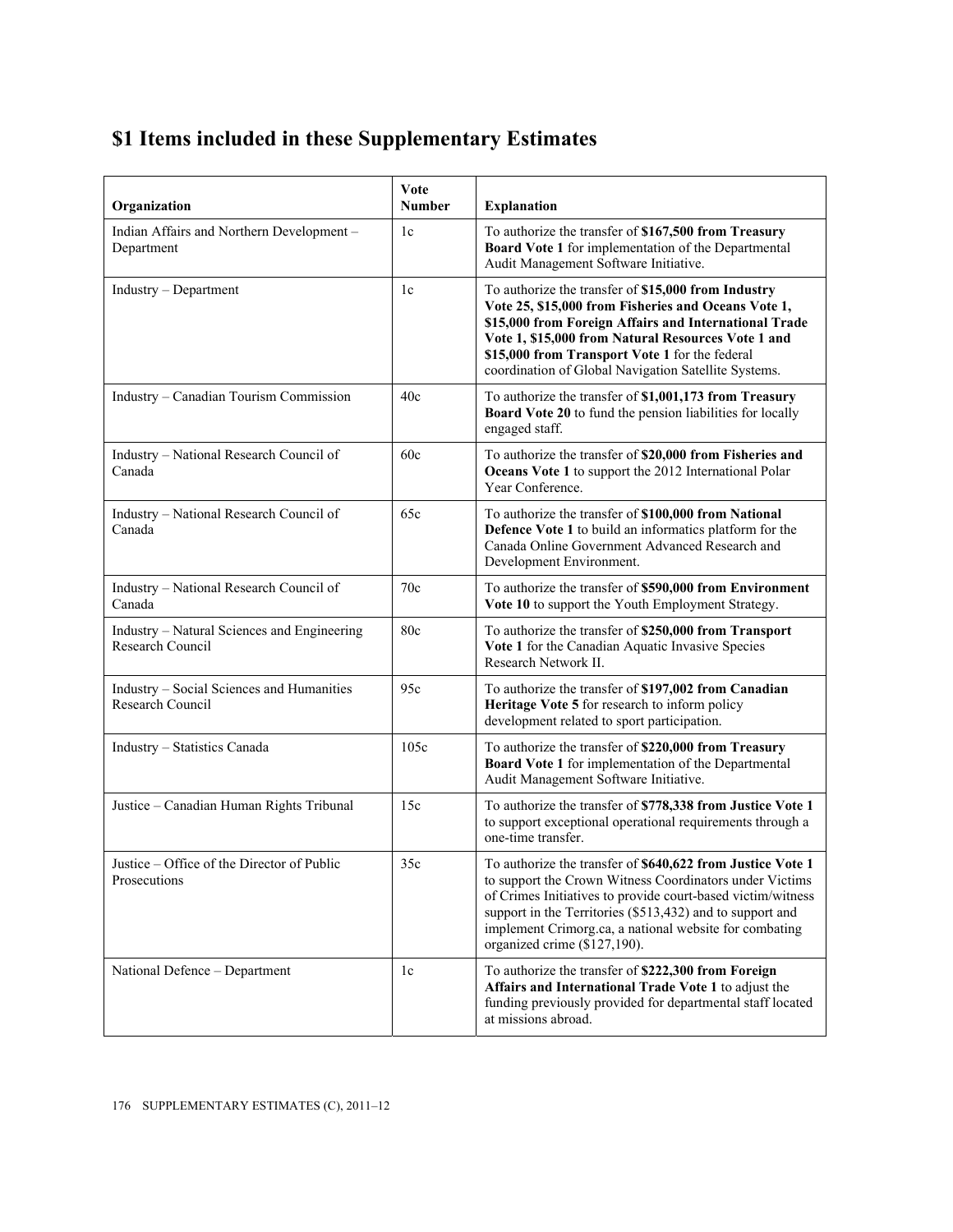| Organization                                                                | Vote<br><b>Number</b> | <b>Explanation</b>                                                                                                                                                                                                                                                                                                                                                                                                                                                                                                                                           |
|-----------------------------------------------------------------------------|-----------------------|--------------------------------------------------------------------------------------------------------------------------------------------------------------------------------------------------------------------------------------------------------------------------------------------------------------------------------------------------------------------------------------------------------------------------------------------------------------------------------------------------------------------------------------------------------------|
| Natural Resources - Department                                              | 1c                    | To authorize the transfer of \$400,000 from Natural<br>Resources Vote 25 for the review of arctic safety and<br>environmental offshore drilling requirements and \$100,000<br>from Treasury Board Vote 1 for the implementation of<br>the Departmental Audit Management Software Initiative.                                                                                                                                                                                                                                                                 |
| Natural Resources - Department                                              | 5c                    | To authorize the transfer of \$220,000 from National<br>Defence Vote 5 for the public security related to the<br>Chemical, Biological, Radiological and Nuclear Research<br>and Technology Initiative.                                                                                                                                                                                                                                                                                                                                                       |
| Natural Resources - Department                                              | 10c                   | To authorize the transfer of \$100,000 from Natural<br>Resources Vote 25 for the World Forum on Energy<br>Regulations 2012.                                                                                                                                                                                                                                                                                                                                                                                                                                  |
| Public Safety and Emergency Preparedness -<br>Department                    | 5c                    | To authorize the transfer of \$700,000 from Public Safety<br>and Emergency Preparedness Vote 1 to provide<br>assistance to provinces for costs incurred during the<br>repatriation of Canadian Evacuees from Haiti following the<br>earthquake and \$100,000 from Health Vote 10 to support<br>community mobilization, suicide prevention, community<br>planning and capacity development.                                                                                                                                                                   |
| Public Safety and Emergency Preparedness -<br>Canada Border Services Agency | 10c                   | To authorize the transfer of \$1,700,000 from Public<br>Safety and Emergency Preparedness Vote 45 for<br>administering relevant requirements of the Firearms Act,<br>\$154,000 from Transport Vote 1 for the West Coast<br>Stolen Vehicles Data Collection Study, and \$80,000 from<br>Public Safety and Emergency Preparedness Vote 1 in<br>support of ongoing efforts relating to the plan for the<br>movement of goods and people across the border during<br>and following emergencies and the implementation of the<br>Border Traffic Management Guide. |
| Public Safety and Emergency Preparedness -<br>Canada Border Services Agency | 15c                   | To authorize the transfer of \$1,000,000 from Transport<br>Vote 10 to expand the commercial processing facilities at<br>St. Bernard de Lacolle border crossing, Quebec.                                                                                                                                                                                                                                                                                                                                                                                      |
| Public Safety and Emergency Preparedness -<br>Royal Canadian Mounted Police | 45c                   | To authorize the transfer of \$6,000,000 from Public<br>Safety and Emergency Preparedness Vote 5 for First<br>Nations Community Policing Services and \$46,960 from<br>Public Safety and Emergency Preparedness Vote 1 for<br>the Regional Risk Assessment pilot project to be<br>conducted by Public Safety and Emergency Preparedness<br>and the U.S. Department of Homeland Security on the<br>New Brunswick/Maine Border.                                                                                                                                |
| Public Safety and Emergency Preparedness -<br>Royal Canadian Mounted Police | 50c                   | To authorize the transfer of \$500,000 from National<br>Defence Vote 5 for public security related to the Chemical,<br>Biological, Radiological and Nuclear Research and<br>Technology Initiative.                                                                                                                                                                                                                                                                                                                                                           |
| Transport - Department                                                      | 5c                    | To authorize the transfer of \$125,000 from National<br>Defence Vote 5 for public security initiatives related to<br>funding for Marine Security Operations Centres.                                                                                                                                                                                                                                                                                                                                                                                         |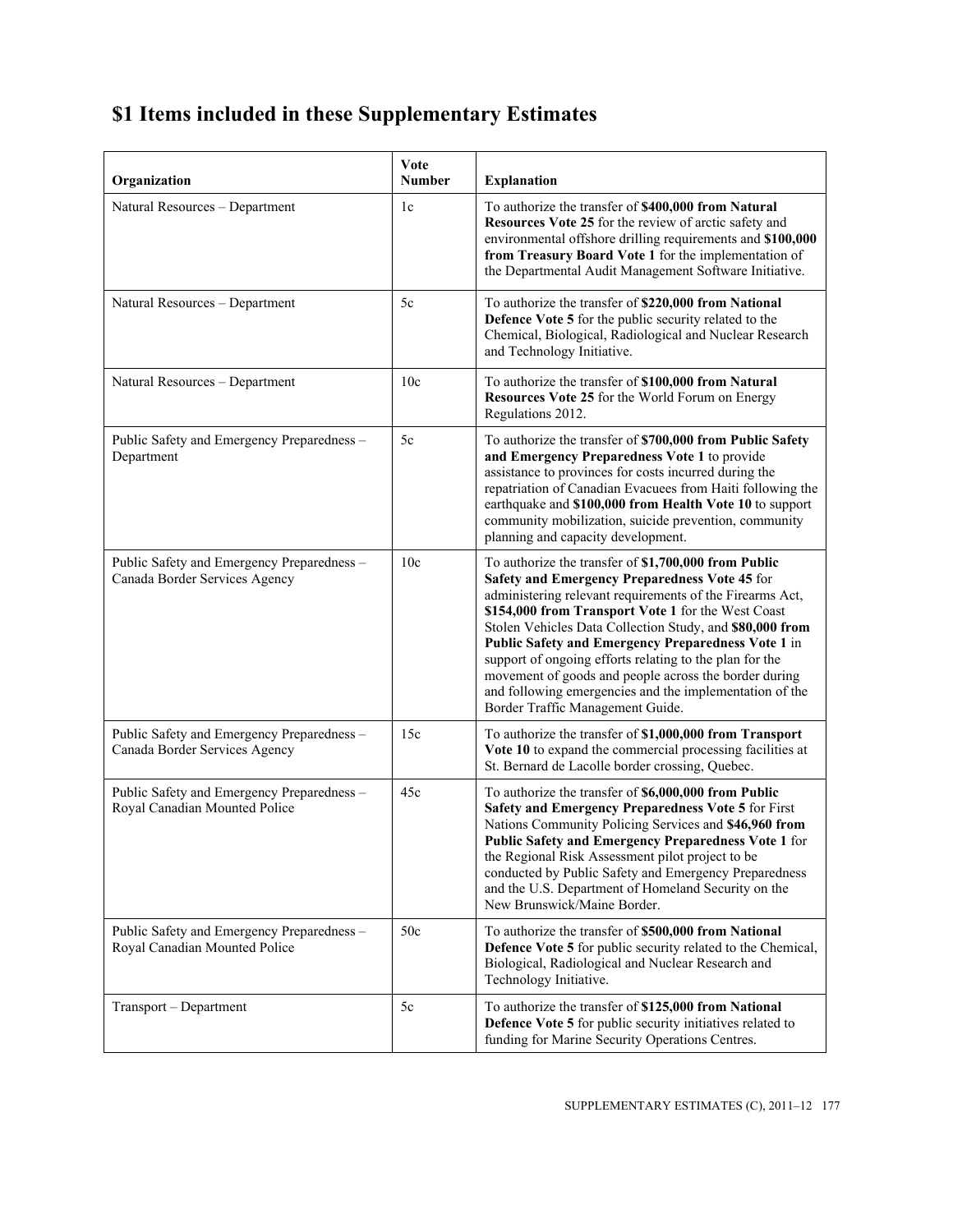| Organization                                                        | Vote<br><b>Number</b> | <b>Explanation</b>                                                                                                                                                                                                                                                                                                                                                                                                                                                                                                                                                                                                                                                                                                                                                                                                                                                                                                                      |
|---------------------------------------------------------------------|-----------------------|-----------------------------------------------------------------------------------------------------------------------------------------------------------------------------------------------------------------------------------------------------------------------------------------------------------------------------------------------------------------------------------------------------------------------------------------------------------------------------------------------------------------------------------------------------------------------------------------------------------------------------------------------------------------------------------------------------------------------------------------------------------------------------------------------------------------------------------------------------------------------------------------------------------------------------------------|
| Agriculture and Agri-Food - Department                              | 1c                    | Operating expenditures and, pursuant to<br>paragraph $29.1(2)(a)$ of the <i>Financial Administration Act</i> ,<br>authority to expend revenues received from, and to offset<br>expenditures incurred in the fiscal year for, collaborative<br>research agreements and research services, the grazing and<br>breeding activities of the Community Pastures Program,<br>the administration of the AgriStability program and the<br>provision of internal support services to other<br>organizations; and the payment to each member of the<br>Queen's Privy Council for Canada who is a Minister<br>without Portfolio or a Minister of State who does not<br>preside over a Ministry of State of a salary not to exceed<br>the salary paid to Ministers of State who preside over<br>Ministries of State under the Salaries Act, as adjusted<br>pursuant to the Parliament of Canada Act and pro rata for<br>any period less than a year. |
| Canadian Heritage - Department                                      | 1c                    | Operating expenditures and, pursuant to paragraph<br>$29.1(2)(a)$ of the <i>Financial Administration Act</i> , authority to<br>expend revenues received during the fiscal year by the<br>Canadian Conservation Institute, the Canadian Heritage<br>Information Network and the Canadian Audio-visual<br>Certification Office, and the provision of internal<br>support services to other organizations, and the payment<br>to each member of the Queen's Privy Council for Canada<br>who is a Minister without Portfolio or a Minister of State<br>who does not preside over a Ministry of State of a salary<br>not to exceed the salary paid to Ministers of State who<br>preside over Ministries of State under the Salaries Act, as<br>adjusted pursuant to the Parliament of Canada Act and pro<br>rata for any period of less than a year.                                                                                         |
| Canadian Heritage - Public Service Labour<br><b>Relations Board</b> | 105c                  | Program expenditures and, pursuant to paragraph<br>$29.1(2)(a)$ of the Financial Administration Act, authority<br>to expend revenues received during the fiscal year<br>through the provision of internal support services to<br>other organizations to offset associated expenditures<br>incurred in the fiscal year.                                                                                                                                                                                                                                                                                                                                                                                                                                                                                                                                                                                                                  |
| Finance-Department                                                  | L10c                  | Pursuant to subsection 8(2) of the Bretton Woods<br>and Related Agreements Act, the amount of financial<br>assistance provided by the Minister of Finance for<br>the purchase of shares of the International Bank for<br>Reconstruction and Development shall not exceed an<br>amount of \$98,141,398 in United States dollars over<br>the period $2011-12$ to $2015-16$ .                                                                                                                                                                                                                                                                                                                                                                                                                                                                                                                                                              |

### **4. Modify authority embedded in existing vote wording**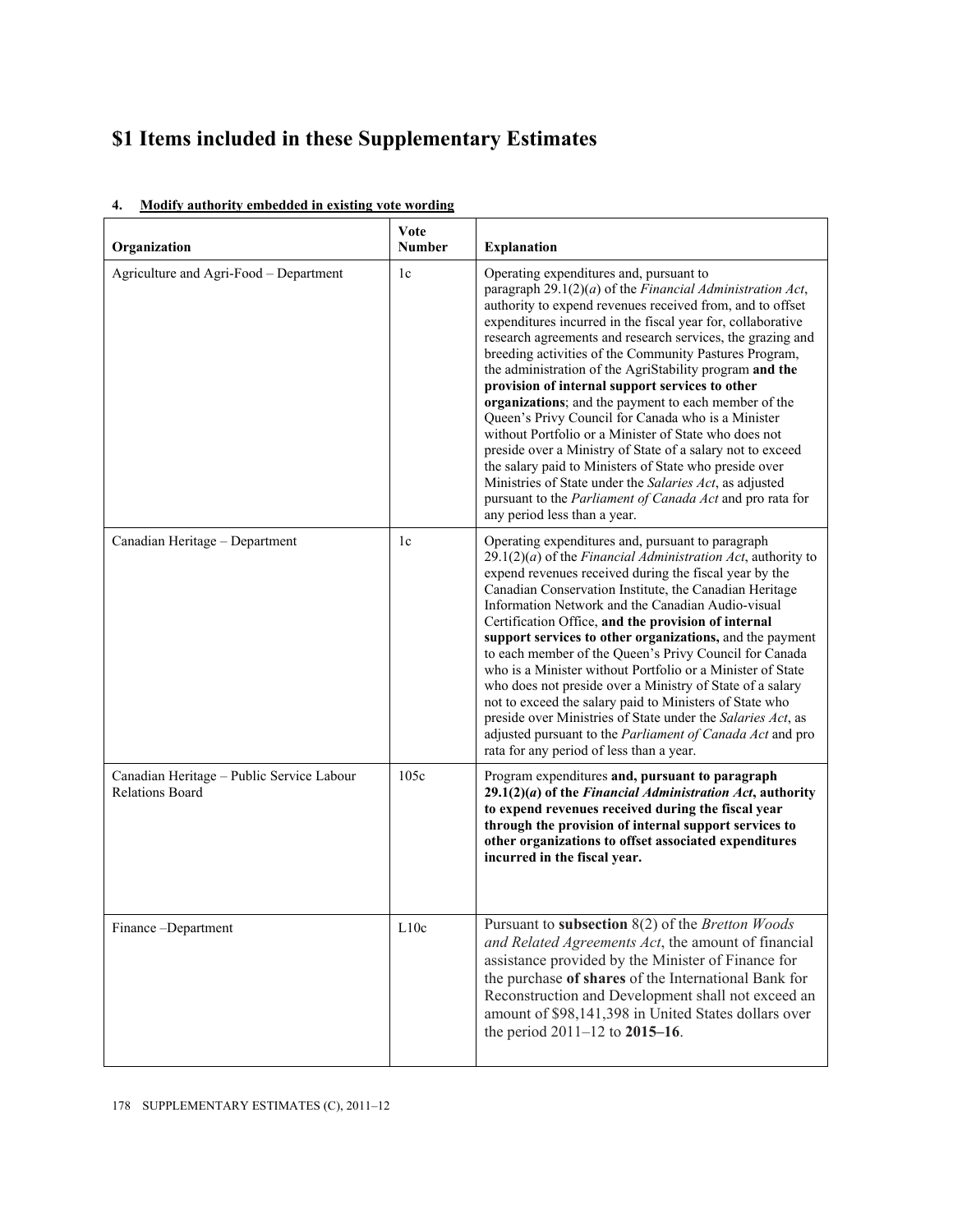| Organization             | <b>Vote</b><br><b>Number</b> | <b>Explanation</b>                                                                                                                                                                                                                                                                                                                                                                                                                                                                                                                                                                                                                                                                                                                                                                                                                                                                                                                                                                                                                                                                                                                                                                                                                                                                                                                                                                                                                                                                                                                                                                                                                                                                                                                                                                            |
|--------------------------|------------------------------|-----------------------------------------------------------------------------------------------------------------------------------------------------------------------------------------------------------------------------------------------------------------------------------------------------------------------------------------------------------------------------------------------------------------------------------------------------------------------------------------------------------------------------------------------------------------------------------------------------------------------------------------------------------------------------------------------------------------------------------------------------------------------------------------------------------------------------------------------------------------------------------------------------------------------------------------------------------------------------------------------------------------------------------------------------------------------------------------------------------------------------------------------------------------------------------------------------------------------------------------------------------------------------------------------------------------------------------------------------------------------------------------------------------------------------------------------------------------------------------------------------------------------------------------------------------------------------------------------------------------------------------------------------------------------------------------------------------------------------------------------------------------------------------------------|
| Environment - Department | 1c                           | Operating expenditures, and<br>$(a)$ recoverable expenditures incurred in respect of the<br>Prairie Provinces Water Board, the Qu'Appelle Basin<br>Study Board and the St. John River Basin Study Board;<br>$(b)$ authority for the Minister of the Environment to engage<br>such consultants as may be required by the Boards<br>identified in paragraph $(a)$ , at such remuneration as those<br>Boards may determine;<br>$(c)$ recoverable expenditures incurred in respect of<br>Regional Water Resources Planning Investigations and<br>Water Resources Inventories;<br>(d) authority to make recoverable advances not exceeding<br>the aggregate of the amount of the shares of the Provinces<br>of Manitoba and Ontario of the cost of regulating the levels<br>of Lake of the Woods and Lac Seul;<br>(e) authority to make recoverable advances not exceeding<br>the aggregate of the amount of the shares of provincial and<br>outside agencies of the cost of hydrometric surveys;<br>(f) pursuant to paragraph $29.1(2)(a)$ of the <i>Financial</i><br>Administration Act, authority to expend in the current fiscal<br>year revenues received during the fiscal year arising from<br>the operations of the department funded from this Vote<br>and for the provision of internal support services to<br>other organizations; and<br>$(g)$ the payment to each member of the Queen's Privy<br>Council for Canada who is a Minister without Portfolio or<br>a Minister of State who does not preside over a Ministry of<br>State of a salary not to exceed the salary paid to Ministers<br>of State who preside over Ministries of State under the<br>Salaries Act, as adjusted pursuant to the Parliament of<br><i>Canada Act</i> and pro rata for any period of less than a year. |
| Environment - Department | 10c                          | The grants listed in the Estimates and contributions, and<br>contributions to developing countries in accordance with<br>the Multilateral Fund of the Montreal Protocol taking the<br>form of <b>monetary</b> payments or the provision of goods,<br>equipment or services.                                                                                                                                                                                                                                                                                                                                                                                                                                                                                                                                                                                                                                                                                                                                                                                                                                                                                                                                                                                                                                                                                                                                                                                                                                                                                                                                                                                                                                                                                                                   |
| Finance - Department     | 1c                           | Operating expenditures and the payment to each member<br>of the Queen's Privy Council for Canada who is a Minister<br>without Portfolio or a Minister of State who does not<br>preside over a Ministry of State of a salary not to exceed<br>the salary paid to Ministers of State who preside over<br>Ministries of State under the Salaries Act, as adjusted<br>pursuant to the Parliament of Canada Act and pro rata for<br>any period of less than a year and authority to expend<br>revenue received, and pursuant to paragraph $29.1(2)(a)$<br>of the Financial Administration Act, authority to expend<br>revenues received in a fiscal year to offset expenditures<br>incurred in that fiscal year arising from the provision of<br>internal support services to other organizations.                                                                                                                                                                                                                                                                                                                                                                                                                                                                                                                                                                                                                                                                                                                                                                                                                                                                                                                                                                                                 |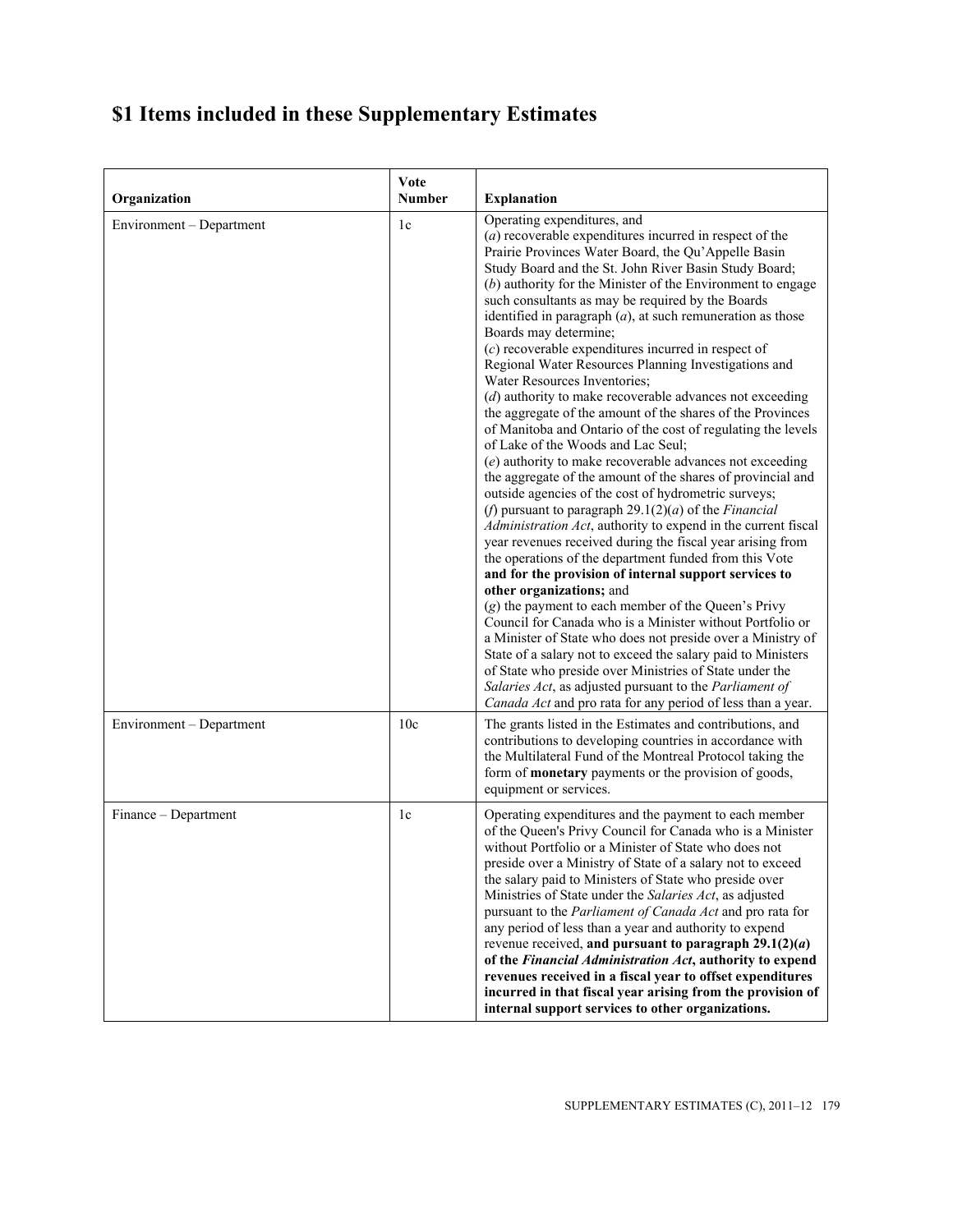| Organization                                                                           | Vote<br><b>Number</b> | <b>Explanation</b>                                                                                                                                                                                                                                                                                                                                                                                                                                                                                                                                                                                                                                                                                                                                                                                                                                                                                                                                                                                                                                                                                            |
|----------------------------------------------------------------------------------------|-----------------------|---------------------------------------------------------------------------------------------------------------------------------------------------------------------------------------------------------------------------------------------------------------------------------------------------------------------------------------------------------------------------------------------------------------------------------------------------------------------------------------------------------------------------------------------------------------------------------------------------------------------------------------------------------------------------------------------------------------------------------------------------------------------------------------------------------------------------------------------------------------------------------------------------------------------------------------------------------------------------------------------------------------------------------------------------------------------------------------------------------------|
| Foreign Affairs and International Trade -<br>Department                                | 10 <sub>c</sub>       | The grants listed in the Estimates and contributions, which<br>may include: with respect to Canada's Global Partnership<br>Program (under the G8 Global Partnership), Canada's<br>Counter-Terrorism Capacity Building Program, the Anti-<br>Crime Capacity Building Program, the Afghanistan<br>Counter-Narcotics Program, the Global Peace and<br>Security Program, Global Peace Operations Program and<br>Glyn Berry Program, in the form of monetary payments<br>or the provision of goods or services; authority to make<br>commitments for the current fiscal year not exceeding<br>\$30,000,000, in respect of contributions to persons, groups<br>of persons, councils and associations to promote the<br>development of Canadian export sales; and, authority to<br>pay assessments in the amounts and in the currencies in<br>which they are levied as well as the authority to pay other<br>amounts specified in the currencies of the countries<br>indicated, notwithstanding that the total of such payments<br>may exceed the equivalent in Canadian dollars, estimated<br>as of September 2010. |
| Foreign Affairs and International Trade -<br>Canadian International Development Agency | L35c                  | The issuance and payment of non-interest bearing, non-<br>negotiable demand notes in an amount not to exceed<br>\$285,613,000 in accordance with the International<br>Development (Financial Institutions) Assistance Act, for<br>the purpose of contributions to the International Financial<br><b>Institution Fund Accounts.</b>                                                                                                                                                                                                                                                                                                                                                                                                                                                                                                                                                                                                                                                                                                                                                                            |
| Foreign Affairs and International Trade -<br>Canadian International Development Agency | L40c                  | Pursuant to section $3(c)$ of the <i>International Development</i><br>(Financial Institutions) Assistance Act, the amount of<br>financial assistance provided by the Minister of Foreign<br>Affairs, in consultation with the Minister of Finance for<br>participation in General Capital Increase for International<br>Financial Institutions to respond to the global economic<br>crisis and to the longer-term development needs in Africa,<br>Americas, Asia and the Caribbean, shall not exceed, in<br>respect of the period commencing on April 1, 2011 and<br>ending on March 31, 2012, an amount of \$110,411,457 US<br>which amount is estimated in Canadian dollars at<br>\$112,931,558.                                                                                                                                                                                                                                                                                                                                                                                                            |
| Health – Department                                                                    | 1c                    | Operating expenditures and, pursuant to paragraph<br>$29.1(2)(a)$ of the <i>Financial Administration Act</i> , authority to<br>spend revenues to offset expenditures incurred in the fiscal<br>year arising from the provision of services or the sale of<br>products related to health protection, regulatory activities<br>and medical services and, the provision of internal<br>support services to other organizations, and the payment<br>to each member of the Queen's Privy Council for Canada<br>who is a Minister without Portfolio or a Minister of State<br>who does not preside over a Ministry of State of a salary<br>not to exceed the salary paid to Ministers of State who<br>preside over Ministries of State under the Salaries Act, as<br>adjusted pursuant to the Parliament of Canada Act and pro<br>rata for any period of less than a year.                                                                                                                                                                                                                                          |

180 SUPPLEMENTARY ESTIMATES (C), 2011–12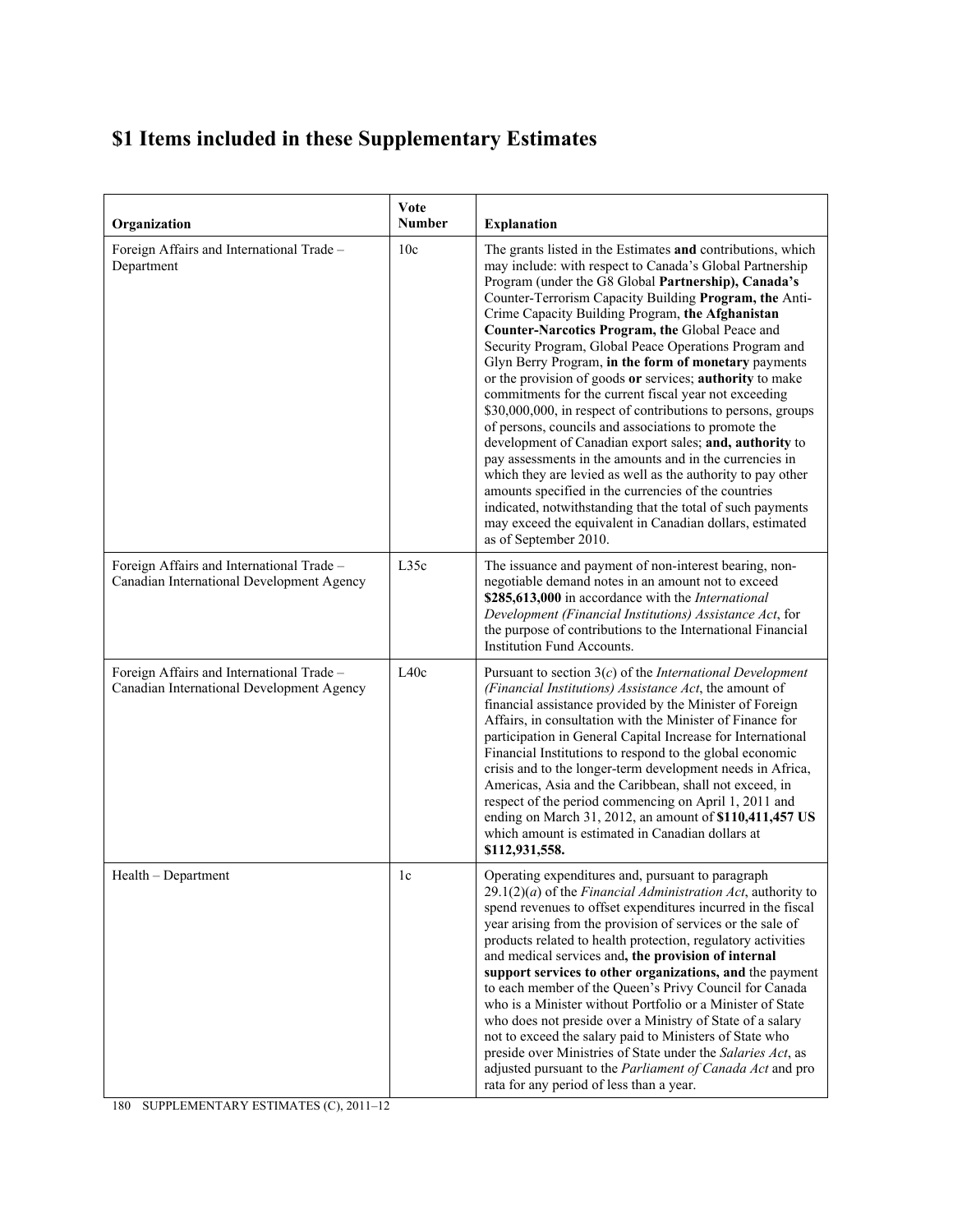| Organization                                            | Vote<br><b>Number</b> | <b>Explanation</b>                                                                                                                                                                                                                                                                                                                                                                                                                                                                                                                                                                                                                                                                                                                                                                                                                                                                                                                                                                                                                                                                                                                                                                                                                                                                                                                                                                                                     |
|---------------------------------------------------------|-----------------------|------------------------------------------------------------------------------------------------------------------------------------------------------------------------------------------------------------------------------------------------------------------------------------------------------------------------------------------------------------------------------------------------------------------------------------------------------------------------------------------------------------------------------------------------------------------------------------------------------------------------------------------------------------------------------------------------------------------------------------------------------------------------------------------------------------------------------------------------------------------------------------------------------------------------------------------------------------------------------------------------------------------------------------------------------------------------------------------------------------------------------------------------------------------------------------------------------------------------------------------------------------------------------------------------------------------------------------------------------------------------------------------------------------------------|
| Industry - Department                                   | 1c                    | Operating expenditures, and pursuant to section $29.1(2)(a)$<br>of the Financial Administration Act, authority to expend<br>revenue received during the fiscal year, to offset<br>expenditures incurred in the fiscal year, arising from<br>the provision of internal support services to other<br>organizations, communications research, bankruptcy and<br>corporations and from services and regulatory processes,<br>specifically pre-merger notification filings, advance ruling<br>certificates, advisory opinions and photocopies, provided<br>under the Competition Act, and the payment to each<br>member of the Queen's Privy Council for Canada who is a<br>Minister without Portfolio or a Minister of State who does<br>not preside over a Ministry of State of a salary not to<br>exceed the salary paid to Ministers of State who preside<br>over Ministries of State under the Salaries Act, as adjusted<br>pursuant to the Parliament of Canada Act and pro rata for<br>any period of less than a year.                                                                                                                                                                                                                                                                                                                                                                                               |
| Indian Affairs and Northern Development -<br>Department | 1c                    | Operating expenditures, and<br>(a) pursuant to paragraph $29.1(2)(a)$ of the <i>Financial</i><br>Administration Act, authority to expend revenues<br>received in a fiscal year through the provision of<br>internal support services to other organizations to offset<br>associated expenditures incurred in the fiscal year;<br>(b) expenditures on works, buildings and equipment; and<br>expenditures and recoverable expenditures in respect of<br>services provided and work performed on other than<br>federal property;<br>(c) authority to provide, in respect of Indian and Inuit<br>economic development activities, for the capacity<br>development for Indian and Inuit and the furnishing of<br>materials and equipment;<br>(d) authority to sell electric power to private consumers in<br>remote locations when alternative local sources of supply<br>are not available, in accordance with terms and conditions<br>approved by the Governor in Council; and<br>$(e)$ the payment to each member of the Queen's Privy<br>Council for Canada who is a Minister without Portfolio or<br>a Minister of State who does not preside over a Ministry of<br>State of a salary not to exceed the salary paid to Ministers<br>of State who preside over Ministries of State under the<br>Salaries Act, as adjusted pursuant to the Parliament of<br>Canada Act and pro rata for any period of less than a year. |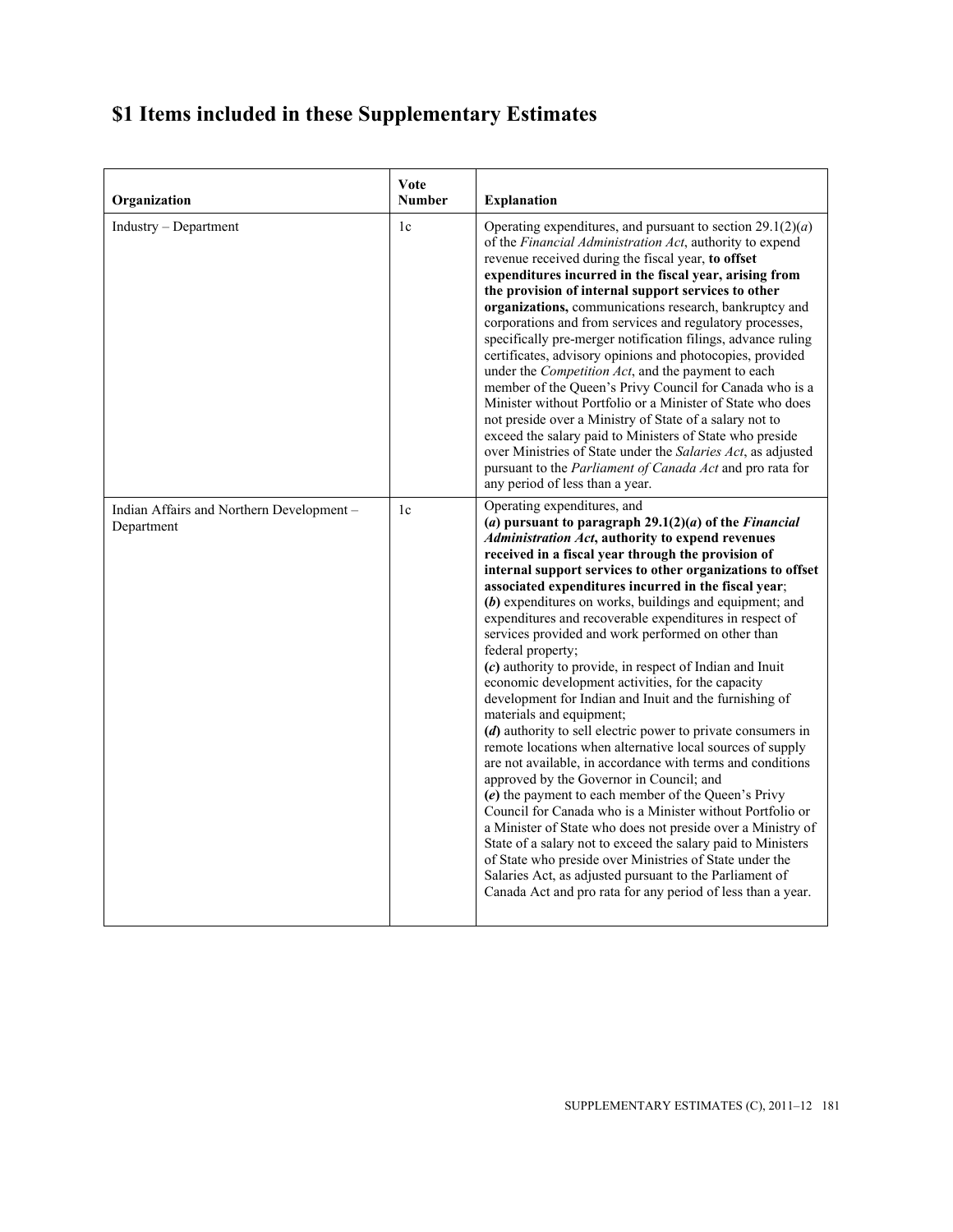| Organization                                               | Vote<br><b>Number</b> | <b>Explanation</b>                                                                                                                                                                                                                                                                                                                                                                                                                                                                                                                                                                                                                                                                                                                                                                                                                                                                                                                                                                                                            |
|------------------------------------------------------------|-----------------------|-------------------------------------------------------------------------------------------------------------------------------------------------------------------------------------------------------------------------------------------------------------------------------------------------------------------------------------------------------------------------------------------------------------------------------------------------------------------------------------------------------------------------------------------------------------------------------------------------------------------------------------------------------------------------------------------------------------------------------------------------------------------------------------------------------------------------------------------------------------------------------------------------------------------------------------------------------------------------------------------------------------------------------|
| Indian Affairs and Northern Development-<br>Department     | 5c                    | Capital expenditures, and<br>$(a)$ expenditures on buildings, works, land and equipment,<br>the operation, control and ownership of which may be<br>transferred to provincial governments on terms and<br>conditions approved by the Governor in Council, or to<br>Indian bands, groups of Indians or individual Indians at the<br>discretion of the Minister of Aboriginal Affairs and<br>Northern Development, and such expenditures on other<br>than federal property; and<br>$(b)$ authority to make recoverable expenditures in amounts<br>not exceeding the shares of provincial governments of<br>expenditures on roads and related works.                                                                                                                                                                                                                                                                                                                                                                             |
| Justice – Department                                       | 1c                    | Operating expenditures, and, pursuant to section $29.1(2)(a)$<br>of the Financial Administration Act, authority to expend<br>revenues received in a fiscal year, and to offset<br>expenditures incurred in the fiscal year, arising from the<br>provision of mandatory legal services to Government<br>departments and agencies and optional services to Crown<br>corporations, non-federal organizations and international<br>organizations provided they are consistent with the<br>Department's mandate, and the provision of internal<br>support services to other organizations, and the payment<br>to each member of the Queen's Privy Council for Canada<br>who is a Minister without Portfolio of a Minister of State<br>who does not preside over a Ministry of State of a salary<br>not to exceed the salary paid to Ministers of State who<br>preside over Ministries of State under the Salaries Act, as<br>adjusted pursuant to the Parliament of Canada Act and pro<br>rata for any period of less than a year. |
| Justice - Canadian Human Rights Commission                 | 10 <sub>c</sub>       | Program expenditures and, pursuant to paragraph<br>$29.1(2)(a)$ of the Financial Administration Act, authority<br>to expend revenues received in a fiscal year through the<br>provision of internal support services to other<br>organizations to offset associated expenditures incurred<br>in the fiscal year.                                                                                                                                                                                                                                                                                                                                                                                                                                                                                                                                                                                                                                                                                                              |
| Justice – Office of the Director of Public<br>Prosecutions | 35c                   | Program expenditures, and, pursuant to paragraph<br>$29.1(2)(a)$ of the <i>Financial Administration Act</i> , authority to<br>expend revenues received in a fiscal year, and to offset<br>expenditures incurred in the fiscal year, arising from the<br>provision of prosecution and prosecution-related services<br>and the provision of internal support services to<br>Government departments and agencies and optional<br>services to Crown corporations, non-federal organizations<br>and international organizations to other departments<br>provided they are consistent with the Office of the Director<br>of Public Prosecution's mandate.                                                                                                                                                                                                                                                                                                                                                                           |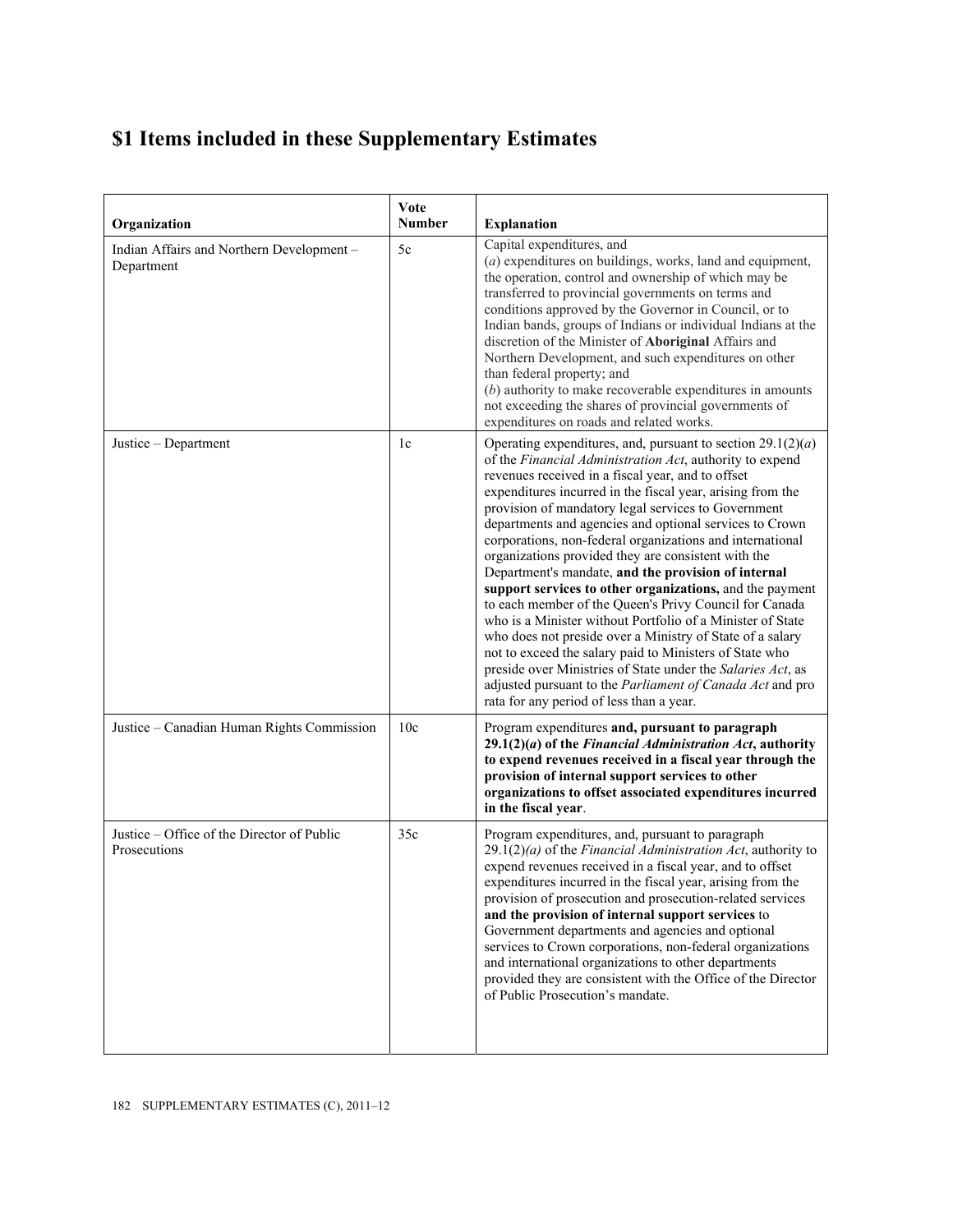| Organization                  | Vote<br><b>Number</b> | <b>Explanation</b>                                                                                                                                                                                                                                                                                                                                                                                                                                                                                                                                                                                                                                                                                                                                                                                                                                                                                                                                                                                                                                                                                                                                                                                                                                                                                                                                                                                                                                                                                                                                                                                                                                                                                                                                                                                                                                                                                                                                                                                                      |
|-------------------------------|-----------------------|-------------------------------------------------------------------------------------------------------------------------------------------------------------------------------------------------------------------------------------------------------------------------------------------------------------------------------------------------------------------------------------------------------------------------------------------------------------------------------------------------------------------------------------------------------------------------------------------------------------------------------------------------------------------------------------------------------------------------------------------------------------------------------------------------------------------------------------------------------------------------------------------------------------------------------------------------------------------------------------------------------------------------------------------------------------------------------------------------------------------------------------------------------------------------------------------------------------------------------------------------------------------------------------------------------------------------------------------------------------------------------------------------------------------------------------------------------------------------------------------------------------------------------------------------------------------------------------------------------------------------------------------------------------------------------------------------------------------------------------------------------------------------------------------------------------------------------------------------------------------------------------------------------------------------------------------------------------------------------------------------------------------------|
| National Defence - Department | 1c                    | Operating expenditures and authority for total<br>commitments, subject to allotment by the Treasury Board,<br>of \$29,736,337,360 for the purposes of Votes 1, 5 and 10<br>of the Department regardless of the year in which the<br>payment of those commitments comes due (of which it is<br>estimated that \$9,430,224,000 will come due for payment<br>in future years), authority to make payments from any of<br>those Votes to provinces or municipalities as contributions<br>toward construction done by those bodies, authority,<br>subject to the direction of the Treasury Board, to make<br>recoverable expenditures or advances from any of those<br>Votes in respect of materials supplied to or services<br>performed on behalf of individuals, corporations, outside<br>agencies, other government departments and agencies and<br>other governments and authority to expend revenue, as<br>authorized by the Treasury Board, received during the<br>fiscal year for the purposes of any of those Votes,<br>including the provision of internal support services to<br>other organizations, and authority to make payments, in<br>respect of pension, insurance and social security programs<br>or other arrangements for employees locally engaged<br>outside of Canada, or in respect of the administration of<br>such programs or arrangements, including premiums,<br>contributions, benefits, fees, and other expenditures, made<br>in respect of employees locally engaged outside of Canada<br>and for such other persons, as Treasury Board determines,<br>and the payment to each member of the Queen's Privy<br>Council for Canada who is a Minister without Portfolio or<br>a Minister of State who does not preside over a Ministry of<br>State of a salary not to exceed the salary paid to Ministers<br>of State who preside over Ministries of State under the<br>Salaries Act, as adjusted pursuant to the Parliament of<br>Canada Act and pro rata for any period of less than a year. |
| National Defence - Department | 10c                   | The grants listed in the Estimates and contributions, which<br>grants and contributions may include monetary payments<br>or, in lieu of payment made to a recipient, the provision of<br>goods or services or of the use of facilities, and which may<br>also include the contributions that may be approved by the<br>Governor in Council in accordance with section 3 of The<br>Defence Appropriation Act, 1950, for provision or transfer<br>of defence equipment or services or supplies or facilities<br>for defence purposes.                                                                                                                                                                                                                                                                                                                                                                                                                                                                                                                                                                                                                                                                                                                                                                                                                                                                                                                                                                                                                                                                                                                                                                                                                                                                                                                                                                                                                                                                                     |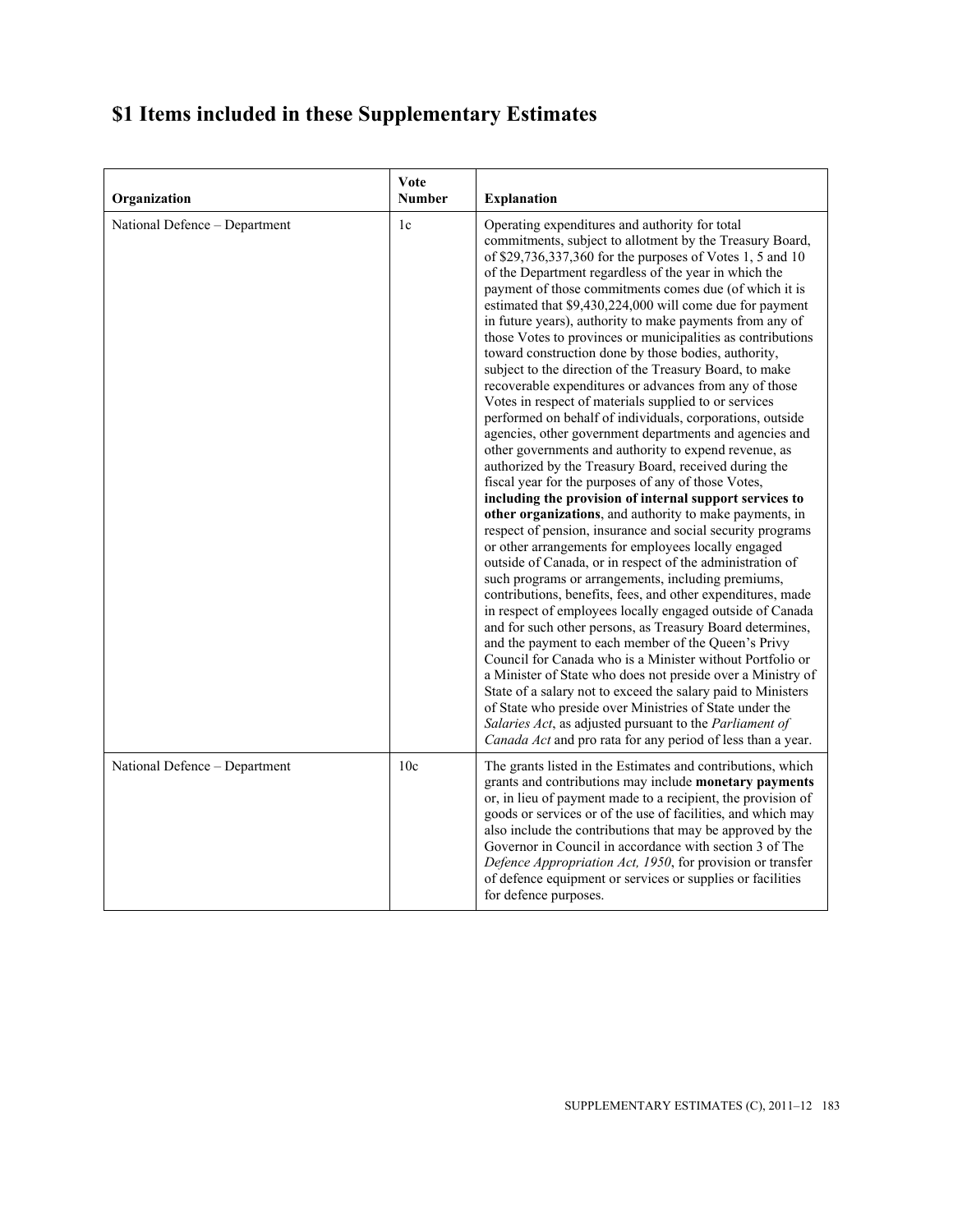| Organization                                                                | Vote<br><b>Number</b> | <b>Explanation</b>                                                                                                                                                                                                                                                                                                                                                                                                                                                                                                                                                                                                                                                                                                                                                                                                                                                                                                                                                                       |
|-----------------------------------------------------------------------------|-----------------------|------------------------------------------------------------------------------------------------------------------------------------------------------------------------------------------------------------------------------------------------------------------------------------------------------------------------------------------------------------------------------------------------------------------------------------------------------------------------------------------------------------------------------------------------------------------------------------------------------------------------------------------------------------------------------------------------------------------------------------------------------------------------------------------------------------------------------------------------------------------------------------------------------------------------------------------------------------------------------------------|
| Natural Resources - Department                                              | 1c                    | Operating expenditures and, pursuant to paragraph<br>$29.1(2)(a)$ of the Financial Administration Act, authority to<br>expend revenues received during the fiscal year from the<br>sale of forestry and information products; licensing,<br>training and certification activities related to the Explosives<br>Act and Explosives Regulations; from research,<br>consultation, testing, analysis, and administration services<br>as part of the departmental operations; and the provision<br>of internal support services to other organizations and<br>the payment to each member of the Queen's Privy Council<br>for Canada who is a Minister without Portfolio or a Minster<br>of State who does not preside over a Ministry of State of a<br>salary not to exceed the salary paid to Ministers of State<br>who preside over Ministries of State under the Salaries Act,<br>as adjusted pursuant to the Parliament of Canada Act and<br>pro rata for any period of less than a year. |
| Public Safety and Emergency Preparedness -<br>Department                    | 1c                    | Operating expenditures and, pursuant to paragraph<br>$29.1(2)(a)$ of the Financial Administration Act, authority<br>to expend revenues received in a fiscal year through the<br>provision of internal support services to other<br>departments to offset associated expenditures incurred<br>in the fiscal year and the payment to each member of the<br>Queen's Privy Council for Canada who is Minister without<br>Portfolio or a Minister of State who does not preside over a<br>Ministry of State of a salary not to exceed the salary paid to<br>Ministers of State who preside over Ministries of State<br>under the Salaries Act, as adjusted pursuant to the<br>Parliament of Canada Act and pro rata for any period of<br>less than a year.                                                                                                                                                                                                                                    |
| Public Safety and Emergency Preparedness -<br>Royal Canadian Mounted Police | 45c                   | Operating expenditures and, pursuant to paragraph<br>$29.1(2)(a)$ of the Financial Administration Act, authority<br>to expend revenue received during the fiscal year to<br>offset associated expenditures, including revenues from<br>the provision of internal support services to other<br>organizations.                                                                                                                                                                                                                                                                                                                                                                                                                                                                                                                                                                                                                                                                             |